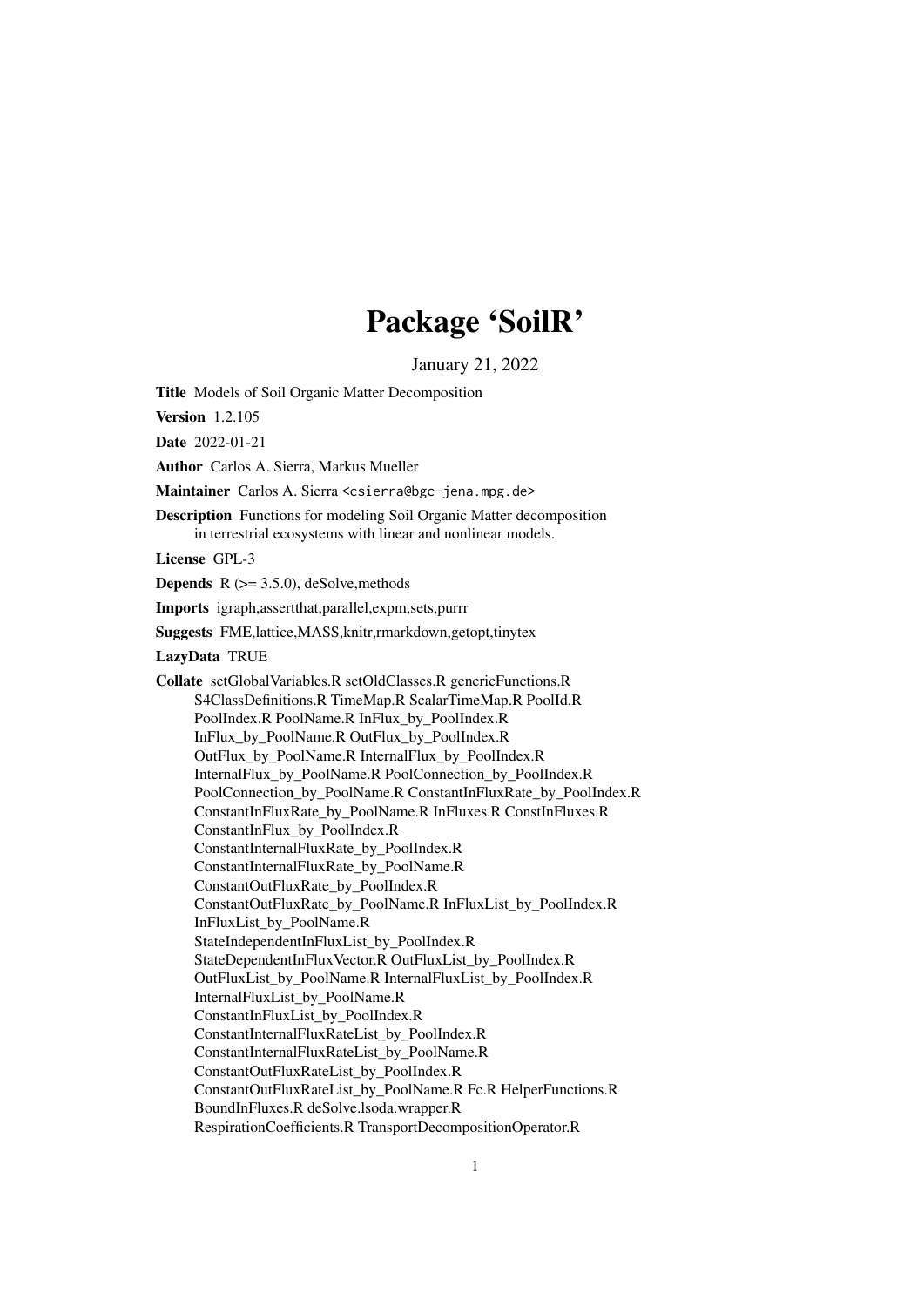2

SoilR.F0\_\_deprecated\_in\_1.2.R MCSim.R DecompOp.R UnboundInflux.R UnBoundLinDecompOp.R BoundLinDecompOp.R UnBoundNonLinDecompOp.R DecompositionOperator\_deprecated\_in\_1.2.R Model\_by\_PoolNames.R Model.R Model\_14.R NlModel.R AutonomousLinearModel.R NonAutonomousLinearModel.R AWBmodel.R bacwaveModel.R bind.C14curves.R BoundFc.R CenturyModel.R ConstFc.R ConstLinDecompOp.R ConstLinDecompOpWithLinearScaleFactor.R UnBoundNonLinDecompOp\_by\_PoolNames.R cycling.R euler.R example.2DBoundInFluxesFromFunction.R example.2DBoundLinDecompOpFromFunction.R example.2DConstFC.Args.R example.2DConstInFluxesFromVector.R example.2DGeneralDecompOpArgs.R example.2DInFluxes.Args.R example.2DUnBoundLinDecompOp.R example.BoundLinDecompOpFromFunction.R example.ConstlinDecompOpFromMatrix.R example.nestedTime2DMatrixList.R example.nestedTime3DArrayList.R example.Time2DArrayList.R example.Time3DArrayList.R example.TimeMapFromArray.R FcAtm\_deprecated\_in\_1.2.R fT.Arrhenius.R fT.Century1.R fT.Century2.R fT.Daycent1.R fT.Daycent2.R fT.Demeter.R fT.KB.R fT.LandT.R fT.linear.R fT.Q10.R fT.RothC.R fT.Standcarb.R function.R fW.Candy.R fW.Century.R fW.Daycent1.R fW.Daycent2.R fW.Demeter.R fW.Gompertz.R fW.Moyano.R fW.RothC.R fW.Skopp.R fW.Standcarb.R GeneralModel.R GaudinskiModel14.R GeneralModel\_14.R GeneralNlModel.R ICBMModel.R linesCPool.R linMaker.R list.R listProduct.R makelink.R MeanAge.R MeanTT.R NpYdot.R OnepModel.R OnepModel14.R ParallelModel.R plotC14Pool.R plotCPool.R RothCModel.R SeriesLinearModel.R SeriesLinearModel14.R solver.R spectralNorm.R systemAge.R ThreepairMMmodel.R ThreepFeedbackModel.R ThreepFeedbackModel14.R ThreepParallelModel.R ThreepParallelModel14.R ThreepSeriesModel.R ThreepSeriesModel14.R transitTime.R tupelList.R turnoverFit.R makeListInstance.R pe.R pp.R plotPoolGraphFromTupleLists.R checkTargetClassOfElements.R TimeRangeIntersection.R TwopFeedbackModel.R TwopFeedbackModel14.R TwopMMmodel.R TwopParallelModel.R TwopParallelModel14.R TwopSeriesModel.R TwopSeriesModel14.R vecFuncMaker.R warnings.R Yasso07Model.R scalarFuncMaker.R apply to state and time.R YassoModel.R C14Atm\_NH.R C14Atm.R Hua2013.R IntCal09.R IntCal13.R Graven2017.R IntCal20.R SHCal20.R incubation\_experiment.R HarvardForest14CO2.R getTransferMatrix.R SoilR-package.R IVP\_maker.R ydot\_maker.R WangThreePoolNonAutonomous\_sym.R SymbolicModel\_by\_PoolName.R ICBM\_N.R linearScalarModel.R CenturyModel14.R pathEntropy.R entropyRatePerJump.R entropyRatePerTime.R

RoxygenNote 7.1.1.9000

Encoding UTF-8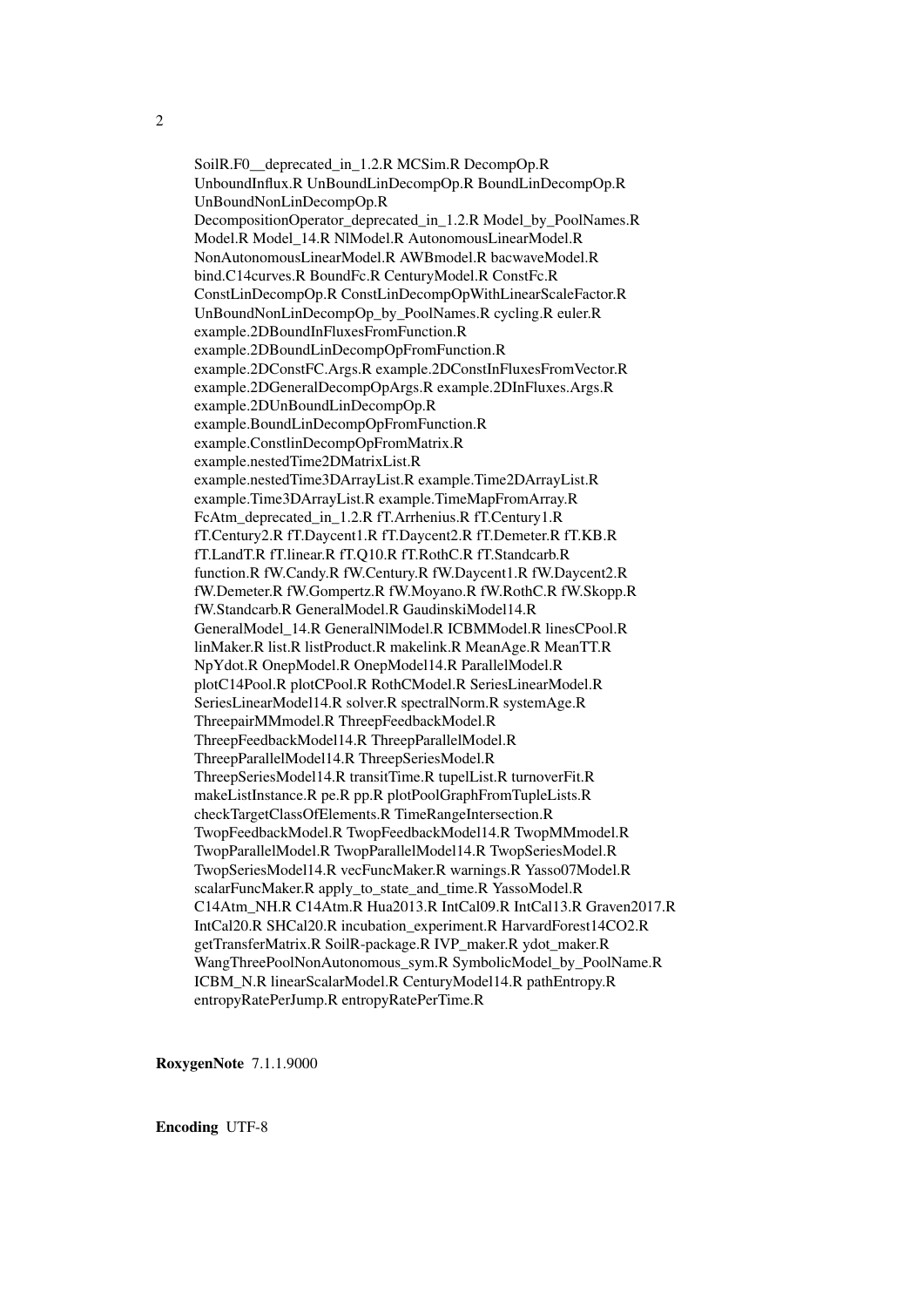# R topics documented:

|                                                                      | 12 |
|----------------------------------------------------------------------|----|
|                                                                      | 13 |
|                                                                      | 13 |
|                                                                      | 14 |
|                                                                      | 14 |
| AbsoluteFractionModern_from_Delta14C,matrix-method                   | 15 |
| AbsoluteFractionModern_from_Delta14C,numeric-method                  | 15 |
|                                                                      | 15 |
|                                                                      | 16 |
|                                                                      | 16 |
|                                                                      | 17 |
|                                                                      | 17 |
|                                                                      | 18 |
|                                                                      | 18 |
|                                                                      | 19 |
|                                                                      | 19 |
|                                                                      | 20 |
|                                                                      | 20 |
|                                                                      | 21 |
|                                                                      | 21 |
|                                                                      | 22 |
|                                                                      | 24 |
|                                                                      | 25 |
|                                                                      | 26 |
|                                                                      |    |
|                                                                      | 26 |
|                                                                      | 27 |
|                                                                      | 27 |
|                                                                      | 27 |
|                                                                      | 28 |
|                                                                      | 28 |
|                                                                      | 29 |
|                                                                      | 29 |
|                                                                      | 30 |
|                                                                      | 30 |
| by_PoolIndex,ConstantInFluxRate_by_PoolName,ANY,ANY-method           | 31 |
| by_PoolIndex,ConstantInternalFluxRateList_by_PoolName,ANY,ANY-method | 32 |
| by_PoolIndex,ConstantInternalFluxRate_by_PoolName,ANY,ANY-method     | 32 |
| by_PoolIndex,ConstantOutFluxRateList_by_PoolName,ANY,ANY-method      | 33 |
| by_PoolIndex,ConstantOutFluxRate_by_PoolName,ANY,ANY-method          | 33 |
|                                                                      | 34 |
| by_PoolIndex,InFluxList_by_PoolName,character,character-method       | 35 |
| by_PoolIndex,InFlux_by_PoolName,character,character-method           | 35 |
| by_PoolIndex,InternalFluxList_by_PoolName,character,character-method | 36 |
| by_PoolIndex,InternalFlux_by_PoolName,character,character-method     | 36 |
| by_PoolIndex,OutFluxList_by_PoolName,character,character-method      | 37 |
| by_PoolIndex,OutFlux_by_PoolName,character,character-method          | 37 |
| by_PoolIndex,PoolConnection_by_PoolName,ANY,ANY-method               | 38 |
|                                                                      | 38 |
| by_PoolName,ConstantInFluxList_by_PoolIndex-method                   | 39 |
| by_PoolName,ConstantInFluxRate_by_PoolIndex-method                   | 39 |
|                                                                      |    |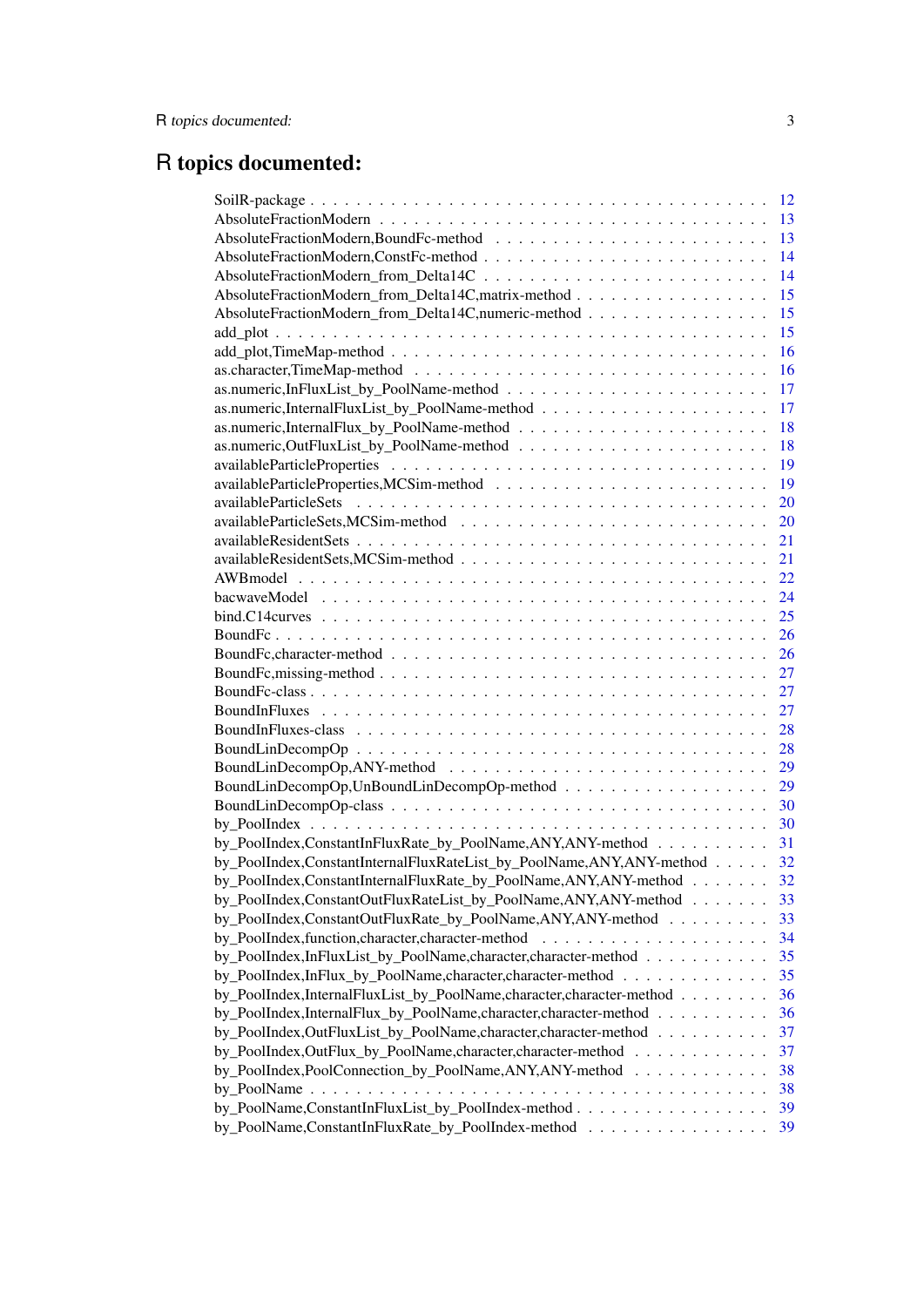|                                                                                                                               | 40 |
|-------------------------------------------------------------------------------------------------------------------------------|----|
| by_PoolName,ConstantInternalFluxRateList_by_PoolIndex-method                                                                  | 40 |
| by_PoolName,ConstantInternalFluxRate_by_PoolIndex-method                                                                      | 41 |
| by_PoolName,ConstantOutFluxRateList_by_PoolIndex-method                                                                       | 41 |
| by_PoolName,ConstantOutFluxRate_by_PoolIndex-method                                                                           | 42 |
|                                                                                                                               | 42 |
|                                                                                                                               | 43 |
|                                                                                                                               | 43 |
|                                                                                                                               | 45 |
|                                                                                                                               | 47 |
| $check_id_length \dots \dots \dots \dots \dots \dots \dots \dots \dots \dots \dots \dots \dots \dots \dots \dots \dots \dots$ | 47 |
|                                                                                                                               | 47 |
| check_pool_ids,PoolConnection_by_PoolIndex,integer-method                                                                     | 48 |
|                                                                                                                               | 48 |
|                                                                                                                               | 49 |
|                                                                                                                               | 49 |
| ConstantInFluxList_by_PoolIndex,ConstInFluxes-method                                                                          | 50 |
|                                                                                                                               | 50 |
|                                                                                                                               | 51 |
|                                                                                                                               | 51 |
|                                                                                                                               | 51 |
|                                                                                                                               | 52 |
|                                                                                                                               | 52 |
|                                                                                                                               | 52 |
|                                                                                                                               |    |
|                                                                                                                               | 53 |
|                                                                                                                               | 53 |
|                                                                                                                               | 53 |
|                                                                                                                               | 54 |
| ConstantInternalFluxRateList_by_PoolIndex,list-method                                                                         | 54 |
| ConstantInternalFluxRateList_by_PoolIndex,numeric-method                                                                      | 55 |
|                                                                                                                               | 55 |
|                                                                                                                               | 55 |
| ConstantInternalFluxRateList_by_PoolName,list-method                                                                          | 56 |
|                                                                                                                               | 56 |
|                                                                                                                               |    |
| ConstantInternalFluxRate_by_PoolIndex,missing,missing,character,numeric-method                                                | 57 |
| ConstantInternalFluxRate_by_PoolIndex,numeric,numeric,missing,numeric-method                                                  | 58 |
|                                                                                                                               | 58 |
| ConstantInternalFluxRate_by_PoolName                                                                                          | 59 |
| ConstantInternalFluxRate_by_PoolName,character,character,missing,numeric-method.                                              | 59 |
| ConstantInternalFluxRate_by_PoolName,missing,missing,character,numeric-method                                                 | 60 |
|                                                                                                                               | 60 |
|                                                                                                                               | 61 |
|                                                                                                                               | 61 |
| ConstantOutFluxRateList_by_PoolIndex,numeric-method                                                                           | 62 |
|                                                                                                                               | 62 |
|                                                                                                                               | 62 |
|                                                                                                                               | 63 |
| ConstantOutFluxRateList_by_PoolName,numeric-method                                                                            | 63 |
|                                                                                                                               | 64 |
|                                                                                                                               | 64 |
| ConstantOutFluxRate_by_PoolIndex,numeric,numeric-method                                                                       | 65 |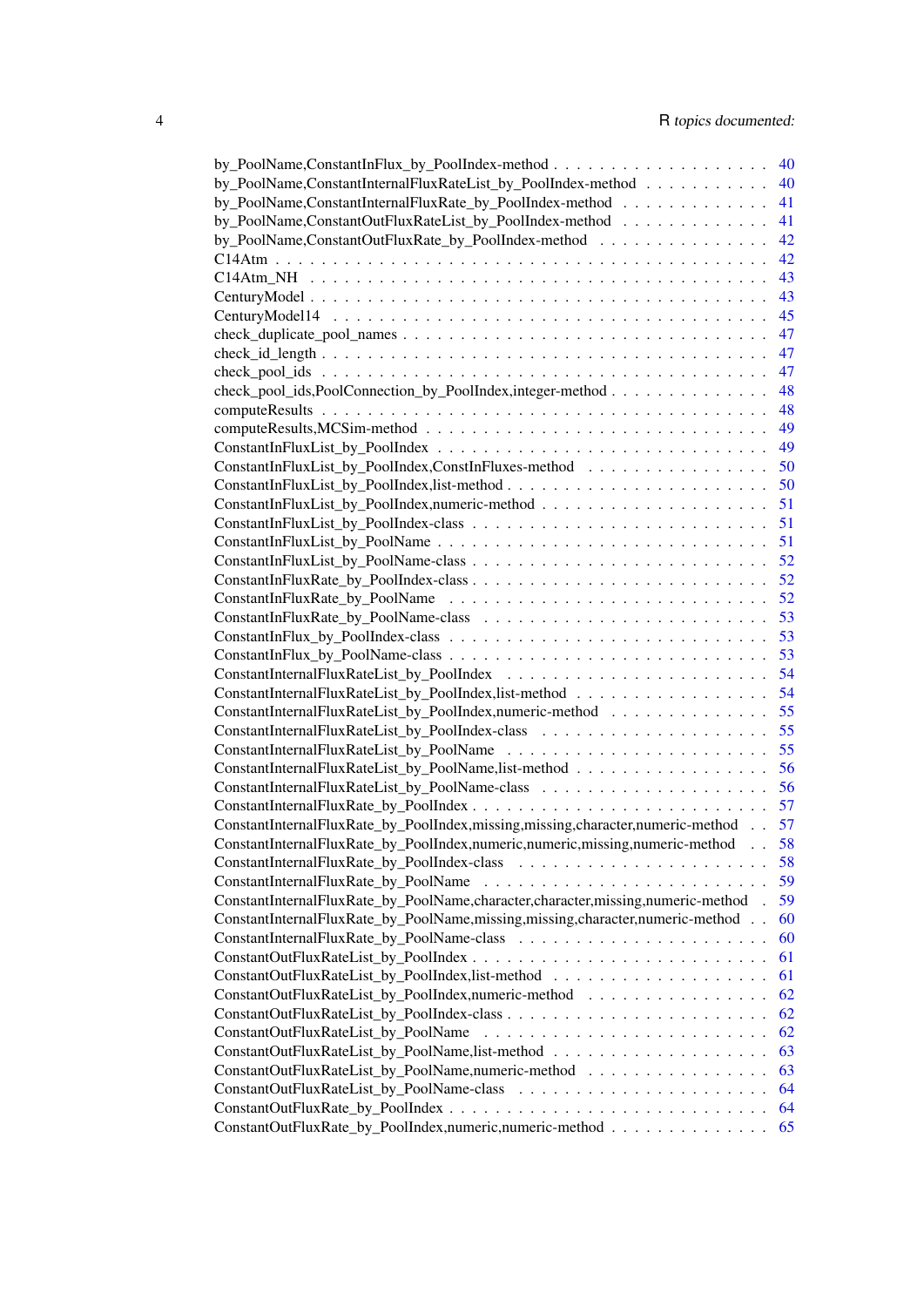|                                                                                                        | -66 |
|--------------------------------------------------------------------------------------------------------|-----|
|                                                                                                        |     |
| ConstInFluxes,ConstantInFluxList_by_PoolIndex,numeric-method                                           |     |
| $ConstInFluxes, numeric, ANY-method \dots \dots \dots \dots \dots \dots \dots \dots \dots \dots \dots$ |     |
|                                                                                                        | -68 |
|                                                                                                        |     |
| ConstLinDecompOp,matrix,missing,missing,missing,missing-method 69                                      |     |
| ConstLinDecompOp,missing,ConstantInternalFluxRateList_by_PoolIndex,ConstantOutFluxRateList_by_PoolInde |     |
|                                                                                                        |     |
| ConstLinDecompOp,missing,ConstantInternalFluxRateList_by_PoolIndex,missing,numeric,missing-            |     |
|                                                                                                        |     |
| ConstLinDecompOp,missing,ConstantInternalFluxRateList_by_PoolName,ConstantOutFluxRateList_by_PoolNar   |     |
|                                                                                                        |     |
| ConstLinDecompOp,missing,missing,ConstantOutFluxRateList_by_PoolIndex,numeric,missing-                 |     |
|                                                                                                        |     |
|                                                                                                        |     |
|                                                                                                        |     |
| ConstLinDecompOpWithLinearScalarFactor, matrix, missing, missing, missing, ScalarTimeMap-              |     |
|                                                                                                        |     |
|                                                                                                        |     |
|                                                                                                        |     |
|                                                                                                        | 75  |
|                                                                                                        | 75  |
|                                                                                                        | 76  |
|                                                                                                        | 76  |
|                                                                                                        | 77  |
|                                                                                                        | 77  |
|                                                                                                        | 77  |
|                                                                                                        |     |
| Delta14C_from_AbsoluteFractionModern,matrix-method 78                                                  |     |
| Delta14C_from_AbsoluteFractionModern,numeric-method                                                    | 78  |
|                                                                                                        | 79  |
|                                                                                                        | 79  |
|                                                                                                        |     |
|                                                                                                        | 81  |
|                                                                                                        |     |
|                                                                                                        | 82  |
|                                                                                                        | 82  |
|                                                                                                        | 82  |
|                                                                                                        | 83  |
|                                                                                                        | 83  |
|                                                                                                        | 83  |
|                                                                                                        | 84  |
|                                                                                                        | 84  |
|                                                                                                        | 84  |
|                                                                                                        | 84  |
|                                                                                                        | 85  |
|                                                                                                        | 85  |
|                                                                                                        | 85  |
|                                                                                                        | 86  |
|                                                                                                        |     |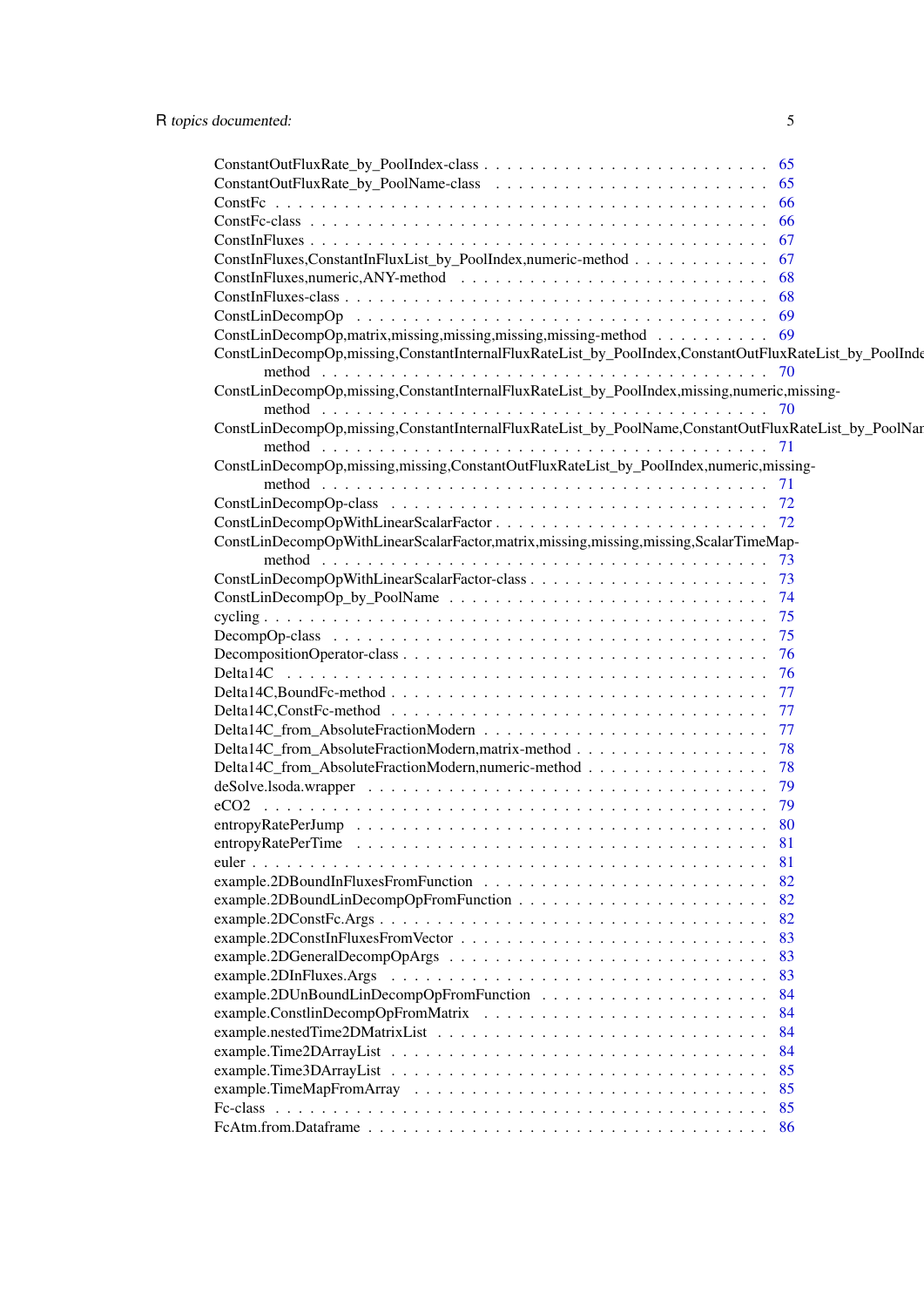| 86                                                                                 |
|------------------------------------------------------------------------------------|
| 87                                                                                 |
| 87                                                                                 |
| 88                                                                                 |
| 89                                                                                 |
|                                                                                    |
| 89                                                                                 |
| 90                                                                                 |
| 90                                                                                 |
| 91                                                                                 |
| 91                                                                                 |
| 92                                                                                 |
| 93                                                                                 |
| 93                                                                                 |
| 94                                                                                 |
| 94                                                                                 |
| 95                                                                                 |
| 96                                                                                 |
| 97                                                                                 |
| 97                                                                                 |
| 98                                                                                 |
| 98                                                                                 |
| 99                                                                                 |
|                                                                                    |
|                                                                                    |
|                                                                                    |
|                                                                                    |
|                                                                                    |
|                                                                                    |
|                                                                                    |
|                                                                                    |
|                                                                                    |
|                                                                                    |
|                                                                                    |
|                                                                                    |
|                                                                                    |
|                                                                                    |
|                                                                                    |
|                                                                                    |
|                                                                                    |
|                                                                                    |
|                                                                                    |
|                                                                                    |
|                                                                                    |
|                                                                                    |
|                                                                                    |
|                                                                                    |
|                                                                                    |
| getCompartmentalMatrixFunc,BoundLinDecompOp,ANY,ANY-method 115                     |
| getCompartmentalMatrixFunc,ConstLinDecompOp,ANY,ANY-method 115                     |
| getCompartmentalMatrixFunc,TransportDecompositionOperator,ANY,ANY-method 115       |
| getCompartmentalMatrixFunc,UnBoundNonLinDecompOp,ANY,ANY-method 116                |
| getCompartmentalMatrixFunc,UnBoundNonLinDecompOp_by_PoolNames,character,character- |
|                                                                                    |
| getConstantCompartmentalMatrix,ConstLinDecompOp-method 117                         |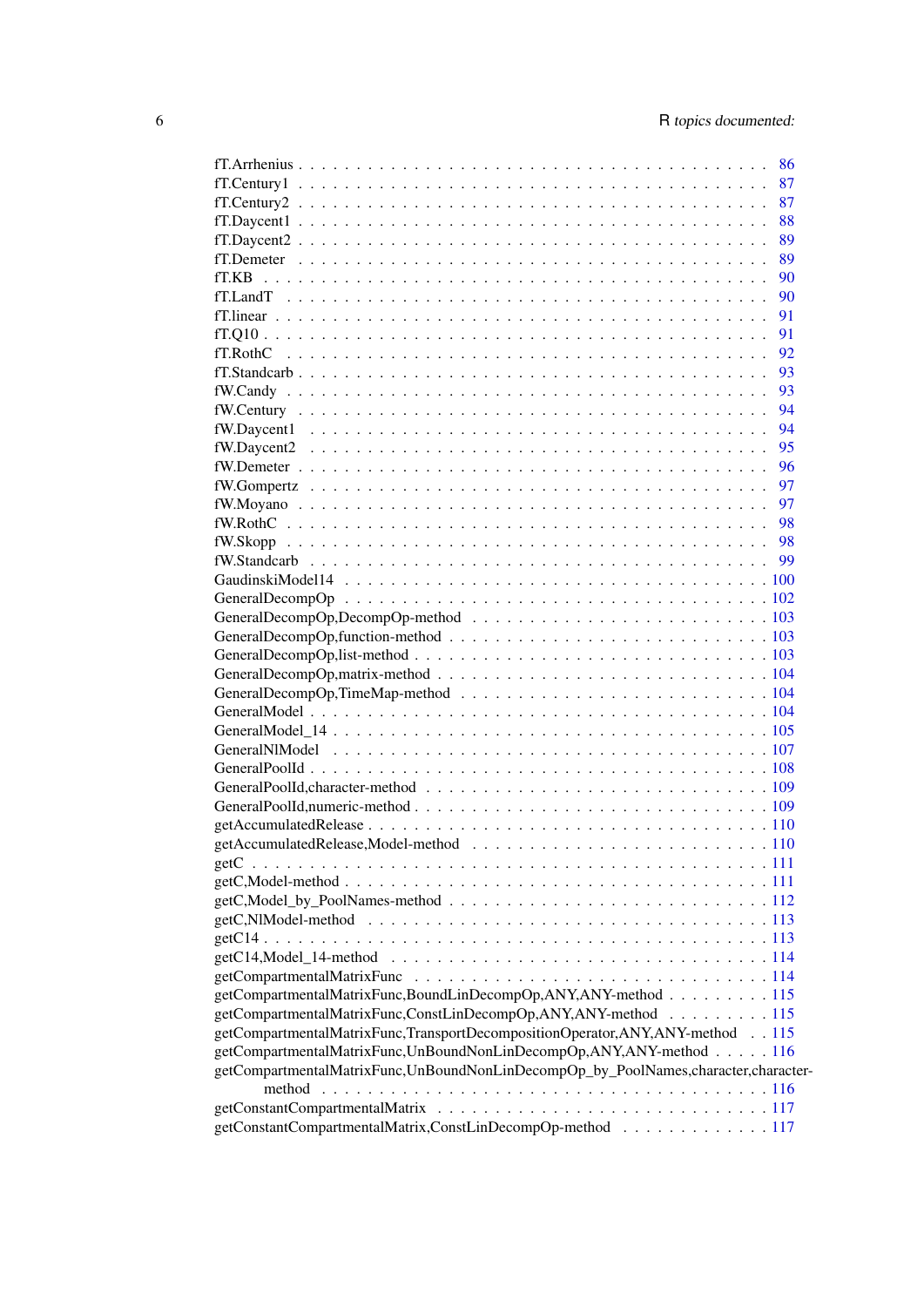| getConstantCompartmentalMatrix,ConstLinDecompOpWithLinearScalarFactor-method 118 |  |
|----------------------------------------------------------------------------------|--|
|                                                                                  |  |
|                                                                                  |  |
|                                                                                  |  |
| getConstantInternalFluxRateList_by_PoolIndex,ConstLinDecompOp-method 120         |  |
|                                                                                  |  |
| getConstantOutFluxRateList_by_PoolIndex,ConstLinDecompOp-method 121              |  |
|                                                                                  |  |
| getConstLinDecompOp,ConstLinDecompOpWithLinearScalarFactor-method 122            |  |
|                                                                                  |  |
|                                                                                  |  |
|                                                                                  |  |
|                                                                                  |  |
|                                                                                  |  |
|                                                                                  |  |
|                                                                                  |  |
|                                                                                  |  |
|                                                                                  |  |
|                                                                                  |  |
|                                                                                  |  |
|                                                                                  |  |
|                                                                                  |  |
|                                                                                  |  |
|                                                                                  |  |
|                                                                                  |  |
|                                                                                  |  |
|                                                                                  |  |
| getFunctionDefinition,ConstLinDecompOpWithLinearScalarFactor-method 131          |  |
|                                                                                  |  |
| getFunctionDefinition,InFluxList_by_PoolIndex-method 132                         |  |
| getFunctionDefinition,InFluxList_by_PoolName-method 132                          |  |
| getFunctionDefinition,StateDependentInFluxVector-method 133                      |  |
|                                                                                  |  |
| getFunctionDefinition,TransportDecompositionOperator-method 133                  |  |
|                                                                                  |  |
| getFunctionDefinition,UnBoundLinDecompOp-method 134                              |  |
|                                                                                  |  |
|                                                                                  |  |
|                                                                                  |  |
|                                                                                  |  |
|                                                                                  |  |
|                                                                                  |  |
| getLinearScaleFactor,ConstLinDecompOpWithLinearScalarFactor-method 137           |  |
|                                                                                  |  |
|                                                                                  |  |
|                                                                                  |  |
|                                                                                  |  |
|                                                                                  |  |
| getNumberOfPools,TransportDecompositionOperator-method 140                       |  |
|                                                                                  |  |
|                                                                                  |  |
|                                                                                  |  |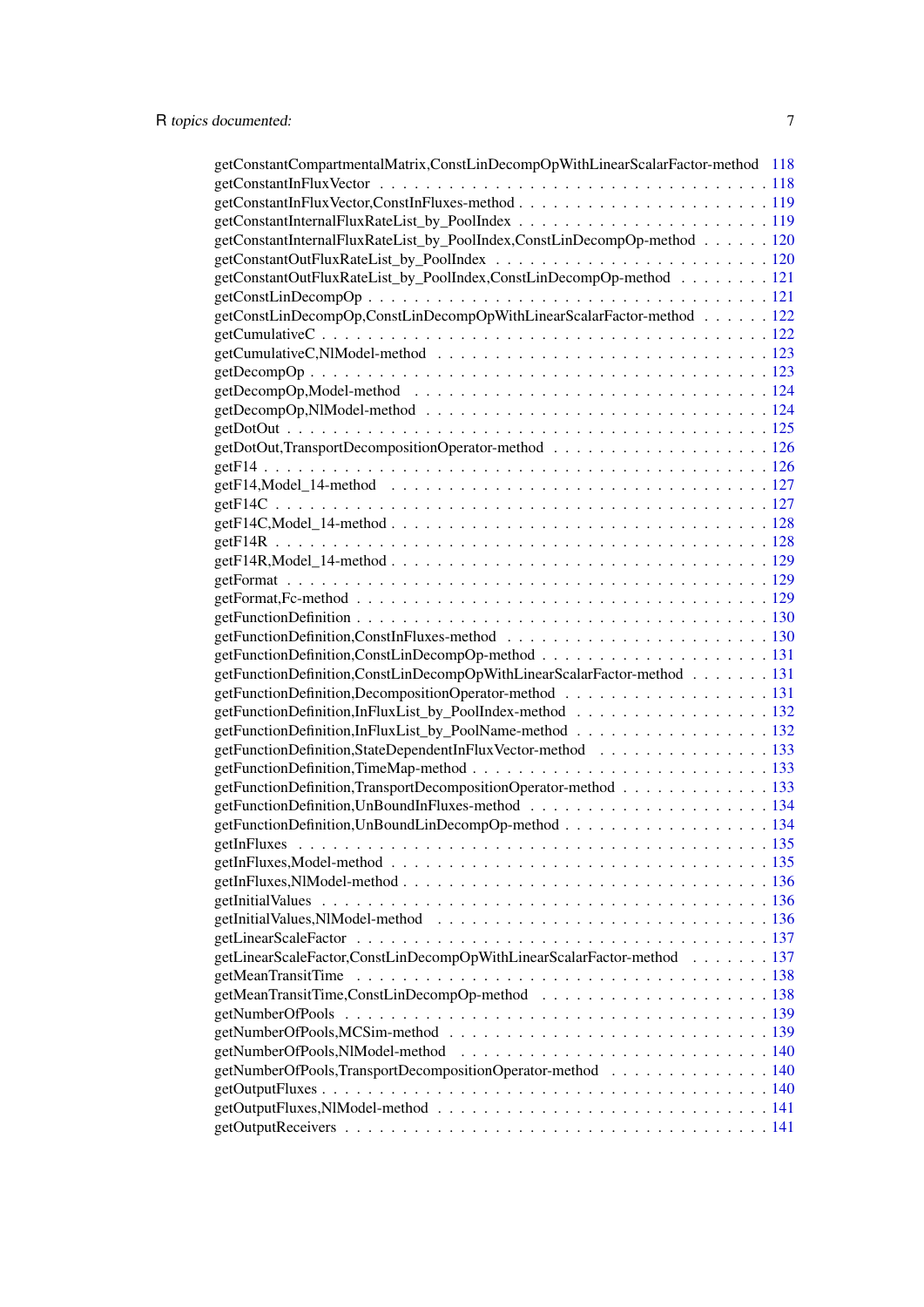| getOutputReceivers,TransportDecompositionOperator,numeric-method 142                                                         |
|------------------------------------------------------------------------------------------------------------------------------|
|                                                                                                                              |
|                                                                                                                              |
|                                                                                                                              |
|                                                                                                                              |
|                                                                                                                              |
|                                                                                                                              |
|                                                                                                                              |
|                                                                                                                              |
|                                                                                                                              |
|                                                                                                                              |
| getRightHandSideOfODE,Model_by_PoolNames-method 147                                                                          |
|                                                                                                                              |
|                                                                                                                              |
|                                                                                                                              |
|                                                                                                                              |
|                                                                                                                              |
| getTimeRange,ConstLinDecompOpWithLinearScalarFactor-method 150                                                               |
|                                                                                                                              |
|                                                                                                                              |
|                                                                                                                              |
|                                                                                                                              |
|                                                                                                                              |
|                                                                                                                              |
|                                                                                                                              |
|                                                                                                                              |
|                                                                                                                              |
|                                                                                                                              |
|                                                                                                                              |
| getTransferCoefficients,TransportDecompositionOperator-method 155                                                            |
|                                                                                                                              |
|                                                                                                                              |
| getTransferMatrixFunc,TransportDecompositionOperator-method 156                                                              |
|                                                                                                                              |
| getTransitTimeDistributionDensity,ConstLinDecompOp-method 157                                                                |
|                                                                                                                              |
|                                                                                                                              |
|                                                                                                                              |
|                                                                                                                              |
|                                                                                                                              |
|                                                                                                                              |
| <b>ICBM</b> N                                                                                                                |
|                                                                                                                              |
|                                                                                                                              |
|                                                                                                                              |
|                                                                                                                              |
| In Fluxes, function-method $\ldots \ldots \ldots \ldots \ldots \ldots \ldots \ldots \ldots \ldots \ldots \ldots \ldots 167$  |
| In Fluxes, In Fluxes-method $\ldots \ldots \ldots \ldots \ldots \ldots \ldots \ldots \ldots \ldots \ldots \ldots \ldots 167$ |
| InFluxes, list-method                                                                                                        |
|                                                                                                                              |
| InFluxes, StateIndependentInFluxList_by_PoolIndex-method 168                                                                 |
| In Fluxes, Time Map-method $\ldots \ldots \ldots \ldots \ldots \ldots \ldots \ldots \ldots \ldots \ldots \ldots \ldots 169$  |
|                                                                                                                              |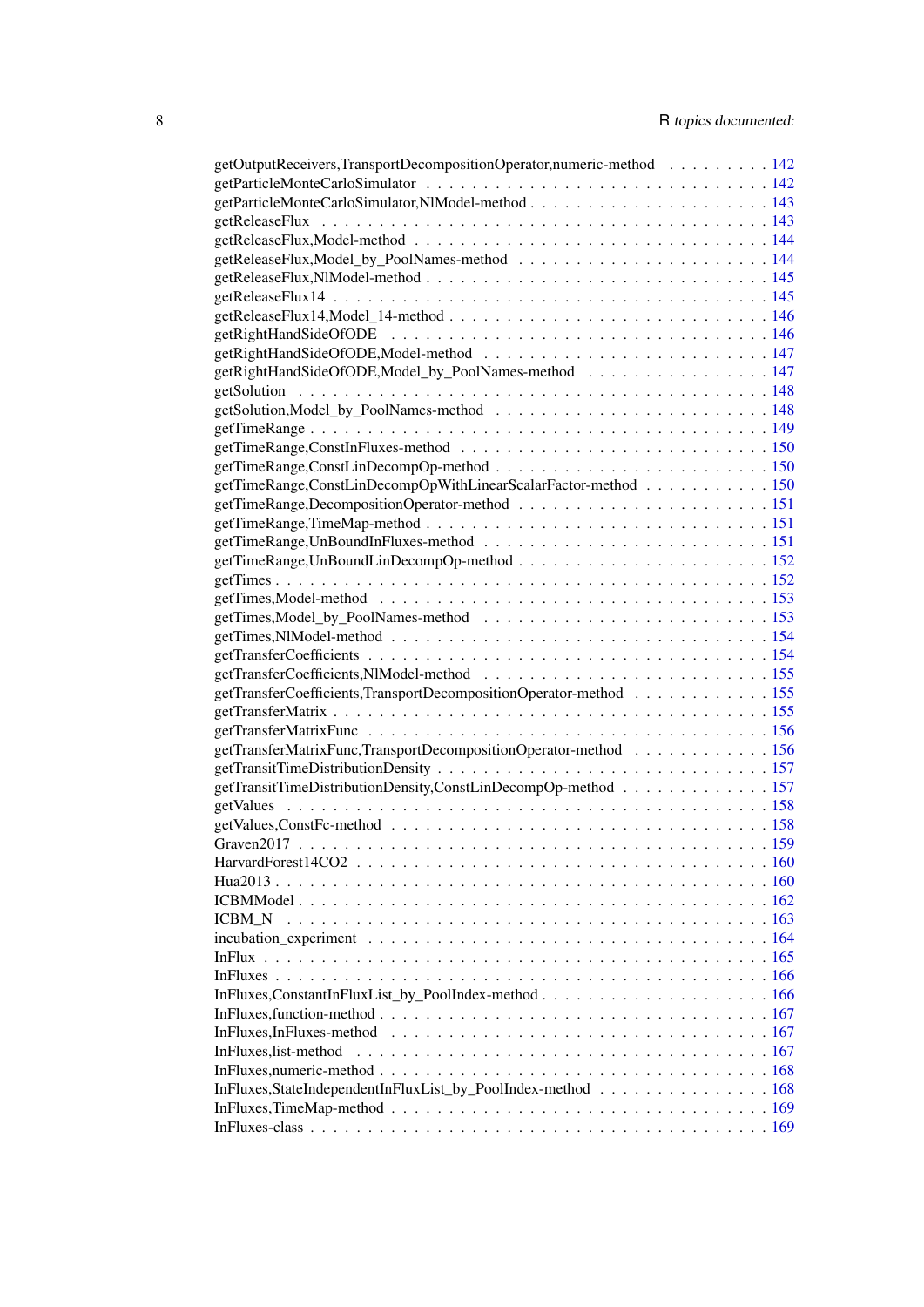| InternalFlux_by_PoolIndex,function,numeric,numeric,missing-method 187                                                                                                              |
|------------------------------------------------------------------------------------------------------------------------------------------------------------------------------------|
|                                                                                                                                                                                    |
|                                                                                                                                                                                    |
| InternalFlux_by_PoolName,function,character,character,missing-method 188                                                                                                           |
| InternalFlux_by_PoolName,function,missing,missing,character-method 189                                                                                                             |
|                                                                                                                                                                                    |
|                                                                                                                                                                                    |
|                                                                                                                                                                                    |
|                                                                                                                                                                                    |
|                                                                                                                                                                                    |
|                                                                                                                                                                                    |
|                                                                                                                                                                                    |
|                                                                                                                                                                                    |
|                                                                                                                                                                                    |
|                                                                                                                                                                                    |
| Model_by_PoolNames,missing,numeric,UnBoundNonLinDecompOp_by_PoolNames,numeric,InFluxList_by_PoolNames,missing,numeric,UnBoundNonLinDecompOp_by_PoolNames,numeric,InFluxList_by_Poo |
|                                                                                                                                                                                    |
|                                                                                                                                                                                    |
| Model_by_PoolNames,SymbolicModel_by_PoolNames,numeric,missing,numeric,missing,missing,missing,missin                                                                               |
|                                                                                                                                                                                    |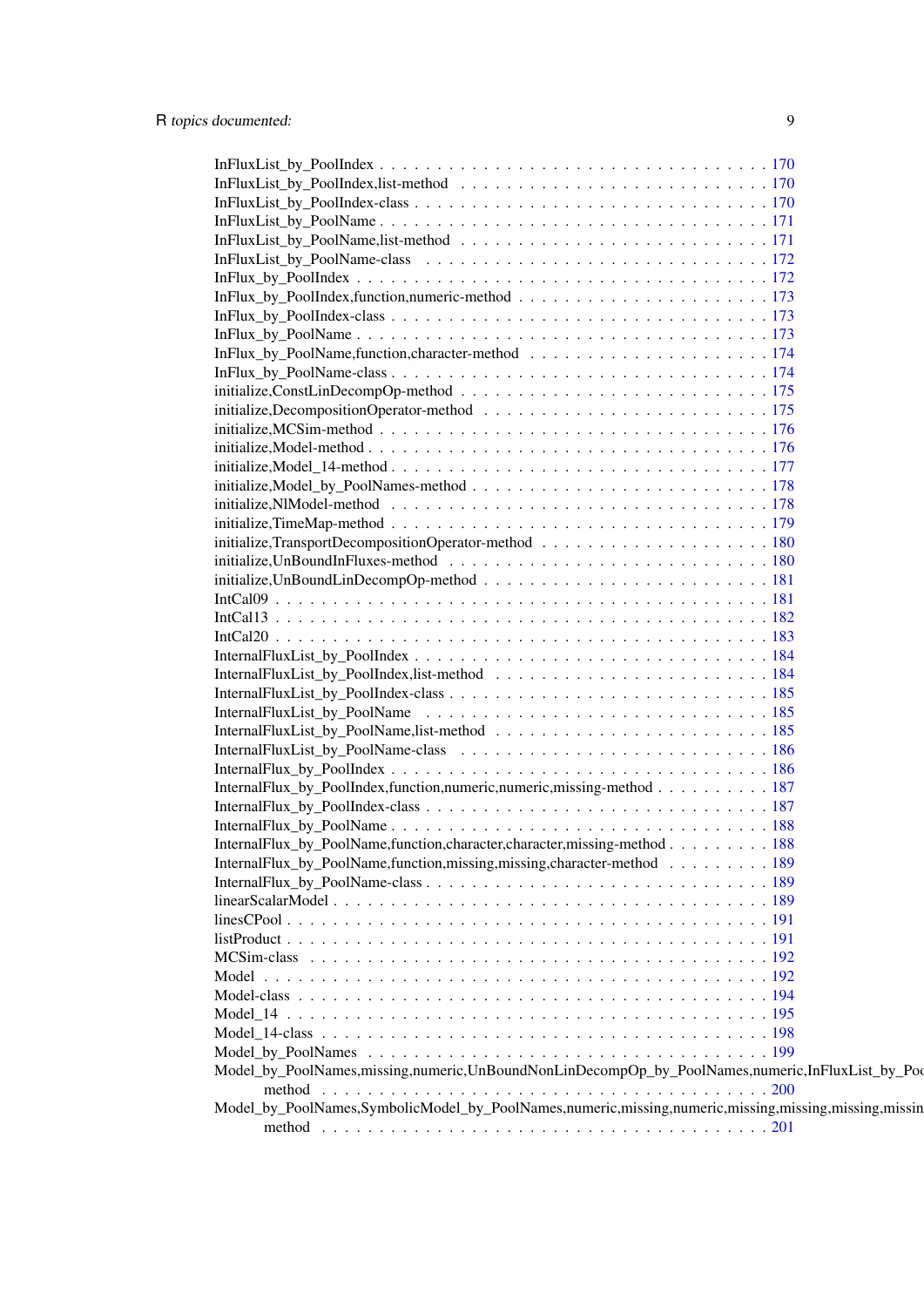| plotPoolGraph,SymbolicModel_by_PoolNames-method 216              |     |
|------------------------------------------------------------------|-----|
|                                                                  |     |
|                                                                  |     |
| PoolConnection_by_PoolIndex,ANY,ANY,missing-method 218           |     |
| PoolConnection_by_PoolIndex,missing,missing,character-method 218 |     |
|                                                                  |     |
|                                                                  |     |
| PoolConnection_by_PoolName,ANY,ANY,missing-method 219            |     |
|                                                                  |     |
|                                                                  |     |
|                                                                  | 220 |
|                                                                  |     |
|                                                                  |     |
|                                                                  |     |
|                                                                  |     |
|                                                                  |     |
|                                                                  |     |
|                                                                  |     |
|                                                                  |     |
|                                                                  |     |
|                                                                  |     |
|                                                                  |     |
|                                                                  |     |
|                                                                  |     |
|                                                                  |     |
|                                                                  |     |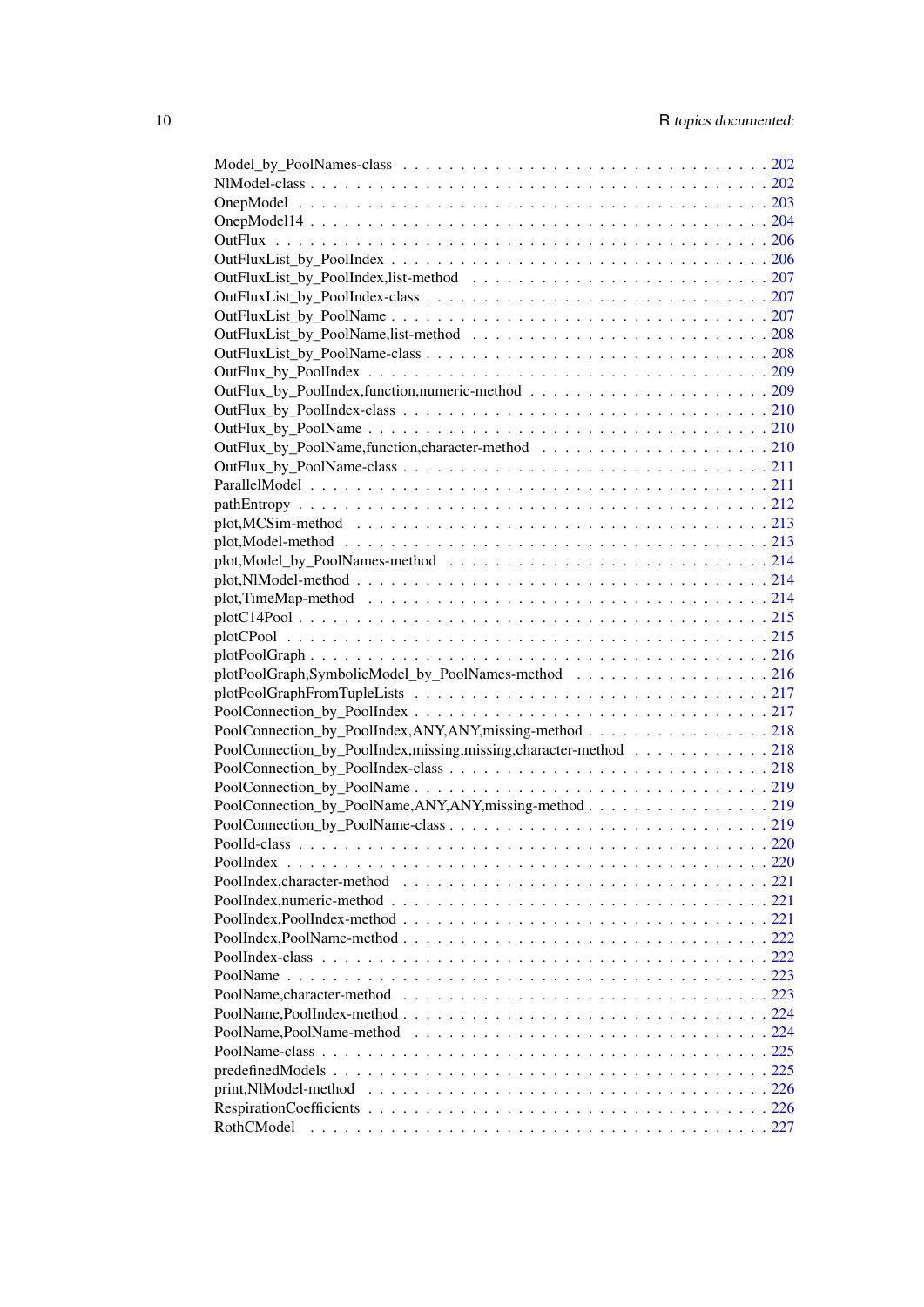| ScalarTimeMap, data.frame, missing, missing, missing, missing-method 229                                              |  |
|-----------------------------------------------------------------------------------------------------------------------|--|
| ScalarTimeMap, function, missing, missing, missing, missing-method 229                                                |  |
| ScalarTimeMap, function, numeric, numeric, missing, missing-method 230                                                |  |
| ScalarTimeMap,missing,missing,missing,missing,numeric-method 230                                                      |  |
| ScalarTimeMap,missing,missing,missing,numeric,numeric-method 231                                                      |  |
|                                                                                                                       |  |
|                                                                                                                       |  |
|                                                                                                                       |  |
|                                                                                                                       |  |
| show, NIModel-method $\ldots \ldots \ldots \ldots \ldots \ldots \ldots \ldots \ldots \ldots \ldots \ldots \ldots 236$ |  |
|                                                                                                                       |  |
|                                                                                                                       |  |
|                                                                                                                       |  |
| StateIndependentInFluxList_by_PoolIndex,list-method 238                                                               |  |
|                                                                                                                       |  |
|                                                                                                                       |  |
|                                                                                                                       |  |
|                                                                                                                       |  |
|                                                                                                                       |  |
|                                                                                                                       |  |
|                                                                                                                       |  |
|                                                                                                                       |  |
|                                                                                                                       |  |
|                                                                                                                       |  |
|                                                                                                                       |  |
|                                                                                                                       |  |
|                                                                                                                       |  |
|                                                                                                                       |  |
| TimeMap, data.frame, missing, missing, missing, missing-method 256                                                    |  |
| TimeMap, function, missing, missing, missing, missing-method 256                                                      |  |
| TimeMap, function, numeric, numeric, missing, missing-method 257                                                      |  |
|                                                                                                                       |  |
| TimeMap, missing, missing, missing, numeric, array-method 258                                                         |  |
|                                                                                                                       |  |
| TimeMap,missing,missing,missing,numeric,matrix-method 259                                                             |  |
| TimeMap, missing, missing, missing, numeric, numeric-method 259                                                       |  |
|                                                                                                                       |  |
|                                                                                                                       |  |
|                                                                                                                       |  |
|                                                                                                                       |  |
|                                                                                                                       |  |
| transitTime                                                                                                           |  |
|                                                                                                                       |  |
| turnoverFit                                                                                                           |  |
|                                                                                                                       |  |
|                                                                                                                       |  |
|                                                                                                                       |  |
|                                                                                                                       |  |
|                                                                                                                       |  |
|                                                                                                                       |  |
|                                                                                                                       |  |
|                                                                                                                       |  |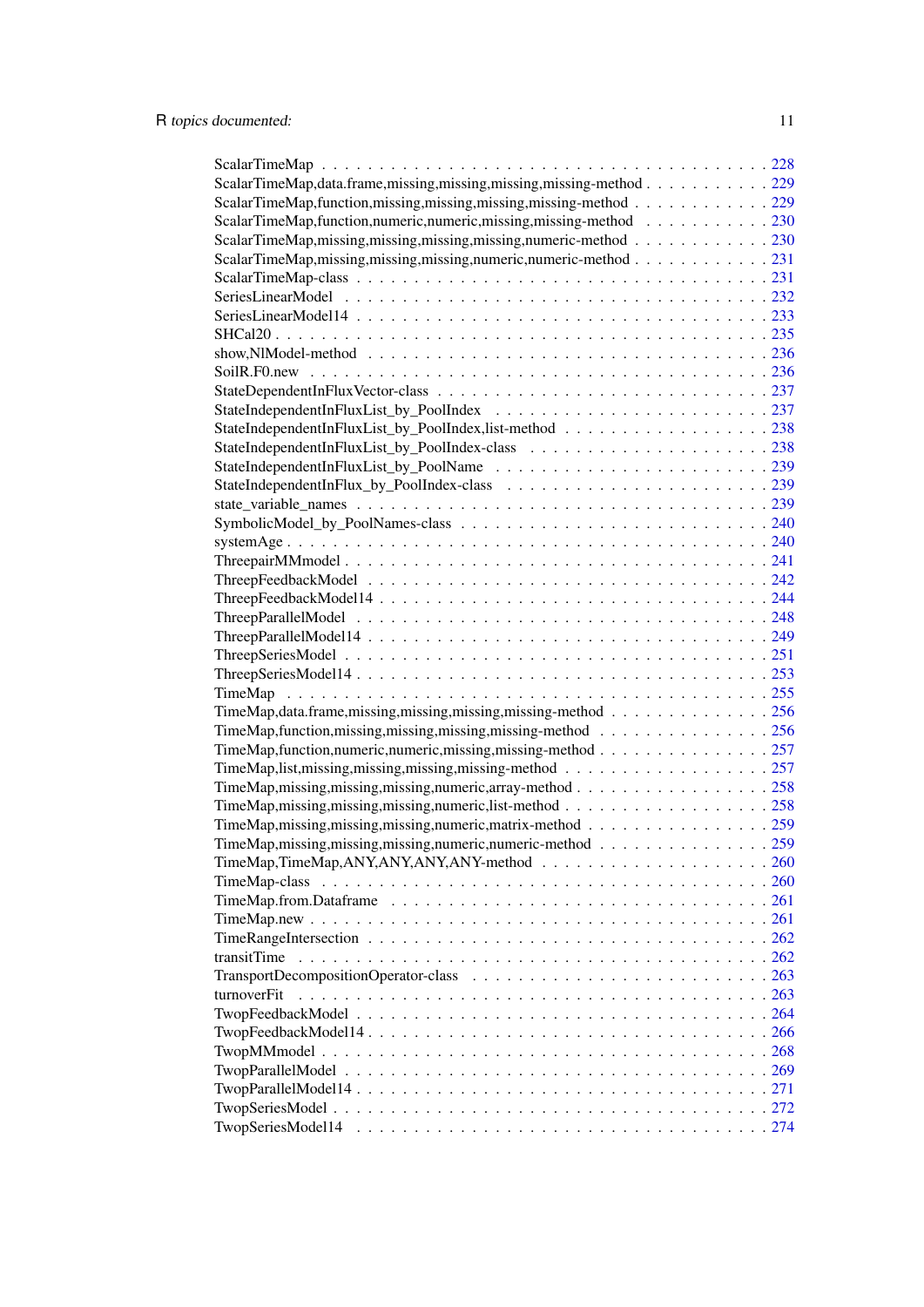<span id="page-11-0"></span>

| 12 | SoilR-package |
|----|---------------|
|----|---------------|

|              | UnBoundNonLinDecompOp,function,missing,missing,missing,ANY,ANY,ANY-method 278                                         |  |
|--------------|-----------------------------------------------------------------------------------------------------------------------|--|
|              | UnBoundNonLinDecompOp,missing,missing,missing,missing,character,character,UnBoundNonLinDecompOp_by                    |  |
|              |                                                                                                                       |  |
|              | UnBoundNonLinDecompOp,missing,vector,vector,numeric,ANY,ANY,ANY-method 279                                            |  |
|              |                                                                                                                       |  |
|              |                                                                                                                       |  |
|              | UnBoundNonLinDecompOp_by_PoolNames,InternalFluxList_by_PoolName,OutFluxList_by_PoolName,characte                      |  |
|              |                                                                                                                       |  |
|              |                                                                                                                       |  |
|              |                                                                                                                       |  |
|              |                                                                                                                       |  |
|              |                                                                                                                       |  |
|              |                                                                                                                       |  |
|              |                                                                                                                       |  |
|              | $[[, MCSim-method286$                                                                                                 |  |
|              | $[[\prec,MCSim-method \ldots \ldots \ldots \ldots \ldots \ldots \ldots \ldots \ldots \ldots \ldots \ldots \ldots 287$ |  |
|              |                                                                                                                       |  |
| <b>Index</b> | 288                                                                                                                   |  |

SoilR-package *SoilR*

#### Description

The package allows you to study compartmental Soil models.

#### Details

The typical workflow consists of the following steps:

- 1. Create a model(run)
- 2. Inspect it

The simplest way of creating a model is to use one of the top level functions for predefined models: [predefinedModels](#page-224-1). The objects returned by these functions can be of different type, usually either

- 1. [Model](#page-193-1)
- 2. [Model\\_14](#page-197-1) .

To inspect the behavior of a model object these classes provide several methods to be found in their respective descriptions. If none of the predefined models fits your needs you can assemble your own model. The functions that create it are the constructors of the above mentioned classes. By convention they have the same name as the class and are described here:

1. [Model](#page-191-1)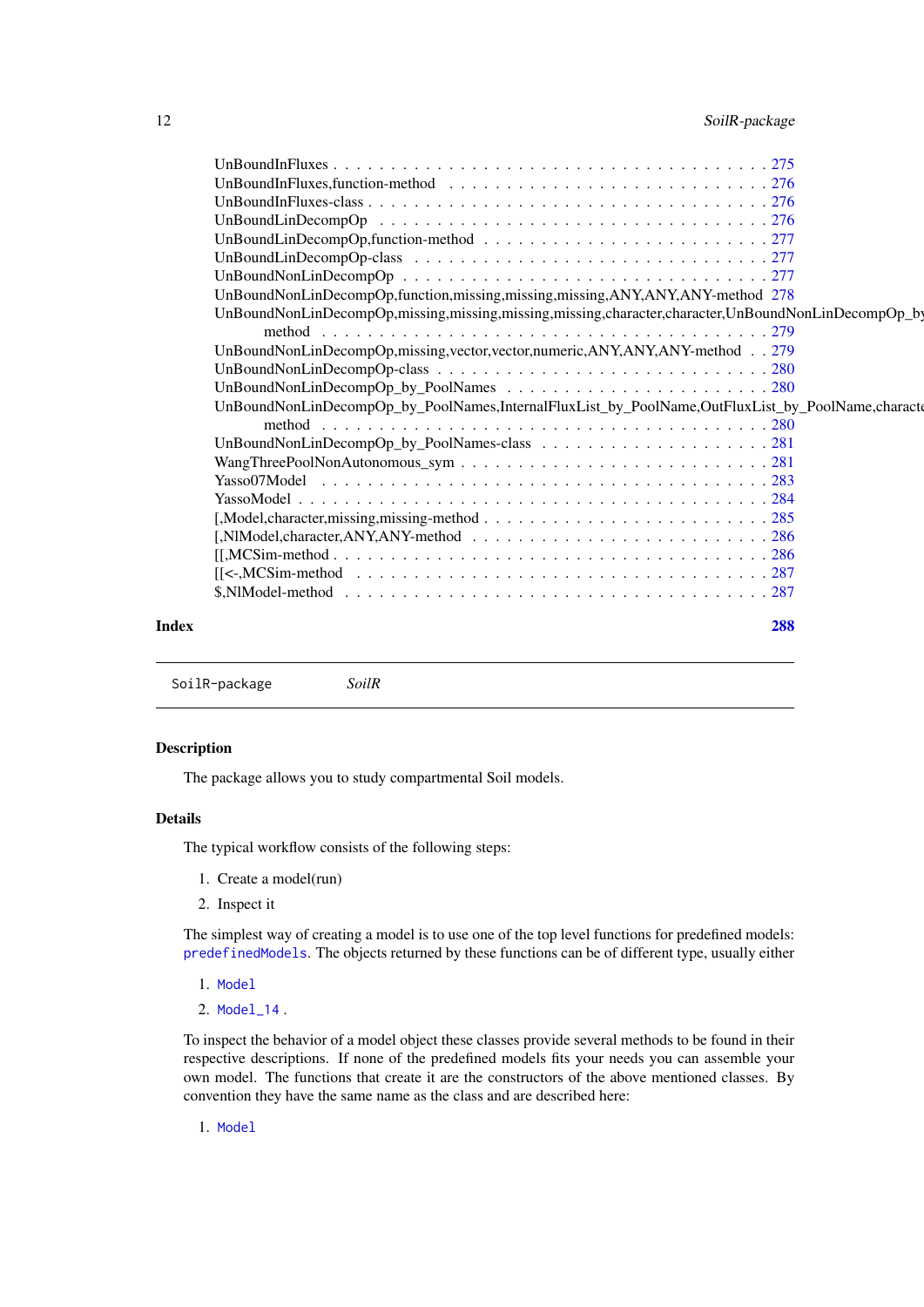#### <span id="page-12-0"></span>AbsoluteFractionModern 13

# 2. [Model\\_14](#page-194-1) .

There is also a new way to describe models which could be very useful for the definition of nonlinear nonautonomous models with many pools. Parts of the new infrastructure, which is still under development, are used in the source code and examples of:

- 1. [CenturyModel](#page-42-1)
- 2. [WangThreePoolNonAutonomous\\_sym](#page-280-1)

AbsoluteFractionModern

*automatic title*

# Description

automatic title

#### Usage

AbsoluteFractionModern(F)

#### Arguments

F see method arguments

#### S4-methods

- [AbsoluteFractionModern,BoundFc-method](#page-0-0)
- [AbsoluteFractionModern,ConstFc-method](#page-0-0)

AbsoluteFractionModern,BoundFc-method *automatic title*

#### Description

automatic title

# Usage

```
## S4 method for signature 'BoundFc'
AbsoluteFractionModern(F)
```
# Arguments

F object of class:BoundFc, no manual documentation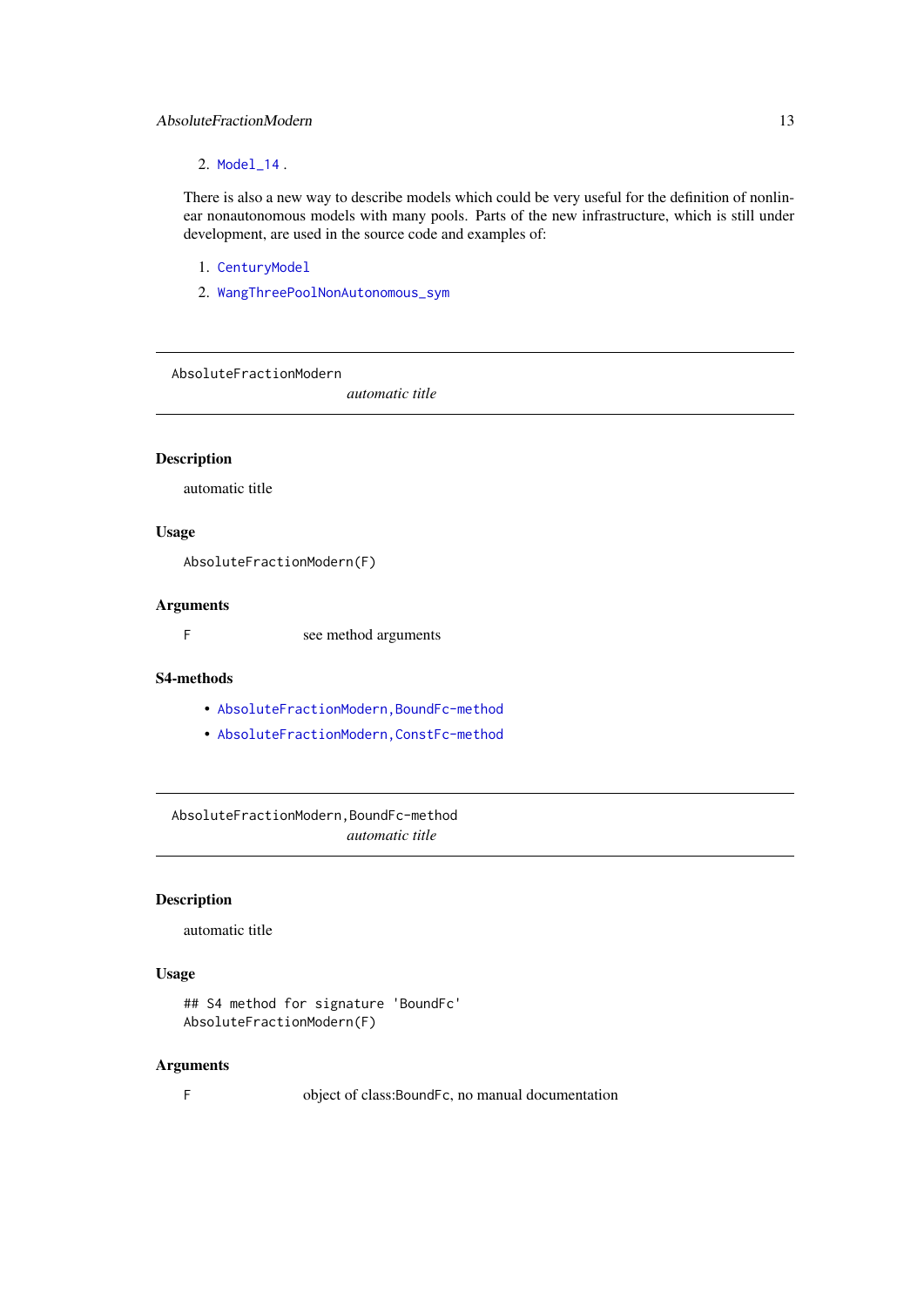<span id="page-13-0"></span>AbsoluteFractionModern,ConstFc-method *automatic title*

# Description

automatic title

# Usage

```
## S4 method for signature 'ConstFc'
AbsoluteFractionModern(F)
```
# Arguments

F object of class:ConstFc, no manual documentation

AbsoluteFractionModern\_from\_Delta14C *conversion*

# Description

conversion

# Usage

AbsoluteFractionModern\_from\_Delta14C(delta14C)

# Arguments

delta14C Object to be converted to AbsoluteFractionModern

# S4-methods

- [AbsoluteFractionModern\\_from\\_Delta14C,matrix-method](#page-0-0)
- [AbsoluteFractionModern\\_from\\_Delta14C,numeric-method](#page-0-0)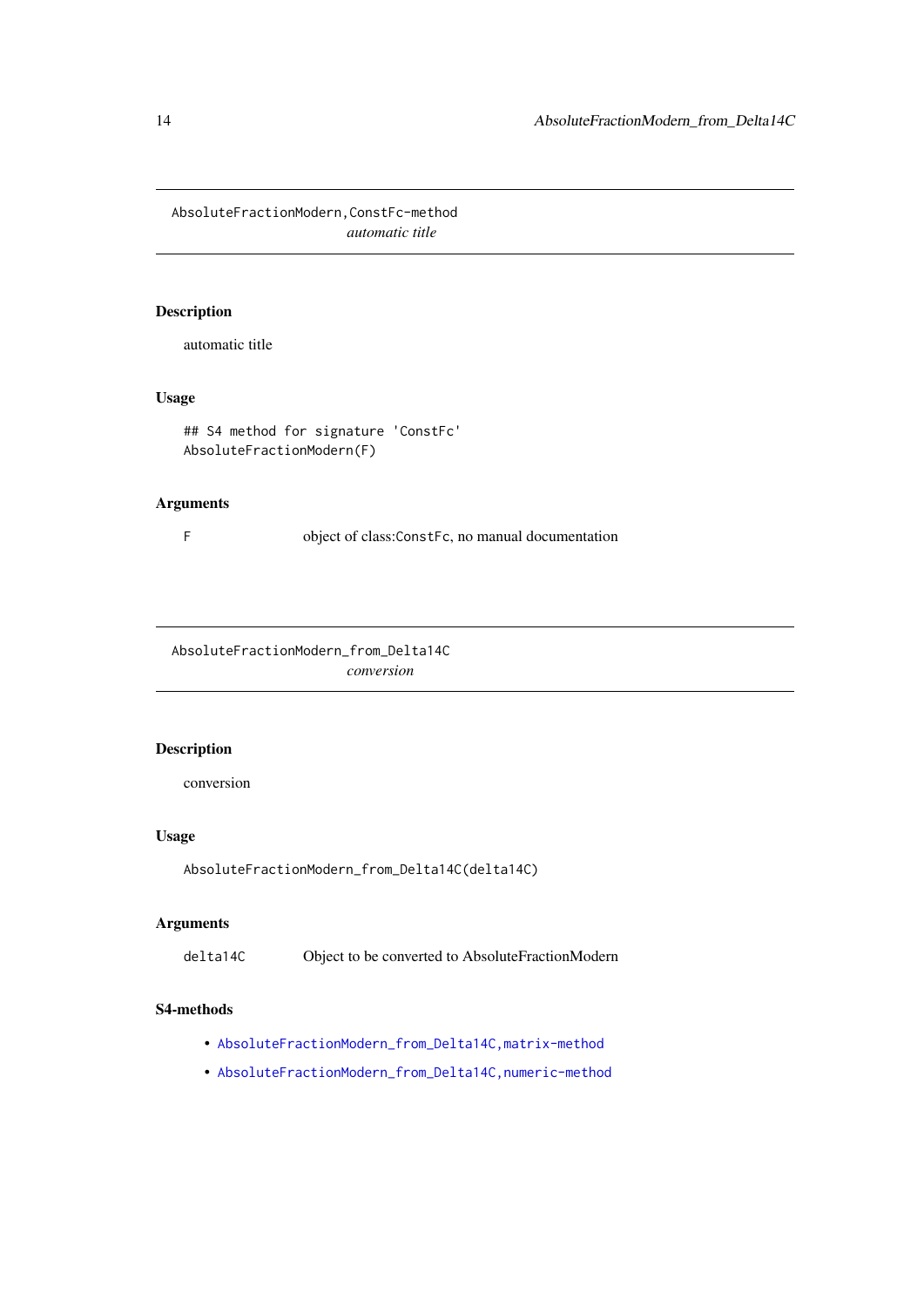<span id="page-14-0"></span>AbsoluteFractionModern\_from\_Delta14C,matrix-method *automatic title*

# Description

automatic title

# Usage

```
## S4 method for signature 'matrix'
AbsoluteFractionModern_from_Delta14C(delta14C)
```
## Arguments

delta14C object of class:matrix, no manual documentation

AbsoluteFractionModern\_from\_Delta14C,numeric-method *automatic title*

#### Description

automatic title

# Usage

```
## S4 method for signature 'numeric'
AbsoluteFractionModern_from_Delta14C(delta14C)
```
# Arguments

delta14C object of class:numeric, no manual documentation

add\_plot *automatic title*

# Description

automatic title

# Usage

 $add\_plot(x, ...)$ 

| X        | see method arguments |
|----------|----------------------|
| $\cdots$ | see method arguments |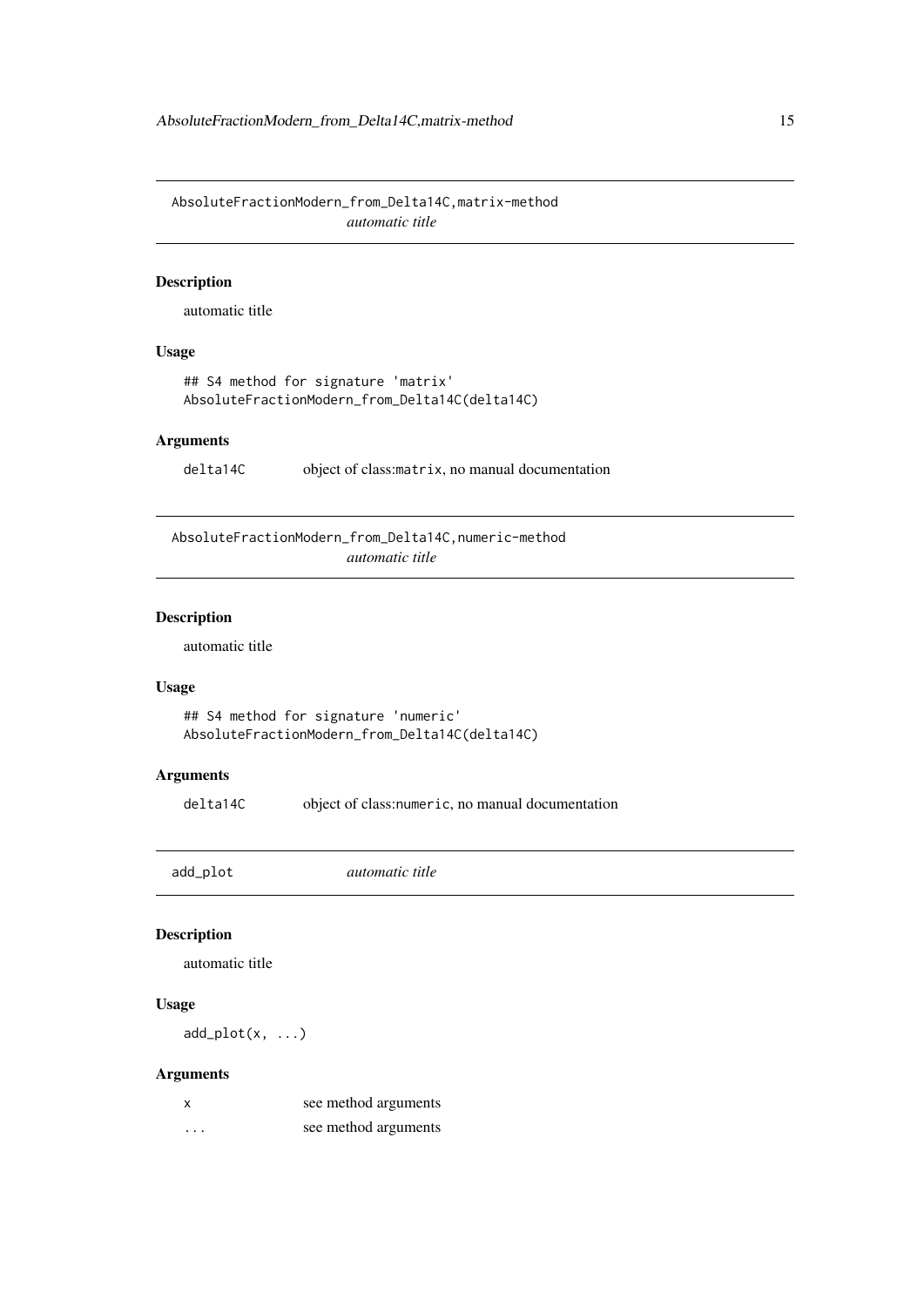# S4-methods

• add\_plot, TimeMap-method

add\_plot,TimeMap-method

*automatic title*

# Description

automatic title

# Usage

```
## S4 method for signature 'TimeMap'
add\_plot(x, ...)
```
# Arguments

| $\mathsf{x}$ | object of class: TimeMap, no manual documentation |
|--------------|---------------------------------------------------|
| $\cdots$     | no manual documentation                           |

as.character,TimeMap-method *automatic title*

# Description

automatic title

# Usage

```
## S4 method for signature 'TimeMap'
as.character(x, ...)
```

| $\times$ | object of class: TimeMap, no manual documentation |
|----------|---------------------------------------------------|
| $\cdots$ | no manual documentation                           |

<span id="page-15-0"></span>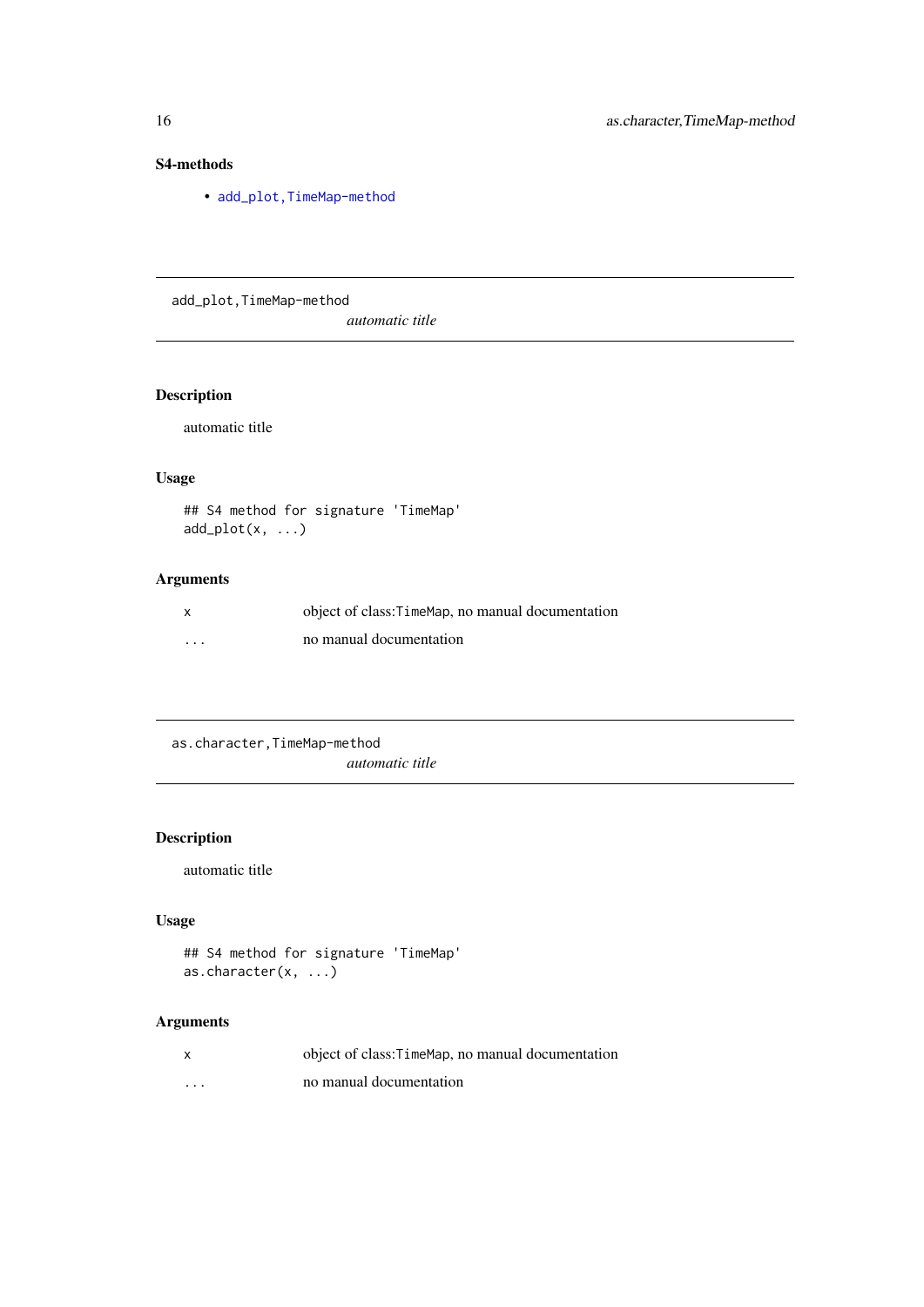<span id="page-16-0"></span>as.numeric,InFluxList\_by\_PoolName-method

*Convert to a numeric vector with the pool names as names*

# Description

Convert to a numeric vector with the pool names as names

# Usage

```
## S4 method for signature 'InFluxList_by_PoolName'
as.numeric(x, y, t, time_symbol, \dots)
```
# Arguments

| $\mathsf{x}$ | object of class: InFluxList_by_PoolName, The list of fluxes. Every element<br>contains a function that depends on a combination of of state variables and time. |
|--------------|-----------------------------------------------------------------------------------------------------------------------------------------------------------------|
| y            | A vector indexed by the names of the state variables                                                                                                            |
| t            | a number representing the current point in time                                                                                                                 |
| time_symbol  | The name of the time argument used in the definition of the flux functions                                                                                      |
| .            | no manual documentation                                                                                                                                         |

as.numeric,InternalFluxList\_by\_PoolName-method *Convert to a numeric vector with names of the form 'a->b'*

# Description

Convert to a numeric vector with names of the form 'a->b'

# Usage

```
## S4 method for signature 'InternalFluxList_by_PoolName'
as.numeric(x, y, t, time_symbol, \ldots)
```

| $\mathsf{x}$ | object of class: Internal FluxList_by_PoolName, The list of fluxes. Every ele-<br>ment contains a function that depends on a combination of of state variables and<br>time. |
|--------------|-----------------------------------------------------------------------------------------------------------------------------------------------------------------------------|
| y            | A vector indexed by the names of the state variables                                                                                                                        |
| t            | a number representing the current point in time                                                                                                                             |
| time_symbol  | The name of the time argument used in the definition of the flux functions                                                                                                  |
| .            | no manual documentation                                                                                                                                                     |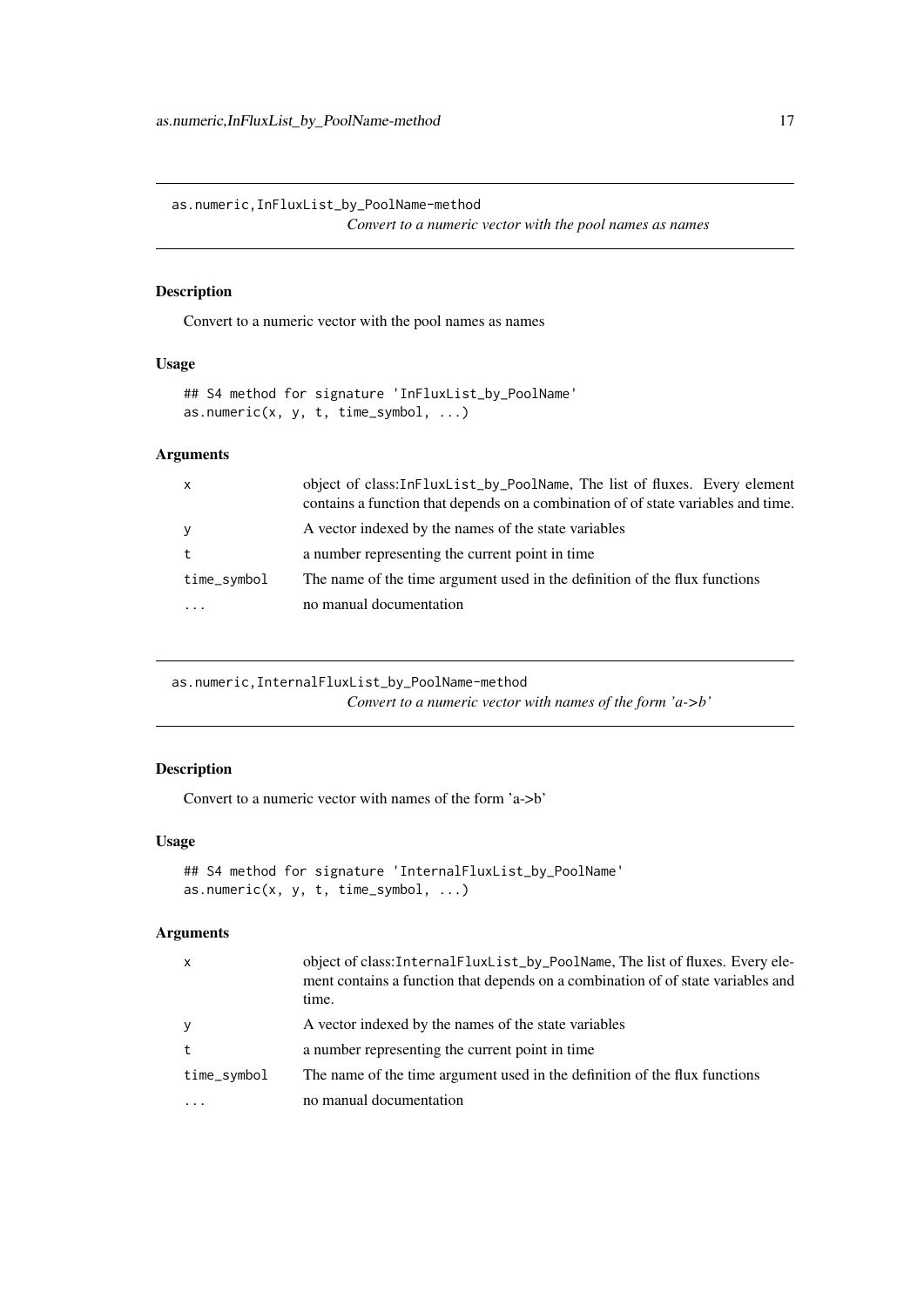<span id="page-17-0"></span>as.numeric,InternalFlux\_by\_PoolName-method

*Convert to a numeric value with name of the form 'a->b'*

# Description

Convert to a numeric value with name of the form 'a->b'

# Usage

```
## S4 method for signature 'InternalFlux_by_PoolName'
as.numeric(x, y, t, time_symbol, ...)
```
# Arguments

| $\mathsf{x}$ | object of class: InternalFlux_by_PoolName, The list of fluxes. Every element<br>contains a function that depends on a combination of of state variables and time. |
|--------------|-------------------------------------------------------------------------------------------------------------------------------------------------------------------|
| y            | A vector indexed by the names of the state variables                                                                                                              |
| t            | a number representing the current point in time                                                                                                                   |
| time_symbol  | The name of the time argument used in the definition of the flux functions                                                                                        |
| .            | no manual documentation                                                                                                                                           |

as.numeric,OutFluxList\_by\_PoolName-method *Convert to a numeric vector with the pool names as names*

# Description

Convert to a numeric vector with the pool names as names

# Usage

```
## S4 method for signature 'OutFluxList_by_PoolName'
as.numeric(x, y, t, time_symbol, ...)
```

| $\mathsf{x}$ | object of class: OutFluxList_by_PoolName, The list of fluxes. Every element<br>contains a function that depends on a combination of of state variables and time. |
|--------------|------------------------------------------------------------------------------------------------------------------------------------------------------------------|
| y            | A vector indexed by the names of the state variables                                                                                                             |
| t            | a number representing the current point in time                                                                                                                  |
| time_symbol  | The name of the time argument used in the definition of the flux functions                                                                                       |
|              | no manual documentation                                                                                                                                          |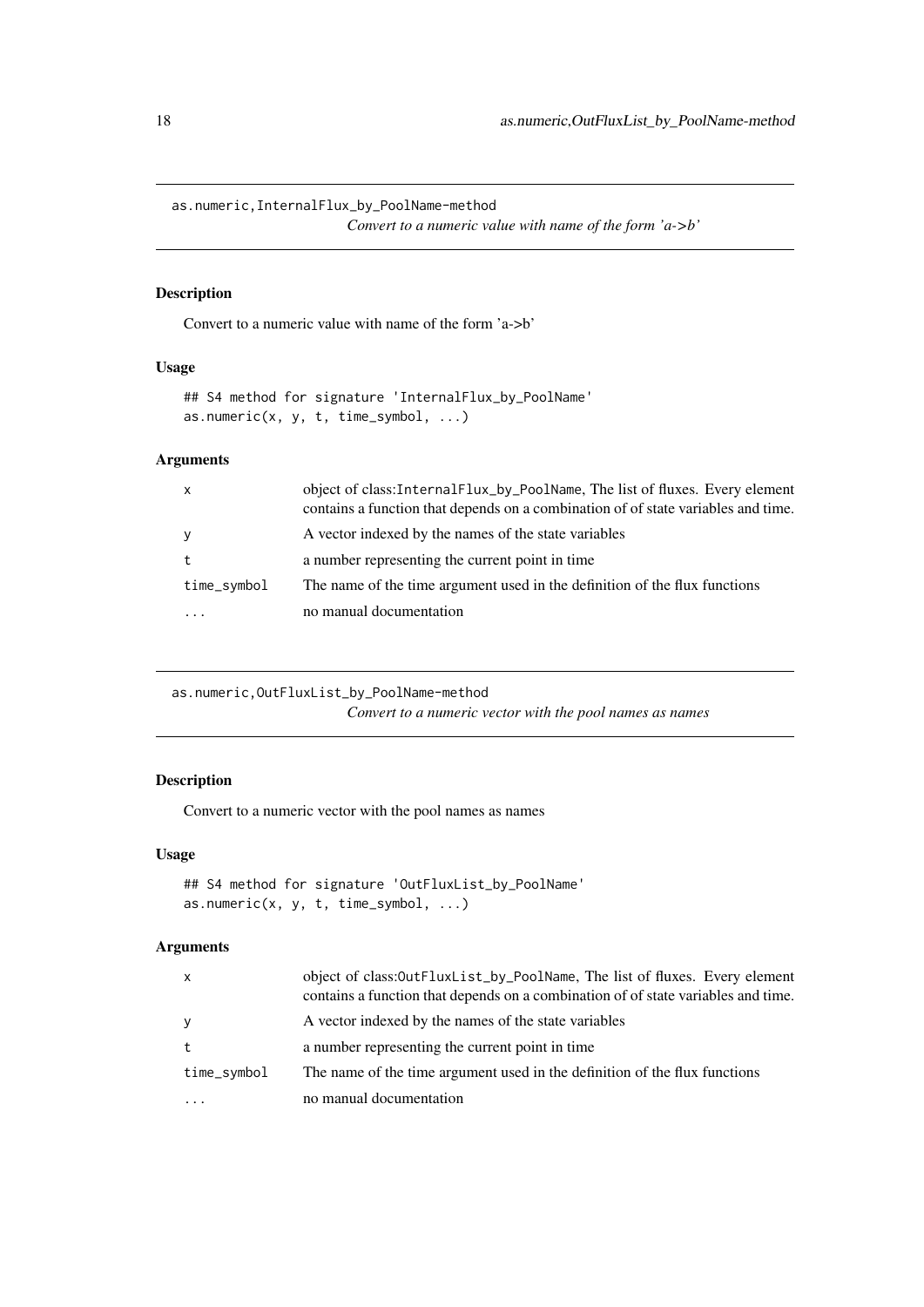<span id="page-18-0"></span>availableParticleProperties *automatic title*

# Description

automatic title

# Usage

availableParticleProperties(object)

# Arguments

object see method arguments

# S4-methods

• [availableParticleProperties,MCSim-method](#page-0-0)

availableParticleProperties,MCSim-method *automatic title*

# Description

automatic title

# Usage

```
## S4 method for signature 'MCSim'
availableParticleProperties(object)
```
# Arguments

object object of class:MCSim, no manual documentation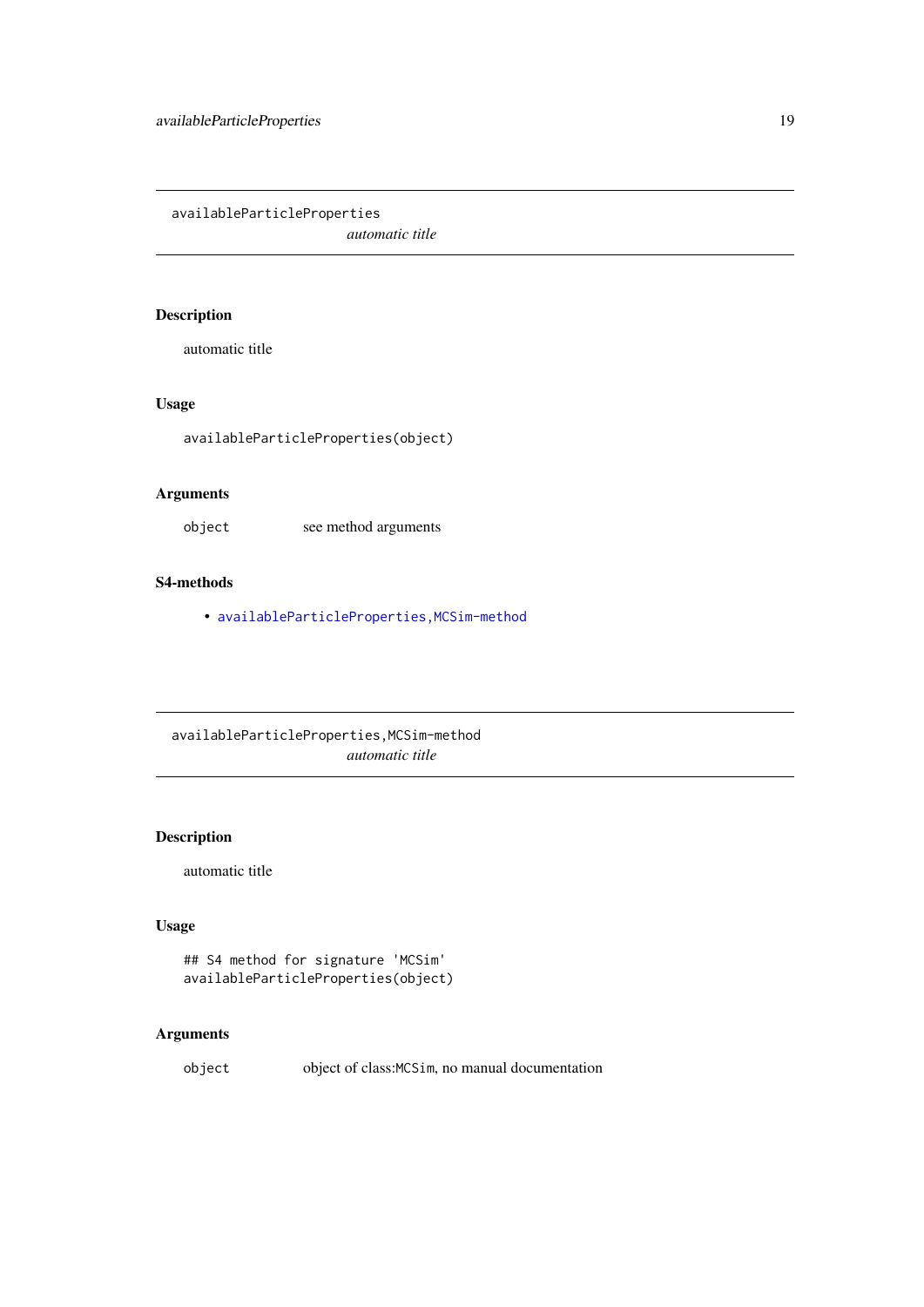<span id="page-19-0"></span>availableParticleSets *automatic title*

# Description

automatic title

# Usage

```
availableParticleSets(object)
```
# Arguments

object see method arguments

# S4-methods

• [availableParticleSets,MCSim-method](#page-0-0)

availableParticleSets,MCSim-method *automatic title*

# Description

automatic title

# Usage

```
## S4 method for signature 'MCSim'
availableParticleSets(object)
```
# Arguments

object object of class:MCSim, no manual documentation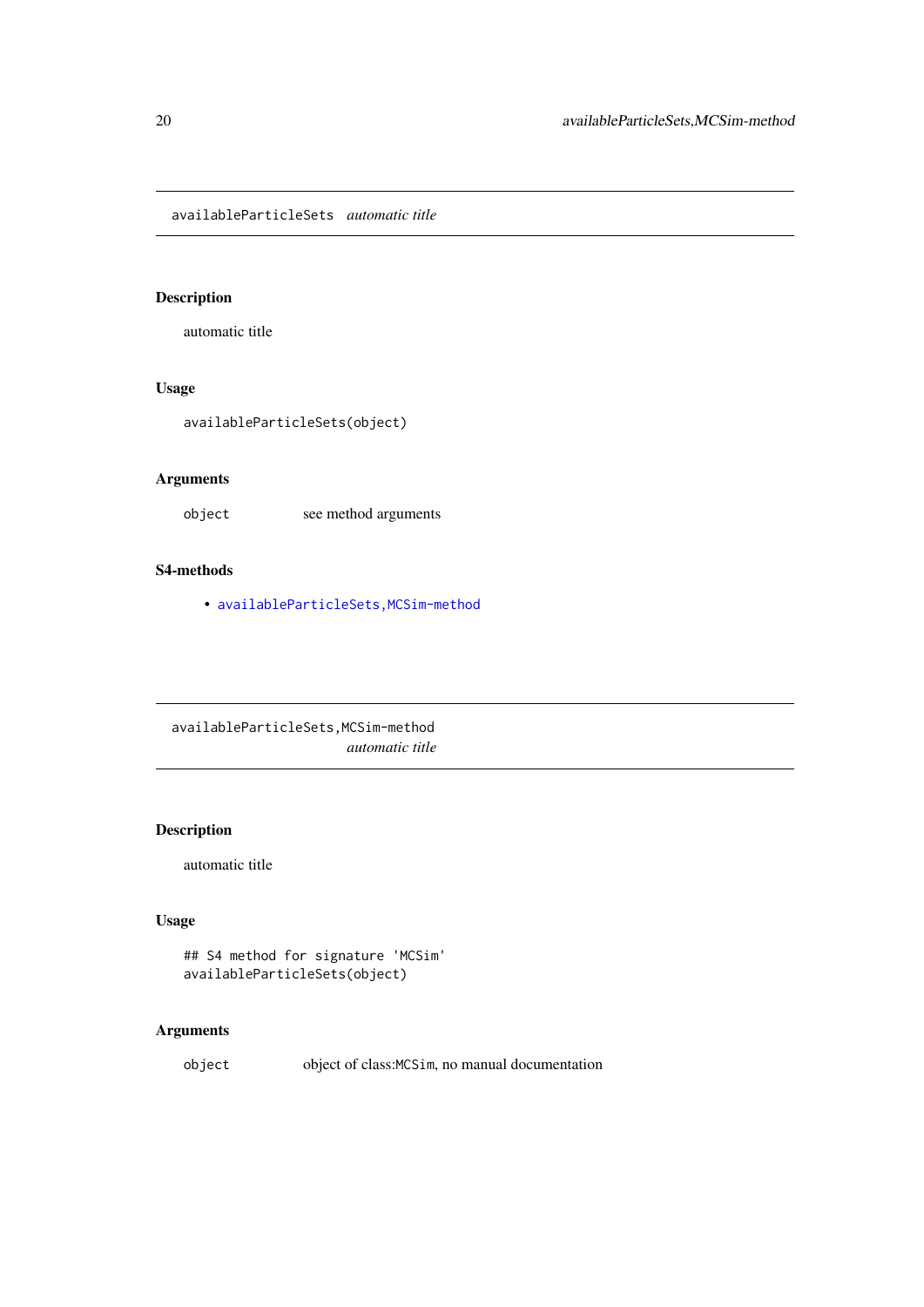<span id="page-20-0"></span>availableResidentSets *automatic title*

# Description

automatic title

# Usage

```
availableResidentSets(object)
```
# Arguments

object see method arguments

# S4-methods

• [availableResidentSets,MCSim-method](#page-0-0)

availableResidentSets,MCSim-method *automatic title*

# Description

automatic title

# Usage

```
## S4 method for signature 'MCSim'
availableResidentSets(object)
```
# Arguments

object object of class:MCSim, no manual documentation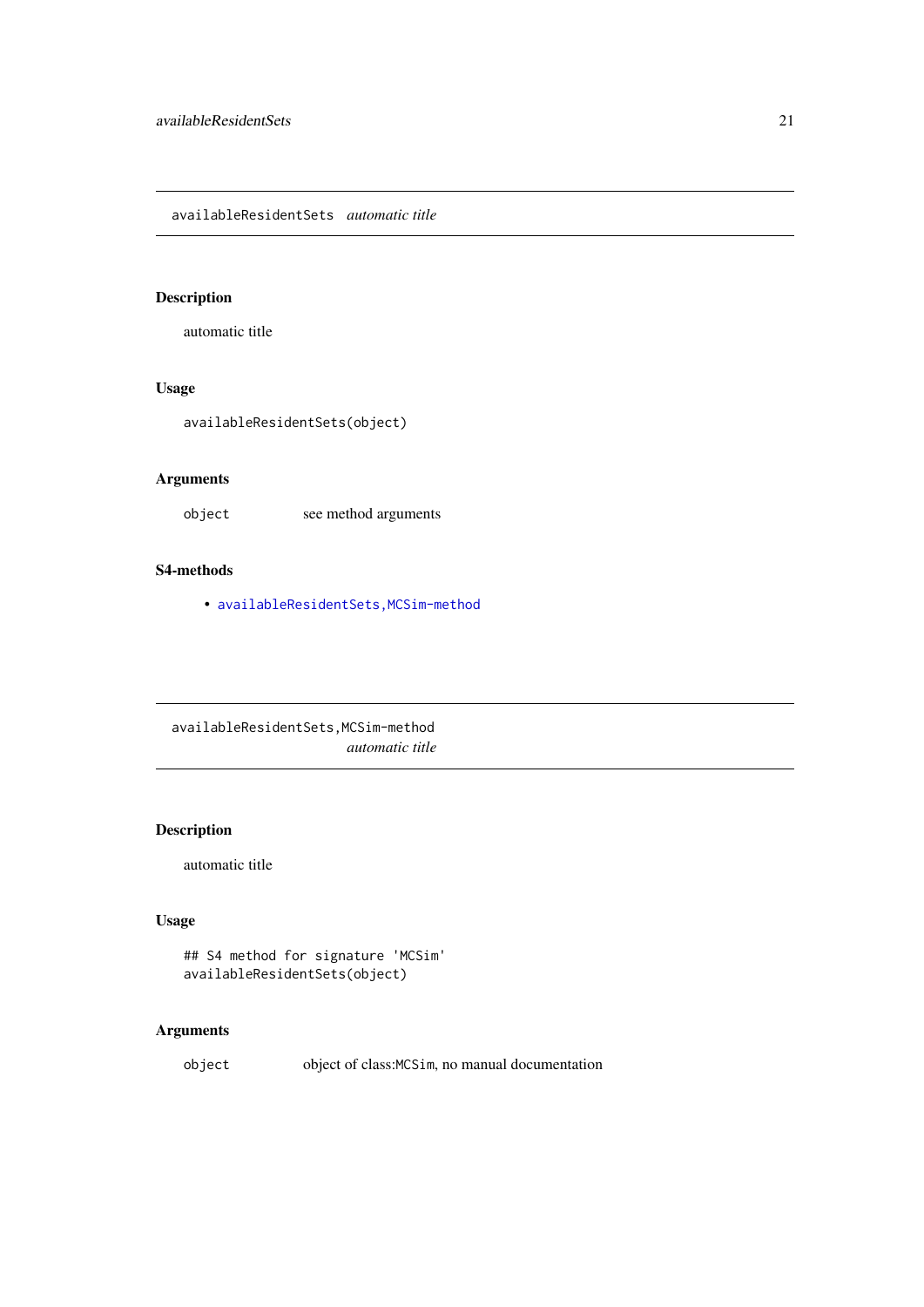#### <span id="page-21-0"></span>Description

This function implements the microbial model AWB (Allison, Wallenstein, Bradford, 2010), a fourpool model with a microbial biomass, enzyme, SOC and DOC pools. It is a special case of the general nonlinear model.

# Usage

```
AWBmodel(
  t,
  V_M = 1e+08.
  V_m = 1e+08,
  r_B = 2e-04,
  r_{-}E = 5e-06,
  r_L = 0.001,
  a_B = 0.5,
  epsilon_0 = 0.63,
  epsilon_s = -0.016,
  Km_0 = 500,
  Km_u0 = 0.1,
  Km_S = 0.5,
  Km_us = 0.1,
  Ea = 47,
 R = 0.008314,Temp1 = 20,Temp2 = 20,ival = c(B = 2.19159, E = 0.0109579, S = 111.876, D = 0.00144928),
  I_S = 0.005,
  I/D = 0.005\lambda
```

| t             | vector of times (in hours) to calculate a solution.                                                                             |
|---------------|---------------------------------------------------------------------------------------------------------------------------------|
| V_M           | a scalar representing the maximum rate of uptake (mg DOC cm-3 h-1). Equiva-<br>lent to V_maxuptake0 in original paper.          |
| $V_{\perp}$ m | a scalar representing the maximum rate of decomposition of SOM (mg SOM<br>$cm-3 h-1$ ). Equivalent to V_max0 in original paper. |
| $r_B$         | a scalar representing the rate constant of microbial death (h-1). Equivalent to<br>r_death in original publication.             |
| $r\_E$        | a scalar representing the rate constant of enzyme production (h-1). Equivalent<br>to r_EnzProd in original publication.         |
| $r\_L$        | a scalar representing the rate constant of enzyme loss (h-1). Equivalent to<br>r_EnzLoss in original publication.               |
| a_BS          | a scalar representing the fraction of the dead microbial biomass incorporated to<br>SOC. MICtoSOC in original publication.      |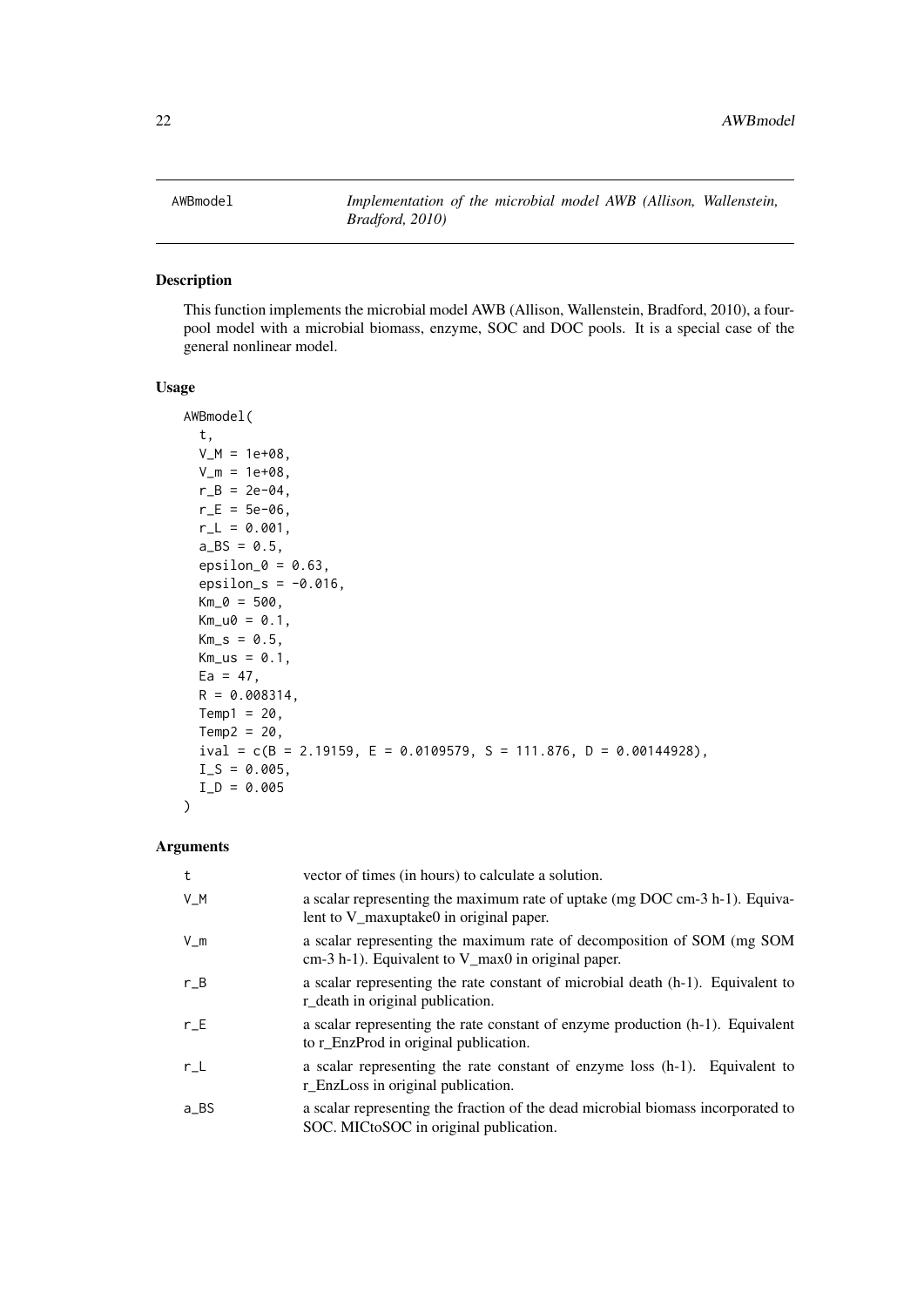#### AWBmodel 23

| epsilon_0 | a scalar representing the intercept of the CUE function (mg mg-1). CUE_0 in<br>original paper.                                |
|-----------|-------------------------------------------------------------------------------------------------------------------------------|
| epsilon_s | a scalar representing the slope of the CUE function (degree-1). CUE_slope in<br>original paper.                               |
| Km_0      | a scalar representing the intercept of the half-saturation constant of SOC as a<br>function of temperature (mg cm-3).         |
| Km_u0     | a scalar representing the intercept of the half saturation constant of uptake as a<br>function of temperature (mg cm-3).      |
| $Km_S$    | a scalar representing the slope of the half saturation constant of SOC as a func-<br>tion of temperature (mg cm-3 degree-1).  |
| Km_us     | a scalar representing the slope of the half saturation constant of uptake as a<br>function of temperature (mg cm-3 degree-1). |
| Ea        | a scalar representing the activation energy (kJ mol-1).                                                                       |
| R         | a scalar representing the gas constant (kJ mol-1 degree-1).                                                                   |
| Temp1     | a scalar representing the temperature in the output vector.                                                                   |
| Temp2     | a scalar representing the temperature in the transfer matrix.                                                                 |
| ival      | a vector of length 4 with the initial values for the pools (mg cm-3).                                                         |
| $I_S$     | a scalar with the inputs to the SOC pool (mg cm-3 h-1).                                                                       |
| $I_D$     | a scalar with the inputs to the DOC pool (mg cm-3 h-1).                                                                       |

# Details

This implementation contains default parameters presented in Allison et al. (2010).

#### Value

An object of class NlModel that can be further queried.

# References

Allison, S.D., M.D. Wallenstein, M.A. Bradford. 2010. Soil-carbon response to warming dependent on microbial physiology. Nature Geoscience 3: 336-340.

# Examples

```
hours=seq(0,800,0.1)
```

```
#Run the model with default parameter values
bcmodel=AWBmodel(t=hours)
Cpools=getC(bcmodel)
##Time solution
# fixme mm:
# the next line causes trouble on Rforge Windows patched build
# matplot(hours,Cpools,type="l",ylab="Concentrations",xlab="Hours",lty=1,ylim=c(0,max(Cpools)*1.2))
##State-space diagram
plot(as.data.frame(Cpools))
```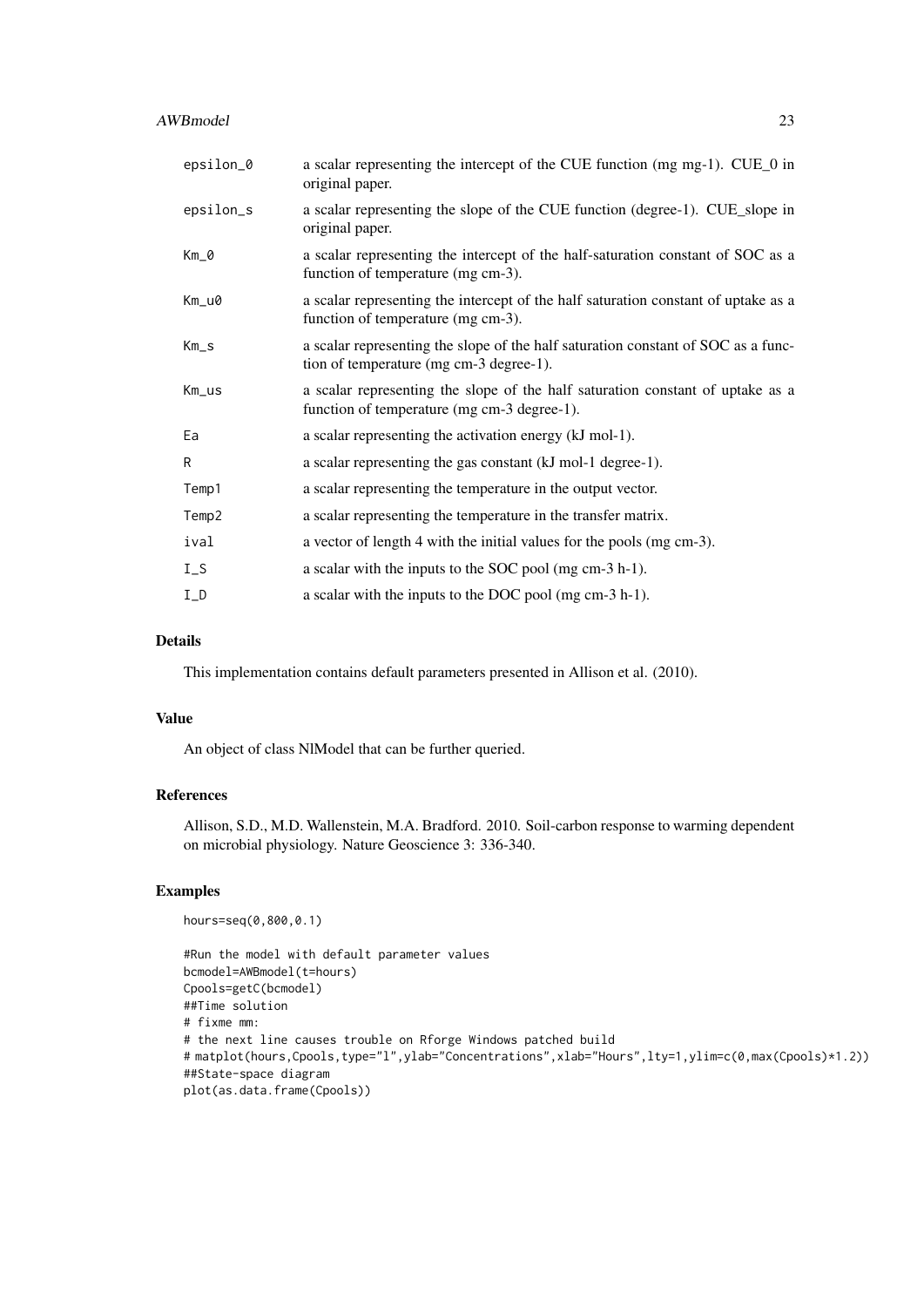<span id="page-23-0"></span>

#### Description

This function implements the microbial model Bacwave (bacterial waves), a two-pool model with a bacterial and a substrate pool. It is a special case of the general nonlinear model.

# Usage

```
bacwaveModel(
  t,
  umax = 0.063,ks = 3,
  theta = 0.23,
  Dmax = 0.26,
  kd = 14.5,
  kr = 0.4,
  Y = 0.44,
  ival = c(S0 = 0.5, X0 = 1.5),
  BGF = 0.15,
  ExuM = 8,
  ExuT = 0.8)
```
### Arguments

| t          | vector of times (in hours) to calculate a solution.                                                        |
|------------|------------------------------------------------------------------------------------------------------------|
| umax       | a scalar representing the maximum relative growth rate of bacteria (hr-1)                                  |
| ks         | a scalar representing the substrate constant for growth ( $\lg C$ /ml soil solution)                       |
| theta      | a scalar representing soil water content (ml solution/cm3 soil)                                            |
| Dmax       | a scalar representing the maximal relative death rate of bacteria (hr-1)                                   |
| kd         | a scalar representing the substrate constant for death of bacteria (ug C/ml soil<br>solution)              |
| kr         | a scalar representing the fraction of death biomass recycling to substrate (unit-<br>less)                 |
| Υ          | a scalar representing the yield coefficient for bacteria (ug C/ugC)                                        |
| ival       | a vector of length 2 with the initial values for the substrate and the bacterial<br>pools (ug C/cm3)       |
| <b>BGF</b> | a scalar representing the constant background flux of substrate (ug C/cm3 soil/hr)                         |
| ExuM       | a scalar representing the maximal exudation rate (ug C/(hr cm3 soil))                                      |
| ExuT       | a scalar representing the time constant for exudation, responsible for duration of<br>exudation $(1/hr)$ . |

#### Details

This implementation contains default parameters presented in Zelenev et al. (2000). It produces nonlinear damped oscillations in the form of a stable focus.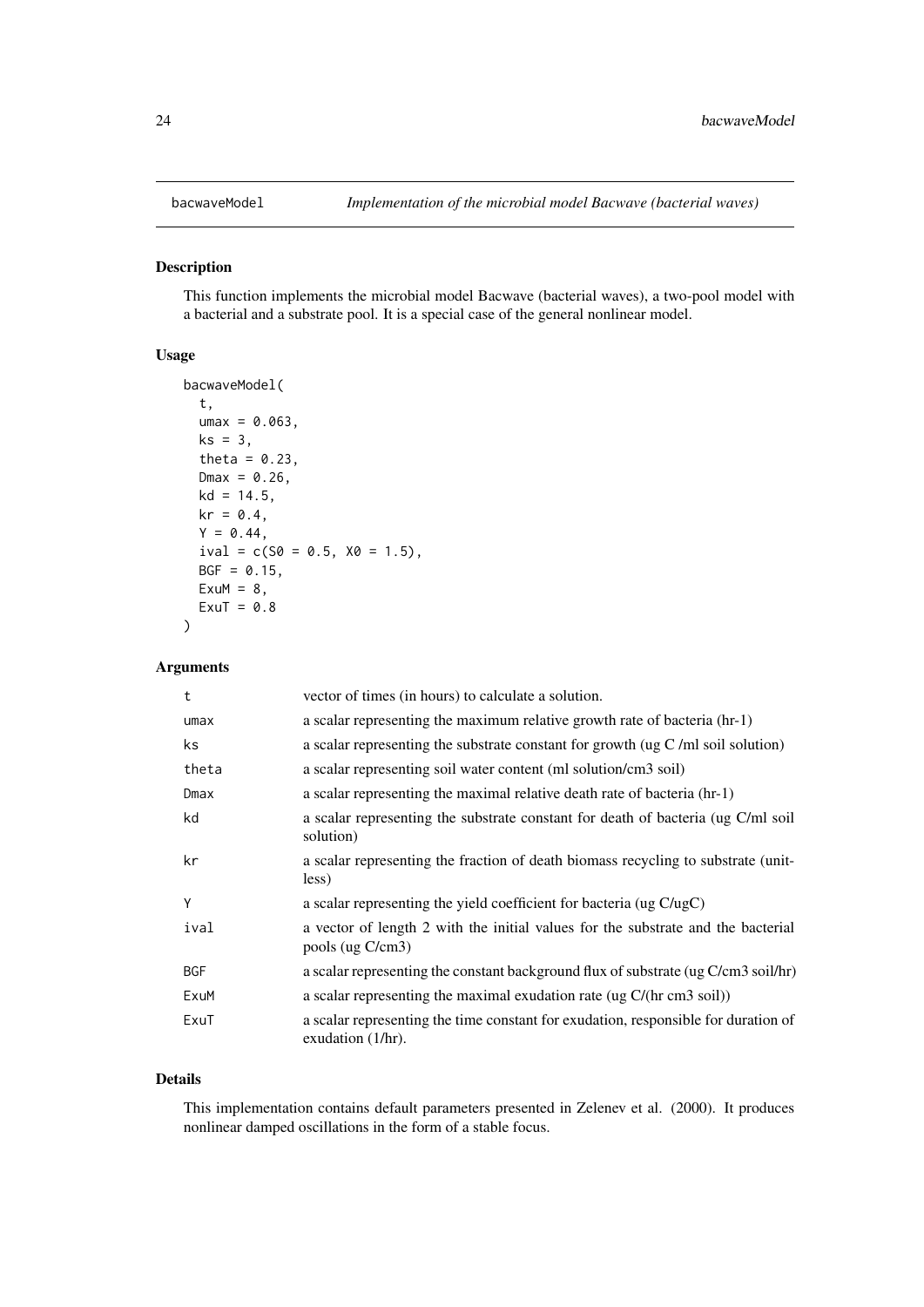#### <span id="page-24-0"></span>bind.C14curves 25

#### Value

An object of class NlModel that can be further queried.

#### References

Zelenev, V.V., A.H.C. van Bruggen, A.M. Semenov. 2000. "BACWAVE," a spatial-temporal model for traveling waves of bacterial populations in response to a moving carbon source in soil. Microbial Ecology 40: 260-272.

#### See Also

There are other [predefinedModels](#page-224-1) and also more general functions like [Model](#page-191-1).

#### Examples

```
hours=seq(0,800,0.1)
#
#Run the model with default parameter values
bcmodel=bacwaveModel(t=hours)
Cpools=getC(bcmodel)
#
#Time solution
matplot(hours,Cpools,type="l",ylab="Concentrations",xlab="Hours",lty=1,ylim=c(0,max(Cpools)*1.2))
legend("topleft",c("Substrate", "Microbial biomass"),lty=1,col=c(1,2),bty="n")
#
#State-space diagram
plot(Cpools[,2],Cpools[,1],type="l",ylab="Substrate",xlab="Microbial biomass")
#
#Microbial biomass over time
plot(hours,Cpools[,2],type="l",col=2,xlab="Hours",ylab="Microbial biomass")
```
bind.C14curves *Binding of pre- and post-bomb Delta14C curves*

#### Description

This function takes a pre- and a post-bomb curve, binds them together, and reports the results back either in years BP or AD.

#### Usage

bind.C14curves(prebomb, postbomb, time.scale)

#### Arguments

| prebomb    | A pre-bomb radiocarbon dataset. They could be either IntCal09 or IntCal13.         |
|------------|------------------------------------------------------------------------------------|
| postbomb   | A post-bomb radiocarbon dataset. They could be any of the datasets in Hua2013.     |
| time.scale | A character indicating whether to report the results in years before present BP or |
|            | anno domini AD.                                                                    |

#### Value

A data.frame with 3 columns: years in AD or BP, the atmospheric Delta14C value, the standard deviation of the Delta14C value.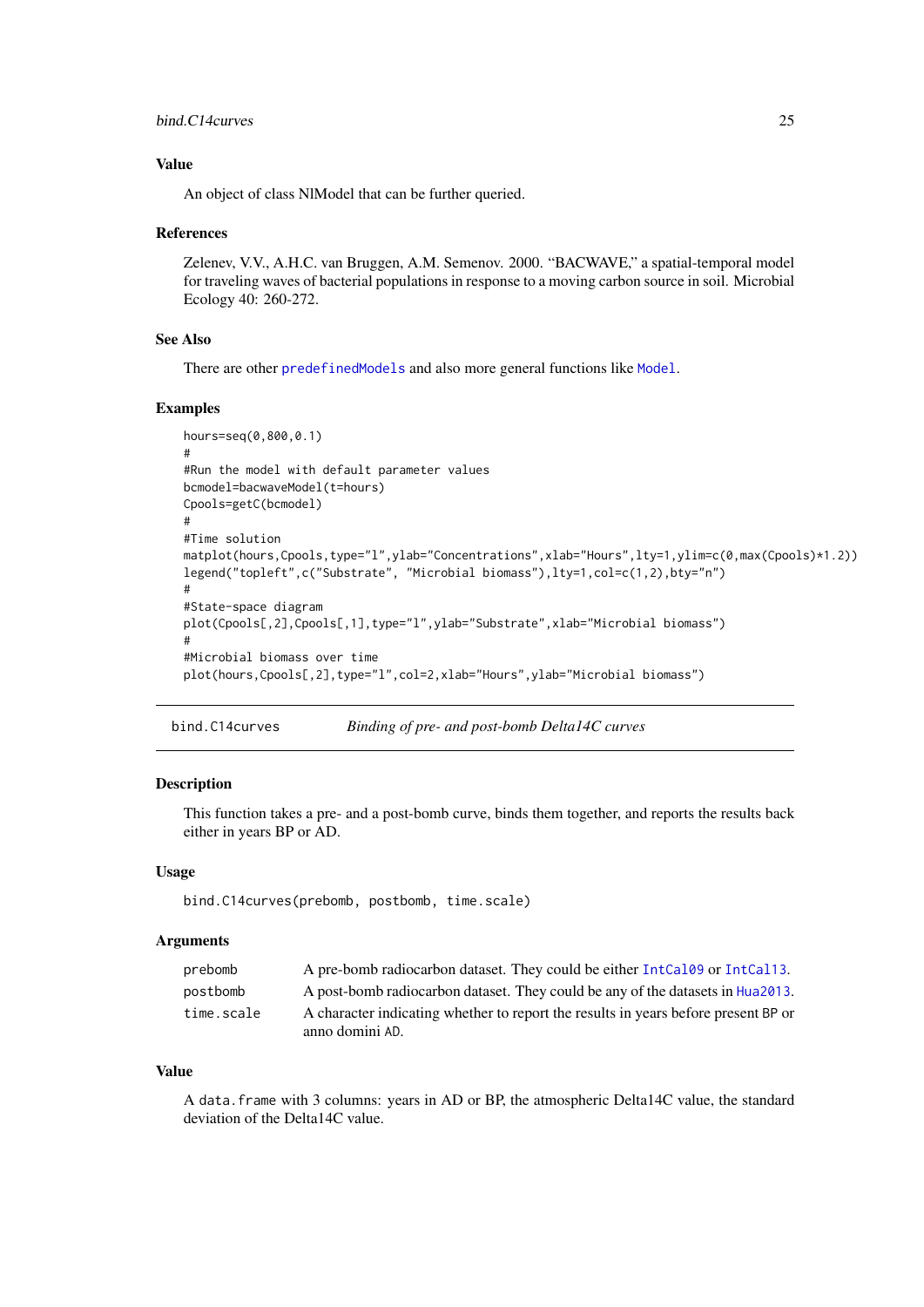<span id="page-25-0"></span>

# Description

automatic title

# Usage

BoundFc(format, ...)

# Arguments

| format  | see method arguments |
|---------|----------------------|
| $\cdot$ | see method arguments |

#### S4-methods

- [BoundFc,character-method](#page-0-0)
- [BoundFc,missing-method](#page-0-0)

BoundFc,character-method

*automatic title*

# Description

automatic title

# Usage

```
## S4 method for signature 'character'
BoundFc(format, ...)
```

| format                  | object of class: character, no manual documentation |
|-------------------------|-----------------------------------------------------|
| $\cdot$ $\cdot$ $\cdot$ | no manual documentation                             |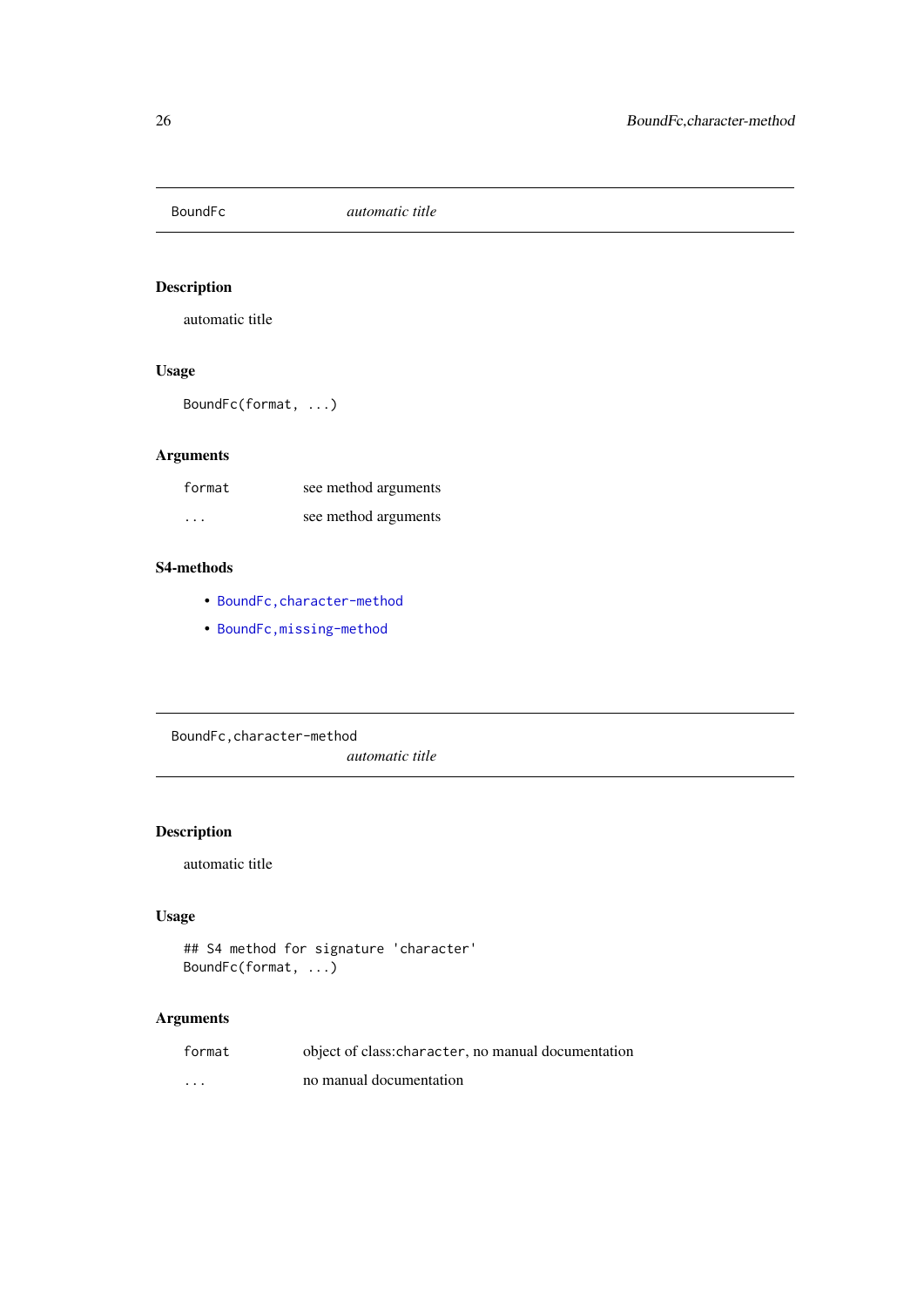<span id="page-26-0"></span>BoundFc,missing-method

*automatic title*

#### Description

automatic title

# Usage

```
## S4 method for signature 'missing'
BoundFc(format, ...)
```
# Arguments

| format   | object of class: missing, no manual documentation |
|----------|---------------------------------------------------|
| $\cdots$ | no manual documentation                           |
|          |                                                   |
|          |                                                   |

```
BoundFc-class S4-class to represent atmospheric 14C concentration as scalar func-
                        tion of time.
```
#### Description

As time dependent scalar function which remembers its domain (see [ScalarTimeMap](#page-230-1)) and its format.

# S4-superclasses (in the package)

- [ScalarTimeMap](#page-230-1)
- [Fc](#page-84-1)
- [TimeMap](#page-259-1)

BoundInFluxes *constructor for BoundInFluxes*

# Description

The method internally calls [TimeMap](#page-254-1) and expects the same kind of arguments

# Usage

```
BoundInFluxes(...)
```
#### Arguments

... passed on to [TimeMap](#page-254-1)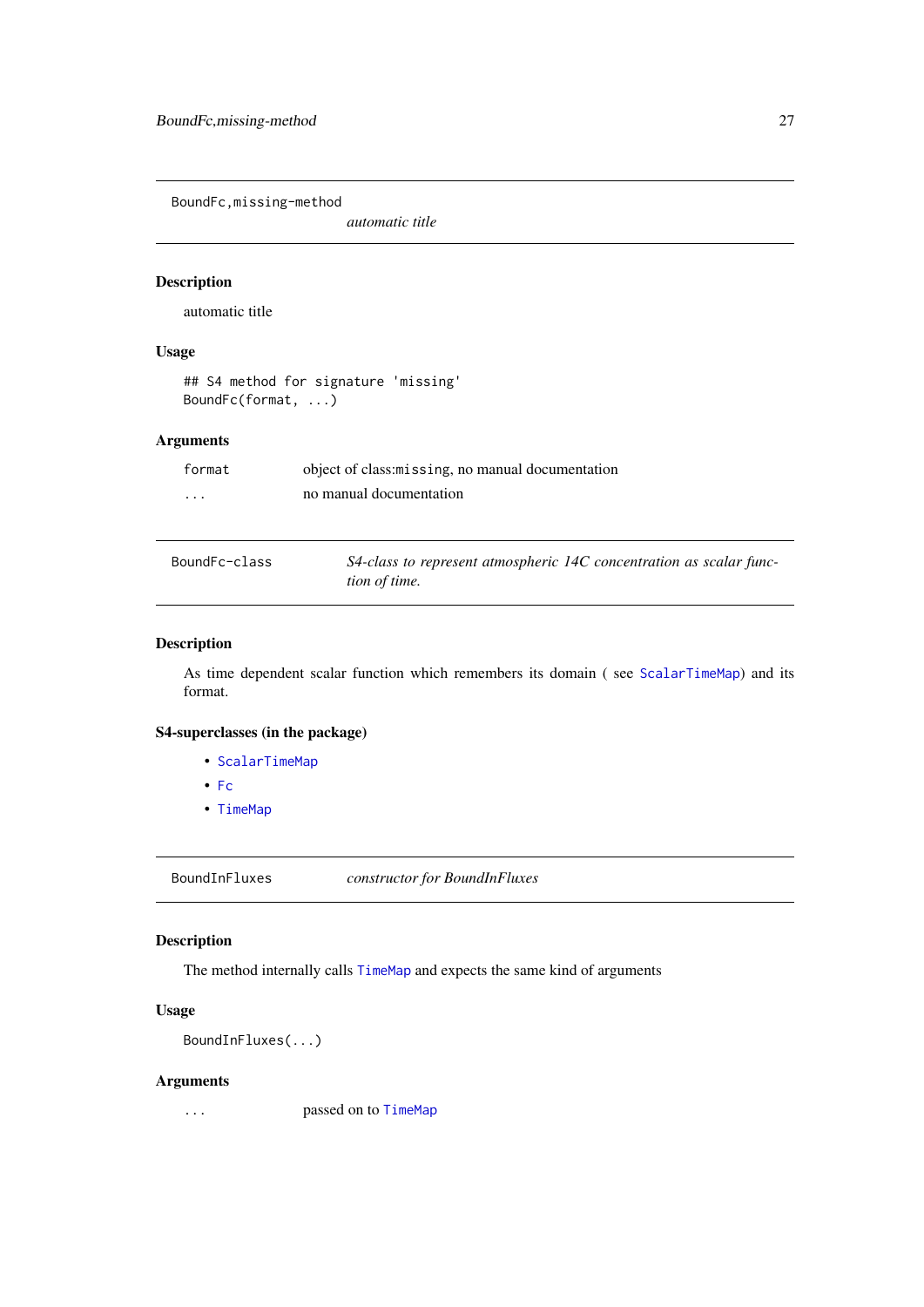<span id="page-27-0"></span>BoundInFluxes-class *automatic title*

# Description

automatic title

# S4-methods

# S4-methods with superclasses (in the package) of class BoundInFluxes in their signature::

- *superclass InFluxes:*
	- [InFluxes,InFluxes-method](#page-0-0)

#### *superclass TimeMap:*

- add\_plot, TimeMap-method
- as.character, TimeMap-method
- [GeneralDecompOp,TimeMap-method](#page-0-0)
- [getFunctionDefinition,TimeMap-method](#page-0-0)
- getTimeRange, TimeMap-method
- [InFluxes,TimeMap-method](#page-0-0)
- [initialize,TimeMap-method](#page-0-0)
- [plot,TimeMap-method](#page-0-0)
- TimeMap, TimeMap, ANY, ANY, ANY, ANY-method

#### S4-superclasses (in the package)

- [InFluxes](#page-168-1)
- [TimeMap](#page-259-1)

BoundLinDecompOp *Generic constructor for the class with the same name*

# Description

Generic constructor for the class with the same name

# Usage

```
BoundLinDecompOp(map, ...)
```
# Arguments

| map      | see method arguments |
|----------|----------------------|
| $\cdots$ | see method arguments |

# S4-methods

- [BoundLinDecompOp,ANY-method](#page-0-0)
- [BoundLinDecompOp,UnBoundLinDecompOp-method](#page-0-0)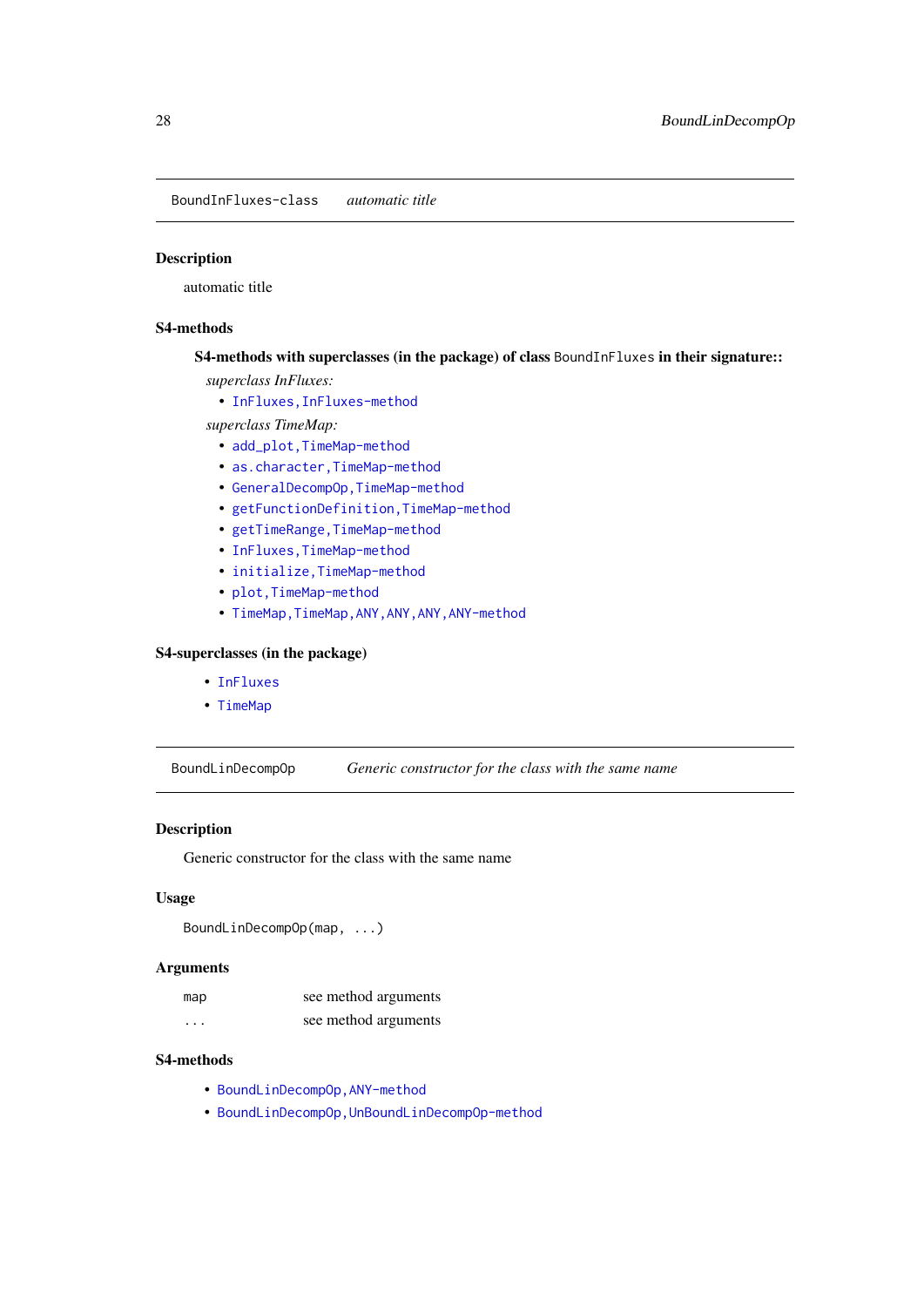<span id="page-28-0"></span>BoundLinDecompOp,ANY-method

*automatic title*

#### Description

automatic title

# Usage

## S4 method for signature 'ANY' BoundLinDecompOp(map, ...)

# Arguments

| map      | no manual documentation |
|----------|-------------------------|
| $\cdots$ | no manual documentation |

BoundLinDecompOp,UnBoundLinDecompOp-method *A converter*

# Description

The distinction between the classes BoundLinDecompOp and UnboundLinDecompOp exist for those functions, that should be only defined for objects of class UnBoundLinDecomp.

Many functions however do not need extra methods for objects of class UnBoundLinDecompOp and just treat it as a BoundLinDecompOp which is defined on the complete timeline (-Inf,+Inf). With its default arguments this function converts its map argument to a BoundLinDecompOp with just this domain. This is the most frequent internal use case. If starttime and endtime are provided the domain of the operator will be restricted [starttime,endtime].

# Usage

```
## S4 method for signature 'UnBoundLinDecompOp'
BoundLinDecompOp(map, starttime = -Inf, endtime = Inf)
```

| map       | object of class: UnBoundLinDecompOp, An object of class UnBoundLinDecom-<br>pOp |
|-----------|---------------------------------------------------------------------------------|
| starttime | Begin of time interval map will be restricted to                                |
| endtime   | End of time interval map will be restricted to                                  |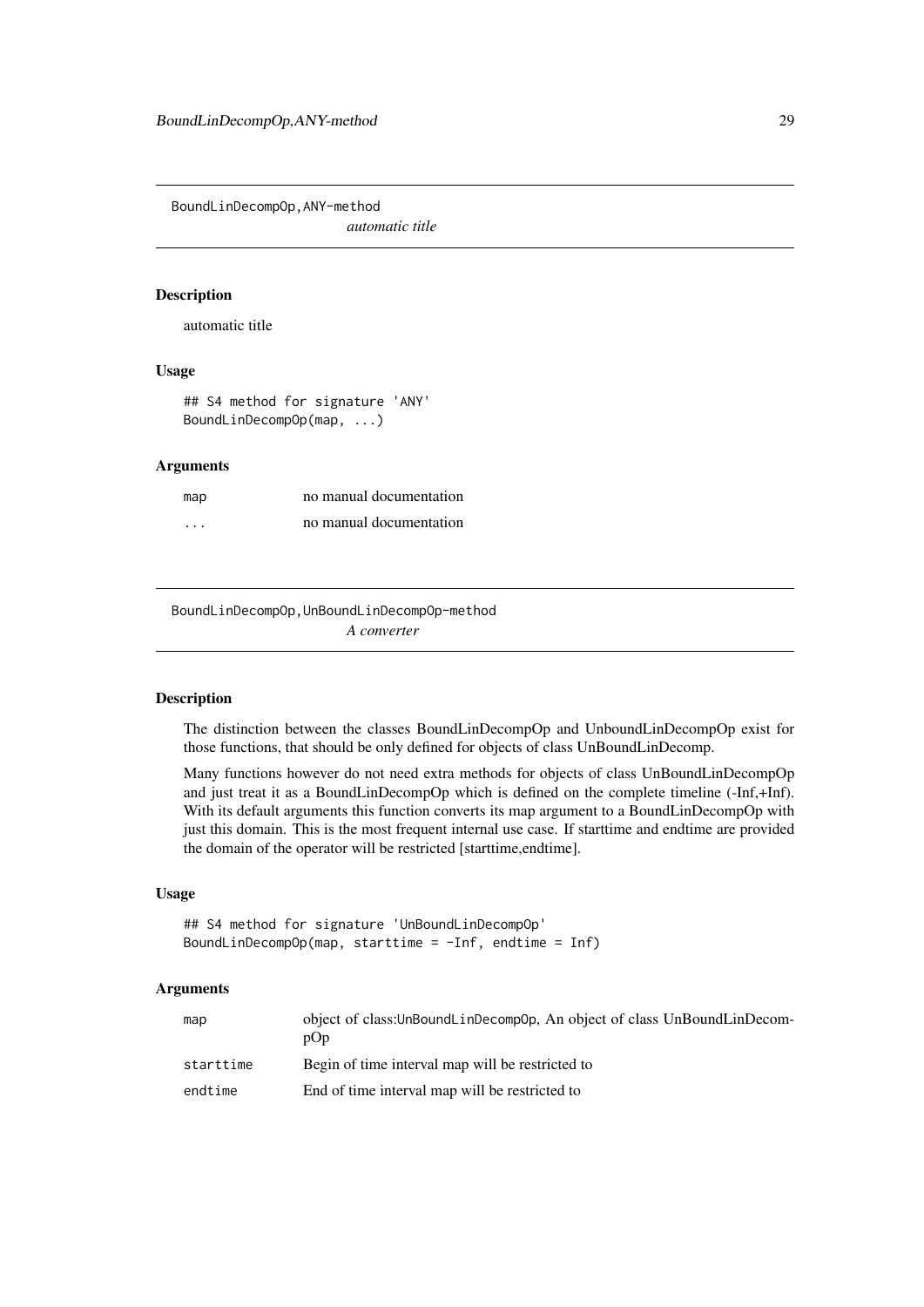#### <span id="page-29-0"></span>BoundLinDecompOp-class

*A S4 class to represent a linear compartmental operator defined on time interval*

#### Description

A S4 class to represent a linear compartmental operator defined on time interval

# S4-methods

S4-methods with class BoundLinDecompOp in their signature::

• [getCompartmentalMatrixFunc,BoundLinDecompOp,ANY,ANY-method](#page-0-0)

S4-methods with superclasses (in the package) of class BoundLinDecompOp in their signature::

*superclass DecompOp:*

• [GeneralDecompOp,DecompOp-method](#page-0-0)

*superclass TimeMap:*

- add\_plot, TimeMap-method
- as.character, TimeMap-method
- [GeneralDecompOp,TimeMap-method](#page-0-0)
- [getFunctionDefinition,TimeMap-method](#page-0-0)
- getTimeRange, TimeMap-method
- [InFluxes,TimeMap-method](#page-0-0)
- [initialize,TimeMap-method](#page-0-0)
- [plot,TimeMap-method](#page-0-0)
- TimeMap, TimeMap, ANY, ANY, ANY, ANY-method

# S4-superclasses (in the package)

- [DecompOp](#page-74-1)
- [TimeMap](#page-259-1)

by\_PoolIndex *automatic title*

# Description

automatic title

# Usage

by\_PoolIndex(obj, poolNames, timeSymbol)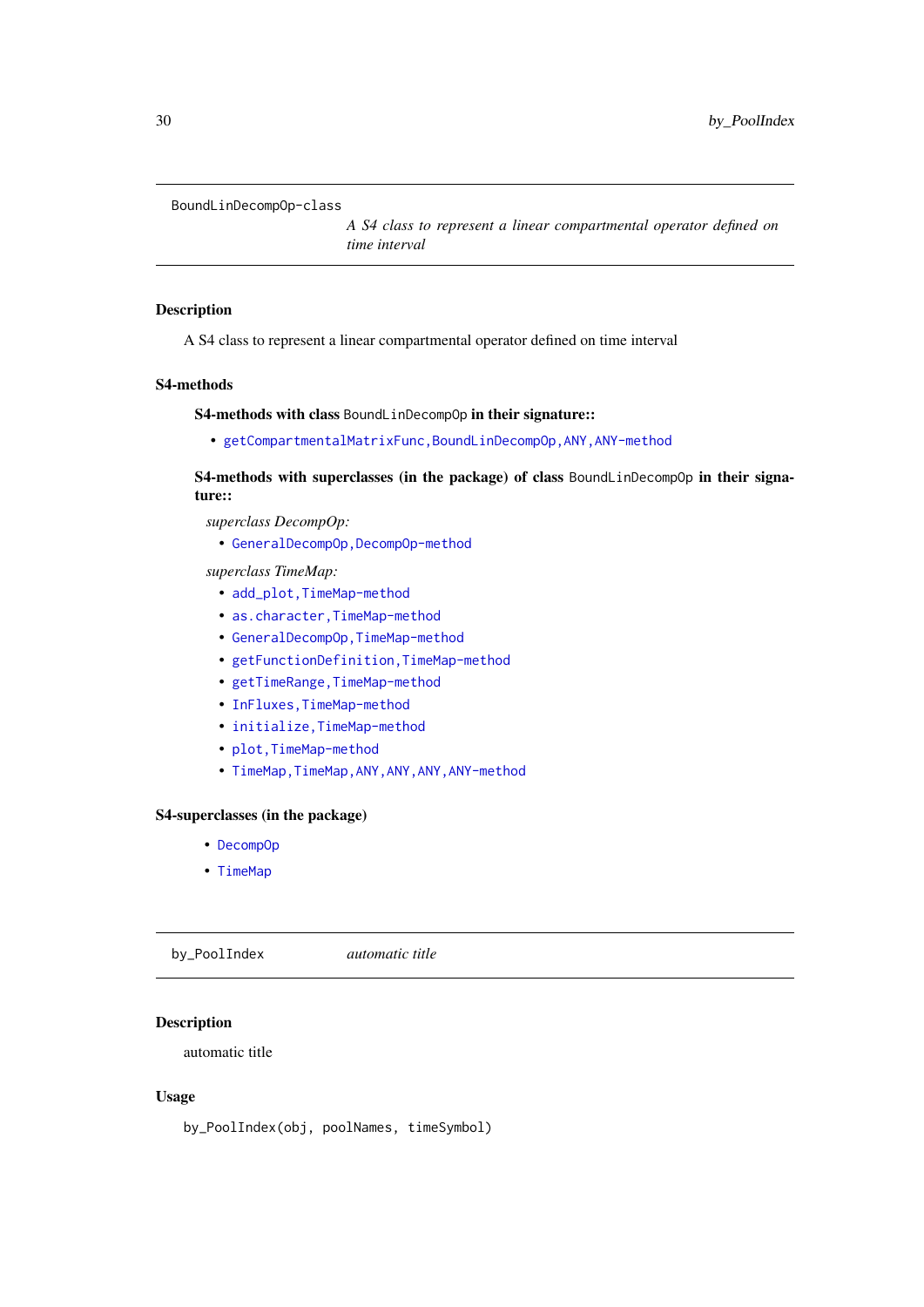#### <span id="page-30-0"></span>Arguments

| obi        | see method arguments |
|------------|----------------------|
| poolNames  | see method arguments |
| timeSymbol | see method arguments |

# S4-methods

- [by\\_PoolIndex,ConstantInFluxRate\\_by\\_PoolName,ANY,ANY-method](#page-0-0)
- [by\\_PoolIndex,ConstantInternalFluxRate\\_by\\_PoolName,ANY,ANY-method](#page-0-0)
- [by\\_PoolIndex,ConstantInternalFluxRateList\\_by\\_PoolName,ANY,ANY-method](#page-0-0)
- [by\\_PoolIndex,ConstantOutFluxRate\\_by\\_PoolName,ANY,ANY-method](#page-0-0)
- [by\\_PoolIndex,ConstantOutFluxRateList\\_by\\_PoolName,ANY,ANY-method](#page-0-0)
- by\_PoolIndex, function, character, character-method
- [by\\_PoolIndex,InFlux\\_by\\_PoolName,character,character-method](#page-0-0)
- [by\\_PoolIndex,InFluxList\\_by\\_PoolName,character,character-method](#page-0-0)
- [by\\_PoolIndex,InternalFlux\\_by\\_PoolName,character,character-method](#page-0-0)
- [by\\_PoolIndex,InternalFluxList\\_by\\_PoolName,character,character-method](#page-0-0)
- [by\\_PoolIndex,OutFlux\\_by\\_PoolName,character,character-method](#page-0-0)
- [by\\_PoolIndex,OutFluxList\\_by\\_PoolName,character,character-method](#page-0-0)
- [by\\_PoolIndex,PoolConnection\\_by\\_PoolName,ANY,ANY-method](#page-0-0)

by\_PoolIndex,ConstantInFluxRate\_by\_PoolName,ANY,ANY-method

*new object with the source pool id converted to a PoolIndex if necessary*

#### **Description**

new object with the source pool id converted to a PoolIndex if necessary new object with the source pool id converted to a PoolIndex if necessary new object with the source pool id converted to a PoolIndex if necessary

#### Usage

```
## S4 method for signature 'ConstantInFluxRate_by_PoolName, ANY, ANY'
by_PoolIndex(obj, poolNames)
```
## S4 method for signature 'ConstantInFluxRate\_by\_PoolName, ANY, ANY' by\_PoolIndex(obj, poolNames)

```
## S4 method for signature 'ConstantInFluxRate_by_PoolName,ANY,ANY'
by_PoolIndex(obj, poolNames)
```

| obi       | object of class: ConstantInFluxRate_by_PoolName, no manual documentation |
|-----------|--------------------------------------------------------------------------|
| poolNames | no manual documentation                                                  |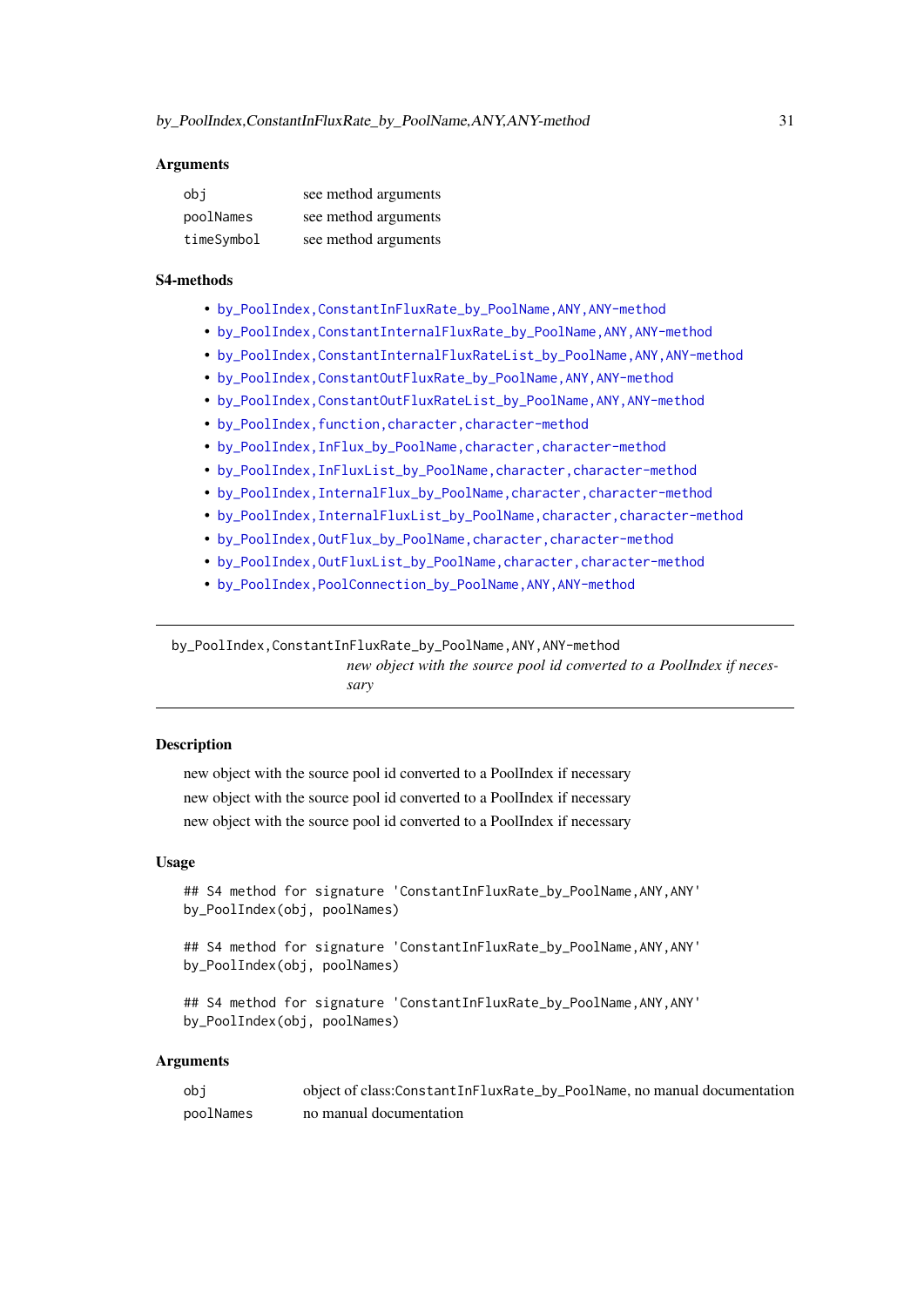<span id="page-31-0"></span>by\_PoolIndex,ConstantInternalFluxRateList\_by\_PoolName,ANY,ANY-method *convert to a list indexed by pool names*

#### Description

convert to a list indexed by pool names

# Usage

```
## S4 method for signature 'ConstantInternalFluxRateList_by_PoolName, ANY, ANY'
by_PoolIndex(obj, poolNames)
```
# Arguments

| obi       | object of class:ConstantInternalFluxRateList_by_PoolName, no manual doc-<br>umentation |
|-----------|----------------------------------------------------------------------------------------|
| poolNames | no manual documentation                                                                |

by\_PoolIndex,ConstantInternalFluxRate\_by\_PoolName,ANY,ANY-method *new object with the source pool id converted to a PoolName if necessary*

# Description

new object with the source pool id converted to a PoolName if necessary

### Usage

```
## S4 method for signature 'ConstantInternalFluxRate_by_PoolName, ANY, ANY'
by_PoolIndex(obj, poolNames)
```

| obi       | object of class:ConstantInternalFluxRate_by_PoolName, no manual docu-<br>mentation |
|-----------|------------------------------------------------------------------------------------|
| poolNames | no manual documentation                                                            |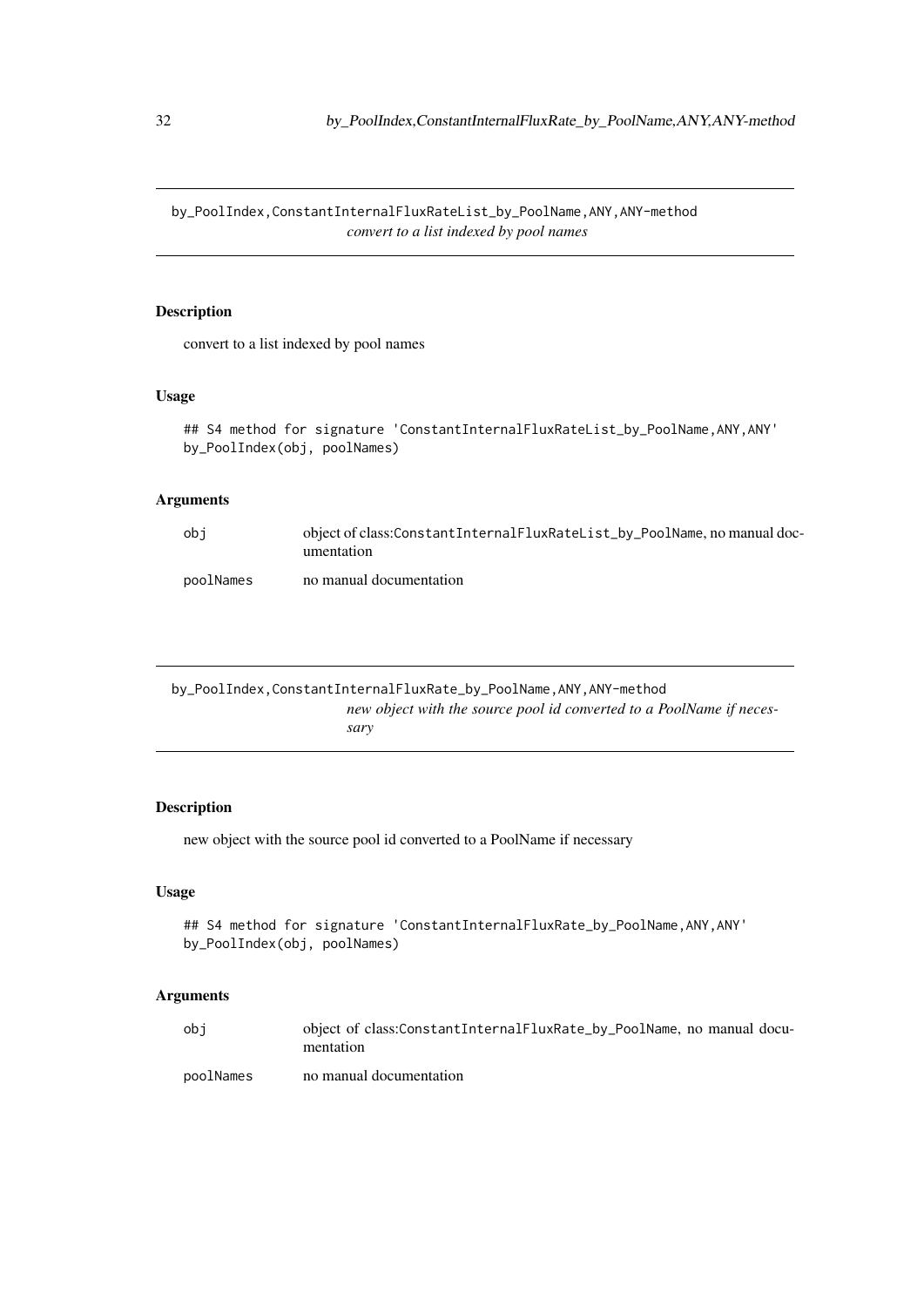<span id="page-32-0"></span>by\_PoolIndex,ConstantOutFluxRateList\_by\_PoolName,ANY,ANY-method *convert to a list indexed by pool names*

#### Description

convert to a list indexed by pool names

#### Usage

```
## S4 method for signature 'ConstantOutFluxRateList_by_PoolName, ANY, ANY'
by_PoolIndex(obj, poolNames)
```
# Arguments

| obi       | object of class:ConstantOutFluxRateList_by_PoolName, no manual documen-<br>tation |
|-----------|-----------------------------------------------------------------------------------|
| poolNames | no manual documentation                                                           |

by\_PoolIndex,ConstantOutFluxRate\_by\_PoolName,ANY,ANY-method *new object with the source pool id converted to a PoolIndex if necessary*

# Description

new object with the source pool id converted to a PoolIndex if necessary

### Usage

```
## S4 method for signature 'ConstantOutFluxRate_by_PoolName, ANY, ANY'
by_PoolIndex(obj, poolNames)
```

| obi       | object of class:ConstantOutFluxRate_by_PoolName, no manual documenta-<br>tion |
|-----------|-------------------------------------------------------------------------------|
| poolNames | no manual documentation                                                       |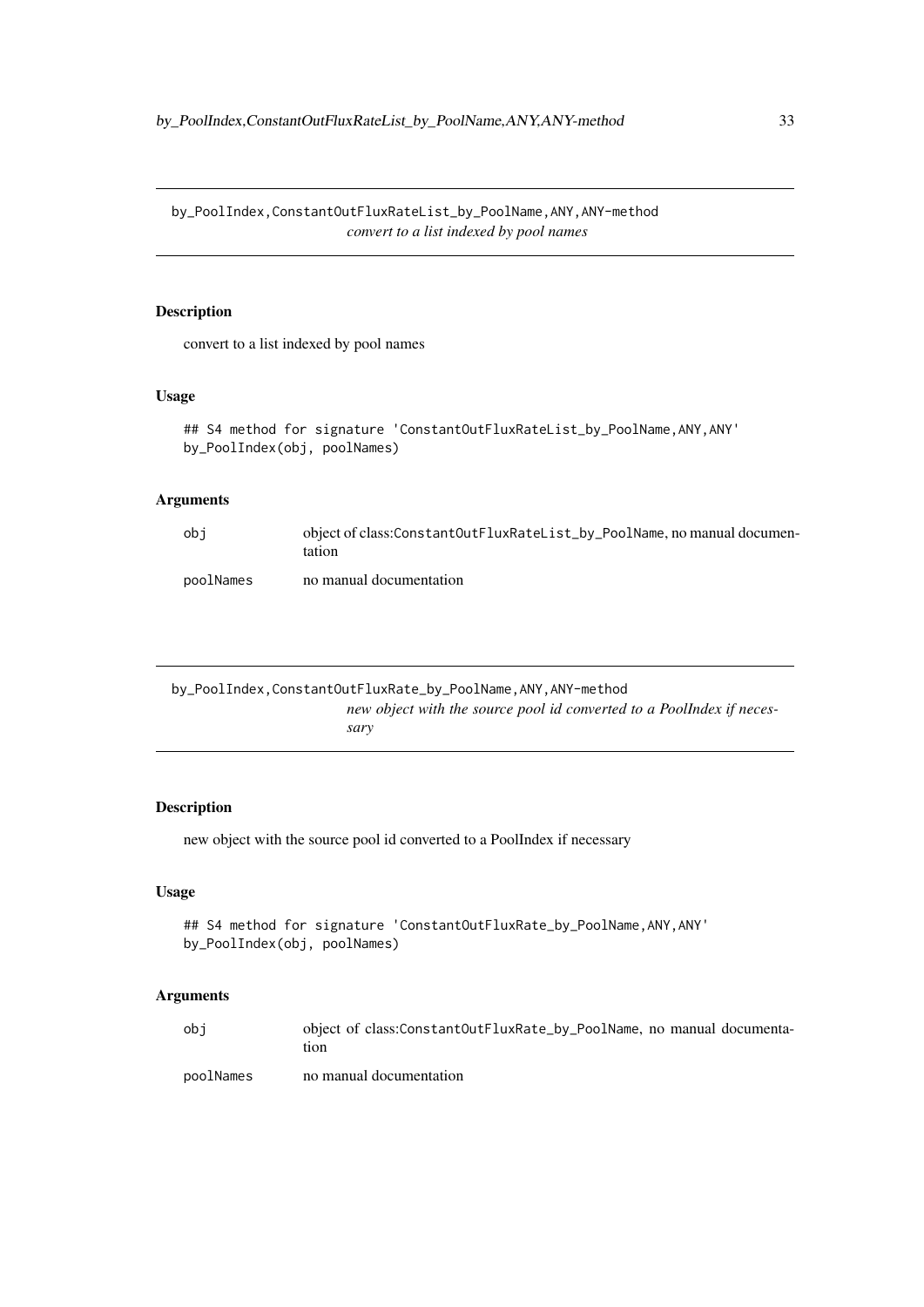<span id="page-33-0"></span>by\_PoolIndex,function,character,character-method *convert a function f of to f\_vec*

#### Description

convert a function f of to f\_vec

#### Usage

## S4 method for signature ''function'.character.character' by\_PoolIndex(obj, poolNames, timeSymbol)

#### Arguments

| obi        | object of class: function, For this method a function, whose formal arguments<br>must have names that are elements of the union of poolNames and timeSymbol |
|------------|-------------------------------------------------------------------------------------------------------------------------------------------------------------|
| poolNames  | object of class: character, The ordered poolnames                                                                                                           |
| timeSymbol | object of class: character, The name of the argument of obj that represents<br>time.                                                                        |

### Value

f\_vec(vec,t) A new function that extracts the arguments of obj from a complete vector of state variables and the time argument t and applies the original function to these arguments The ode solvers used by SoilR expect a vector valued function of the state vector and time that represents the derivative. The components of this vector are scalar functions of a vector argument and time. It is possible for the user to define such functions directly, but the definition always depends on the order of state variables. Furthermore these functions usually do not use the complete state vector but only some parts of it. It is much clearer more intuitive and less error prone to be able to define functions that have only formal arguments that are used. This is what this method is used for.

### Examples

```
leaf_resp=function(leaf_pool_content){leaf_pool_content*4}
leaf_resp(1)
poolNames=c(
   "some_thing"
  ,"some_thing_else"
   ,"some_thing_altogther"
  ,"leaf_pool_content"
)
leaf_resp_vec=by_PoolIndex(leaf_resp,poolNames,timeSymbol='t')
# The result is the same since the only the forth position in the vector
leaf_resp_vec(c(1,27,3,1),5)
```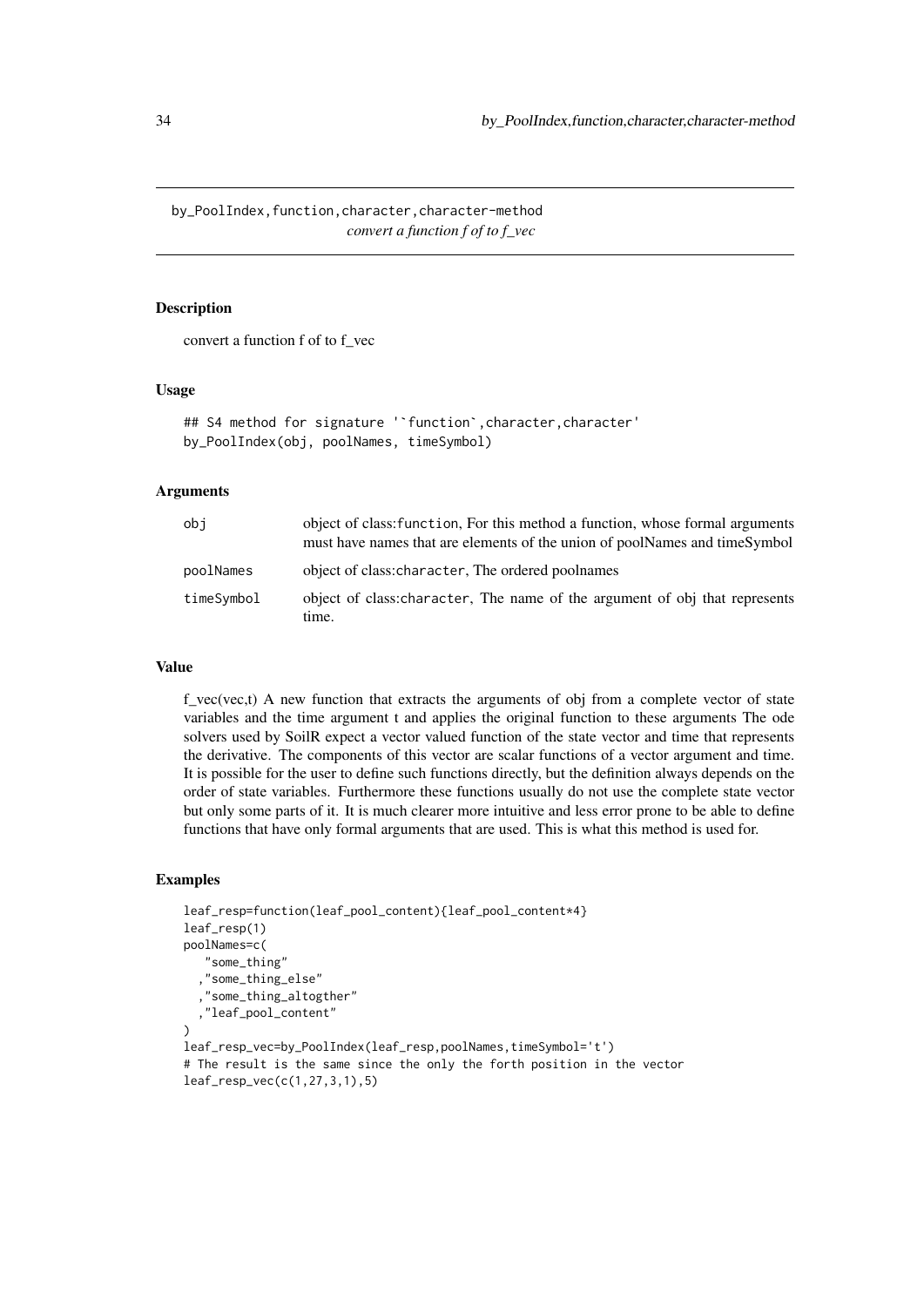<span id="page-34-0"></span>by\_PoolIndex,InFluxList\_by\_PoolName,character,character-method *Transform pool names to indices*

# Description

Transform pool names to indices

#### Usage

```
## S4 method for signature 'InFluxList_by_PoolName, character, character'
by_PoolIndex(obj, poolNames, timeSymbol)
```
# Arguments

| obi        | object of class:InFluxList_by_PoolName, no manual documentation |
|------------|-----------------------------------------------------------------|
| poolNames  | object of class: character, no manual documentation             |
| timeSymbol | object of class: character, no manual documentation             |

by\_PoolIndex,InFlux\_by\_PoolName,character,character-method *Convert the pool names to indices*

# Description

Convert the pool names to indices

# Usage

```
## S4 method for signature 'InFlux_by_PoolName, character, character'
by_PoolIndex(obj, poolNames, timeSymbol)
```

| obi        | object of class: InFlux_by_PoolName, no manual documentation |
|------------|--------------------------------------------------------------|
| poolNames  | object of class: character, no manual documentation          |
| timeSymbol | object of class: character, no manual documentation          |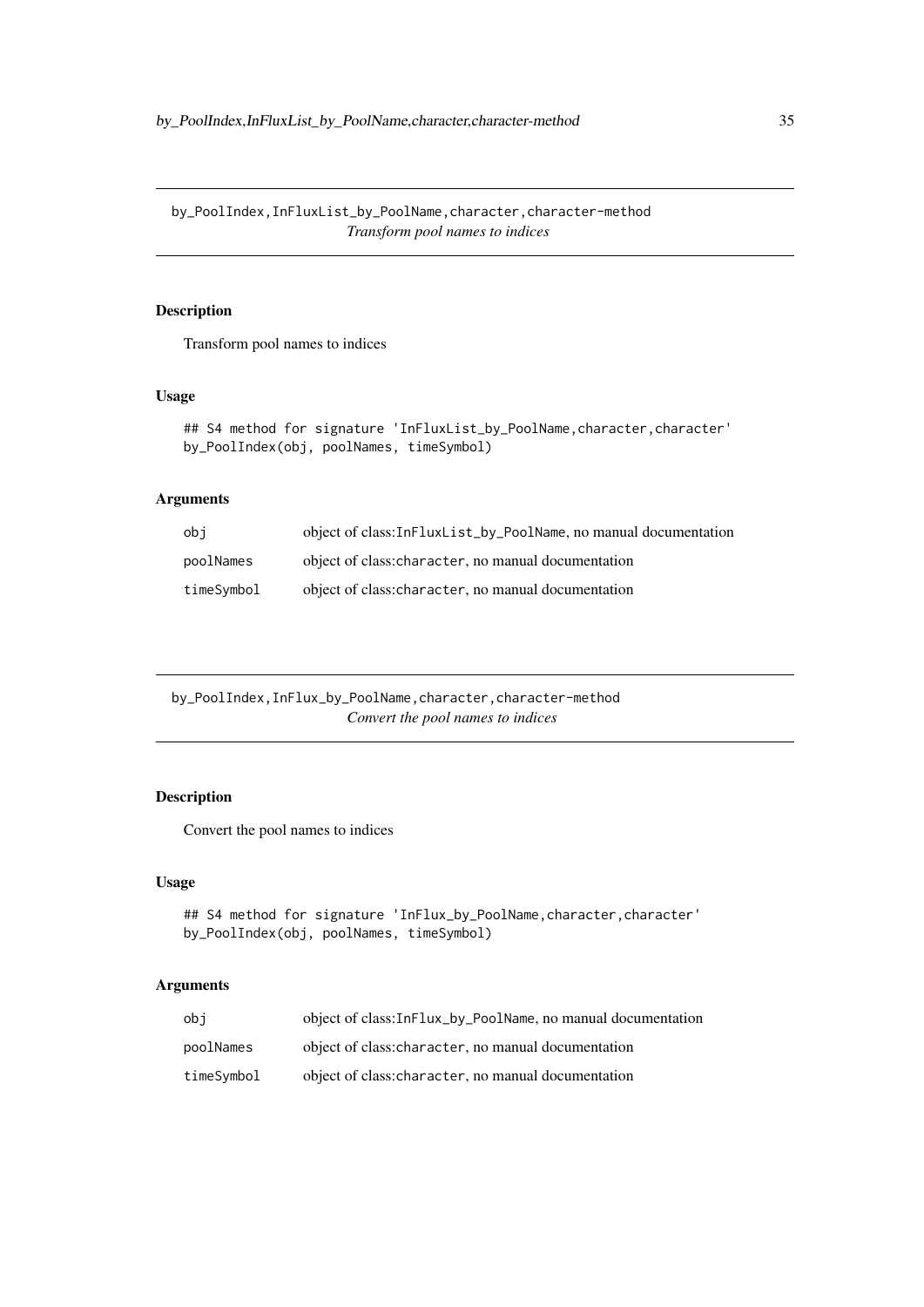<span id="page-35-0"></span>by\_PoolIndex,InternalFluxList\_by\_PoolName,character,character-method *automatic title*

# Description

automatic title

# Usage

## S4 method for signature 'InternalFluxList\_by\_PoolName, character, character' by\_PoolIndex(obj, poolNames, timeSymbol)

# Arguments

| obi        | object of class:InternalFluxList_by_PoolName, no manual documentation |
|------------|-----------------------------------------------------------------------|
| poolNames  | object of class: character, no manual documentation                   |
| timeSvmbol | object of class: character, no manual documentation                   |

by\_PoolIndex,InternalFlux\_by\_PoolName,character,character-method *automatic title*

# Description

automatic title

# Usage

```
## S4 method for signature 'InternalFlux_by_PoolName, character, character'
by_PoolIndex(obj, poolNames, timeSymbol)
```

| obi        | object of class: InternalFlux_by_PoolName, no manual documentation |
|------------|--------------------------------------------------------------------|
| poolNames  | object of class: character, no manual documentation                |
| timeSymbol | object of class: character, no manual documentation                |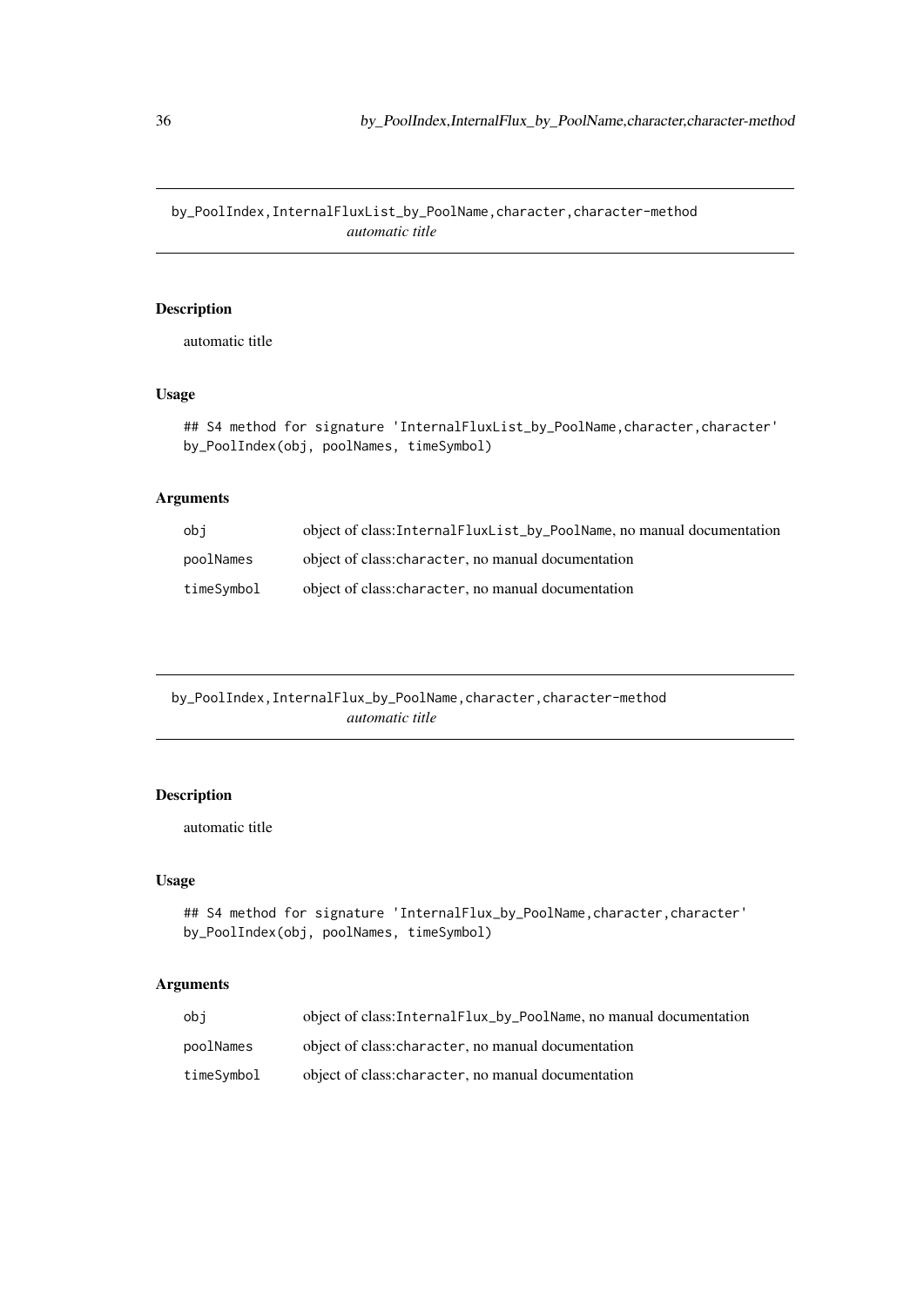by\_PoolIndex,OutFluxList\_by\_PoolName,character,character-method *automatic title*

# Description

automatic title

# Usage

```
## S4 method for signature 'OutFluxList_by_PoolName, character, character'
by_PoolIndex(obj, poolNames, timeSymbol)
```
# Arguments

| obi        | object of class:0utFluxList_by_PoolName, no manual documentation |
|------------|------------------------------------------------------------------|
| poolNames  | object of class: character, no manual documentation              |
| timeSymbol | object of class: character, no manual documentation              |

by\_PoolIndex,OutFlux\_by\_PoolName,character,character-method *automatic title*

# Description

automatic title

# Usage

```
## S4 method for signature 'OutFlux_by_PoolName, character, character'
by_PoolIndex(obj, poolNames, timeSymbol)
```

| obi        | object of class:0utFlux_by_PoolName, no manual documentation |
|------------|--------------------------------------------------------------|
| poolNames  | object of class: character, no manual documentation          |
| timeSymbol | object of class: character, no manual documentation          |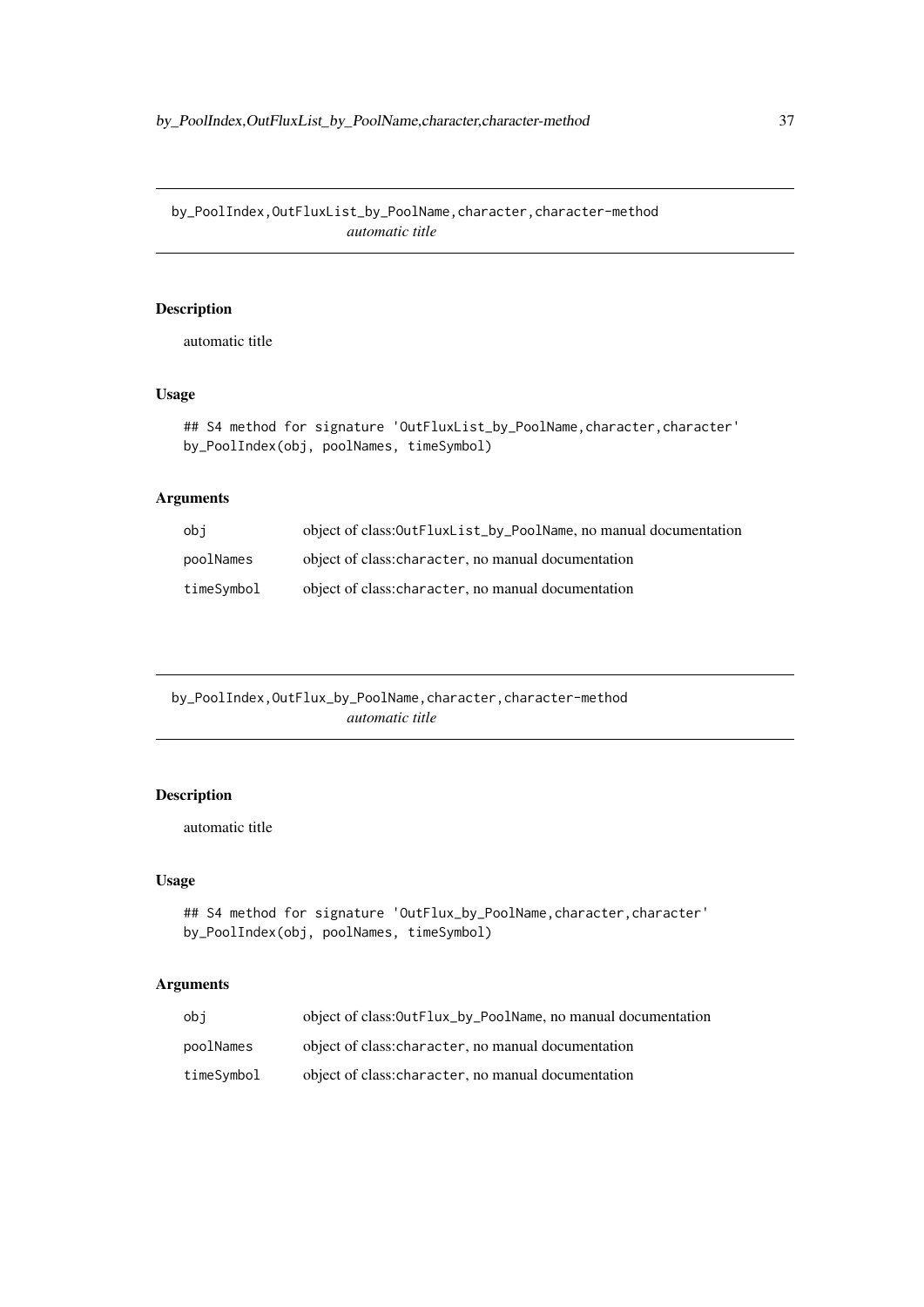by\_PoolIndex,PoolConnection\_by\_PoolName,ANY,ANY-method

*constructor from strings of the form 'x->y' new object with the source pool id and the destination pool id guaranteed to be of class PoolIndex*

#### Description

converts the ids if necessary otherwise returns an identical object

# Usage

```
## S4 method for signature 'PoolConnection_by_PoolName,ANY,ANY'
by_PoolIndex(obj, poolNames)
```
# Arguments

| obi       | object of class: Pool Connection_by_Pool Name, no manual documentation |
|-----------|------------------------------------------------------------------------|
| poolNames | no manual documentation                                                |

```
by_PoolName automatic title
```
# Description

automatic title

# Usage

by\_PoolName(obj, poolNames)

#### Arguments

| obi       | see method arguments |
|-----------|----------------------|
| poolNames | see method arguments |

# S4-methods

- [by\\_PoolName,ConstantInFlux\\_by\\_PoolIndex-method](#page-0-0)
- [by\\_PoolName,ConstantInFluxList\\_by\\_PoolIndex-method](#page-0-0)
- [by\\_PoolName,ConstantInFluxRate\\_by\\_PoolIndex-method](#page-0-0)
- [by\\_PoolName,ConstantInternalFluxRate\\_by\\_PoolIndex-method](#page-0-0)
- [by\\_PoolName,ConstantInternalFluxRateList\\_by\\_PoolIndex-method](#page-0-0)
- [by\\_PoolName,ConstantOutFluxRate\\_by\\_PoolIndex-method](#page-0-0)
- [by\\_PoolName,ConstantOutFluxRateList\\_by\\_PoolIndex-method](#page-0-0)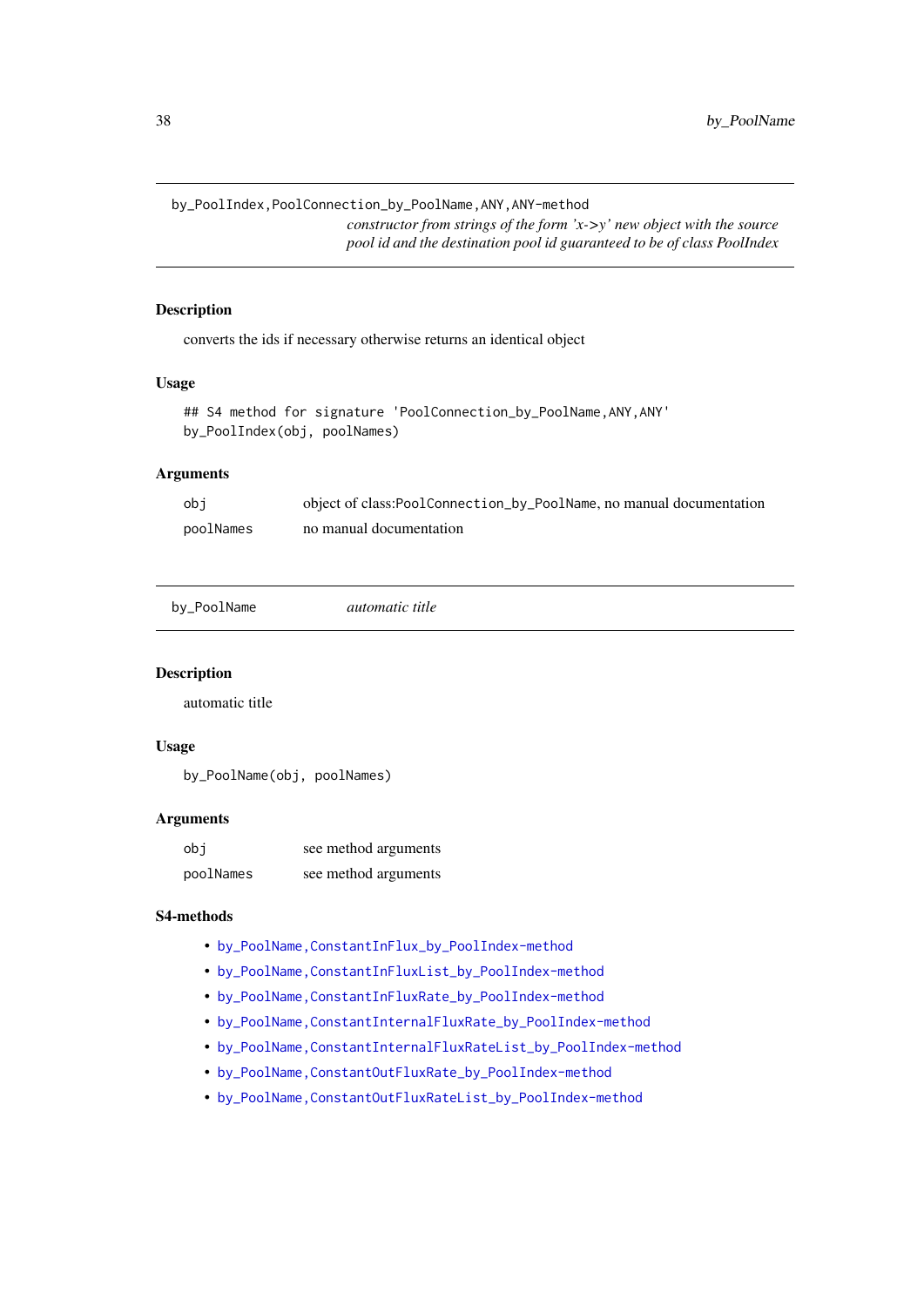by\_PoolName,ConstantInFluxList\_by\_PoolIndex-method *convert to a list indexed by pool names*

# Description

convert to a list indexed by pool names

## Usage

```
## S4 method for signature 'ConstantInFluxList_by_PoolIndex'
by_PoolName(obj, poolNames)
```
# Arguments

| obi       | object of class:ConstantInFluxList_by_PoolIndex, no manual documenta-<br>tıon |
|-----------|-------------------------------------------------------------------------------|
| poolNames | no manual documentation                                                       |

```
by_PoolName,ConstantInFluxRate_by_PoolIndex-method
                         new object with the source pool id converted to a PoolIndex if neces-
                         sary
```
# Description

new object with the source pool id converted to a PoolIndex if necessary

## Usage

```
## S4 method for signature 'ConstantInFluxRate_by_PoolIndex'
by_PoolName(obj, poolNames)
```

| obi       | object of class:ConstantInFluxRate_by_PoolIndex, no manual documenta-<br>tion |
|-----------|-------------------------------------------------------------------------------|
| poolNames | no manual documentation                                                       |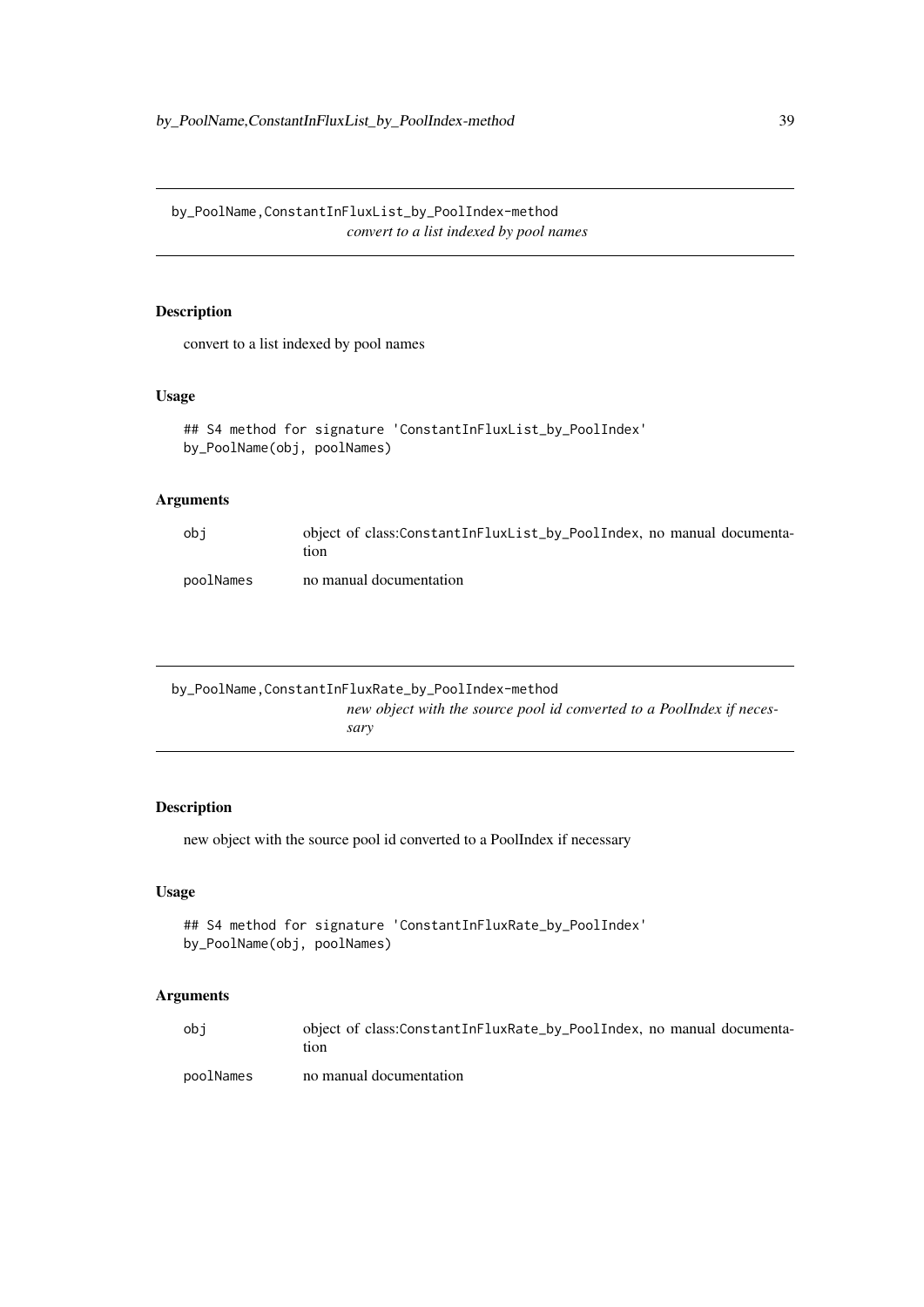by\_PoolName,ConstantInFlux\_by\_PoolIndex-method *new object with the source pool id converted to a PoolIndex if necessary*

# Description

new object with the source pool id converted to a PoolIndex if necessary

## Usage

```
## S4 method for signature 'ConstantInFlux_by_PoolIndex'
by_PoolName(obj, poolNames)
```
## Arguments

| obi       | object of class:ConstantInFlux_by_PoolIndex, no manual documentation |
|-----------|----------------------------------------------------------------------|
| poolNames | no manual documentation                                              |

by\_PoolName,ConstantInternalFluxRateList\_by\_PoolIndex-method *convert to a list indexed by pool names*

## Description

convert to a list indexed by pool names

# Usage

```
## S4 method for signature 'ConstantInternalFluxRateList_by_PoolIndex'
by_PoolName(obj, poolNames)
```

| obi       | object of class:ConstantInternalFluxRateList_by_PoolIndex, no manual<br>documentation |
|-----------|---------------------------------------------------------------------------------------|
| poolNames | no manual documentation                                                               |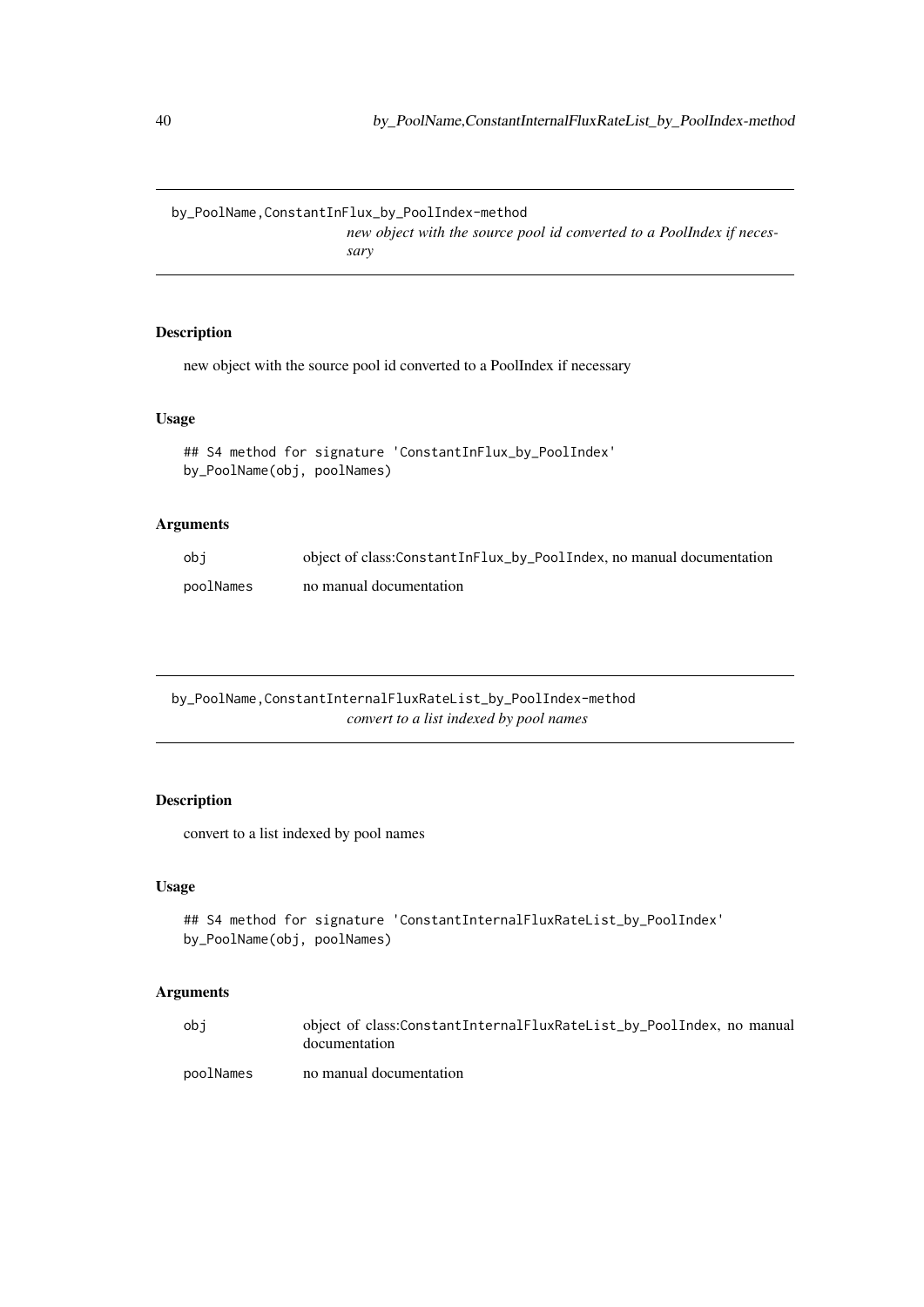by\_PoolName,ConstantInternalFluxRate\_by\_PoolIndex-method *new object with the source pool id converted to a PoolIndex if necessary*

# Description

new object with the source pool id converted to a PoolIndex if necessary

# Usage

```
## S4 method for signature 'ConstantInternalFluxRate_by_PoolIndex'
by_PoolName(obj, poolNames)
```
# Arguments

| obi       | object of class:ConstantInternalFluxRate_by_PoolIndex, no manual docu-<br>mentation |
|-----------|-------------------------------------------------------------------------------------|
| poolNames | no manual documentation                                                             |

by\_PoolName,ConstantOutFluxRateList\_by\_PoolIndex-method *convert to a list indexed by pool names*

# Description

convert to a list indexed by pool names

## Usage

```
## S4 method for signature 'ConstantOutFluxRateList_by_PoolIndex'
by_PoolName(obj, poolNames)
```

| obi       | object of class:ConstantOutFluxRateList_by_PoolIndex, no manual docu-<br>mentation |
|-----------|------------------------------------------------------------------------------------|
| poolNames | no manual documentation                                                            |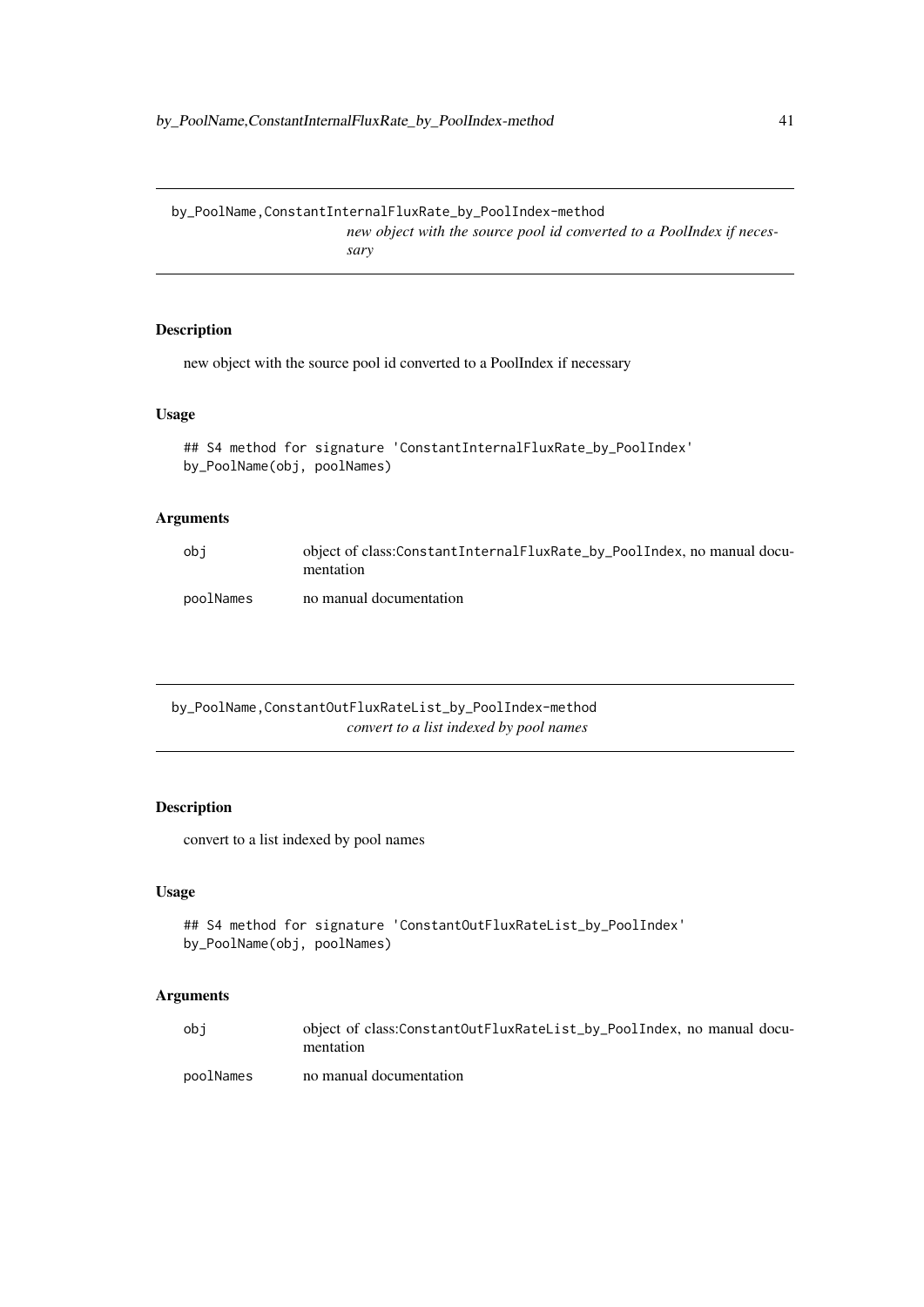by\_PoolName,ConstantOutFluxRate\_by\_PoolIndex-method

*new object with the source pool id converted to a PoolName if necessary*

## Description

This method exists only for classes that do not contain functions of the state\_variables since we cannot automatically translate functions with a state vector arguments to functions of the respective state variables which would require symbolic computations. The reverse direction is always possible and is therefore the preferred way to input rate functions that depend on state variables.

## Usage

```
## S4 method for signature 'ConstantOutFluxRate_by_PoolIndex'
by_PoolName(obj, poolNames)
```
# Arguments

| obi       | object of class:ConstantOutFluxRate_by_PoolIndex, no manual documenta-<br>tıon |
|-----------|--------------------------------------------------------------------------------|
| poolNames | no manual documentation                                                        |

|  | C14Atm | Atmospheric 14C fraction |  |
|--|--------|--------------------------|--|
|--|--------|--------------------------|--|

#### Description

Atmospheric 14C fraction in units of Delta14C for the bomb period in the northern hemisphere. @note This dataset will be deprecated soon. Please use [C14Atm\\_NH](#page-42-0) or [Hua2013](#page-159-0) instead.

### Usage

data(C14Atm)

#### Format

A data frame with 108 observations on the following 2 variables.

1. V1 a numeric vector

# Examples

```
#Notice that C14Atm is a shorter version of C14Atm_NH
require("SoilR")
data("C14Atm_NH")
plot(C14Atm_NH,type="l")
lines(C14Atm,col=2)
```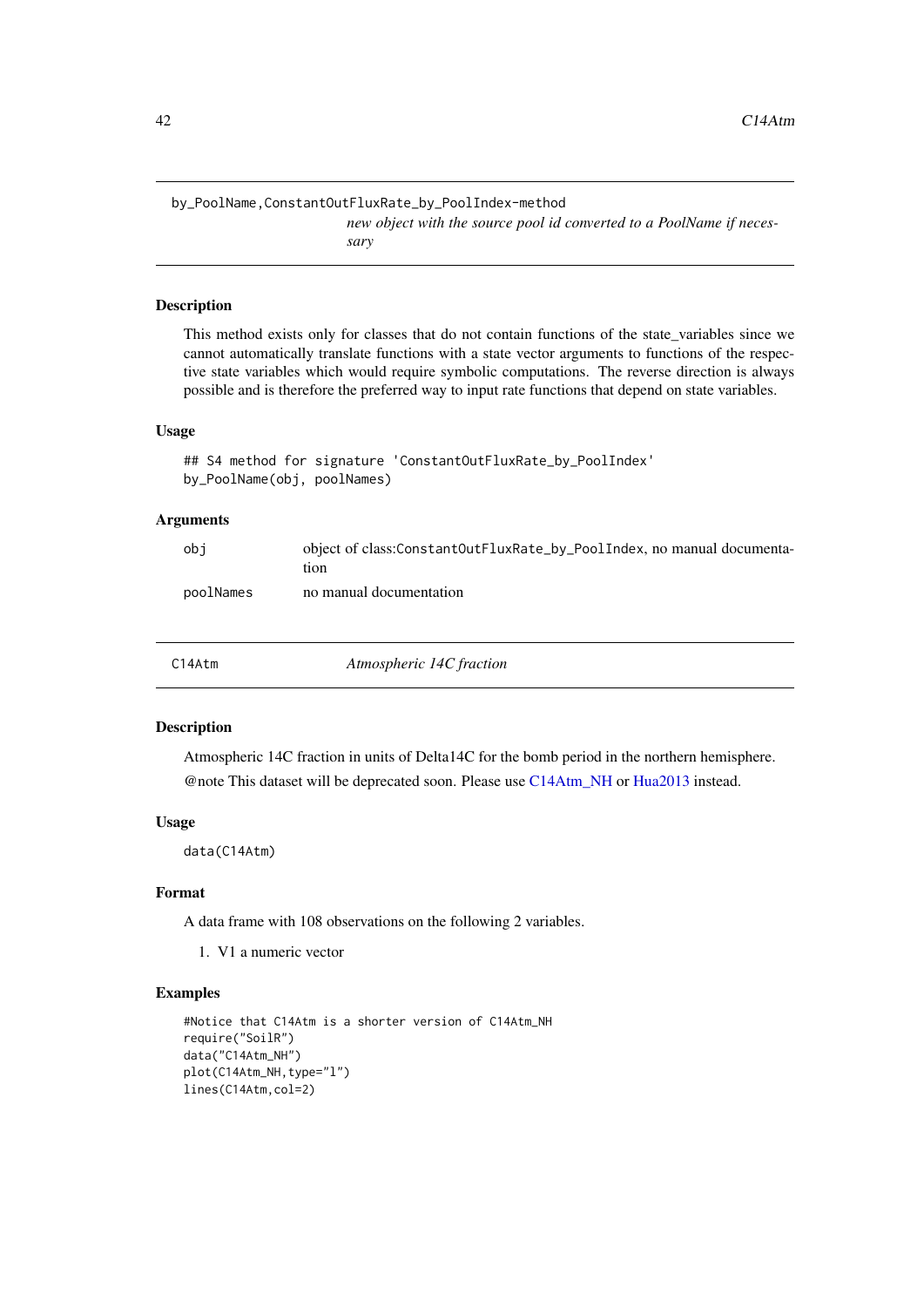<span id="page-42-0"></span>

#### Description

Atmospheric 14C concentrations for the post-bomb period expressed as Delta 14C in per mile. This dataset contains a combination of observations from locations in Europe and North America. It is representative for the Northern Hemisphere.

## Usage

data(C14Atm\_NH)

#### Format

A data frame with 111 observations on the following 2 variables.

- 1. YEAR a numeric vector with year of measurement.
- 2. Atmosphere a numeric vector with the Delta 14 value of atmospheric CO2 in per mil.

## Examples

```
plot(C14Atm_NH,type="l")
```
CenturyModel *Implementation of the Century model*

### Description

This function implements the Century model as described in Parton et al. (1987).

### Usage

```
CenturyModel(
 t,
 ks = c(STR.surface = 0.076, MET.surface = 0.28, STR.belowgroun = 0.094,MET.belowground = 0.35, ACT = 0.14, SLW = 0.0038, PAS = 0.00013),
 CO = rep(0, 7),surfaceIn,
 soilIn,
 LN,
 Ls,
 clay = 0.2,
 silt = 0.45,xi = 1,
 xi\_lag = 0,
  solver = deSolve.lsoda.wrapper
)
```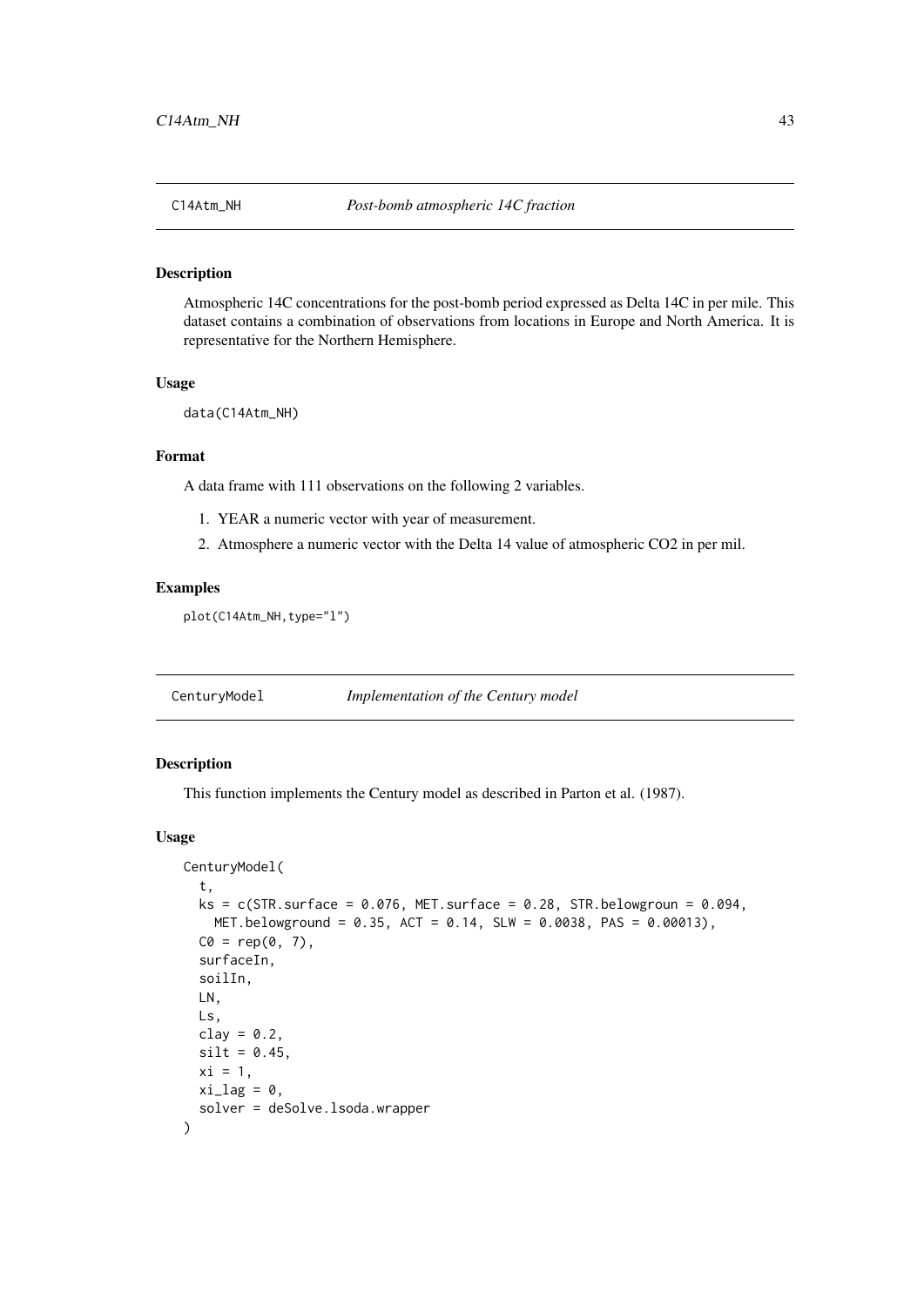## Arguments

| t         | A vector containing the points in time where the solution is sought.                                                                                                                                            |  |
|-----------|-----------------------------------------------------------------------------------------------------------------------------------------------------------------------------------------------------------------|--|
| ks.       | A vector of length 7 containing the values of the decomposition rates for the<br>different pools. Units in per week.                                                                                            |  |
| C0        | A vector of length 7 containing the initial amount of carbon for the 7 pools.                                                                                                                                   |  |
| surfaceIn | A scalar or data. frame object specifying the amount of above ground litter inputs<br>to the soil surface by time (mass per area per week).                                                                     |  |
| soilIn    | A scalar or data. frame object specifying the amount of below ground litter inputs<br>to the soil by time (mass per area per week).                                                                             |  |
| LN        | A scalar representing the lignin to nitrogen ratio of the plant residue inputs.                                                                                                                                 |  |
| Ls        | A scalar representing the fraction of structural material that is lignin.                                                                                                                                       |  |
| clay      | Proportion of clay in mineral soil.                                                                                                                                                                             |  |
| silt      | Proportion of silt in mineral soil.                                                                                                                                                                             |  |
| хi        | A scalar, data.frame, function or anything that can be converted to a scalar<br>function of time ScalarTimeMap object specifying the external (environmental<br>and/or edaphic) effects on decomposition rates. |  |
| xi_lag    | A time shift/delay for the automatically created time dependent function $xi(t)$                                                                                                                                |  |
| solver    | A function that solves the system of ODEs. This can be euler or deSolve. 1soda. wrapper<br>or any other user provided function with the same interface.                                                         |  |

## Details

This is one of the few examples that internally make use of the new infrastructure for flux based descriptions of models (see examples).

## Value

A Model Object that can be further queried

#### References

Parton, W.J, D.S. Schimel, C.V. Cole, and D.S. Ojima. 1987. Analysis of factors controlling soil organic matter levels in Great Plain grasslands. Soil Science Society of America Journal 51: 1173– 1179. Sierra, C.A., M. Mueller, S.E. Trumbore. 2012. Models of soil organic matter decomposition: the SoilR package version 1.0. Geoscientific Model Development 5, 1045-1060.

# See Also

[RothCModel](#page-226-0). There are other [predefinedModels](#page-224-0) and also more general functions like [Model](#page-191-0).

# Examples

```
mnths=seq(0,100)
APPT=50 # Assume 50 cm annual precipitation
Pmax=-40+7.7*APPT # Max aboveground production
Rmax=100+7.0*APPT # Max belowground production
abvgIn=Pmax/(Pmax+Rmax)
blgIn=Rmax/(Pmax+Rmax)
cm=CenturyModel(t=mnths, surfaceIn = abvgIn, soilIn = blgIn, LN=0.5, Ls=0.1)
```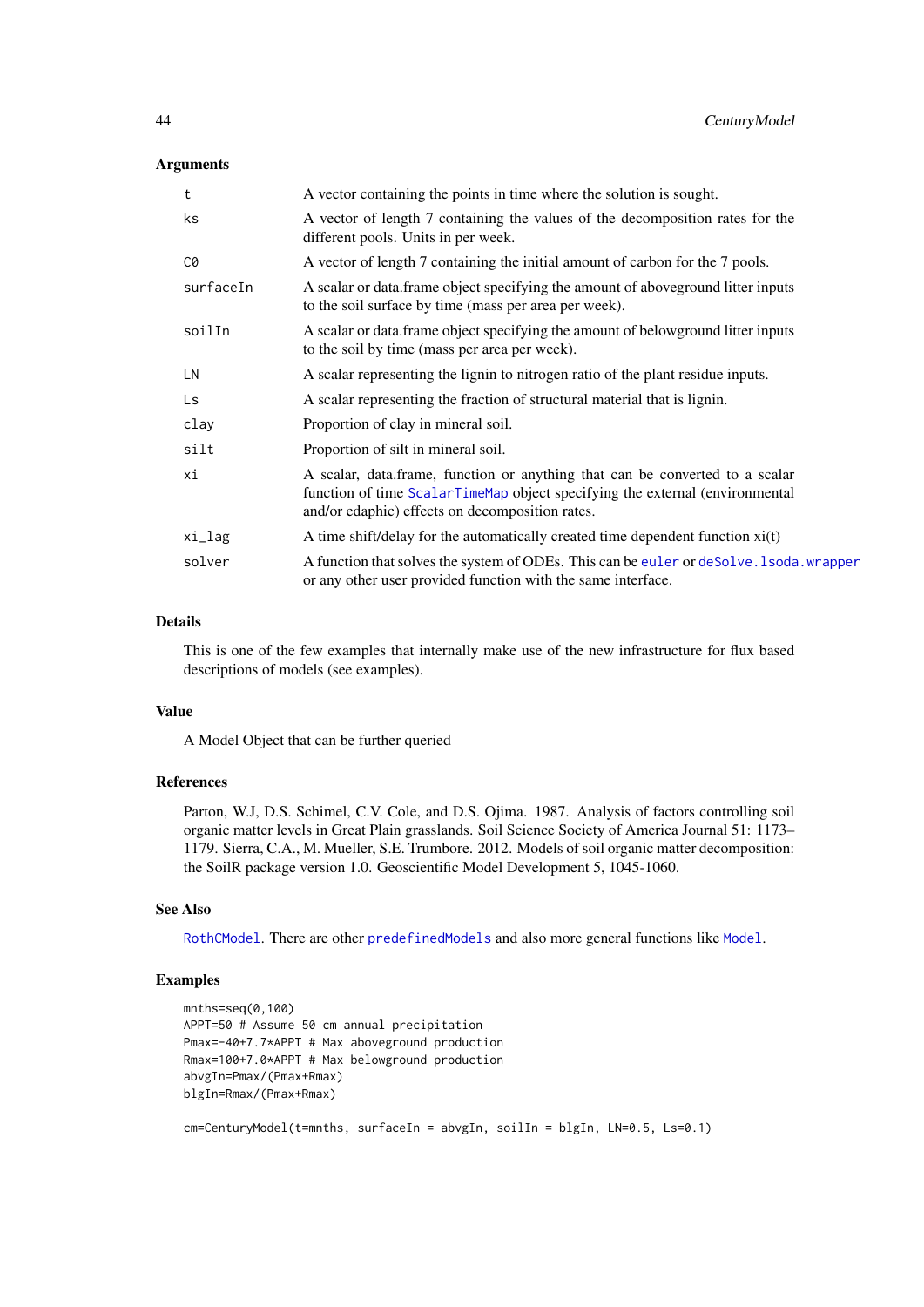#### CenturyModel14 45

Ct=getC(cm)

```
poolNames=c("Surface structural", "Surface metabolic", "Belowground structural",
               "Belowground metabolic", "Active SOM", "Slow SOM", "Passive SOM")
matplot(mnths,Ct, type="l", lty=1, col=1:7, xlab="Time (months)", ylab="Carbon stock ")
legend("topleft", poolNames, lty=1, col=1:7, bty="n")
```
CenturyModel14 *Implementation of a radiocarbon version of the Century model*

## Description

This function implements a radiocarbon version of the Century model as described in Parton et al. (1987).

# Usage

```
CenturyModel14(
  t,
  ks = 52 * c(STR.sumface = 0.076, MET.sumface = 0.28, STR.bellowground = 0.094,MET.belowground = 0.35, ACT = 0.14, SLW = 0.0038, PAS = 0.00013),
  CO = rep(0, 7),surfaceIn,
  soilIn,
  F0_Delta14C,
  LN,
  Ls,
  clay = 0.2,
  silt = 0.45,
  xi = 1,
  inputFc,
  lag = 0,
  lambda = -0.0001209681,xi\_lag = 0,
  solver = deSolve.lsoda.wrapper
\lambda
```

| t           | A vector containing the points in time where the solution is sought.                                                                        |
|-------------|---------------------------------------------------------------------------------------------------------------------------------------------|
| ks          | A vector of length 7 containing the values of the decomposition rates for the<br>different pools. Units in per year.                        |
| C0          | A vector of length 7 containing the initial amount of carbon for the 7 pools.                                                               |
| surfaceIn   | A scalar or data. frame object specifying the amount of above ground litter inputs<br>to the soil surface by time (mass per area per year). |
| soilIn      | A scalar or data. frame object specifying the amount of below ground litter inputs<br>to the soil by time (mass per area per year).         |
| F0 Delta14C | A vector of length 7 containing the initial fraction of radiocarbon for the 7 pools<br>in Delta14C format.                                  |
| LN          | A scalar representing the lignin to nitrogen ratio of the plant residue inputs.                                                             |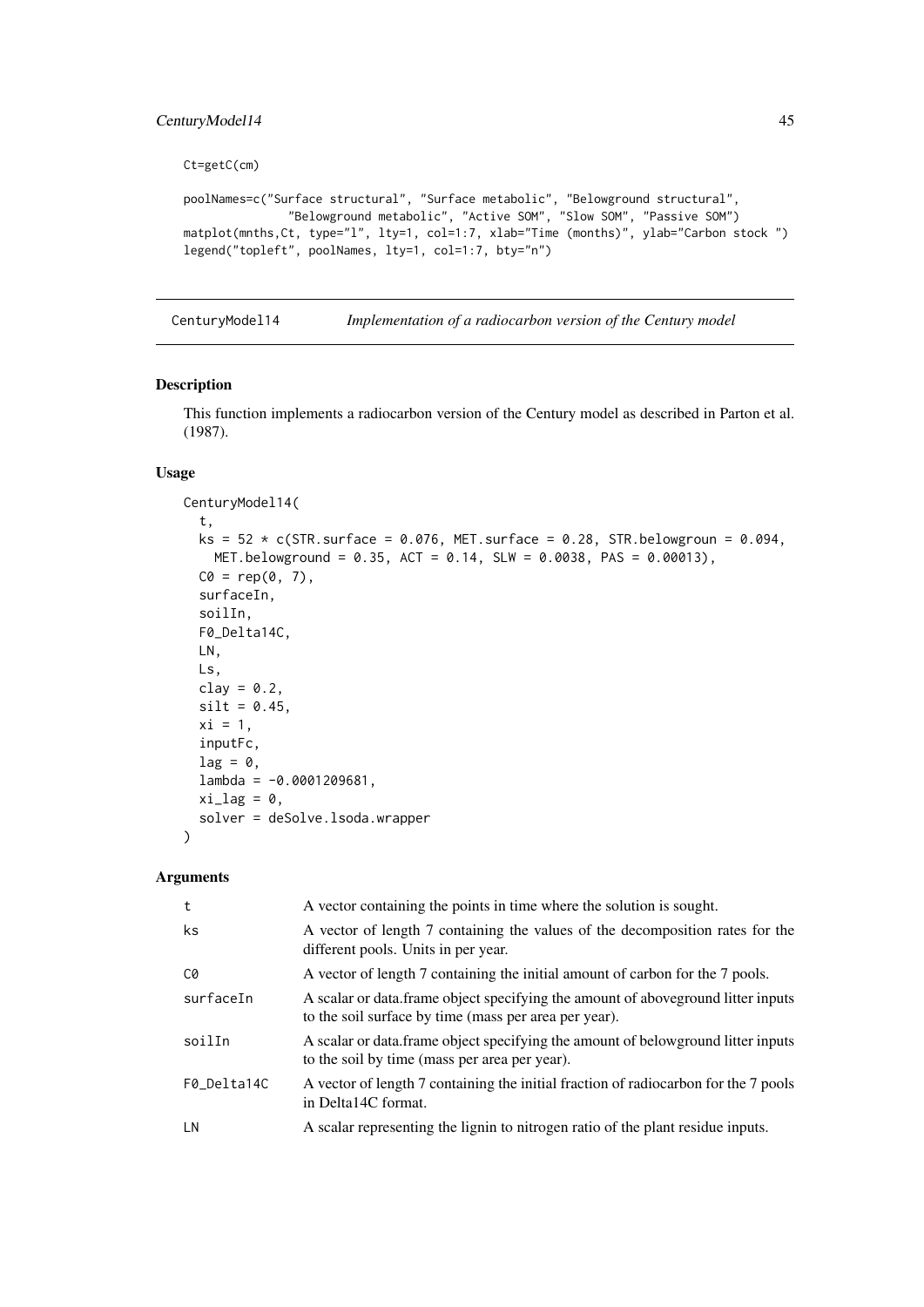| Ls      | A scalar representing the fraction of structural material that is lignin.                                                                                                                                       |  |
|---------|-----------------------------------------------------------------------------------------------------------------------------------------------------------------------------------------------------------------|--|
| clay    | Proportion of clay in mineral soil.                                                                                                                                                                             |  |
| silt    | Proportion of silt in mineral soil.                                                                                                                                                                             |  |
| хi      | A scalar, data frame, function or anything that can be converted to a scalar<br>function of time ScalarTimeMap object specifying the external (environmental<br>and/or edaphic) effects on decomposition rates. |  |
| inputFc | A Data Frame object containing values of atmospheric Delta14C per time. First<br>column must be time values, second column must be Delta14C values in per<br>mil.                                               |  |
| lag     | A time shift/delay for the radiocarbon inputs                                                                                                                                                                   |  |
| lambda  | Radioactive decay constant. By default lambda=-0.0001209681 y^-1. This has<br>the side effect that all your time related data are treated as if the time unit was<br>year.                                      |  |
| xi_lag  | A time shift/delay for the automatically created time dependent function $xi(t)$                                                                                                                                |  |
| solver  | A function that solves the system of ODEs. This can be euler or deSolve. 1 soda, wrapper<br>or any other user provided function with the same interface.                                                        |  |

# Value

A Model Object that can be further queried

#### References

Parton, W.J, D.S. Schimel, C.V. Cole, and D.S. Ojima. 1987. Analysis of factors controlling soil organic matter levels in Great Plain grasslands. Soil Science Society of America Journal 51: 1173– 1179. Sierra, C.A., M. Mueller, S.E. Trumbore. 2012. Models of soil organic matter decomposition: the SoilR package version 1.0. Geoscientific Model Development 5, 1045-1060.

#### See Also

[RothCModel](#page-226-0). There are other [predefinedModels](#page-224-0) and also more general functions like [Model](#page-191-0).

#### Examples

```
cal_yrs=seq(1900,2015, by=1/12)
APPT=50 # Assume 50 cm annual precipitation
Pmax=-40+7.7*APPT # Max aboveground production
Rmax=100+7.0*APPT # Max belowground production
abvgIn=52*Pmax/(Pmax+Rmax)
blgIn=52*Rmax/(Pmax+Rmax)
AtmC14=Graven2017[,c("Year.AD", "NH")]
cm=CenturyModel14(t=cal_yrs, surfaceIn = abvgIn, soilIn = blgIn,
                  F0_Delta14C=rep(0,7), inputFc=AtmC14, LN=0.5, Ls=0.1)
C14t=getF14(cm)
poolNames=c("Surface structural", "Surface metabolic", "Belowground structural",
               "Belowground metabolic", "Active SOM", "Slow SOM", "Passive SOM")
plot(AtmC14, type="l", ylab="Delta 14C (per mil)")
matlines(cal_yrs,C14t, lty=1, col=2:8)
legend("topleft", poolNames, lty=1, col=2:8, bty="n")
```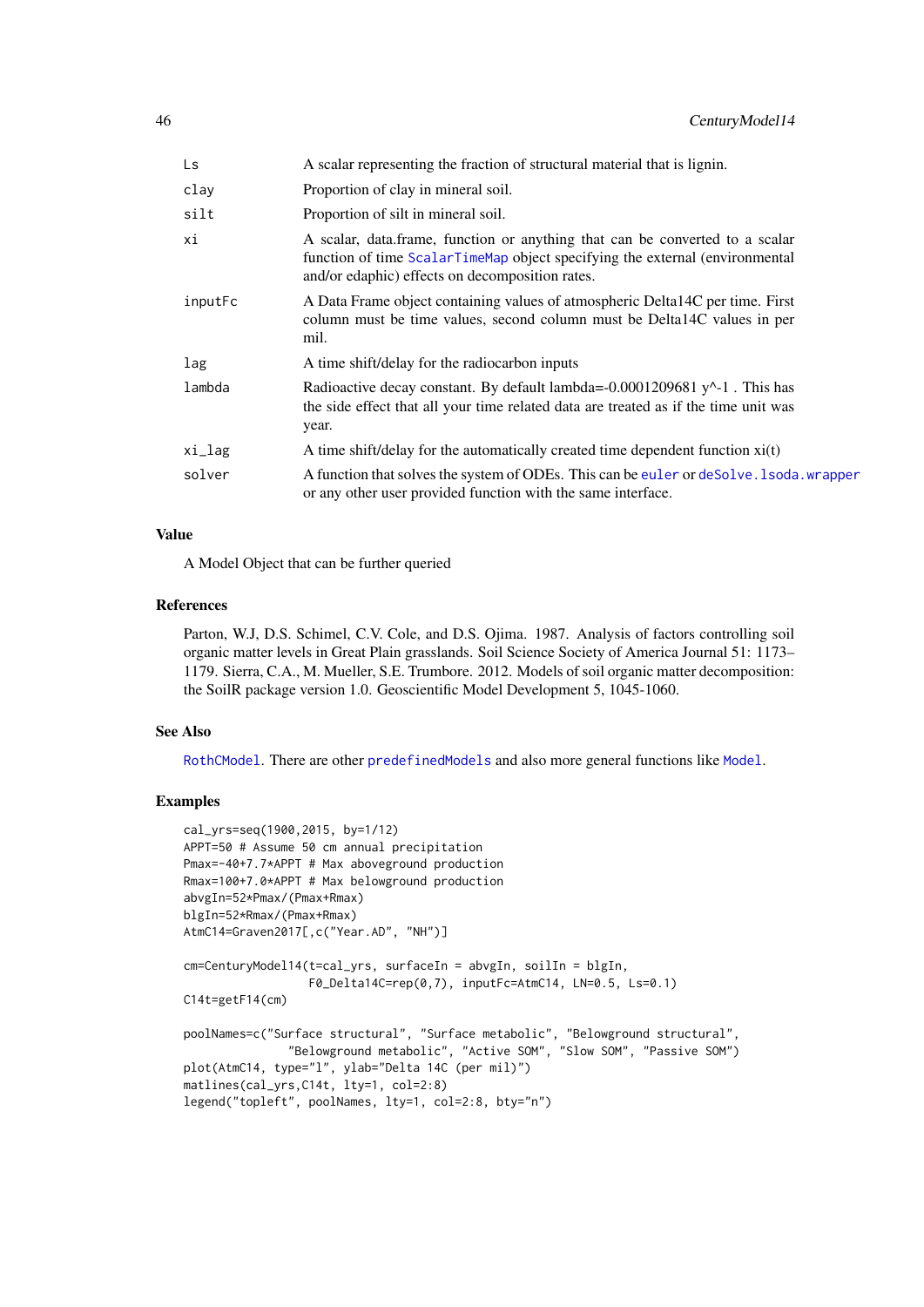check\_duplicate\_pool\_names

*helper function*

# Description

Check that poolNames are unique

## Usage

check\_duplicate\_pool\_names(poolNames)

# Arguments

poolNames character vector which will be tested for duplicats

check\_id\_length *helper function to check that the length of the argument is exactly 1*

# Description

helper function to check that the length of the argument is exactly 1

# Usage

check\_id\_length(id)

## Arguments

id Either a string or a number

check\_pool\_ids *automatic title*

## Description

automatic title

# Usage

check\_pool\_ids(obj, pools)

# Arguments

| obi   | see method arguments |
|-------|----------------------|
| pools | see method arguments |

#### S4-methods

• [check\\_pool\\_ids,PoolConnection\\_by\\_PoolIndex,integer-method](#page-0-0)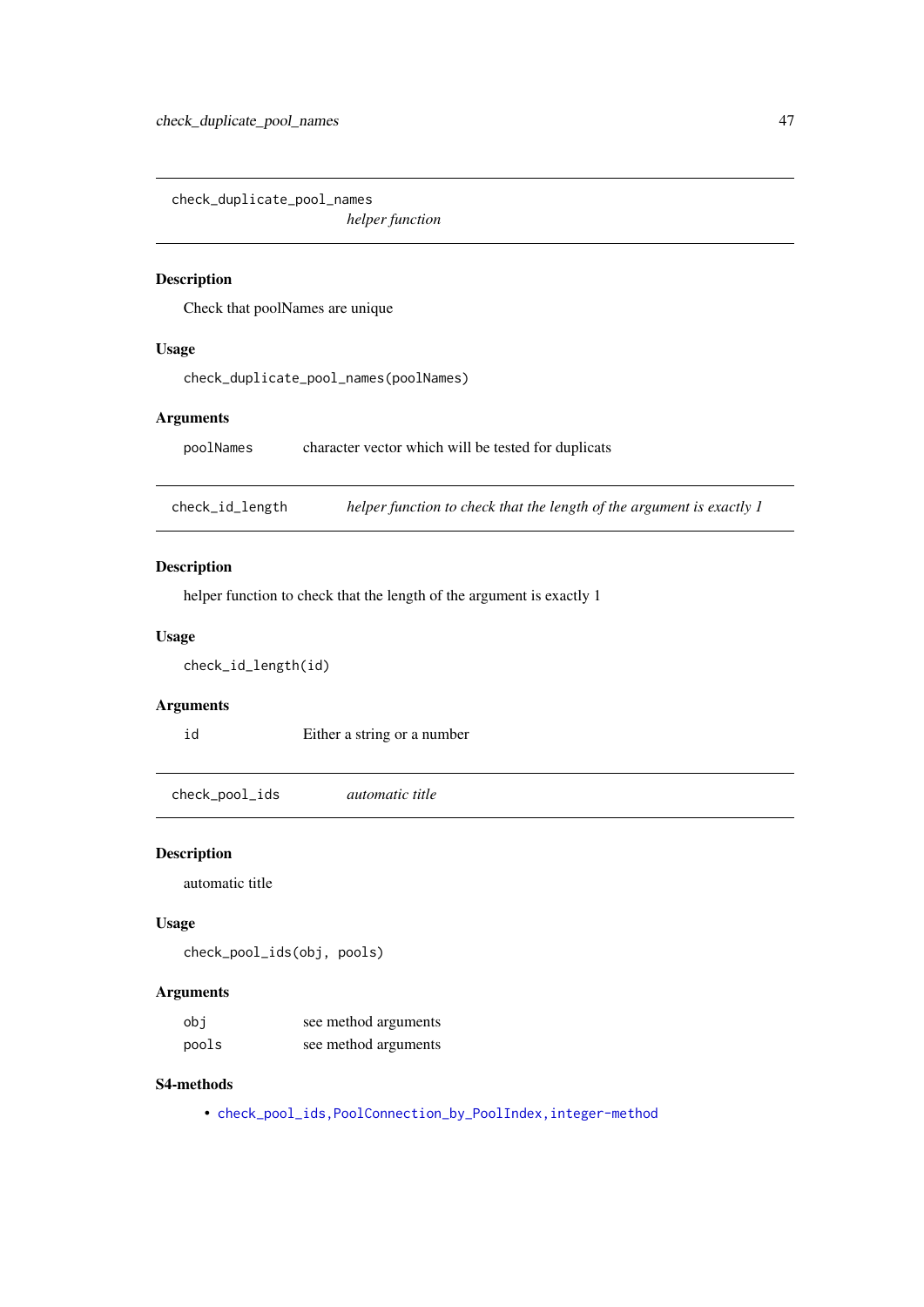check\_pool\_ids,PoolConnection\_by\_PoolIndex,integer-method *automatic title*

# Description

automatic title

# Usage

```
## S4 method for signature 'PoolConnection_by_PoolIndex, integer'
check_pool_ids(obj, pools)
```
# Arguments

| obi   | object of class:PoolConnection_by_PoolIndex, no manual documentation |
|-------|----------------------------------------------------------------------|
| pools | object of class: integer, no manual documentation                    |

computeResults *automatic title*

# Description

automatic title

# Usage

```
computeResults(object)
```
# Arguments

object see method arguments

### S4-methods

• [computeResults,MCSim-method](#page-0-0)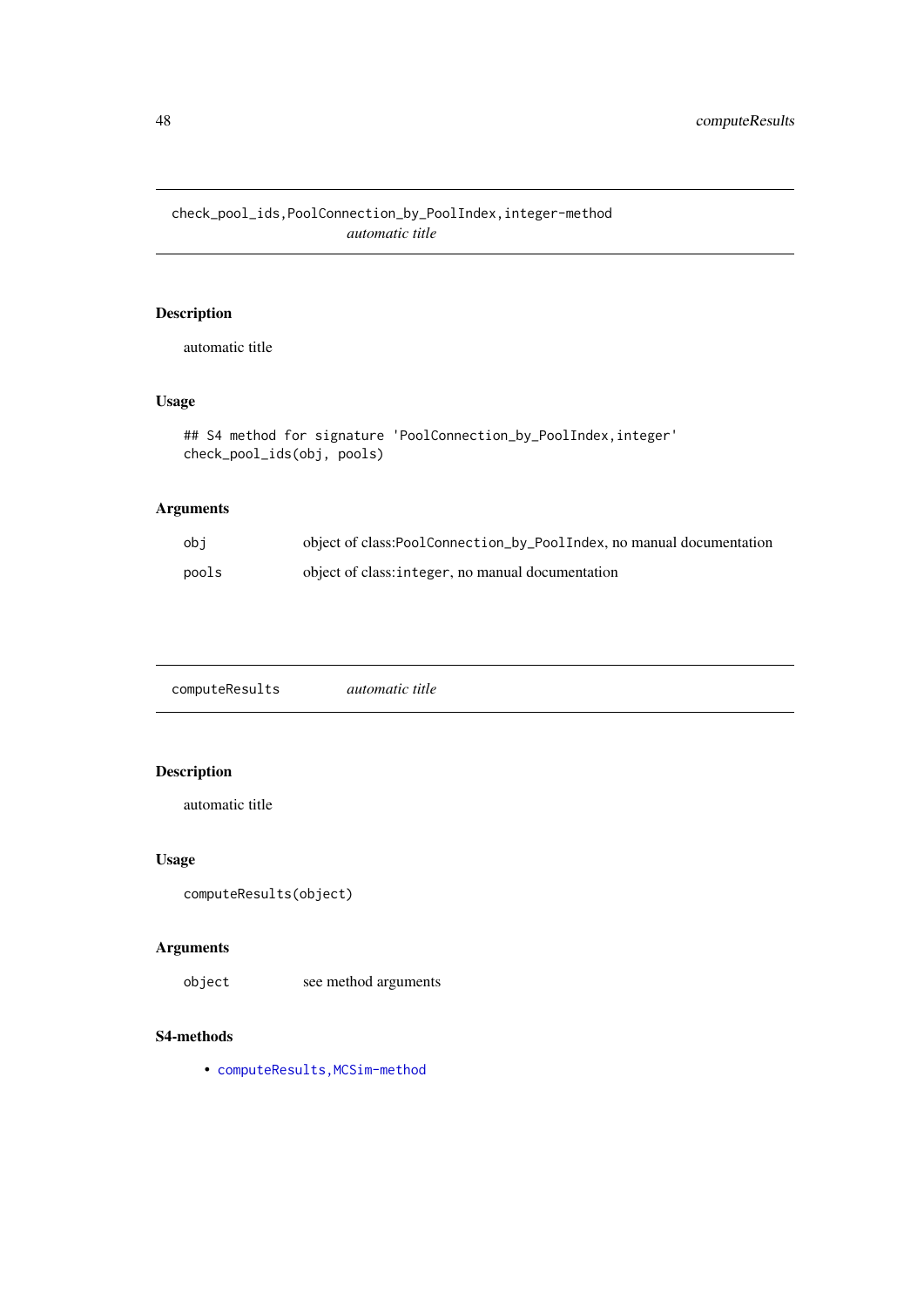computeResults,MCSim-method

*automatic title*

# Description

automatic title

# Usage

```
## S4 method for signature 'MCSim'
computeResults(object)
```
# Arguments

object object of class:MCSim, no manual documentation

ConstantInFluxList\_by\_PoolIndex

*Generic constructor for the class with the same name*

# Description

Generic constructor for the class with the same name

## Usage

ConstantInFluxList\_by\_PoolIndex(object)

# Arguments

object see method arguments

# S4-methods

- [ConstantInFluxList\\_by\\_PoolIndex,ConstInFluxes-method](#page-0-0)
- [ConstantInFluxList\\_by\\_PoolIndex,list-method](#page-0-0)
- [ConstantInFluxList\\_by\\_PoolIndex,numeric-method](#page-0-0)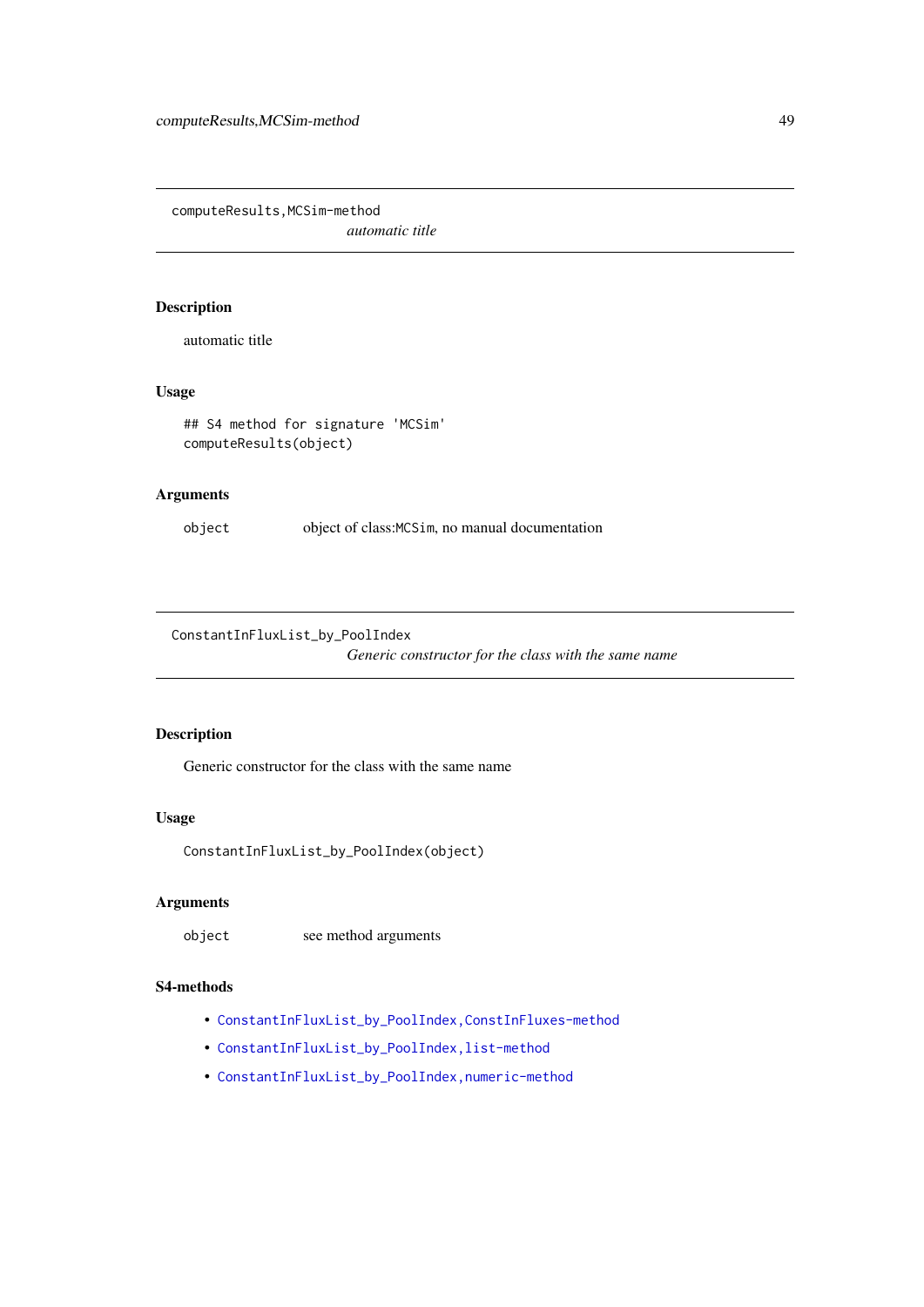ConstantInFluxList\_by\_PoolIndex,ConstInFluxes-method *constructor from ConstInFluxes*

# Description

constructor from ConstInFluxes

### Usage

## S4 method for signature 'ConstInFluxes' ConstantInFluxList\_by\_PoolIndex(object)

### Arguments

object object of class:ConstInFluxes, An object of class [ConstInFluxes](#page-67-0)

# Value

An object of class [ConstantInFluxList\\_by\\_PoolIndex](#page-50-0)

ConstantInFluxList\_by\_PoolIndex,list-method *constructor from a normal list*

# Description

constructor from a normal list

### Usage

```
## S4 method for signature 'list'
ConstantInFluxList_by_PoolIndex(object)
```
# Arguments

object object of class:list, A list. Either a list of elements of type [ConstantInFlux\\_by\\_PoolIndex](#page-52-0) or a list where the names of the elements are strings of the form '1->3' (for the flux rate from pool 1 to 2

## Value

An object of class [ConstantInFluxList\\_by\\_PoolIndex](#page-50-0)

The function checks if the elements are of the desired type or can be converted to it. It is mainly used internally and usually called by the front end functions to convert the user supplied arguments.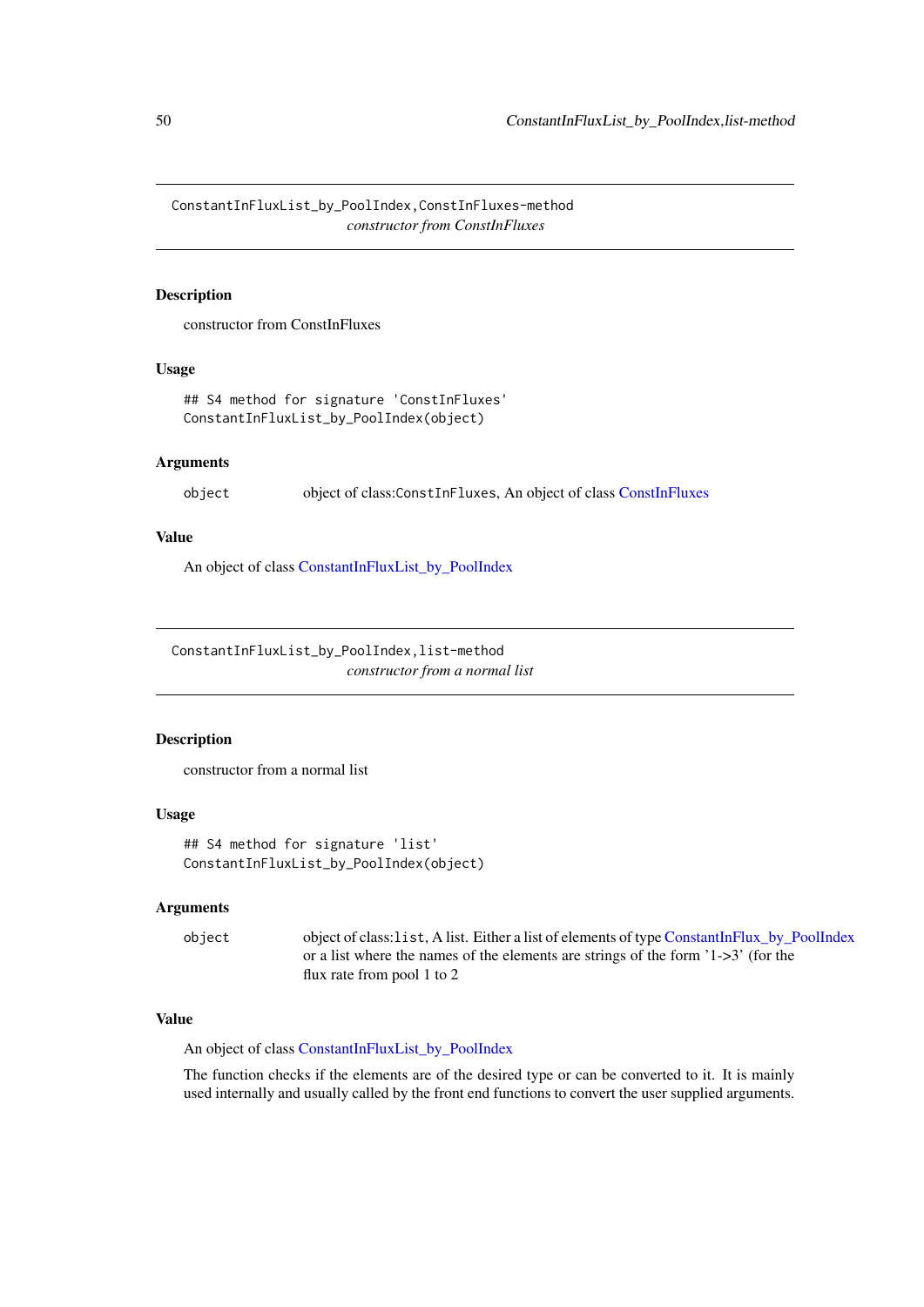ConstantInFluxList\_by\_PoolIndex,numeric-method *constructor from numeric vector*

#### Description

constructor from numeric vector

#### Usage

## S4 method for signature 'numeric' ConstantInFluxList\_by\_PoolIndex(object)

### Arguments

object object of class:numeric, no manual documentation

<span id="page-50-0"></span>ConstantInFluxList\_by\_PoolIndex-class

*Subclass of list that is guaranteed to contain only elements of type [ConstantInFlux\\_by\\_PoolIndex](#page-52-0)*

### Description

Subclass of list that is guaranteed to contain only elements of type [ConstantInFlux\\_by\\_PoolIndex](#page-52-0)

# S4-methods

S4-methods with class ConstantInFluxList\_by\_PoolIndex in their signature::

- [by\\_PoolName,ConstantInFluxList\\_by\\_PoolIndex-method](#page-0-0)
- [ConstInFluxes,ConstantInFluxList\\_by\\_PoolIndex,numeric-method](#page-0-0)
- [InFluxes,ConstantInFluxList\\_by\\_PoolIndex-method](#page-0-0)

ConstantInFluxList\_by\_PoolName

*Generic constructor for the class with the same name*

# Description

Generic constructor for the class with the same name

# Usage

ConstantInFluxList\_by\_PoolName(object)

## Arguments

object see method arguments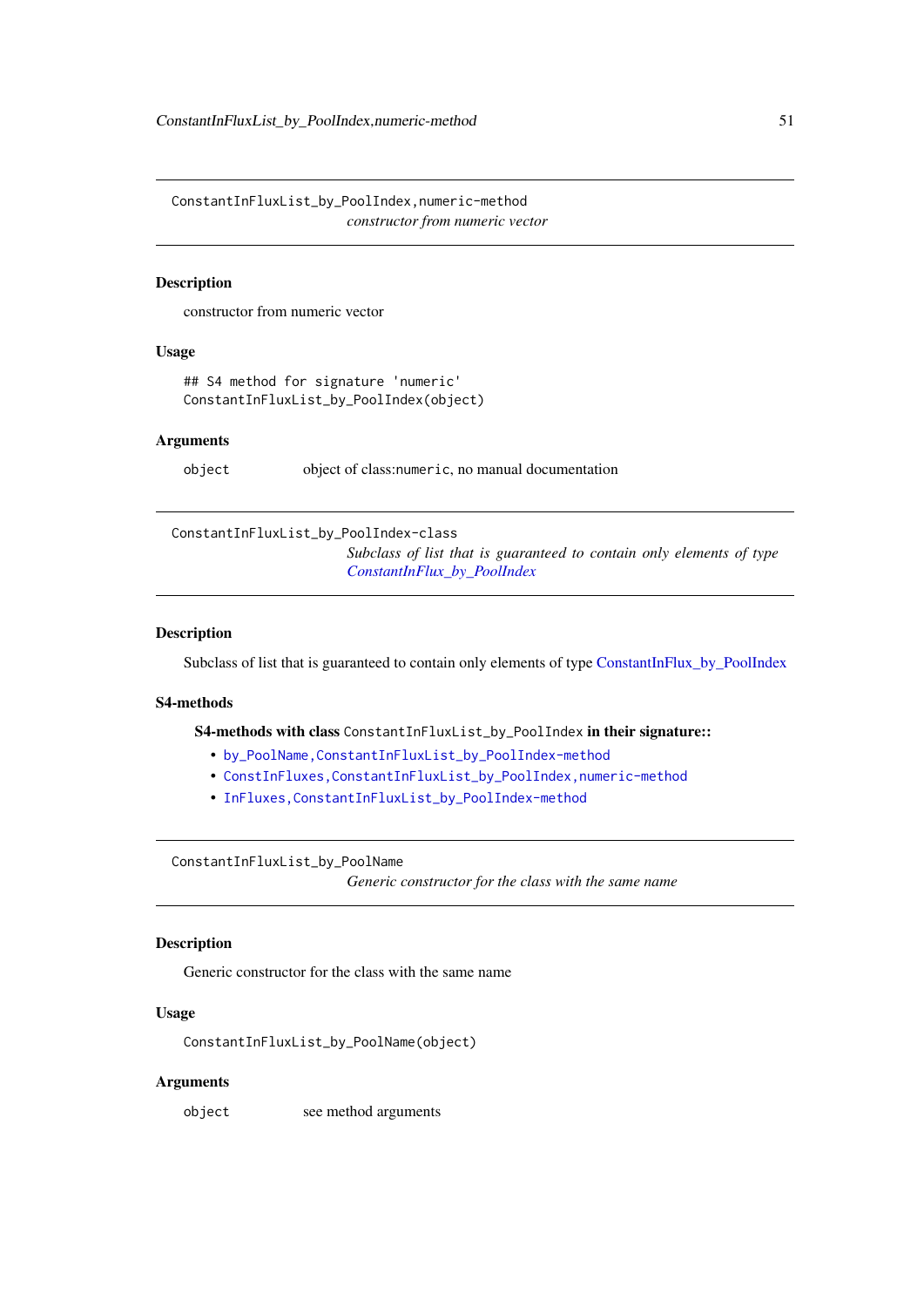ConstantInFluxList\_by\_PoolName-class

*Subclass of list that is guaranteed to contain only elements of type [ConstantInFlux\\_by\\_PoolName](#page-52-1)*

## Description

Subclass of list that is guaranteed to contain only elements of type [ConstantInFlux\\_by\\_PoolName](#page-52-1)

ConstantInFluxRate\_by\_PoolIndex-class *Describes a flux rates.*

## Description

The purpose is to avoid creation of negative rates or in accidental confusion with fluxes. Instances are usually automatically created from data. If the state variables are known indices can be converted to pool names.

## S4-methods

S4-methods with class ConstantInFluxRate\_by\_PoolIndex in their signature::

• [by\\_PoolName,ConstantInFluxRate\\_by\\_PoolIndex-method](#page-0-0)

ConstantInFluxRate\_by\_PoolName

*Constructor for the class with the same name*

# Description

Constructor for the class with the same name

## Usage

ConstantInFluxRate\_by\_PoolName(destinationName, rate\_constant)

## Arguments

destinationName

Index of the receiving pool (positive integer)

rate\_constant Rate (Flux/content) positive real number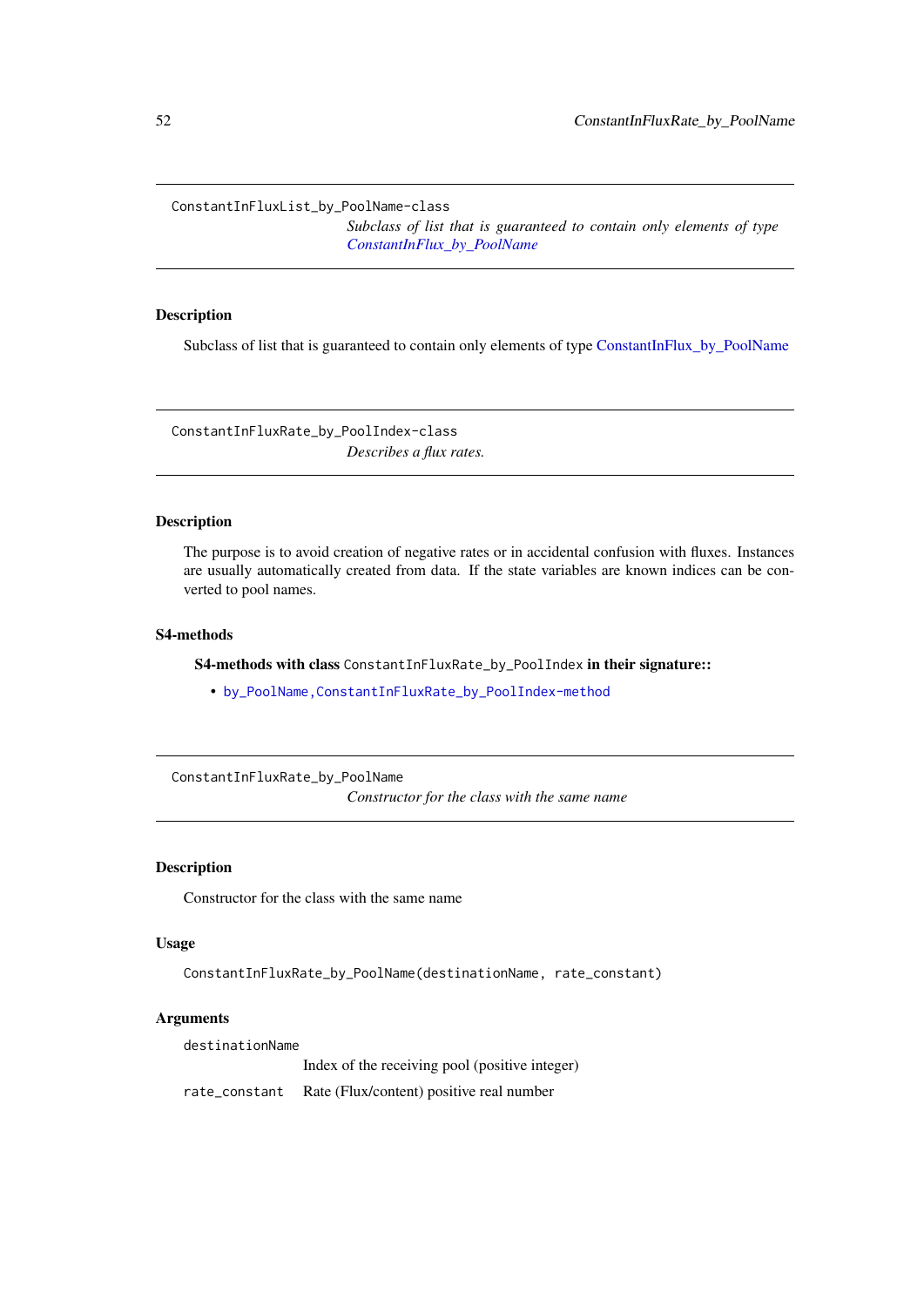ConstantInFluxRate\_by\_PoolName-class *Describes a flux rates.*

#### **Description**

The purpose is to avoid creation of negative rates or in accidental confusion with fluxes. Instances are usually automatically created from data. If the state variables are known indices can be converted to pool names.

The purpose is to avoid creation of negative rates or in accidental confusion with fluxes. Instances are usually automatically created from data. If the state variables are known indices can be converted to pool names.

The purpose is to avoid creation of lists that contain negative rates or in accidental confusion with list of fluxes. Instances are usually automatically created from data

The purpose is to avoid creation of lists that contain negative rates or in accidental confusion with list of fluxes. Instances are usually automatically created from data

# S4-methods

S4-methods with class ConstantInFluxRate\_by\_PoolName in their signature::

• [by\\_PoolIndex,ConstantInFluxRate\\_by\\_PoolName,ANY,ANY-method](#page-0-0)

<span id="page-52-0"></span>ConstantInFlux\_by\_PoolIndex-class

*class for a constant influx to a single pool identified by index*

# Description

class for a constant influx to a single pool identified by index

## S4-methods

S4-methods with class ConstantInFlux\_by\_PoolIndex in their signature::

• [by\\_PoolName,ConstantInFlux\\_by\\_PoolIndex-method](#page-0-0)

<span id="page-52-1"></span>ConstantInFlux\_by\_PoolName-class

*class for a constant influx to a single pool identified by pool name*

## Description

class for a constant influx to a single pool identified by pool name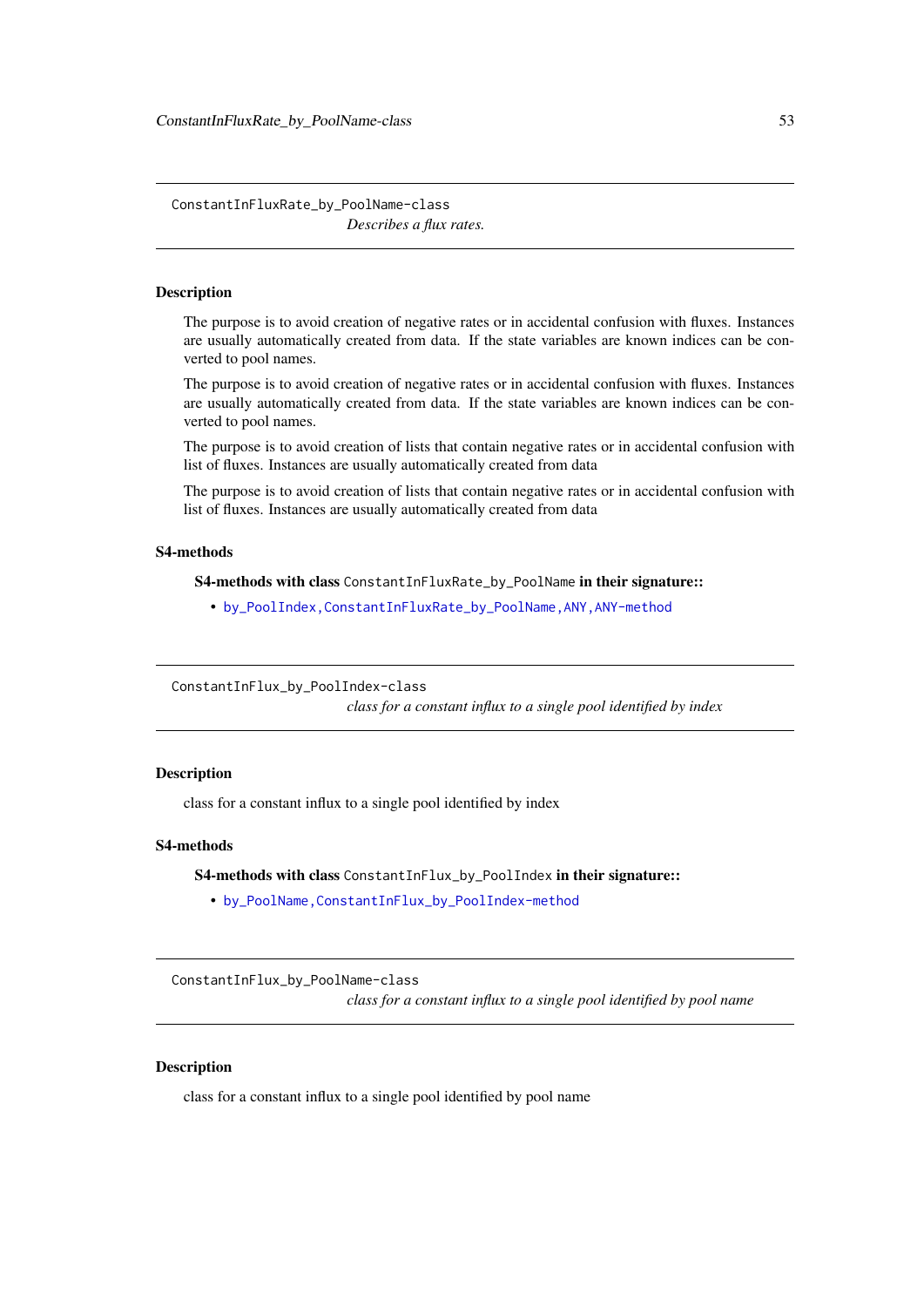ConstantInternalFluxRateList\_by\_PoolIndex

*Generic constructor for the class with the same name*

# Description

Generic constructor for the class with the same name

# Usage

ConstantInternalFluxRateList\_by\_PoolIndex(object)

## Arguments

object see method arguments

### S4-methods

- [ConstantInternalFluxRateList\\_by\\_PoolIndex,list-method](#page-0-0)
- [ConstantInternalFluxRateList\\_by\\_PoolIndex,numeric-method](#page-0-0)

ConstantInternalFluxRateList\_by\_PoolIndex,list-method *constructor from a normal list*

## Description

constructor from a normal list

## Usage

```
## S4 method for signature 'list'
ConstantInternalFluxRateList_by_PoolIndex(object)
```
## Arguments

```
object object of class:list, A list. Either a list of elements of type ConstantInter-
                  nalFluxRate_by_PoolIndex or a list where the names of the elements are strings
                  of the form '1->3' (for the flux rate from pool 1 to 2)
```
# Value

An object of class [ConstantInternalFluxRateList\\_by\\_PoolIndex](#page-54-0)

The function checks if the elements are of the desired type or can be converted to it. It is mainly used internally and usually called by the front end functions to convert the user supplied arguments.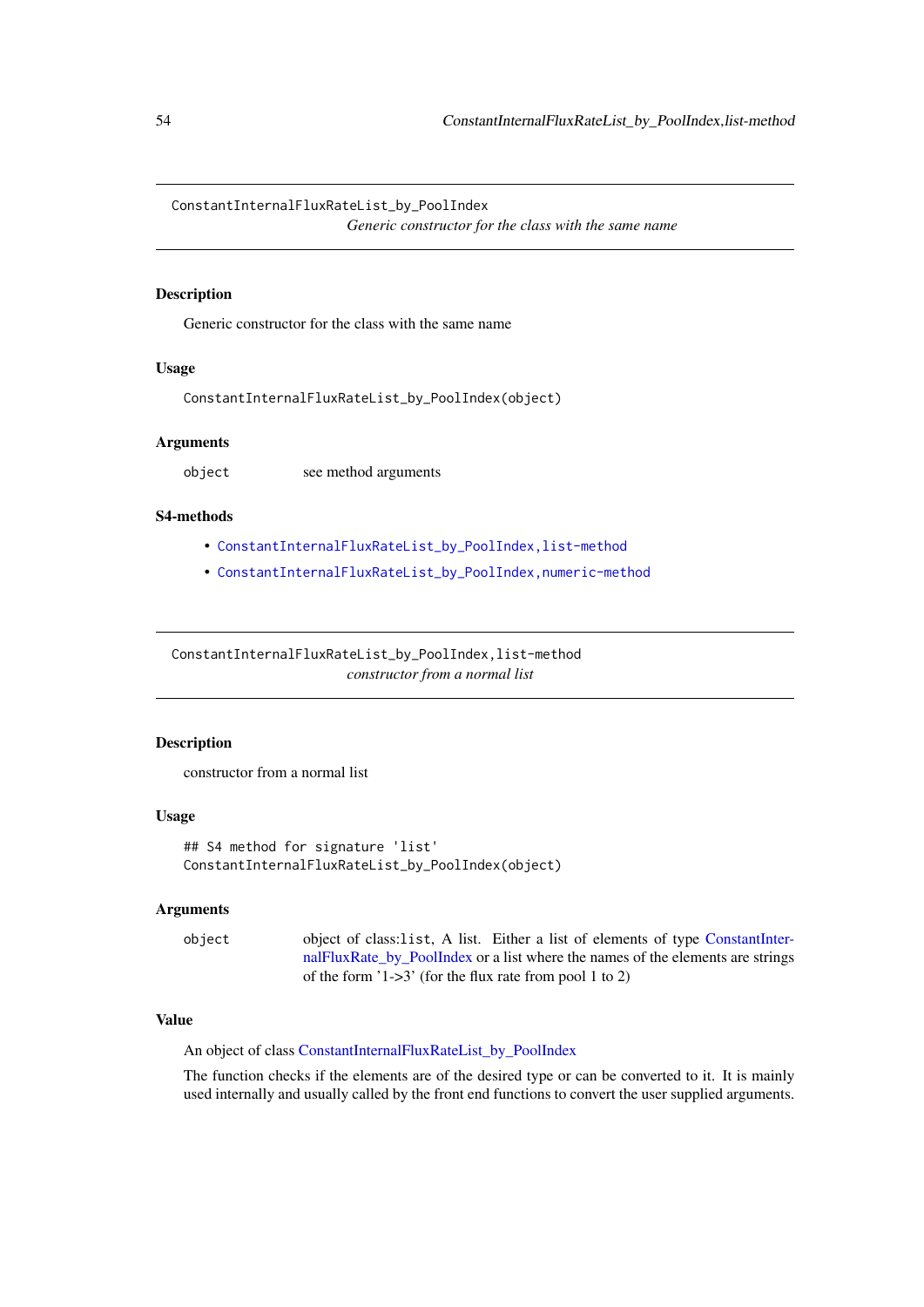ConstantInternalFluxRateList\_by\_PoolIndex,numeric-method *automatic title*

## Description

automatic title

## Usage

```
## S4 method for signature 'numeric'
ConstantInternalFluxRateList_by_PoolIndex(object)
```
### Arguments

object object of class:numeric, no manual documentation

<span id="page-54-0"></span>ConstantInternalFluxRateList\_by\_PoolIndex-class *Describes a list of flux rates.*

#### Description

The purpose is to avoid creation of lists that contain negative rates or in accidental confusion with list of fluxes. Instances are usually automatically created from data

## S4-methods

S4-methods with class ConstantInternalFluxRateList\_by\_PoolIndex in their signature::

- [by\\_PoolName,ConstantInternalFluxRateList\\_by\\_PoolIndex-method](#page-0-0)
- ConstLinDecompOp,missing,ConstantInternalFluxRateList\_by\_PoolIndex,ConstantOutFluxRateList\_
- ConstLinDecompOp,missing,ConstantInternalFluxRateList\_by\_PoolIndex,missing,numeric,missing-

ConstantInternalFluxRateList\_by\_PoolName *Generic constructor for the class with the same name*

# Description

Generic constructor for the class with the same name

## Usage

ConstantInternalFluxRateList\_by\_PoolName(object)

## Arguments

object see method arguments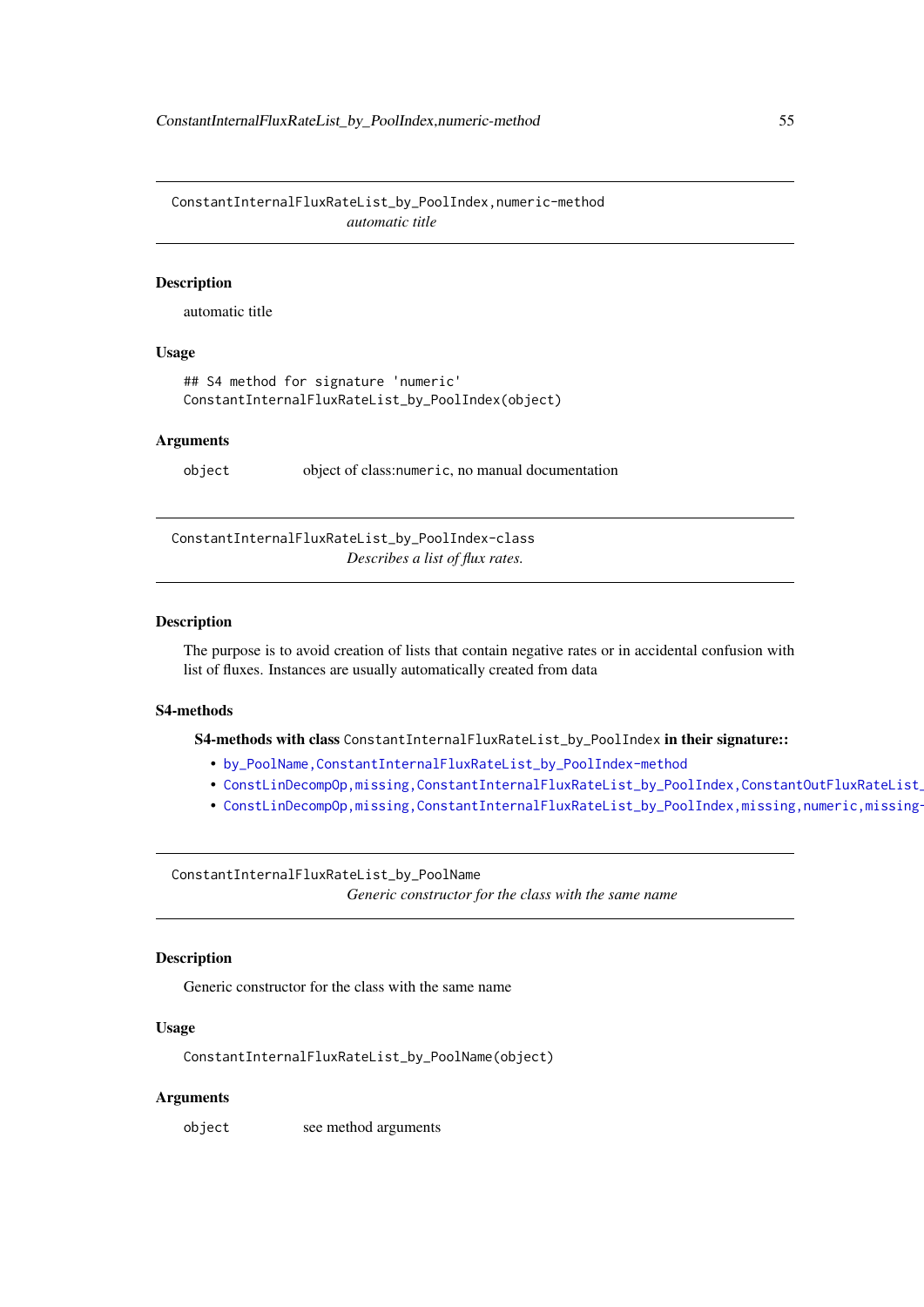### S4-methods

• [ConstantInternalFluxRateList\\_by\\_PoolName,list-method](#page-0-0)

ConstantInternalFluxRateList\_by\_PoolName,list-method *Constructor from a normal list of fluxes*

#### Description

Constructor from a normal list of fluxes

## Usage

```
## S4 method for signature 'list'
ConstantInternalFluxRateList_by_PoolName(object)
```
#### Arguments

object object of class:list, A list. Either a list of elements of type [ConstantInter](#page-59-0)[nalFluxRate\\_by\\_PoolName](#page-59-0) or a list where the names of the elements are strings of the form 'somePool->someOtherPool' (for the flux rate from pool somePool to someOtherPool)

## Value

An object of class [ConstantInternalFluxRateList\\_by\\_PoolName](#page-55-0)

The function checks if the elements are of the desired type or can be converted to it. It is mainly used internally and usually called by the front end functions to convert the user supplied arguments.

<span id="page-55-0"></span>ConstantInternalFluxRateList\_by\_PoolName-class *Describes a list of flux rates.*

#### Description

The purpose is to avoid creation of lists that contain negative rates or in accidental confusion with list of fluxes. Instances are usually automatically created from data

#### S4-methods

S4-methods with class ConstantInternalFluxRateList\_by\_PoolName in their signature::

- [by\\_PoolIndex,ConstantInternalFluxRateList\\_by\\_PoolName,ANY,ANY-method](#page-0-0)
- ConstLinDecompOp,missing,ConstantInternalFluxRateList\_by\_PoolName,ConstantOutFluxRateList\_b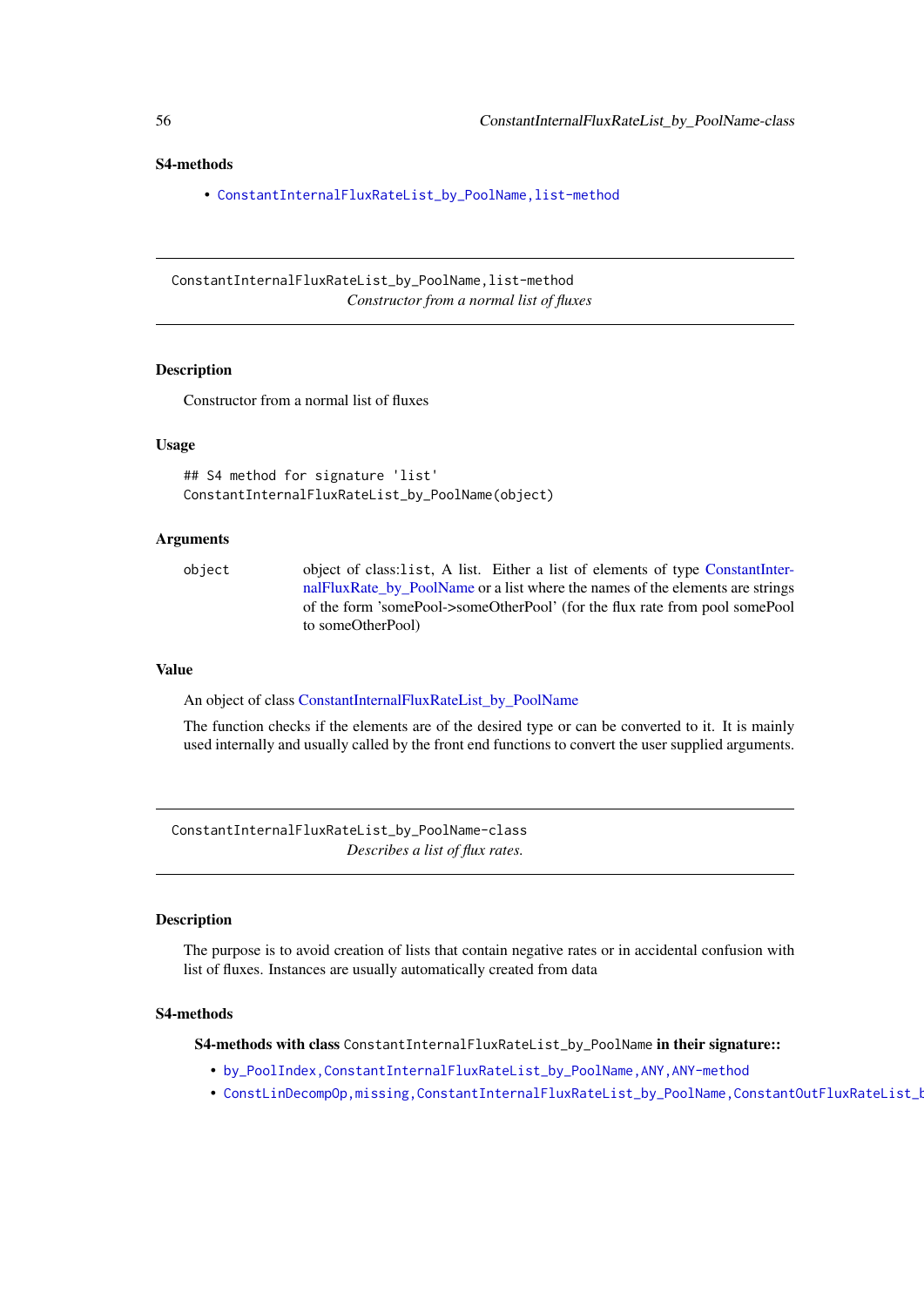ConstantInternalFluxRate\_by\_PoolIndex *Generic constructor for the class with the same name*

### Description

Generic constructor for the class with the same name

# Usage

```
ConstantInternalFluxRate_by_PoolIndex(
  sourceIndex,
  destinationIndex,
  src_to_dest,
  rate_constant
)
```
# Arguments

| sourceIndex      | see method arguments |  |
|------------------|----------------------|--|
| destinationIndex |                      |  |
|                  | see method arguments |  |
| src_to_dest      | see method arguments |  |
| rate_constant    | see method arguments |  |

### S4-methods

- [ConstantInternalFluxRate\\_by\\_PoolIndex,missing,missing,character,numeric-method](#page-0-0)
- [ConstantInternalFluxRate\\_by\\_PoolIndex,numeric,numeric,missing,numeric-method](#page-0-0)

ConstantInternalFluxRate\_by\_PoolIndex,missing,missing,character,numeric-method *constructor from strings of the form '1\_to\_2'*

# Description

constructor from strings of the form '1\_to\_2'

# Usage

```
## S4 method for signature 'missing,missing,character,numeric'
ConstantInternalFluxRate_by_PoolIndex(src_to_dest, rate_constant)
```

| src to dest | object of class: character, no manual documentation             |  |
|-------------|-----------------------------------------------------------------|--|
|             | rate_constant object of class: numeric, no manual documentation |  |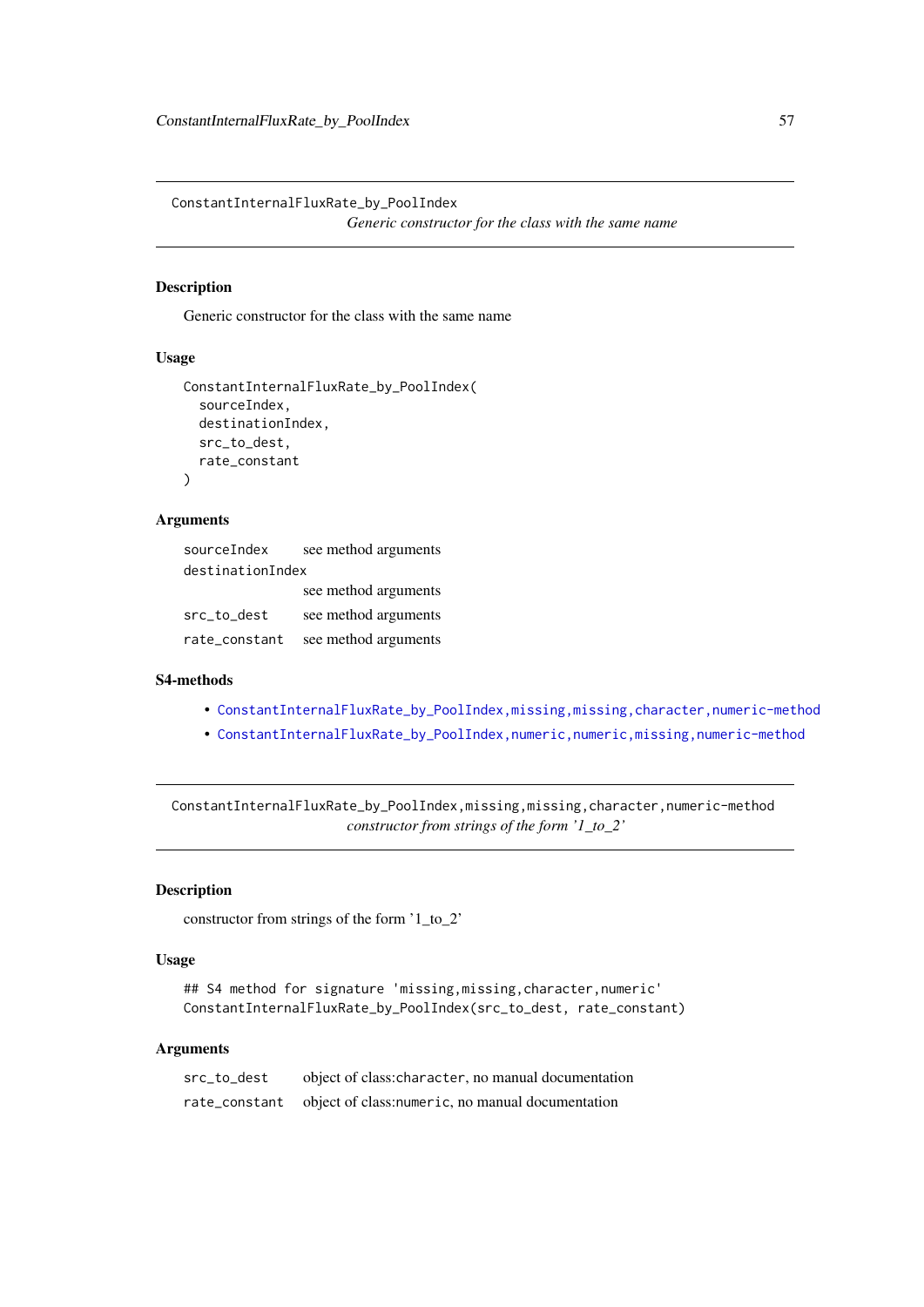ConstantInternalFluxRate\_by\_PoolIndex,numeric,numeric,missing,numeric-method *automatic title*

# Description

automatic title

# Usage

```
## S4 method for signature 'numeric, numeric, missing, numeric'
ConstantInternalFluxRate_by_PoolIndex(
  sourceIndex,
  destinationIndex,
  rate_constant
\lambda
```
## Arguments

| sourceIndex      | object of class: numeric, no manual documentation              |  |  |
|------------------|----------------------------------------------------------------|--|--|
| destinationIndex |                                                                |  |  |
|                  | object of class: numeric, no manual documentation              |  |  |
|                  | rate_constant object of class:numeric, no manual documentation |  |  |

<span id="page-57-0"></span>ConstantInternalFluxRate\_by\_PoolIndex-class *S4 class representing a constant internal flux rate*

# Description

The class is used to dispatch specific methods for the creation of the compartmental matrix which is simplified in case of constant rates.

# S4-methods

S4-methods with class ConstantInternalFluxRate\_by\_PoolIndex in their signature::

• [by\\_PoolName,ConstantInternalFluxRate\\_by\\_PoolIndex-method](#page-0-0)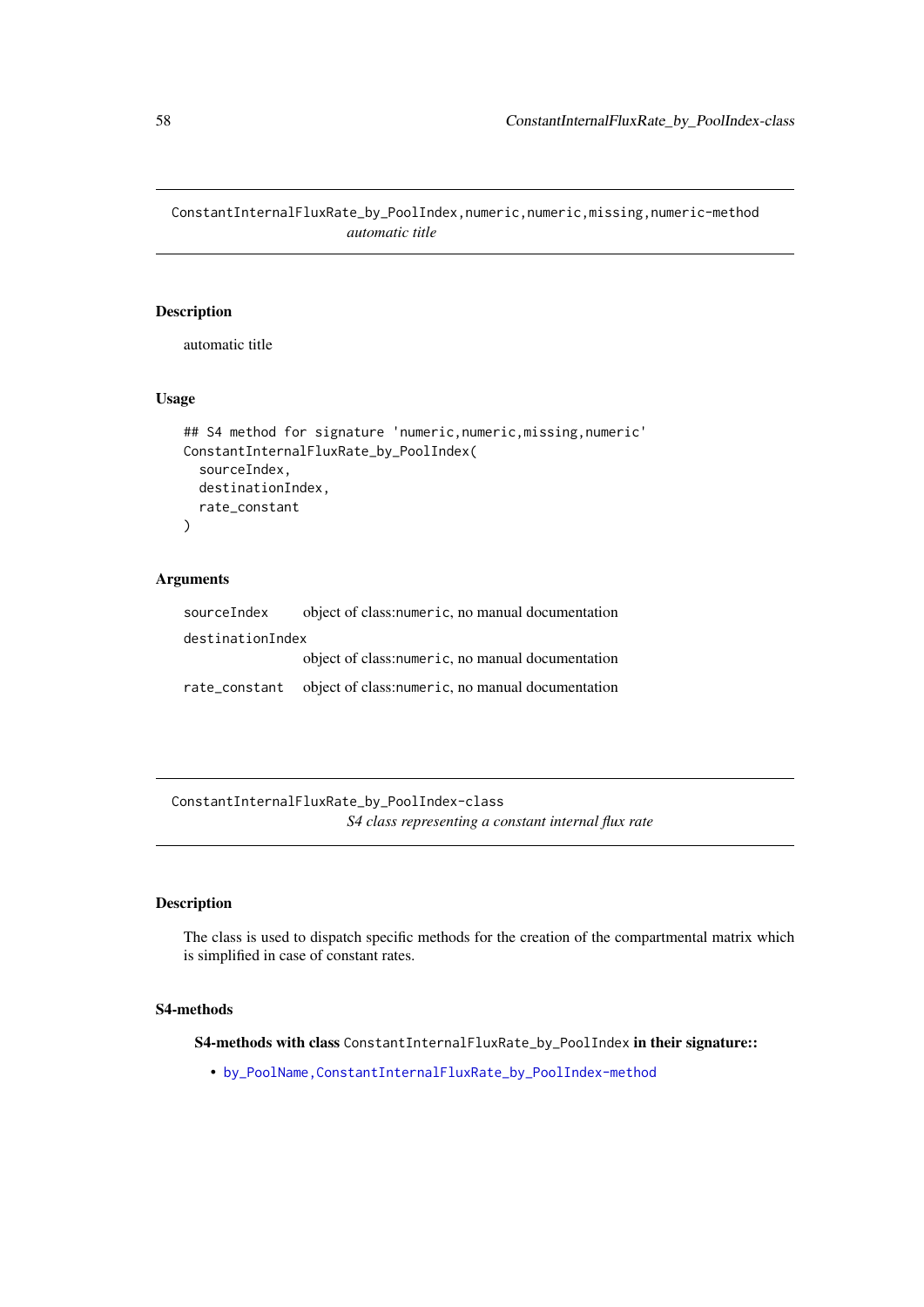ConstantInternalFluxRate\_by\_PoolName

*Generic constructor for the class with the same name*

# Description

Generic constructor for the class with the same name

# Usage

```
ConstantInternalFluxRate_by_PoolName(
  sourceName,
  destinationName,
  src_to_dest,
  rate_constant
\lambda
```
# Arguments

| sourceName      | see method arguments |  |
|-----------------|----------------------|--|
| destinationName |                      |  |
|                 | see method arguments |  |
| src to dest     | see method arguments |  |
| rate_constant   | see method arguments |  |

# S4-methods

- ConstantInternalFluxRate\_by\_PoolName, character, character, missing, numeric-method
- [ConstantInternalFluxRate\\_by\\_PoolName,missing,missing,character,numeric-method](#page-0-0)

ConstantInternalFluxRate\_by\_PoolName,character,character,missing,numeric-method *constructor with argument conversion*

# Description

constructor with argument conversion

#### Usage

```
## S4 method for signature 'character, character, missing, numeric'
ConstantInternalFluxRate_by_PoolName(
  sourceName,
  destinationName,
  rate_constant
)
```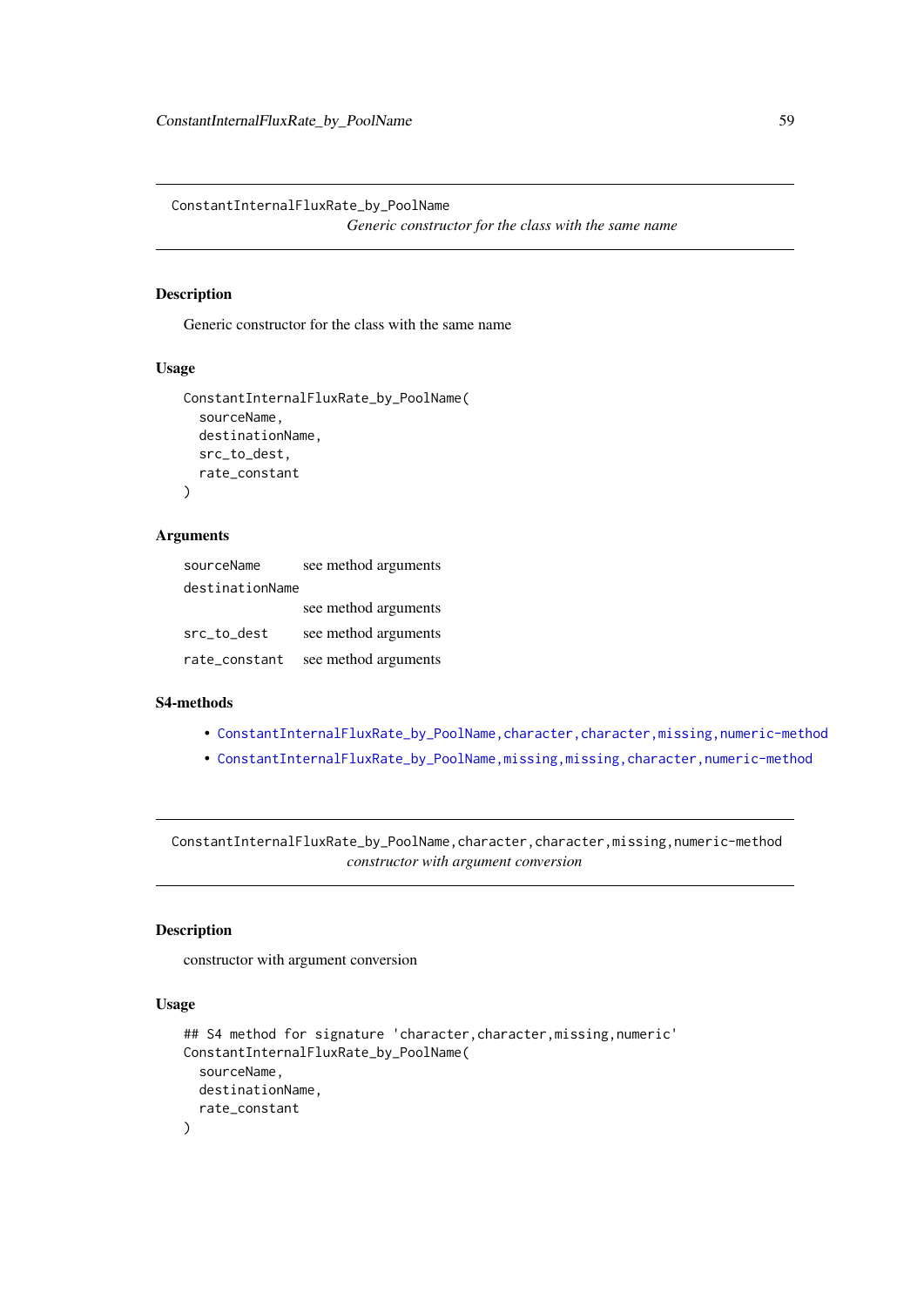# Arguments

| sourceName      | object of class: character, no manual documentation            |  |
|-----------------|----------------------------------------------------------------|--|
| destinationName |                                                                |  |
|                 | object of class: character, no manual documentation            |  |
|                 | rate_constant object of class:numeric, no manual documentation |  |

ConstantInternalFluxRate\_by\_PoolName,missing,missing,character,numeric-method *constructor from strings of the form 'a->b'*

# Description

constructor from strings of the form 'a->b'

# Usage

```
## S4 method for signature 'missing,missing,character,numeric'
ConstantInternalFluxRate_by_PoolName(src_to_dest, rate_constant)
```
### Arguments

| src_to_dest | object of class: character, no manual documentation            |
|-------------|----------------------------------------------------------------|
|             | rate_constant object of class:numeric, no manual documentation |

<span id="page-59-0"></span>ConstantInternalFluxRate\_by\_PoolName-class *S4-class to represent a constant internal flux rate with source and target indexed by name*

#### Description

S4-class to represent a constant internal flux rate with source and target indexed by name

# S4-methods

S4-methods with class ConstantInternalFluxRate\_by\_PoolName in their signature::

• [by\\_PoolIndex,ConstantInternalFluxRate\\_by\\_PoolName,ANY,ANY-method](#page-0-0)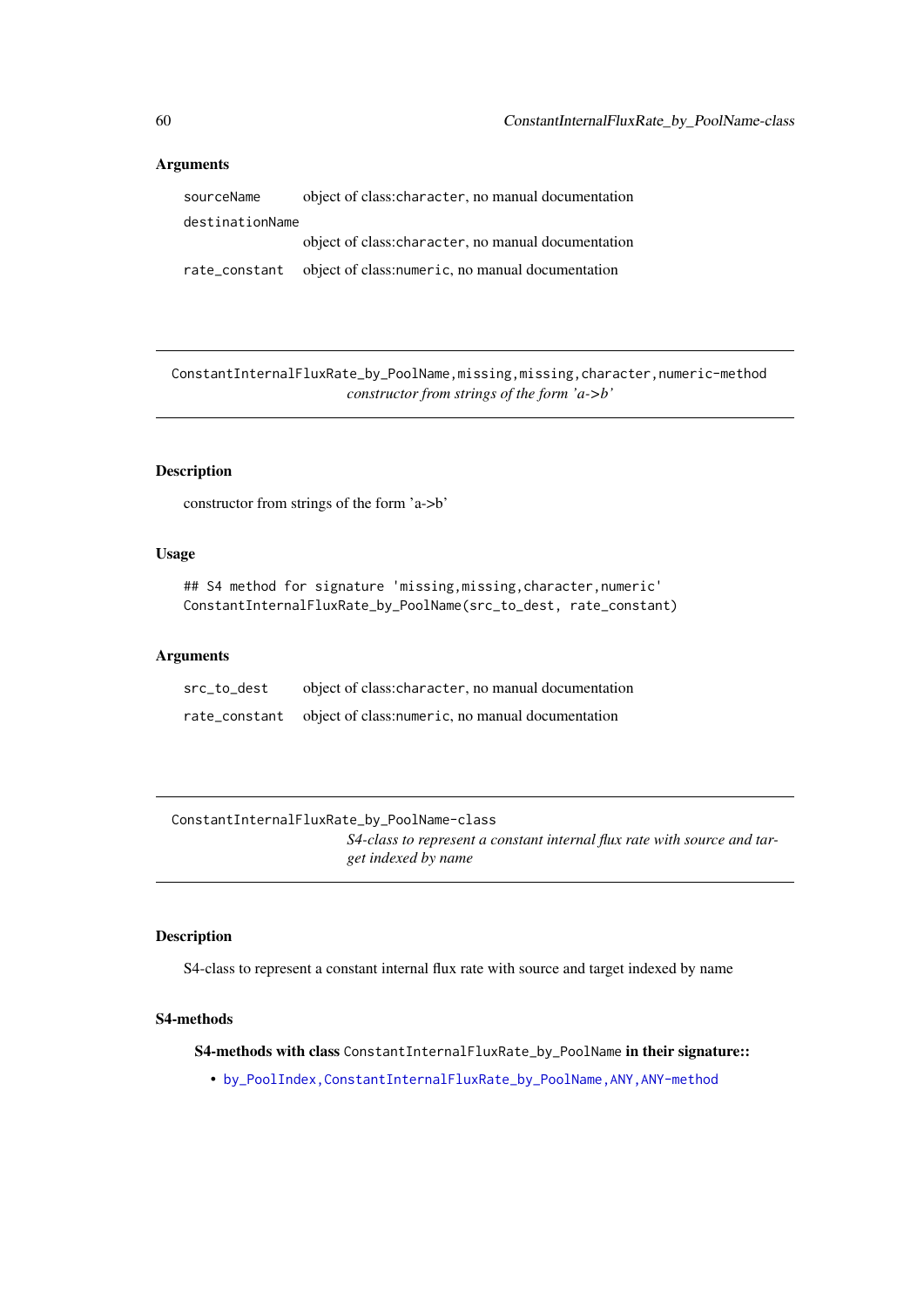ConstantOutFluxRateList\_by\_PoolIndex

*Generic constructor for the class with the same name*

## Description

Generic constructor for the class with the same name

# Usage

ConstantOutFluxRateList\_by\_PoolIndex(object)

## Arguments

object see method arguments

### S4-methods

- [ConstantOutFluxRateList\\_by\\_PoolIndex,list-method](#page-0-0)
- [ConstantOutFluxRateList\\_by\\_PoolIndex,numeric-method](#page-0-0)

ConstantOutFluxRateList\_by\_PoolIndex,list-method *constructor from a normal list*

## Description

constructor from a normal list

## Usage

```
## S4 method for signature 'list'
ConstantOutFluxRateList_by_PoolIndex(object)
```
### Arguments

object object of class:list, A list. Either a list of elements of type [ConstantOut-](#page-64-0)[FluxRate\\_by\\_PoolIndex](#page-64-0) or a list where the names of the elements are integer strings of the form '3' (for the flux rate from pool 3)

# Value

An object of class [ConstantOutFluxRateList\\_by\\_PoolIndex](#page-61-0)

The function checks if the elements are of the desired type or can be converted to it. It is mainly used internally and usually called by the front end functions to convert the user supplied arguments.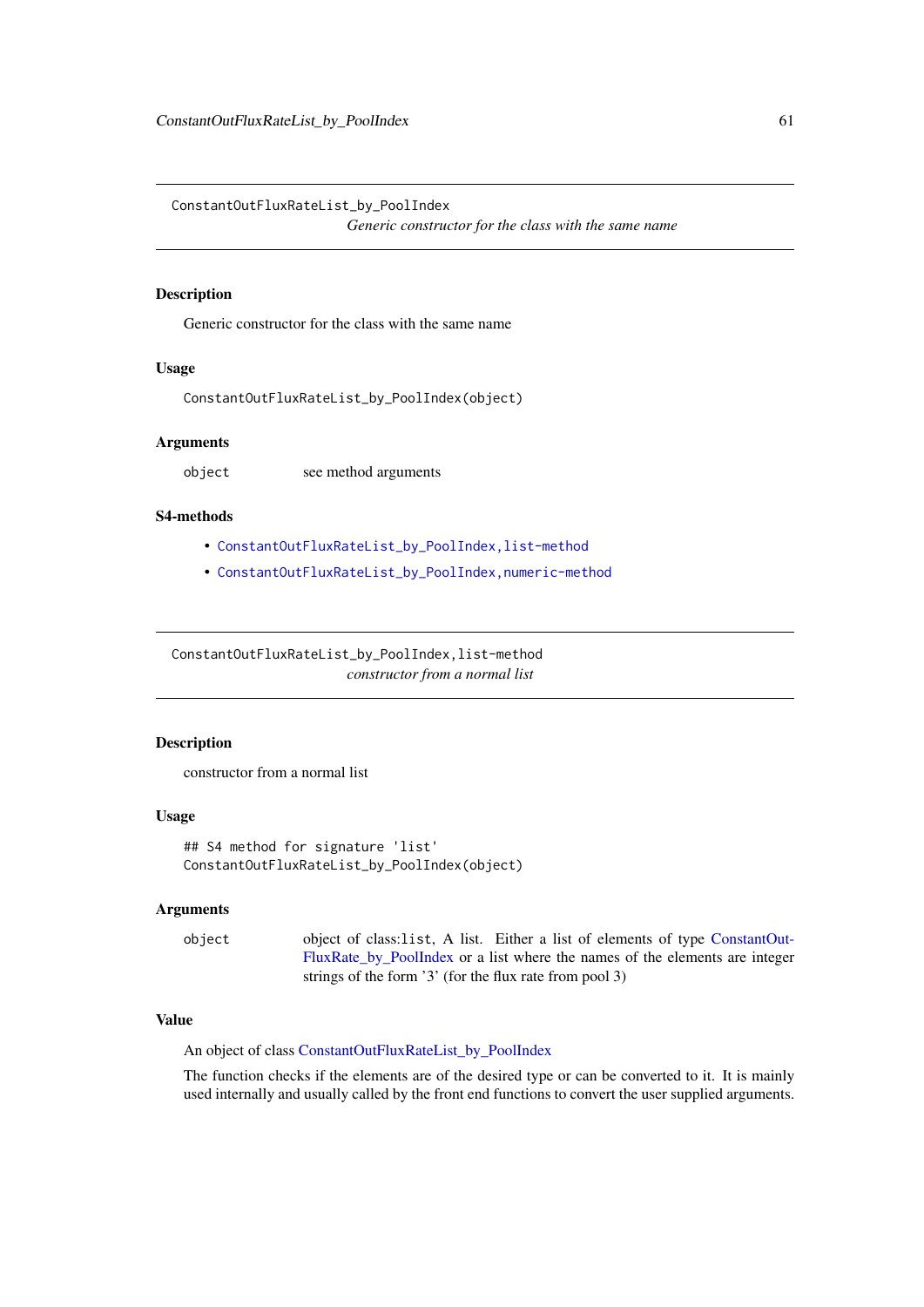ConstantOutFluxRateList\_by\_PoolIndex,numeric-method *automatic title*

### Description

automatic title

## Usage

```
## S4 method for signature 'numeric'
ConstantOutFluxRateList_by_PoolIndex(object)
```
### Arguments

object object of class:numeric, no manual documentation

<span id="page-61-0"></span>ConstantOutFluxRateList\_by\_PoolIndex-class *Describes a list of flux rates.*

#### Description

The purpose is to avoid creation of lists that contain negative rates or in accidental confusion with list of fluxes. Instances are usually automatically created from data

## S4-methods

S4-methods with class ConstantOutFluxRateList\_by\_PoolIndex in their signature::

- [by\\_PoolName,ConstantOutFluxRateList\\_by\\_PoolIndex-method](#page-0-0)
- ConstLinDecompOp,missing,ConstantInternalFluxRateList\_by\_PoolIndex,ConstantOutFluxRateList
- ConstLinDecompOp,missing,missing,ConstantOutFluxRateList\_by\_PoolIndex,numeric,missing-metho

ConstantOutFluxRateList\_by\_PoolName

*Generic constructor for the class with the same name*

# Description

Generic constructor for the class with the same name

# Usage

ConstantOutFluxRateList\_by\_PoolName(object)

## Arguments

object see method arguments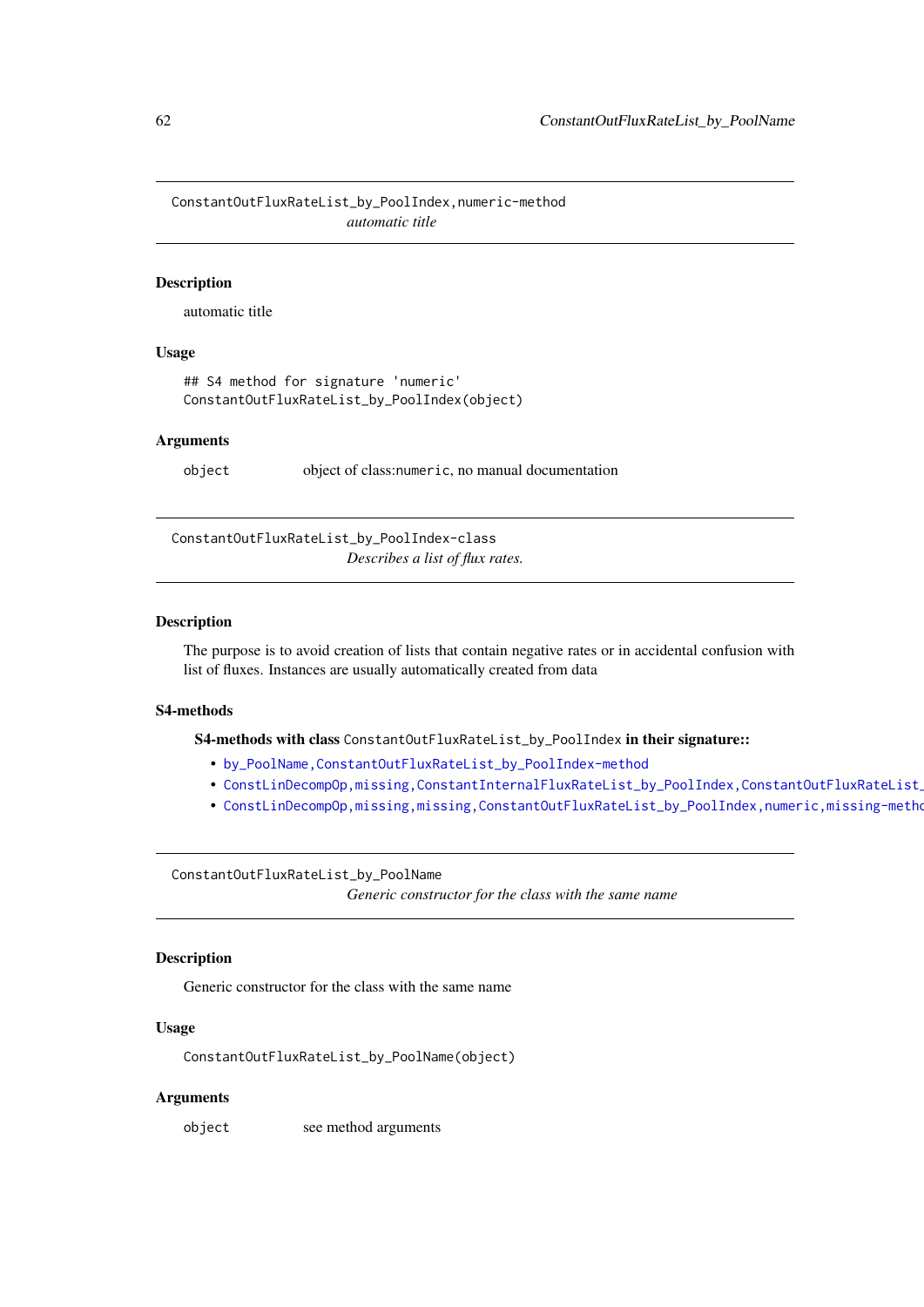## S4-methods

- [ConstantOutFluxRateList\\_by\\_PoolName,list-method](#page-0-0)
- [ConstantOutFluxRateList\\_by\\_PoolName,numeric-method](#page-0-0)

ConstantOutFluxRateList\_by\_PoolName,list-method *constructor from a normal list*

### Description

constructor from a normal list

#### Usage

```
## S4 method for signature 'list'
ConstantOutFluxRateList_by_PoolName(object)
```
# Arguments

object object of class:list, A list. Either a list of elements of type [ConstantOut-](#page-64-1)[FluxRate\\_by\\_PoolName](#page-64-1) or a list where the names of the elements are integer strings of the form '3' (for the flux rate from pool 3)

### Value

An object of class [ConstantOutFluxRateList\\_by\\_PoolName](#page-63-0)

The function checks if the elements are of the desired type or can be converted to it. It is mainly used internally and usually called by the front end functions to convert the user supplied arguments.

ConstantOutFluxRateList\_by\_PoolName,numeric-method *automatic title*

### Description

automatic title

# Usage

```
## S4 method for signature 'numeric'
ConstantOutFluxRateList_by_PoolName(object)
```
#### Arguments

object object of class:numeric, no manual documentation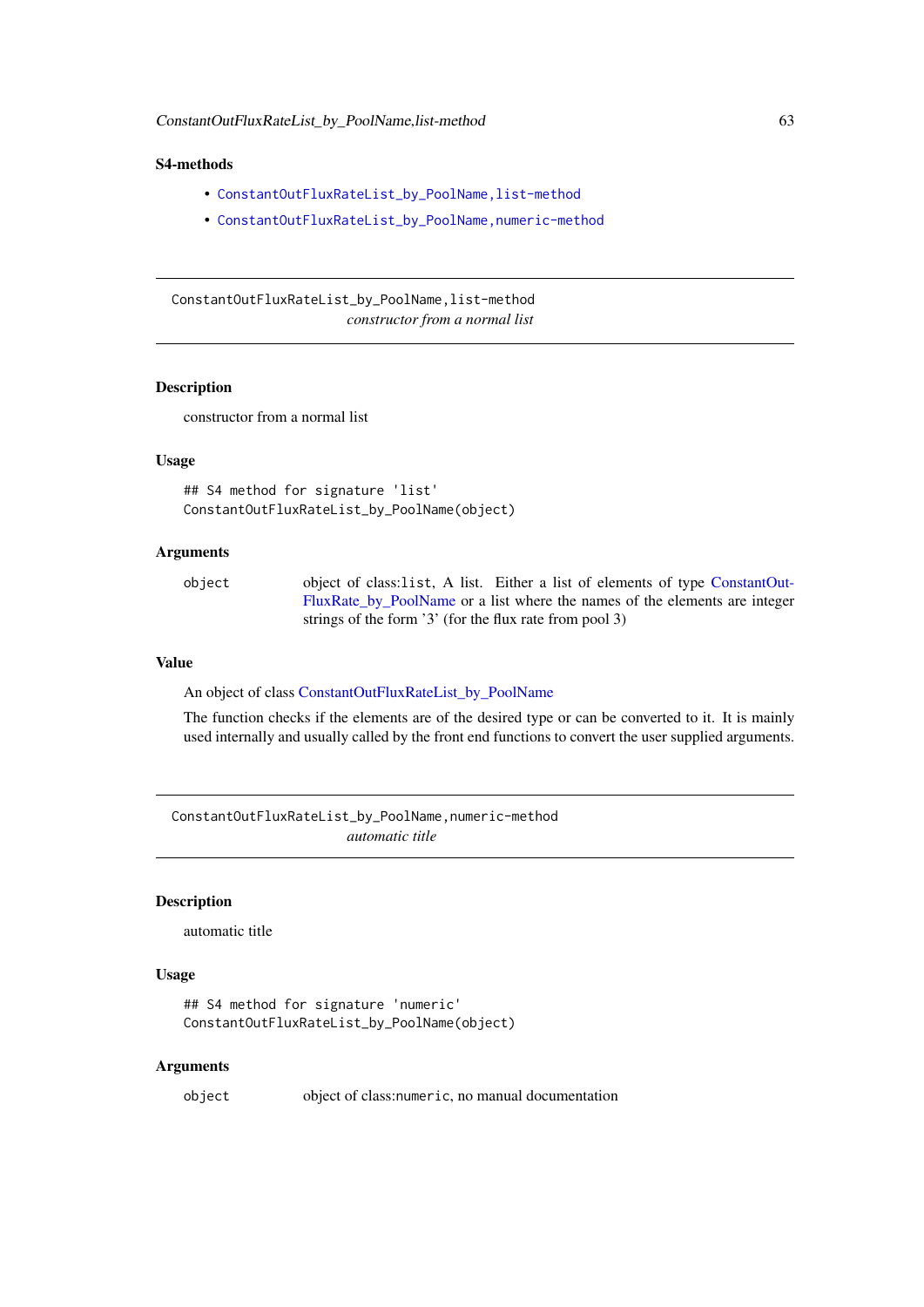<span id="page-63-0"></span>ConstantOutFluxRateList\_by\_PoolName-class *Describes a list of flux rates.*

## Description

The purpose is to avoid creation of lists that contain negative rates or in accidental confusion with list of fluxes. Instances are usually automatically created from data

## S4-methods

S4-methods with class ConstantOutFluxRateList\_by\_PoolName in their signature::

- [by\\_PoolIndex,ConstantOutFluxRateList\\_by\\_PoolName,ANY,ANY-method](#page-0-0)
- ConstLinDecompOp,missing,ConstantInternalFluxRateList\_by\_PoolName,ConstantOutFluxRateList\_I

ConstantOutFluxRate\_by\_PoolIndex

*Generic constructor for the class with the same name*

# Description

Generic constructor for the class with the same name

# Usage

ConstantOutFluxRate\_by\_PoolIndex(sourceIndex, rate\_constant)

# Arguments

| sourceIndex   | see method arguments |
|---------------|----------------------|
| rate_constant | see method arguments |

## S4-methods

• [ConstantOutFluxRate\\_by\\_PoolIndex,numeric,numeric-method](#page-0-0)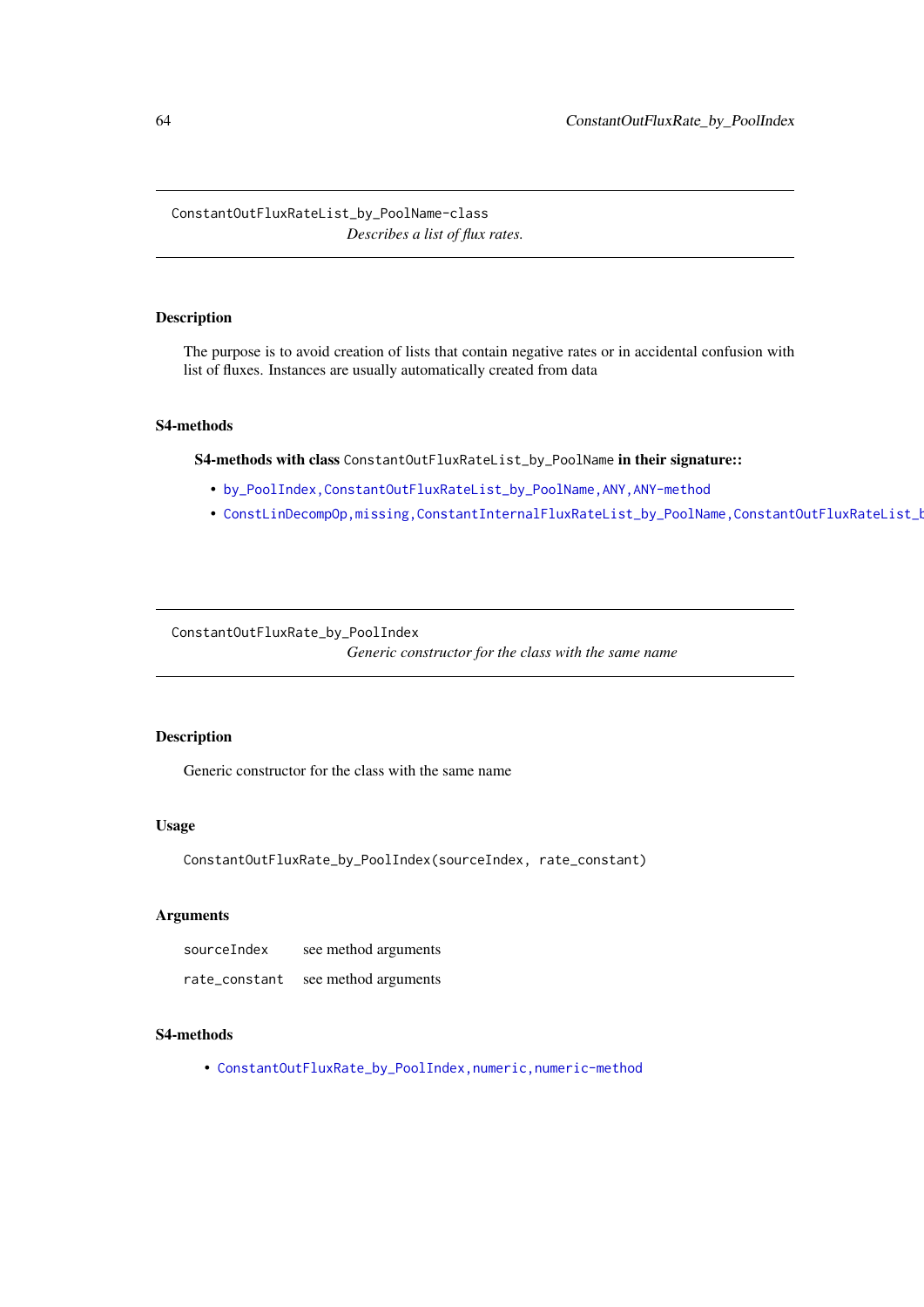ConstantOutFluxRate\_by\_PoolIndex,numeric,numeric-method *automatic title*

# Description

automatic title

## Usage

```
## S4 method for signature 'numeric,numeric'
ConstantOutFluxRate_by_PoolIndex(sourceIndex, rate_constant)
```
## Arguments

sourceIndex object of class:numeric, no manual documentation rate\_constant object of class:numeric, no manual documentation

<span id="page-64-0"></span>ConstantOutFluxRate\_by\_PoolIndex-class *S4 Class to represent a single constant out-flux rate with the source*

# *pool specified by an index*

### Description

S4 Class to represent a single constant out-flux rate with the source pool specified by an index

# S4-methods

S4-methods with class ConstantOutFluxRate\_by\_PoolIndex in their signature::

• [by\\_PoolName,ConstantOutFluxRate\\_by\\_PoolIndex-method](#page-0-0)

<span id="page-64-1"></span>ConstantOutFluxRate\_by\_PoolName-class *S4 Class to represent a single constant out-flux rate with the source pool specified by name*

## Description

S4 Class to represent a single constant out-flux rate with the source pool specified by name

#### S4-methods

S4-methods with class ConstantOutFluxRate\_by\_PoolName in their signature::

• [by\\_PoolIndex,ConstantOutFluxRate\\_by\\_PoolName,ANY,ANY-method](#page-0-0)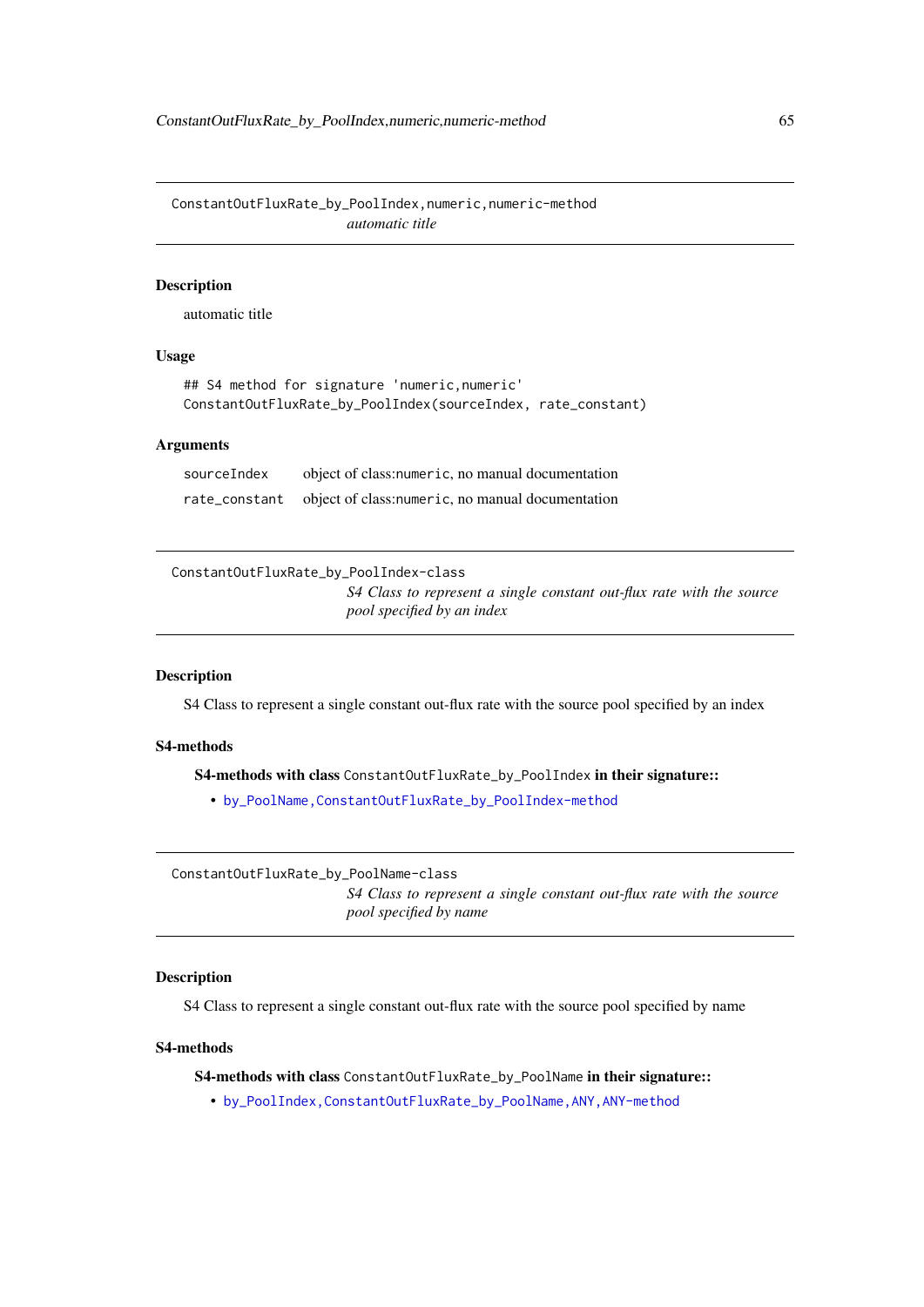ConstFc *creates an object containing the initial values for the 14C fraction needed to create models in SoilR*

### Description

The function returns an object of class ConstFc which is a building block for any 14C model in SoilR. The building blocks of a model have to keep information about the formats their data are in, because the high level function dealing with the models have to know. This function is actually a convenient wrapper for a call to R's standard constructor new, to hide its complexity from the user.

## Usage

```
ConstFc(values = c(\emptyset), format = "Delta14C")
```
### Arguments

| values | a numeric vector                                         |
|--------|----------------------------------------------------------|
| format | a character string describing the format e.g. "Delta14C" |

# Value

An object of class ConstFc that contains data and a format description that can later be used to convert the data into other formats if the conversion is implemented.

| ConstFc-class | S4 class representing a constant $\triangle$ 14C fraction |  |
|---------------|-----------------------------------------------------------|--|
|---------------|-----------------------------------------------------------|--|

# Description

S4 class representing a constant ^14C fraction

#### S4-methods

S4-methods with class ConstFc in their signature::

- [AbsoluteFractionModern,ConstFc-method](#page-0-0)
- [Delta14C,ConstFc-method](#page-0-0)
- [getValues,ConstFc-method](#page-0-0)

## S4-methods with superclasses (in the package) of class ConstFc in their signature::

*superclass Fc:*

• getFormat, Fc-method

# S4-superclasses (in the package)

• [Fc](#page-84-0)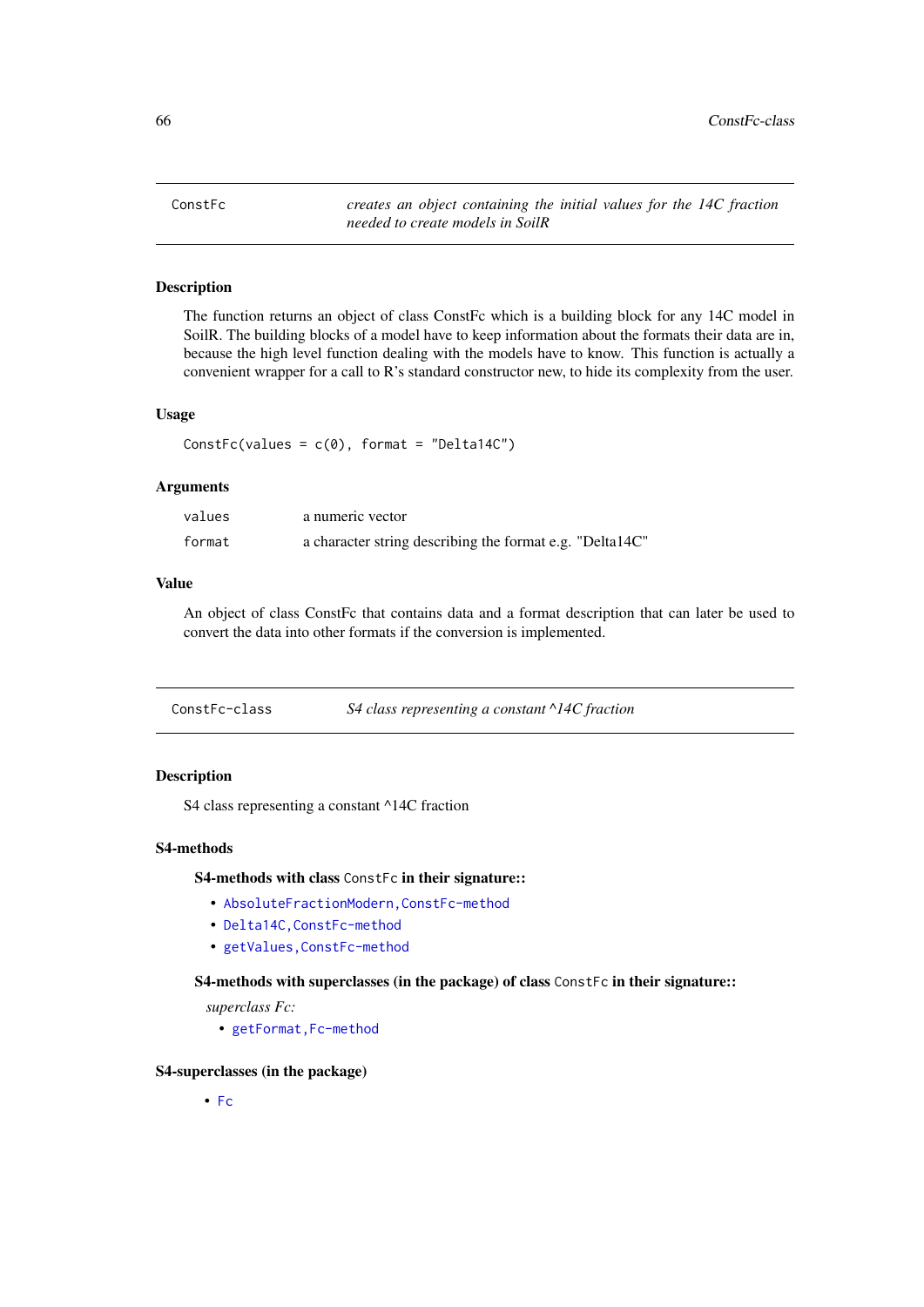ConstInFluxes *automatic title*

# Description

automatic title

# Usage

ConstInFluxes(map, numberOfPools)

# Arguments

| map           | see method arguments |
|---------------|----------------------|
| numberOfPools | see method arguments |

# S4-methods

- ConstInFluxes, ConstantInFluxList\_by\_PoolIndex, numeric-method
- [ConstInFluxes,numeric,ANY-method](#page-0-0)

ConstInFluxes,ConstantInFluxList\_by\_PoolIndex,numeric-method *automatic title*

# Description

automatic title

# Usage

```
## S4 method for signature 'ConstantInFluxList_by_PoolIndex,numeric'
ConstInFluxes(map, numberOfPools)
```

| map | object of class:ConstantInFluxList_by_PoolIndex, no manual documenta-<br>tion |
|-----|-------------------------------------------------------------------------------|
|     | number of Pools object of class: numeric, no manual documentation             |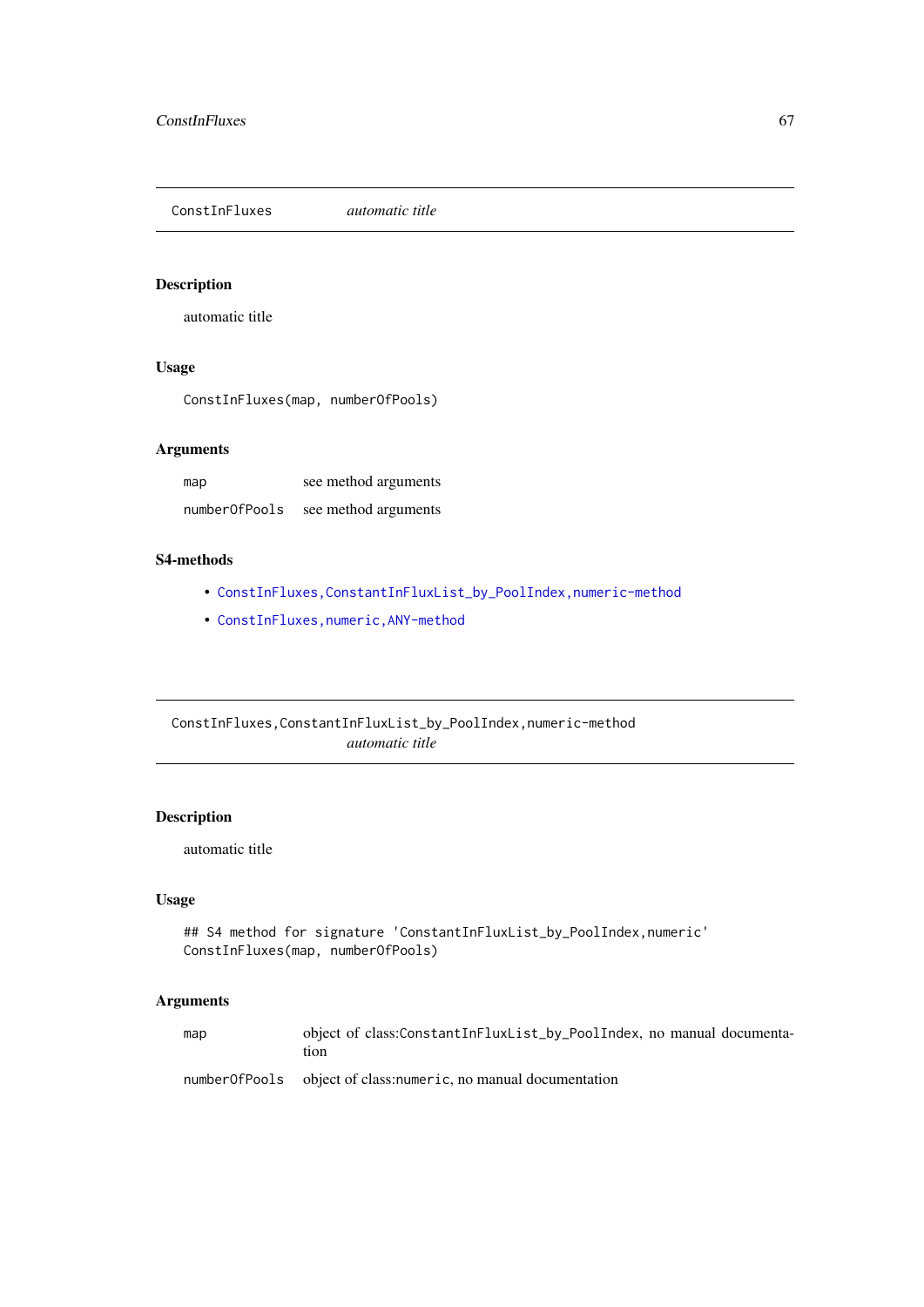ConstInFluxes,numeric,ANY-method *automatic title*

# Description

automatic title

# Usage

## S4 method for signature 'numeric,ANY' ConstInFluxes(map)

#### Arguments

map object of class:numeric, no manual documentation

<span id="page-67-0"></span>ConstInFluxes-class *S4 class for a constant influx vector*

## Description

It is mainly used to dispatch S4-methods for computations that are valid only if the influx is constant. This knowledge can either be used to speed up computations or to decide if they are possible at all. E.g. the computation of equilibria for a model run requires autonomy of the model which requires the influxes to be time independent. If the model is linear and compartmental then the (unique) equilibrium can be computed. Accordingly a method with ConstInFluxes in the signature can be implemented, whereas none would be available for a general InFluxes argument.

## S4-methods

S4-methods with class ConstInFluxes in their signature::

- [ConstantInFluxList\\_by\\_PoolIndex,ConstInFluxes-method](#page-0-0)
- [getConstantInFluxVector,ConstInFluxes-method](#page-0-0)
- [getFunctionDefinition,ConstInFluxes-method](#page-0-0)
- [getTimeRange,ConstInFluxes-method](#page-0-0)

S4-methods with superclasses (in the package) of class ConstInFluxes in their signature::

*superclass InFluxes:*

• [InFluxes,InFluxes-method](#page-0-0)

## S4-superclasses (in the package)

• [InFluxes](#page-168-0)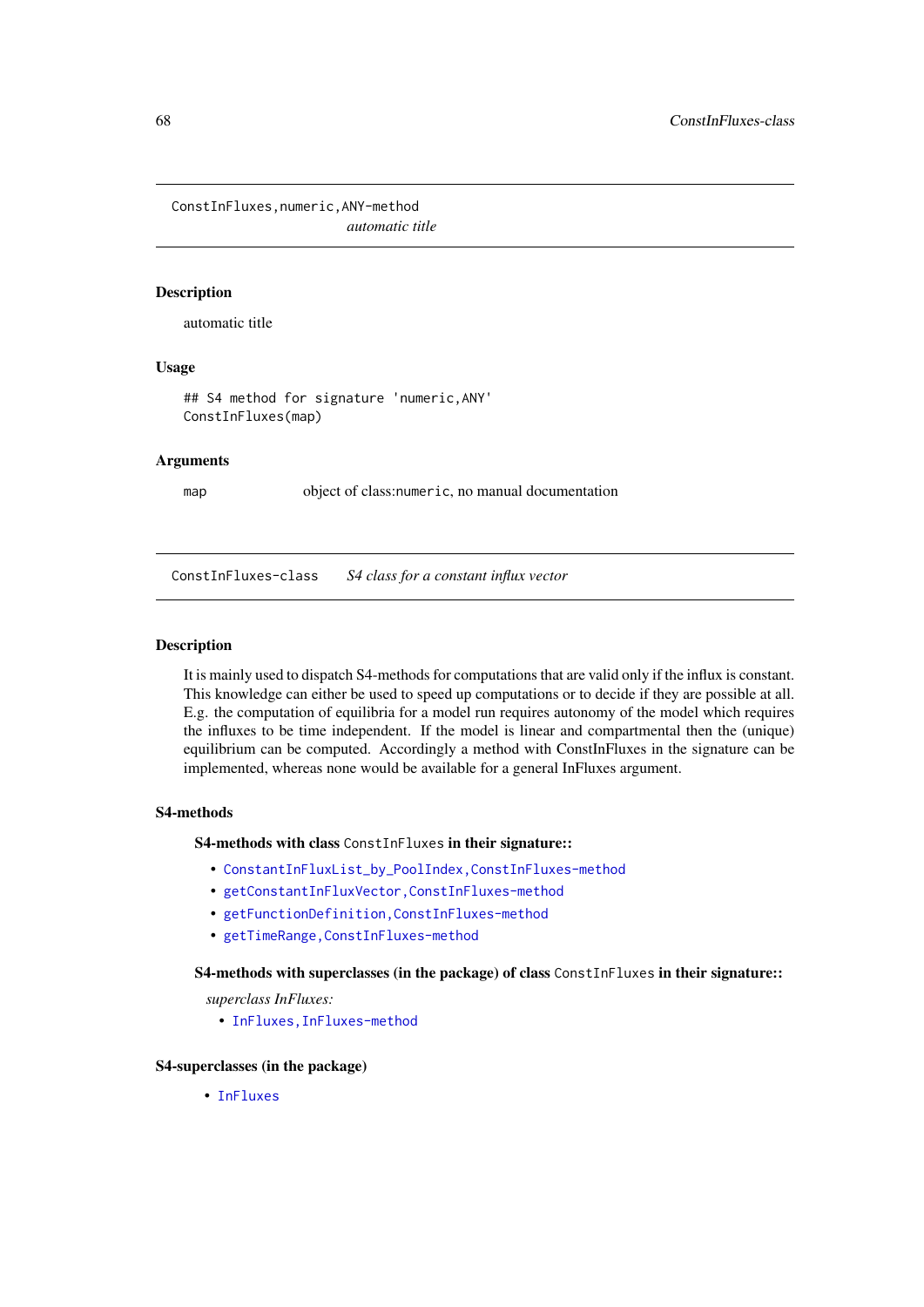ConstLinDecompOp *Generic constructor for the class with the same name*

## Description

Generic constructor for the class with the same name

## Usage

```
ConstLinDecompOp(
  mat,
  internal_flux_rates,
  out_flux_rates,
  numberOfPools,
  poolNames
\lambda
```
# Arguments

| mat                 | see method arguments                |  |
|---------------------|-------------------------------------|--|
| internal_flux_rates |                                     |  |
|                     | see method arguments                |  |
|                     | out_flux_rates see method arguments |  |
| numberOfPools       | see method arguments                |  |
| poolNames           | see method arguments                |  |

## S4-methods

- [ConstLinDecompOp,matrix,missing,missing,missing,missing-method](#page-0-0)
- ConstLinDecompOp,missing,ConstantInternalFluxRateList\_by\_PoolIndex,ConstantOutFluxRateList\_
- ConstLinDecompOp,missing,ConstantInternalFluxRateList\_by\_PoolIndex,missing,numeric,missing-
- ConstLinDecompOp,missing,ConstantInternalFluxRateList\_by\_PoolName,ConstantOutFluxRateList\_b
- ConstLinDecompOp,missing,missing,ConstantOutFluxRateList\_by\_PoolIndex,numeric,missing-metho

ConstLinDecompOp,matrix,missing,missing,missing,missing-method *Constructor*

# Description

Constructor

## Usage

```
## S4 method for signature 'matrix,missing,missing,missing,missing'
ConstLinDecompOp(mat)
```
#### Arguments

mat object of class:matrix, no manual documentation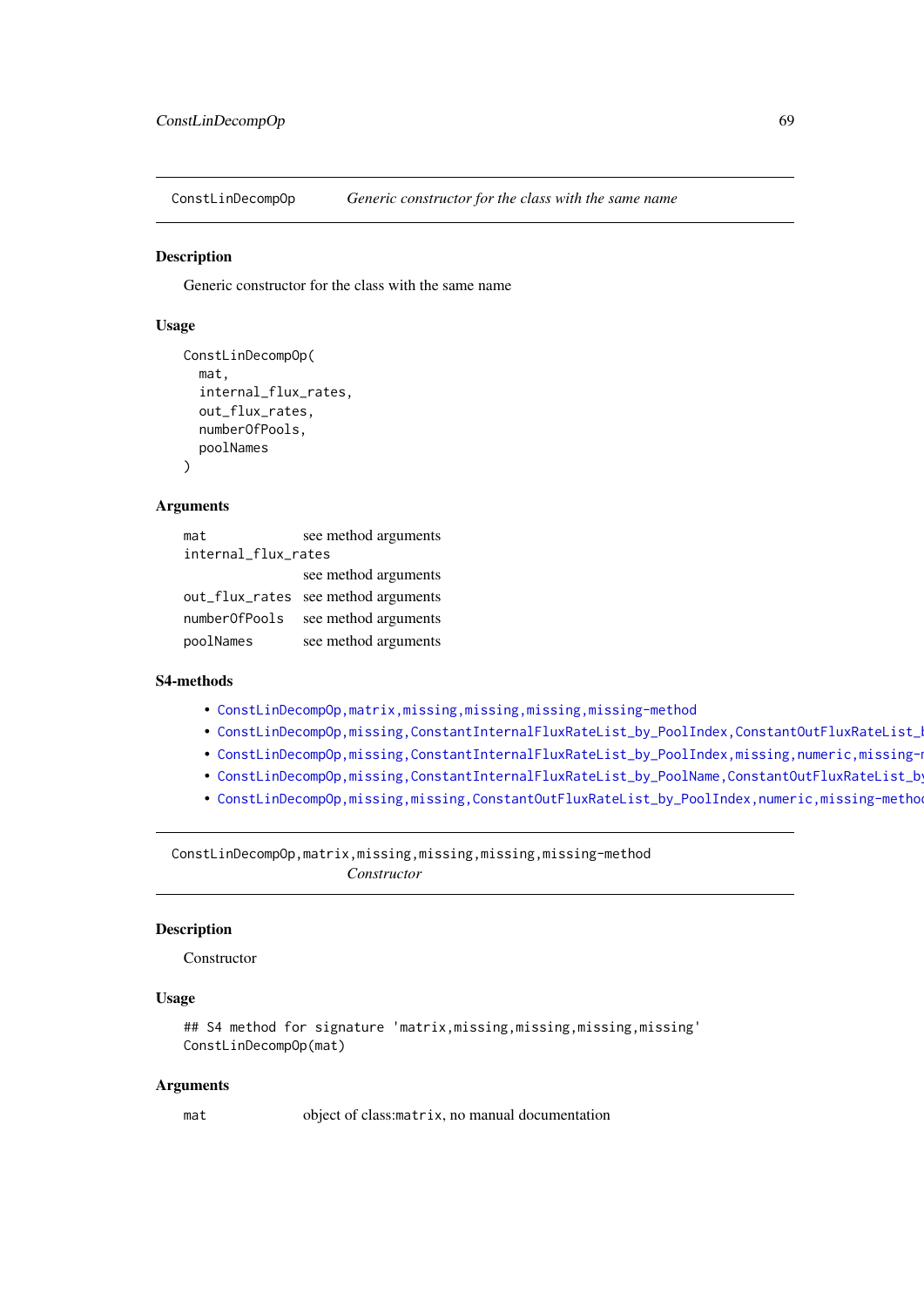70ConstLinDecompOp,missing,ConstantInternalFluxRateList\_by\_PoolIndex,missing,numeric,missing-method

ConstLinDecompOp,missing,ConstantInternalFluxRateList\_by\_PoolIndex,ConstantOutFluxRateList\_by\_Poo *Constructor*

### Description

**Constructor** 

# Usage

```
## S4 method for signature
## 'missing,
## ConstantInternalFluxRateList_by_PoolIndex,
## ConstantOutFluxRateList_by_PoolIndex,
## numeric,
## missing'
ConstLinDecompOp(internal_flux_rates, out_flux_rates, numberOfPools)
```
### Arguments

| internal_flux_rates |                                                                                                   |
|---------------------|---------------------------------------------------------------------------------------------------|
|                     | object of class:ConstantInternalFluxRateList_by_PoolIndex, no manual<br>documentation             |
|                     | out_flux_rates object of class:ConstantOutFluxRateList_by_PoolIndex, no manual docu-<br>mentation |
|                     | number Of Pools object of class: numeric, no manual documentation                                 |

ConstLinDecompOp,missing,ConstantInternalFluxRateList\_by\_PoolIndex,missing,numeric,missing-method *Constructor*

# Description

Constructor

# Usage

```
## S4 method for signature
## 'missing,
## ConstantInternalFluxRateList_by_PoolIndex,
## missing,
## numeric,
## missing'
ConstLinDecompOp(internal_flux_rates, numberOfPools)
```
## Arguments

internal\_flux\_rates object of class:ConstantInternalFluxRateList\_by\_PoolIndex, no manual documentation numberOfPools object of class:numeric, no manual documentation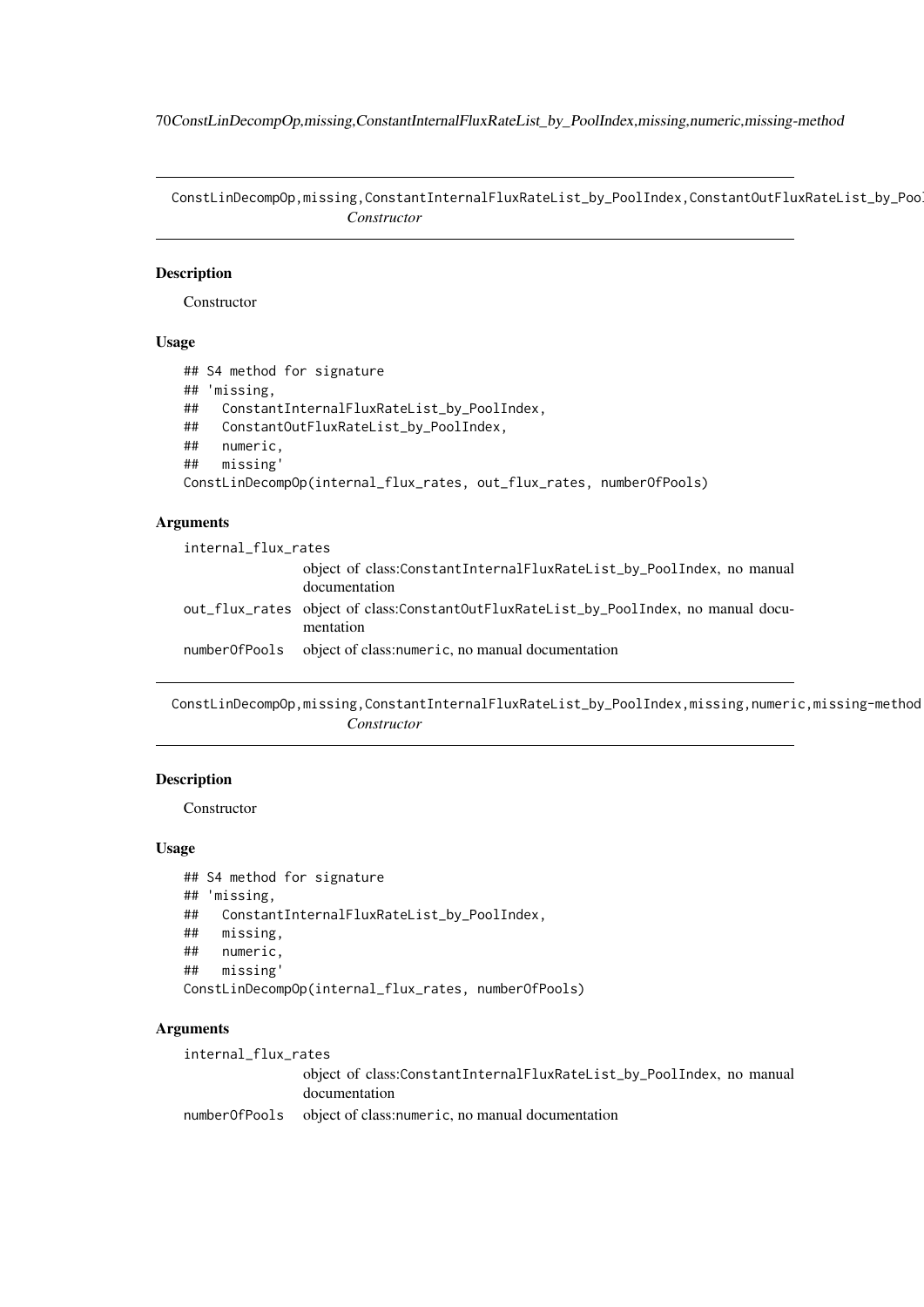ConstLinDecompOp,missing,ConstantInternalFluxRateList\_by\_PoolName,ConstantOutFluxRateList\_by\_PoolName,missin

ConstLinDecompOp,missing,ConstantInternalFluxRateList\_by\_PoolName,ConstantOutFluxRateList\_by\_Pool *alternative Constructor with pool names*

### Description

alternative Constructor with pool names

# Usage

```
## S4 method for signature
## 'missing,
## ConstantInternalFluxRateList_by_PoolName,
## ConstantOutFluxRateList_by_PoolName,
## missing,
## character'
ConstLinDecompOp(internal_flux_rates, out_flux_rates, poolNames)
```
## Arguments

| internal_flux_rates |                                                                                                  |  |
|---------------------|--------------------------------------------------------------------------------------------------|--|
|                     | object of class: ConstantInternalFluxRateList_by_PoolName, no manual doc-<br>umentation          |  |
|                     | out_flux_rates object of class:ConstantOutFluxRateList_by_PoolName, no manual documen-<br>tation |  |
| poolNames           | object of class: character, no manual documentation                                              |  |

ConstLinDecompOp,missing,missing,ConstantOutFluxRateList\_by\_PoolIndex,numeric,missing-method *Constructor*

## Description

Constructor

#### Usage

```
## S4 method for signature
## 'missing,missing,ConstantOutFluxRateList_by_PoolIndex,numeric,missing'
ConstLinDecompOp(out_flux_rates, numberOfPools)
```
## Arguments

out\_flux\_rates object of class:ConstantOutFluxRateList\_by\_PoolIndex, no manual documentation numberOfPools object of class:numeric, no manual documentation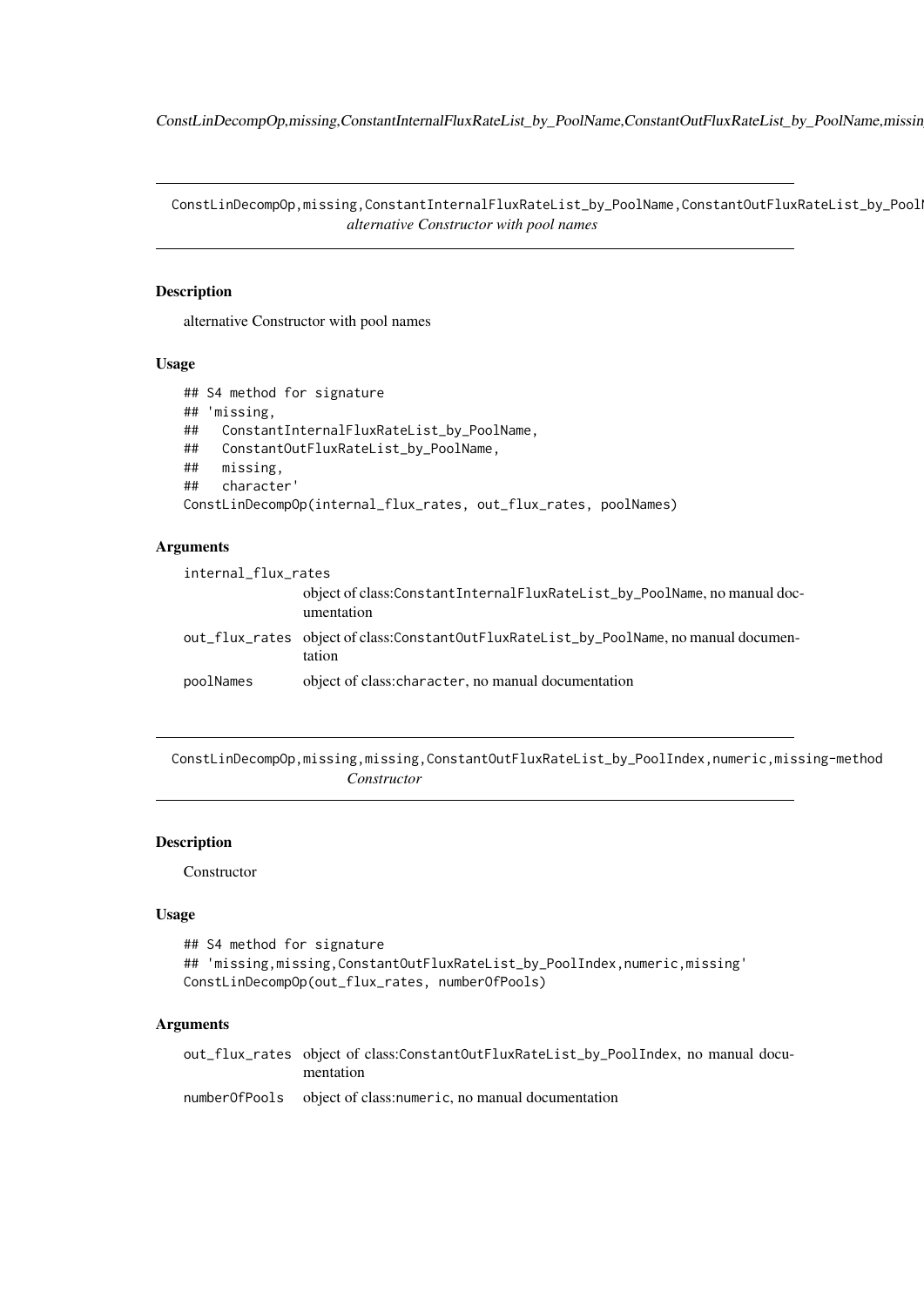#### ConstLinDecompOp-class

*A class to represent a constant (=nonautonomous,linear) compartmental matrix or equivalently a combination of ordered constant internal flux rates and constant out flux rates.*

## Description

A class to represent a constant (=nonautonomous,linear) compartmental matrix or equivalently a combination of ordered constant internal flux rates and constant out flux rates.

#### S4-methods

S4-methods with class ConstLinDecompOp in their signature::

- [getCompartmentalMatrixFunc,ConstLinDecompOp,ANY,ANY-method](#page-0-0)
- [getConstantCompartmentalMatrix,ConstLinDecompOp-method](#page-0-0)
- [getConstantInternalFluxRateList\\_by\\_PoolIndex,ConstLinDecompOp-method](#page-0-0)
- [getConstantOutFluxRateList\\_by\\_PoolIndex,ConstLinDecompOp-method](#page-0-0)
- [getFunctionDefinition,ConstLinDecompOp-method](#page-0-0)
- [getMeanTransitTime,ConstLinDecompOp-method](#page-0-0)
- getTimeRange, ConstLinDecompOp-method
- [getTransitTimeDistributionDensity,ConstLinDecompOp-method](#page-0-0)
- [initialize,ConstLinDecompOp-method](#page-0-0)

S4-methods with superclasses (in the package) of class ConstLinDecompOp in their signature::

*superclass DecompOp:*

• [GeneralDecompOp,DecompOp-method](#page-0-0)

### S4-superclasses (in the package)

• [DecompOp](#page-74-0)

ConstLinDecompOpWithLinearScalarFactor

*Generic constructor for the class with the same name*

# Description

Generic constructor for the class with the same name

## Usage

```
ConstLinDecompOpWithLinearScalarFactor(
  mat,
  internal_flux_rates,
  out_flux_rates,
  numberOfPools,
  xi
)
```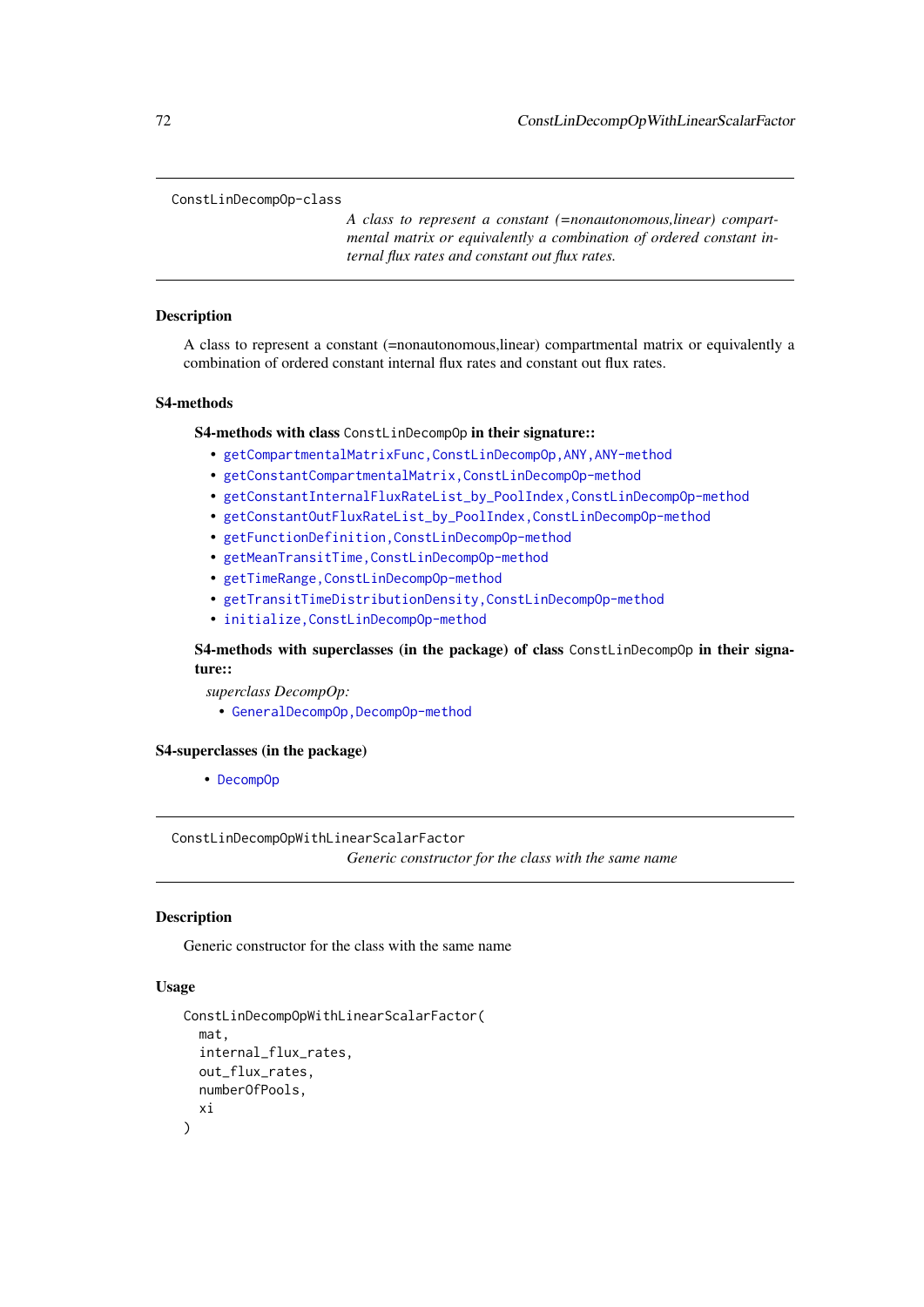ConstLinDecompOpWithLinearScalarFactor,matrix,missing,missing,missing,ScalarTimeMap-method73

#### Arguments

| mat                 | see method arguments                |
|---------------------|-------------------------------------|
| internal flux rates |                                     |
|                     | see method arguments                |
|                     | out_flux_rates see method arguments |
| numberOfPools       | see method arguments                |
| xi                  | see method arguments                |

# S4-methods

• [ConstLinDecompOpWithLinearScalarFactor,matrix,missing,missing,missing,ScalarTimeMap-method](#page-0-0)

ConstLinDecompOpWithLinearScalarFactor,matrix,missing,missing,missing,ScalarTimeMap-method *convert names of vectors or lists to class ConstantOutFluxRate convert names of vectors or lists to class ConstantInternalFluxRate*

# Description

convert names of vectors or lists to class ConstantOutFluxRate convert names of vectors or lists to class ConstantInternalFluxRate

#### Usage

## S4 method for signature 'matrix,missing,missing,missing,ScalarTimeMap' ConstLinDecompOpWithLinearScalarFactor(mat, xi)

#### Arguments

| mat | object of class: matrix, no manual documentation        |
|-----|---------------------------------------------------------|
| хi  | object of class: ScalarTimeMap, no manual documentation |

<span id="page-72-0"></span>ConstLinDecompOpWithLinearScalarFactor-class

*A class to represent a constant (=nonautonomous,linear) compartmental matrix with a time dependent (linear) scalar pre factor This is a special case of a linear compartmental operator/matrix*

# Description

A class to represent a constant (=nonautonomous,linear) compartmental matrix with a time dependent (linear) scalar pre factor This is a special case of a linear compartmental operator/matrix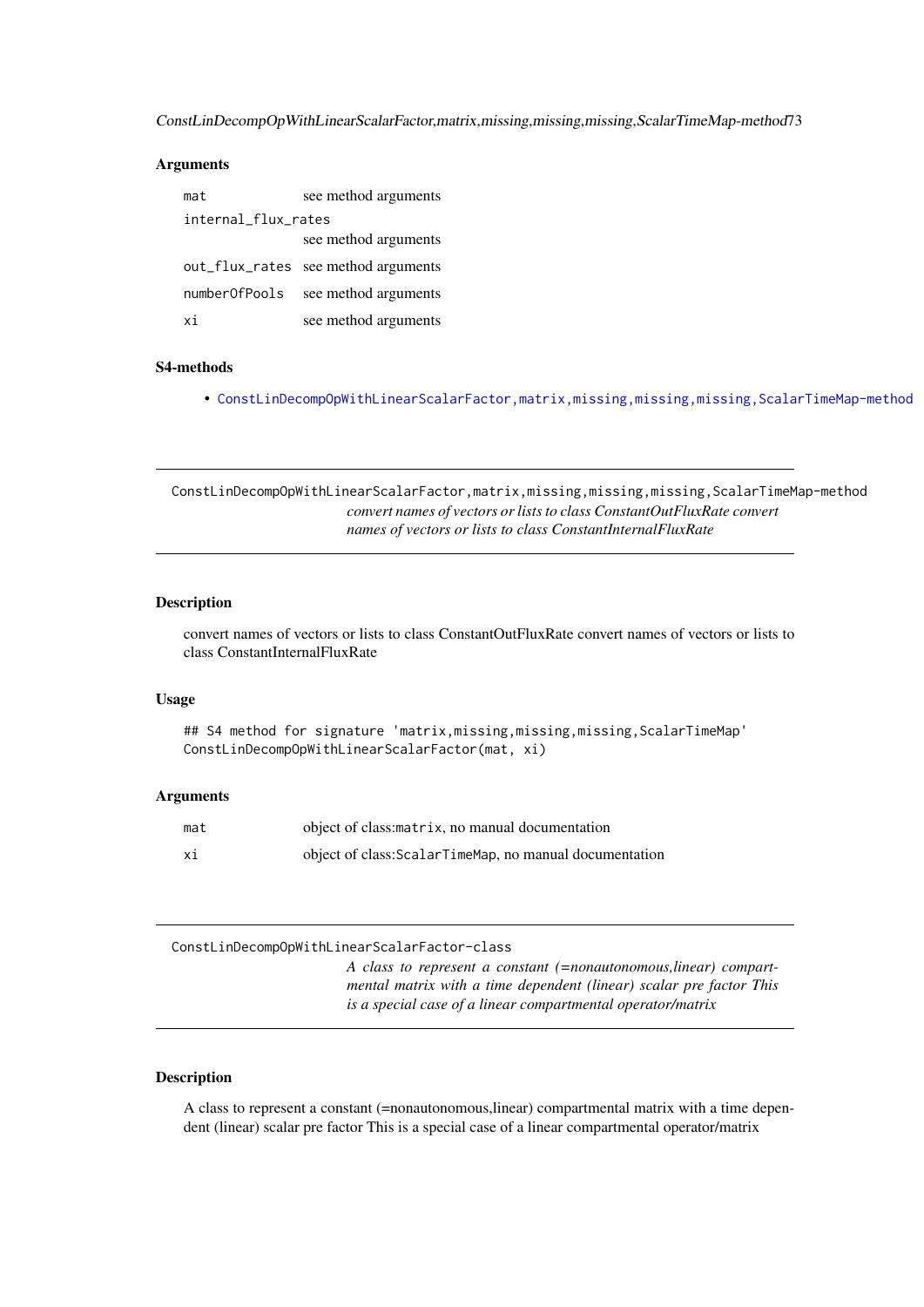#### S4-methods

S4-methods with class ConstLinDecompOpWithLinearScalarFactor in their signature::

- [getConstantCompartmentalMatrix,ConstLinDecompOpWithLinearScalarFactor-method](#page-0-0)
- [getConstLinDecompOp,ConstLinDecompOpWithLinearScalarFactor-method](#page-0-0)
- [getFunctionDefinition,ConstLinDecompOpWithLinearScalarFactor-method](#page-0-0)
- [getLinearScaleFactor,ConstLinDecompOpWithLinearScalarFactor-method](#page-0-0)
- [getTimeRange,ConstLinDecompOpWithLinearScalarFactor-method](#page-0-0)

S4-methods with superclasses (in the package) of class ConstLinDecompOpWithLinearScalarFactor in their signature::

*superclass DecompOp:*

• [GeneralDecompOp,DecompOp-method](#page-0-0)

## S4-superclasses (in the package)

• [DecompOp](#page-74-0)

ConstLinDecompOp\_by\_PoolName

*Generic constructor for the class with the same name*

#### Description

Generic constructor for the class with the same name

#### Usage

ConstLinDecompOp\_by\_PoolName(internal\_flux\_rates, out\_flux\_rates, poolNames)

# Arguments

internal\_flux\_rates see method arguments out\_flux\_rates see method arguments

poolNames see method arguments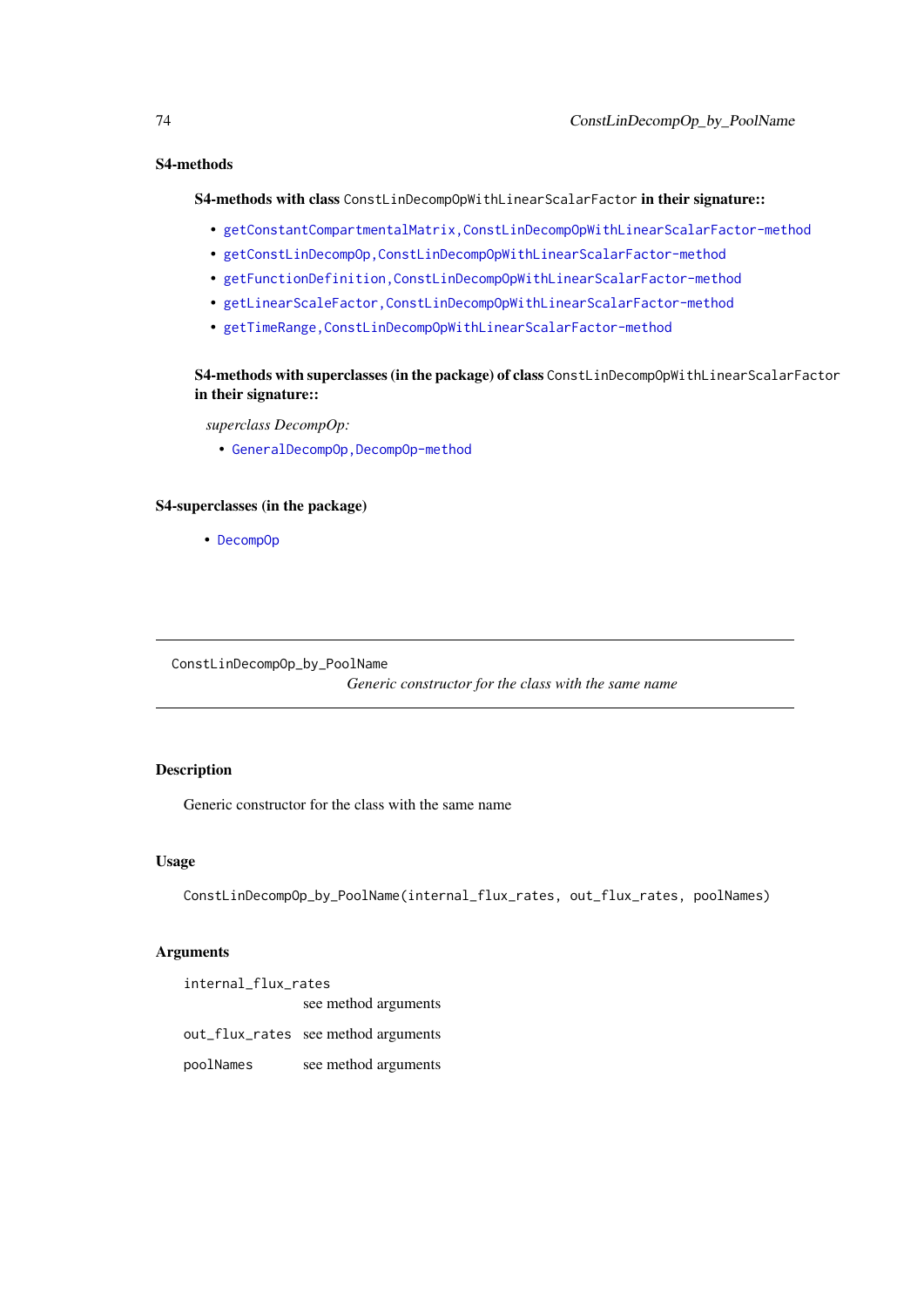## Description

Computes the fundamental matrix N, and the expected number of steps from a compartmental matrix A

# Usage

cycling(A)

#### Arguments

A Compartmental linear square matrix with cycling rates in the diagonal and transfer rates in the off-diagonal.

# Value

A list with 2 objects: the fundamental matrix N, and the expected number of steps Et.

#### See Also

[systemAge](#page-239-0)

<span id="page-74-0"></span>DecompOp-class *S4-class to represent compartmental operators*

# Description

S4-class to represent compartmental operators

#### S4-methods

S4-methods with class DecompOp in their signature::

• [GeneralDecompOp,DecompOp-method](#page-0-0)

# S4-subclasses

- [DecompositionOperator](#page-75-0)
- [ConstLinDecompOp](#page-71-0)
- [ConstLinDecompOpWithLinearScalarFactor](#page-72-0)
- [BoundLinDecompOp](#page-29-0)
- [UnBoundLinDecompOp](#page-276-0)
- [UnBoundNonLinDecompOp](#page-279-0)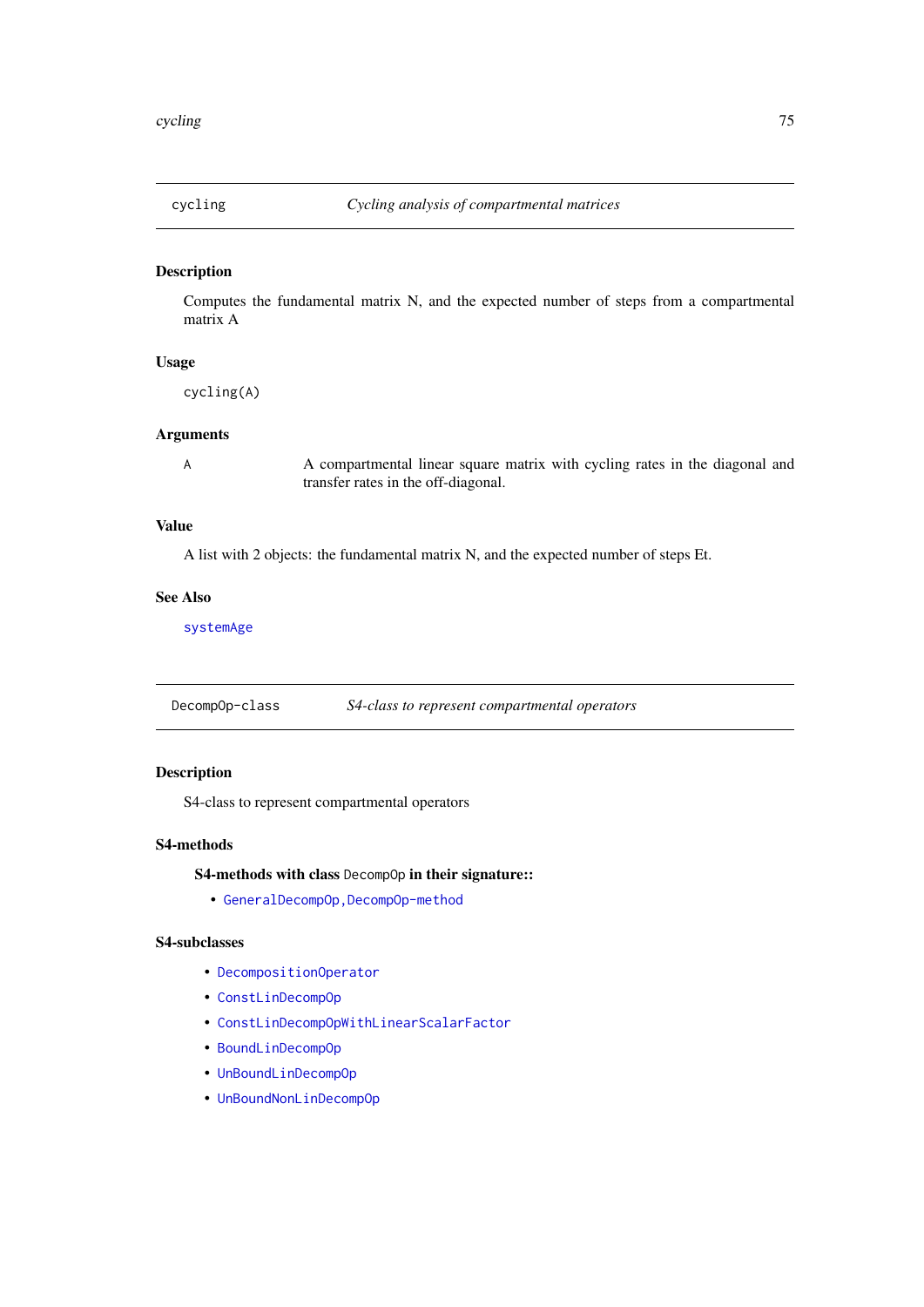<span id="page-75-0"></span>DecompositionOperator-class

*automatic title*

## Description

automatic title

# S4-methods

S4-methods with class DecompositionOperator in their signature::

- [getFunctionDefinition,DecompositionOperator-method](#page-0-0)
- getTimeRange, DecompositionOperator-method
- [initialize,DecompositionOperator-method](#page-0-0)

S4-methods with superclasses (in the package) of class DecompositionOperator in their signature::

*superclass DecompOp:*

• [GeneralDecompOp,DecompOp-method](#page-0-0)

# S4-superclasses (in the package)

• [DecompOp](#page-74-0)

Delta14C *automatic title*

# Description

automatic title

# Usage

Delta14C(F)

#### Arguments

F see method arguments

# S4-methods

- [Delta14C,BoundFc-method](#page-0-0)
- [Delta14C,ConstFc-method](#page-0-0)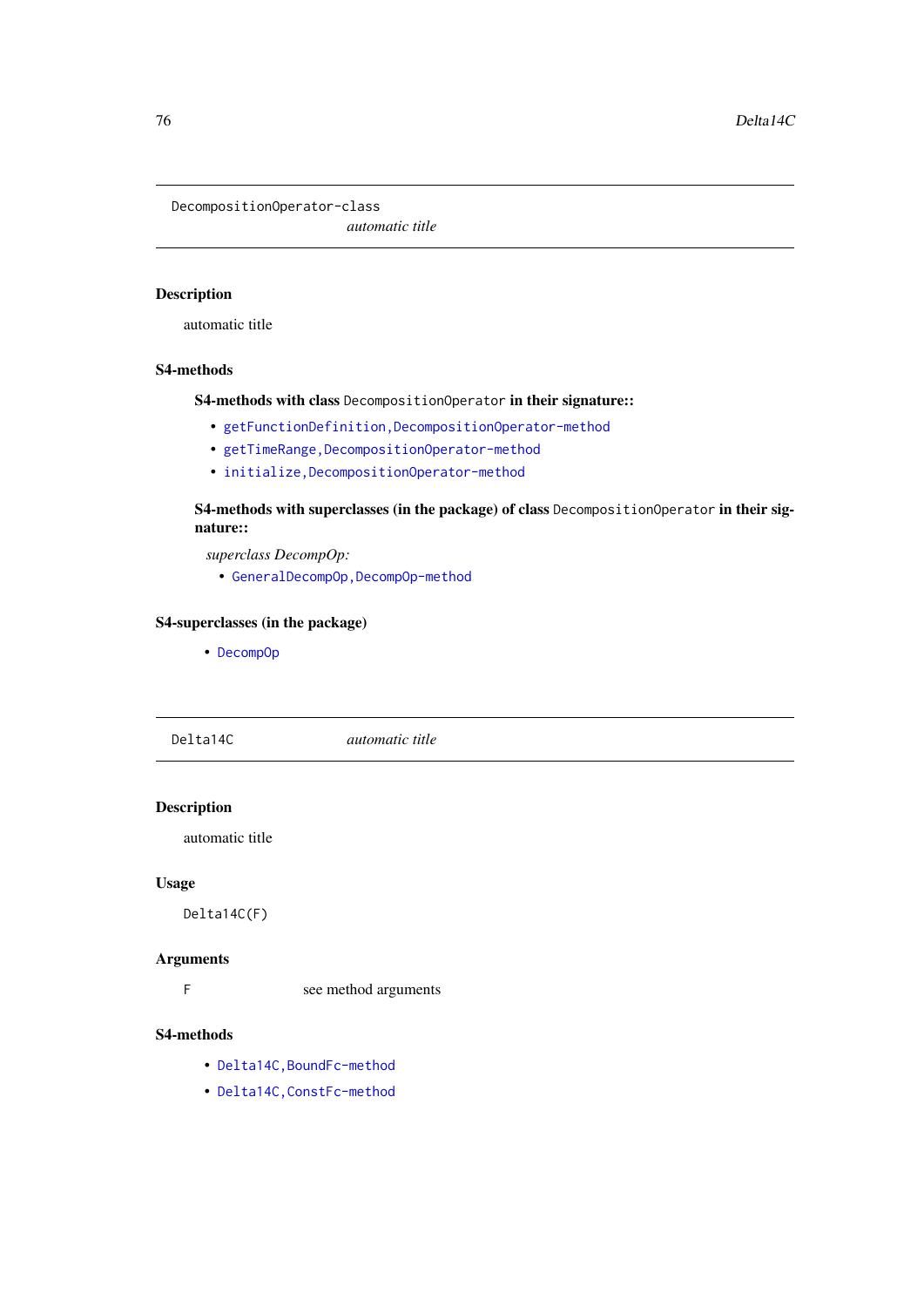Delta14C,BoundFc-method

*automatic title*

#### Description

automatic title

# Usage

## S4 method for signature 'BoundFc' Delta14C(F)

## Arguments

F object of class:BoundFc, no manual documentation

Delta14C,ConstFc-method

*automatic title*

# Description

automatic title

# Usage

```
## S4 method for signature 'ConstFc'
Delta14C(F)
```
# Arguments

F object of class:ConstFc, no manual documentation

Delta14C\_from\_AbsoluteFractionModern *automatic title*

# Description

automatic title

# Usage

Delta14C\_from\_AbsoluteFractionModern(AbsoluteFractionModern)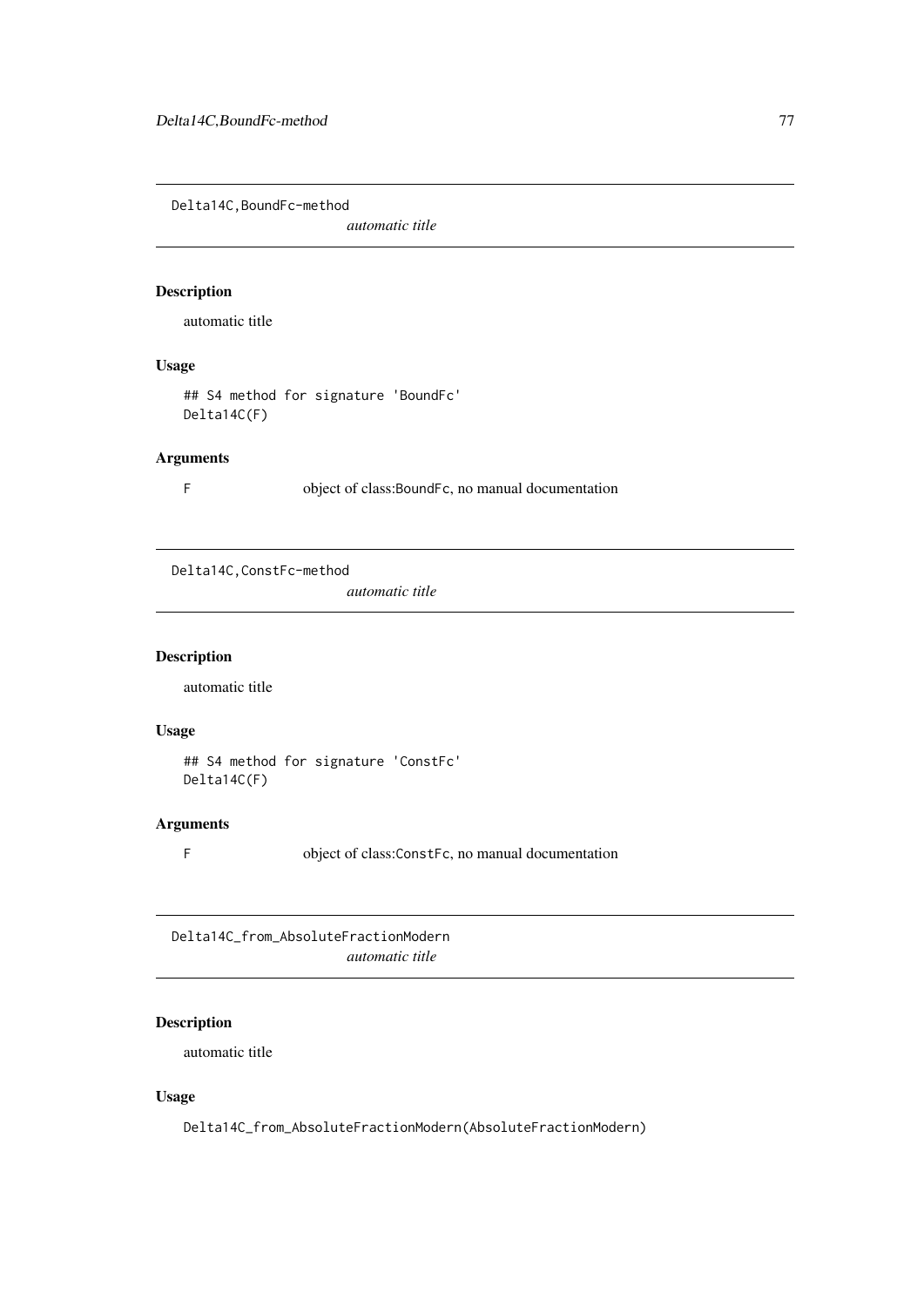#### Arguments

AbsoluteFractionModern

see method arguments

#### S4-methods

- [Delta14C\\_from\\_AbsoluteFractionModern,matrix-method](#page-0-0)
- [Delta14C\\_from\\_AbsoluteFractionModern,numeric-method](#page-0-0)

Delta14C\_from\_AbsoluteFractionModern,matrix-method *automatic title*

## Description

automatic title

#### Usage

```
## S4 method for signature 'matrix'
Delta14C_from_AbsoluteFractionModern(AbsoluteFractionModern)
```
#### Arguments

```
AbsoluteFractionModern
                 object of class:matrix, no manual documentation
```
Delta14C\_from\_AbsoluteFractionModern,numeric-method *automatic title*

#### Description

automatic title

# Usage

```
## S4 method for signature 'numeric'
Delta14C_from_AbsoluteFractionModern(AbsoluteFractionModern)
```
# Arguments

AbsoluteFractionModern

object of class:numeric, no manual documentation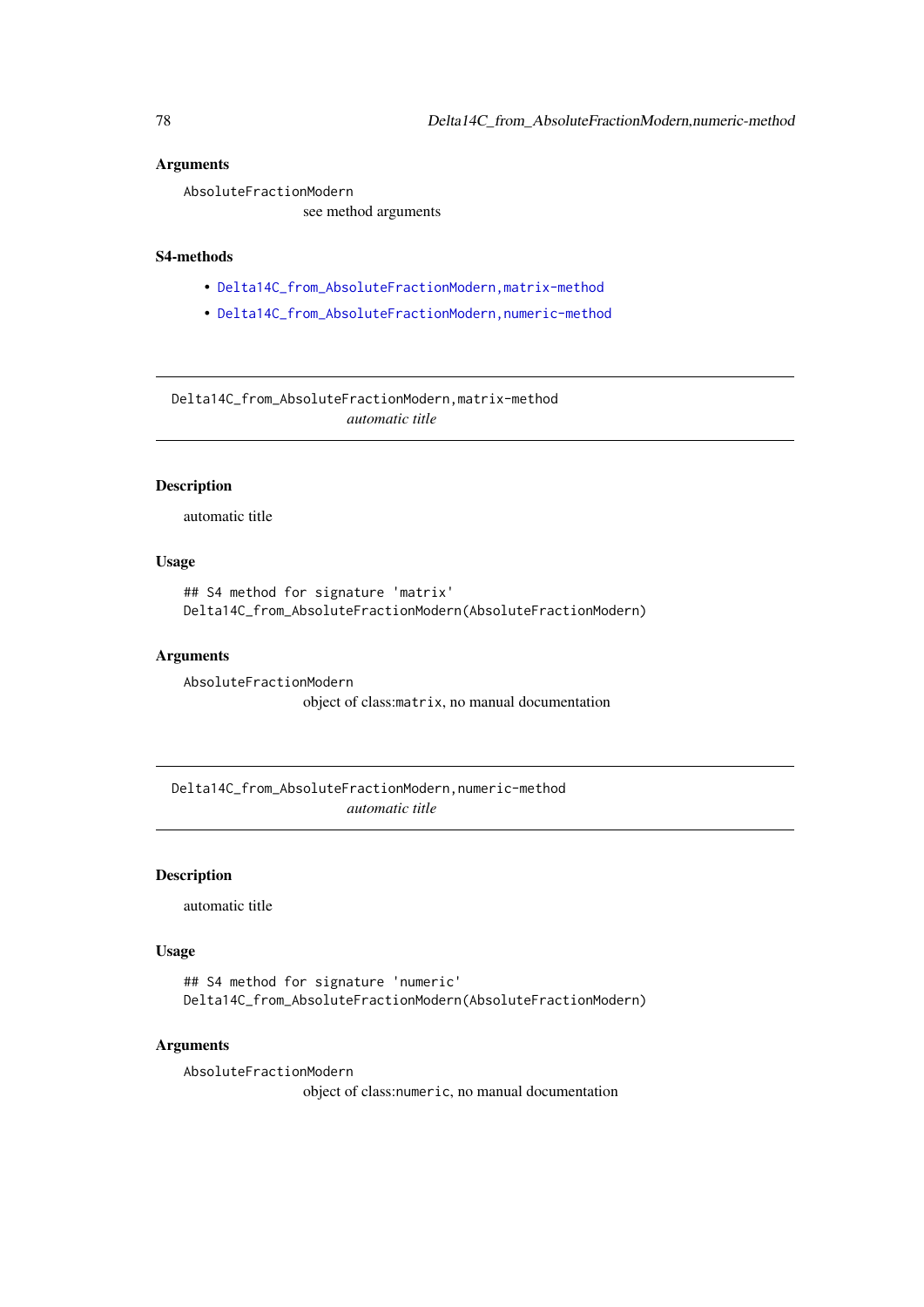<span id="page-78-0"></span>deSolve.lsoda.wrapper *deSolve.lsoda.wrapper*

#### Description

The function serves as a wrapper for lsoda using a much simpler interface which allows the use of matrices in the definition of the derivative. To use lsoda we have to convert our vectors to lists, define tolerances and so on. This function does this for us , so we don't need to bother about it.

## Usage

deSolve.lsoda.wrapper(t, ydot, startValues)

## Arguments

| t           | A row vector containing the points in time where the solution is sought.                                 |
|-------------|----------------------------------------------------------------------------------------------------------|
| ydot        | The function of y and t that computes the derivative for a given point in time and<br>a column vector y. |
| startValues | A column vector with the starting values.                                                                |

# Value

A matrix. Every column represents a pool and every row a point in time

#### Description

A dataset with soil CO2 efflux measurements from a laboratory incubation at controlled temperature and moisture conditions.

# Usage

data(eCO2)

#### Format

A data frame with the following 3 variables.

Days A numeric vector with the day of measurement after the experiment started.

eCO2mean A numeric vector with the release flux of CO2. Units in ug C g-1 soil day-1.

eCO2sd A numeric vector with the standard deviation of the release flux of CO2-C. Units in ug C g-1 soil day-1.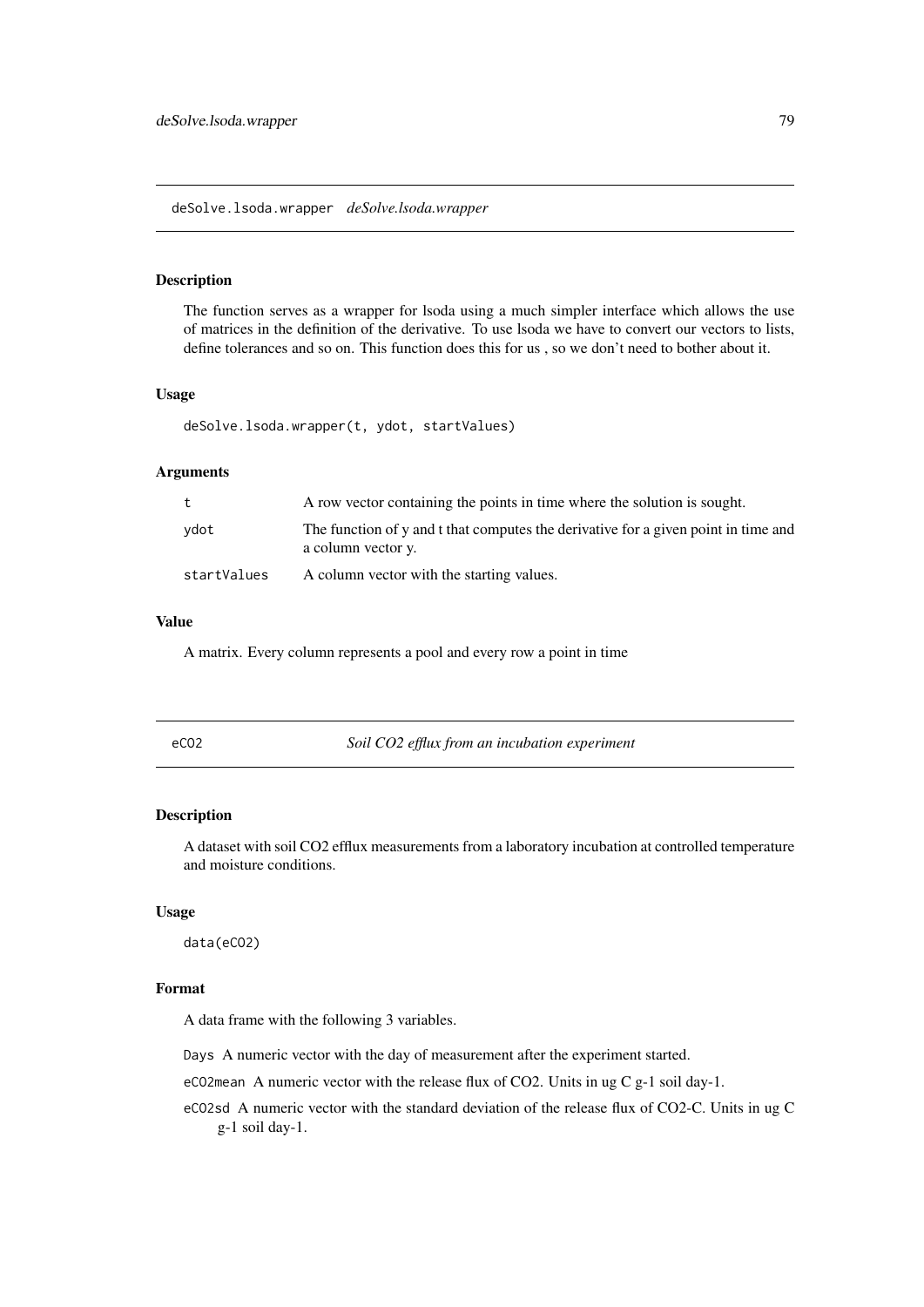#### Details

A laboratory incubation experiment was performed in March 2014 for a period of 35 days under controlled conditions of temperature (15 degrees Celsius), moisture (30 percent soil water content), and oxygen levels (20 percent). Soil CO2 measurements were taken using an automated system for gas sampling connected to an infrared gas analyzer. The soil was sampled at a boreal forest site (Caribou Poker Research Watershed, Alaska, USA). This dataset presents the mean and standard deviation of 4 replicates.

# Examples

head(eCO2)

```
plot(eCO2[,1:2],type="o",ylim=c(0,50),ylab="CO2 efflux (ug C g-1 soil day-1)")
arrows(eCO2[,1],eCO2[,2]-eCO2[,3],eCO2[,1],eCO2[,2]+eCO2[,3], angle=90,length=0.3,code=3)
```
entropyRatePerJump *Entropy rate per jump*

#### Description

Computes the entropy rate per jump of the Markov chain generated by the compartmental system

#### Usage

```
entropyRatePerJump(A, u)
```
#### Arguments

| A | A constant compartmental square matrix with cycling rates in the diagonal and<br>transfer rates in the off-diagonal. |
|---|----------------------------------------------------------------------------------------------------------------------|
|   | A one-column matrix defining the amount of inputs per compartment.                                                   |

#### Value

A scalar value with the entropy rate per jump

#### References

Metzler, H. (2020). Compartmental systems as Markov chains : age, transit time, and entropy (T. Oertel-Jaeger, I. Pavlyukevich, and C. Sierra, Eds.) [PhD thesis](https://suche.thulb.uni-jena.de/Record/1726091651)

## Examples

```
B6=matrix(c(-1,1,0,0,-1,1,0,0,-1),3,3); u6=matrix(c(1,0,0))
entropyRatePerJump(A=B6, u=u6)
```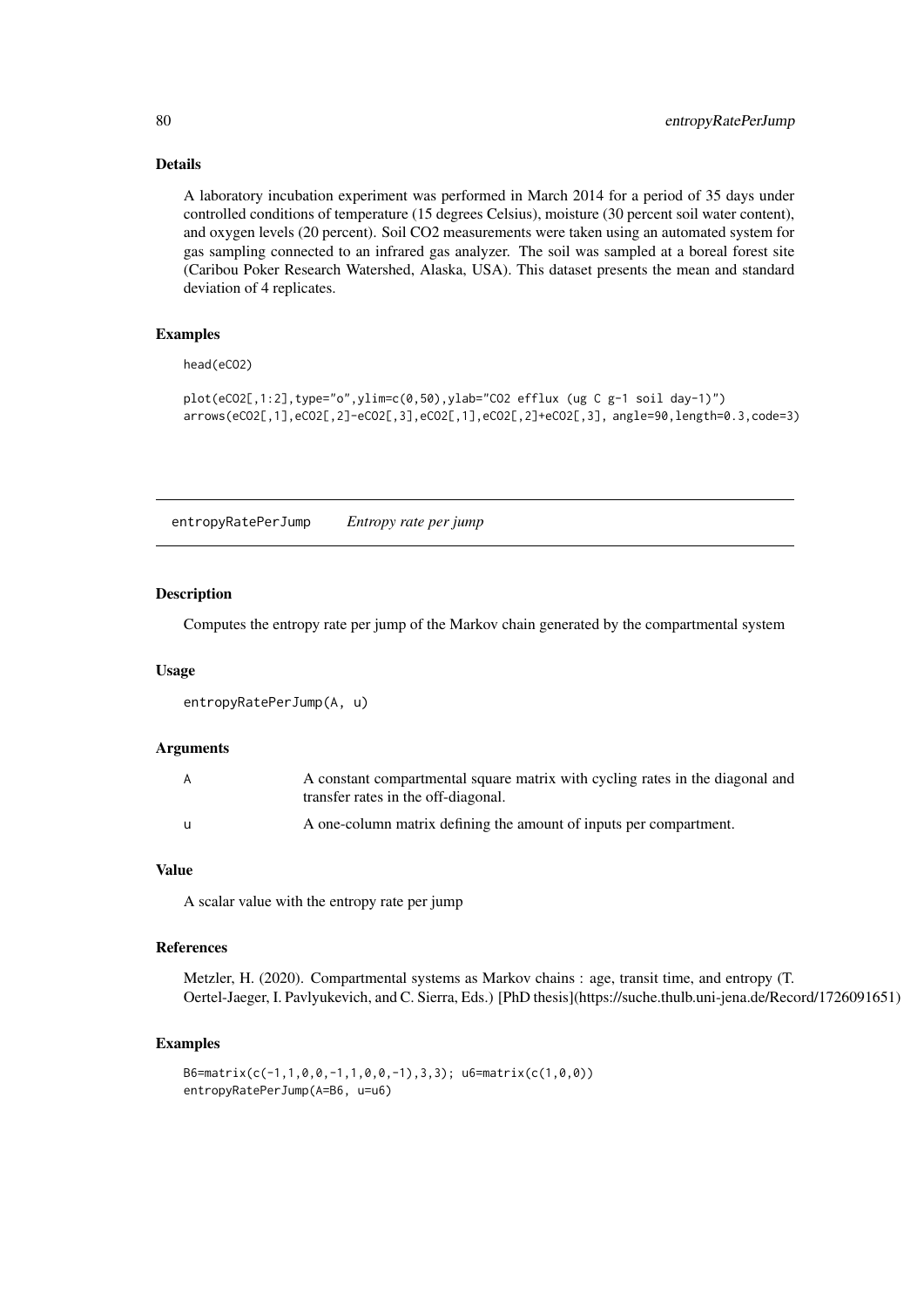entropyRatePerTime *Entropy rate per time*

#### Description

Computes the entropy rate per time of the Markov chain generated by the compartmental system

#### Usage

```
entropyRatePerTime(A, u)
```
# Arguments

| A            | A constant compartmental square matrix with cycling rates in the diagonal and<br>transfer rates in the off-diagonal. |
|--------------|----------------------------------------------------------------------------------------------------------------------|
| $\mathbf{u}$ | A one-column matrix defining the amount of inputs per compartment.                                                   |

# Value

A scalar value with the entropy rate per time

# References

Metzler, H. (2020). Compartmental systems as Markov chains : age, transit time, and entropy (T. Oertel-Jaeger, I. Pavlyukevich, and C. Sierra, Eds.) [PhD thesis](https://suche.thulb.uni-jena.de/Record/1726091651)

## Examples

```
B6=matrix(c(-1,1,0,0,-1,1,0,0,-1),3,3); u6=matrix(c(1,0,0))
entropyRatePerTime(A=B6, u=u6)
```
<span id="page-80-0"></span>euler *euler*

#### Description

This function can solve arbitrary first order ode systems with the euler forward method and an adaptive time-step size control given a tolerance for the deviation of a coarse and fine estimate of the change in y for the next time step. It is an alternative to [deSolve.lsoda.wrapper](#page-78-0) and has the same interface. It is much slower than ode and should probably be considered less capable in solving stiff ode systems. However it has one main advantage, which consists in its simplicity. It is quite easy to see what is going on inside it. Whenever you don't trust your implementation of another (more efficient but probably also more complex) ode solver, just compare the result to what this method computes.

# Usage

```
euler(times, ydot, startValues)
```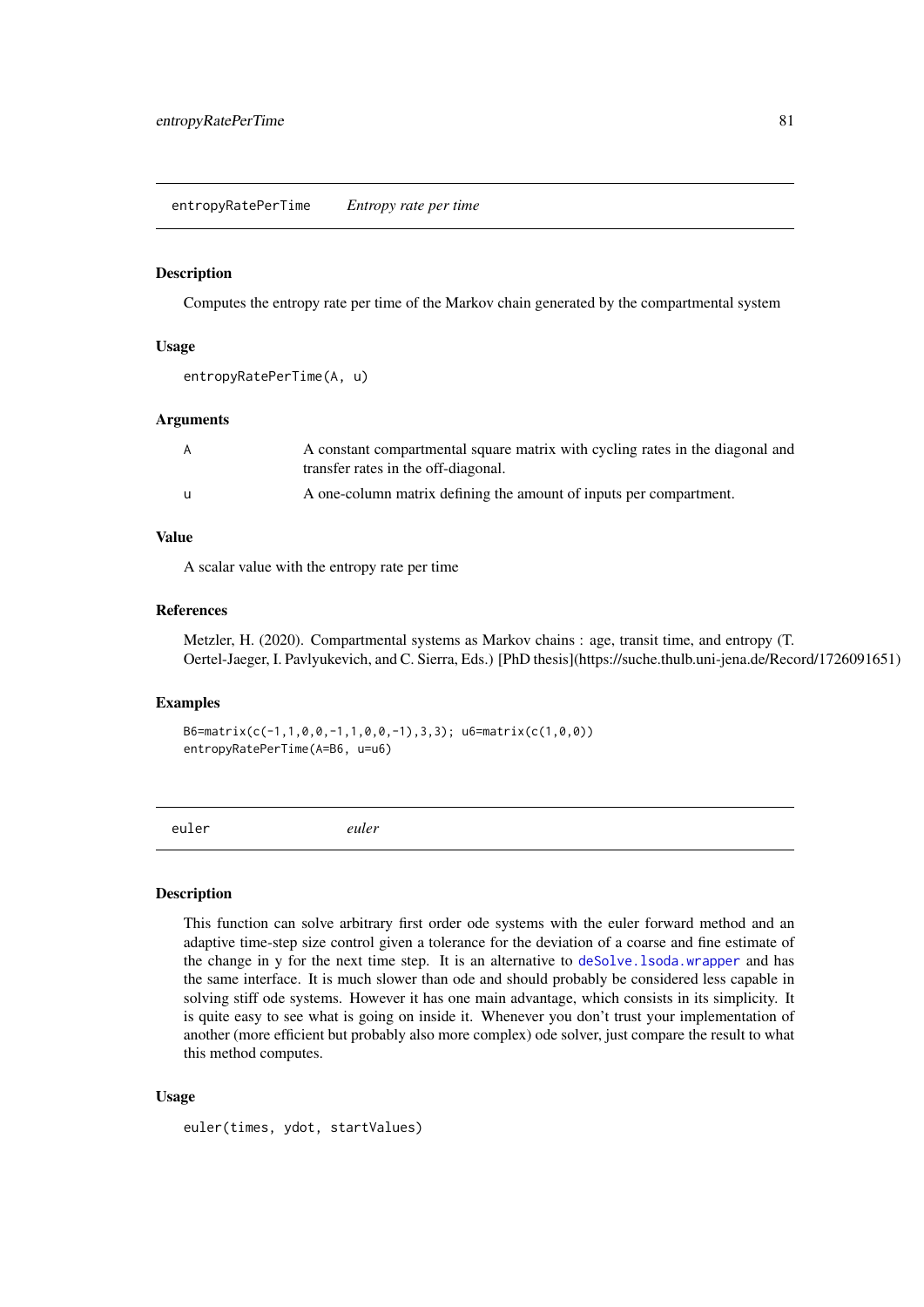# Arguments

| times       | A row vector containing the points in time where the solution is sought.                                 |
|-------------|----------------------------------------------------------------------------------------------------------|
| vdot        | The function of y and t that computes the derivative for a given point in time and<br>a column vector y. |
| startValues | A column vector with the initial values.                                                                 |

example.2DBoundInFluxesFromFunction *example.2DBoundInFluxesFromFunction*

# Description

Create a 2-dimensional example of a BoundInFluxes object

#### Usage

example.2DBoundInFluxesFromFunction()

# Value

The returned object represents a time dependent Influx into a two pool model.

example.2DBoundLinDecompOpFromFunction *example.2DBoundLinDecompOpFromFunction*

#### Description

An example used in tests and other examples.

## Usage

example.2DBoundLinDecompOpFromFunction()

example.2DConstFc.Args

*example.2DConstFc.Args*

#### Description

Create a 2-dimensional examples of a Influx objects from different arguments

## Usage

example.2DConstFc.Args()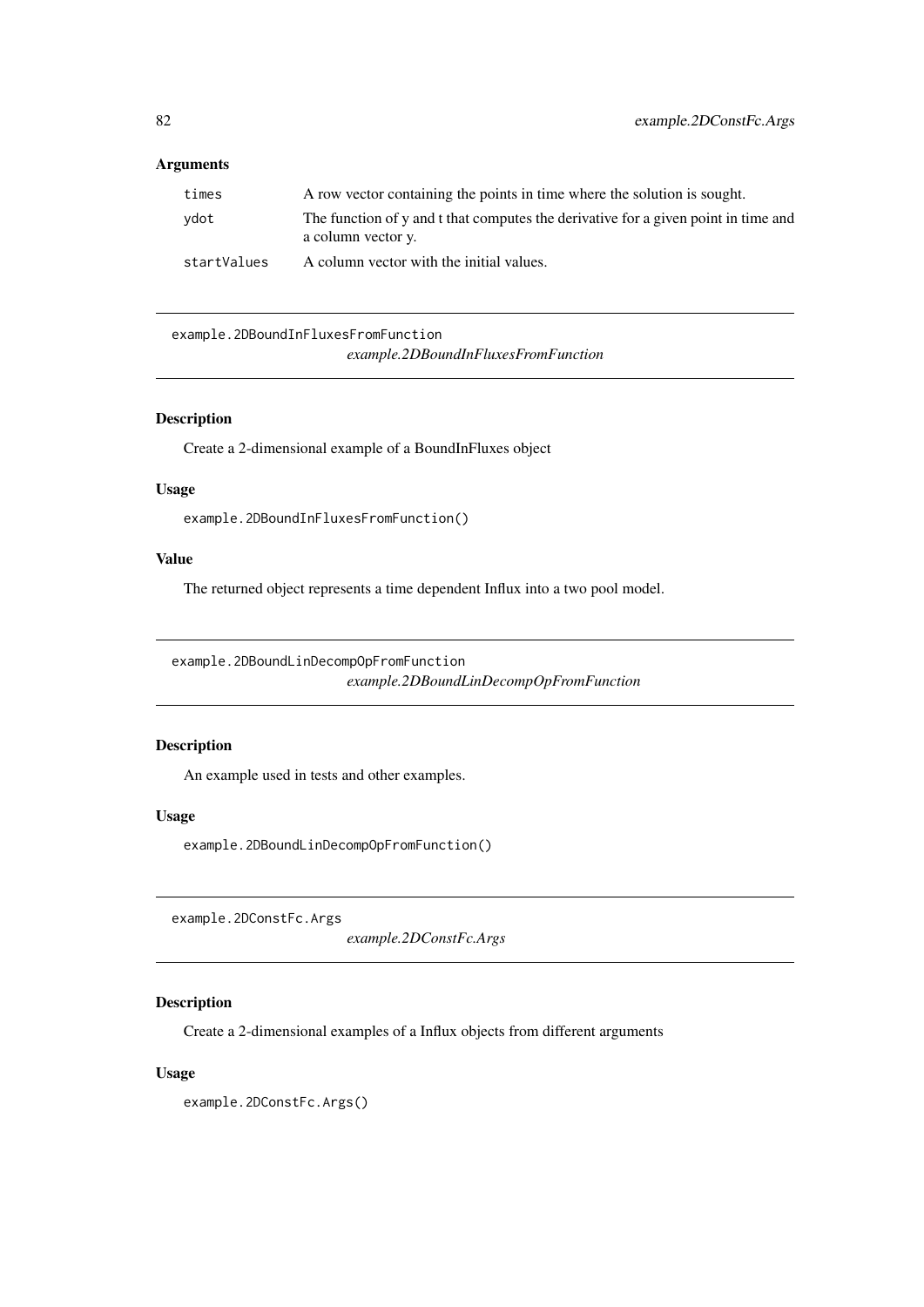example.2DConstInFluxesFromVector

*2D example for constant Influx*

# Description

An example used in tests and other examples.

## Usage

example.2DConstInFluxesFromVector()

# Value

The returned object represents a time invariant constant influx into a two pool model.

example.2DGeneralDecompOpArgs

*example.2DGeneralDecompOpArgs*

# Description

We present all possibilities to define a 2D [DecompOp-class](#page-74-0)

# Usage

example.2DGeneralDecompOpArgs()

example.2DInFluxes.Args

*example.2DInFluxes.Args*

# Description

Create a 2-dimensional examples of a Influx objects from different arguments

# Usage

example.2DInFluxes.Args()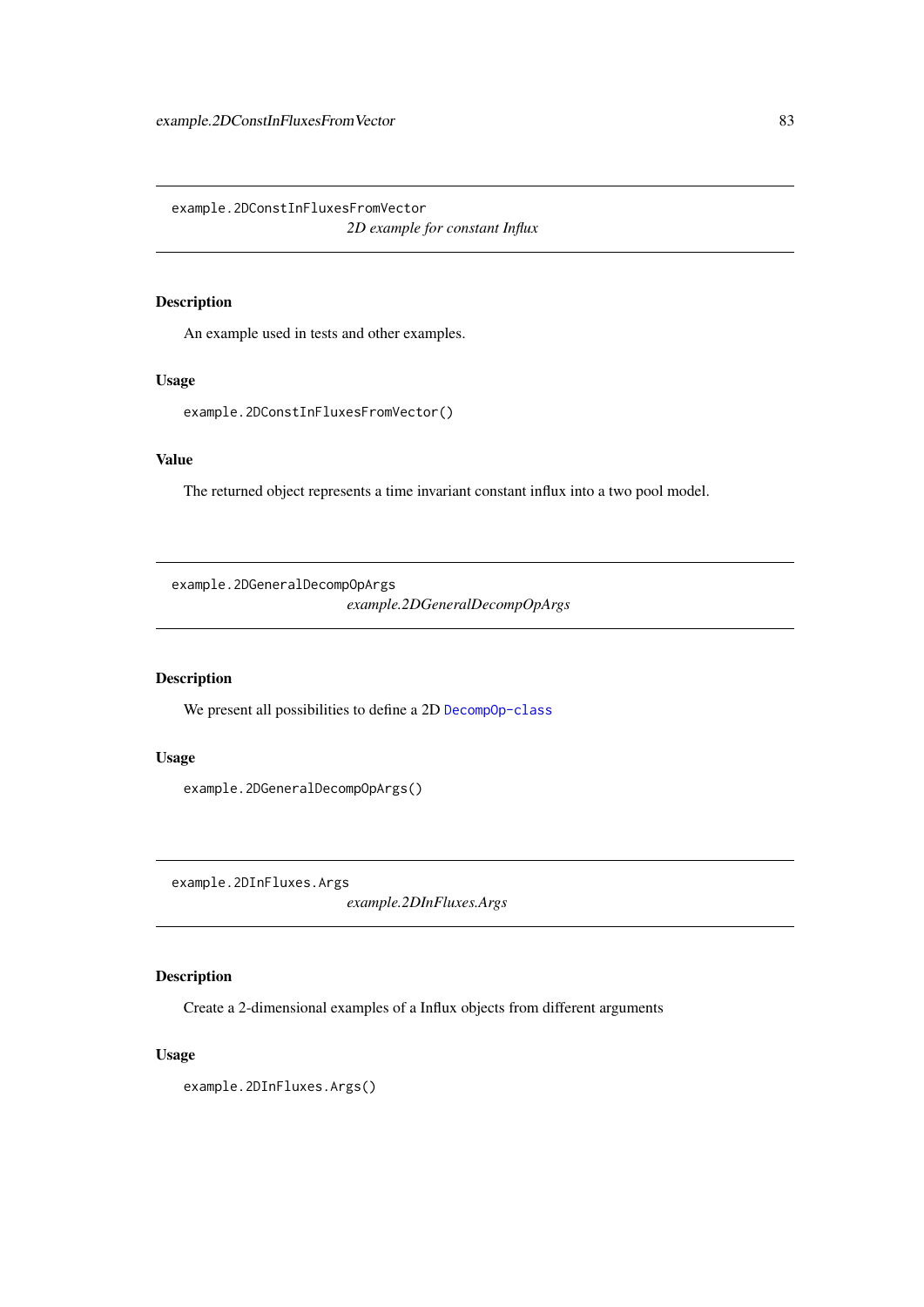example.2DUnBoundLinDecompOpFromFunction *example.2DUnBoundLinDecompOpFromFunction*

#### Description

An example used in tests and other examples.

# Usage

example.2DUnBoundLinDecompOpFromFunction()

example.ConstlinDecompOpFromMatrix

*example.ConstlinDecompOpFromMatrix*

## Description

An example used in tests and other examples.

#### Usage

example.ConstlinDecompOpFromMatrix()

example.nestedTime2DMatrixList

*create an example nested list that can be*

#### Description

An example used in tests and other examples.

# Usage

example.nestedTime2DMatrixList()

example.Time2DArrayList

*create an example TimeMap from 2D array*

# Description

An example used in tests and other examples.

#### Usage

example.Time2DArrayList()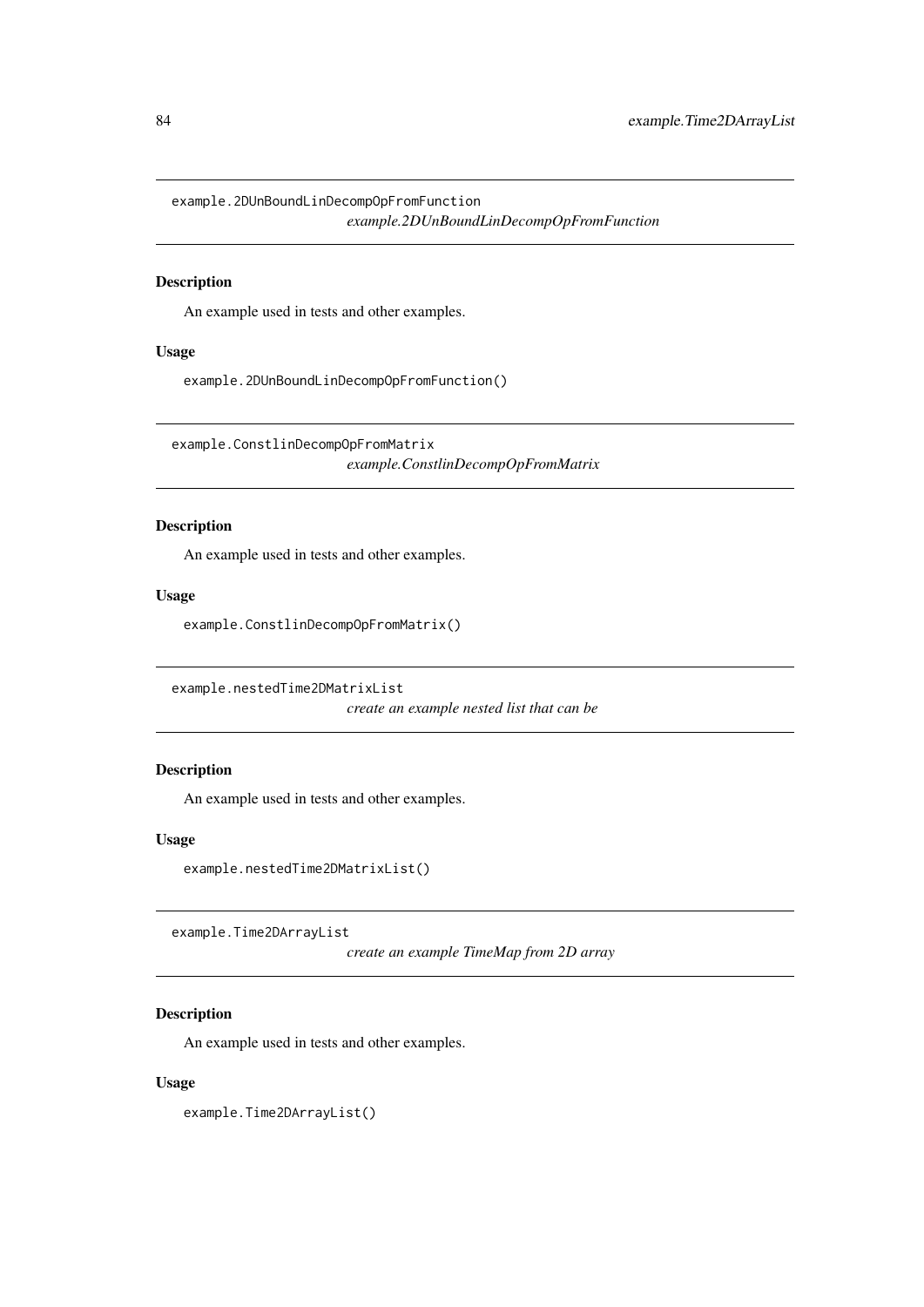example.Time3DArrayList

*create an example TimeFrame from 3D array*

# Description

An example used in tests and other examples.

# Usage

example.Time3DArrayList()

example.TimeMapFromArray

*create an example TimeFrame from 3D array*

# Description

The function creates an example TimeMap that is used in other examples and tests.

## Usage

```
example.TimeMapFromArray()
```
Fc-class *automatic title*

#### Description

automatic title

#### S4-methods

S4-methods with class Fc in their signature::

• getFormat, Fc-method

# S4-subclasses

- [BoundFc](#page-26-0)
- [ConstFc](#page-65-0)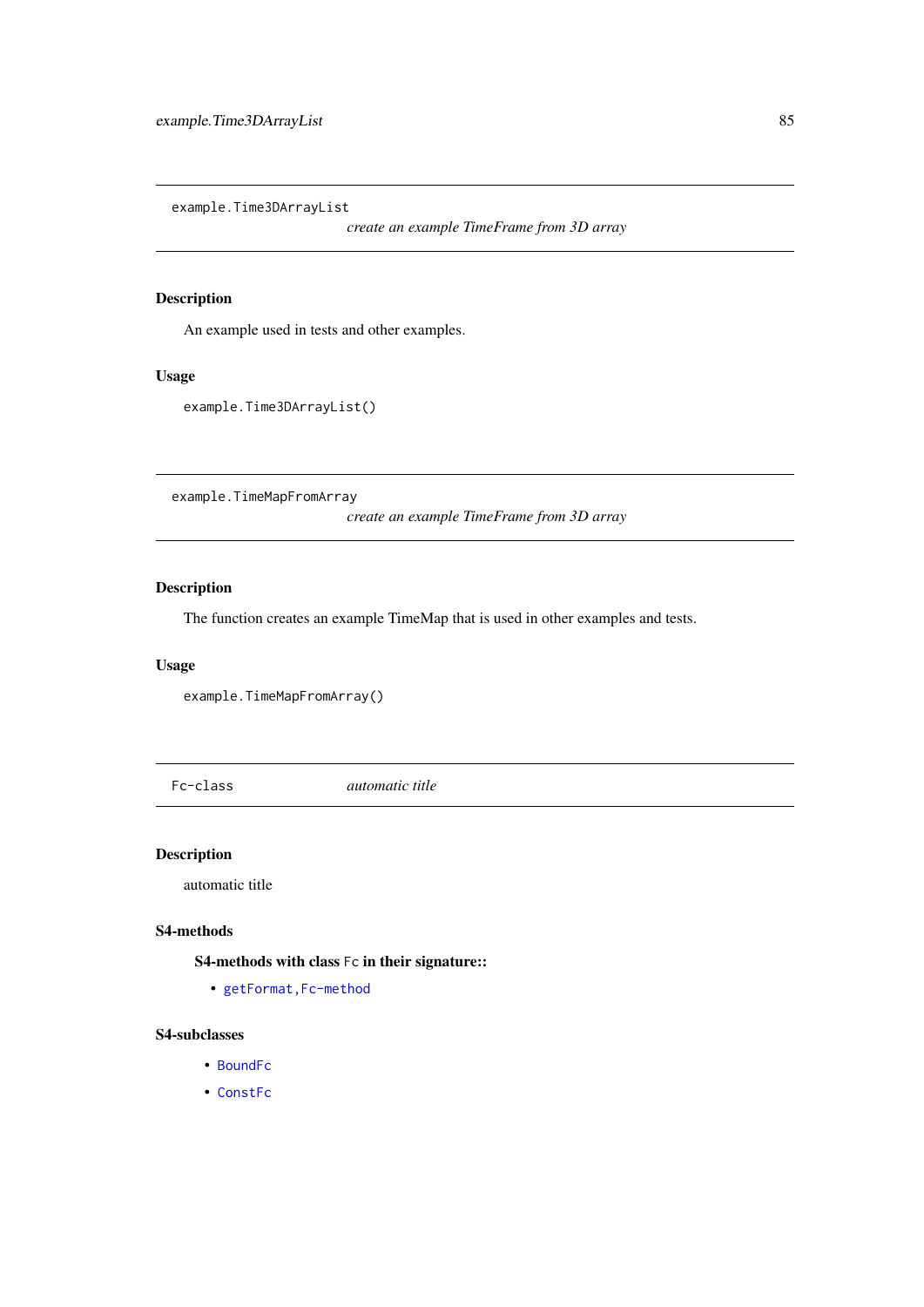FcAtm.from.Dataframe *FcAtm.from.Dataframe*

# Description

This function is deprecated constructor of the deprecated class FcAtm

# Usage

```
FcAtm.from.Dataframe(dframe, lag = 0, interpolation = splinefun, format)
```
# Arguments

| dframe        | A data frame containing exactly two columns: the first one is interpreted as<br>time the second one is interpreted as atmospheric C14 fraction in the format<br>mentioned                       |
|---------------|-------------------------------------------------------------------------------------------------------------------------------------------------------------------------------------------------|
| lag           | a scalar describing the time lag. Positive Values shift the argument of the inter-<br>polation function forward in time. (retard its effect)                                                    |
| interpolation | A function that returns a function the default is splinefun. Other possible values<br>are the linear interpolation approxfun or any self made function with the same<br>interface.              |
| format        | a string that specifies the format used to represent the atmospheric fraction. Pos-<br>sible values are "Delta14C" which is the default or "afn" the Absolute Fraction<br>Normal representation |

## Value

An object of the new class BoundFc that replaces FcAtm

| fT.Arrhenius | Effects of temperature on decomposition rates according the Arrhenius |
|--------------|-----------------------------------------------------------------------|
|              | equation                                                              |

# Description

Calculates the effects of temperature on decomposition rates according to the Arrhenius equation.

## Usage

fT.Arrhenius(Temp, A = 1000, Ea = 75000, Re = 8.3144621)

# Arguments

| A scalar or vector containing values of temperature (in degrees Kelvin) for<br>which the effects on decomposition rates are calculated. |
|-----------------------------------------------------------------------------------------------------------------------------------------|
| A scalar defining the pre-exponential factor.                                                                                           |
| A scalar defining the activation energy in units of J mol <sup><math>\wedge</math>-1.</sup>                                             |
| A scalar defining the universal gas contents in units of $J K^{\prime -1}$ mol <sup><math>\prime -1</math></sup> .                      |
|                                                                                                                                         |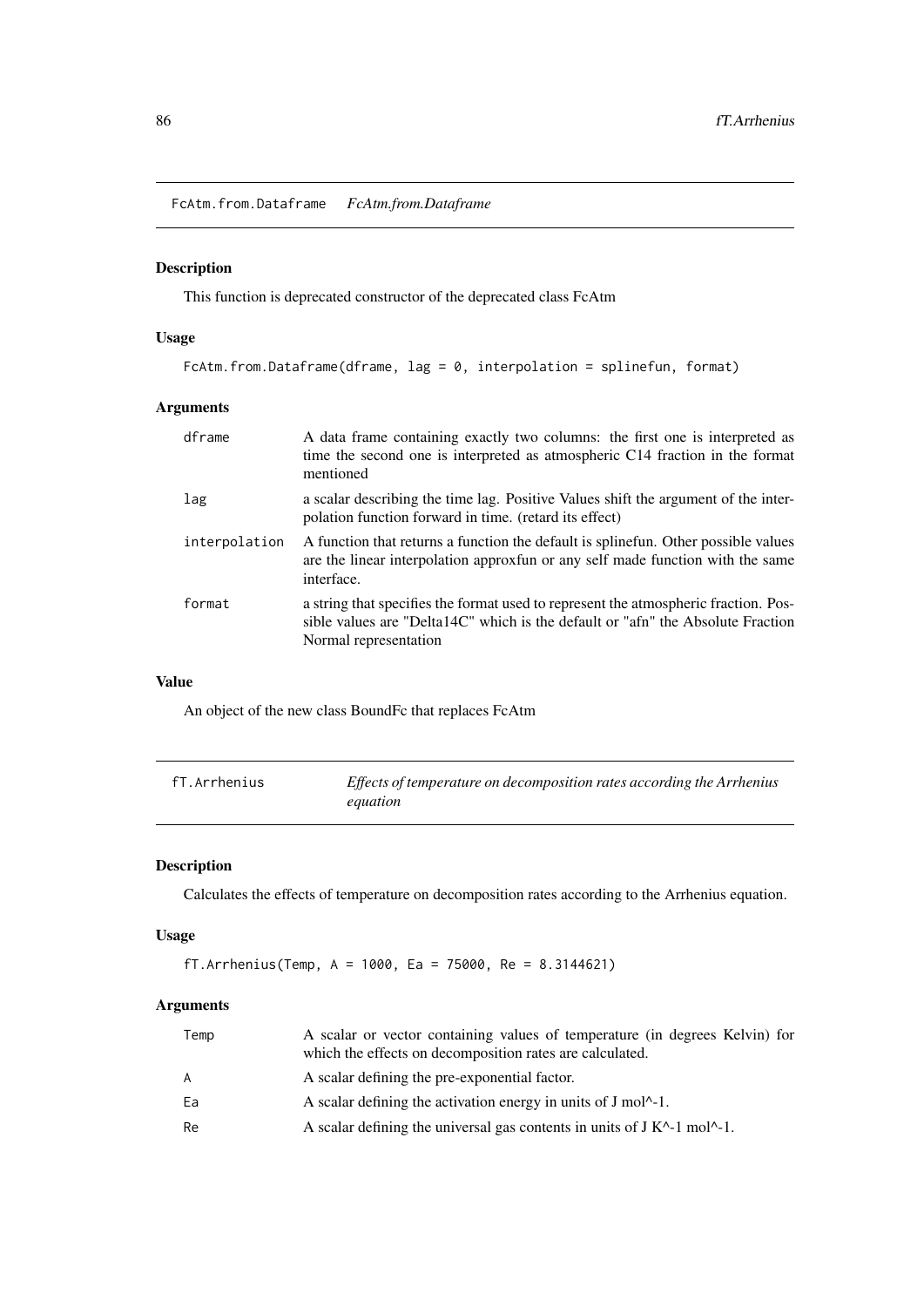#### fT.Century1 87

#### Value

A scalar or a vector containing the effects of temperature on decomposition rates (unitless).

| fT.Century1 | Effects of temperature on decomposition rates according the the CEN- |
|-------------|----------------------------------------------------------------------|
|             | TURY model                                                           |

# Description

Calculates the effects of temperature on decomposition rates according to the CENTURY model.

#### Usage

fT.Century1(Temp, Tmax =  $45$ , Topt =  $35$ )

## Arguments

| Temp | A scalar or vector containing values of temperature for which the effects on<br>decomposition rates are calculated. |
|------|---------------------------------------------------------------------------------------------------------------------|
| Tmax | A scalar defining the maximum temperature in degrees C.                                                             |
| Topt | A scalar defining the optimum temperature for the decomposition process in<br>degrees C.                            |

#### Value

A scalar or a vector containing the effects of temperature on decomposition rates (unitless).

#### References

Burke, I. C., J. P. Kaye, S. P. Bird, S. A. Hall, R. L. McCulley, and G. L. Sommerville. 2003. Evaluating and testing models of terrestrial biogeochemistry: the role of temperature in controlling decomposition. Pages 235-253 in C. D. Canham, J. J. Cole, and W. K. Lauenroth, editors. Models in ecosystem science. Princeton University Press, Princeton.

| fT.Century2 | Effects of temperature on decomposition rates according the the CEN- |
|-------------|----------------------------------------------------------------------|
|             | TURY model                                                           |

## Description

Calculates the effects of temperature on decomposition rates according to the CENTURY model.

# Usage

fT.Century2(Temp, Tmax = 45, Topt = 35)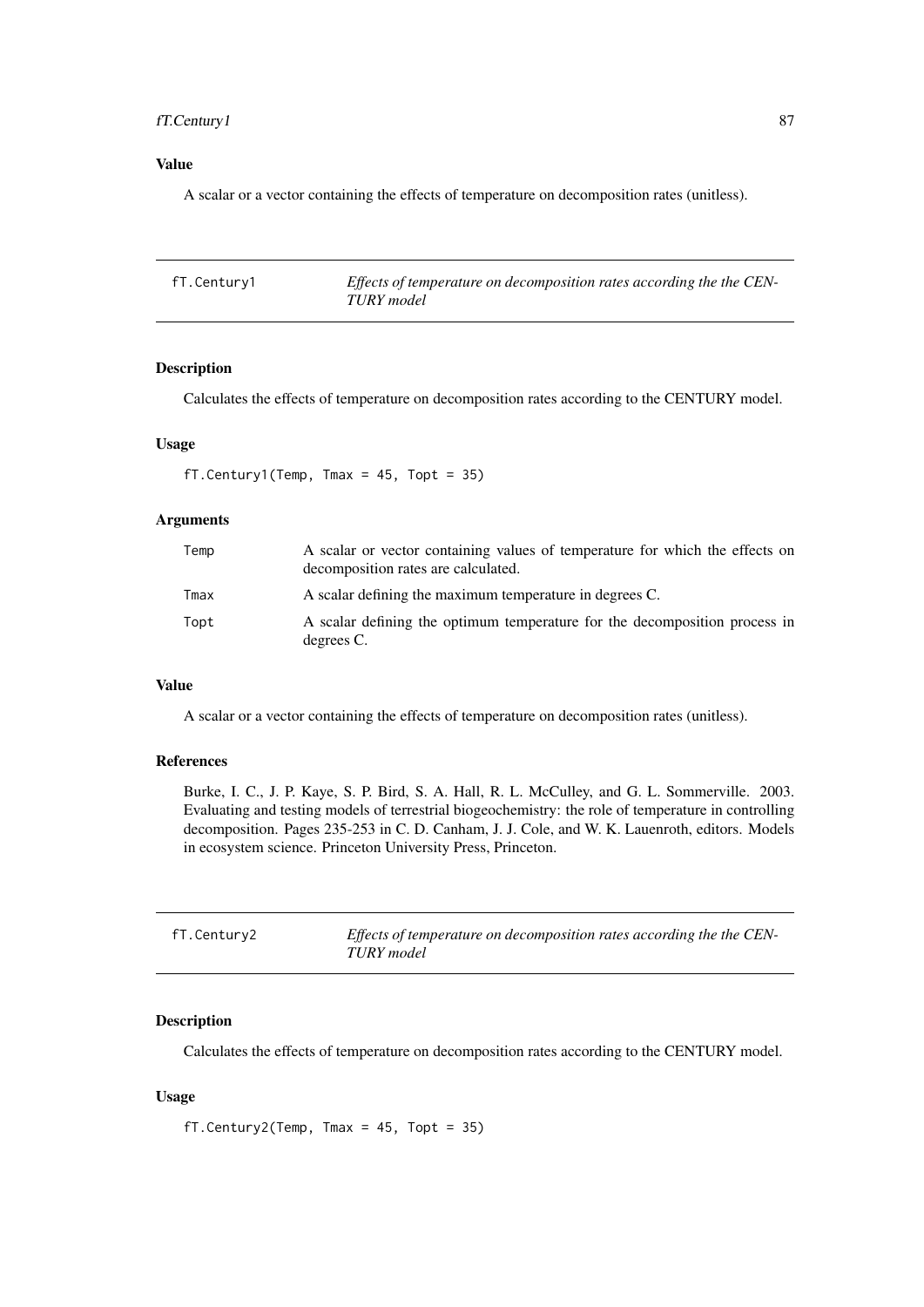#### Arguments

| Temp | A scalar or vector containing values of temperature for which the effects on<br>decomposition rates are calculated. |
|------|---------------------------------------------------------------------------------------------------------------------|
| Tmax | A scalar defining the maximum temperature in degrees C.                                                             |
| Topt | A scalar defining the optimum temperature for the decomposition process in<br>degrees C.                            |

#### Value

A scalar or a vector containing the effects of temperature on decomposition rates (unitless).

#### References

Adair, E. C., W. J. Parton, S. J. D. Grosso, W. L. Silver, M. E. Harmon, S. A. Hall, I. C. Burke, and S. C. Hart. 2008. Simple three-pool model accurately describes patterns of long-term litter decomposition in diverse climates. Global Change Biology 14:2636-2660.

| fT.Daycent1 | Effects of temperature on decomposition rates according to the DAY- |
|-------------|---------------------------------------------------------------------|
|             | CENT model                                                          |

#### Description

Calculates the effects of temperature on decomposition rates according to the DAYCENT model.

## Usage

```
fT.Daycent1(Temp)
```
#### Arguments

Temp A scalar or vector containing values of soil temperature for which the effects on decomposition rates are calculated

#### Value

A scalar or a vector containing the effects of temperature on decomposition rates (unitless).

#### References

Kelly, R. H., W. J. Parton, M. D. Hartman, L. K. Stretch, D. S. Ojima, and D. S. Schimel (2000), Intra-annual and interannual variability of ecosystem processes in shortgrass steppe, J. Geophys. Res., 105.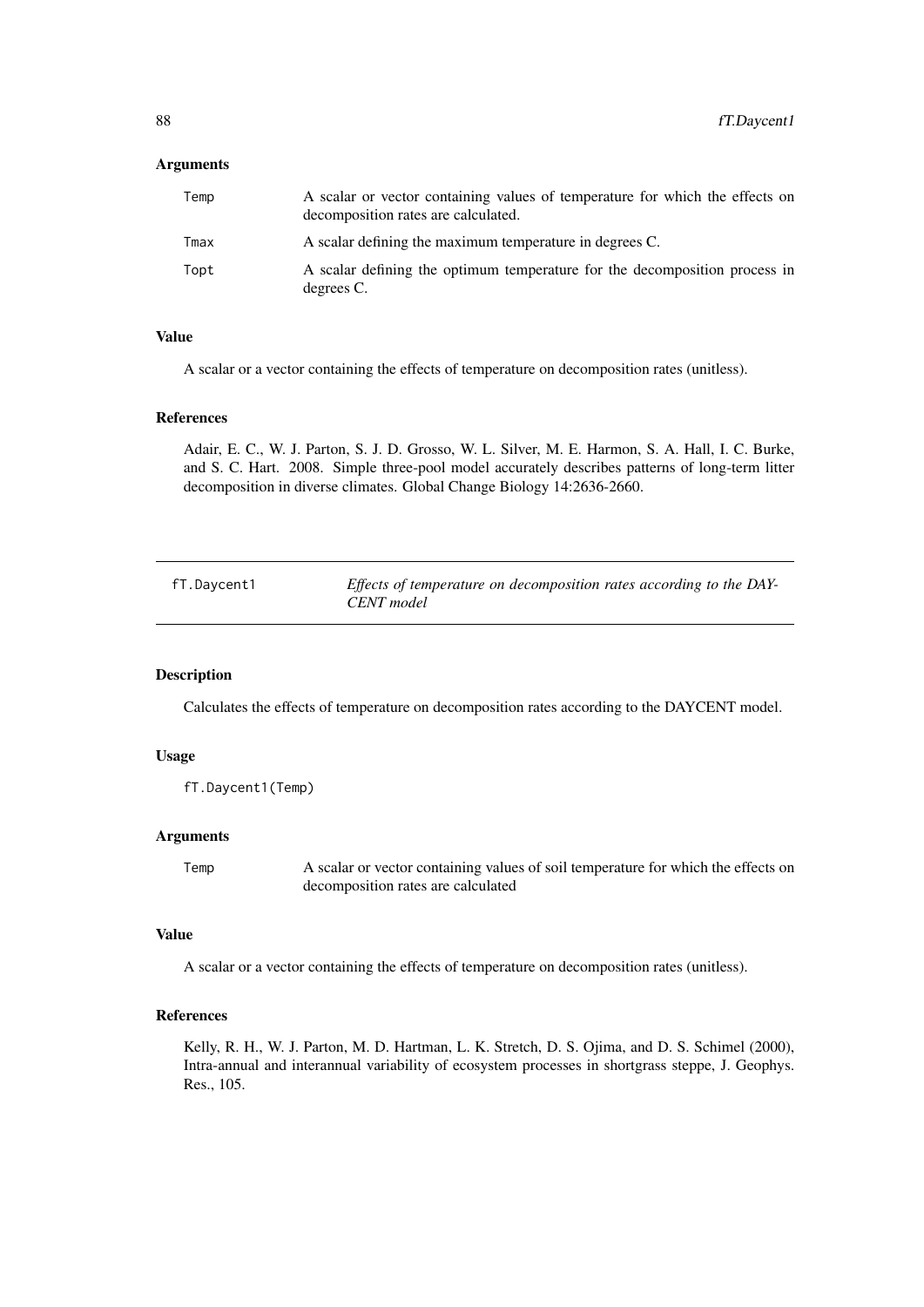| fT.Daycent2 | Effects of temperature on decomposition rates according to the DAY- |
|-------------|---------------------------------------------------------------------|
|             | CENT model                                                          |

#### Description

Calculates the effects of temperature on decomposition rates according to the Daycent/Century models.

#### Usage

fT.Daycent2(Temp)

#### Arguments

Temp A scalar or vector containing values of soil temperature for which the effects on decomposition rates are calculated.

# Value

A scalar or a vector containing the effects of temperature on decomposition rates (unitless).

## References

Del Grosso, S. J., W. J. Parton, A. R. Mosier, E. A. Holland, E. Pendall, D. S. Schimel, and D. S. Ojima (2005), Modeling soil CO2 emissions from ecosystems, Biogeochemistry, 73(1), 71-91.

| fT.Demeter |               | Effects of temperature on decomposition rates according to the |
|------------|---------------|----------------------------------------------------------------|
|            | DEMETER model |                                                                |

## Description

Calculates the effects of temperature on decomposition rates according to the DEMETER model.

#### Usage

fT.Demeter(Temp, Q10 = 2)

#### Arguments

| Temp | A scalar or vector containing values of temperature for which the effects on |
|------|------------------------------------------------------------------------------|
|      | decomposition rates are calculated                                           |
| 010  | A scalar. Temperature coefficient O10                                        |

#### Value

A scalar or a vector containing the effects of temperature on decomposition rates (unitless).

#### References

Foley, J. A. (1995), An equilibrium model of the terrestrial carbon budget, Tellus B, 47(3), 310-319.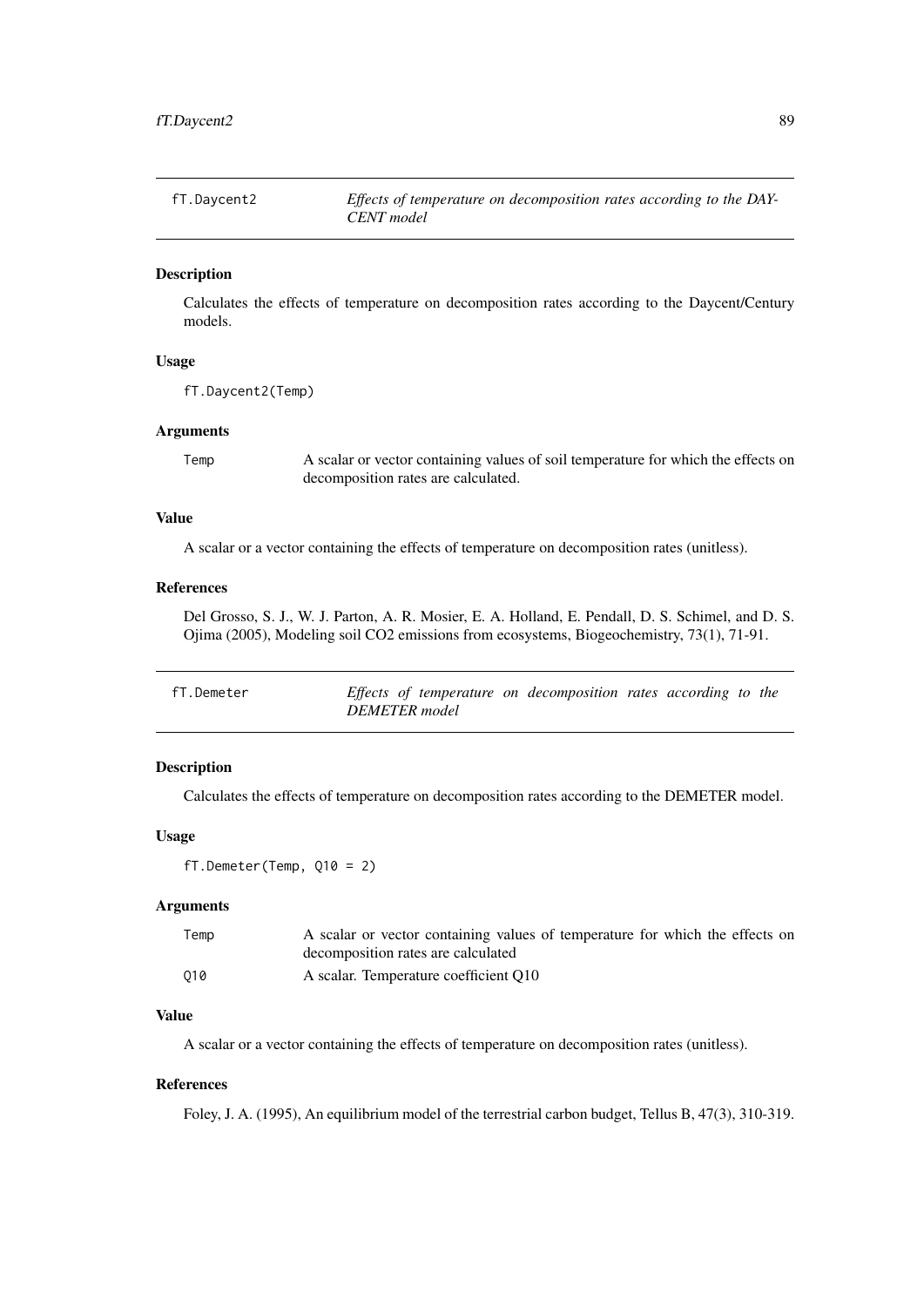## Description

Calculates the effects of temperature on decomposition rates according to a model proposed by Kirschbaum (1995).

# Usage

fT.KB(Temp)

#### Arguments

Temp a scalar or vector containing values of soil temperature for which the effects on decomposition rates are calculated

#### Value

A scalar or a vector containing the effects of temperature on decomposition rates (unitless).

#### References

Kirschbaum, M. U. F. (1995), The temperature dependence of soil organic matter decomposition, and the effect of global warming on soil organic C storage, Soil Biology and Biochemistry, 27(6), 753-760.

fT.LandT *Effects of temperature on decomposition rates according to a function proposed by Lloyd and Taylor (1994)*

#### Description

Calculates the effects of temperature on decomposition rates according to a function proposed by Lloyd and Taylor (1994).

#### Usage

fT.LandT(Temp)

#### Arguments

Temp A scalar or vector containing values of soil temperature for which the effects on decomposition rates are calculated

#### Value

A scalar or a vector containing the effects of temperature on decomposition rates (unitless).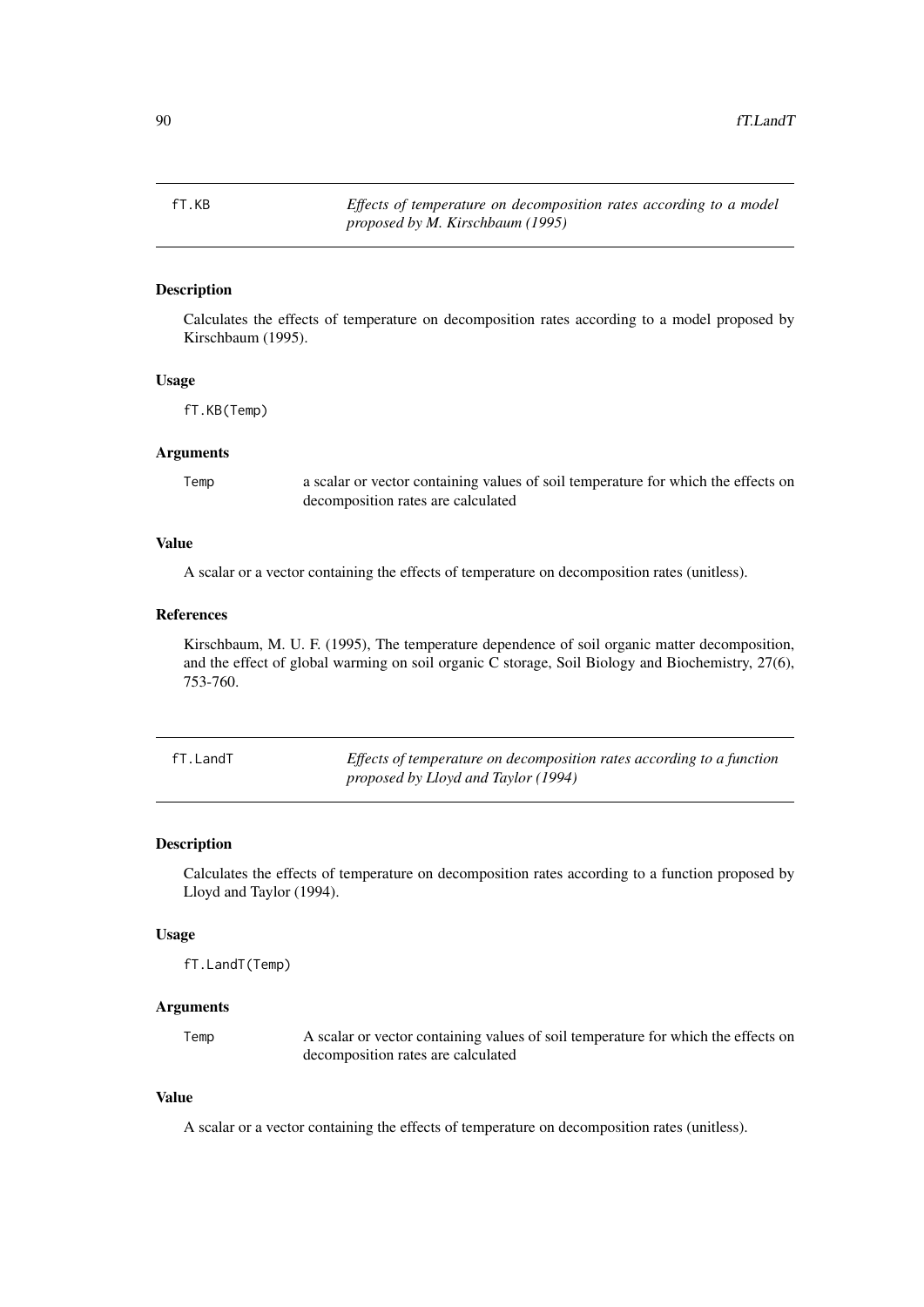#### fT.linear 91

## References

Lloyd, J., and J. A. Taylor (1994), On the Temperature Dependence of Soil Respiration, Functional Ecology, 8(3), 315-323.

| fT.linear | Effects of temperature on decomposition rates according to a linear |
|-----------|---------------------------------------------------------------------|
|           | model                                                               |

#### Description

Calculates the effects of temperature on decomposition rates according to a linear model.

#### Usage

```
fT.linear(Temp, a = 0.198306, b = 0.036337)
```
# Arguments

| Temp         | A scalar or vector containing values of temperature for which the effects on<br>decomposition rates are calculated. |
|--------------|---------------------------------------------------------------------------------------------------------------------|
| a            | A scalar defining the intercept of the linear function.                                                             |
| <sub>b</sub> | A scalar defining the slope of the linear function.                                                                 |

#### Value

A scalar or a vector containing the effects of temperature on decomposition rates (unitless).

# References

Adair, E. C., W. J. Parton, S. J. D. Grosso, W. L. Silver, M. E. Harmon, S. A. Hall, I. C. Burke, and S. C. Hart. 2008. Simple three-pool model accurately describes patterns of long-term litter decomposition in diverse climates. Global Change Biology 14:2636-2660.

| fT.010 | Effects of temperature on decomposition rates according to a O10 |
|--------|------------------------------------------------------------------|
|        | function                                                         |

#### Description

Calculates the effects of temperature on decomposition rates according to the modified Van't Hoff function (Q10 function).

# Usage

fT.Q10(Temp, k\_ref = 1, T\_ref = 10, Q10 = 2)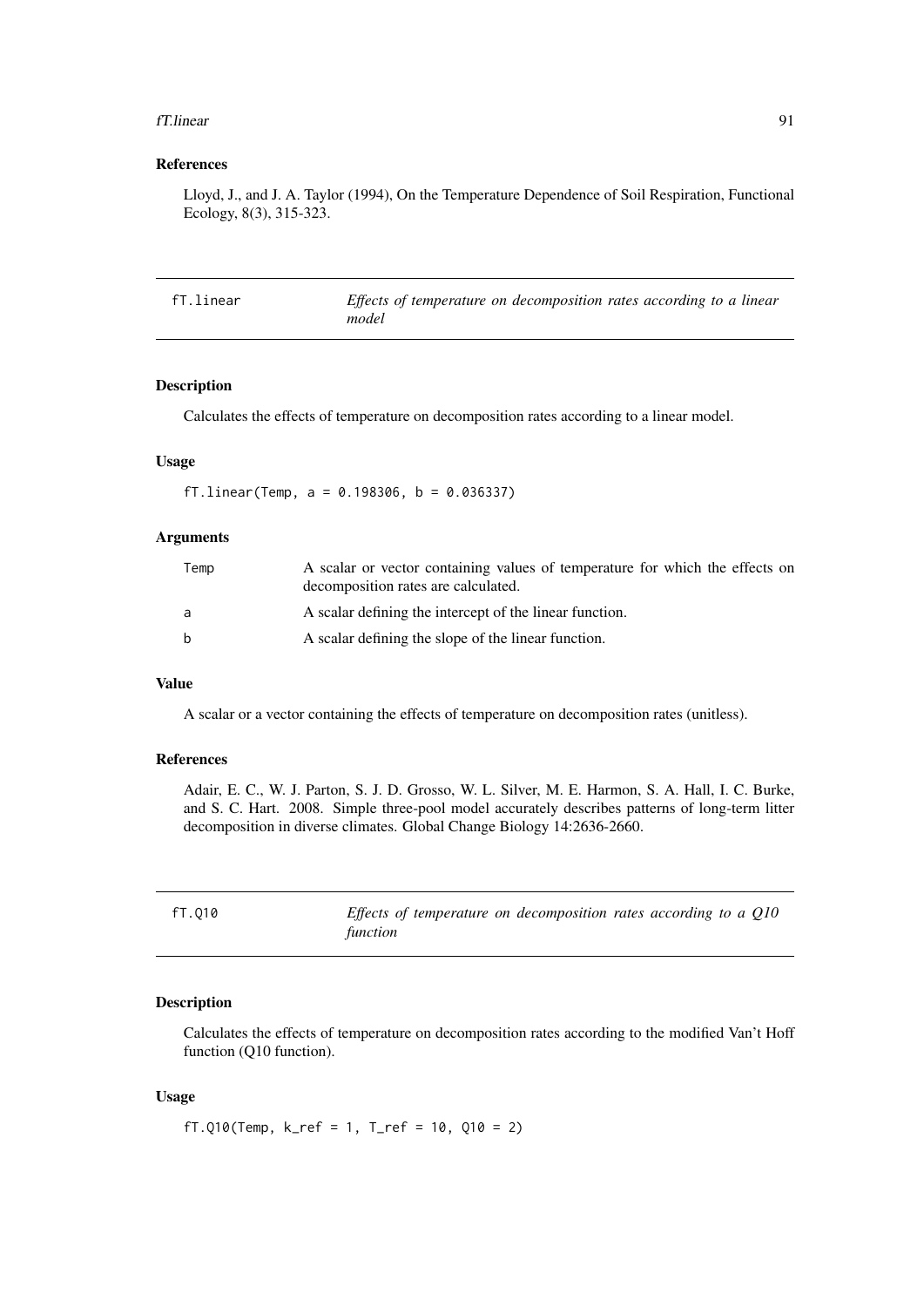# Arguments

| Temp  | A scalar or vector containing values of temperature for which the effects on<br>decomposition rates are calculated. |
|-------|---------------------------------------------------------------------------------------------------------------------|
| k ref | A scalar representing the value of the decomposition rate at a reference temper-<br>ature value.                    |
| T ref | A scalar representing the reference temperature.                                                                    |
| 010   | A scalar. Temperature coefficient Q10.                                                                              |

#### Value

A scalar or a vector containing the effects of temperature on decomposition rates (unitless).

| fT.RothC | Effects of temperature on decomposition rates according to the func- |
|----------|----------------------------------------------------------------------|
|          | tions included in the RothC model                                    |

## Description

Calculates the effects of temperature on decomposition rates according to the functions included in the RothC model.

## Usage

fT.RothC(Temp)

#### Arguments

Temp A scalar or vector containing values of temperature for which the effects on decomposition rates are calculated.

#### Value

A scalar or a vector containing the effects of temperature on decomposition rates (unitless).

#### Note

This function returns NA for Temp <= -18.3

# References

Jenkinson, D. S., S. P. S. Andrew, J. M. Lynch, M. J. Goss, and P. B. Tinker (1990), The Turnover of Organic Carbon and Nitrogen in Soil, Philosophical Transactions: Biological Sciences, 329(1255), 361-368.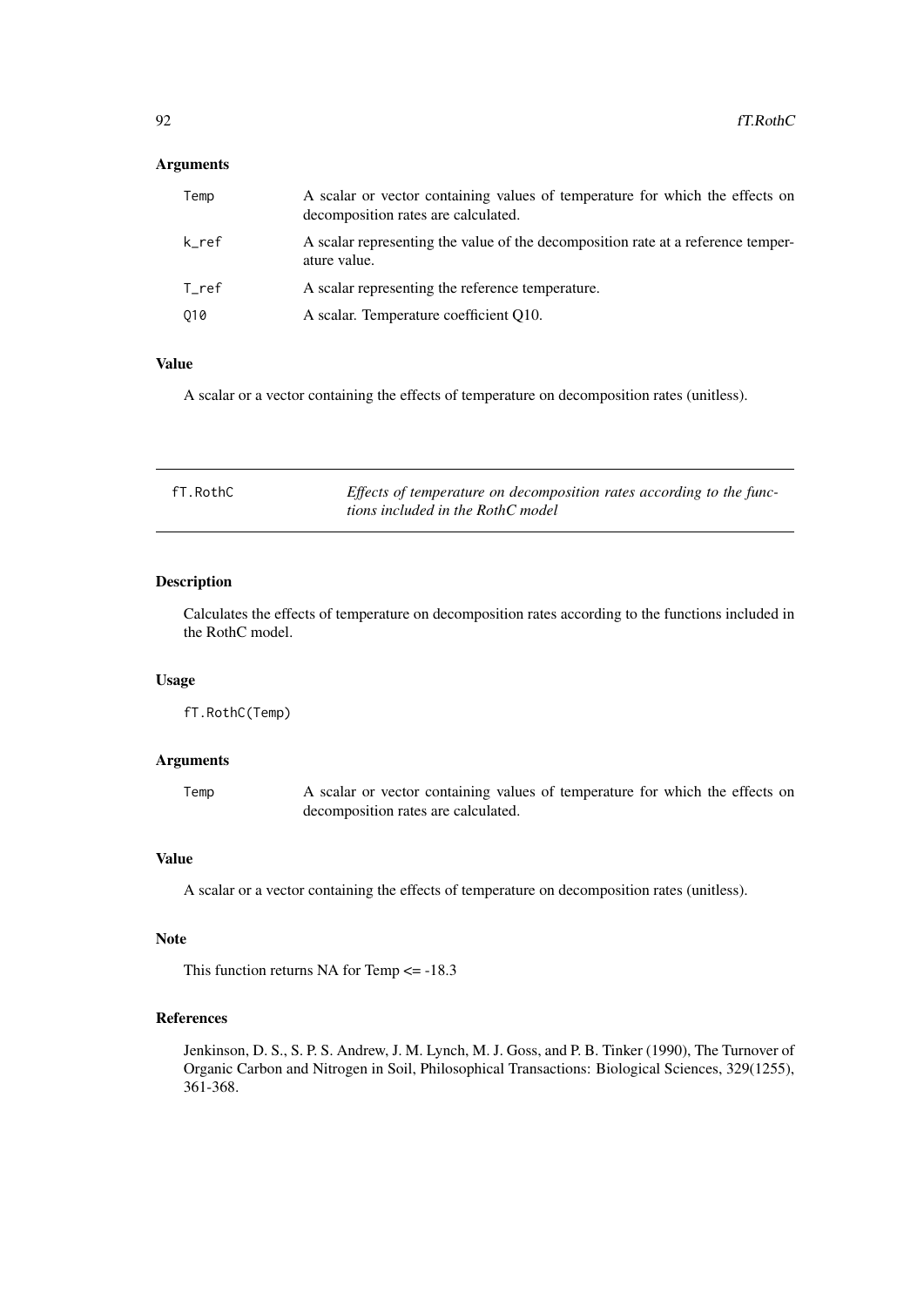| fT.Standcarb | Effects of temperature on decomposition rates according to the Stand- |
|--------------|-----------------------------------------------------------------------|
|              | Carb model                                                            |

## Description

Calculates the effects of temperature on decomposition rates according to the StandCarb model.

# Usage

```
fT.Standcarb(Temp, Topt = 45, Tlag = 4, Tshape = 15, Q10 = 2)
```
#### Arguments

| Temp   | A scalar or vector containing values of temperature for which the effects on<br>decomposition rates are calculated. |
|--------|---------------------------------------------------------------------------------------------------------------------|
| Topt   | A scalar representing the optimum temperature for decomposition.                                                    |
| Tlag   | A scalar that determines the lag of the response curve.                                                             |
| Tshape | A scalar that determines the shape of the response curve.                                                           |
| 010    | A scalar. Temperature coefficient Q10.                                                                              |

#### Value

A scalar or a vector containing the effects of temperature on decomposition rates (unitless).

# References

Harmon, M. E., and J. B. Domingo (2001), A users guide to STANDCARB version 2.0: A model to simulate carbon stores in forest stands. Oregon State University, Corvallis.

| fW.Candy |  |
|----------|--|
|----------|--|

*Effects of moisture on decomposition rates according to the Candy model*

## Description

Calculates the effects of water content and pore volume on decomposition rates.

# Usage

```
fW.Candy(theta, PV)
```
# Arguments

| theta | A scalar or vector containing values of volumetric soil water content. |
|-------|------------------------------------------------------------------------|
| PV    | A scalar or vector containing values of pore volume.                   |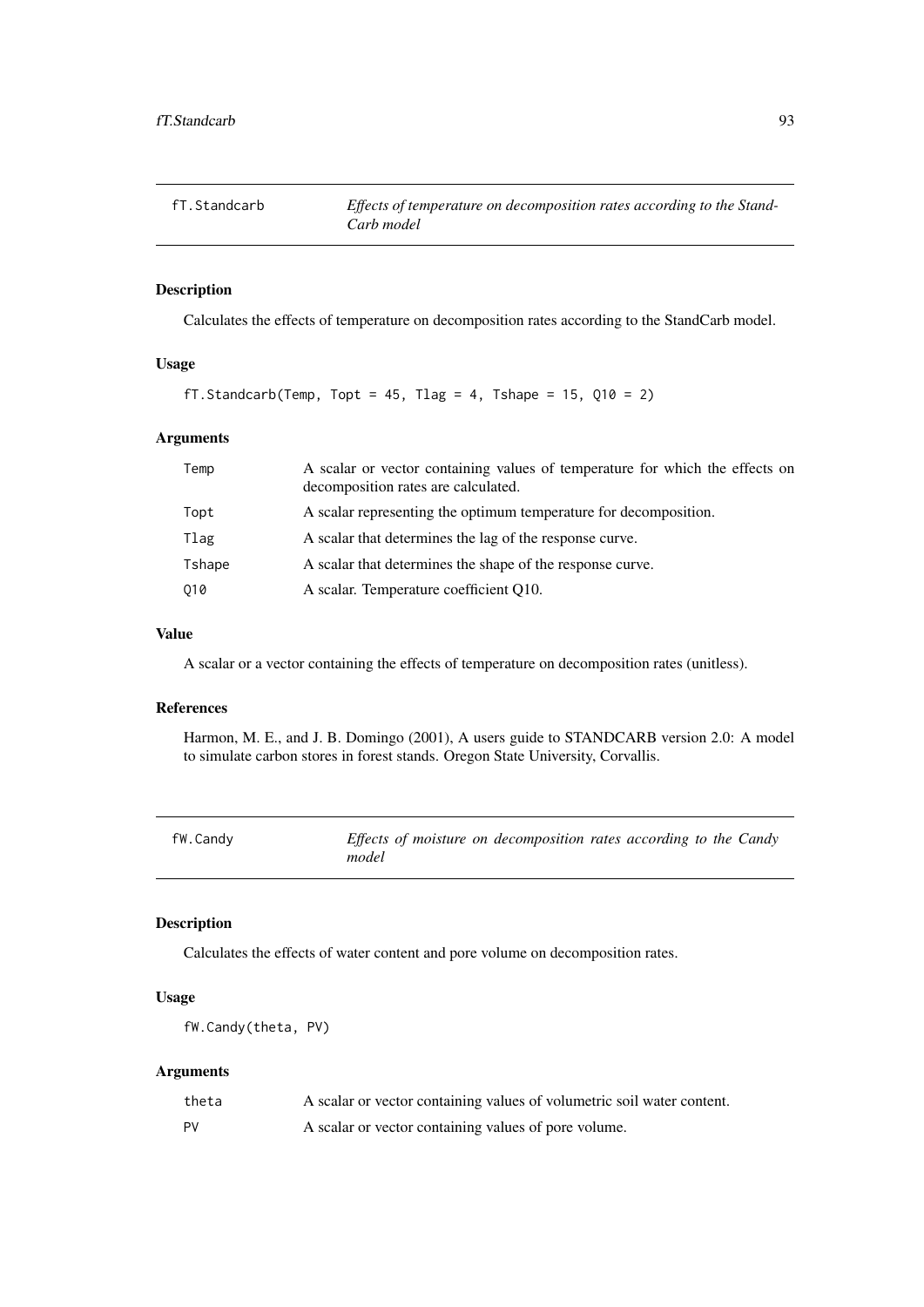#### References

J. Bauer, M. Herbst, J.A. Huisman, L. Weiherm\"uller, H. Vereecken. 2008. Sensitivity of simulated soil heterotrophic respiration to temperature and moisture reduction functions. Geoderma, Volume 145, Issues 1-2, 15 May 2008, Pages 17-27.

| fW.Century | Effects of moisture on decomposition rates according to the CENTURY |
|------------|---------------------------------------------------------------------|
|            | model                                                               |

#### Description

Calculates the effects of precipitation and potential evapotranspiration on decomposition rates.

# Usage

fW.Century(PPT, PET)

#### Arguments

| PPT | A scalar or vector containing values of monthly precipitation.        |
|-----|-----------------------------------------------------------------------|
| PET | A scalar or vector containing values of potential evapotranspiration. |

## Value

A scalar or a vector containing the effects of precipitation and potential evapotranspiration on decomposition rates (unitless).

#### References

Adair, E. C., W. J. Parton, S. J. D. Grosso, W. L. Silver, M. E. Harmon, S. A. Hall, I. C. Burke, and S. C. Hart (2008), Simple three-pool model accurately describes patterns of long-term litter decomposition in diverse climates, Global Change Biology, 14(11), 2636-2660. Parton, W. J., J. A. Morgan, R. H. Kelly, and D. S. Ojima (2001), Modeling soil C responses to environmental change in grassland systems, in The potential of U.S. grazing lands to sequester carbon and mitigate the greenhouse effect, edited by R. F. Follett, J. M. Kimble and R. Lal, pp. 371-398, Lewis Publishers, Boca Raton.

fW.Daycent1 *Effects of moisture on decomposition rates according to the DAYCENT model*

# Description

Calculates the effects of Soil Water Content on decomposition rates according to the Daycent Model.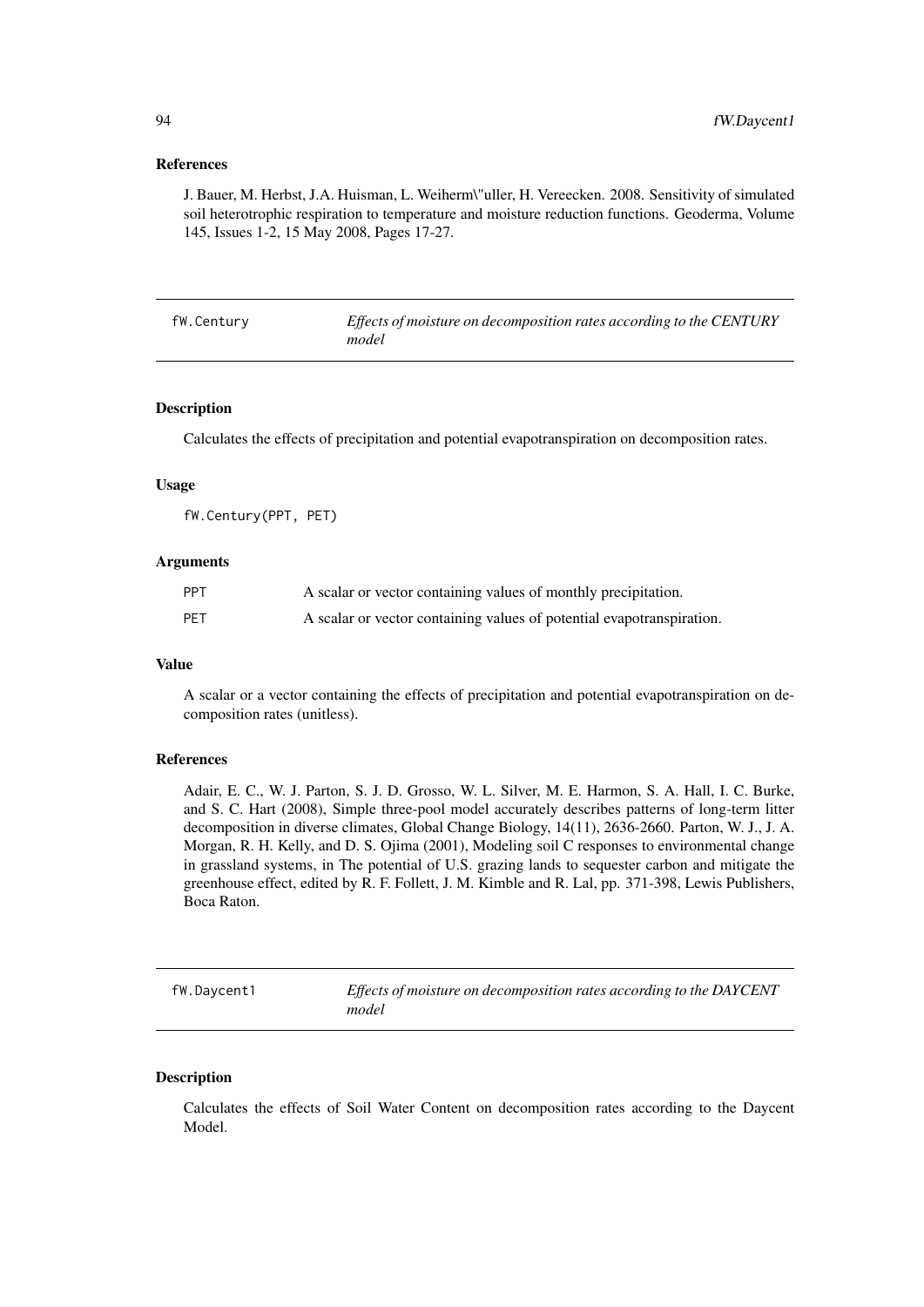#### fW.Daycent2 95

# Usage

```
fW.Daycent1(
  swc,
  a = 0.6,
  b = 1.27,
  c = 0.0012,
  d = 2.84,
  partd = 2.65,
  bulkd = 1,
  width = 1)
```
# Arguments

| SWC   | A scalar or vector with soil water content of a soil layer (cm).                                          |
|-------|-----------------------------------------------------------------------------------------------------------|
| a     | Empirical coefficient. For fine textured soils $a = 0.6$ . For coarse textured soils a<br>$= 0.55.$       |
| b     | Empirical coefficient. For fine textured soils $b = 1.27$ . For coarse textured soils<br>$b = 1.70$ .     |
| C     | Empirical coefficient. For fine textured soils $c = 0.0012$ . For coarse textured<br>soils $c = -0.007$ . |
| d     | Empirical coefficient. For fine textured soils $d = 2.84$ . For coarse textured soils<br>$d = 3.22$ .     |
| partd | Particle density of soil layer.                                                                           |
| bulkd | Bulk density of soil layer $(g/cm^{3})$ .                                                                 |
| width | Thickness of a soil layer (cm).                                                                           |

# Value

A data frame with values of water filled pore space (wfps) and effects of soil water content on decomposition rates. Both vectors are unitless.

# References

Kelly, R. H., W. J. Parton, M. D. Hartman, L. K. Stretch, D. S. Ojima, and D. S. Schimel (2000), Intra-annual and interannual variability of ecosystem processes in shortgrass steppe, J. Geophys. Res., 105.

| fW.Daycent2 | Effects of moisture on decomposition rates according to the DAYCENT<br>model |
|-------------|------------------------------------------------------------------------------|
|             |                                                                              |

# Description

Calculates the effects of volumetric water content on decomposition rates according to the Daycent/Century models.

# Usage

 $fW.Daycent2(W, WP = 0, FC = 100)$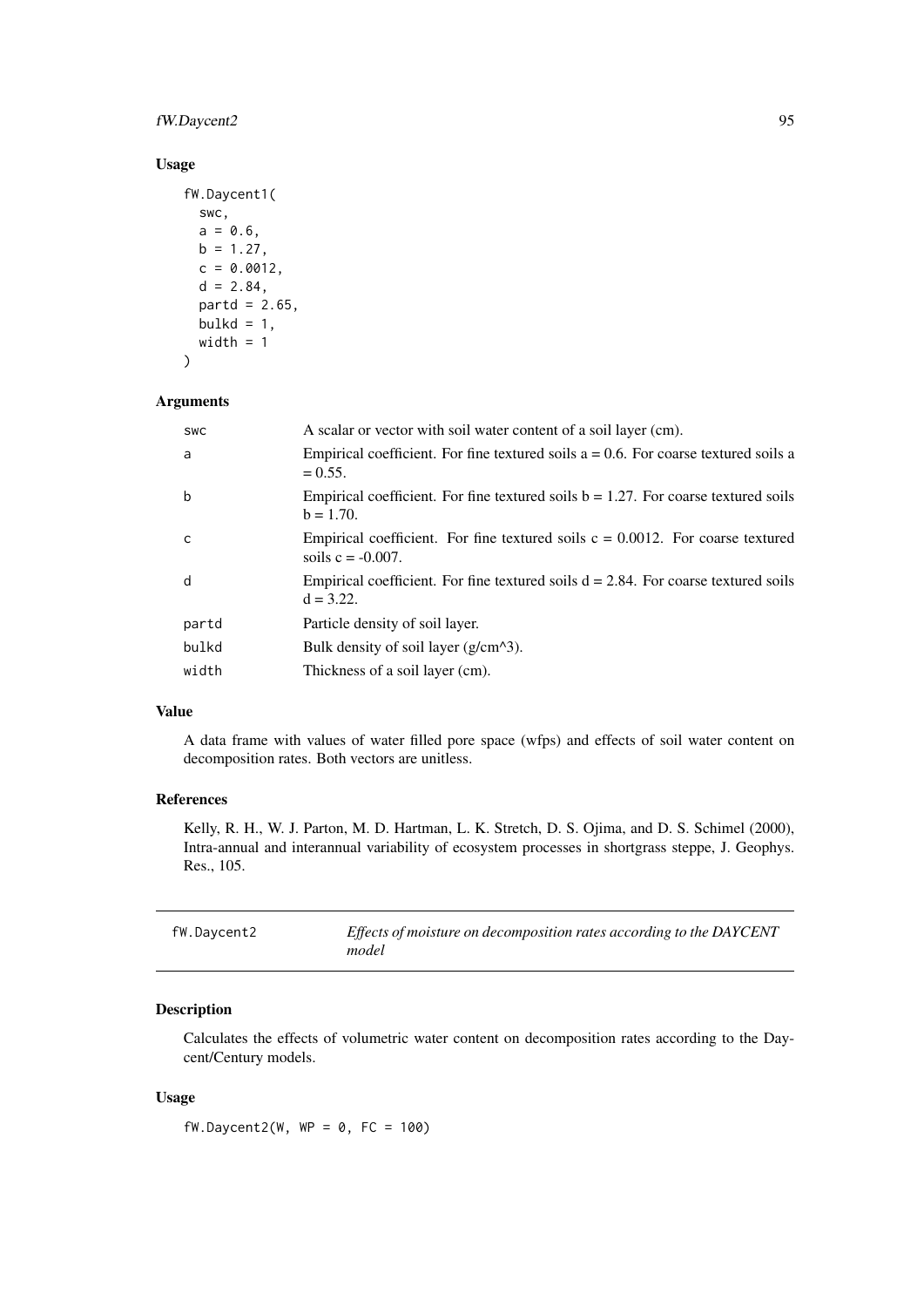96 fW.Demeter

# Arguments

| W   | A scalar or vector of volumetric water content in percentage. |
|-----|---------------------------------------------------------------|
| WP  | A scalar representing the wilting point in percentage.        |
| FC. | A scalar representing the field capacity in percentage.       |

# Value

A data frame with values of relative water content (RWC) and the effects of RWC on decomposition rates (fRWC).

#### References

Del Grosso, S. J., W. J. Parton, A. R. Mosier, E. A. Holland, E. Pendall, D. S. Schimel, and D. S. Ojima (2005), Modeling soil CO2 emissions from ecosystems, Biogeochemistry, 73(1), 71-91.

| fW.Demeter | Effects of moisture on decomposition rates according to the DEME- |
|------------|-------------------------------------------------------------------|
|            | TER model                                                         |

#### Description

Calculates the effects of soil moisture on decomposition rates according to the DEMETER model.

#### Usage

 $fW.Demeter(M, Msat = 100)$ 

## Arguments

| M    | A scalar or vector containing values of soil moisture for which the effects on<br>decomposition rates are calculated. |
|------|-----------------------------------------------------------------------------------------------------------------------|
| Msat | A scalar representing saturated soil moisture.                                                                        |

# Value

A scalar or a vector containing the effects of moisture on decomposition rates (unitless).

#### References

Foley, J. A. (1995), An equilibrium model of the terrestrial carbon budget, Tellus B, 47(3), 310-319.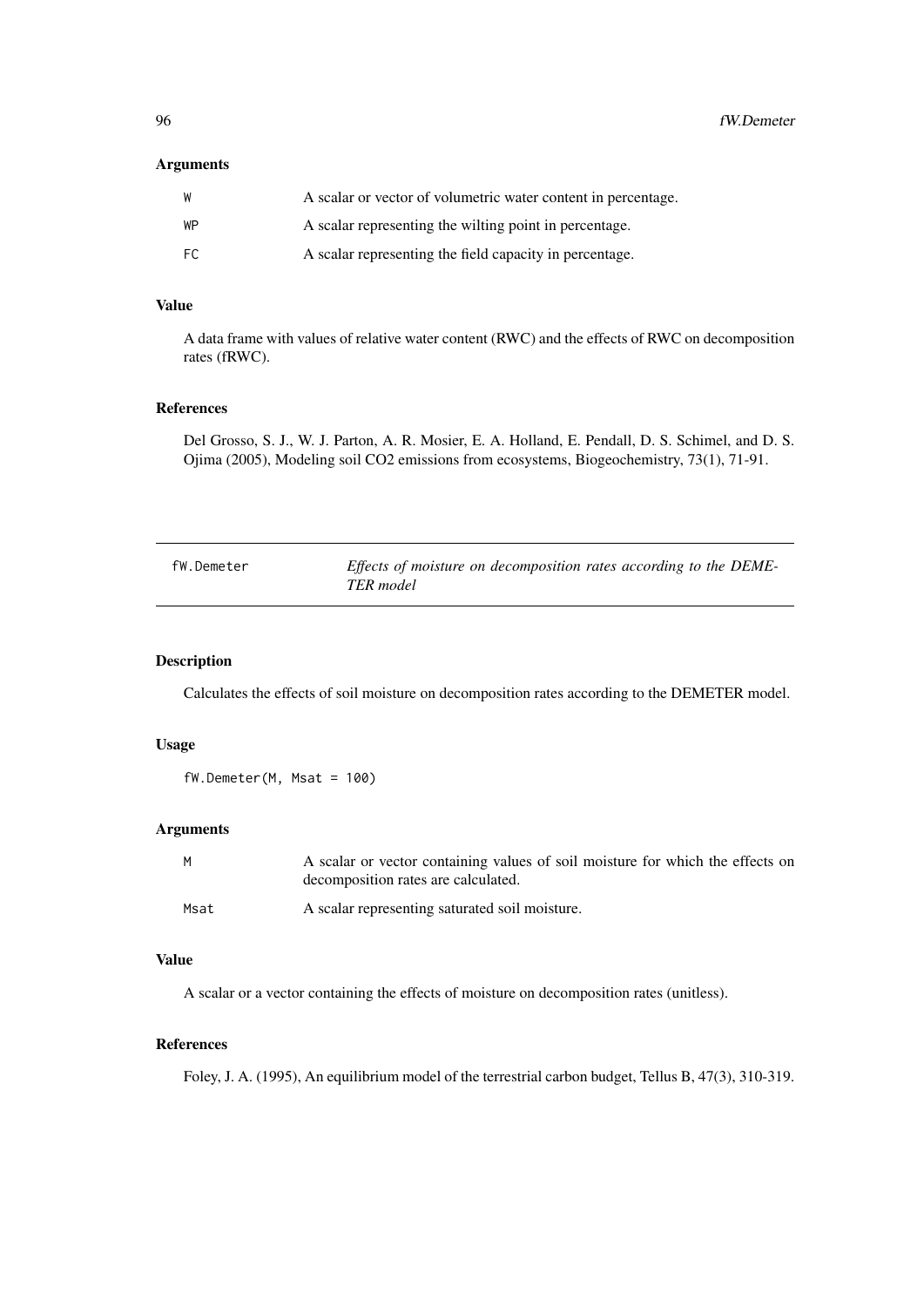| fW.Gompertz | Effects of moisture on decomposition rates according to the Gompertz |
|-------------|----------------------------------------------------------------------|
|             | function                                                             |

#### Description

Calculates the effects of water content on decomposition rates.

# Usage

 $fW.Gompertz(theta, a = 0.824, b = 0.308)$ 

## Arguments

| theta        | A scalar or vector containing values of volumetric soil water content. |
|--------------|------------------------------------------------------------------------|
| a            | Empirical parameter                                                    |
| <sub>b</sub> | Empirical parameter                                                    |

#### References

I. Janssens, S. Dore, D. Epron, H. Lankreijer, N. Buchmann, B. Longdoz, J. Brossaud, L. Montagnani. 2003. Climatic Influences on Seasonal and Spatial Differences in Soil CO2 Efflux. In Valentini, R. (Ed.) Fluxes of Carbon, Water and Energy of European Forests. pp 235-253. Springer.

| fW.Moyano | Effects of moisture on decomposition rates according to the function |
|-----------|----------------------------------------------------------------------|
|           | proposed by Moyano et al. (2013)                                     |

# Description

Calculates the effects of water content on decomposition rates.

## Usage

fW.Moyano(theta, a = 3.11, b = 2.42)

## Arguments

| theta | A scalar or vector containing values of volumetric soil water content. |
|-------|------------------------------------------------------------------------|
| a     | Empirical parameter                                                    |
| h     | Empirical parameter                                                    |

# References

F. E. Moyano, S. Manzoni, C. Chenu. 2013 Responses of soil heterotrophic respiration to moisture availability: An exploration of processes and models. Soil Biology and Biochemistry, Volume 59, April 2013, Pages 72-85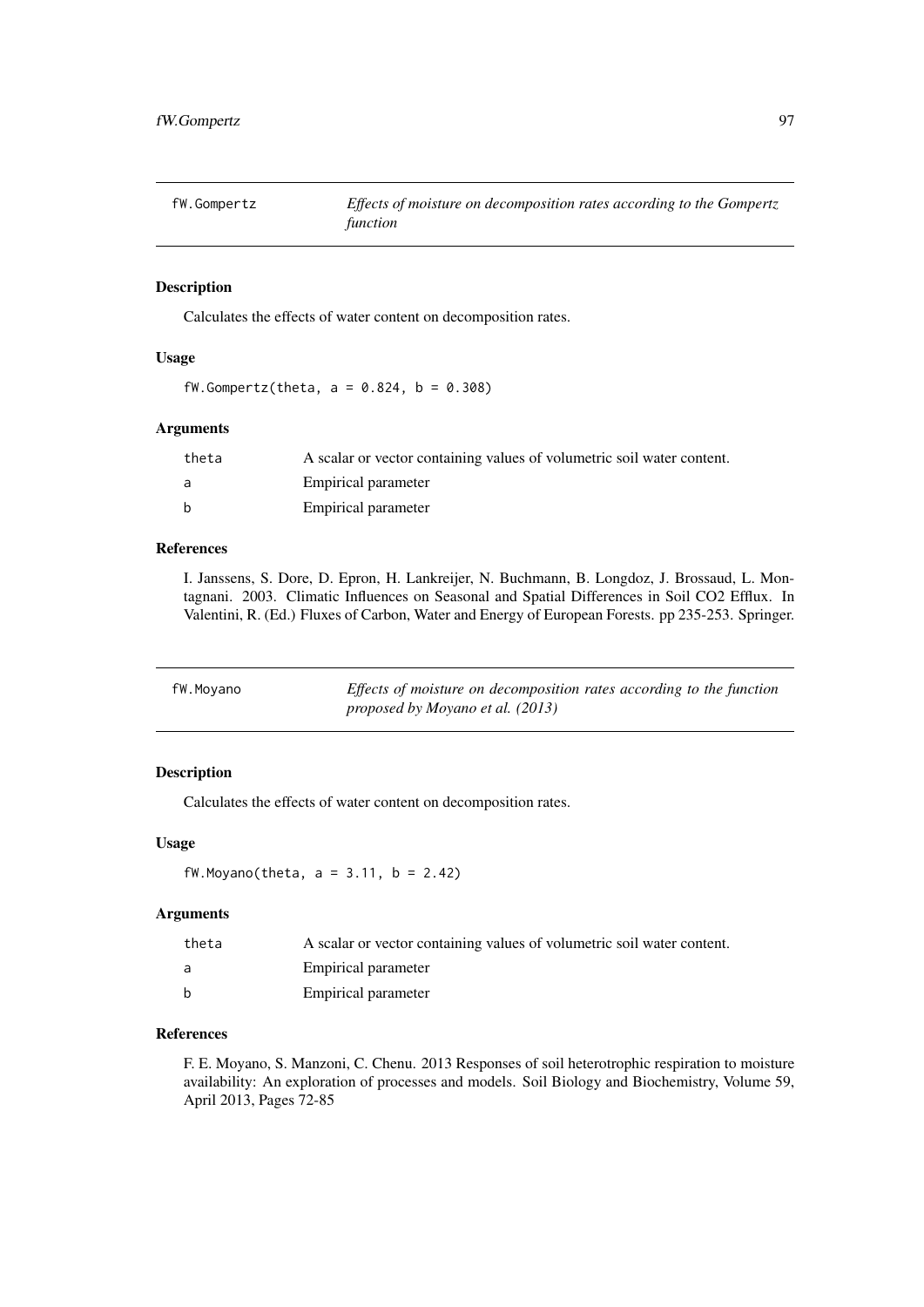# Description

Calculates the effects of moisture (precipitation and pan evaporation) on decomposition rates according to the RothC model.

# Usage

 $fW.RothC(P, E, S.Thick = 23, pClay = 23.4, pE = 0.75, bare = FALSE)$ 

# Arguments

| P       | A vector with monthly precipitation (mm).                                                                            |
|---------|----------------------------------------------------------------------------------------------------------------------|
| Ε       | A vector with same length with open pan evaporation or evapotranspiration<br>(mm).                                   |
| S.Thick | Soil thickness in cm. Default for Rothamsted is 23 cm.                                                               |
| pClay   | Percent clay.                                                                                                        |
| pE      | Evaporation coefficient. If open pan evaporation is used $pE=0.75$ . If Potential<br>evaporation is used, $pE=1.0$ . |
| bare    | Logical. Under bare soil conditions, bare=TRUE. Default is set under vegetated<br>soil.                              |

# Value

A data.frame with accumulated top soil moisture deficit (Acc.TSMD) and the rate modifying factor b.

# References

Coleman, K., and D. S. Jenkinson (1999), RothC-26.3 A model for the turnover of carbon in soil: model description and windows user guide (modified 2008), 47 pp, IACR Rothamsted, Harpenden.

| fW.Skopp | Effects of moisture on decomposition rates according to the function |
|----------|----------------------------------------------------------------------|
|          | proposed by Skopp et al. 1990                                        |

# Description

Calculates the effects of relative soil water content on decomposition rates.

# Usage

fW.Skopp(rwc, alpha = 2, beta = 2,  $f = 1.3$ ,  $g = 0.8$ )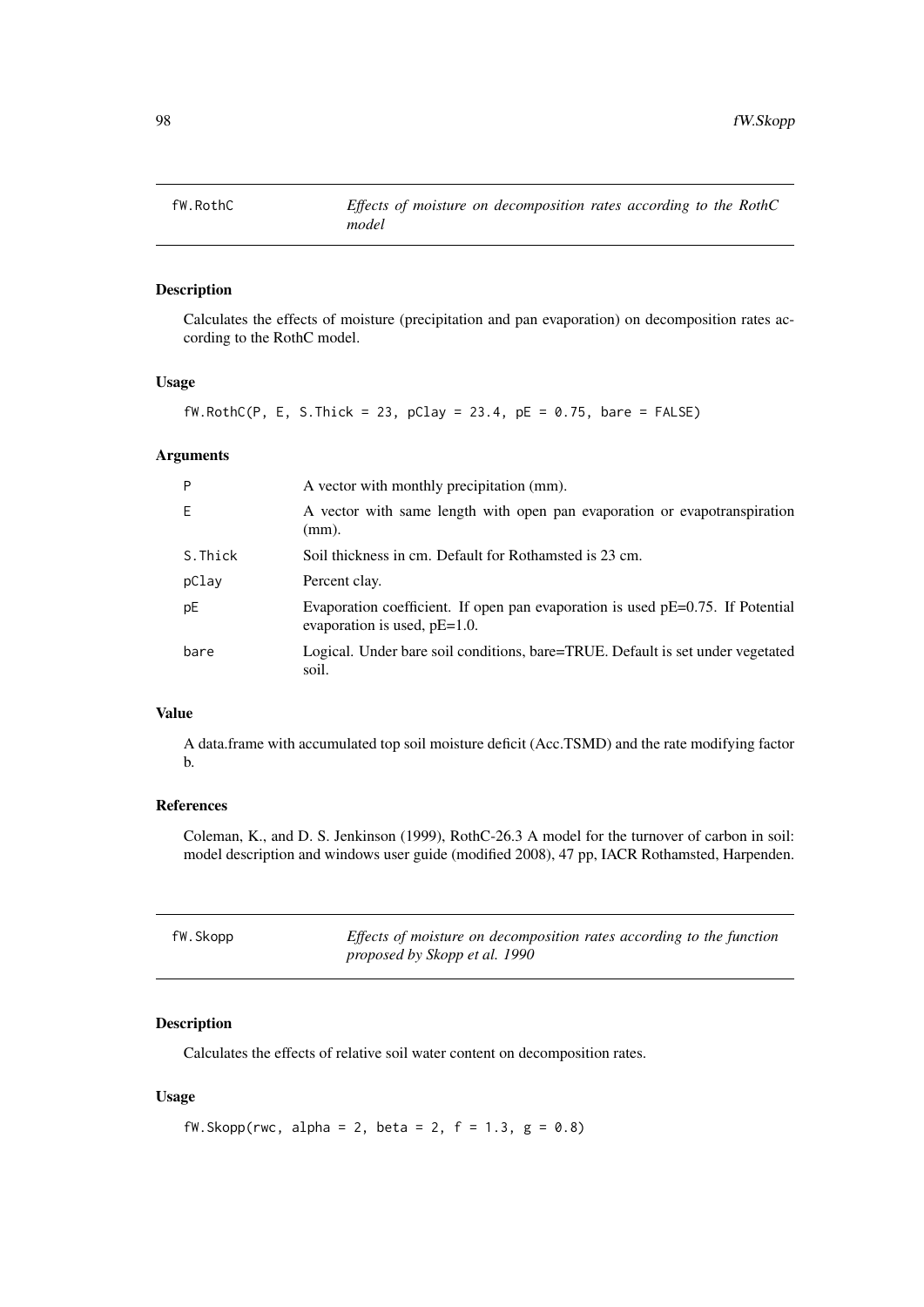# fW.Standcarb 99

#### Arguments

| rwc   | relative water content     |
|-------|----------------------------|
| alpha | Empirical parameter        |
| beta  | Empirical parameter        |
| f     | <b>Empirical parameter</b> |
|       | Empirical parameter        |

# References

J. Skopp, M. D. Jawson, and J. W. Doran. 1990. Steady-state aerobic microbial activity as a function of soil water content. Soil Sci. Soc. Am. J., 54(6):1619-1625

| fW.Standcarb | Effects of moisture on decomposition rates according to the StandCarb<br>model |
|--------------|--------------------------------------------------------------------------------|
|--------------|--------------------------------------------------------------------------------|

## Description

Calculates the effects of moisture on decomposition rates according to the StandCarb model.

# Usage

```
fW.Standcarb(
  Moist,
  MatricShape = 5,
  MatricLag = 0,
  MoistMin = 30,
  MoistMax = 350,
  DiffuseShape = 15,
  DiffuseLag = 4
)
```
## Arguments

| Moist        | A scalar or vector containing values of moisture content of a litter or soil pool<br>$(\%).$         |
|--------------|------------------------------------------------------------------------------------------------------|
| MatricShape  | A scalar that determines when matric limit is reduced to the point that decay can<br>begin to occur. |
| MatricLag    | A scalar used to offset the curve to the left or right.                                              |
| MoistMin     | A scalar determining the minimum moisture content.                                                   |
| MoistMax     | A scalar determining the maximum moisture content without diffusion limita-<br>tions.                |
| DiffuseShape | A scalar that determines the range of moisture contents where diffusion is not<br>limiting.          |
| DiffuseLag   | A scalar used to shift the point when moisture begins to limit diffusion.                            |
|              |                                                                                                      |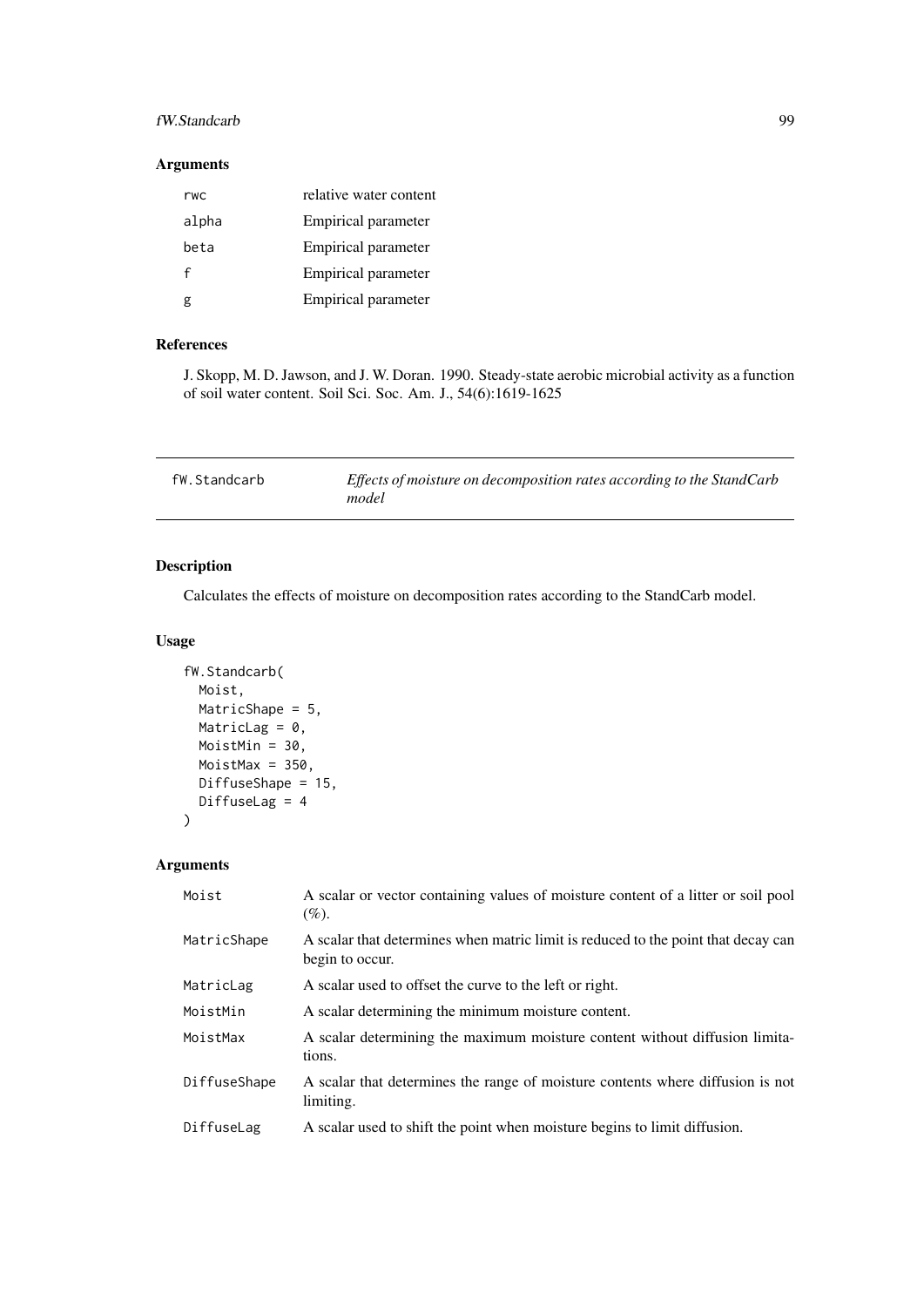#### Value

A data frame with limitation due to water potential (MatricLimit), limitation due to oxygen diffusion (DiffuseLimit), and the overall limitation of moisture on decomposition rates (MoistDecayIndex).

# References

Harmon, M. E., and J. B. Domingo (2001), A users guide to STANDCARB version 2.0: A model to simulate carbon stores in forest stands. Oregon State University, Corvallis.

| GaudinskiModel14 | Implementation of a the six-pool C14 model proposed by Gaudinski et |
|------------------|---------------------------------------------------------------------|
|                  | <i>al.</i> 2000                                                     |

## Description

This function creates a model as described in Gaudinski et al. 2000. It is a wrapper for the more general functions [GeneralModel\\_14](#page-104-0) that can handle an arbitrary number of pools.

#### Usage

GaudinskiModel14( t,  $ks = c(kr = 1/1.5, koi = 1/1.5, kocal = 1/4, kocal = 1/80, kAI = 1/3, kA2 = 1/75, kM$  $= 1/110$ ,  $CO = C(FR0 = 390, C10 = 220, C20 = 390, C30 = 1370, C40 = 90, C50 = 1800, C60 = 560)$  $FØ\_Delta14C = rep(0, 7),$  $LI = 150$ ,  $RI = 255$ ,  $xi = 1$ , inputFc,  $lambda = -0.0001209681,$  $lag = 0$ , solver = deSolve.lsoda.wrapper, pass = FALSE )

#### Arguments

| t           | A vector containing the points in time where the solution is sought. It must be<br>specified within the same period for which the Delta 14 C of the atmosphere is<br>provided. The default period in the provided dataset C14Atm_NH is 1900-2010. |
|-------------|---------------------------------------------------------------------------------------------------------------------------------------------------------------------------------------------------------------------------------------------------|
| ks          | A vector of length 7 containing the decomposition rates for the 6 soil pools plus<br>the fine-root pool.                                                                                                                                          |
| C0          | A vector of length 7 containing the initial amount of carbon for the 6 pools plus<br>the fine-root pool.                                                                                                                                          |
| F0 Delta14C | A vector of length 7 containing the initial amount of the radiocarbon fraction for<br>the 7 pools as Delta14C values in per mil.                                                                                                                  |
| LI          | A scalar or a data. frame object specifying the amount of litter inputs by time.                                                                                                                                                                  |
| RI          | A scalar or a data.frame object specifying the amount of root inputs by time.                                                                                                                                                                     |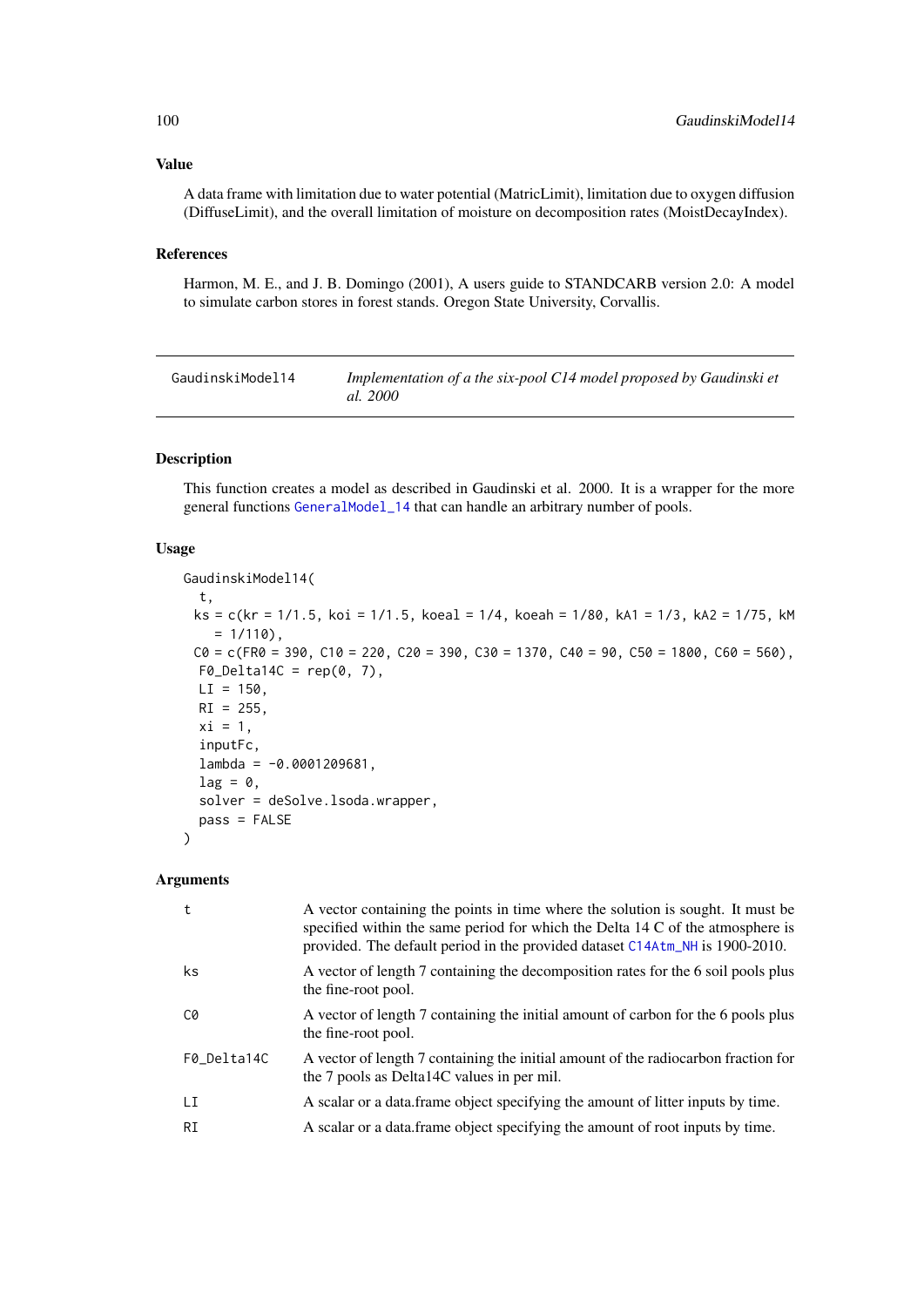| xi      | A scalar or a data.frame specifying the external (environmental and/or edaphic)<br>effects on decomposition rates.                                                             |
|---------|--------------------------------------------------------------------------------------------------------------------------------------------------------------------------------|
| inputFc | A Data Frame object containing values of atmospheric Delta 14C per time. First<br>column must be time values, second column must be Delta14C values in per<br>mil.             |
| lambda  | Radioactive decay constant. By default lambda=-0.0001209681 $y^2$ -1. This has<br>the side effect that all your time related data are treated as if the time unit was<br>year. |
| lag     | A positive integer representing a time lag for radiocarbon to enter the system.                                                                                                |
| solver  | A function that solves the system of ODEs. An alternative to the default is euler<br>or any other user provided function with the same interface.                              |
| pass    | if TRUE Forces the constructor to create the model even if it is invalid                                                                                                       |

# Value

A Model Object that can be further queried

#### References

Gaudinski JB, Trumbore SE, Davidson EA, Zheng S (2000) Soil carbon cycling in a temperate forest: radiocarbon-based estimates of residence times, sequestration rates and partitioning fluxes. Biogeochemistry 51: 33-69

# See Also

There are other [predefinedModels](#page-224-0) and also more general functions like [Model](#page-191-0).

## Examples

```
years=seq(1901,2010,by=0.5)
```

```
Ex=GaudinskiModel14(
t=years,
ks=c(kr=1/3, koi=1/1.5, koeal=1/4, koeah=1/80, kA1=1/3, kA2=1/75, kM=1/110),
inputFc=C14Atm_NH
\lambdaR14m=getF14R(Ex)
C14m=getF14C(Ex)
plot(
C14Atm_NH,
type="l",
xlab="Year",
ylab=expression(paste(Delta^14,"C ","(\u2030)")),
xlim=c(1940,2010)
)
lines(years,C14m,col=4)
points(HarvardForest14CO2[1:11,1],HarvardForest14CO2[1:11,2],pch=19,cex=0.5)
points(HarvardForest14CO2[12:173,1],HarvardForest14CO2[12:173,2],pch=19,col=2,cex=0.5)
points(HarvardForest14CO2[158,1],HarvardForest14CO2[158,2],pch=19,cex=0.5)
lines(years,R14m,col=2)
legend(
"topright",
c("Delta 14C Atmosphere",
```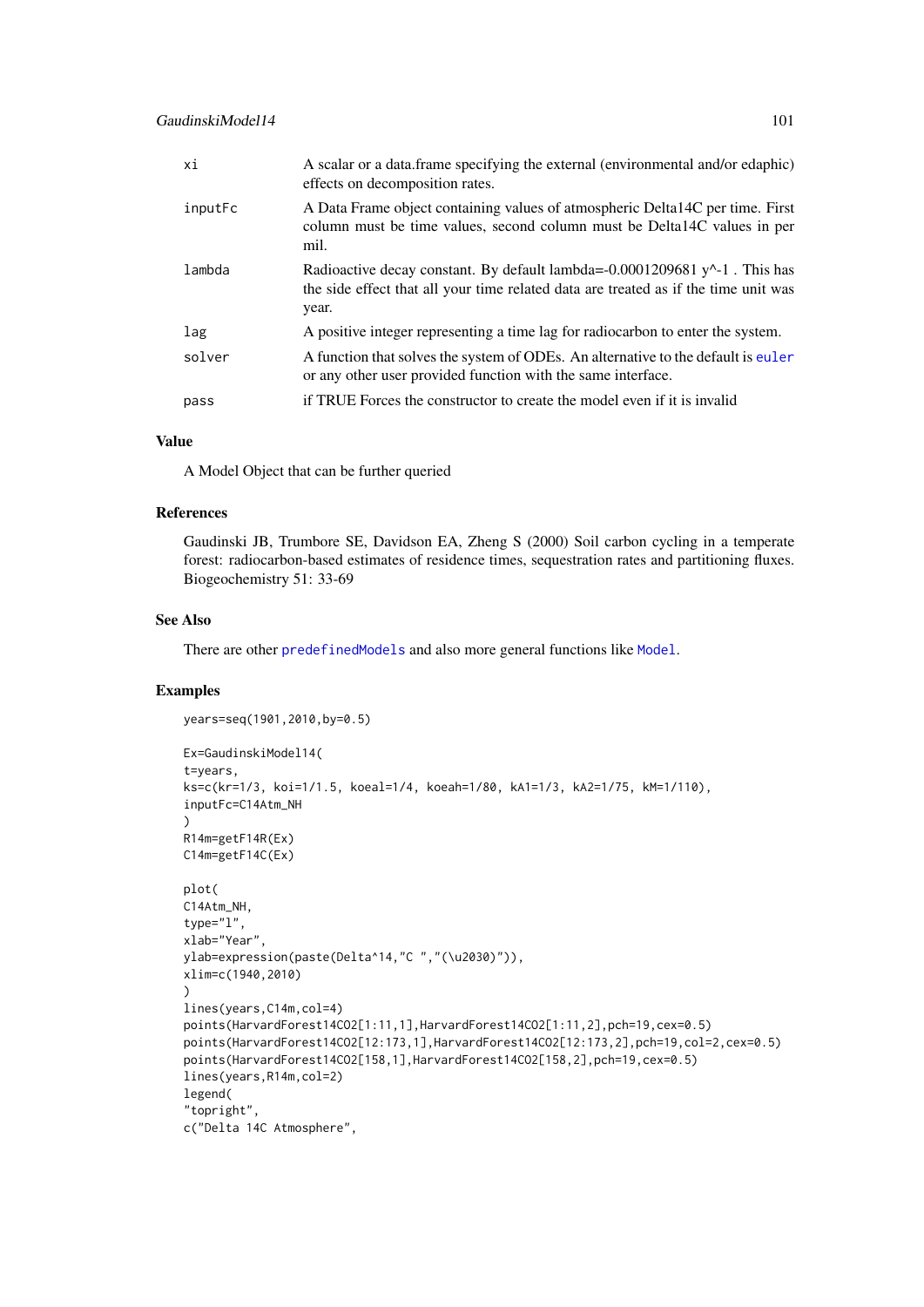```
"Delta 14C SOM",
"Delta 14C Respired"
),
lty=c(1,1,1),
col=c(1,4,2),
bty="n"
)
## We now show how to bypass soilR s parameter sanity check if nacessary
## (e.g in for parameter estimation ) in functions
## which might call it with unreasonable parameters
years=seq(1800,2010,by=0.5)
Ex=GaudinskiModel14(
t=years,
ks=c(kr=1/3,koi=1/1.5,koeal=1/4,koeah=1/80,kA1=1/3,kA2=1/75,kM=1/110),
inputFc=C14Atm_NH,
pass=TRUE
)
```
<span id="page-101-0"></span>GeneralDecompOp *A generic factory for subclasses of GeneralDecompOp*

#### Description

A generic factory for subclasses of GeneralDecompOp

#### Usage

```
GeneralDecompOp(object)
```
#### Arguments

object see method arguments

# S4-methods

- [GeneralDecompOp,DecompOp-method](#page-0-0)
- GeneralDecompOp, function-method
- [GeneralDecompOp,list-method](#page-0-0)
- [GeneralDecompOp,matrix-method](#page-0-0)
- [GeneralDecompOp,TimeMap-method](#page-0-0)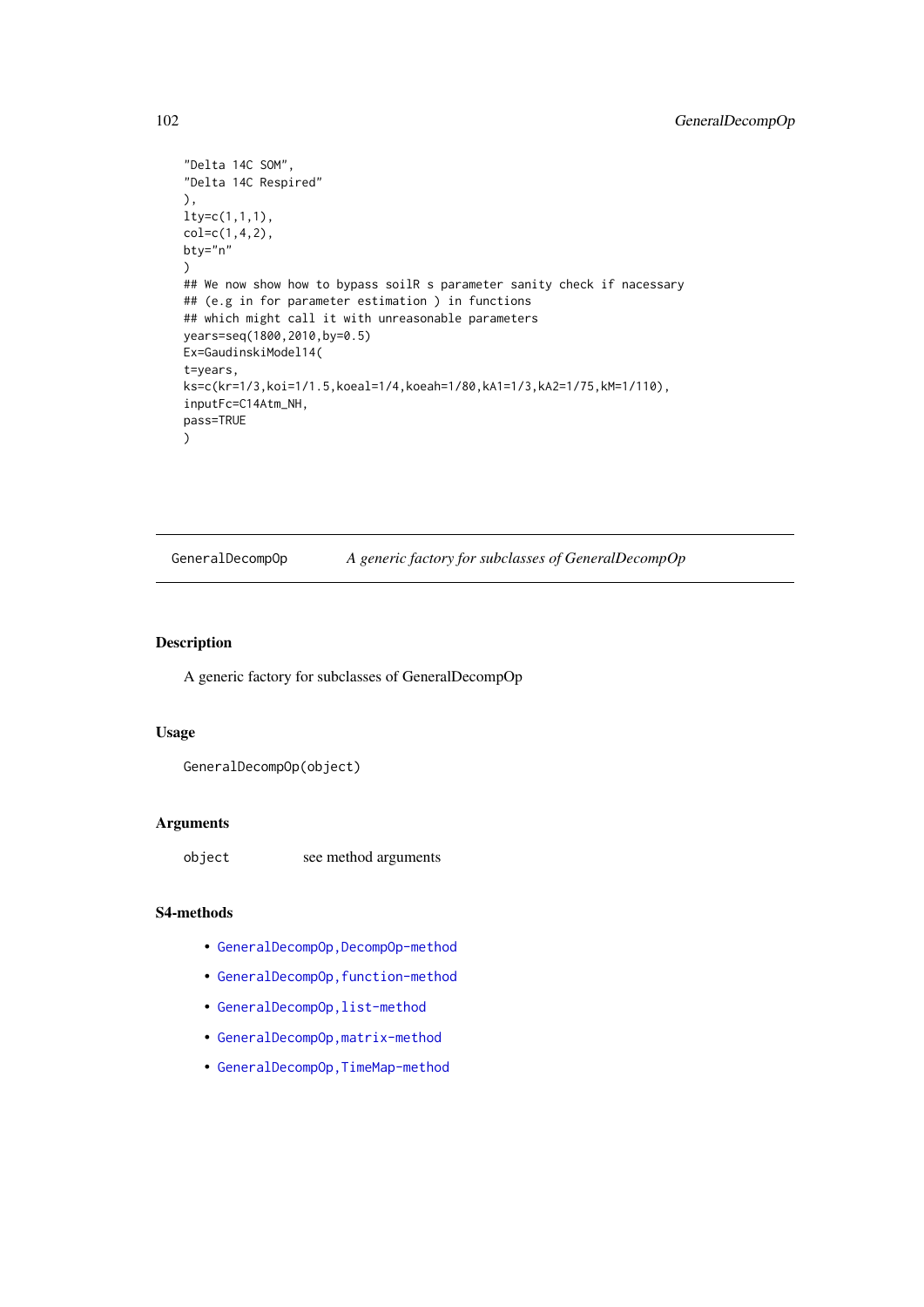GeneralDecompOp,DecompOp-method

*Pass through factory for objects of subclasses of [DecompOp](#page-74-0)*

#### Description

This method takes and returns an (identical) object that inherits from [DecompOp.](#page-74-0) It's purpose it to be able to call the generic function on arguments that are already

# Usage

## S4 method for signature 'DecompOp' GeneralDecompOp(object)

#### Arguments

object object of class:DecompOp, An object that already is of class DecompOp

GeneralDecompOp,function-method

*automatic title*

#### Description

automatic title

#### Usage

```
## S4 method for signature '`function`'
GeneralDecompOp(object)
```
#### Arguments

object object of class:function, no manual documentation

GeneralDecompOp,list-method

*automatic title*

#### Description

automatic title

#### Usage

```
## S4 method for signature 'list'
GeneralDecompOp(object)
```
#### Arguments

object object of class:list, no manual documentation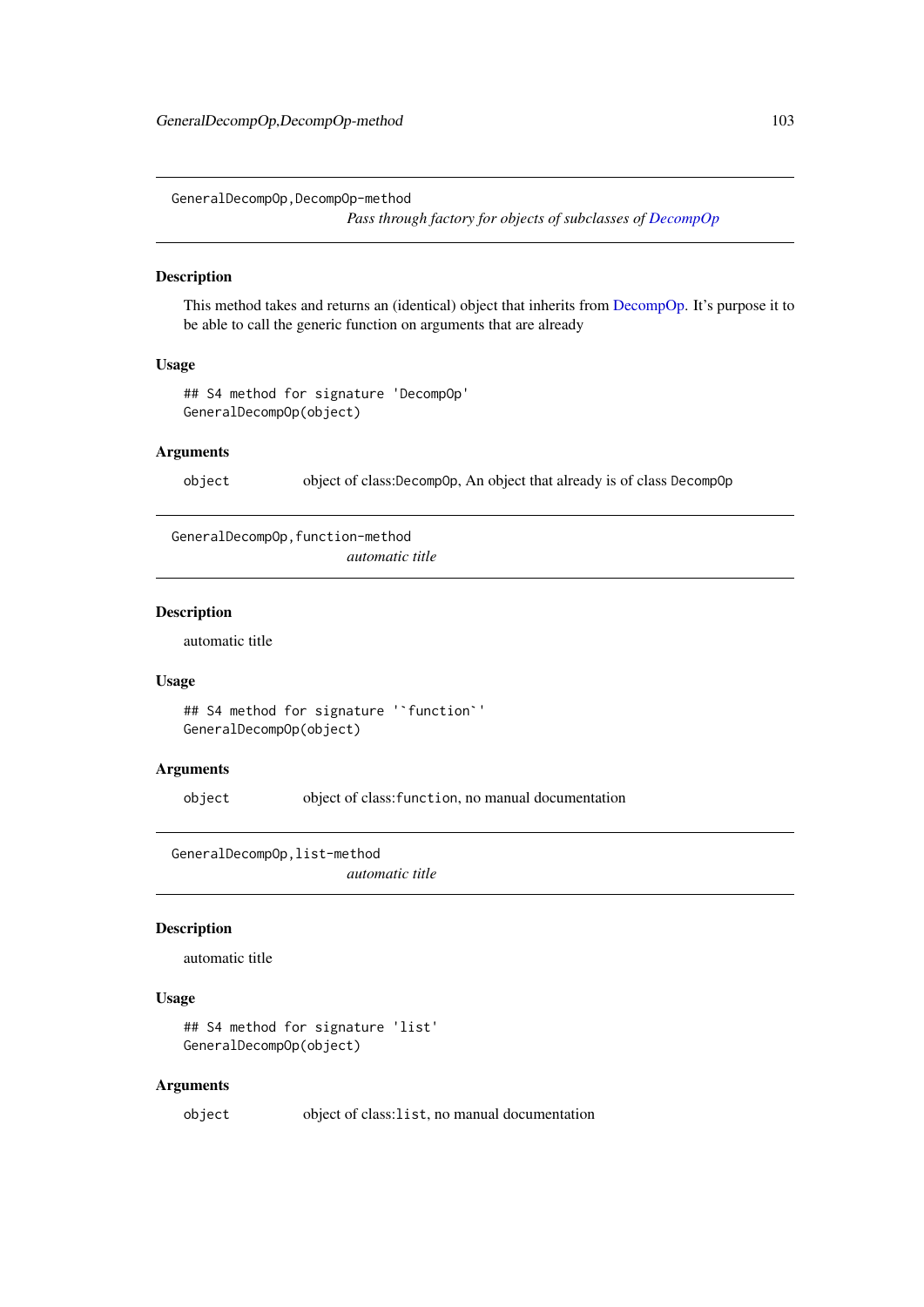GeneralDecompOp,matrix-method *automatic title*

#### Description

automatic title

# Usage

## S4 method for signature 'matrix' GeneralDecompOp(object)

#### Arguments

object object of class:matrix, no manual documentation

GeneralDecompOp,TimeMap-method

*automatic title*

#### Description

automatic title

## Usage

```
## S4 method for signature 'TimeMap'
GeneralDecompOp(object)
```
## Arguments

object object of class:TimeMap, no manual documentation

<span id="page-103-0"></span>GeneralModel *additional function to create Models*

#### Description

In previous SoilR Version GeneralModel was the function to create linear models, a task now fulfilled by the function [Model](#page-191-0). To ensure backward compatibility this function remains as a wrapper. In future versions it might take on the role of an abstract factory that produces several classes of models (i.e autonomous or non-autonomous and linear or non-linear) depending on different combinations of arguments. It creates a Model object from any combination of arguments that can be converted into the required set of building blocks for a model for n arbitrarily connected pools.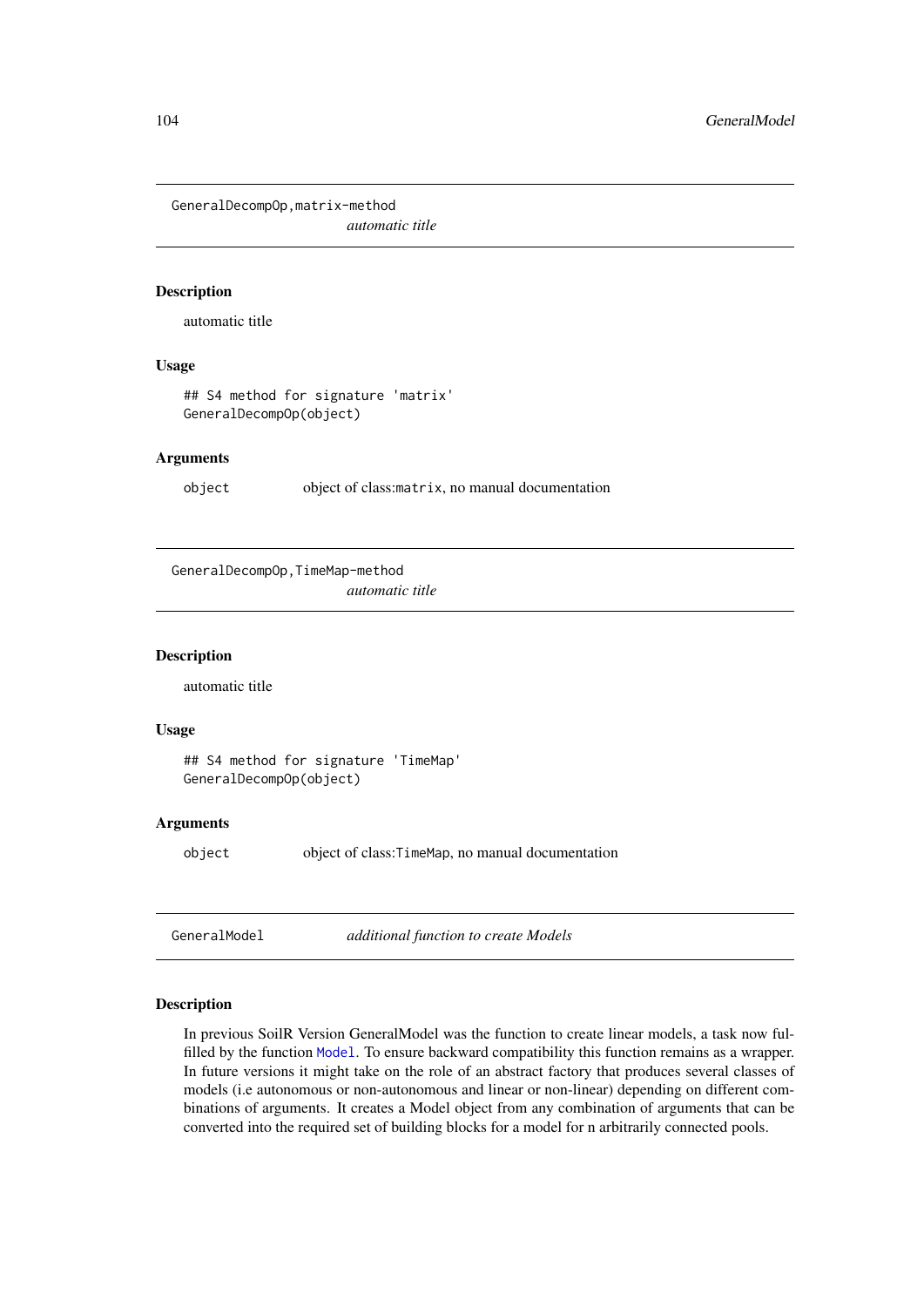## GeneralModel\_14 105

# Usage

```
GeneralModel(
  t,
  A,
  ivList,
  inputFluxes,
  solverfunc = deSolve.lsoda.wrapper,
  pass = FALSE,
  timeSymbol
\lambda
```
# Arguments

| A vector containing the points in time where the solution is sought.                                                                                                                                          |
|---------------------------------------------------------------------------------------------------------------------------------------------------------------------------------------------------------------|
| Anything that can be converted by GeneralDecompOp to any of the available<br>DecompositionOperator classes                                                                                                    |
| A vector containing the initial amount of carbon for the n pools. The length of<br>this vector is equal to the number of pools and thus equal to the length of k. This<br>is checked by an internal function. |
| something that can be converted to any of the available InFluxes classes                                                                                                                                      |
| The function used by to actually solve the ODE system. This can be deSolve . Isoda wrapper<br>or any other user provided function with the same interface.                                                    |
| Forces the constructor to create the model even if it is invalid                                                                                                                                              |
| A string (character vector of length 1) identifying the variable name                                                                                                                                         |
|                                                                                                                                                                                                               |

#### Value

A model object that can be further queried.

#### See Also

[TwopParallelModel](#page-268-0), [TwopSeriesModel](#page-271-0), [TwopFeedbackModel](#page-263-0)

<span id="page-104-0"></span>GeneralModel\_14 *create objects of class [Model\\_14](#page-197-0)*

# Description

At the moment this is just a wrapper for the actual constructor [Model\\_14](#page-194-0) with additional support for some now deprecated parameters for backward compatibility. This role may change in the future to an abstract factory where the actual class of the created model will be determined by the supplied parameters.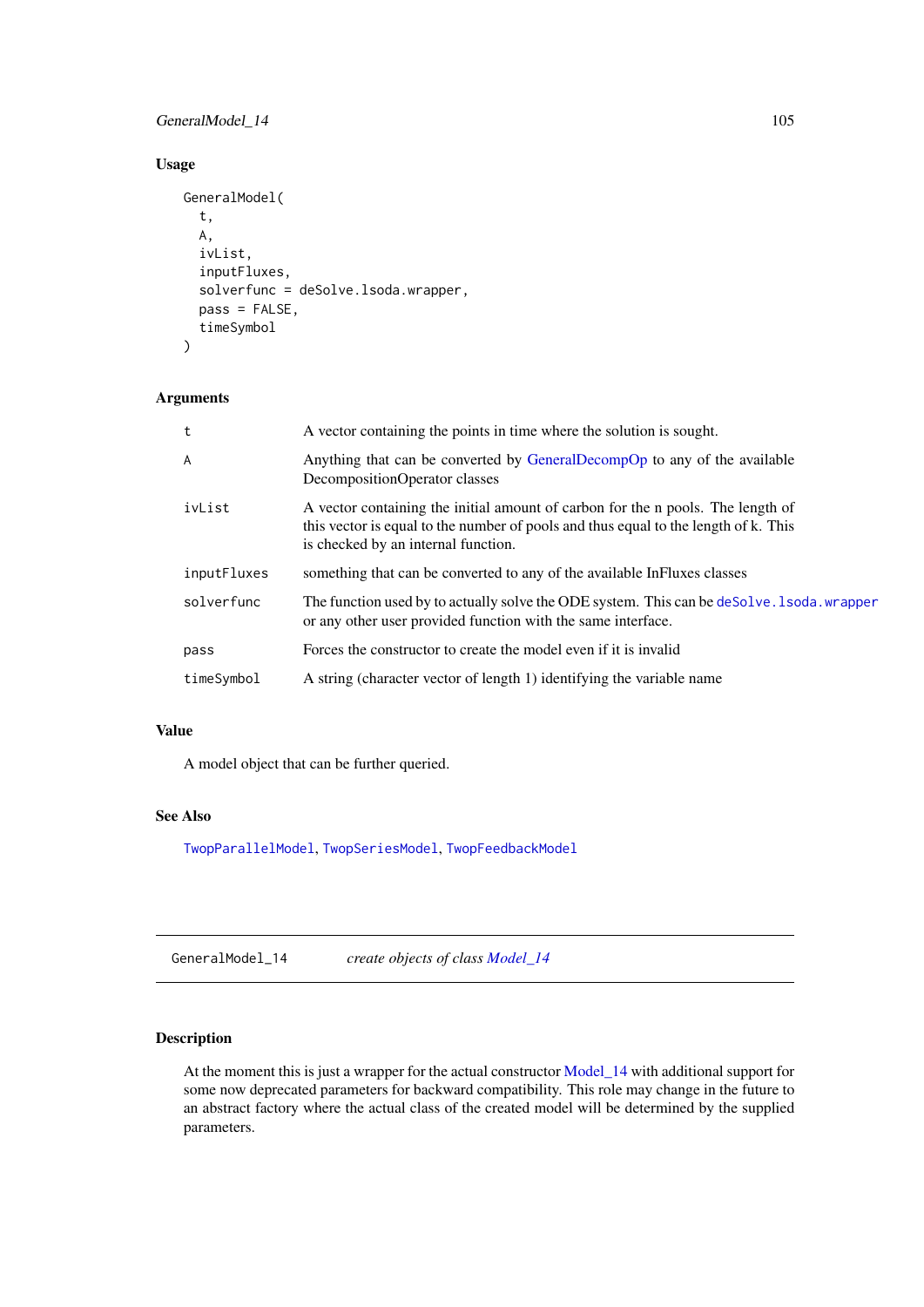# Usage

```
GeneralModel_14(
  t,
  A,
  ivList,
  initialValF,
  inputFluxes,
  Fc = NULL,inputFc = fc,di = -0.0001209681,
  solverfunc = deSolve.lsoda.wrapper,
  pass = FALSE
\lambda
```
# Arguments

| t           | A vector containing the points in time where the solution is sought.                                                                                                                                                                                                                                                                      |
|-------------|-------------------------------------------------------------------------------------------------------------------------------------------------------------------------------------------------------------------------------------------------------------------------------------------------------------------------------------------|
| A           | something that can be converted by GeneralDecompOp to any of the available<br>subclasses of DecompOp.                                                                                                                                                                                                                                     |
| ivList      | A vector containing the initial amount of carbon for the n pools. The length of<br>this vector is equal to the number of pools and thus equal to the length of k. This<br>is checked by an internal function.                                                                                                                             |
| initialValF | An object equal or equivalent to class ConstFc containing a vector with the initial<br>values of the radiocarbon fraction for each pool and a format string describing<br>in which format the values are given.                                                                                                                           |
| inputFluxes | something that can be converted by InFluxes to any of the available subclasses<br>of InFluxes.                                                                                                                                                                                                                                            |
| Fc          | deprecated keyword argument, please use inputFc instead                                                                                                                                                                                                                                                                                   |
| inputFc     | An object describing the fraction of $C_1$ 14 in per mille (different formats are<br>possible)                                                                                                                                                                                                                                            |
| di          | the rate at which C_14 decays radioactively. If you don't provide a value here<br>we assume the following value: $k = -0.0001209681 y^2 - 1$ . This has the side effect<br>that all your time related data are treated as if the time unit was year. Thus beside<br>time itself it also affects decay rates the inputrates and the output |
| solverfunc  | The function used by to actually solve the ODE system. This can be deSolve. 1soda. wrapper<br>or any other user provided function with the same interface.                                                                                                                                                                                |
| pass        | Forces the constructor to create the model even if it is invalid                                                                                                                                                                                                                                                                          |
|             |                                                                                                                                                                                                                                                                                                                                           |

# Value

A model object that can be further queried.

# See Also

[TwopParallelModel](#page-268-0), [TwopSeriesModel](#page-271-0), [TwopFeedbackModel](#page-263-0)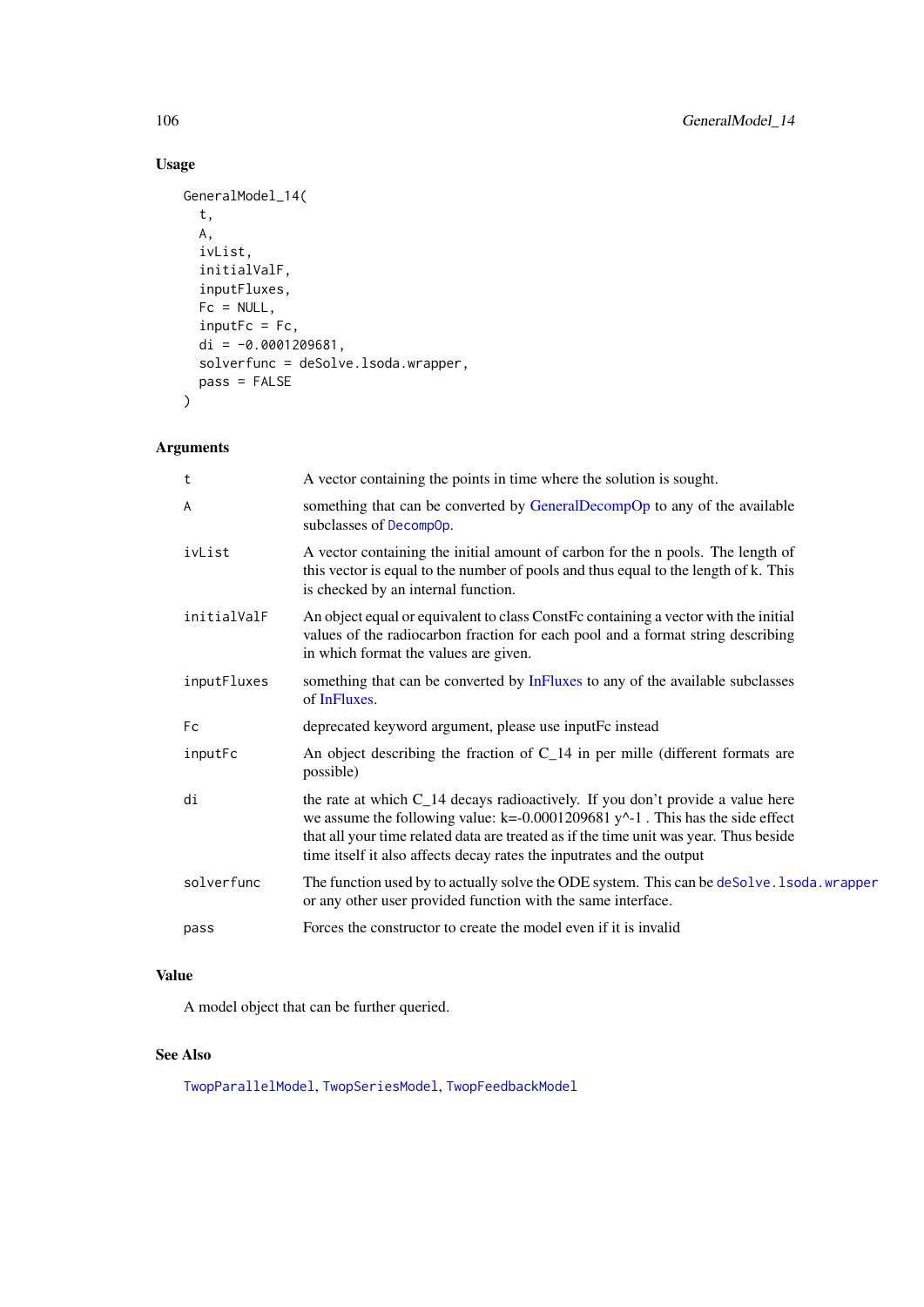#### Description

The function creates a numerical model for n arbitrarily connected pools. It is one of the constructors of class NlModel. It is used by some more specialized wrapper functions, but can also be used directly.

# Usage

```
GeneralNlModel(
  t,
  TO,
  ivList,
  inputFluxes,
  solverfunc = deSolve.lsoda.wrapper,
  pass = FALSE
)
```
#### Arguments

| t              | A vector containing the points in time where the solution is sought.                                                                                                                                                                 |
|----------------|--------------------------------------------------------------------------------------------------------------------------------------------------------------------------------------------------------------------------------------|
| T <sub>0</sub> | A object describing the model decay rates for the n pools, connection and feed-<br>back coefficients. The number of pools n must be consistent with the number of<br>initial values and input fluxes.                                |
| ivList         | A numeric vector containing the initial amount of carbon for the n pools. The<br>length of this vector is equal to the number of pools.                                                                                              |
| inputFluxes    | A TimeMap object consisting of a vector valued function describing the inputs<br>to the pools as functions of time TimeMap.new.                                                                                                      |
| solverfunc     | The function used by to actually solve the ODE system.                                                                                                                                                                               |
| pass           | Forces the constructor to create the model even if it is invalid. If set to TRUE,<br>does not enforce the requirements for a biologically meaningful model, e.g. does<br>not check if negative values of respiration are calculated. |

#### Value

Tr=getTransferMatrix(Anl) #this is a function of C and t

################################################################################# # build the two models (linear and nonlinear) mod=GeneralModel( t, A,iv, inputrates, deSolve.lsoda.wrapper) modnl=GeneralNlModel( t, Anl, iv, inputrates, deSolve.lsoda.wrapper)

Ynonlin=getC(modnl) lt1=2 lt2=4 plot(t,Ynonlin[,1],type="l",lty=lt1,col=1, ylab="Concentrations",xlab="Time",ylim=0 lines(t,Ynonlin[,2],type="l",lty=lt2,col=2) legend("topleft",c("Pool 1", "Pool 2"),lty=c(lt1,lt2),col=c(1,2))

# See Also

[GeneralModel](#page-103-0).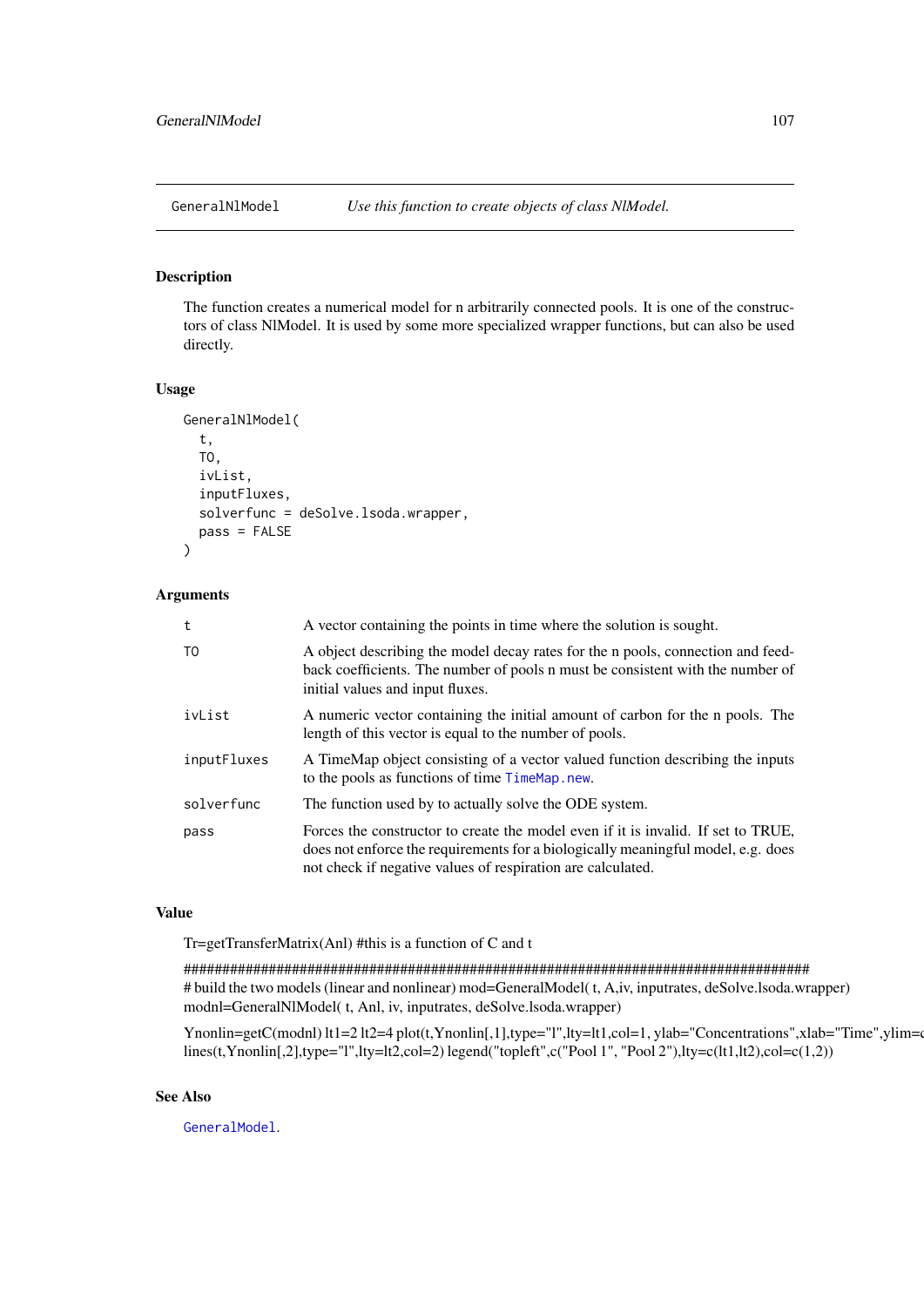#### Examples

```
t_start=0
t_end=20
tn=100
timestep=(t_end-t_start)/tn
t=seq(t_start,t_end,timestep)
k1 = 1/2k2=1/3
Km=0.5
nr=2
alpha=list()
alpha[["1_to_2"]]=function(C,t){
1/5
}
alpha[["2_to_1"]]=function(C,t){
1/6
}
f=function(C,t){
# The only thing to take care of is that we release a vector of the same
# size as C
S=C[[1]]M=C<sub>[[2]</sub>]
O=matrix(byrow=TRUE,nrow=2,c(k1*M*(S/(Km+S)),
k2*M))
return(O)
}
Anl=new("TransportDecompositionOperator",t_start,Inf,nr,alpha,f)
c01=3
c02=2
iv=c(c01,c02)
inputrates=new("TimeMap",t_start,t_end,function(t){return(matrix(
nrow=nr,
ncol=1,
c( 2, 2)
))})
#################################################################################
# we check if we can reproduce the linear decomposition operator from the
# nonlinear one
```
GeneralPoolId *automatic title*

# Description

automatic title

automatic title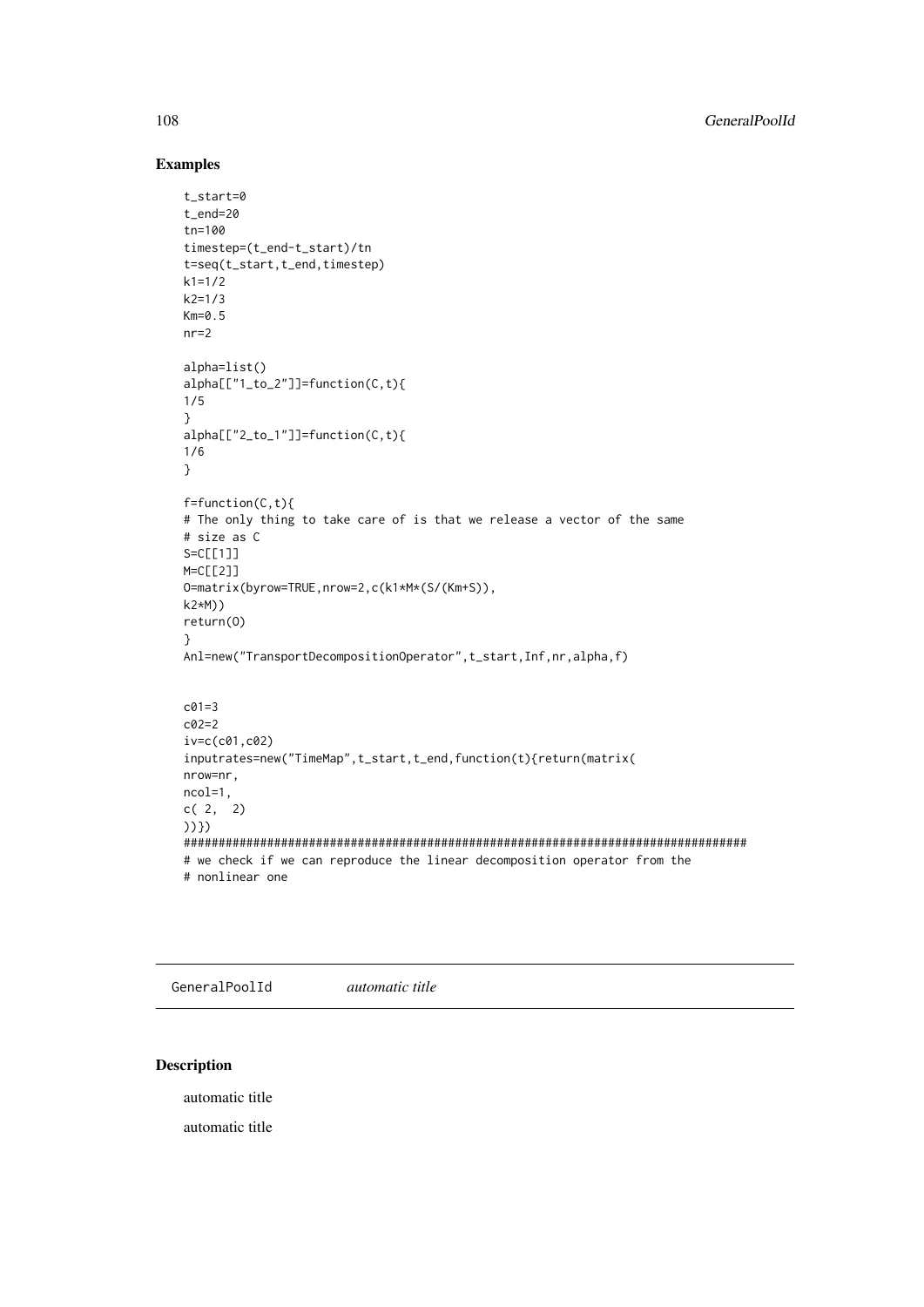### Usage

GeneralPoolId(id)

GeneralPoolId(id)

## Arguments

id see method arguments

#### S4-methods

- [GeneralPoolId,character-method](#page-0-0)
- [GeneralPoolId,numeric-method](#page-0-0)

GeneralPoolId,character-method *automatic title*

#### Description

automatic title

### Usage

```
## S4 method for signature 'character'
GeneralPoolId(id)
```
#### Arguments

id object of class:character, no manual documentation

GeneralPoolId,numeric-method

*generic factory for this virtual class*

# Description

the class returned depends on the method dispatched depending on the supplied arguments

## Usage

```
## S4 method for signature 'numeric'
GeneralPoolId(id)
```
#### Arguments

id object of class:numeric, no manual documentation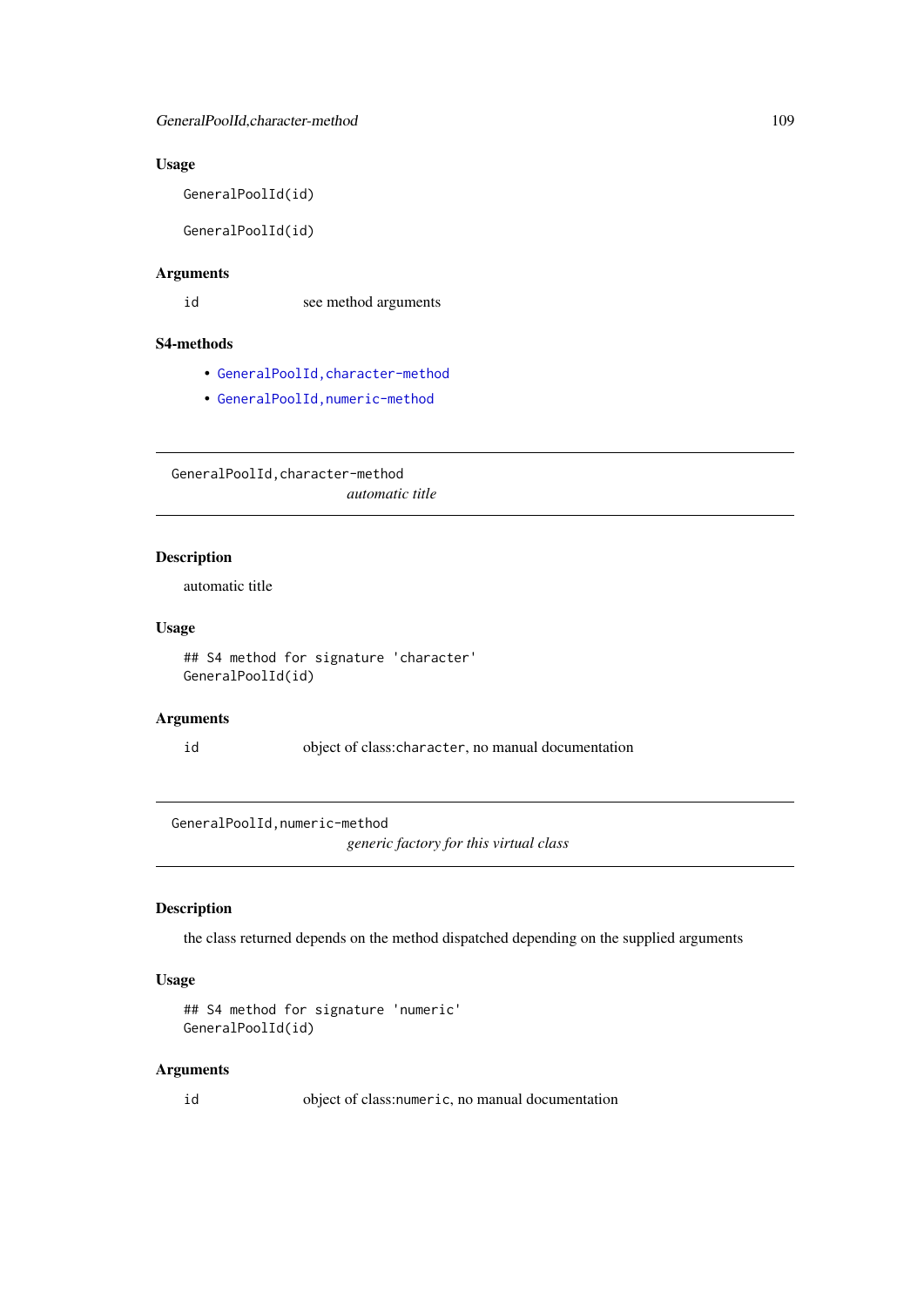getAccumulatedRelease *automatic title*

#### Description

automatic title

#### Usage

getAccumulatedRelease(object)

#### Arguments

object see method arguments

#### S4-methods

• [getAccumulatedRelease,Model-method](#page-0-0)

getAccumulatedRelease,Model-method

*Compute the time integral of the relaese fluxes over time*

### Description

The definite integral of the vector of release fluxes over time from start to t, computed for all t in the times argument the modelrun has been created with.

#### Usage

```
## S4 method for signature 'Model'
getAccumulatedRelease(object)
```
### Arguments

object object of class:Model, A modelrun as produced by the constructors: [Model](#page-191-0), [Model\\_by\\_PoolNames](#page-198-0), [Model\\_14](#page-194-0) the function [GeneralModel](#page-103-0) or the functions listed in [predefinedModels](#page-224-0).

> A model represents the initial value problem (IVP) for the contents of the pool consisting of

- The initial values of the pool content
- The system of ordinary differential equations, as dictated by the fluxes
- The times for which the solution of the IVP is evaluated.

#### Value

A matrix with as many columns as there are pools and as many rows as there are entries in the times argument the model has been build with.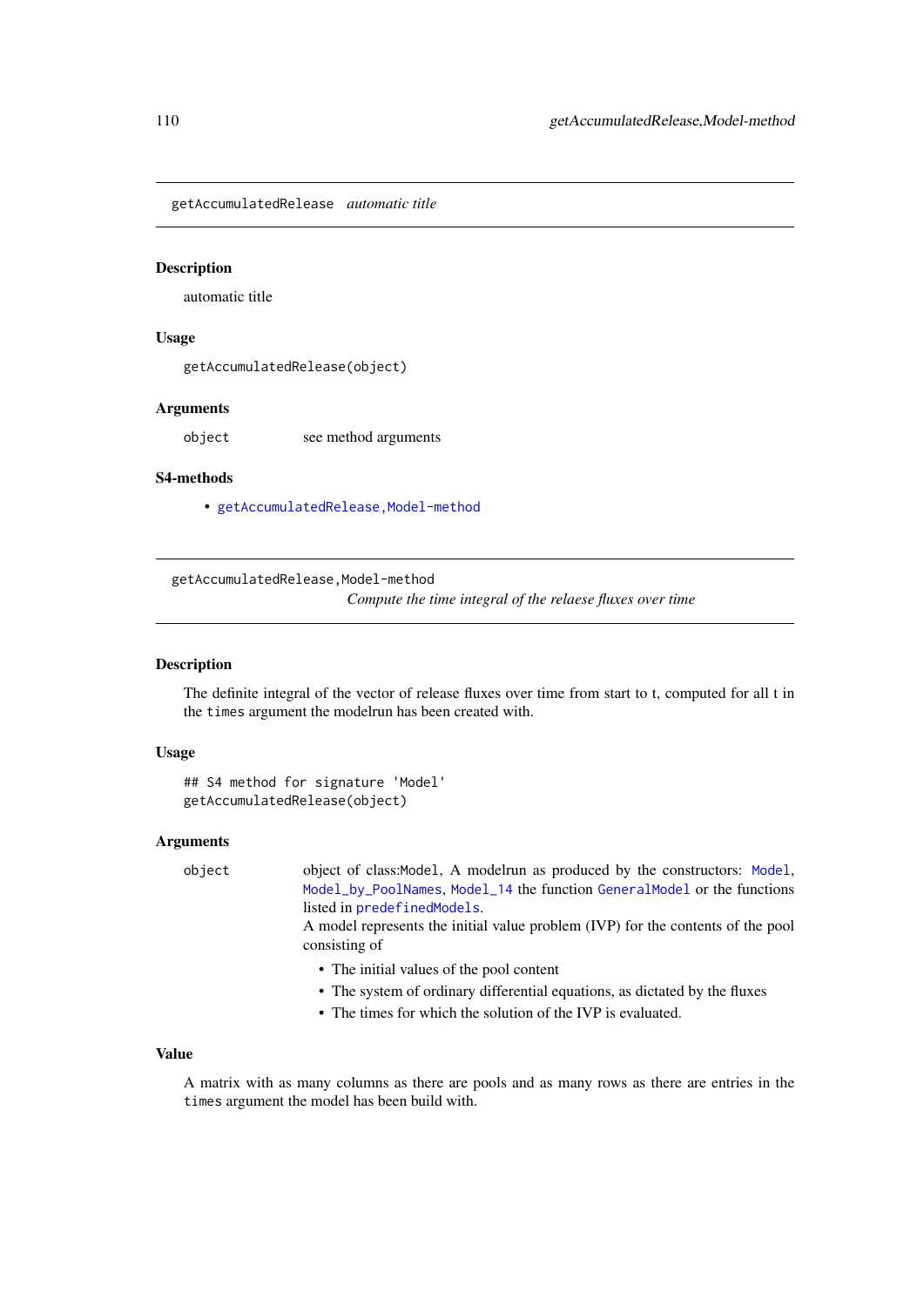#### Description

This function computes the content of the pools as function of time. In the original (and most of the present) Models these are Carbon pools hence the name. Have a look at the methods for details.

### Usage

getC(object, as.closures = F)

#### Arguments

| object      | A modelrun as produced by the constructors: Model, Model_by_PoolNames,<br>Model_14 the function GeneralModel or the functions listed in predefinedModels.<br>A model represents the initial value problem (IVP) for the contents of the pool<br>consisting of |
|-------------|---------------------------------------------------------------------------------------------------------------------------------------------------------------------------------------------------------------------------------------------------------------|
|             | • The initial values of the pool content                                                                                                                                                                                                                      |
|             | • The system of ordinary differential equations, as dictated by the fluxes                                                                                                                                                                                    |
|             | • The times for which the solution of the IVP is evaluated.                                                                                                                                                                                                   |
| as.closures | see method arguments                                                                                                                                                                                                                                          |

### Value

A matrix with m columns representing where m is the number of pools, and n rows where n is the number times as specified by the times of the model.

#### S4-methods

- [getC,Model-method](#page-0-0)
- [getC,Model\\_by\\_PoolNames-method](#page-0-0)
- [getC,NlModel-method](#page-0-0)

getC,Model-method *Pool Contents for all times*

#### Description

Pool Contents for all times

The solution of the initial value problem (IVP) for the pool contents. Since the first models in SoilR had only Carbon pools the function name getC could be interpreted as referring to the C content. If the model includes other element cycles e.g. N or P this interpretation is no longer valid. In this case the C in 'getC' stands for 'content' since the function will always return the solution for all pools, regardless of the chemical element the author of the model associated them with.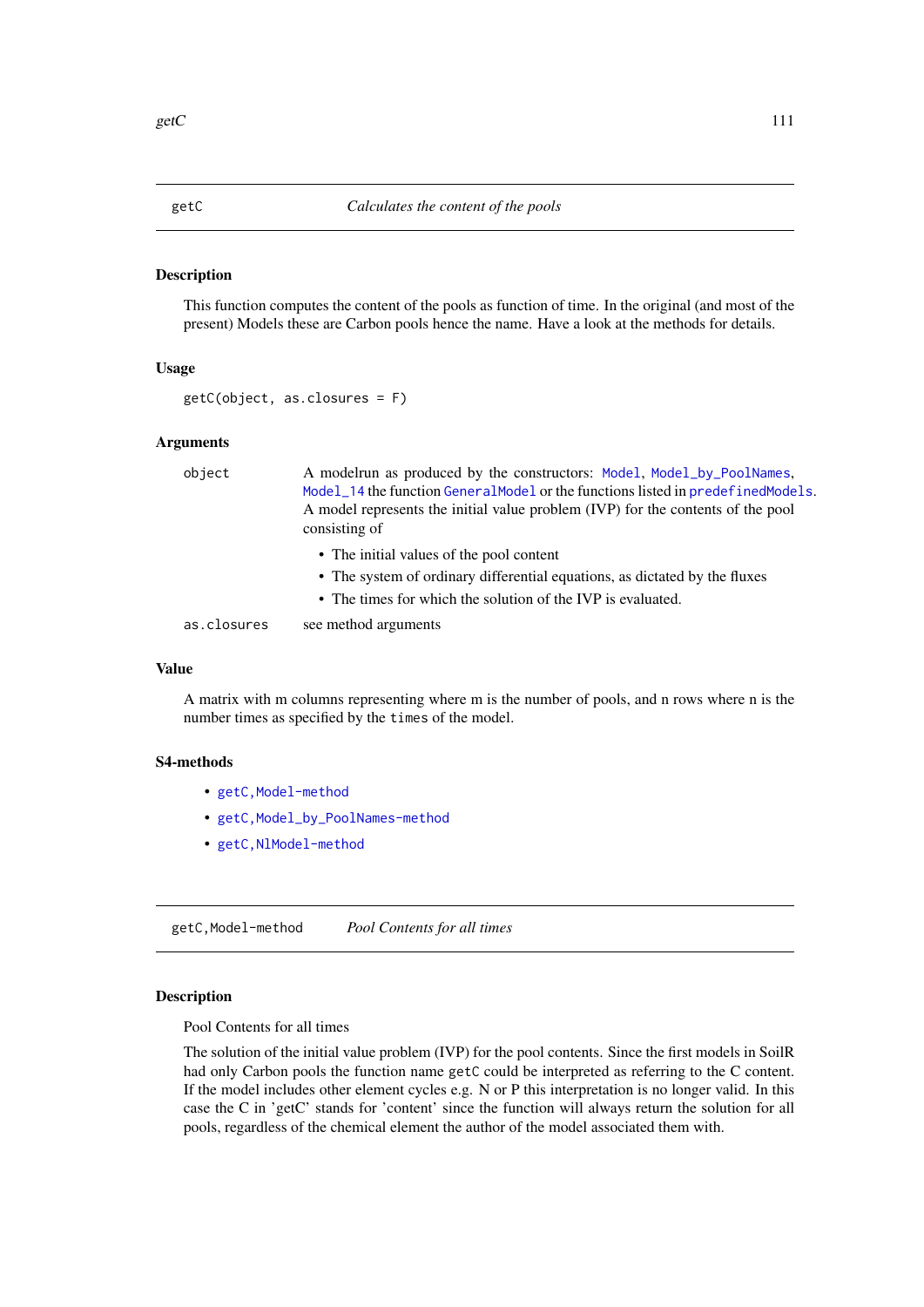#### Usage

```
## S4 method for signature 'Model'
getC(object)
```
#### Arguments

| object | object of class: Model, A modelrun as produced by the constructors: Model,                       |
|--------|--------------------------------------------------------------------------------------------------|
|        | Model_by_PoolNames, Model_14 the function GeneralModel or the functions                          |
|        | listed in predefined Models.                                                                     |
|        | A model represents the initial value problem (IVP) for the contents of the pool<br>consisting of |
|        | • The initial values of the pool content                                                         |
|        | • The system of ordinary differential equations, as dictated by the fluxes                       |
|        | • The times for which the solution of the IVP is evaluated.                                      |
|        |                                                                                                  |
|        |                                                                                                  |

# Value

A matrix with as many columns as there are pools and as many rows as there are entries in the times argument the model has been build with.

getC,Model\_by\_PoolNames-method *Pool Contents for all times*

### Description

Pool Contents for all times

The solution of the initial value problem (IVP) for the pool contents. Since the first models in SoilR had only Carbon pools the function name getC could be interpreted as referring to the C content. If the model includes other element cycles e.g. N or P this interpretation is no longer valid. In this case the C in 'getC' stands for 'content' since the function will always return the solution for all pools, regardless of the chemical element the author of the model associated them with.

#### Usage

```
## S4 method for signature 'Model_by_PoolNames'
getC(object)
```
#### Arguments

object object of class:Model\_by\_PoolNames, A modelrun as produced by the constructors: [Model](#page-191-0), [Model\\_by\\_PoolNames](#page-198-0), [Model\\_14](#page-194-0) the function [GeneralModel](#page-103-0) or the functions listed in [predefinedModels](#page-224-0).

> A model represents the initial value problem (IVP) for the contents of the pool consisting of

- The initial values of the pool content
- The system of ordinary differential equations, as dictated by the fluxes
- The times for which the solution of the IVP is evaluated.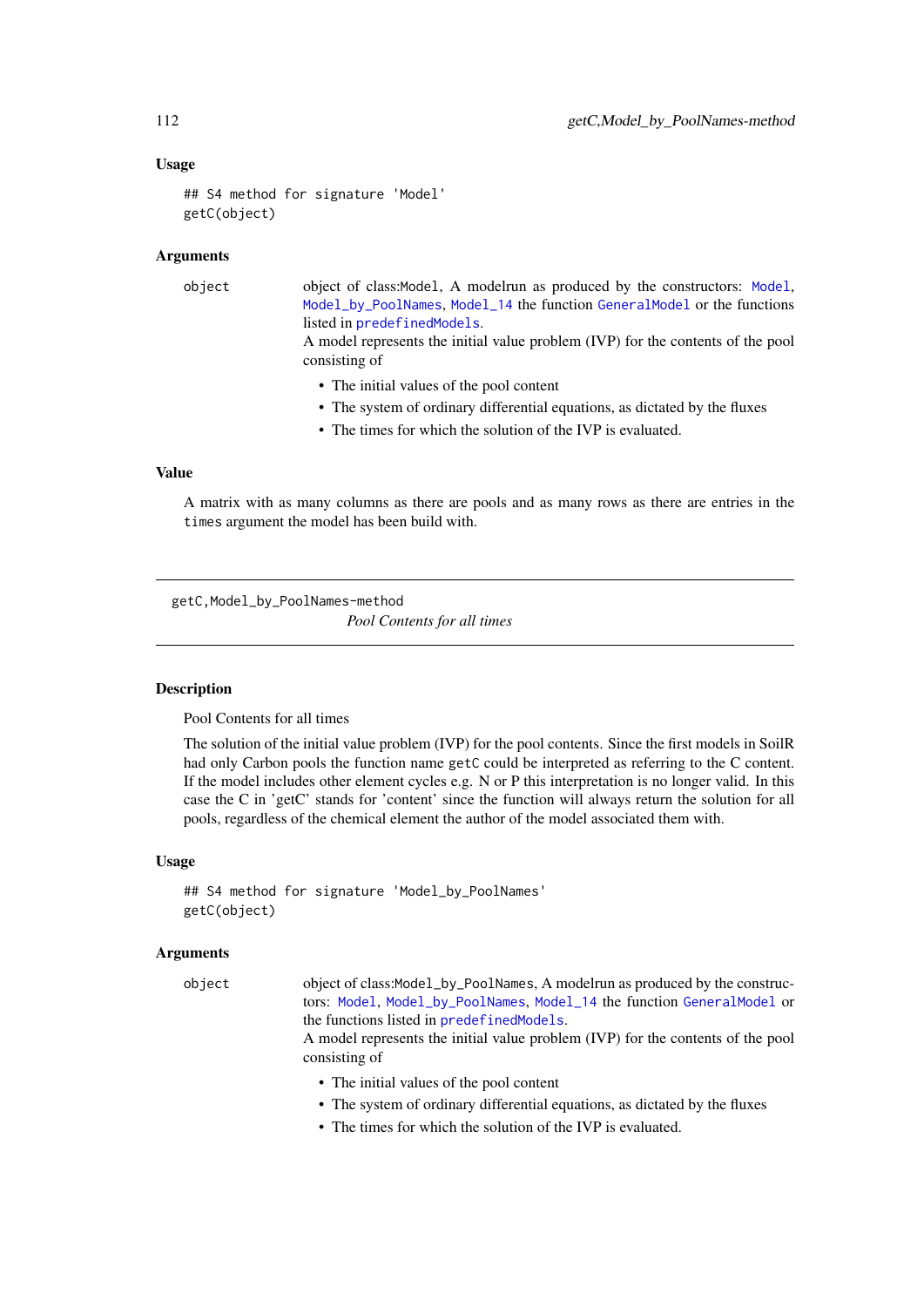#### Value

A matrix with as many columns as there are pools and as many rows as there are entries in the times argument the model has been build with.

getC,NlModel-method *Pool Contents for all times*

#### Description

Pool Contents for all times

The solution of the initial value problem (IVP) for the pool contents. Since the first models in SoilR had only Carbon pools the function name getC could be interpreted as referring to the C content. If the model includes other element cycles e.g. N or P this interpretation is no longer valid. In this case the C in 'getC' stands for 'content' since the function will always return the solution for all pools, regardless of the chemical element the author of the model associated them with.

#### Usage

## S4 method for signature 'NlModel' getC(object, as.closures = FALSE)

#### Arguments

| object      | object of class: N1 Mode 1, no manual documentation                                 |
|-------------|-------------------------------------------------------------------------------------|
| as.closures | If TRUE will return the result as a list of approximating functions of time indexed |
|             | by the pool number.                                                                 |

### Value

If as.closures is FALSE (the default) the return value is a matrix with as many columns as there are pools and as many rows as there are entries in the times argument the model has been built with.

getC14 *Generic that yields the ^14C content for all pools and all times*

#### Description

Generic that yields the ^14C content for all pools and all times

#### Usage

getC14(object)

## Arguments

object see method arguments

#### S4-methods

• [getC14,Model\\_14-method](#page-0-0)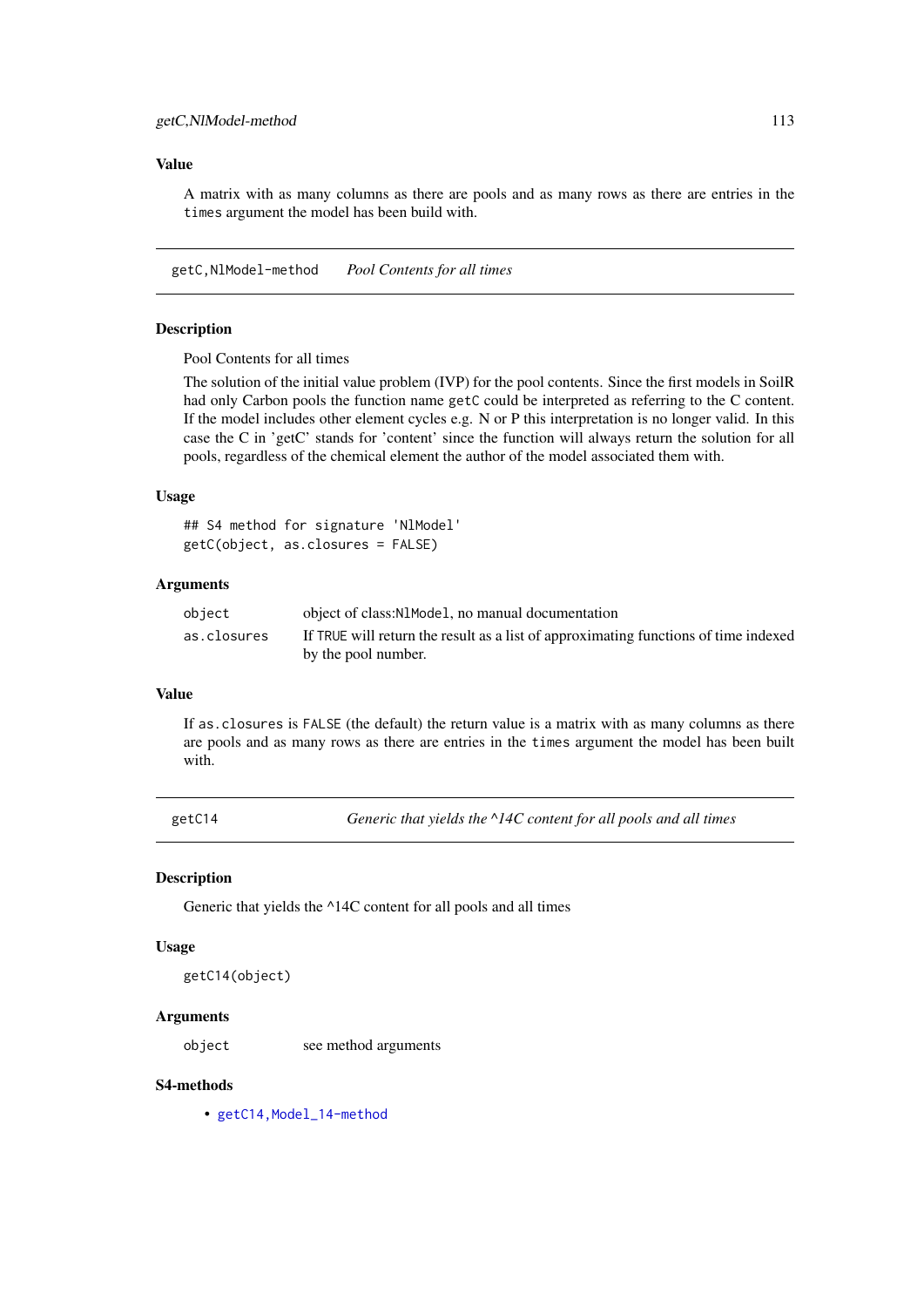getC14,Model\_14-method

*automatic title*

#### Description

automatic title

## Usage

## S4 method for signature 'Model\_14' getC14(object)

### Arguments

object object of class:Model\_14, no manual documentation

getCompartmentalMatrixFunc

*automatic title*

### Description

automatic title

# Usage

getCompartmentalMatrixFunc(object, timeSymbol, state\_variable\_names)

### Arguments

| object               | see method arguments |
|----------------------|----------------------|
| timeSymbol           | see method arguments |
| state_variable_names |                      |

see method arguments

#### S4-methods

- [getCompartmentalMatrixFunc,BoundLinDecompOp,ANY,ANY-method](#page-0-0)
- [getCompartmentalMatrixFunc,ConstLinDecompOp,ANY,ANY-method](#page-0-0)
- [getCompartmentalMatrixFunc,TransportDecompositionOperator,ANY,ANY-method](#page-0-0)
- [getCompartmentalMatrixFunc,UnBoundNonLinDecompOp\\_by\\_PoolNames,character,character-method](#page-0-0)
- [getCompartmentalMatrixFunc,UnBoundNonLinDecompOp,ANY,ANY-method](#page-0-0)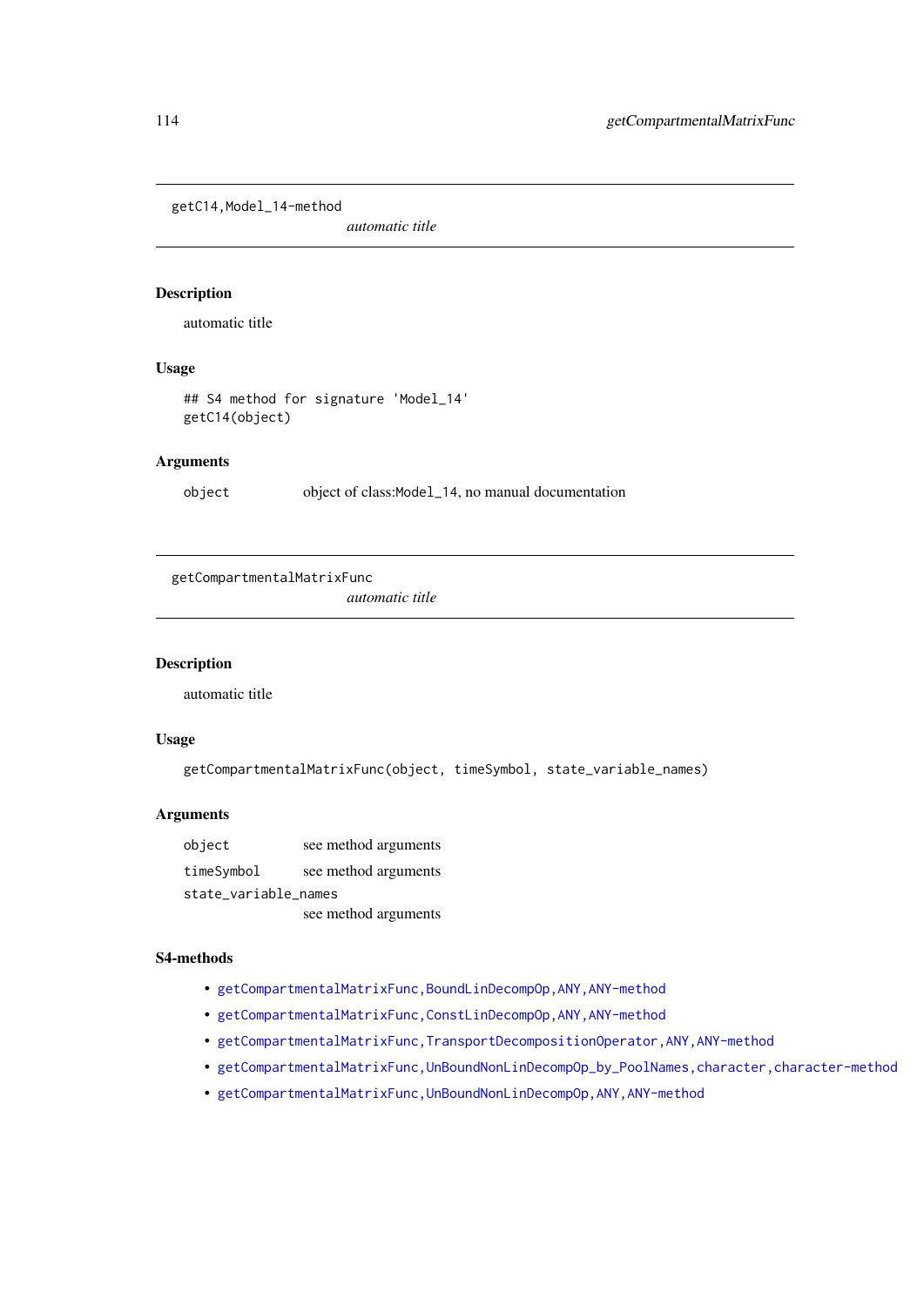getCompartmentalMatrixFunc,BoundLinDecompOp,ANY,ANY-method *automatic title*

#### Description

automatic title

### Usage

```
## S4 method for signature 'BoundLinDecompOp,ANY,ANY'
getCompartmentalMatrixFunc(object)
```
#### Arguments

object object of class:BoundLinDecompOp, no manual documentation

getCompartmentalMatrixFunc,ConstLinDecompOp,ANY,ANY-method *automatic title*

### Description

automatic title

#### Usage

```
## S4 method for signature 'ConstLinDecompOp,ANY,ANY'
getCompartmentalMatrixFunc(object)
```
#### Arguments

object object of class:ConstLinDecompOp, no manual documentation

getCompartmentalMatrixFunc,TransportDecompositionOperator,ANY,ANY-method *automatic title*

#### Description

automatic title

#### Usage

```
## S4 method for signature 'TransportDecompositionOperator, ANY, ANY'
getCompartmentalMatrixFunc(object)
```
#### Arguments

object object of class:TransportDecompositionOperator, no manual documentation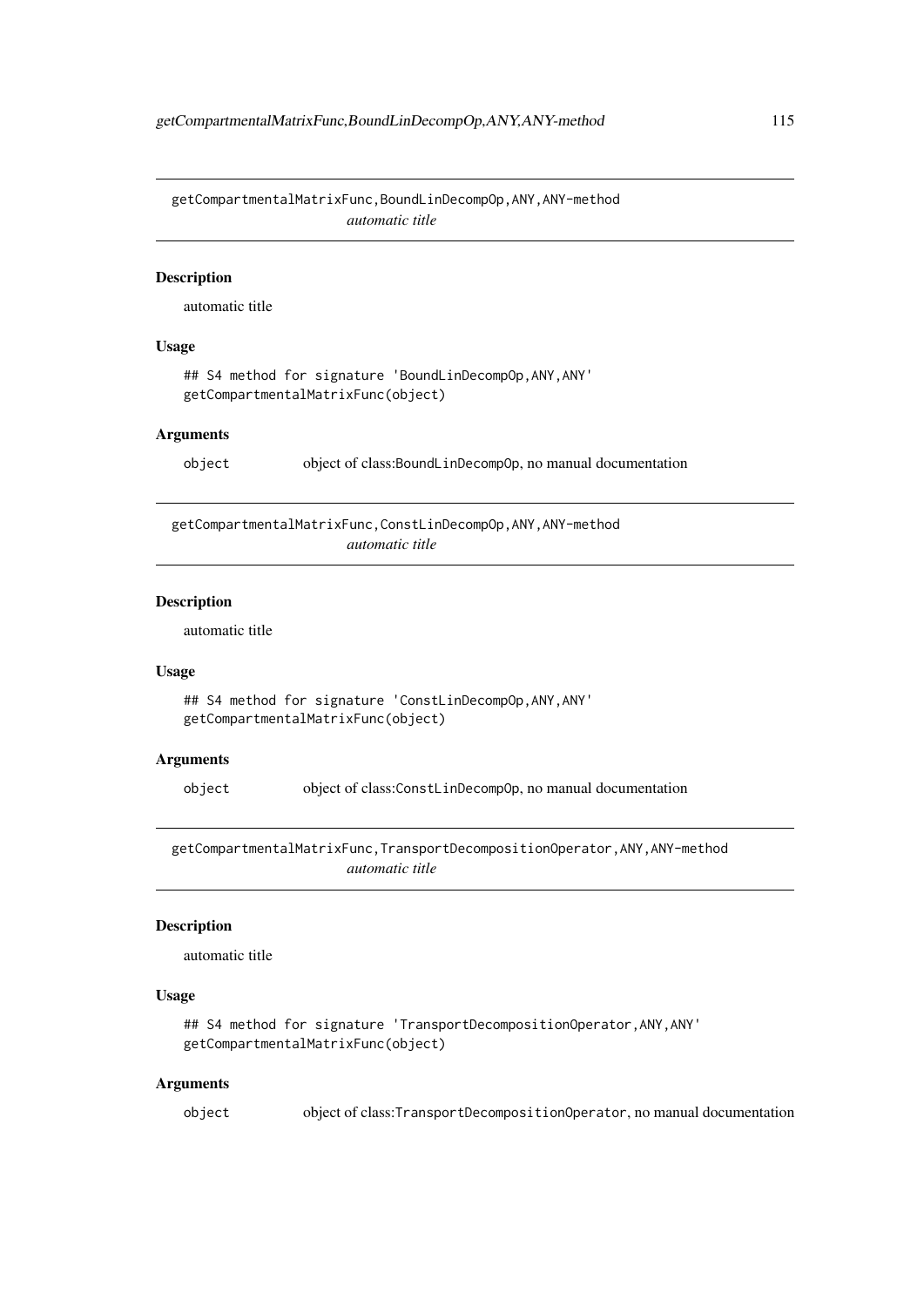116getCompartmentalMatrixFunc,UnBoundNonLinDecompOp\_by\_PoolNames,character,character-method

getCompartmentalMatrixFunc,UnBoundNonLinDecompOp,ANY,ANY-method *Extract the matrix valued function of time and state vector for the compartmental matrix*

#### Description

Extract the matrix valued function of time and state vector for the compartmental matrix automatic title

#### Usage

```
## S4 method for signature 'UnBoundNonLinDecompOp,ANY,ANY'
getCompartmentalMatrixFunc(object)
```

```
## S4 method for signature 'UnBoundNonLinDecompOp,ANY,ANY'
getCompartmentalMatrixFunc(object)
```
### Arguments

object object of class:UnBoundNonLinDecompOp, no manual documentation

getCompartmentalMatrixFunc,UnBoundNonLinDecompOp\_by\_PoolNames,character,character-method *Compartmental Matrix as function of the state vector and time*

#### Description

Compartmental Matrix as function of the state vector and time

## Usage

```
## S4 method for signature
## 'UnBoundNonLinDecompOp_by_PoolNames, character, character'
getCompartmentalMatrixFunc(object, timeSymbol, state_variable_names)
```
### Arguments

| object     | object of class: UnBoundNonLinDecompOp_by_PoolNames, An object of the class                                              |
|------------|--------------------------------------------------------------------------------------------------------------------------|
|            | UnBoundNonLinDecompOp_by_PoolNames which is a representation equivalent                                                  |
|            | to the compartmental matrix but independent of the order of state variables                                              |
|            | (pools) which therefore can be translated to any such ordering.                                                          |
| timeSymbol | object of class: character, The name of the argument representing time in the<br>functions defining the fluxes in object |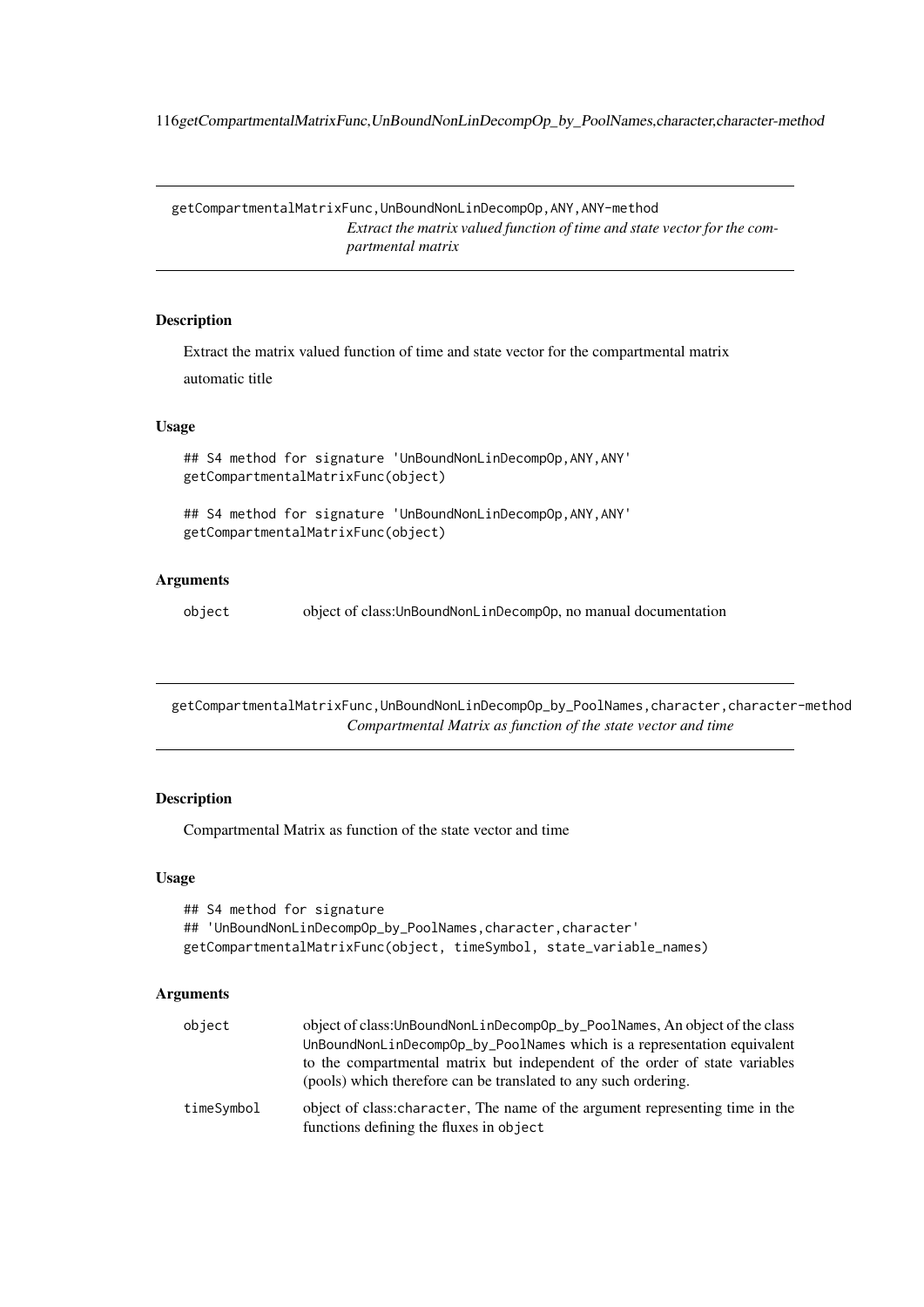#### state\_variable\_names

object of class:character, The vector of the names of the state variables. The argument object is a representation of the compartmental system as #' lists of fluxes (internal fluxes and out-fluxes) as functions of the state variables and time. This method translates it to a matrix based formulation specific to a given ordering of the state variables. It is assumed (and checked) that the names formal arguments of the flux functions in object are a subset of the names of state\_variable\_names The method is used internally to translate the more intuitive (and more general) flux based description to the matrix based description required by the ode solvers.

getConstantCompartmentalMatrix

*automatic title*

### Description

automatic title

# Usage

getConstantCompartmentalMatrix(object)

#### Arguments

object see method arguments

#### S4-methods

- [getConstantCompartmentalMatrix,ConstLinDecompOp-method](#page-0-0)
- [getConstantCompartmentalMatrix,ConstLinDecompOpWithLinearScalarFactor-method](#page-0-0)

getConstantCompartmentalMatrix,ConstLinDecompOp-method *automatic title*

## Description

automatic title

### Usage

```
## S4 method for signature 'ConstLinDecompOp'
getConstantCompartmentalMatrix(object)
```
#### Arguments

object object of class:ConstLinDecompOp, no manual documentation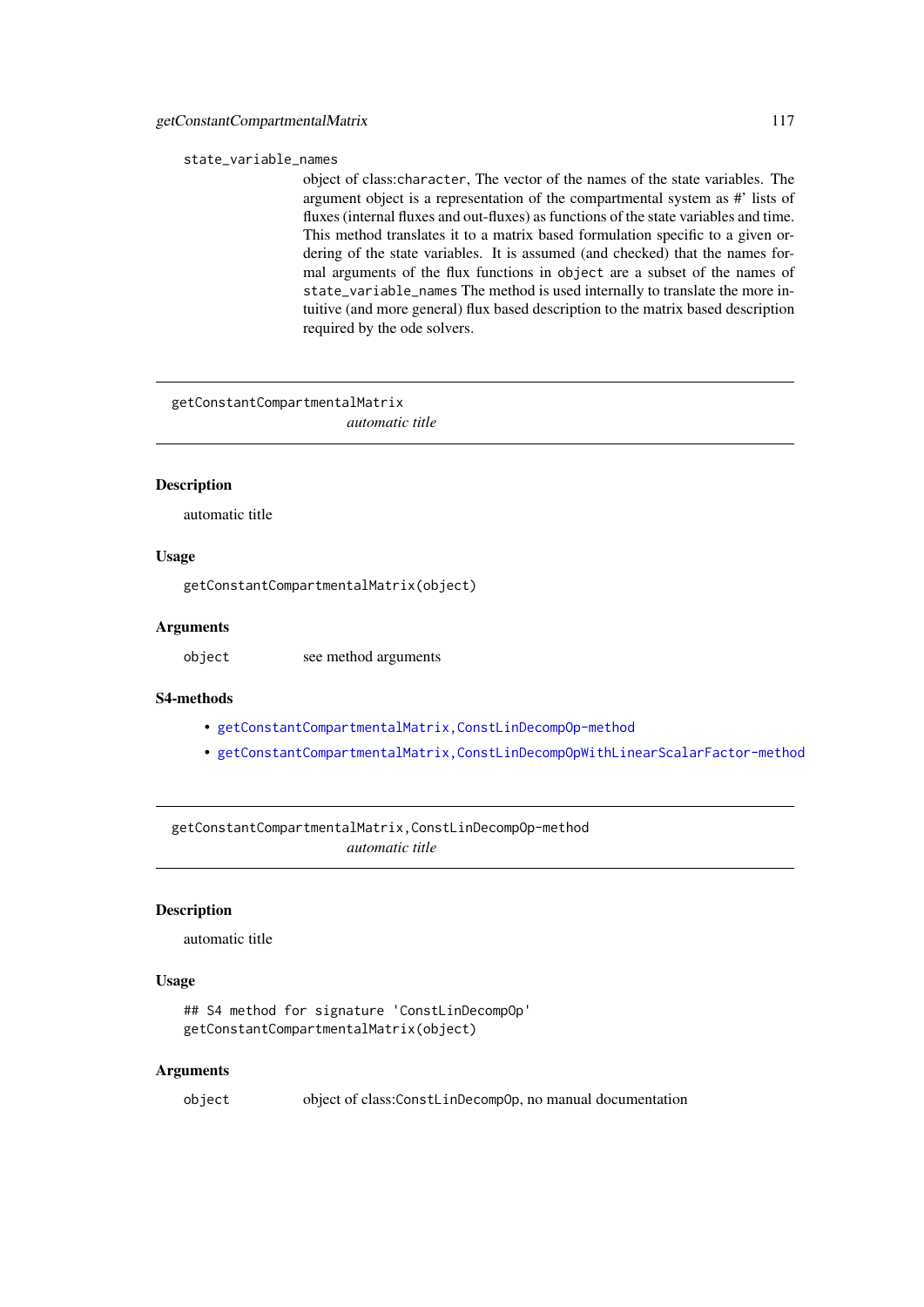getConstantCompartmentalMatrix,ConstLinDecompOpWithLinearScalarFactor-method *automatic title*

## Description

automatic title

# Usage

```
## S4 method for signature 'ConstLinDecompOpWithLinearScalarFactor'
getConstantCompartmentalMatrix(object)
```
# Arguments

object object of class:ConstLinDecompOpWithLinearScalarFactor, no manual documentation

```
getConstantInFluxVector
```
*automatic title*

# Description

automatic title

### Usage

getConstantInFluxVector(object)

## Arguments

object see method arguments

### S4-methods

• [getConstantInFluxVector,ConstInFluxes-method](#page-0-0)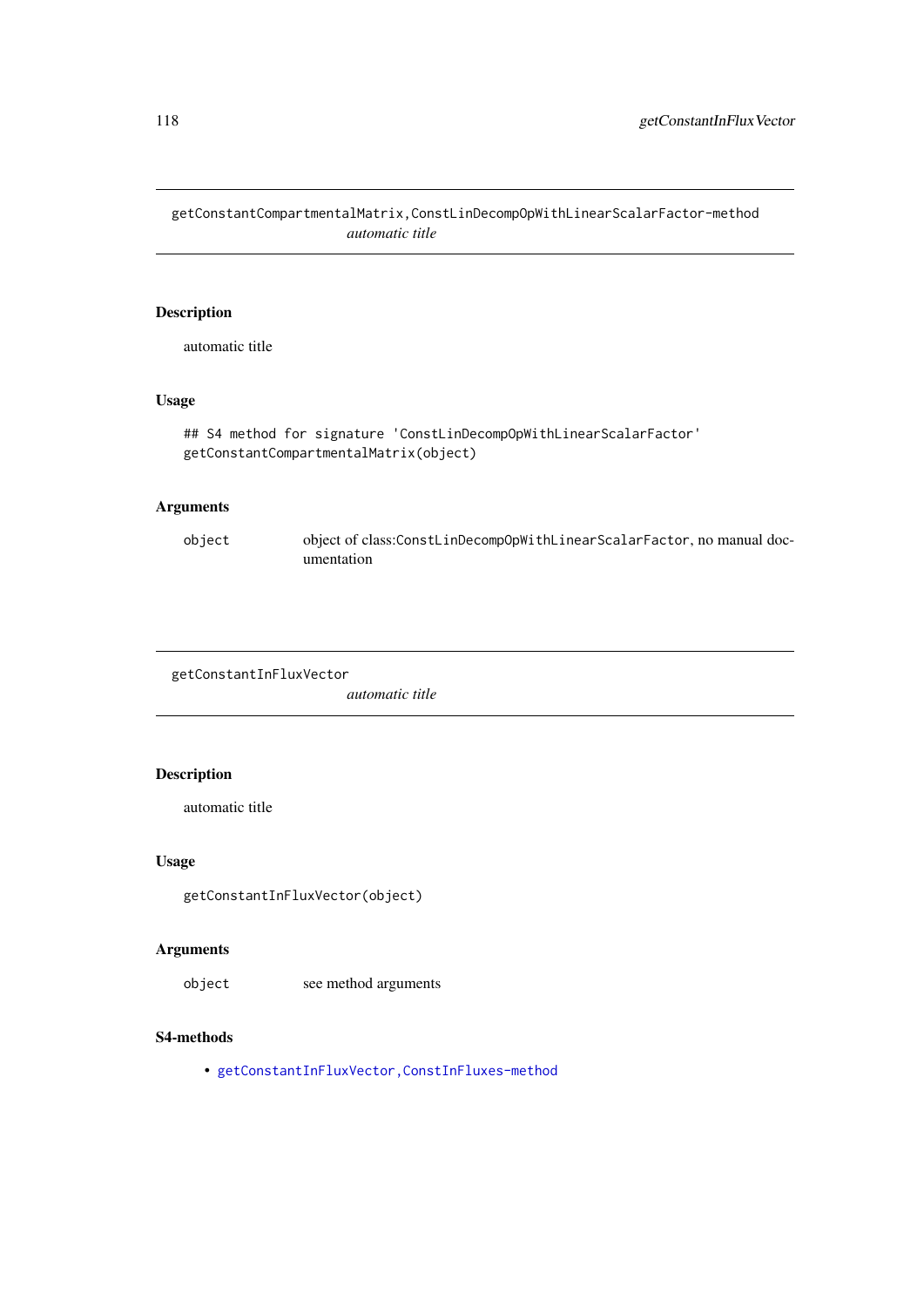getConstantInFluxVector,ConstInFluxes-method *automatic title*

# Description

automatic title

## Usage

```
## S4 method for signature 'ConstInFluxes'
getConstantInFluxVector(object)
```
### Arguments

object object of class:ConstInFluxes, no manual documentation

getConstantInternalFluxRateList\_by\_PoolIndex *automatic title*

### Description

automatic title

## Usage

getConstantInternalFluxRateList\_by\_PoolIndex(object)

## Arguments

object see method arguments

# S4-methods

• [getConstantInternalFluxRateList\\_by\\_PoolIndex,ConstLinDecompOp-method](#page-0-0)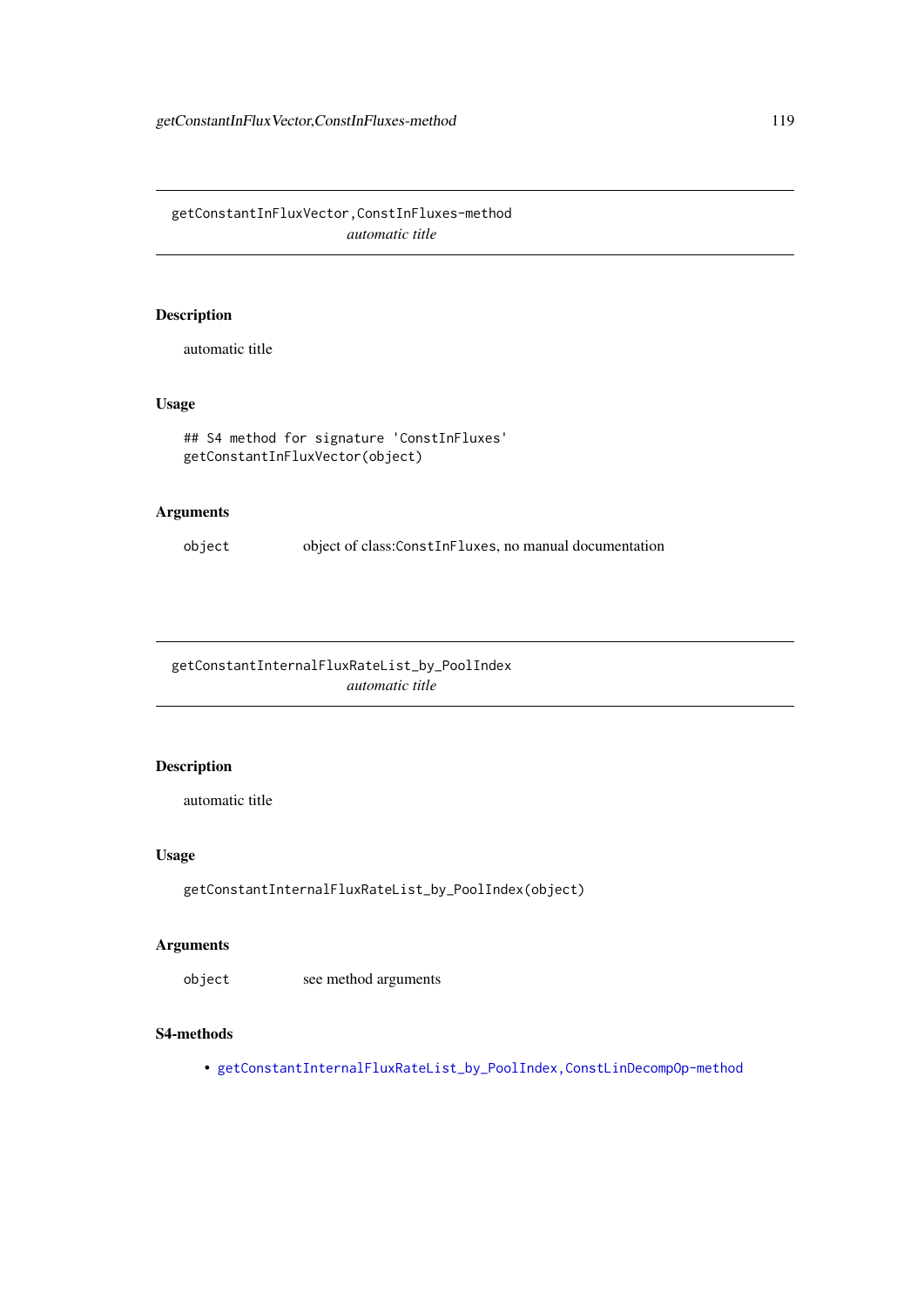getConstantInternalFluxRateList\_by\_PoolIndex,ConstLinDecompOp-method *automatic title*

# Description

automatic title

## Usage

```
## S4 method for signature 'ConstLinDecompOp'
getConstantInternalFluxRateList_by_PoolIndex(object)
```
### Arguments

object object of class:ConstLinDecompOp, no manual documentation

getConstantOutFluxRateList\_by\_PoolIndex *automatic title*

#### Description

automatic title

### Usage

```
getConstantOutFluxRateList_by_PoolIndex(object)
```
#### Arguments

object see method arguments

# S4-methods

• [getConstantOutFluxRateList\\_by\\_PoolIndex,ConstLinDecompOp-method](#page-0-0)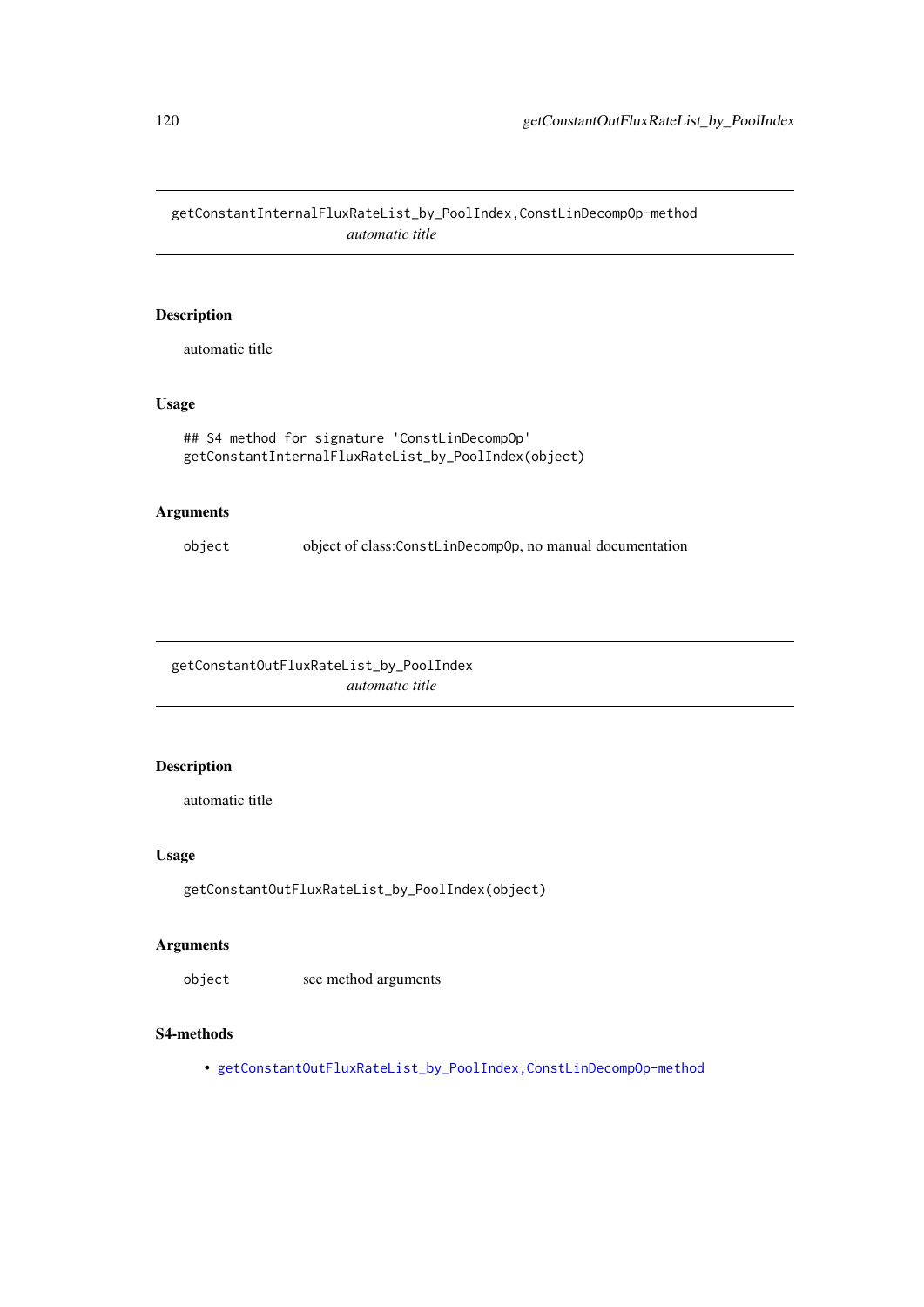getConstantOutFluxRateList\_by\_PoolIndex,ConstLinDecompOp-method *automatic title*

### Description

automatic title

## Usage

```
## S4 method for signature 'ConstLinDecompOp'
getConstantOutFluxRateList_by_PoolIndex(object)
```
# Arguments

object object of class:ConstLinDecompOp, no manual documentation

getConstLinDecompOp *automatic title*

# Description

automatic title

## Usage

```
getConstLinDecompOp(object)
```
### Arguments

object see method arguments

#### S4-methods

• [getConstLinDecompOp,ConstLinDecompOpWithLinearScalarFactor-method](#page-0-0)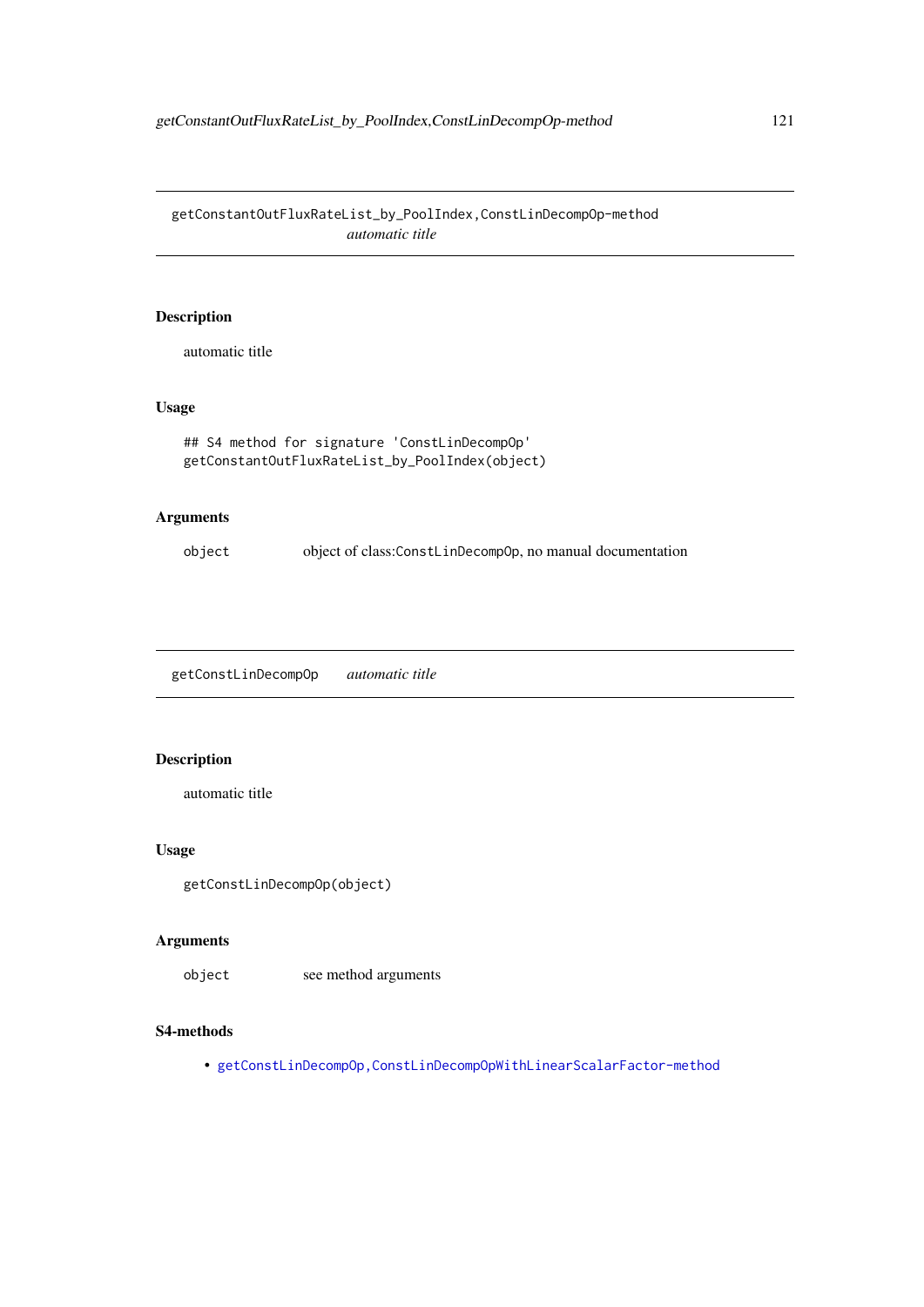getConstLinDecompOp,ConstLinDecompOpWithLinearScalarFactor-method *automatic title*

# Description

automatic title

# Usage

```
## S4 method for signature 'ConstLinDecompOpWithLinearScalarFactor'
getConstLinDecompOp(object)
```
# Arguments

object object of class:ConstLinDecompOpWithLinearScalarFactor, no manual documentation

getCumulativeC *automatic title*

### Description

automatic title

## Usage

```
getCumulativeC(object)
```
# Arguments

object see method arguments

# S4-methods

• [getCumulativeC,NlModel-method](#page-0-0)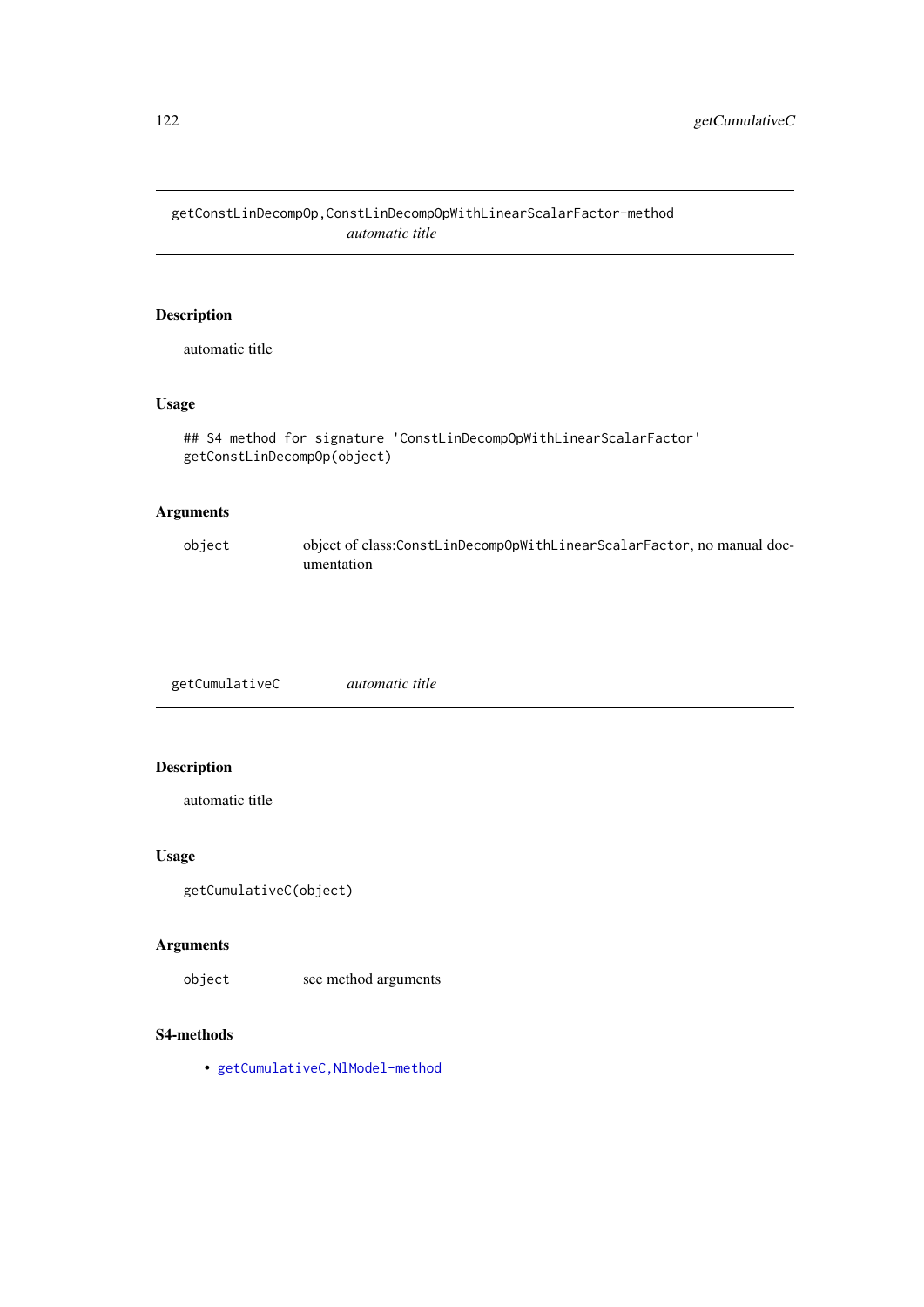getCumulativeC,NlModel-method

*automatic title*

# Description

automatic title

# Usage

```
## S4 method for signature 'NlModel'
getCumulativeC(object)
```
# Arguments

object object of class:NlModel, no manual documentation

getDecompOp *automatic title*

## Description

automatic title

## Usage

getDecompOp(object)

# Arguments

object see method arguments

#### S4-methods

- getDecompOp, Model-method
- [getDecompOp,NlModel-method](#page-0-0)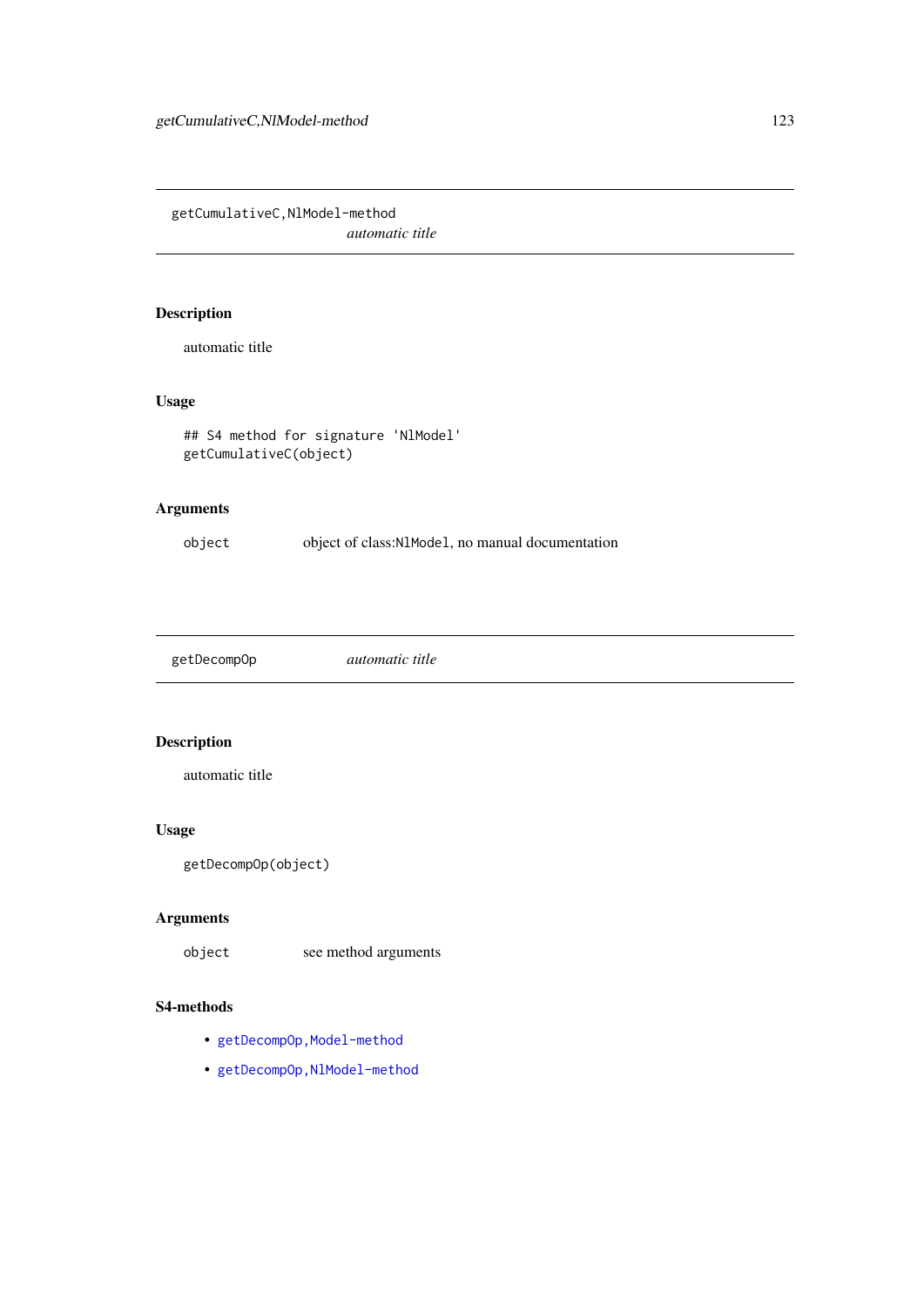getDecompOp,Model-method

*Extract the Compartmental Operator*

#### Description

The method is usually used internally by other methods operating on models. The information it yields has either been provided by the user in creating the modelrun or can be obtained by directly transforming the arguments that were used.

#### Usage

```
## S4 method for signature 'Model'
getDecompOp(object)
```
#### Arguments

object object of class:Model, A modelrun as produced by the constructors: [Model](#page-191-0), [Model\\_by\\_PoolNames](#page-198-0), [Model\\_14](#page-194-0) the function [GeneralModel](#page-103-0) or the functions listed in [predefinedModels](#page-224-0).

> A model represents the initial value problem (IVP) for the contents of the pool consisting of

- The initial values of the pool content
- The system of ordinary differential equations, as dictated by the fluxes
- The times for which the solution of the IVP is evaluated.

#### Value

The actual class of the result can vary. It will be a subclass of [DecompOp](#page-74-0). These objects are an abstraction for a complete description of the fluxes in the pool system regardless of the form it is provided in. The information contained in these objects is equivalent to the set of internal and outward fluxes as functions of pool contents and time and sufficient to infer the "Compartmental Matrix" as a matrix valued function of the same arguments. In the general case of a nonautonomous nonlinear Model this function is a true function of both, the pool contents and time. In the case of an non-autonomous linear model it is a function of time only, and in case of a autonomous linear model it is a constant matrix. The vector valued function can be inferred by the generic function [getFunctionDefinition](#page-129-0).

getDecompOp,NlModel-method *Extract the Compartmental Operator*

#### **Description**

Extract the Compartmental Operator

#### Usage

```
## S4 method for signature 'NlModel'
getDecompOp(object)
```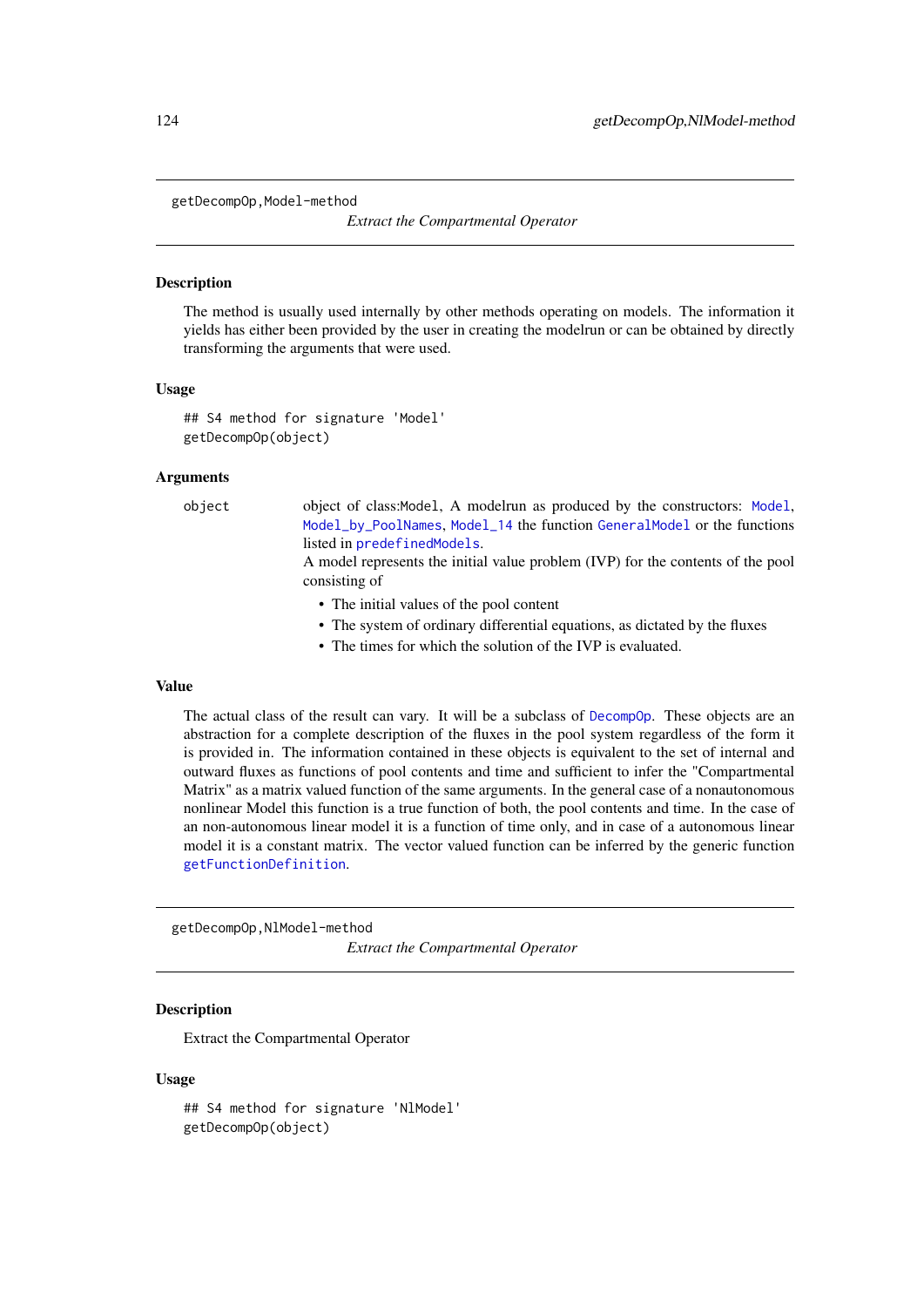#### getDotOut 125

## Arguments

object object of class:NlModel, A modelrun as produced by the constructors: [Model](#page-191-0), [Model\\_by\\_PoolNames](#page-198-0), [Model\\_14](#page-194-0) the function [GeneralModel](#page-103-0) or the functions listed in [predefinedModels](#page-224-0).

> A model represents the initial value problem (IVP) for the contents of the pool consisting of

- The initial values of the pool content
- The system of ordinary differential equations, as dictated by the fluxes
- The times for which the solution of the IVP is evaluated.

## Value

The actual class of the result can vary. It will be a subclass of [DecompOp](#page-74-0). These objects are an abstraction for a complete description of the fluxes in the pool system regardless of the form it is provided in. The information contained in these objects is equivalent to the set of internal and outward fluxes as functions of pool contents and time and sufficient to infer the "Compartmental Matrix" as a matrix valued function of the same arguments. In the general case of a nonautonomous nonlinear Model this function is a true function of both, the pool contents and time. In the case of an non-autonomous linear model it is a function of time only, and in case of a autonomous linear model it is a constant matrix. The vector valued function can be inferred by the generic function [getFunctionDefinition](#page-129-0).

getDotOut *automatic title* Description automatic title Usage getDotOut(object) Arguments object see method arguments S4-methods • [getDotOut,TransportDecompositionOperator-method](#page-0-0)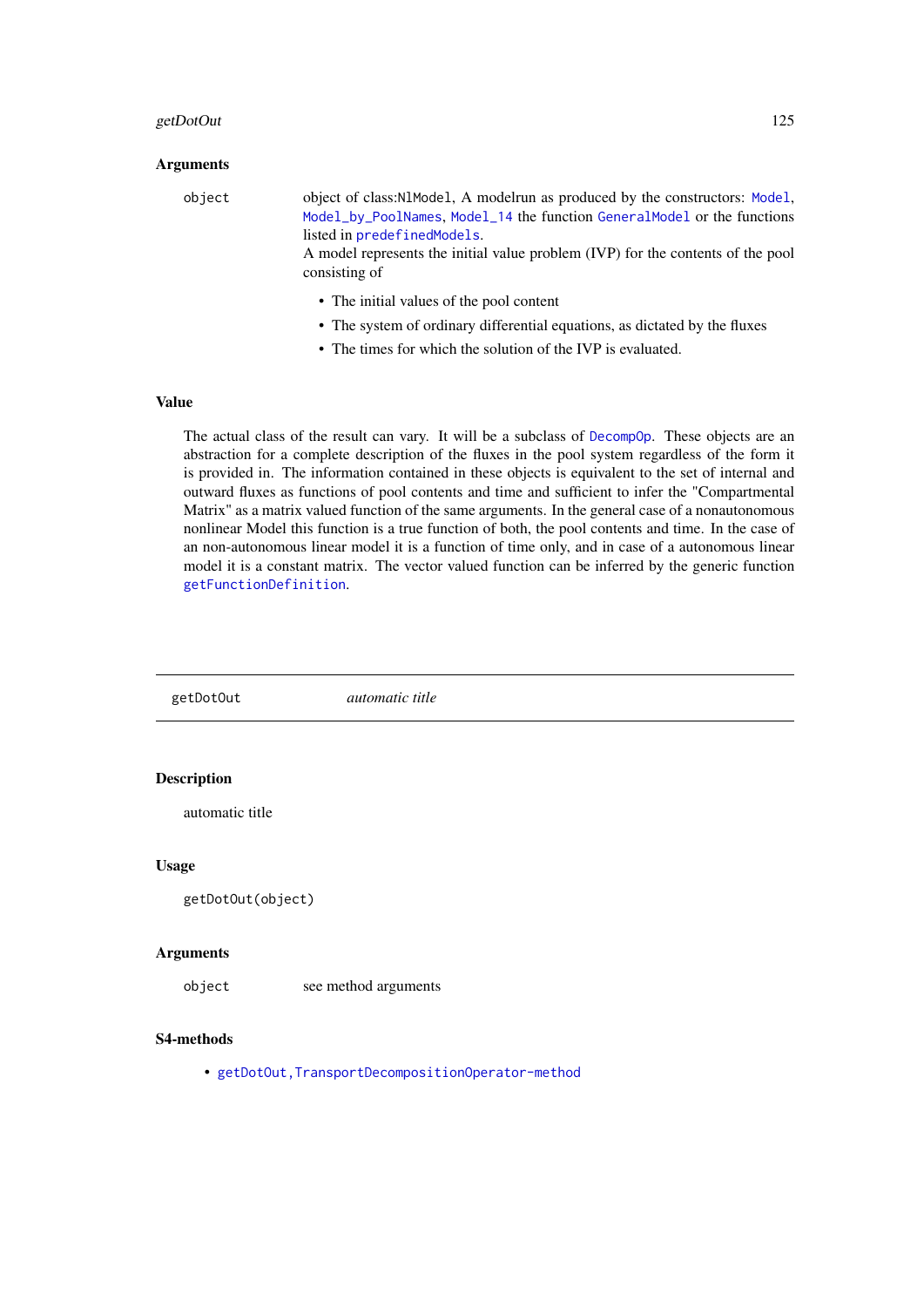getDotOut,TransportDecompositionOperator-method *automatic title*

# Description

automatic title

# Usage

```
## S4 method for signature 'TransportDecompositionOperator'
getDotOut(object)
```
### Arguments

| object | object of class: Transport Decomposition Operator, no manual documentation |  |  |  |
|--------|----------------------------------------------------------------------------|--|--|--|
|        |                                                                            |  |  |  |

| getF14 | Generic that yields the $\triangle$ 14C fraction for the content all pools and all |
|--------|------------------------------------------------------------------------------------|
|        | times                                                                              |

### Description

Generic that yields the ^14C fraction for the content all pools and all times

### Usage

```
getF14(object)
```
# Arguments

object see method arguments

# S4-methods

• [getF14,Model\\_14-method](#page-0-0)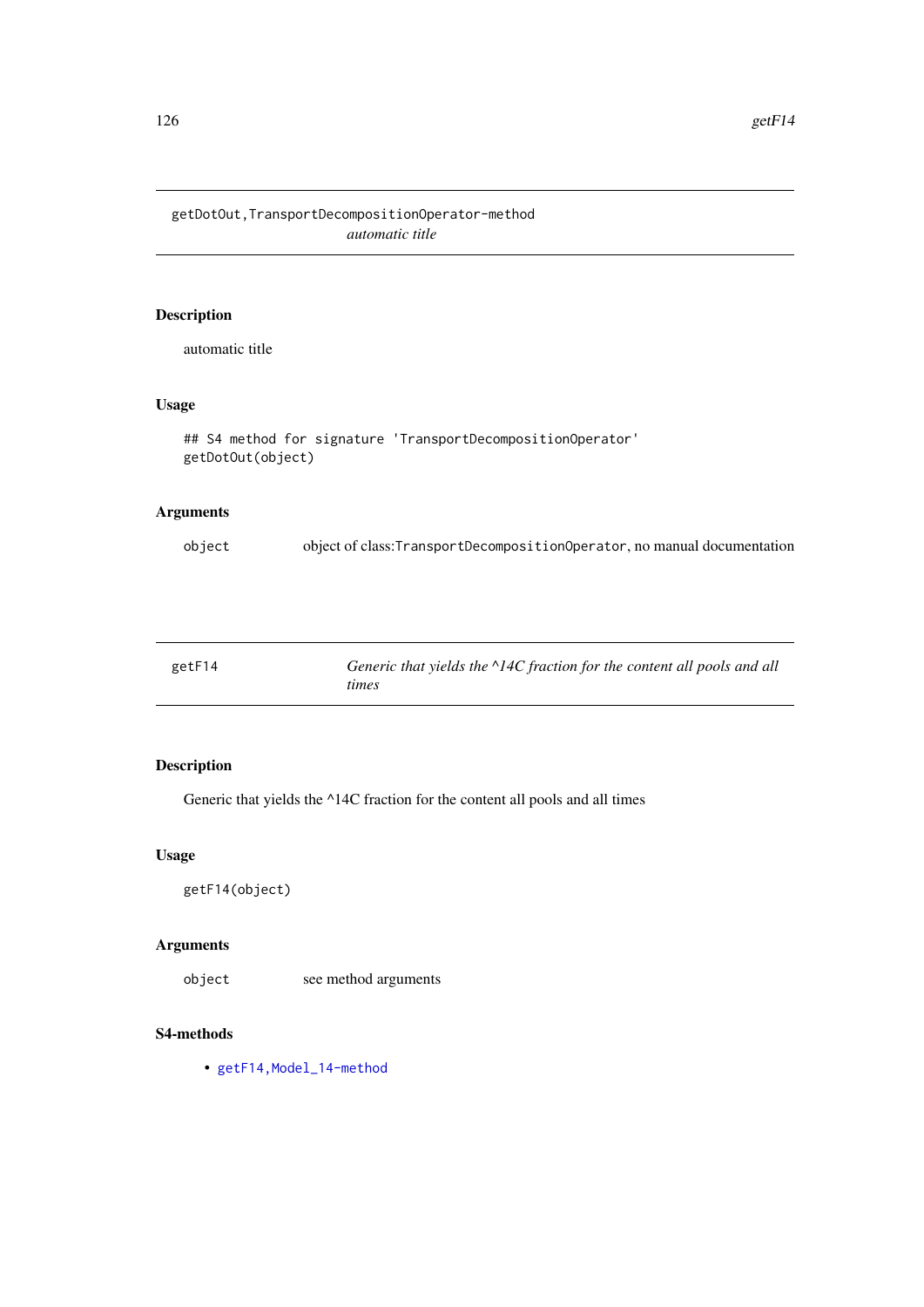getF14,Model\_14-method

*automatic title*

# Description

automatic title

# Usage

```
## S4 method for signature 'Model_14'
getF14(object)
```
# Arguments

object object of class:Model\_14, no manual documentation

| getF14C | Generic that yields the $\triangle$ 14C fraction for the cumulative content of all |
|---------|------------------------------------------------------------------------------------|
|         | <i>pools and all times</i>                                                         |

# Description

Generic that yields the ^14C fraction for the cumulative content of all pools and all times

### Usage

```
getF14C(object)
```
# Arguments

object see method arguments

# S4-methods

• [getF14C,Model\\_14-method](#page-0-0)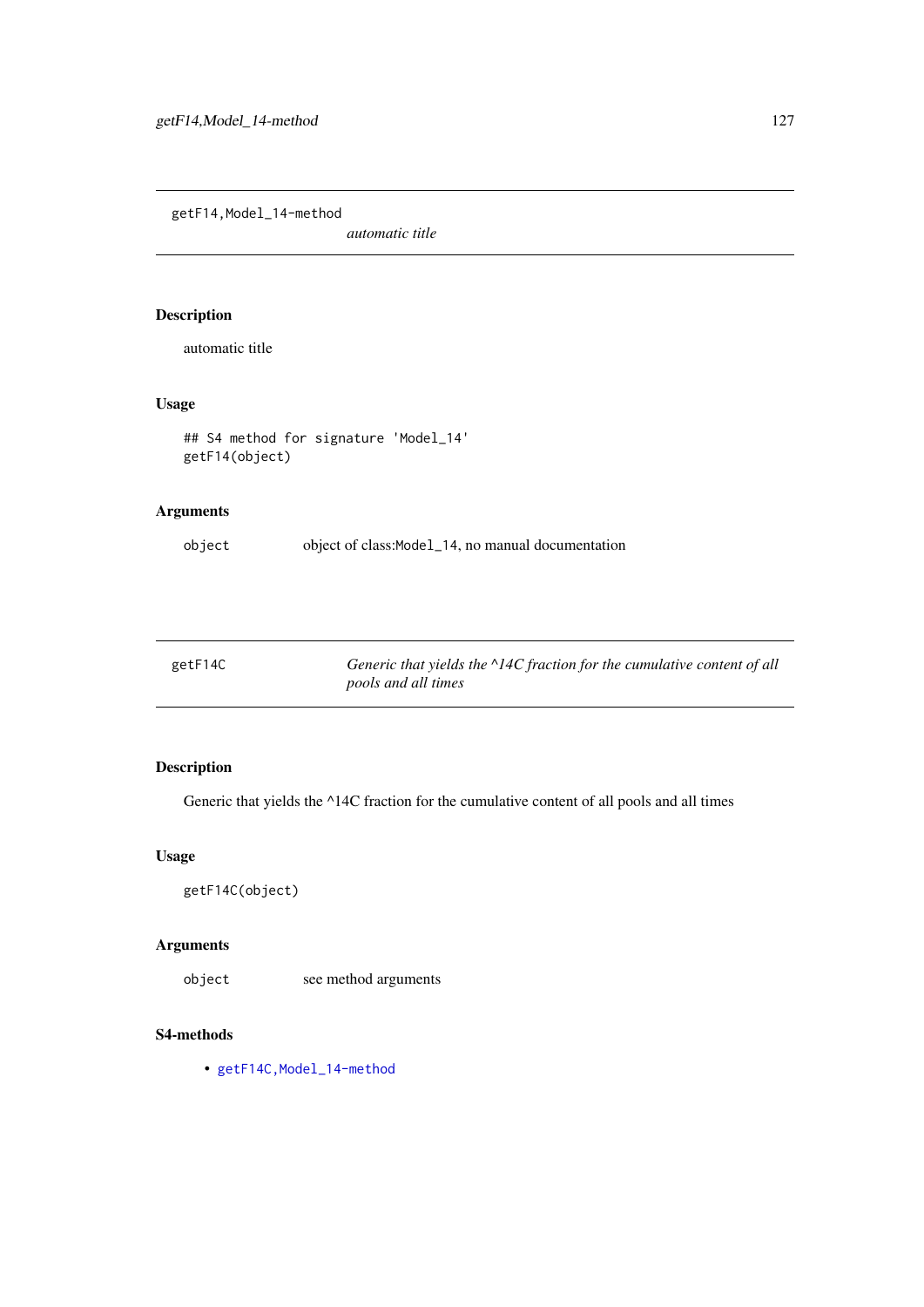getF14C,Model\_14-method

*automatic title*

# Description

automatic title

# Usage

```
## S4 method for signature 'Model_14'
getF14C(object)
```
# Arguments

object object of class:Model\_14, no manual documentation

| getF14R | Generic that yields the $\triangle$ 14C fraction for the release flux of all pools |
|---------|------------------------------------------------------------------------------------|
|         | and all times                                                                      |

### Description

Generic that yields the ^14C fraction for the release flux of all pools and all times

### Usage

```
getF14R(object)
```
# Arguments

object see method arguments

# S4-methods

• getF14R, Model\_14-method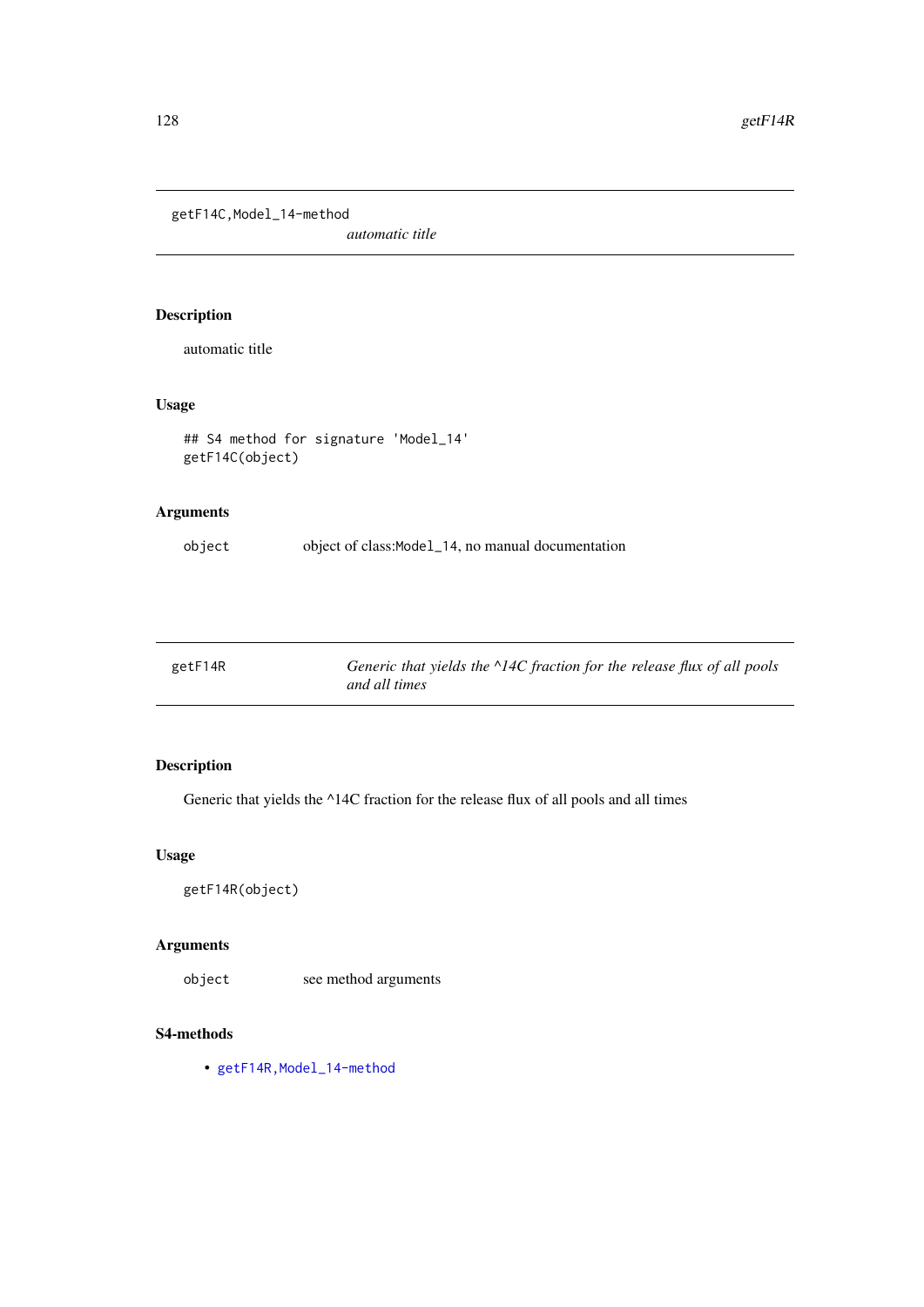getF14R,Model\_14-method

*automatic title*

#### Description

automatic title

#### Usage

## S4 method for signature 'Model\_14' getF14R(object)

## Arguments

object object of class:Model\_14, no manual documentation

getFormat *automatic title*

### Description

automatic title

#### Usage

getFormat(object)

### Arguments

object see method arguments

#### S4-methods

• getFormat, Fc-method

getFormat,Fc-method *automatic title*

#### Description

automatic title

## Usage

```
## S4 method for signature 'Fc'
getFormat(object)
```
### Arguments

object object of class:Fc, no manual documentation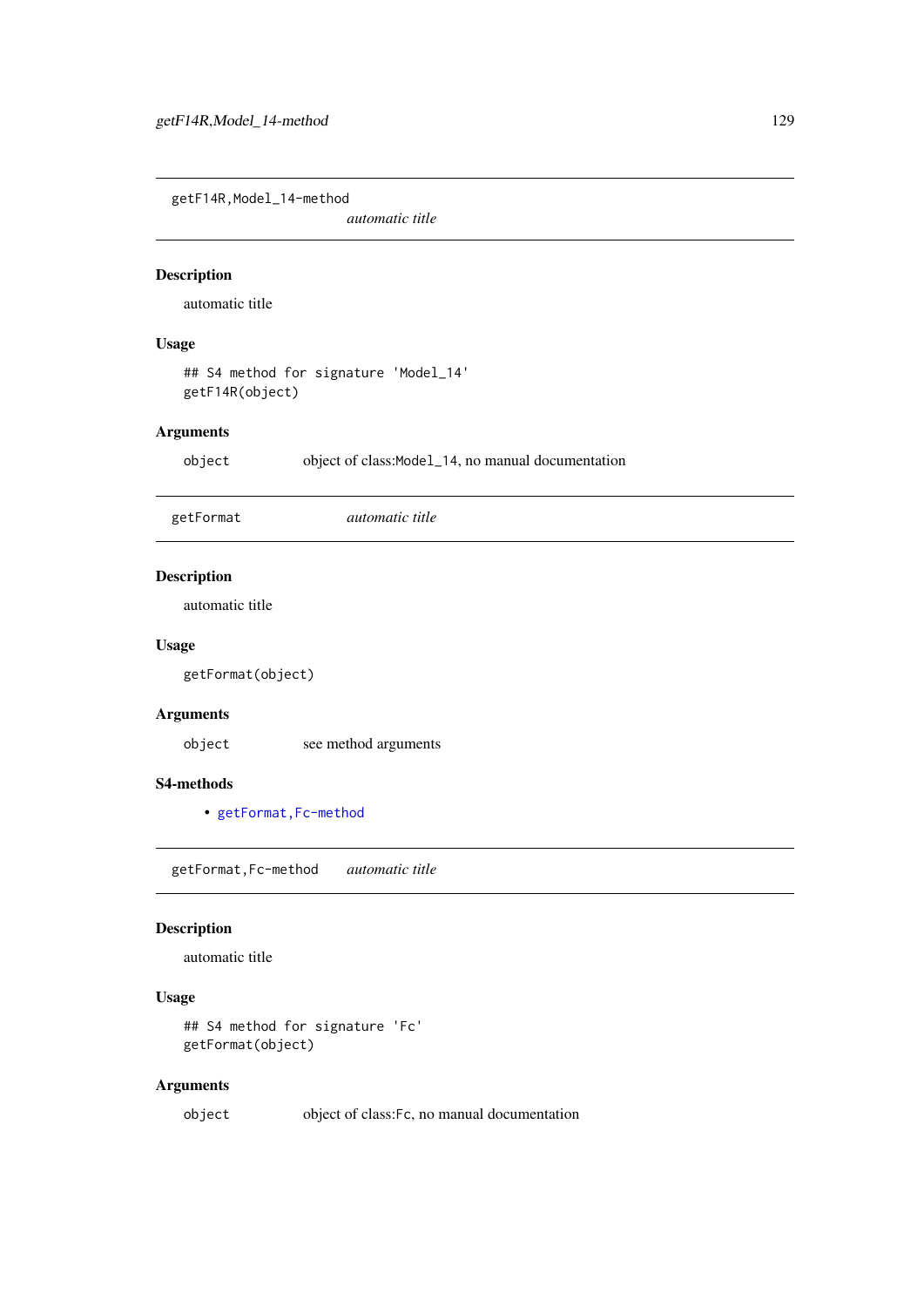<span id="page-129-0"></span>getFunctionDefinition *automatic title*

#### Description

automatic title

### Usage

getFunctionDefinition(object, timeSymbol, poolNames, numberOfPools)

### Arguments

| object        | see method arguments |
|---------------|----------------------|
| timeSymbol    | see method arguments |
| poolNames     | see method arguments |
| number0fPools | see method arguments |

#### S4-methods

- [getFunctionDefinition,ConstInFluxes-method](#page-0-0)
- [getFunctionDefinition,ConstLinDecompOp-method](#page-0-0)
- [getFunctionDefinition,ConstLinDecompOpWithLinearScalarFactor-method](#page-0-0)
- [getFunctionDefinition,DecompositionOperator-method](#page-0-0)
- [getFunctionDefinition,InFluxList\\_by\\_PoolIndex-method](#page-0-0)
- [getFunctionDefinition,InFluxList\\_by\\_PoolName-method](#page-0-0)
- [getFunctionDefinition,StateDependentInFluxVector-method](#page-0-0)
- getFunctionDefinition, TimeMap-method
- [getFunctionDefinition,TransportDecompositionOperator-method](#page-0-0)
- [getFunctionDefinition,UnBoundInFluxes-method](#page-0-0)
- [getFunctionDefinition,UnBoundLinDecompOp-method](#page-0-0)

getFunctionDefinition,ConstInFluxes-method *automatic title*

#### Description

automatic title

#### Usage

```
## S4 method for signature 'ConstInFluxes'
getFunctionDefinition(object)
```
#### Arguments

object object of class:ConstInFluxes, no manual documentation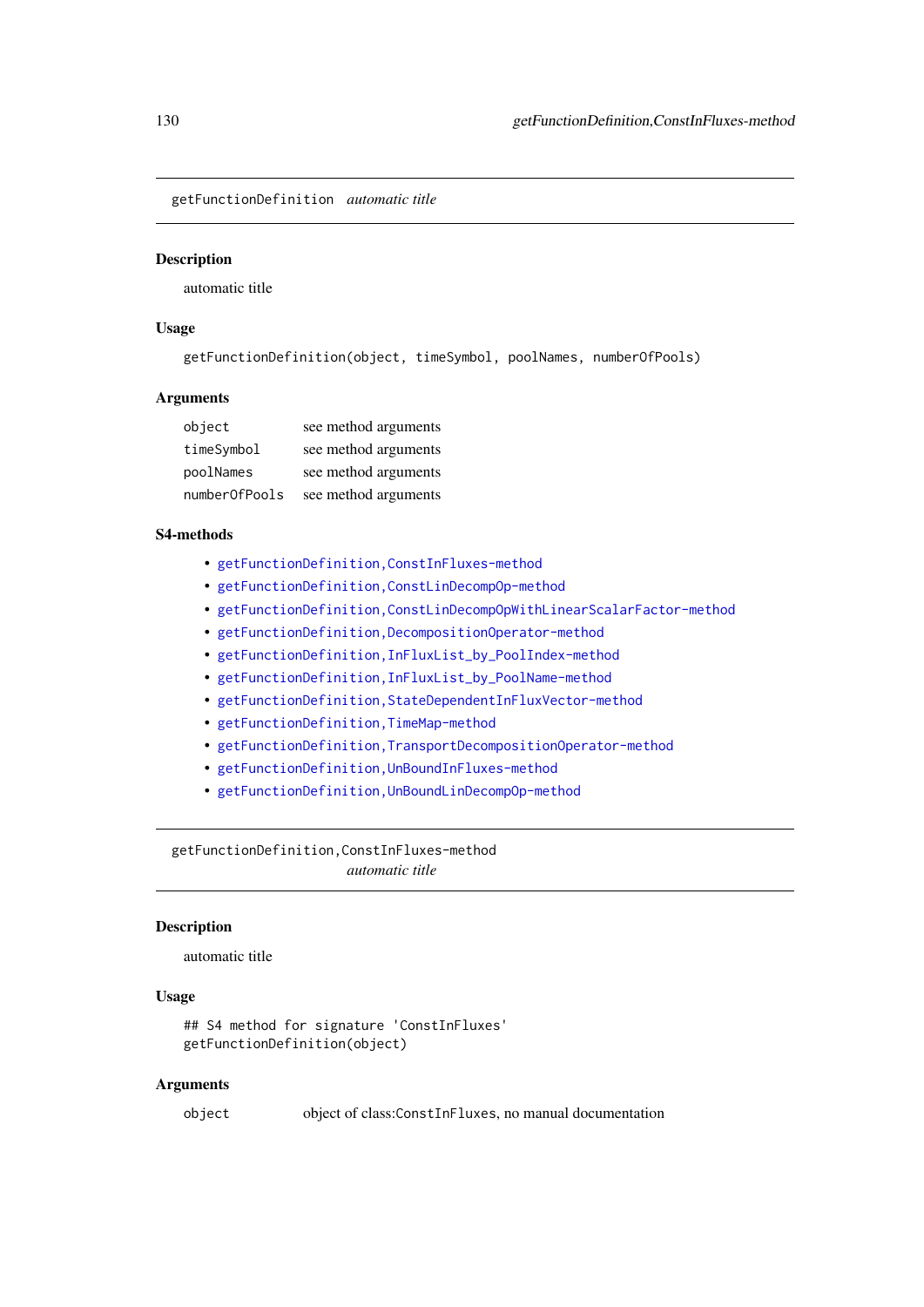getFunctionDefinition,ConstLinDecompOp-method *automatic title*

#### Description

automatic title

#### Usage

```
## S4 method for signature 'ConstLinDecompOp'
getFunctionDefinition(object)
```
#### Arguments

object object of class:ConstLinDecompOp, no manual documentation

getFunctionDefinition,ConstLinDecompOpWithLinearScalarFactor-method *helper function*

#### Description

helper function

#### Usage

```
## S4 method for signature 'ConstLinDecompOpWithLinearScalarFactor'
getFunctionDefinition(object)
```
## Arguments

object object of class:ConstLinDecompOpWithLinearScalarFactor, no manual documentation

getFunctionDefinition,DecompositionOperator-method *automatic title*

#### Description

automatic title

### Usage

```
## S4 method for signature 'DecompositionOperator'
getFunctionDefinition(object)
```
### Arguments

object object of class:DecompositionOperator, no manual documentation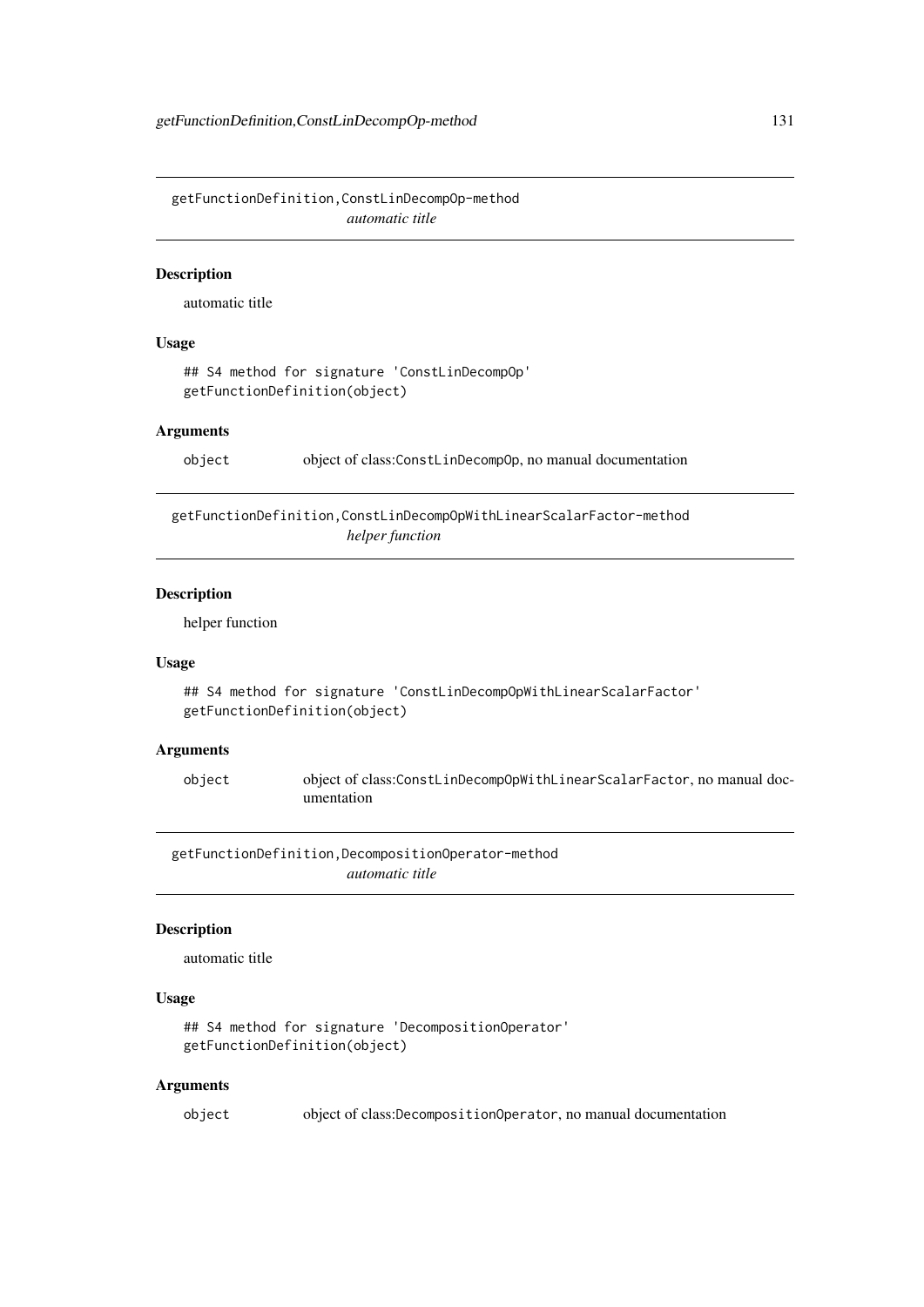getFunctionDefinition,InFluxList\_by\_PoolIndex-method *automatic title*

# Description

automatic title

## Usage

```
## S4 method for signature 'InFluxList_by_PoolIndex'
getFunctionDefinition(object, numberOfPools)
```
## Arguments

| object        | object of class:InFluxList_by_PoolIndex, no manual documentation |
|---------------|------------------------------------------------------------------|
| numberOfPools | no manual documentation                                          |

getFunctionDefinition,InFluxList\_by\_PoolName-method *automatic title*

## Description

automatic title

automatic title

# Usage

```
## S4 method for signature 'InFluxList_by_PoolName'
getFunctionDefinition(object, timeSymbol, poolNames)
```

```
## S4 method for signature 'InFluxList_by_PoolName'
getFunctionDefinition(object, timeSymbol, poolNames)
```
#### Arguments

| object     | object of class: InFluxList_by_PoolName, no manual documentation |
|------------|------------------------------------------------------------------|
| timeSvmbol | no manual documentation                                          |
| poolNames  | no manual documentation                                          |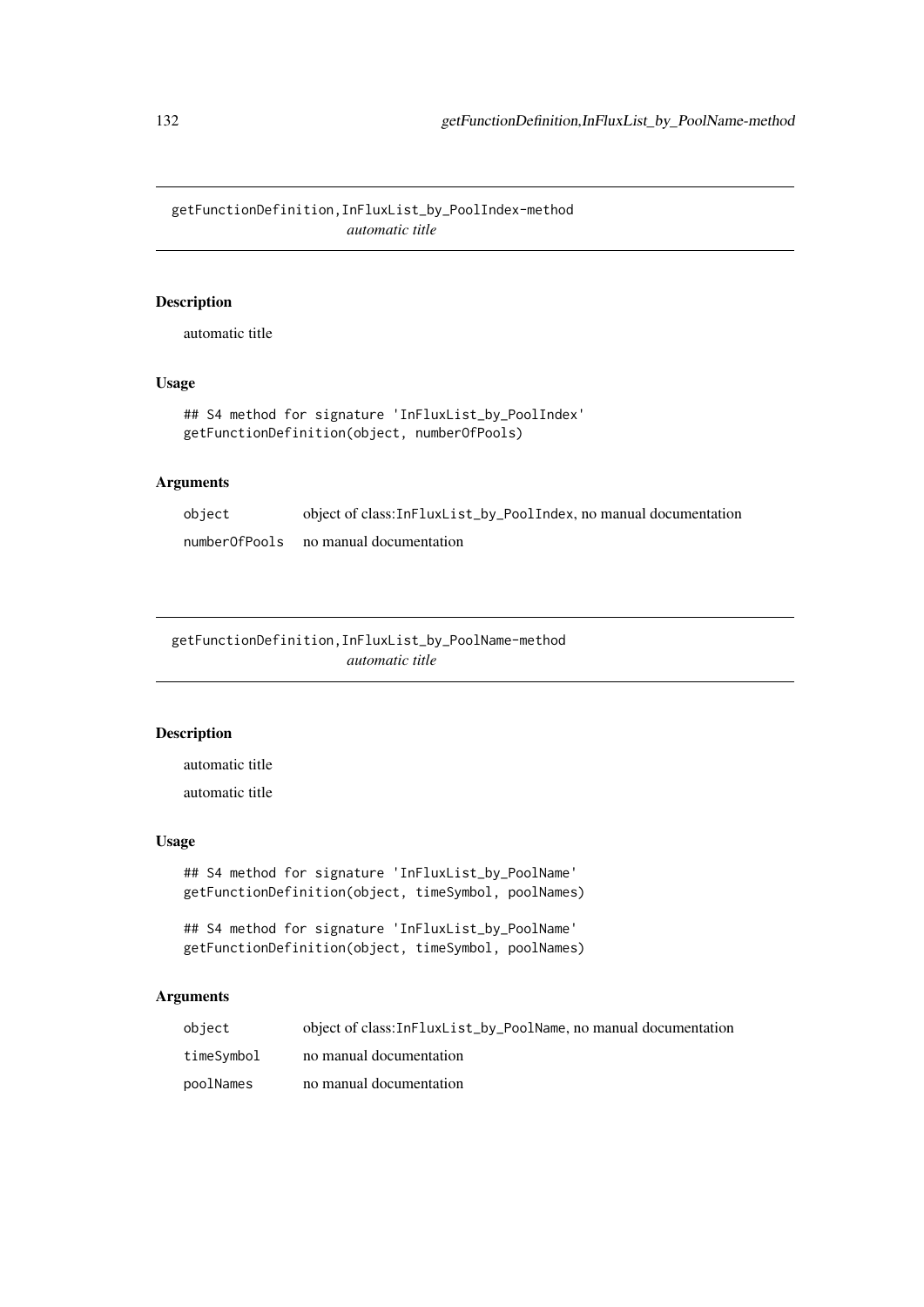getFunctionDefinition,StateDependentInFluxVector-method *automatic title*

#### Description

automatic title

## Usage

```
## S4 method for signature 'StateDependentInFluxVector'
getFunctionDefinition(object)
```
#### Arguments

object object of class:StateDependentInFluxVector, no manual documentation

getFunctionDefinition,TimeMap-method

*automatic title*

# Description

automatic title

#### Usage

## S4 method for signature 'TimeMap' getFunctionDefinition(object)

#### Arguments

object object of class:TimeMap, no manual documentation

getFunctionDefinition,TransportDecompositionOperator-method *automatic title*

#### Description

automatic title

## Usage

```
## S4 method for signature 'TransportDecompositionOperator'
getFunctionDefinition(object)
```
#### Arguments

object object of class:TransportDecompositionOperator, no manual documentation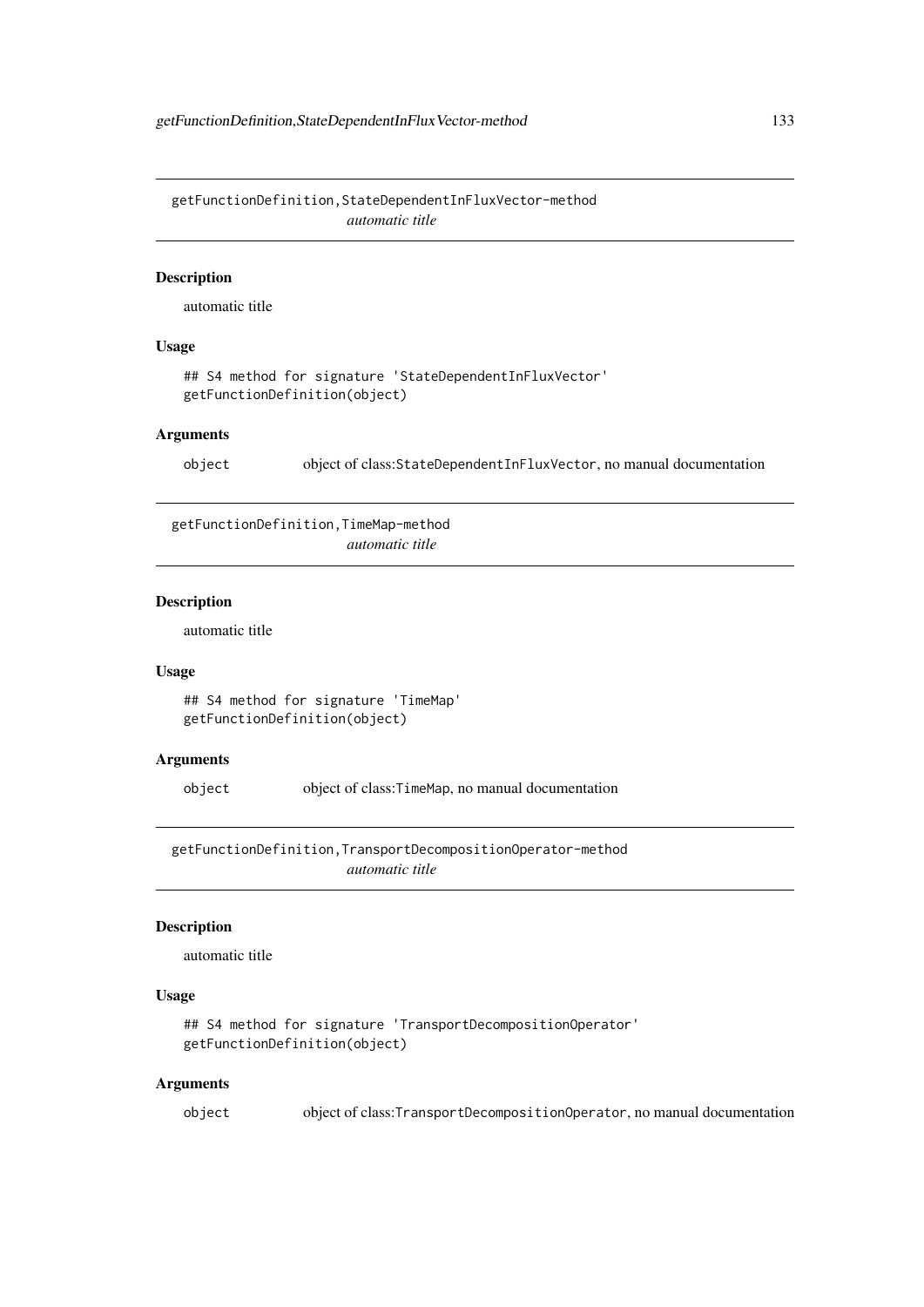getFunctionDefinition,UnBoundInFluxes-method *automatic title*

### Description

automatic title

## Usage

```
## S4 method for signature 'UnBoundInFluxes'
getFunctionDefinition(object)
```
## Arguments

object object of class:UnBoundInFluxes, no manual documentation

getFunctionDefinition,UnBoundLinDecompOp-method *Extracts the time dependent matrix valued function (compartmental matrix)*

## Description

Extracts the time dependent matrix valued function (compartmental matrix)

## Usage

```
## S4 method for signature 'UnBoundLinDecompOp'
getFunctionDefinition(object)
```
#### Arguments

object object of class:UnBoundLinDecompOp, no manual documentation

#### See Also

Other UnBoundLinDecompOp\_constructor: UnBoundLinDecompOp, function-method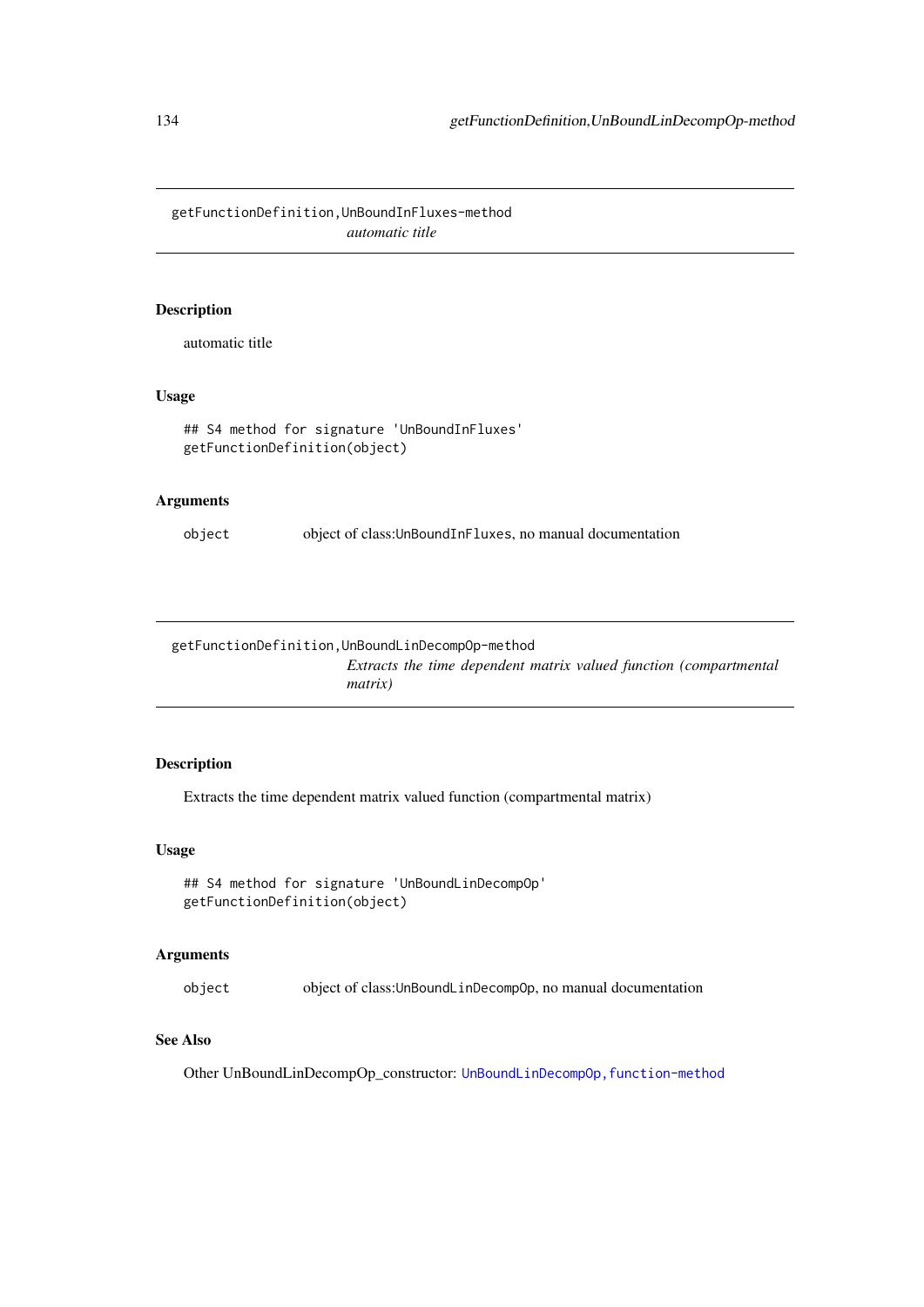#### Description

Extract the influxes

### Usage

getInFluxes(object)

#### Arguments

object see method arguments

### S4-methods

- [getInFluxes,Model-method](#page-0-0)
- [getInFluxes,NlModel-method](#page-0-0)

getInFluxes,Model-method

*Extract the InFluxes as provided during creation of the model*

## Description

Since the influxes had to be provided to create the model this method yields no new information that can not be obtained simpler. It is usually called internally by other functions.

#### Usage

```
## S4 method for signature 'Model'
getInFluxes(object)
```
### Arguments

object object of class:Model, A modelrun as produced by the constructors: [Model](#page-191-0), [Model\\_by\\_PoolNames](#page-198-0), [Model\\_14](#page-194-0) the function [GeneralModel](#page-103-0) or the functions listed in [predefinedModels](#page-224-0).

> A model represents the initial value problem (IVP) for the contents of the pool consisting of

- The initial values of the pool content
- The system of ordinary differential equations, as dictated by the fluxes
- The times for which the solution of the IVP is evaluated.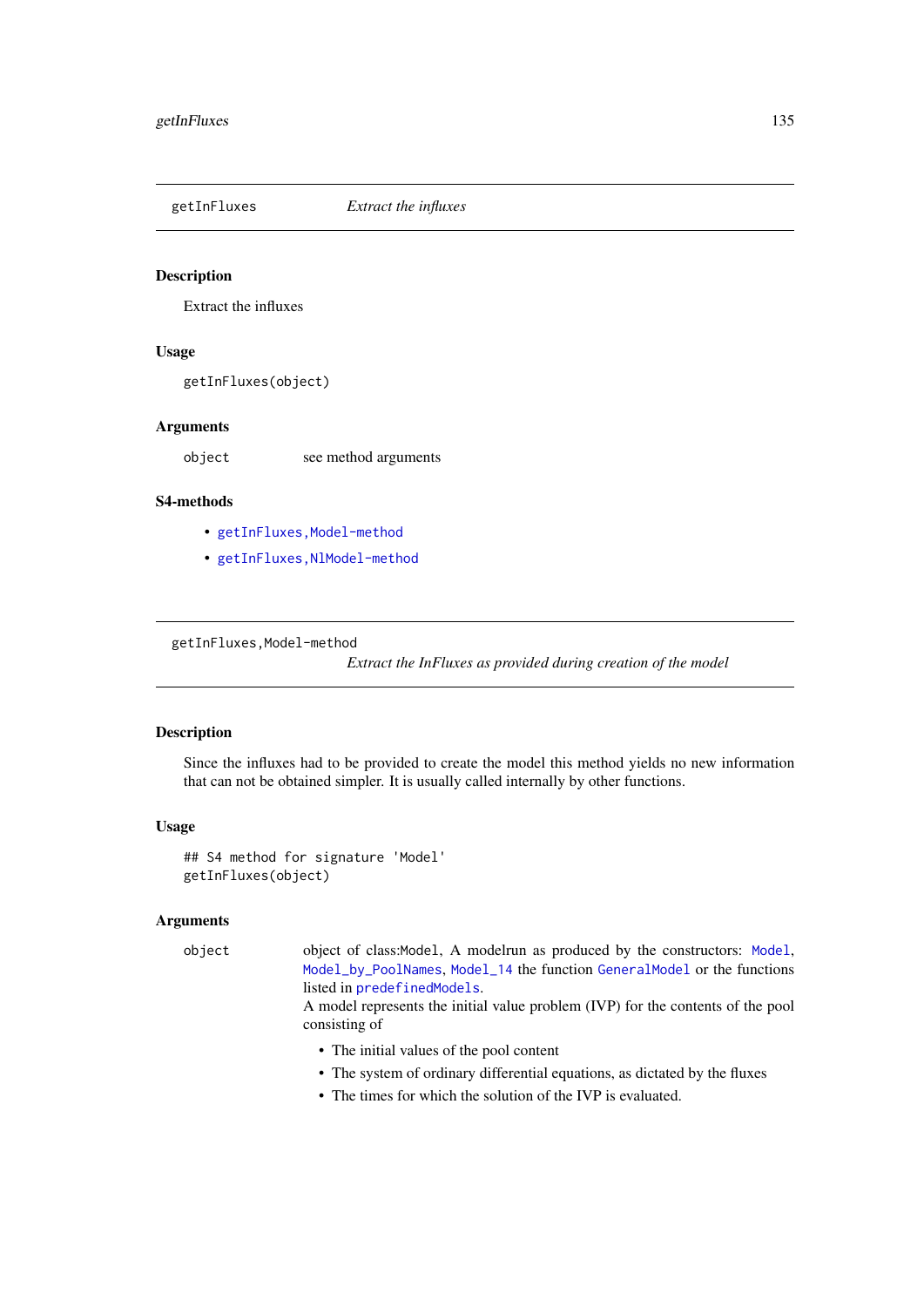getInFluxes,NlModel-method

*automatic title*

#### Description

automatic title

### Usage

## S4 method for signature 'NlModel' getInFluxes(object)

### Arguments

object object of class:NlModel, no manual documentation

getInitialValues *automatic title*

### Description

automatic title

### Usage

getInitialValues(object)

## Arguments

object see method arguments

## S4-methods

• [getInitialValues,NlModel-method](#page-0-0)

getInitialValues,NlModel-method *automatic title*

## Description

automatic title

## Usage

```
## S4 method for signature 'NlModel'
getInitialValues(object)
```
### Arguments

object object of class:NlModel, no manual documentation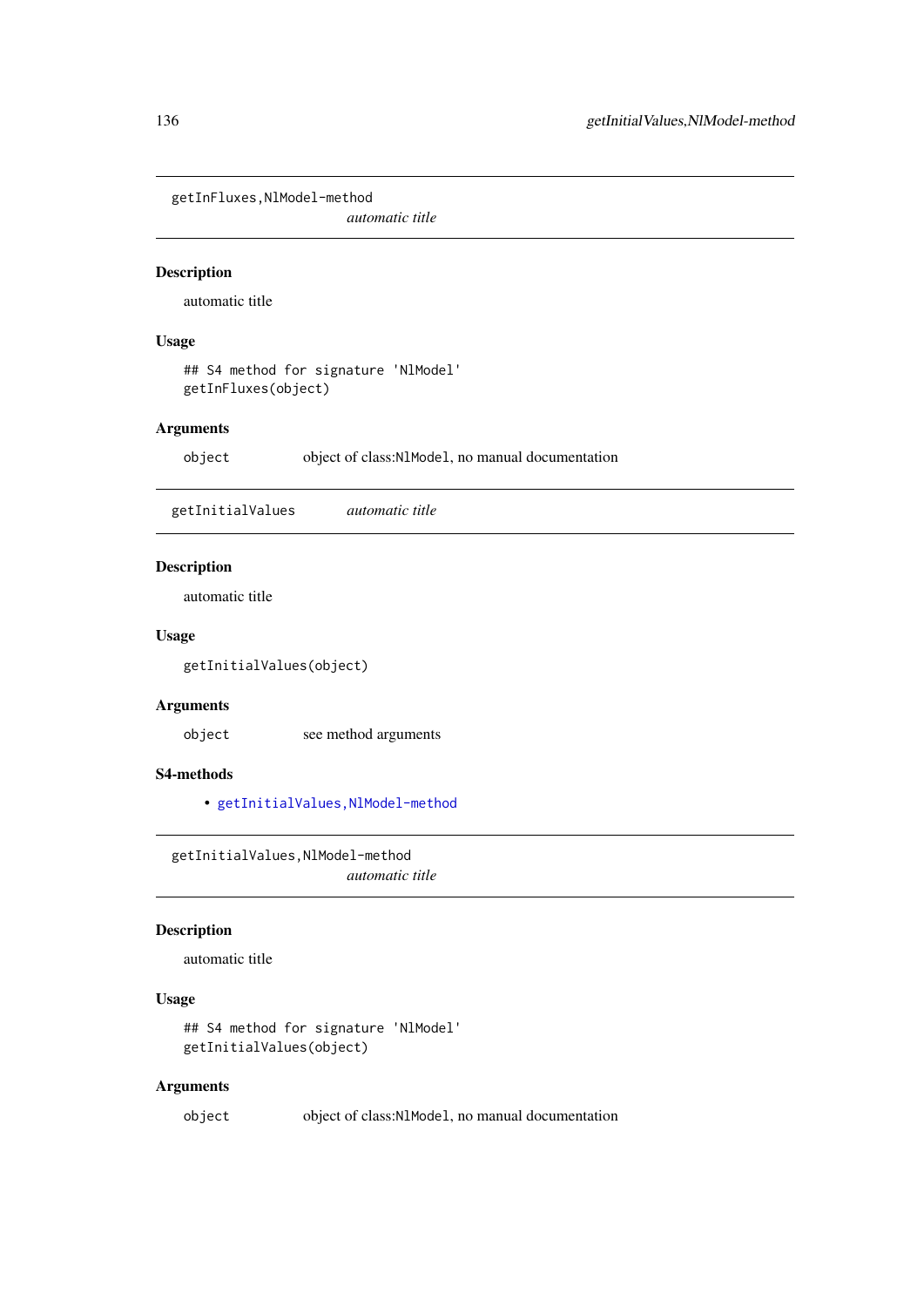getLinearScaleFactor *automatic title*

## Description

automatic title

### Usage

getLinearScaleFactor(object)

### Arguments

object see method arguments

#### S4-methods

• [getLinearScaleFactor,ConstLinDecompOpWithLinearScalarFactor-method](#page-0-0)

getLinearScaleFactor,ConstLinDecompOpWithLinearScalarFactor-method *automatic title*

### Description

automatic title

# Usage

```
## S4 method for signature 'ConstLinDecompOpWithLinearScalarFactor'
getLinearScaleFactor(object)
```
### Arguments

object object of class:ConstLinDecompOpWithLinearScalarFactor, no manual documentation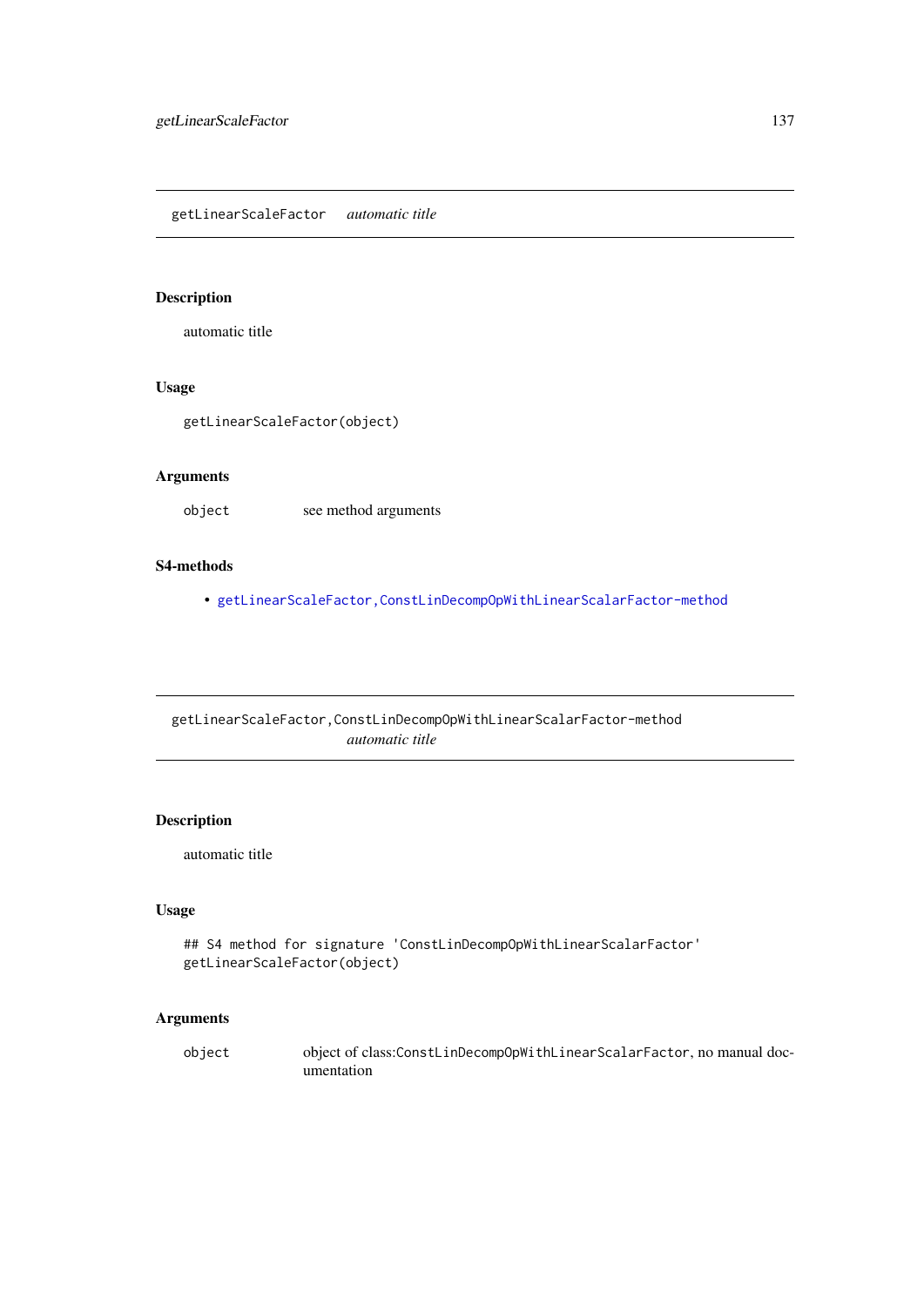getMeanTransitTime *automatic title*

# Description

automatic title

# Usage

getMeanTransitTime(object, inputDistribution)

# Arguments

object see method arguments inputDistribution see method arguments

## S4-methods

• [getMeanTransitTime,ConstLinDecompOp-method](#page-0-0)

getMeanTransitTime,ConstLinDecompOp-method *automatic title*

#### Description

automatic title

### Usage

```
## S4 method for signature 'ConstLinDecompOp'
getMeanTransitTime(object, inputDistribution)
```
### Arguments

object object of class:ConstLinDecompOp, no manual documentation

inputDistribution

no manual documentation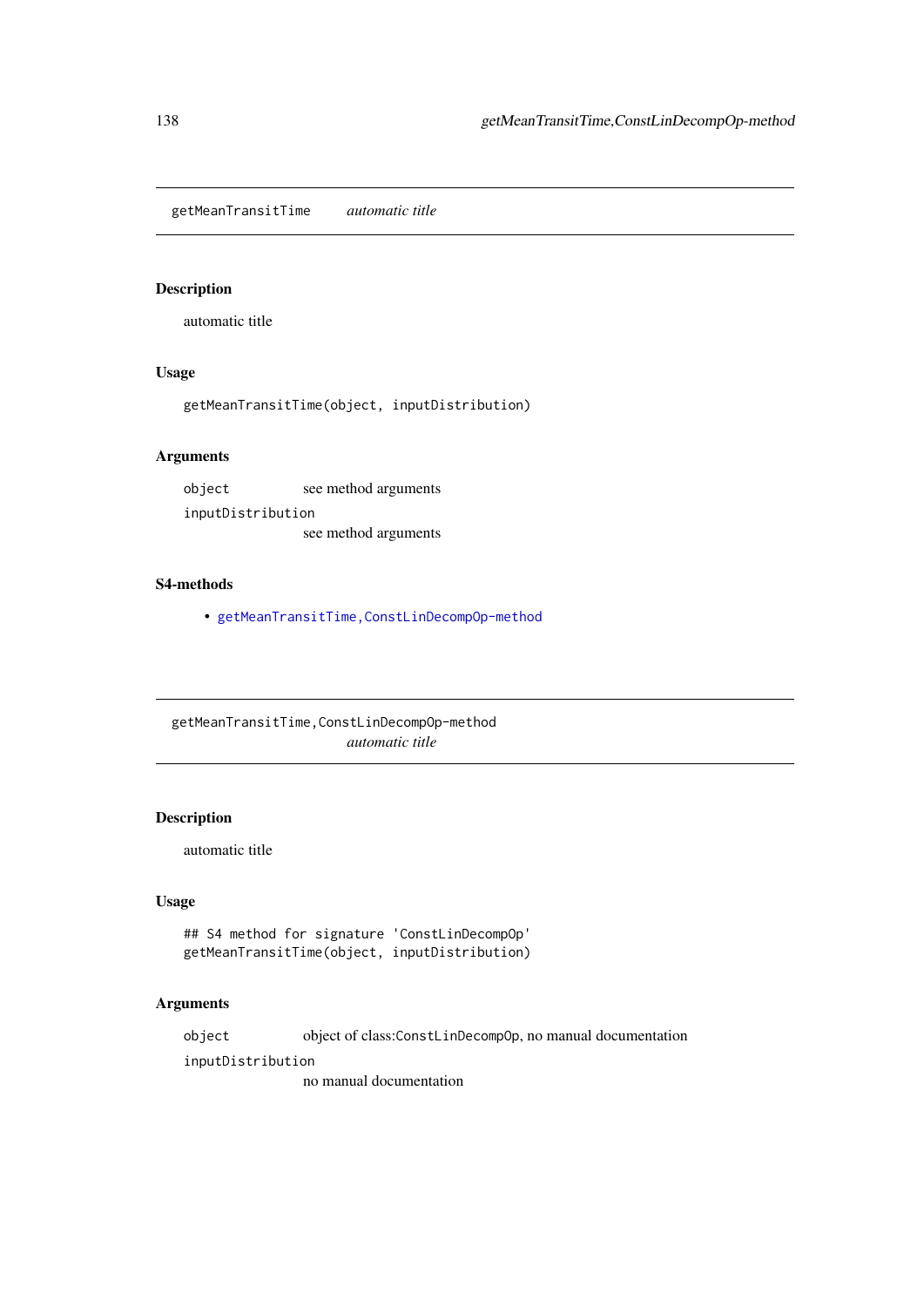getNumberOfPools *automatic title*

### Description

automatic title

## Usage

getNumberOfPools(object)

### Arguments

object see method arguments

#### S4-methods

- [getNumberOfPools,MCSim-method](#page-0-0)
- [getNumberOfPools,NlModel-method](#page-0-0)
- [getNumberOfPools,TransportDecompositionOperator-method](#page-0-0)

getNumberOfPools,MCSim-method *automatic title*

## Description

automatic title

## Usage

```
## S4 method for signature 'MCSim'
getNumberOfPools(object)
```
### Arguments

object object of class:MCSim, no manual documentation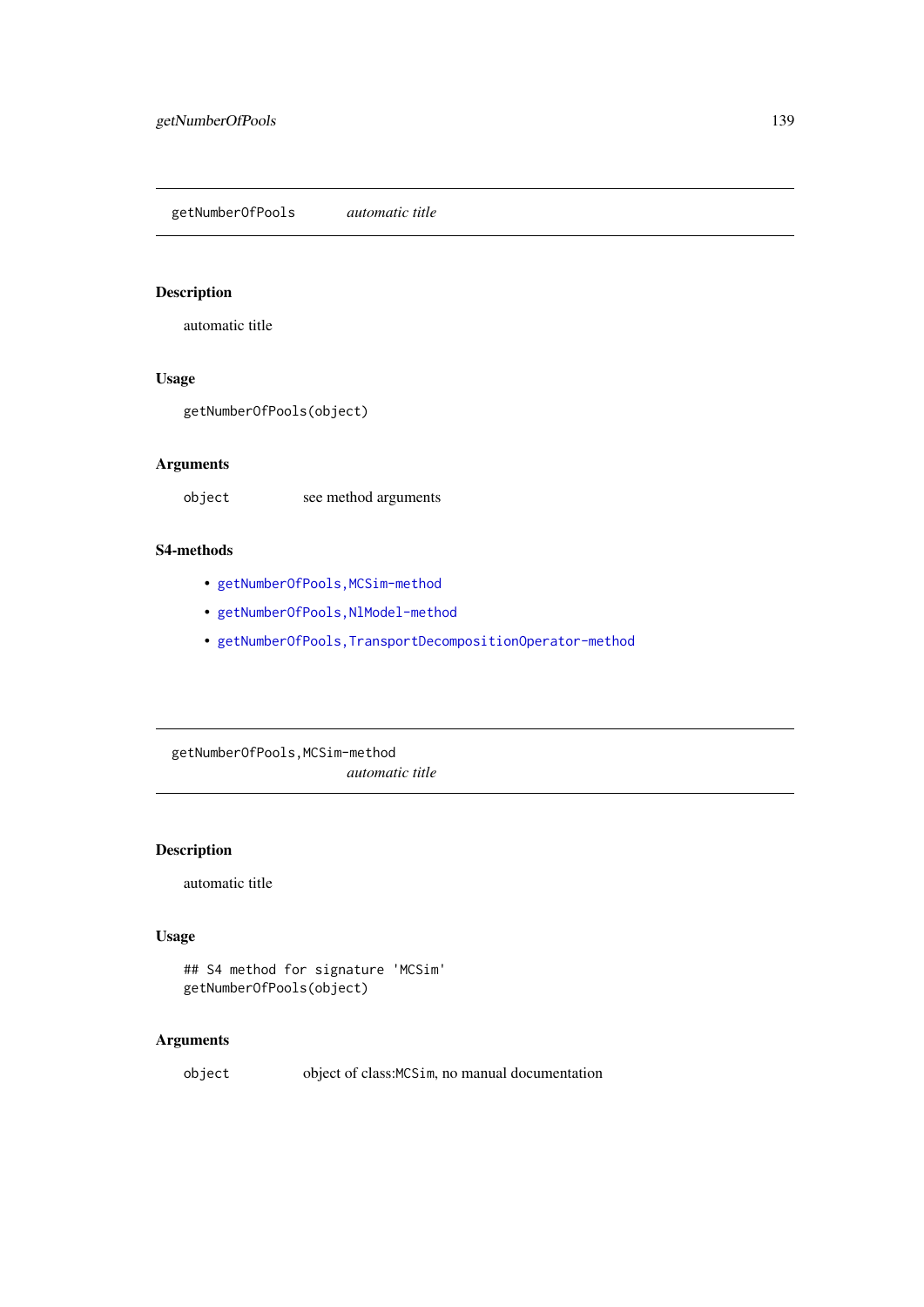getNumberOfPools,NlModel-method *automatic title*

### Description

automatic title

### Usage

```
## S4 method for signature 'NlModel'
getNumberOfPools(object)
```
### Arguments

object object of class:NlModel, no manual documentation

getNumberOfPools,TransportDecompositionOperator-method *automatic title*

### Description

automatic title

### Usage

```
## S4 method for signature 'TransportDecompositionOperator'
getNumberOfPools(object)
```
#### Arguments

object object of class:TransportDecompositionOperator, no manual documentation

getOutputFluxes *Generic Function to obtain the fluxes out of of the pools*

### Description

Generic Function to obtain the fluxes out of of the pools

# Usage

getOutputFluxes(object, as.closures = F)

#### Arguments

| object      | see method arguments |
|-------------|----------------------|
| as.closures | see method arguments |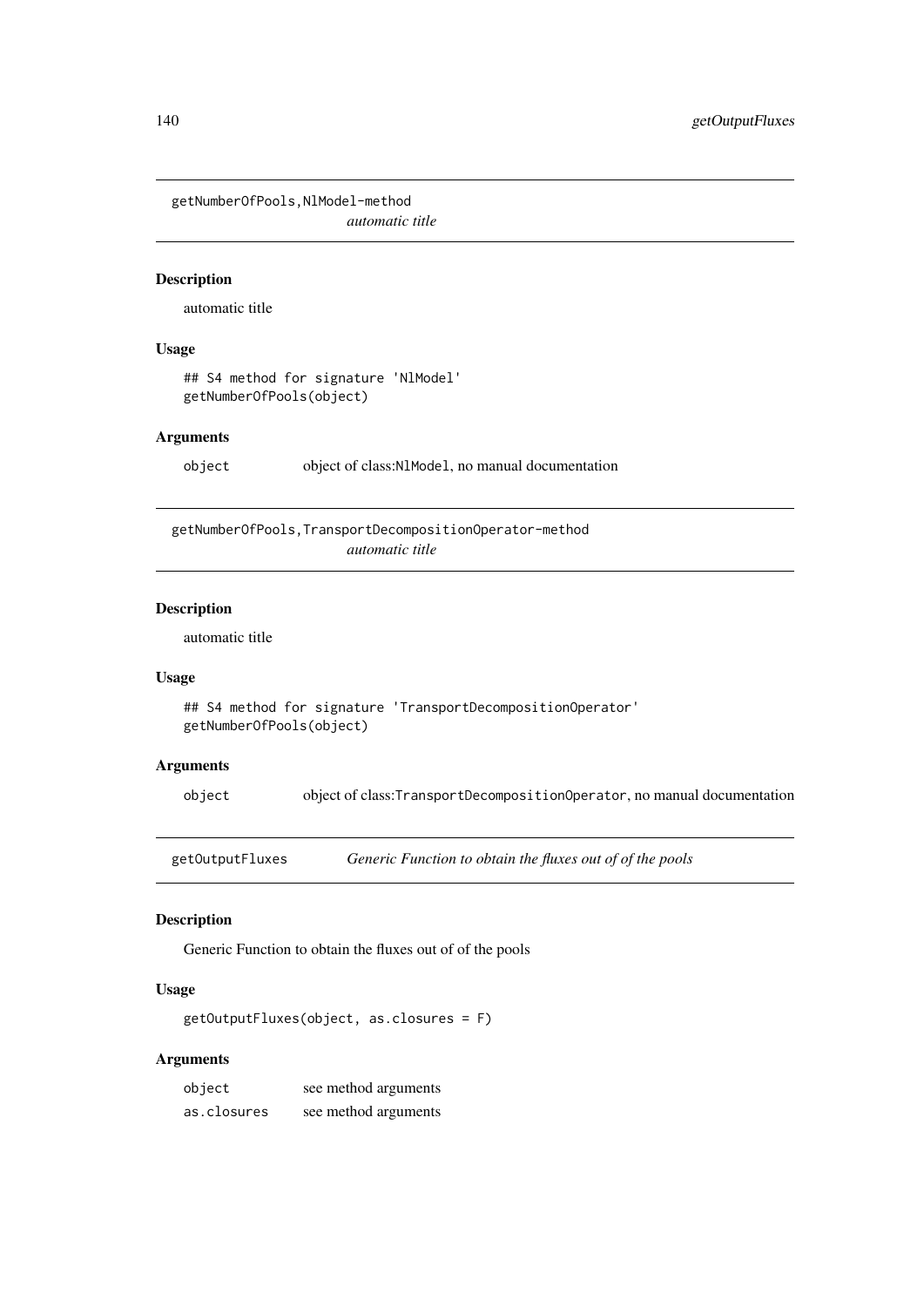getOutputFluxes,NlModel-method *automatic title*

### Description

automatic title

# Usage

```
## S4 method for signature 'NlModel'
getOutputFluxes(object, as.closures = F)
```
# Arguments

| object      | object of class:N1Mode1, no manual documentation |
|-------------|--------------------------------------------------|
| as.closures | no manual documentation                          |

getOutputReceivers *automatic title*

## Description

automatic title

# Usage

```
getOutputReceivers(object, i)
```
## Arguments

| object | see method arguments |
|--------|----------------------|
| È      | see method arguments |

### S4-methods

• [getOutputReceivers,TransportDecompositionOperator,numeric-method](#page-0-0)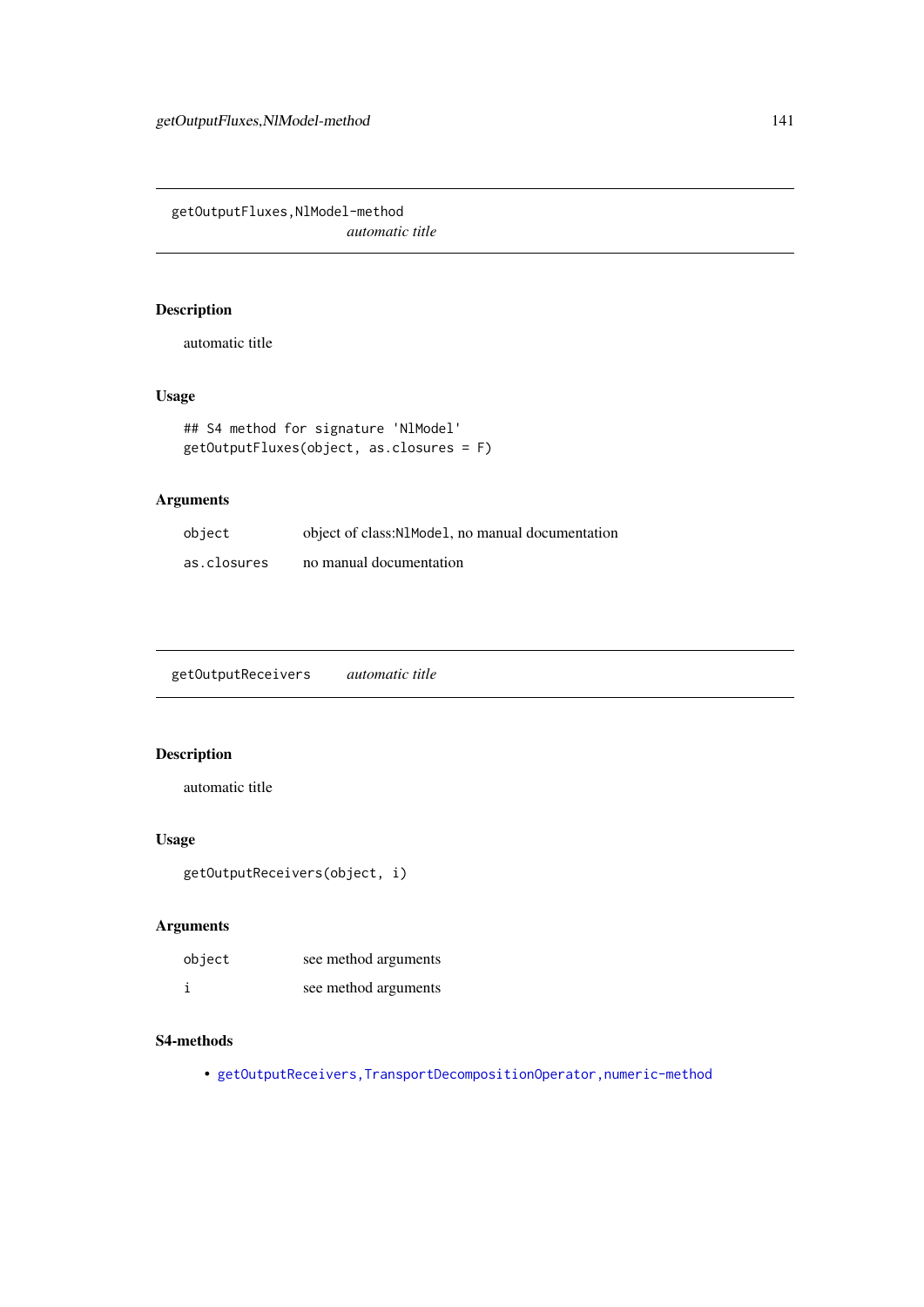getOutputReceivers,TransportDecompositionOperator,numeric-method *automatic title*

### Description

automatic title

## Usage

```
## S4 method for signature 'TransportDecompositionOperator,numeric'
getOutputReceivers(object, i)
```
# Arguments

| object | object of class: TransportDecompositionOperator, no manual documentation |
|--------|--------------------------------------------------------------------------|
|        | object of class: numeric, no manual documentation                        |

getParticleMonteCarloSimulator *automatic title*

# Description

automatic title

# Usage

getParticleMonteCarloSimulator(object)

# Arguments

object see method arguments

# S4-methods

• [getParticleMonteCarloSimulator,NlModel-method](#page-0-0)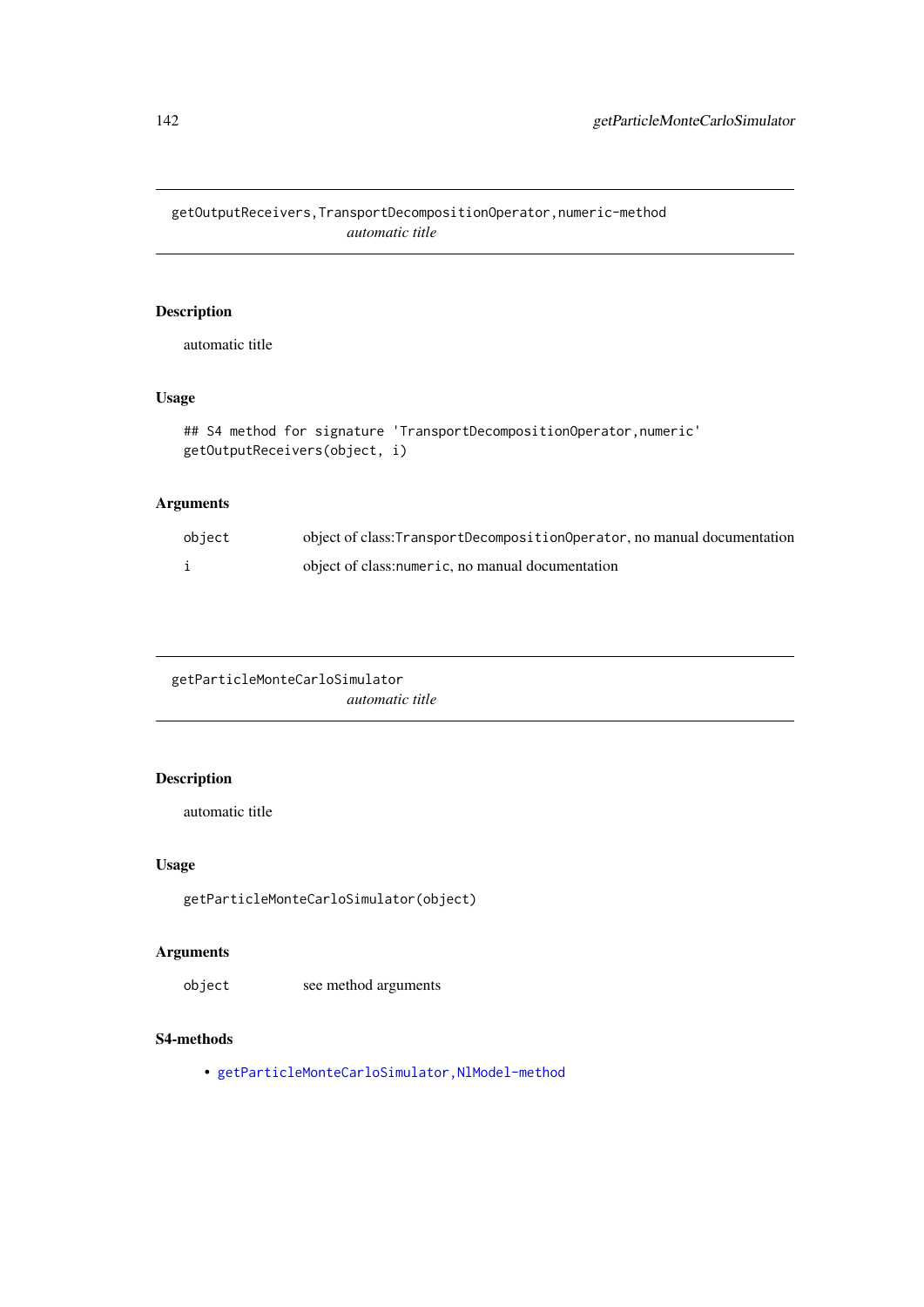getParticleMonteCarloSimulator,NlModel-method *automatic title*

# Description

automatic title

## Usage

```
## S4 method for signature 'NlModel'
getParticleMonteCarloSimulator(object)
```
## Arguments

object object of class:NlModel, no manual documentation

| getReleaseFlux | Generic Function to obtain the vector of release fluxes out of the pools |
|----------------|--------------------------------------------------------------------------|
|                | for all times.                                                           |

### Description

Generic Function to obtain the vector of release fluxes out of the pools for all times.

#### Usage

```
getReleaseFlux(object)
```
### Arguments

object see method arguments

## S4-methods

- getReleaseFlux, Model-method
- [getReleaseFlux,Model\\_by\\_PoolNames-method](#page-0-0)
- [getReleaseFlux,NlModel-method](#page-0-0)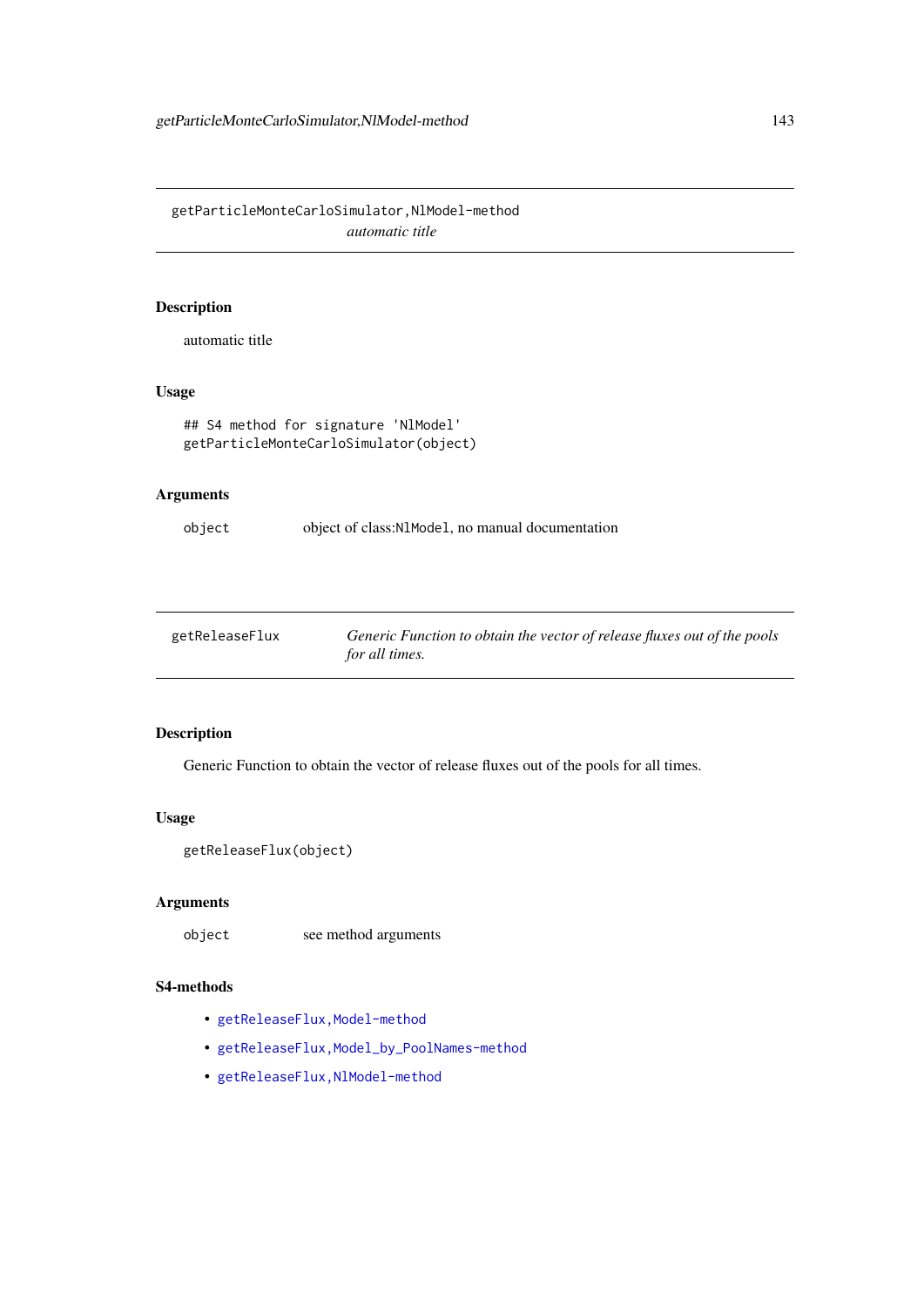getReleaseFlux,Model-method

*The release fluxes*  $\frac{[content]}{[time]}$  *for all pools.* 

## Description

The release fluxes  $\frac{[content]}{[time]}$  for all pools.

### Usage

```
## S4 method for signature 'Model'
getReleaseFlux(object)
```
### Arguments

object object of class:Model, A modelrun as produced by the constructors: [Model](#page-191-0), [Model\\_by\\_PoolNames](#page-198-0), [Model\\_14](#page-194-0) the function [GeneralModel](#page-103-0) or the functions listed in [predefinedModels](#page-224-0).

A model represents the initial value problem (IVP) for the contents of the pool consisting of

- The initial values of the pool content
- The system of ordinary differential equations, as dictated by the fluxes
- The times for which the solution of the IVP is evaluated.

# Value

A matrix with as many columns as there are pools and as many rows as there are entries in the times argument the model has been build with.

getReleaseFlux,Model\_by\_PoolNames-method *automatic title*

## Description

automatic title

#### Usage

```
## S4 method for signature 'Model_by_PoolNames'
getReleaseFlux(object)
```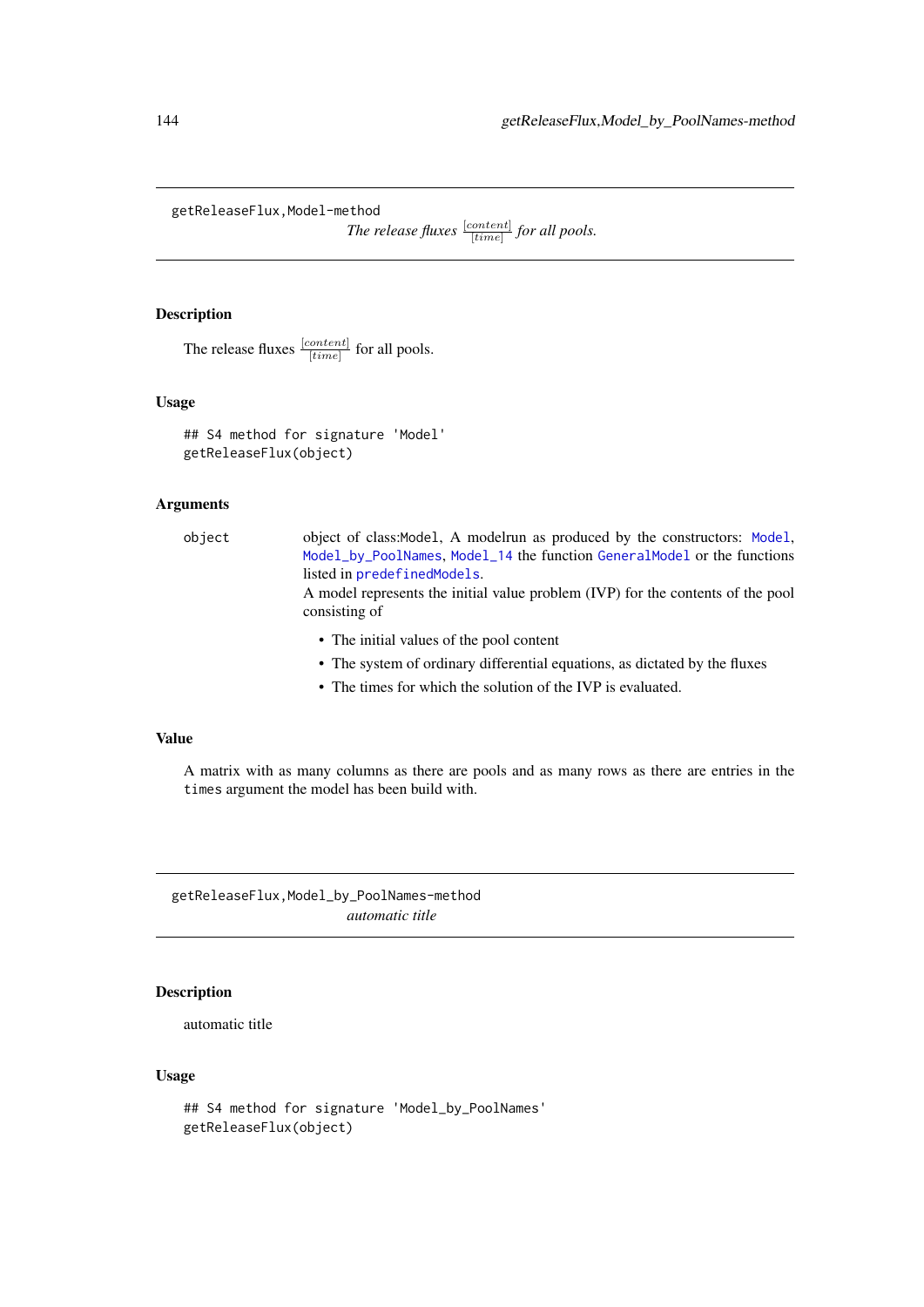# Arguments

| object | object of class:Model_by_PoolNames, A modelrun as produced by the construc-<br>tors: Model, Model_by_PoolNames, Model_14 the function GeneralModel or<br>the functions listed in predefined Models.<br>A model represents the initial value problem (IVP) for the contents of the pool<br>consisting of |
|--------|---------------------------------------------------------------------------------------------------------------------------------------------------------------------------------------------------------------------------------------------------------------------------------------------------------|
|        | • The initial values of the pool content<br>• The system of ordinary differential equations, as dictated by the fluxes                                                                                                                                                                                  |

• The times for which the solution of the IVP is evaluated.

getReleaseFlux,NlModel-method

*automatic title*

# Description

automatic title

# Usage

## S4 method for signature 'NlModel' getReleaseFlux(object)

## Arguments

object object of class:NlModel, no manual documentation

getReleaseFlux14 *automatic title*

## Description

automatic title

# Usage

getReleaseFlux14(object)

# Arguments

object see method arguments

#### S4-methods

• [getReleaseFlux14,Model\\_14-method](#page-0-0)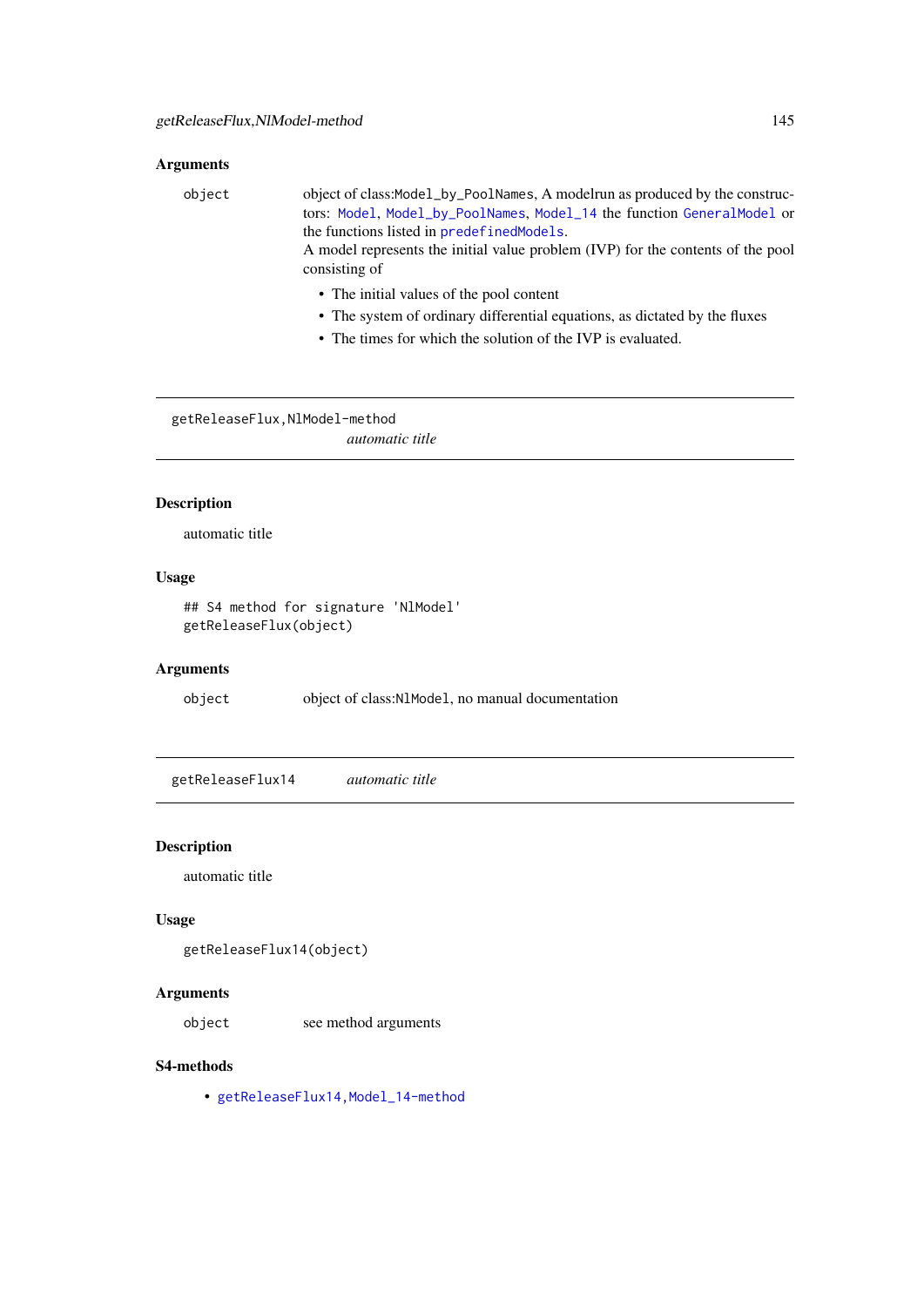getReleaseFlux14,Model\_14-method *automatic title*

# Description

automatic title

# Usage

```
## S4 method for signature 'Model_14'
getReleaseFlux14(object)
```
# Arguments

object object of class:Model\_14, no manual documentation

getRightHandSideOfODE *automatic title*

## Description

automatic title

# Usage

```
getRightHandSideOfODE(object, timeSymbol, poolNames, numberOfPools)
```
## Arguments

| object        | see method arguments |
|---------------|----------------------|
| timeSymbol    | see method arguments |
| poolNames     | see method arguments |
| numberOfPools | see method arguments |

# S4-methods

- getRightHandSideOfODE, Model-method
- [getRightHandSideOfODE,Model\\_by\\_PoolNames-method](#page-0-0)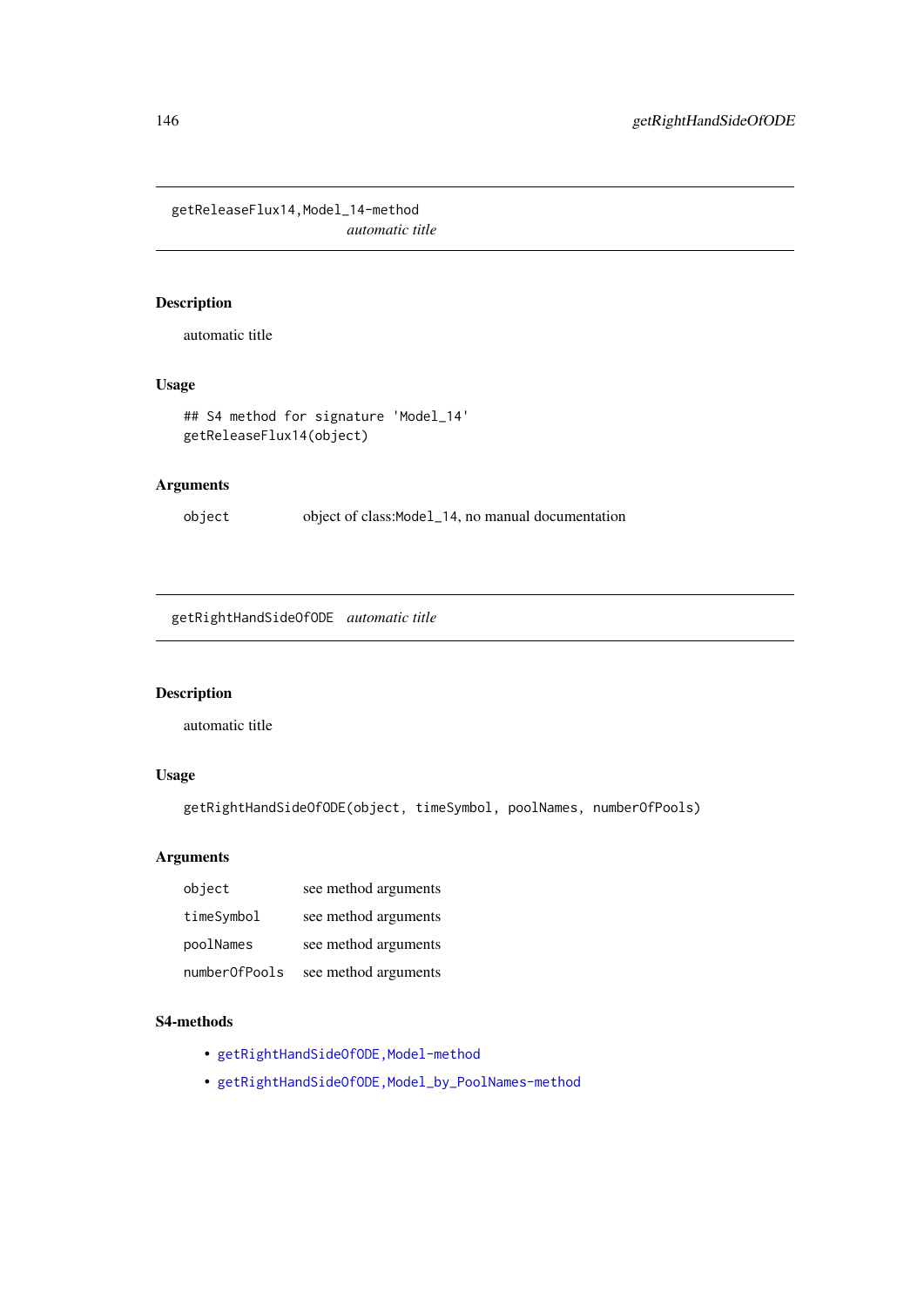getRightHandSideOfODE,Model-method *Derivative of the state variables as function*

## Description

For non-linear models or models with state dependent influxes the returned function is a true function of state and time For linear models with state independent influxes the returned function is in fact a function of time only.

#### Usage

```
## S4 method for signature 'Model'
getRightHandSideOfODE(object)
```
# Arguments

object object of class:Model, no manual documentation

#### Value

A function  $f(t)$ 

getRightHandSideOfODE,Model\_by\_PoolNames-method *Provide the (vector valued) derivative of the stocks with respect to time*

## Description

This function is required by the ODE solvers.

## Usage

```
## S4 method for signature 'Model_by_PoolNames'
getRightHandSideOfODE(object)
```
## Arguments

object object of class:Model\_by\_PoolNames, The model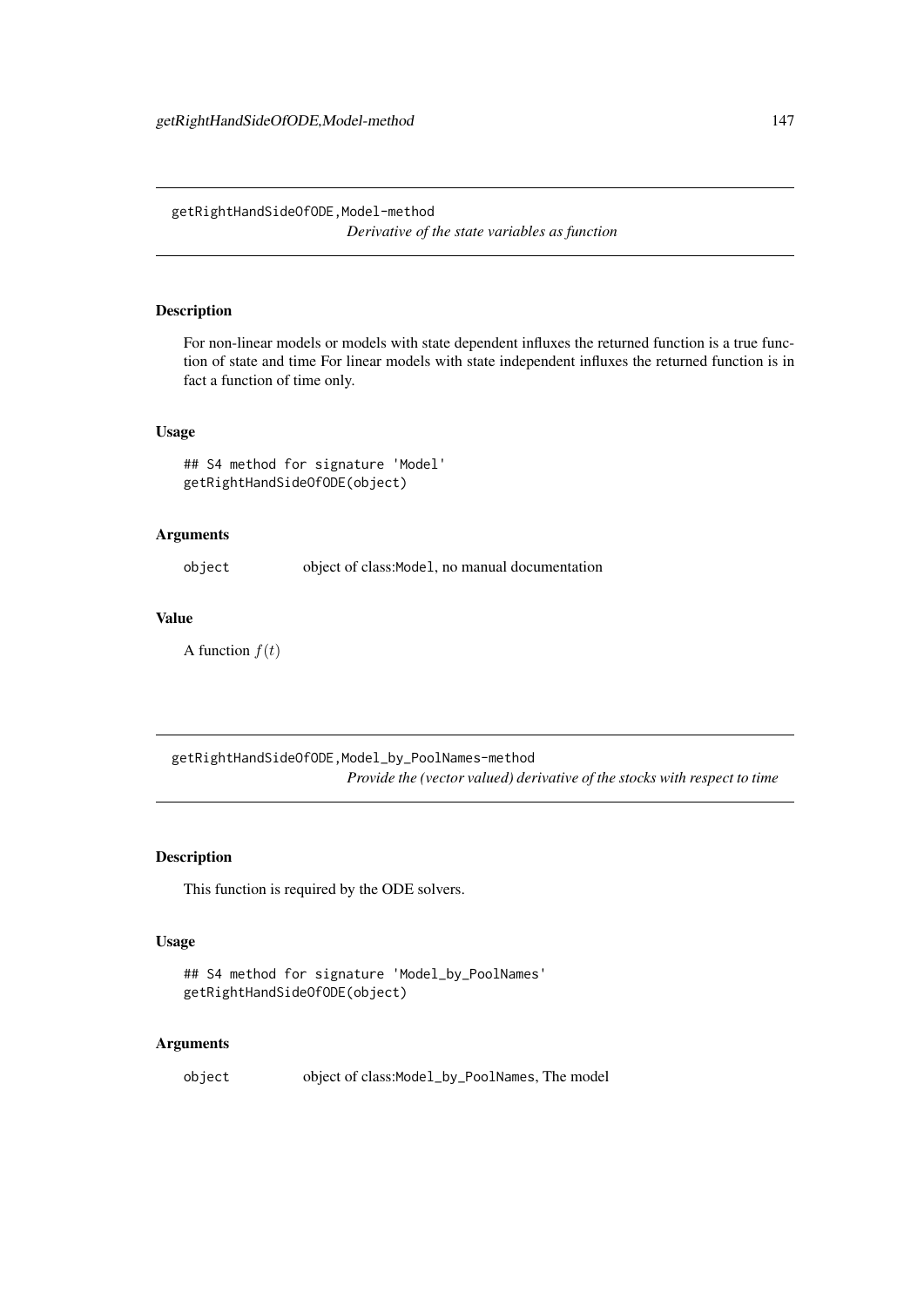#### Description

Have a look at the methods for details.

# Usage

```
getSolution(object, params, as.closures = F)
```
#### Arguments

| object      | A modelrun as produced by the constructors: Model, Model_by_PoolNames,<br>Model_14 the function GeneralModel or the functions listed in predefinedModels.<br>A model represents the initial value problem (IVP) for the contents of the pool<br>consisting of |
|-------------|---------------------------------------------------------------------------------------------------------------------------------------------------------------------------------------------------------------------------------------------------------------|
|             | • The initial values of the pool content                                                                                                                                                                                                                      |
|             | • The system of ordinary differential equations, as dictated by the fluxes                                                                                                                                                                                    |
|             | • The times for which the solution of the IVP is evaluated.                                                                                                                                                                                                   |
| params      | see method arguments                                                                                                                                                                                                                                          |
| as.closures | see method arguments                                                                                                                                                                                                                                          |

#### Value

A matrix with columns representing the name of the statevariable, flux and accumulated flux for every time

as specified by the times of the model.

#### S4-methods

• [getSolution,Model\\_by\\_PoolNames-method](#page-0-0)

getSolution,Model\_by\_PoolNames-method *All Fluxes and stocks for all times*

# Description

All Fluxes and stocks for all times

# Usage

```
## S4 method for signature 'Model_by_PoolNames'
getSolution(object, params)
```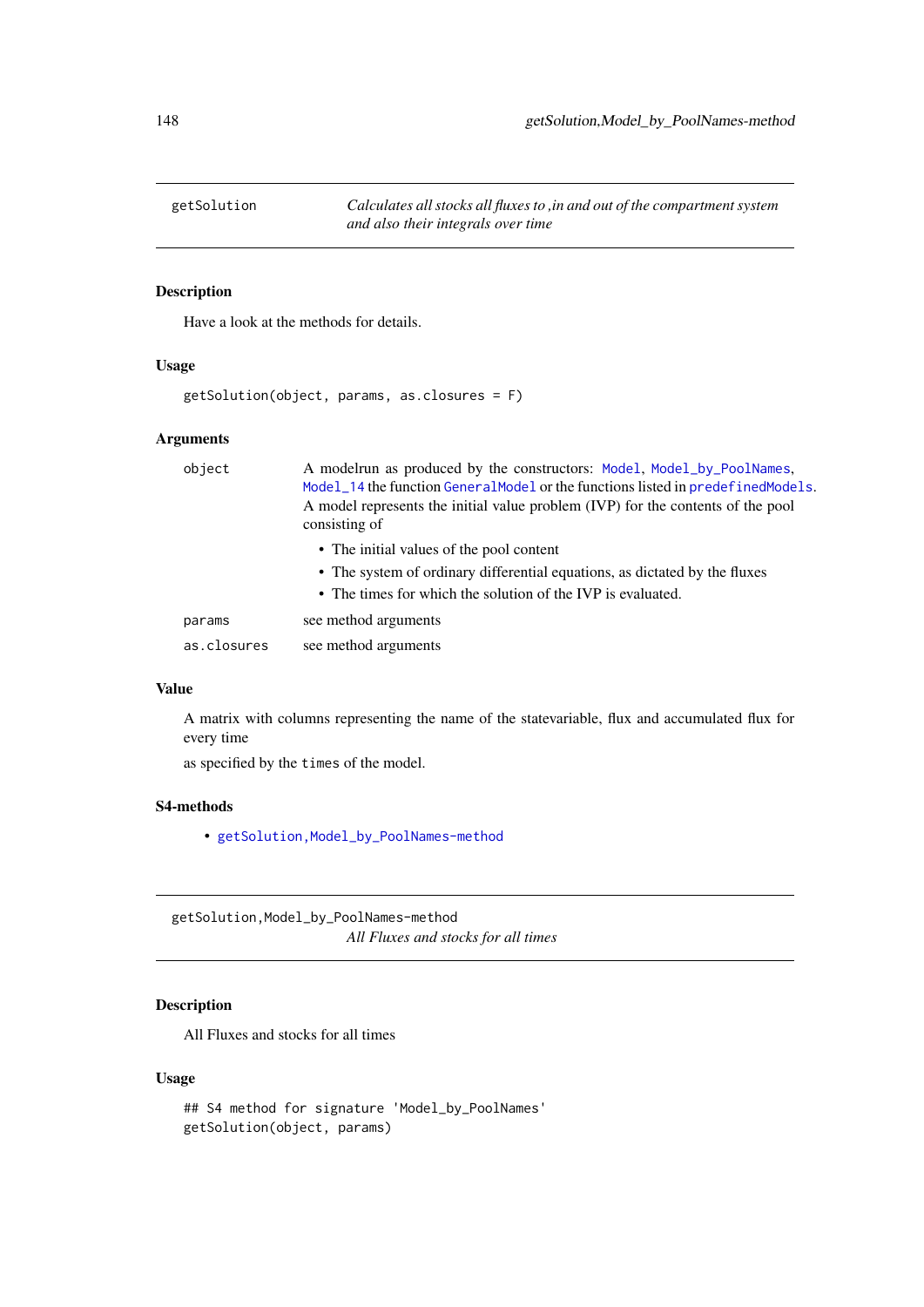## getTimeRange 149

# Arguments

| object | object of class:Model_by_PoolNames, A modelrun as produced by the construc-<br>tors: Model, Model_by_PoolNames, Model_14 the function GeneralModel or<br>the functions listed in predefined Models.<br>A model represents the initial value problem (IVP) for the contents of the pool<br>consisting of |
|--------|---------------------------------------------------------------------------------------------------------------------------------------------------------------------------------------------------------------------------------------------------------------------------------------------------------|
|        | • The initial values of the pool content<br>• The system of ordinary differential equations, as dictated by the fluxes<br>• The times for which the solution of the IVP is evaluated.                                                                                                                   |
| params | no manual documentation                                                                                                                                                                                                                                                                                 |

# Value

A matrix with as many columns as there are pools and as many rows as there are entries in the times argument the model has been build with.

getTimeRange *automatic title*

## Description

automatic title

# Usage

```
getTimeRange(object)
```
# Arguments

object see method arguments

# S4-methods

- [getTimeRange,ConstInFluxes-method](#page-0-0)
- [getTimeRange,ConstLinDecompOp-method](#page-0-0)
- [getTimeRange,ConstLinDecompOpWithLinearScalarFactor-method](#page-0-0)
- [getTimeRange,DecompositionOperator-method](#page-0-0)
- getTimeRange, TimeMap-method
- [getTimeRange,UnBoundInFluxes-method](#page-0-0)
- [getTimeRange,UnBoundLinDecompOp-method](#page-0-0)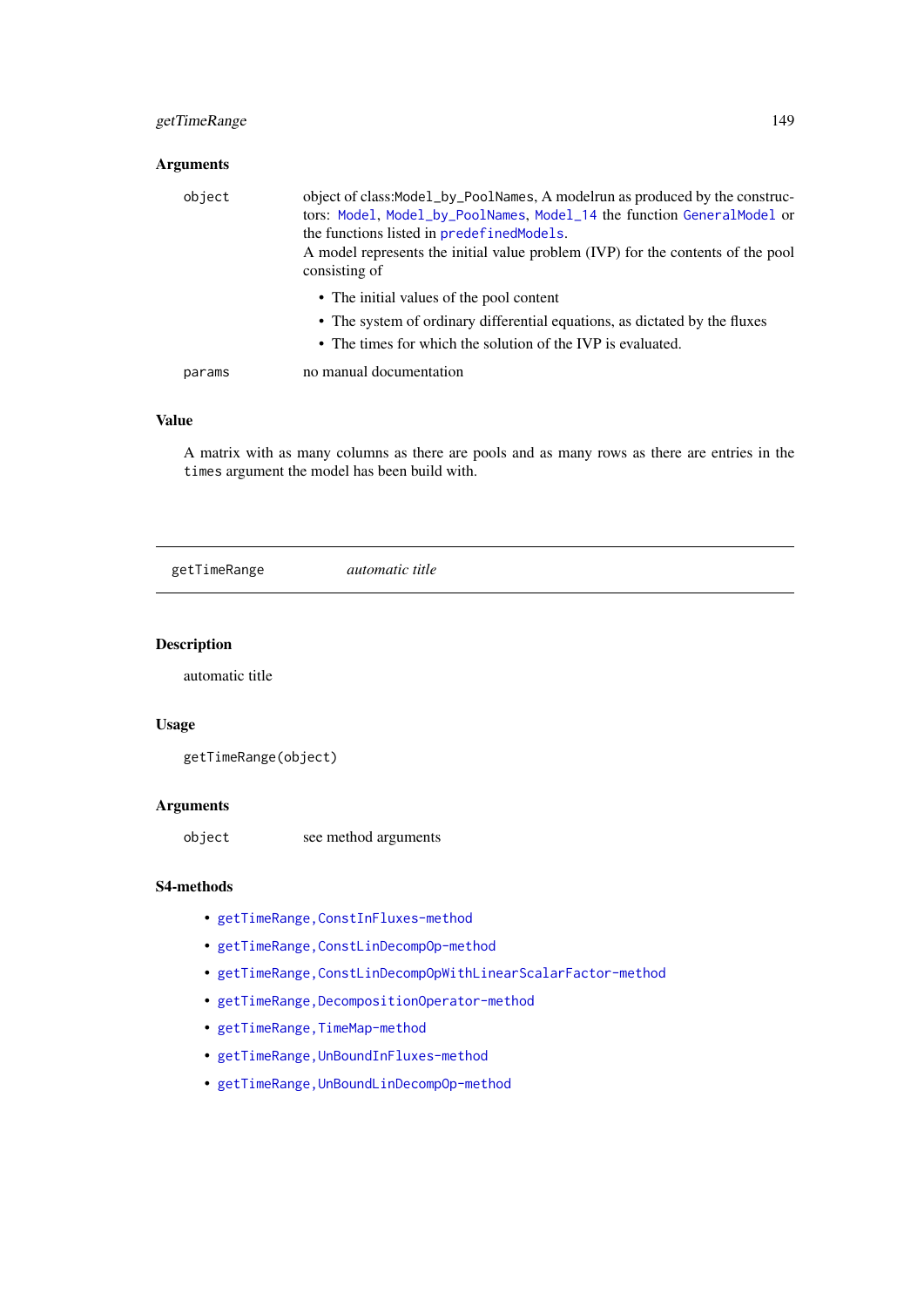getTimeRange,ConstInFluxes-method *automatic title*

## Description

automatic title

#### Usage

## S4 method for signature 'ConstInFluxes' getTimeRange(object)

# Arguments

object object of class:ConstInFluxes, no manual documentation

getTimeRange,ConstLinDecompOp-method *automatic title*

#### Description

automatic title

## Usage

```
## S4 method for signature 'ConstLinDecompOp'
getTimeRange(object)
```
## Arguments

object object of class:ConstLinDecompOp, no manual documentation

getTimeRange,ConstLinDecompOpWithLinearScalarFactor-method *automatic title*

# Description

automatic title

# Usage

```
## S4 method for signature 'ConstLinDecompOpWithLinearScalarFactor'
getTimeRange(object)
```

| object | object of class:ConstLinDecompOpWithLinearScalarFactor, no manual doc- |
|--------|------------------------------------------------------------------------|
|        | umentation                                                             |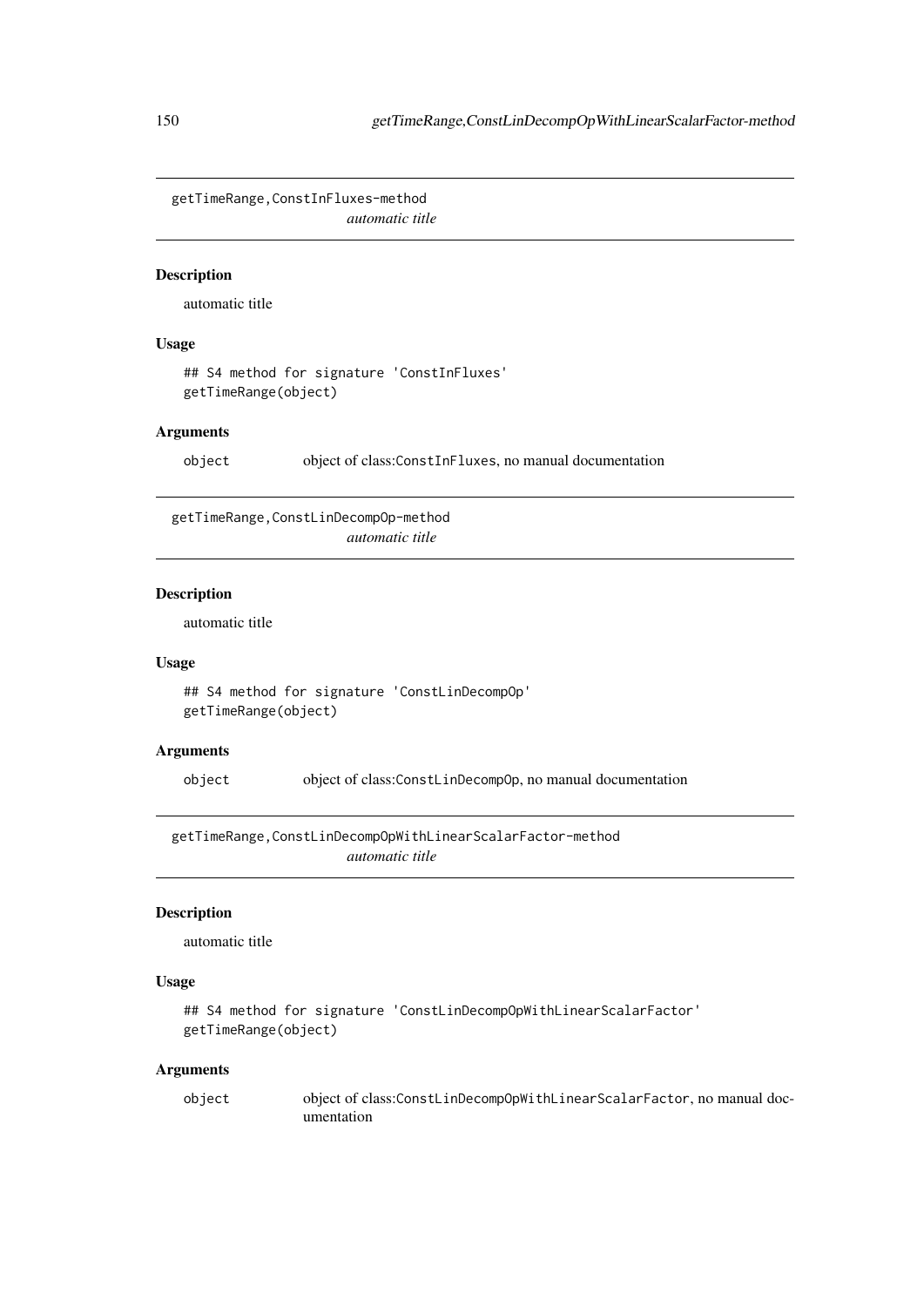getTimeRange,DecompositionOperator-method *automatic title*

#### Description

automatic title

## Usage

```
## S4 method for signature 'DecompositionOperator'
getTimeRange(object)
```
## Arguments

object object of class:DecompositionOperator, no manual documentation

getTimeRange,TimeMap-method

*The time interval where the function is defined*

# Description

The time interval where the function is defined

# Usage

```
## S4 method for signature 'TimeMap'
getTimeRange(object)
```
#### Arguments

object object of class:TimeMap, no manual documentation

getTimeRange,UnBoundInFluxes-method *automatic title*

## Description

automatic title

#### Usage

```
## S4 method for signature 'UnBoundInFluxes'
getTimeRange(object)
```
#### Arguments

object object of class:UnBoundInFluxes, no manual documentation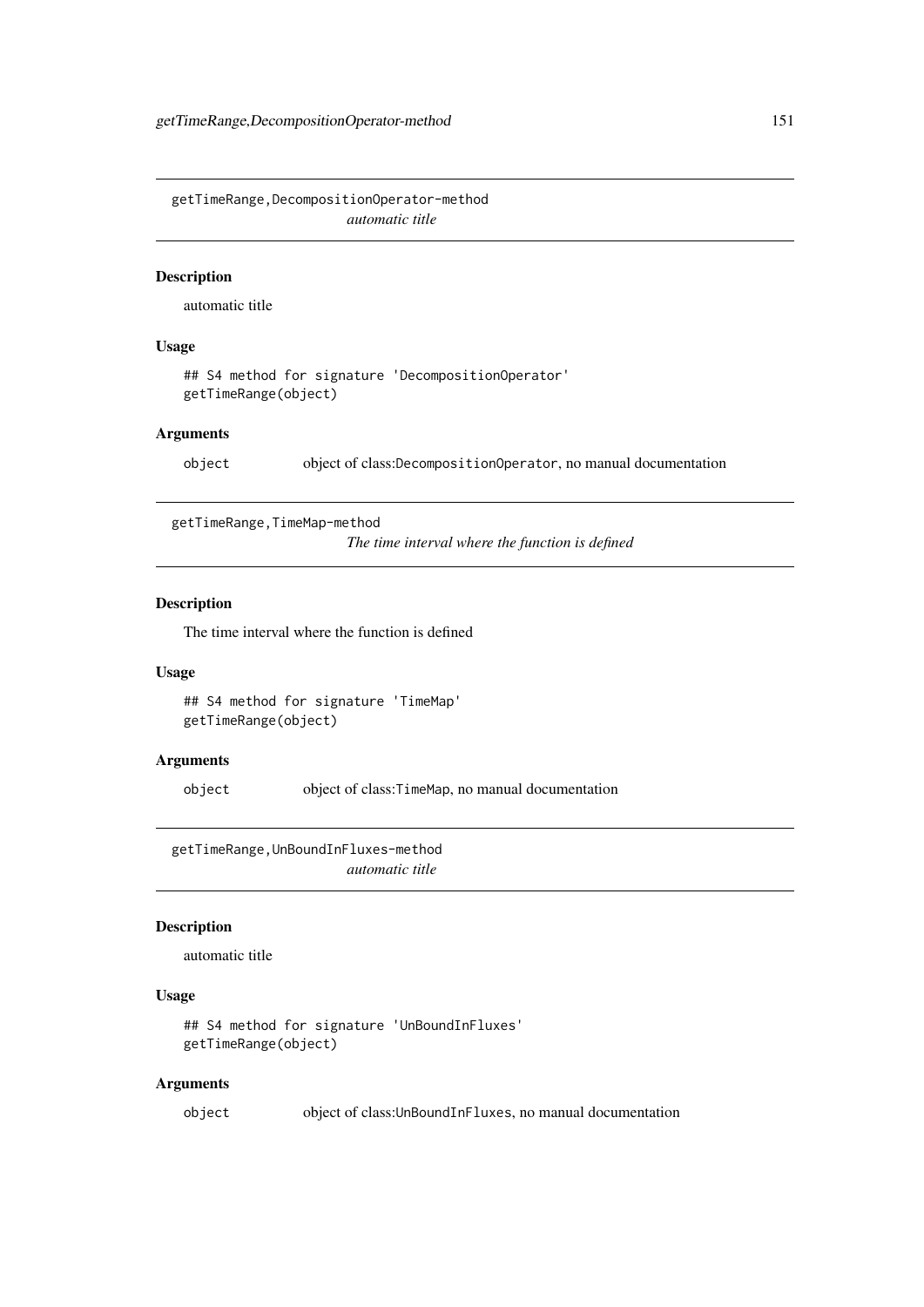getTimeRange,UnBoundLinDecompOp-method

*Extracts the time interval for which the function is valid.*

## Description

Extracts the time interval for which the function is valid.

## Usage

```
## S4 method for signature 'UnBoundLinDecompOp'
getTimeRange(object)
```
# Arguments

object object of class:UnBoundLinDecompOp, no manual documentation

| getTimes | <i>automatic title</i> |  |
|----------|------------------------|--|
|----------|------------------------|--|

# Description

automatic title

# Usage

```
getTimes(object)
```
## Arguments

object see method arguments

# S4-methods

- getTimes, Model-method
- getTimes, Model\_by\_PoolNames-method
- [getTimes,NlModel-method](#page-0-0)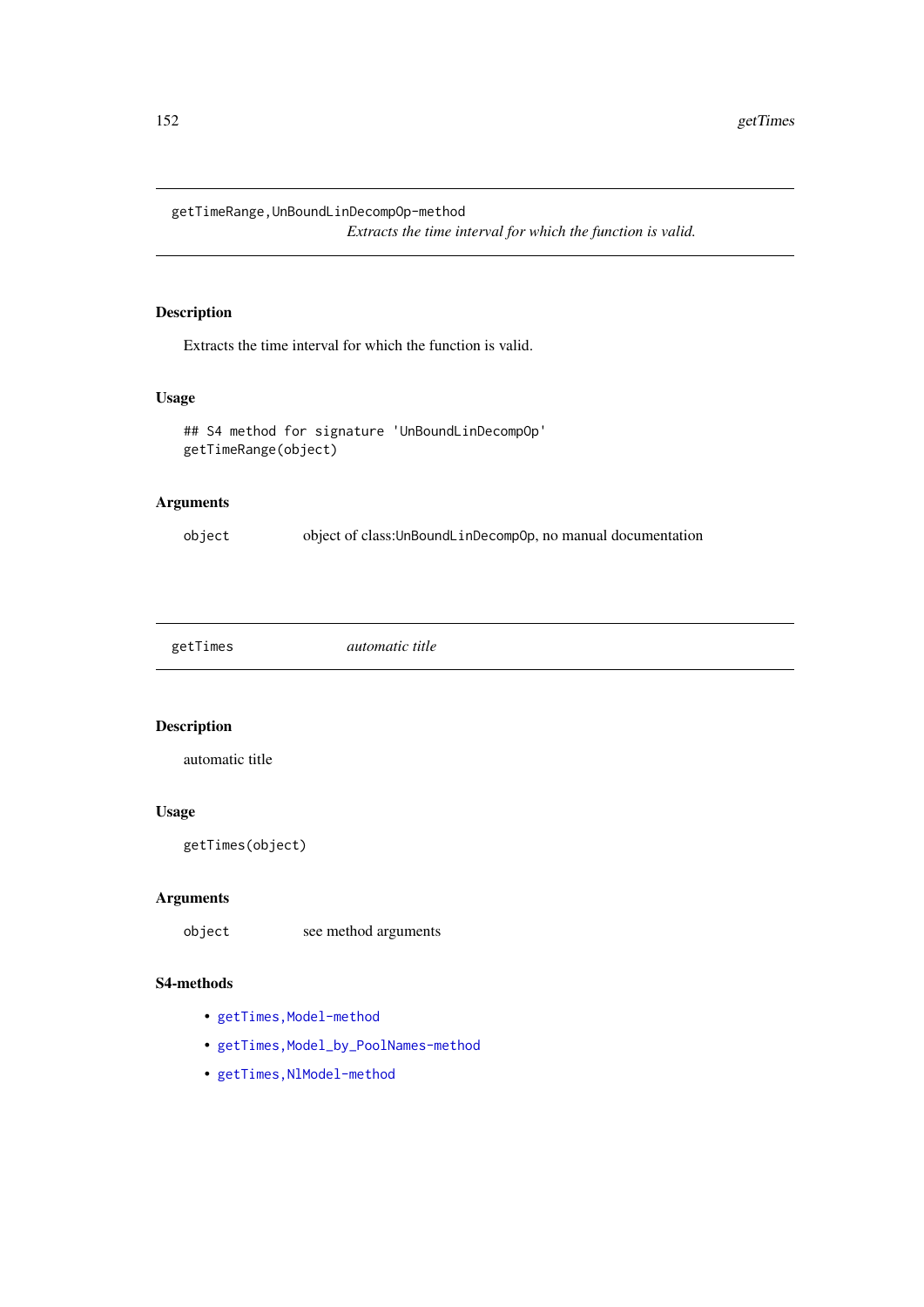getTimes,Model-method *Extract the times vector*

#### Description

Since the times had to be provided to create the model this method yields no new information. It is usually called internally by other functions that deal with models.

#### Usage

```
## S4 method for signature 'Model'
getTimes(object)
```
#### Arguments

object object of class:Model, A modelrun as produced by the constructors: [Model](#page-191-0), [Model\\_by\\_PoolNames](#page-198-0), [Model\\_14](#page-194-0) the function [GeneralModel](#page-103-0) or the functions listed in [predefinedModels](#page-224-0).

> A model represents the initial value problem (IVP) for the contents of the pool consisting of

- The initial values of the pool content
- The system of ordinary differential equations, as dictated by the fluxes
- The times for which the solution of the IVP is evaluated.

```
getTimes, Model_by_PoolNames-method
```
*Extract the times vector*

#### Description

Since the times had to be provided to create the model this method yields no new information. It is usually called internally by other functions that deal with models.

#### Usage

```
## S4 method for signature 'Model_by_PoolNames'
getTimes(object)
```
#### Arguments

object object of class:Model\_by\_PoolNames, A modelrun as produced by the constructors: [Model](#page-191-0), [Model\\_by\\_PoolNames](#page-198-0), [Model\\_14](#page-194-0) the function [GeneralModel](#page-103-0) or the functions listed in [predefinedModels](#page-224-0).

> A model represents the initial value problem (IVP) for the contents of the pool consisting of

- The initial values of the pool content
- The system of ordinary differential equations, as dictated by the fluxes
- The times for which the solution of the IVP is evaluated.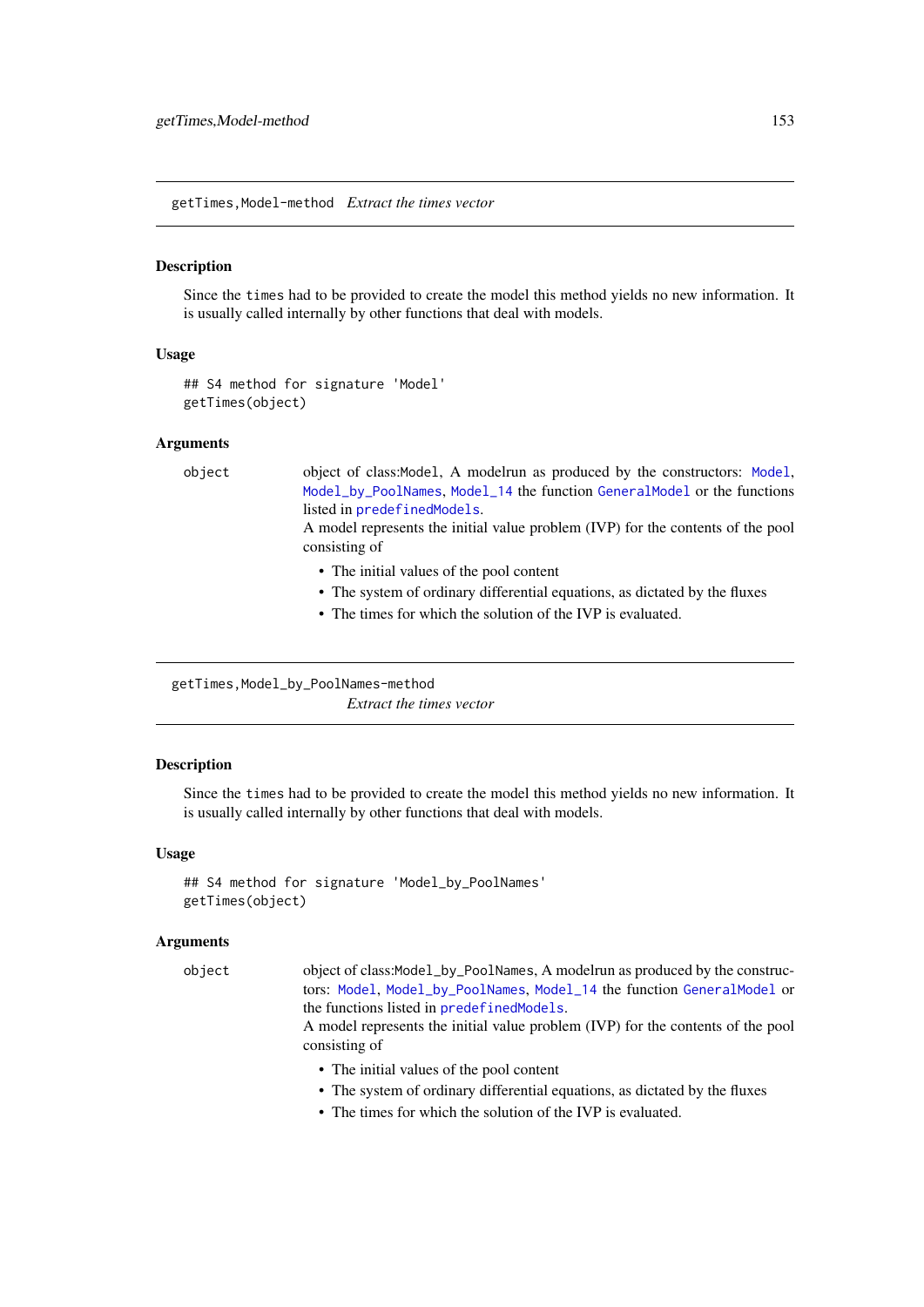getTimes,NlModel-method

*automatic title*

# Description

automatic title

#### Usage

## S4 method for signature 'NlModel' getTimes(object)

# Arguments

object object of class:NlModel, no manual documentation

```
getTransferCoefficients
```
*automatic title*

# Description

automatic title automatic title

# Usage

```
getTransferCoefficients(object, as.closures = F)
```
getTransferCoefficients(object, as.closures = F)

# Arguments

| object      | see method arguments |
|-------------|----------------------|
| as.closures | see method arguments |

## S4-methods

- getTransferCoefficients, NlModel-method
- [getTransferCoefficients,TransportDecompositionOperator-method](#page-0-0)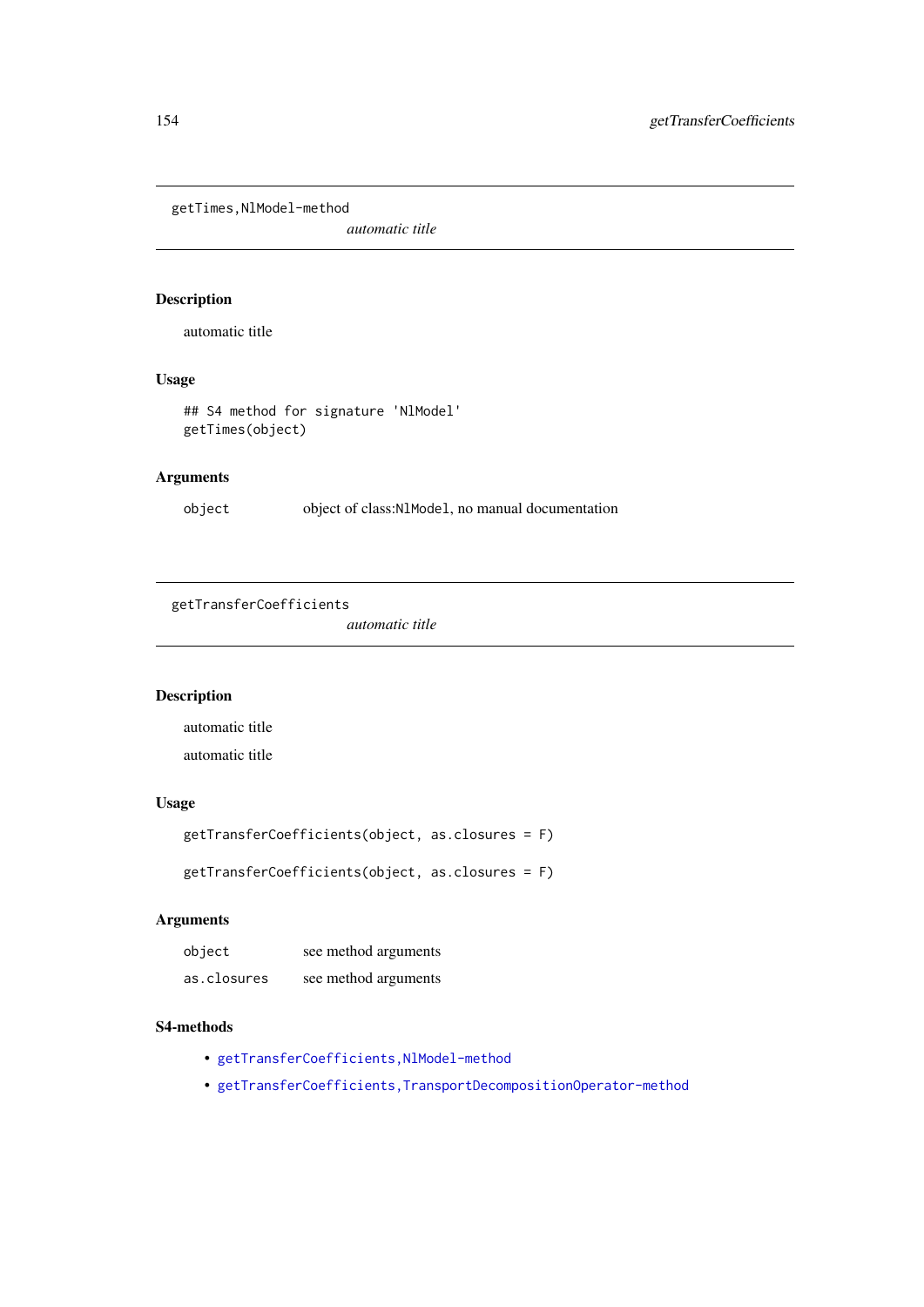getTransferCoefficients,NlModel-method *automatic title*

## Description

automatic title

#### Usage

```
## S4 method for signature 'NlModel'
getTransferCoefficients(object, as.closures = F)
```
#### Arguments

| object      | object of class: N1Mode1, no manual documentation |
|-------------|---------------------------------------------------|
| as.closures | no manual documentation                           |

getTransferCoefficients,TransportDecompositionOperator-method *automatic title*

#### Description

automatic title

#### Usage

```
## S4 method for signature 'TransportDecompositionOperator'
getTransferCoefficients(object)
```
#### Arguments

object object of class:TransportDecompositionOperator, no manual documentation

getTransferMatrix *deprecated, use getTransferMatrixFunc instead*

#### Description

deprecated, use getTransferMatrixFunc instead

# Usage

```
getTransferMatrix(object)
```
#### Arguments

object A compartmental operator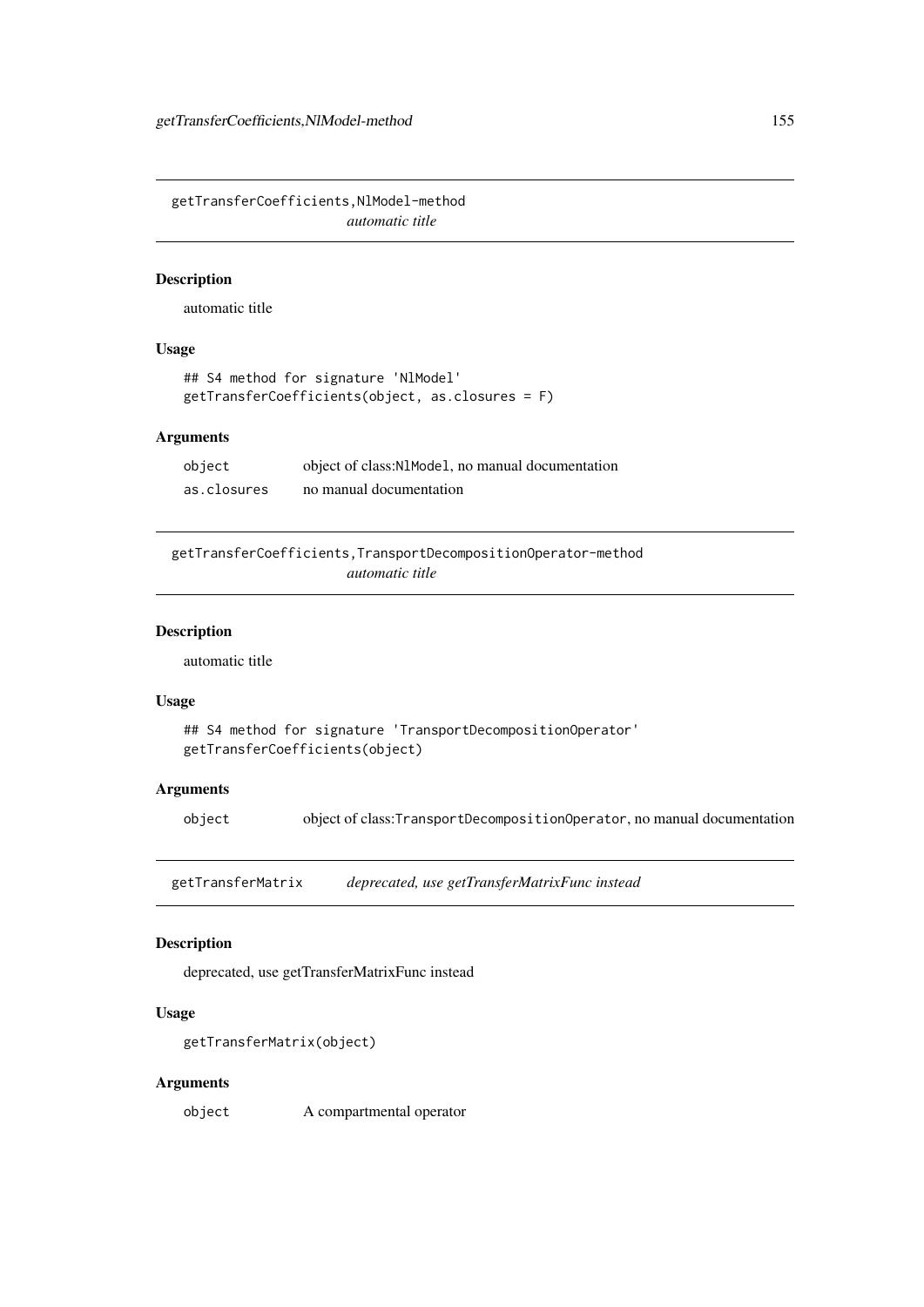getTransferMatrixFunc *automatic title*

#### Description

automatic title

# Usage

getTransferMatrixFunc(object)

## Arguments

object see method arguments

#### S4-methods

• [getTransferMatrixFunc,TransportDecompositionOperator-method](#page-0-0)

getTransferMatrixFunc,TransportDecompositionOperator-method *automatic title*

## Description

automatic title

# Usage

```
## S4 method for signature 'TransportDecompositionOperator'
getTransferMatrixFunc(object)
```
# Arguments

object object of class:TransportDecompositionOperator, no manual documentation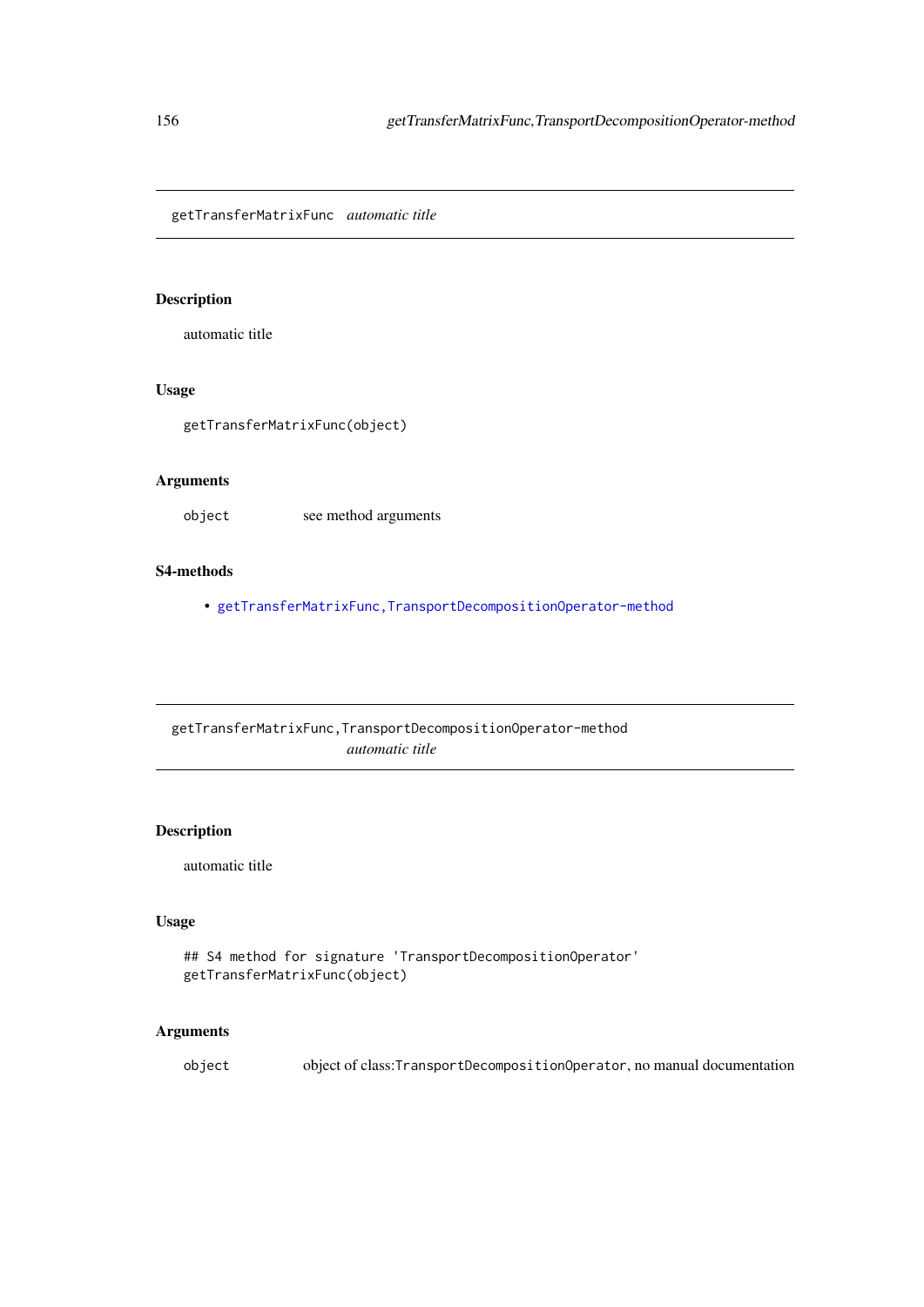getTransitTimeDistributionDensity *automatic title*

# Description

automatic title

# Usage

getTransitTimeDistributionDensity(object, inputDistribution, times)

# Arguments

| object            | see method arguments |
|-------------------|----------------------|
| inputDistribution |                      |
|                   | see method arguments |
| times             | see method arguments |

## S4-methods

• [getTransitTimeDistributionDensity,ConstLinDecompOp-method](#page-0-0)

getTransitTimeDistributionDensity,ConstLinDecompOp-method *automatic title*

# Description

automatic title

#### Usage

```
## S4 method for signature 'ConstLinDecompOp'
getTransitTimeDistributionDensity(object, inputDistribution, times)
```

| object            | object of class:ConstLinDecompOp, no manual documentation |
|-------------------|-----------------------------------------------------------|
| inputDistribution |                                                           |
|                   | no manual documentation                                   |
| times             | no manual documentation                                   |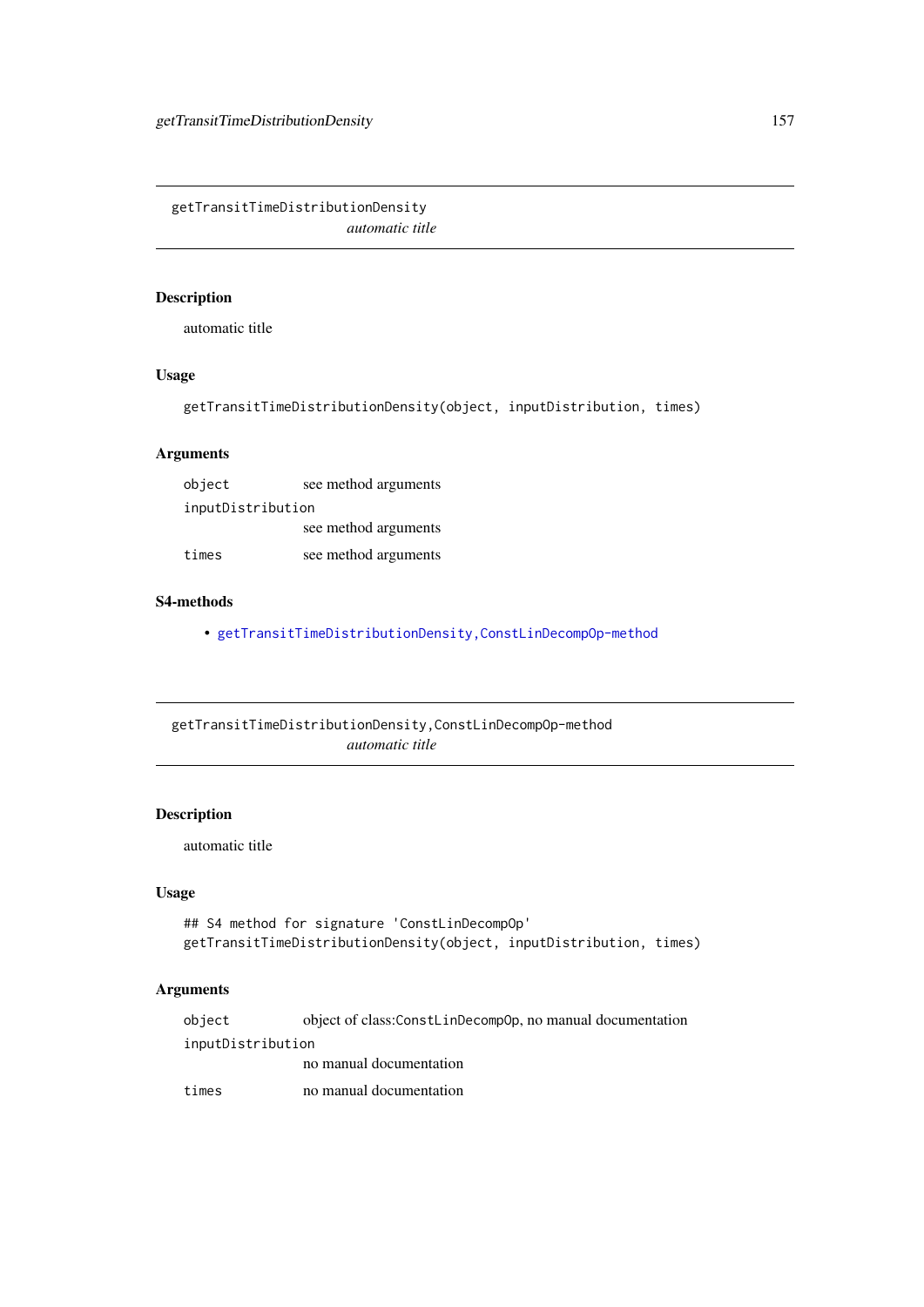# Description

automatic title

# Usage

getValues(object)

# Arguments

object see method arguments

#### S4-methods

• [getValues,ConstFc-method](#page-0-0)

getValues,ConstFc-method *automatic title*

# Description

automatic title

# Usage

```
## S4 method for signature 'ConstFc'
getValues(object)
```
# Arguments

object object of class:ConstFc, no manual documentation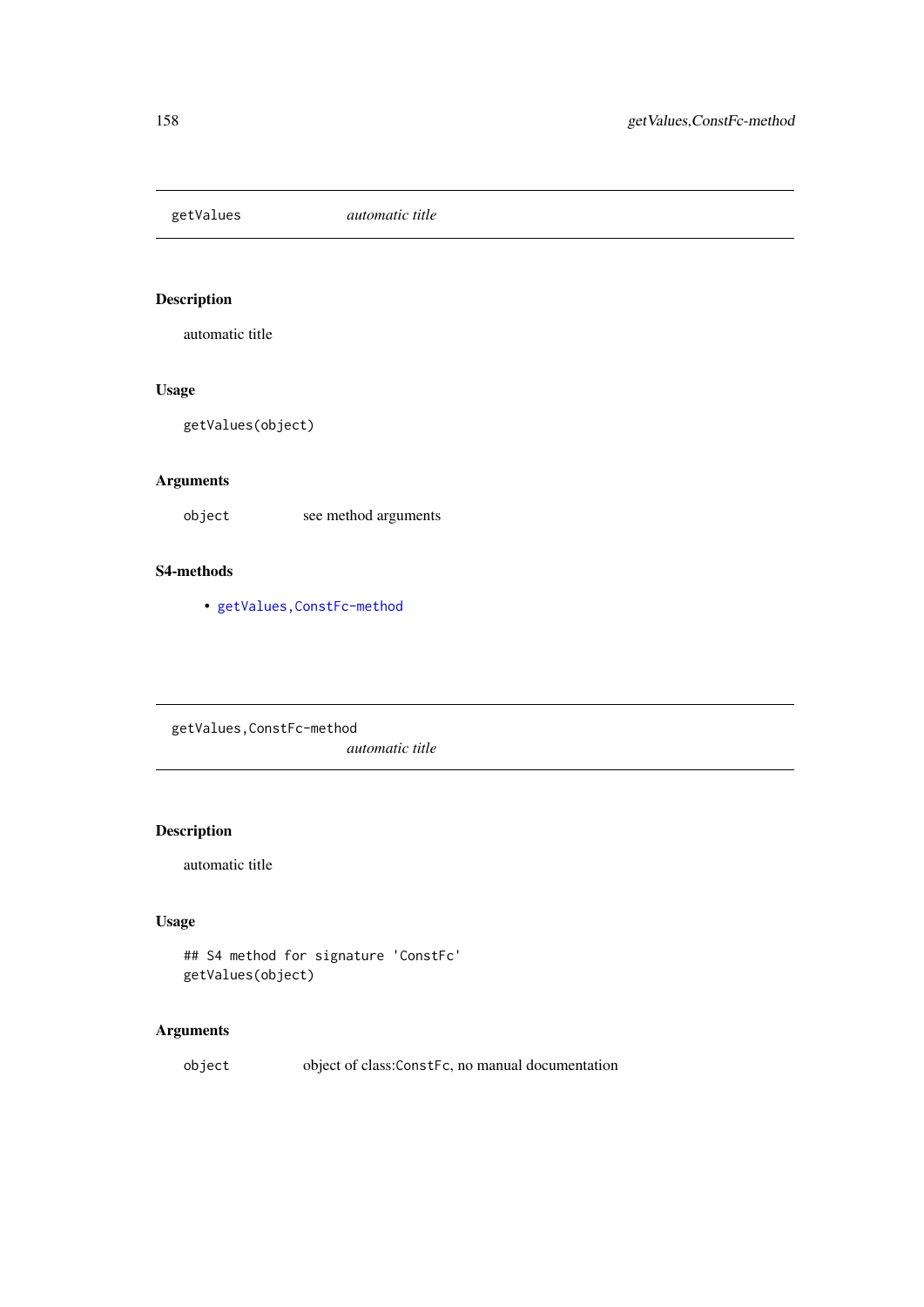Graven2017 *Compiled records of radicarbon in atmospheric CO2 for historical simulations in CMIP6*

#### Description

Historical Delta-14C in atmospheric CO2 used as forcing dataset for CMIP6 simulation experiments. Data is reported for three hemispheric zones, for the period 1850-2015.

#### Usage

data(Graven2017)

#### Format

A data frame with 166 rows and 4 variables.

Year.AD Year (AD).

NH Delta14C for the northern hemisphere, betwen 30N to 90N latitude. Values in per mil.

Tropics Delta14C for the tropics, between 30N to 30S latitude. Values in per mil.

SH Delta14C for the southern hemisphere, between 30S to 90S latitude. Values in per mil.

## Details

All details about the derivation of this dataset are provided in Graven et al. (2017)

#### Author(s)

Carlos Sierra <csierra@bgc-jena.mpg.de>

#### Source

<https://doi.org/10.22033/ESGF/input4MIPs.1602>

#### References

Graven, Heather; Allison, Colin; Etheridge, David; Hammer, Samuel; Keeling, Ralph; Levin, Ingeborg; Meijer, Harro A. J.; Rubino, Mauro; Tans, Pieter; Trudinger, Cathy; Vaughn, Bruce; White, James (2017). Compiled Historical Record of Atmospheric Delta14CO2 version 2.0. Earth System Grid Federation. https://doi.org/10.22033/ESGF/input4MIPs.1602

Graven, H., Allison, C. E., Etheridge, D. M., Hammer, S., Keeling, R. F., Levin, I., Meijer, H. A. J., Rubino, M., Tans, P. P., Trudinger, C. M., Vaughn, B. H., and White, J. W. C. 2017. Compiled records of carbon isotopes in atmospheric CO2 for historical simulations in CMIP6, Geosci. Model Dev., 10, 4405–4417, https://doi.org/10.5194/gmd-10-4405-2017.

#### Examples

```
matplot(Graven2017[,1], Graven2017[,-1],type="l",
      lty=1, xlab="Year AD", ylab="Delta14C (per mil)", bty="n")
legend("topleft",names(Graven2017[,-1]), lty=1, col=1:3, bty="n")
```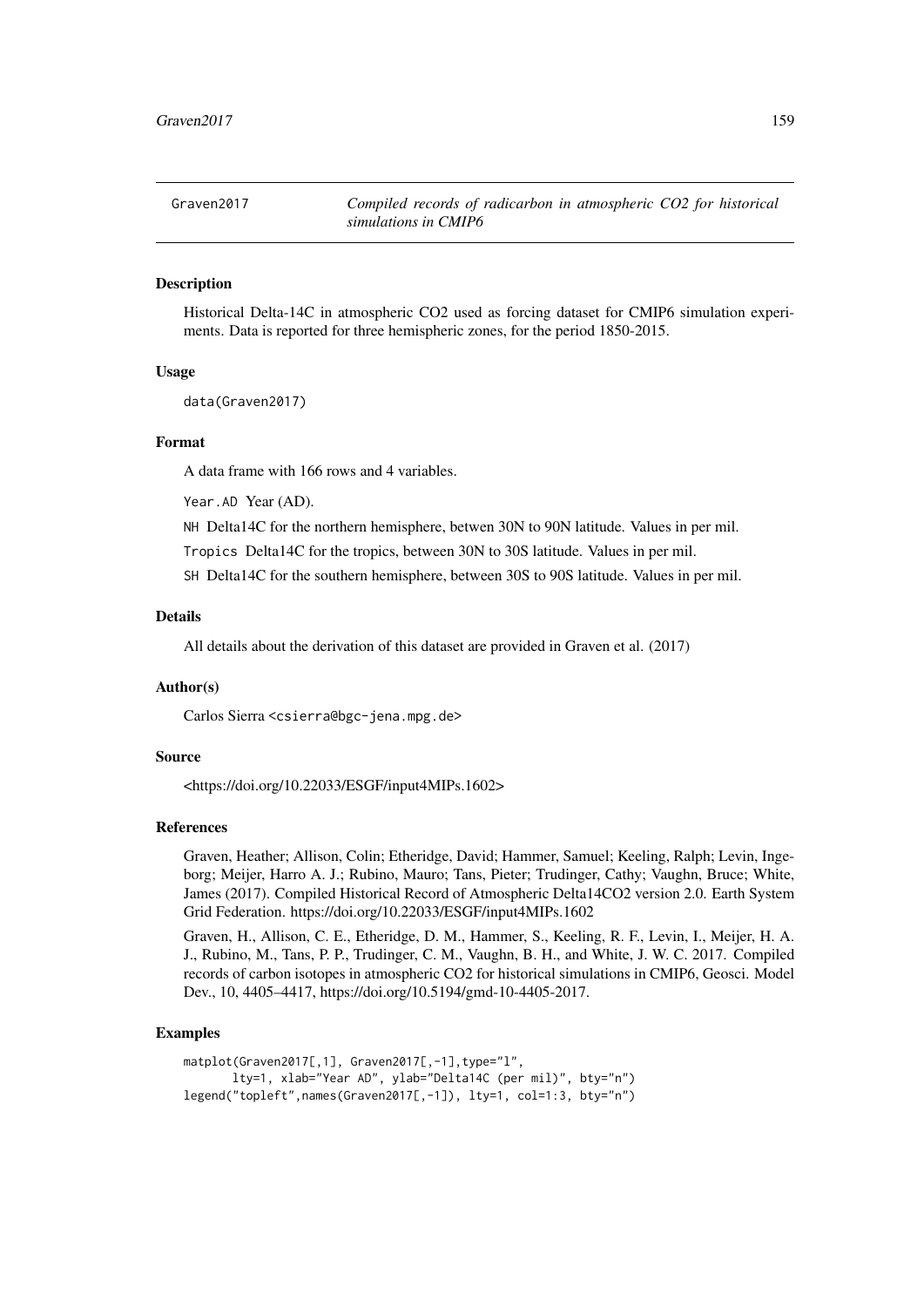HarvardForest14CO2 *Delta14C in soil CO2 efflux from Harvard Forest*

#### Description

Measurements of Delta14C in soil CO2 efflux conducted at Harvard Forest, USA, between 1996 and 2010.

#### Usage

HarvardForest14CO2

#### Format

A data frame with the following 3 variables.

- 1. Year A numeric vector with the date of measurement in years
- 2. D14C A numeric vector with the value of the Delta 14C value measured in CO2 efflux in per mil
- 3. Site A factor indicating the site where measurements were made. NWN: Northwest Near, Drydown: Rainfall exclusion experiment.

#### Details

Samples for isotopic measurements of soil CO2 efflux were collected from chambers that enclosed an air headspace in contact with the soil surface in the absence of vegetation using a closed dynamic chamber system to collect accumulated CO2 in stainless steel traps with a molecular sieve inside. See Sierra et al. (2012) for additional details.

## References

Sierra, C. A., Trumbore, S. E., Davidson, E. A., Frey, S. D., Savage, K. E., and Hopkins, F. M. 2012. Predicting decadal trends and transient responses of radiocarbon storage and fluxes in a temperate forest soil, Biogeosciences, 9, 3013-3028, doi:10.5194/bg-9-3013-2012

#### Examples

```
plot(HarvardForest14CO2[,1:2])
```

| Hua2013 | Atmospheric radiocarbon for the period 1950-2010 from Hua et al. |
|---------|------------------------------------------------------------------|
|         | (2013)                                                           |

#### Description

Atmospheric radiocarbon for the period 1950-2010 reported by Hua et al. (2013) for 5 atmospheric zones.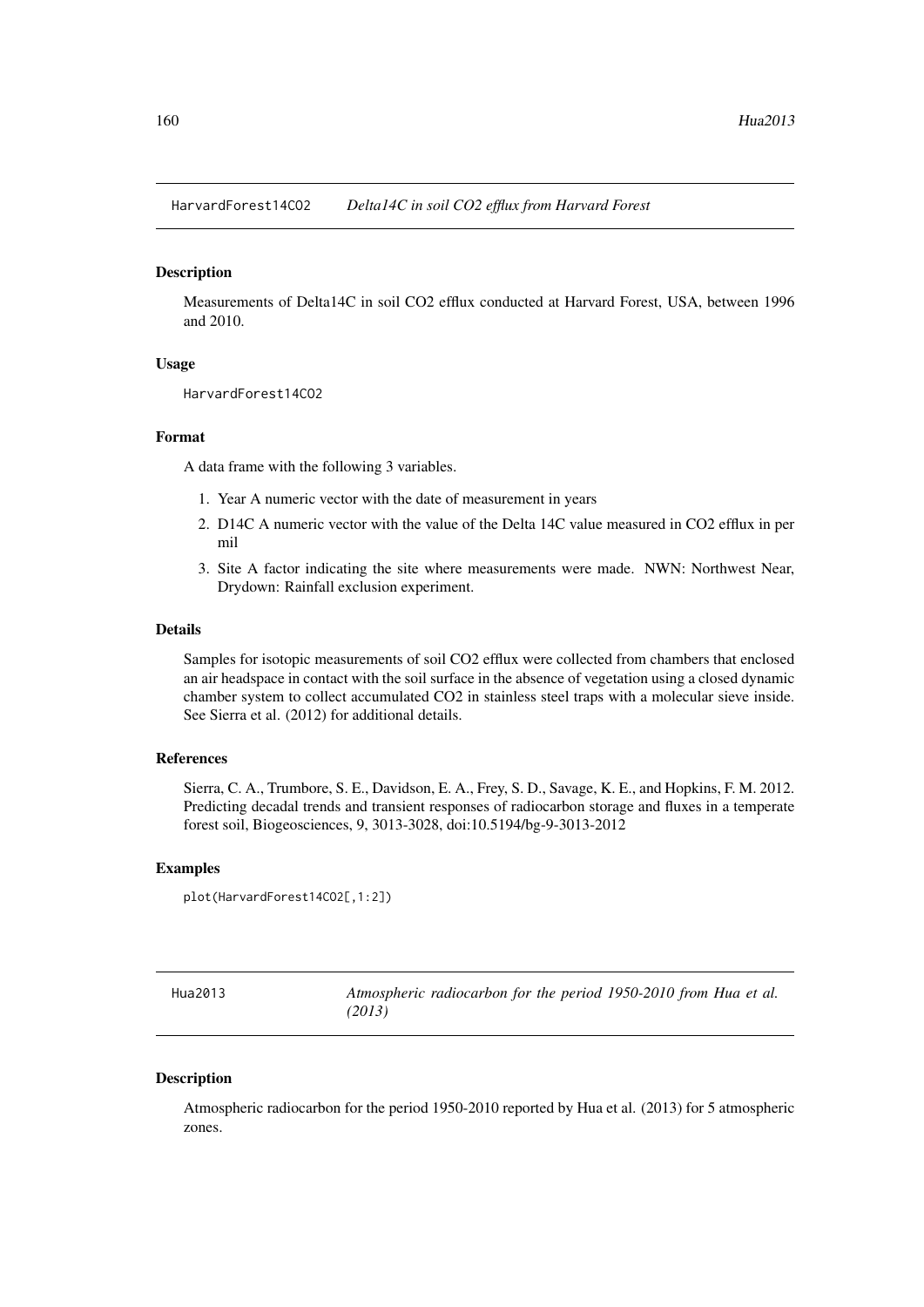#### Hua2013 161

#### Usage

data(Hua2013)

#### Format

A [list](#page-0-0) containing 5 data frames, each representing an atmospheric zone. The zones are: NHZone1: northern hemisphere zone 1, NHZone2: northern hemisphere zone 2, NHZone3: northern hemisphere zone 3, SHZone12: southern hemisphere zones 1 and 2, SHZone3: southern hemisphere zone 3. Each data frame contains a variable number of observations on the following 5 variables.

Year.AD Year AD

mean.Delta14C mean value of atmospheric radiocarbon reported as Delta14C

sd.Delta14C standard deviation of atmospheric radiocarbon reported as Delta14C

mean.F14C mean value of atmospheric radiocarbon reported as fraction modern F14C

sd.F14 standard deviation of atmospheric radiocarbon reported as fraction modern F14C

#### Details

This dataset corresponds to Table S3 from Hua et al. (2013). For additional details see the original publication.

#### Source

doi: [10.2458/azu\\_js\\_rc.v55i2.16177](https://doi.org/10.2458/azu_js_rc.v55i2.16177)

#### References

Hua Q., M. Barbetti, A. Z. Rakowski. 2013. Atmospheric radiocarbon for the period 1950-2010. Radiocarbon 55(4):2059-2072.

#### Examples

```
plot(Hua2013$NHZone1$Year.AD, Hua2013$NHZone1$mean.Delta14C,
     type="l",xlab="Year AD",ylab=expression(paste(Delta^14,"C (\u2030)")))
lines(Hua2013$NHZone2$Year.AD,Hua2013$NHZone2$mean.Delta14C,col=2)
lines(Hua2013$NHZone3$Year.AD,Hua2013$NHZone3$mean.Delta14C,col=3)
lines(Hua2013$SHZone12$Year.AD,Hua2013$SHZone12$mean.Delta14C,col=4)
lines(Hua2013$SHZone3$Year.AD,Hua2013$SHZone3$mean.Delta14C,col=5)
legend(
"topright",
c(
"Norther hemisphere zone 1",
"Norther hemisphere zone 2",
"Norther hemisphere zone 3",
                "Southern hemisphere zones 1 and 2",
"Southern Hemispher zone 3"
),
1ty=1,
col=1:5.
bty="n"
)
```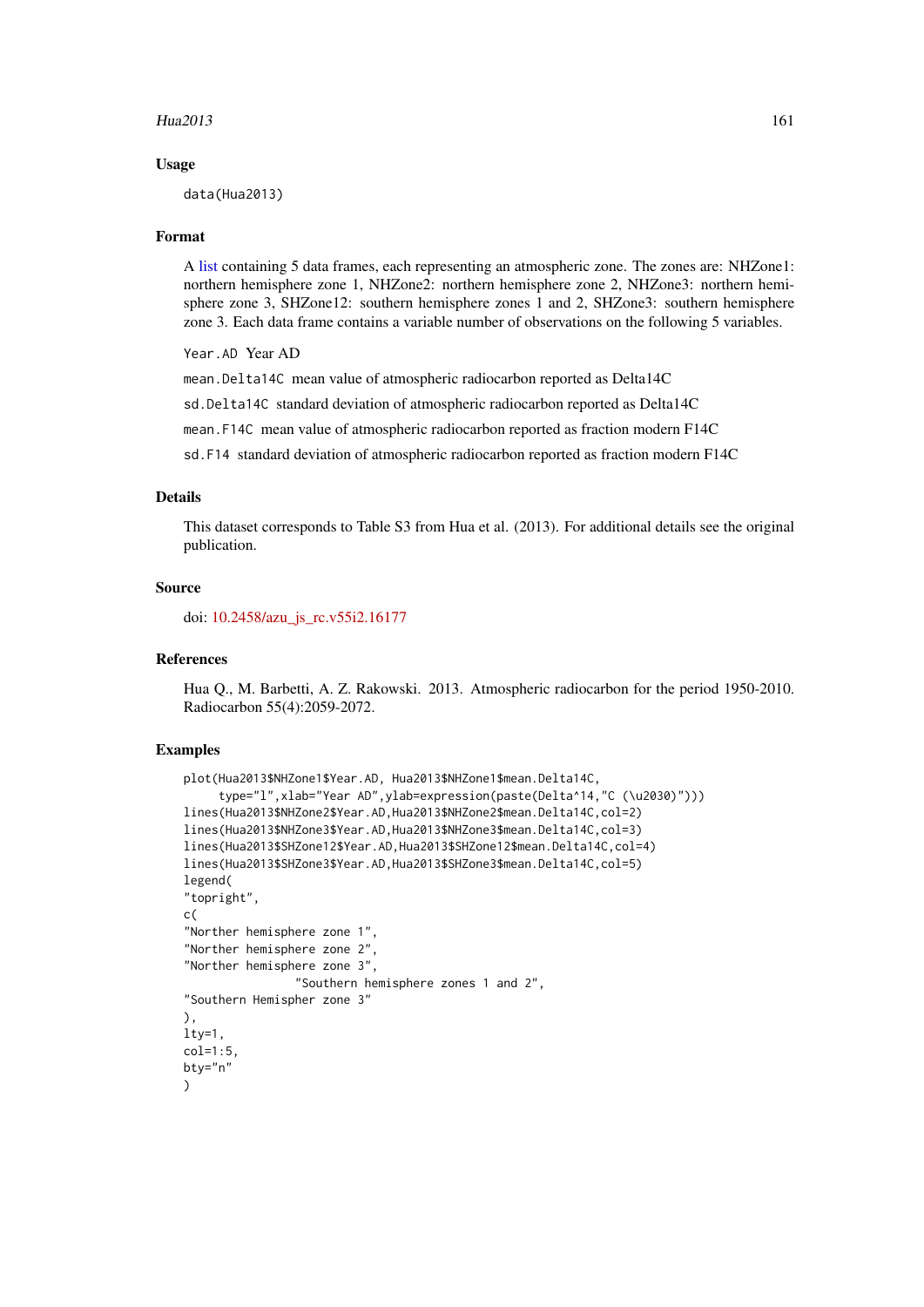#### Description

This function is an implementation of the Introductory Carbon Balance Model (ICBM). This is simply a two pool model connected in series.

# Usage

```
ICBMModel(
  t,
  ks = c(k1 = 0.8, k2 = 0.00605),
  h = 0.13,
  r = 1.32,
  c0 = c(Y0 = 0.3, 00 = 3.96),
  In = \theta,
  solver = deSolve.lsoda.wrapper,
  pass = FALSE
)
```
## Arguments

| t            | A vector containing the points in time where the solution is sought.                                                                                     |
|--------------|----------------------------------------------------------------------------------------------------------------------------------------------------------|
| ks           | A vector of length 2 with the decomposition rates for the young and the old pool.                                                                        |
| h            | Humufication coefficient (transfer rate from young to old pool).                                                                                         |
| $\mathsf{r}$ | External (environmental or edaphic) factor.                                                                                                              |
| c0           | A vector of length 2 with the initial value of carbon stocks in the young and old<br>pool.                                                               |
| In           | Mean annual carbon input to the soil.                                                                                                                    |
| solver       | A function that solves the system of ODEs. This can be euler or deSolve. 1 soda, wrapper<br>or any other user provided function with the same interface. |
| pass         | if TRUE forces the constructor to create the model even if it is invalid                                                                                 |
|              |                                                                                                                                                          |

#### References

Andren, O. and T. Katterer. 1997. ICBM: The Introductory Carbon Balance Model for Exploration of Soil Carbon Balances. Ecological Applications 7:1226-1236.

## See Also

There are other [predefinedModels](#page-224-0) and also more general functions like [Model](#page-191-0).

# Examples

```
# examples from external files
# inst/examples/exICBMModel.R exICBMModel_paper:
   # This example reproduces the simulations
   # presented in Table 1 of Andren and Katterer (1997).
```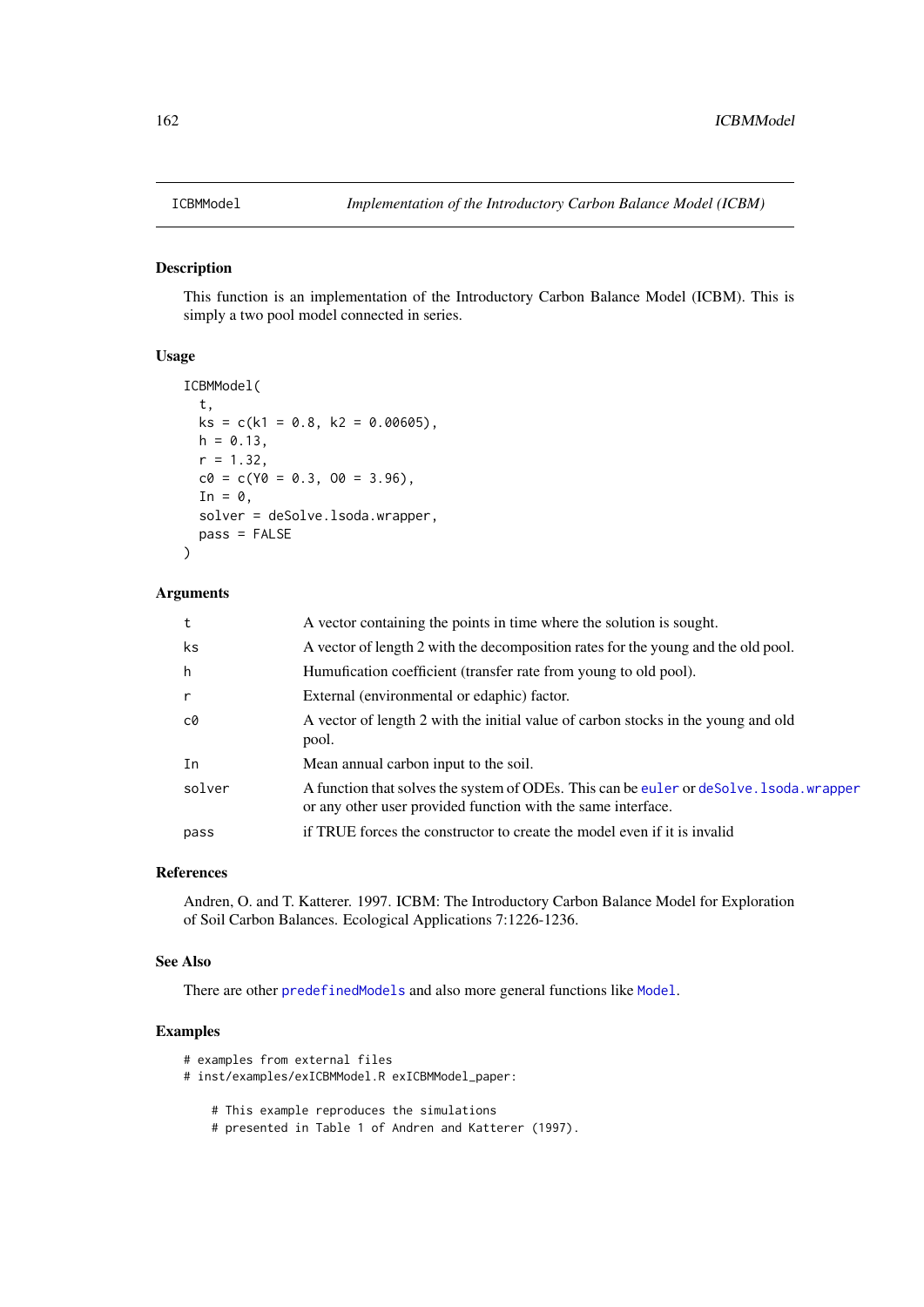```
# First, the model is run for different values of the
# parameters representing different field experiments.
times=seq(0,20,by=0.1)
Bare=ICBMModel(t=times) #Bare fallow
pNpS=ICBMModel(t=times, h=0.125, r=1, c0=c(0.3,4.11), In=0.19+0.095) #+N +Straw
mNpS=ICBMModel(t=times, h=0.125, r=1.22, c0=c(0.3, 4.05), In=0.19+0.058) #-N +Straw
mNmS=ICBMModel(t=times, h=0.125, r=1.17, c0=c(0.3, 3.99), In=0.057) #-N -Straw
pNmS=ICBMModel(t=times, h=0.125, r=1.07, c0=c(0.3, 4.02), In=0.091) #+N -Straw
FM=ICBMModel(t=times, h=0.250, r=1.10, c0=c(0.3, 3.99), In=0.19+0.082) #Manure
SwS=ICBMModel(t=times, h=0.340, r=0.97, c0=c(0.3, 4.14), In=0.19+0.106) #Sewage Sludge
SS=ICBMModel(t=times, h=0.125, r=1.00, c0 = c(0.25, 4.16), In=0.2) #Steady State
#The amount of carbon for each simulation is recovered with the function getC
CtBare=getC(Bare)
CtpNpS=getC(pNpS)
CtmNpS=getC(mNpS)
CtmNmS=getC(mNmS)
CtpNmS=getC(pNmS)
CtFM=getC(FM)
CtSwS=getC(SwS)
CtSS=getC(SS)
#This plot reproduces Figure 1 in Andren and Katterer (1997)
plot(times,
  rowSums(CtBare),
  type="l",
  ylim=c(0,8),xlim=c(0,20),
  ylab="Topsoil carbon mass (kg m-2)",
  xlab="Time (years)"
\Deltalines(times,rowSums(CtpNpS),lty=2)
lines(times,rowSums(CtmNpS),lty=3)
lines(times,rowSums(CtmNmS),lty=4)
lines(times,rowSums(CtpNmS),lwd=2)
lines(times,rowSums(CtFM),lty=2,lwd=2)
lines(times,rowSums(CtSwS),lty=3,lwd=2)
#lines(times,rowSums(CtSS),lty=4,lwd=2)
legend("topleft",
  c("Bare fallow",
    "+N +Straw",
    "-N +Straw",
    "-N -Straw",
    "+N -Straw",
    "Manure",
   "Sludge"
  ),
  lty=c(1,2,3,4,1,2,3),
  lwd=c(1,1,1,1,2,2,2),
  bty="n"
```
 $\lambda$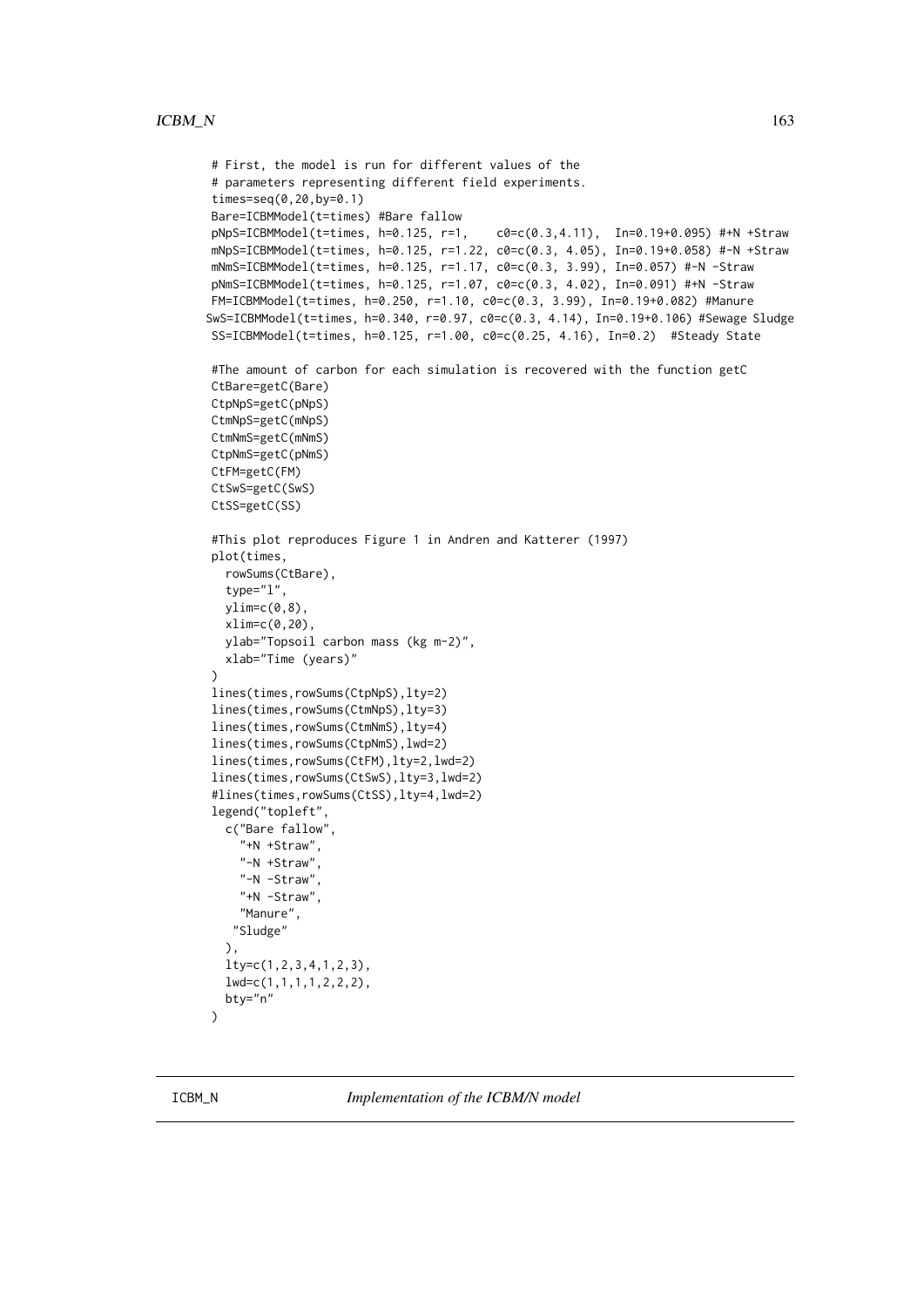# Description

This implementations follows the description in Katterer and Andren (2001, Eco Mod 136:191).

#### Usage

ICBM\_N(  $i = 0.47$ ,  $k_Y = 0.259$ ,  $k_0 = 0.0154$ ,  $r_{-}e = 1$ ,  $e_Y = 0.362$ ,  $h = 0.243$ ,  $q_i = 18.8$ ,  $q_b = 5$  $\lambda$ 

#### Arguments

|          | carbon input to the soil from plant production                                            |
|----------|-------------------------------------------------------------------------------------------|
| k Y      | decomposition rate of young pool Y                                                        |
| $k_0$    | decomposition rate of old pool O                                                          |
| $r_{-}e$ | external effects on decomposition rates                                                   |
| $e_{-}Y$ | yield efficiency of the soil organism community                                           |
| h        | humification coefficient. Fraction of outflux from Y that is not respired and<br>enters O |
| $q_i$    | C:N ratio of plant inputs                                                                 |
| $q_b$    | C:N ratio of soil organism biomass                                                        |
|          |                                                                                           |

incubation\_experiment *Soil CO2 efflux from an incubation experiment, along with the soil mass and carbon concentration measurements.*

## Description

A dataset with soil CO2 efflux measurements from a laboratory incubation at controlled temperature and moisture conditions.

#### Usage

data(incubation\_experiment)

## Format

A list with 3 variables.

eCO2 A data.frame with the flux data.

c\_concentrations a vector with 3 measurement of the concentration of carbon in the soil.

soil\_mass the mass of the soil column in g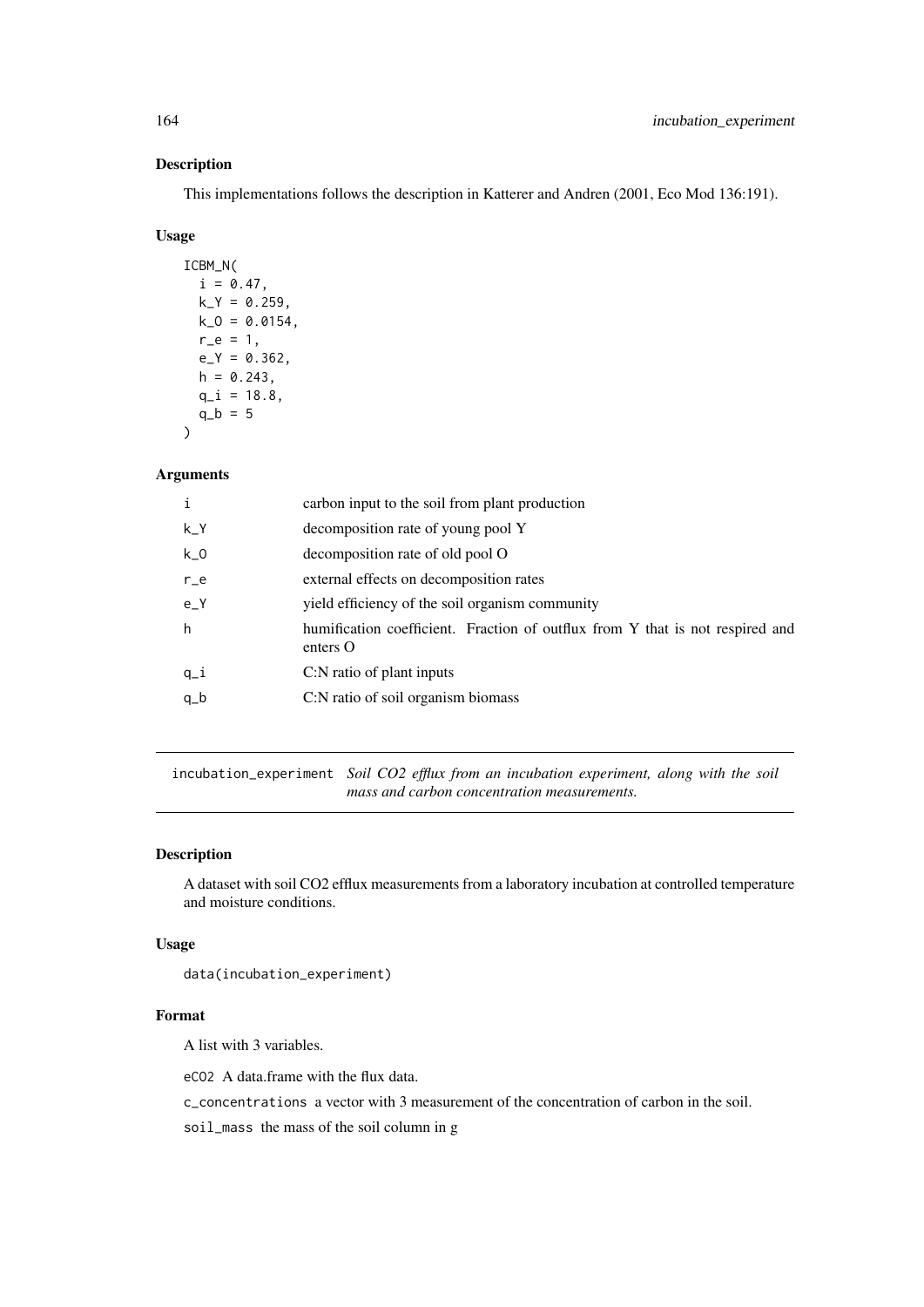#### InFlux 2008 2012 165

#### Details

The data.frame incubation\_experiment\$eCO2 has 3 columns.

Days A numeric vector with the day of measurement after the experiment started.

eCO2mean A numeric vector with the release flux of CO2. Units in ug C g-1 soil day-1.

eCO2sd A numeric vector with the standard deviation of the release flux of CO2-C. Units in ug C g-1 soil day-1.

A laboratory incubation experiment was performed in March 2014 for a period of 35 days under controlled conditions of temperature (15 degrees Celsius), moisture (30 percent soil water content), and oxygen levels (20 percent). Soil CO2 measurements were taken using an automated system for gas sampling connected to an infrared gas analyzer. The soil was sampled at a boreal forest site (Caribou Poker Research Watershed, Alaska, USA). This dataset presents the mean and standard deviation of 4 replicates.

# Examples

eCO2=incubation\_experiment\$eCO2 head(eCO2)

plot(eCO2[,1:2],type="o",ylim=c(0,50),ylab="CO2 efflux (ug C g-1 soil day-1)") arrows(eCO2[,1],eCO2[,2]-eCO2[,3],eCO2[,1],eCO2[,2]+eCO2[,3], angle=90,length=0.3,code=3)

InFlux *Generic constructor for the class with the same name*

#### Description

Generic constructor for the class with the same name

## Usage

InFlux(map, ...)

| map      | see method arguments |
|----------|----------------------|
| $\cdots$ | see method arguments |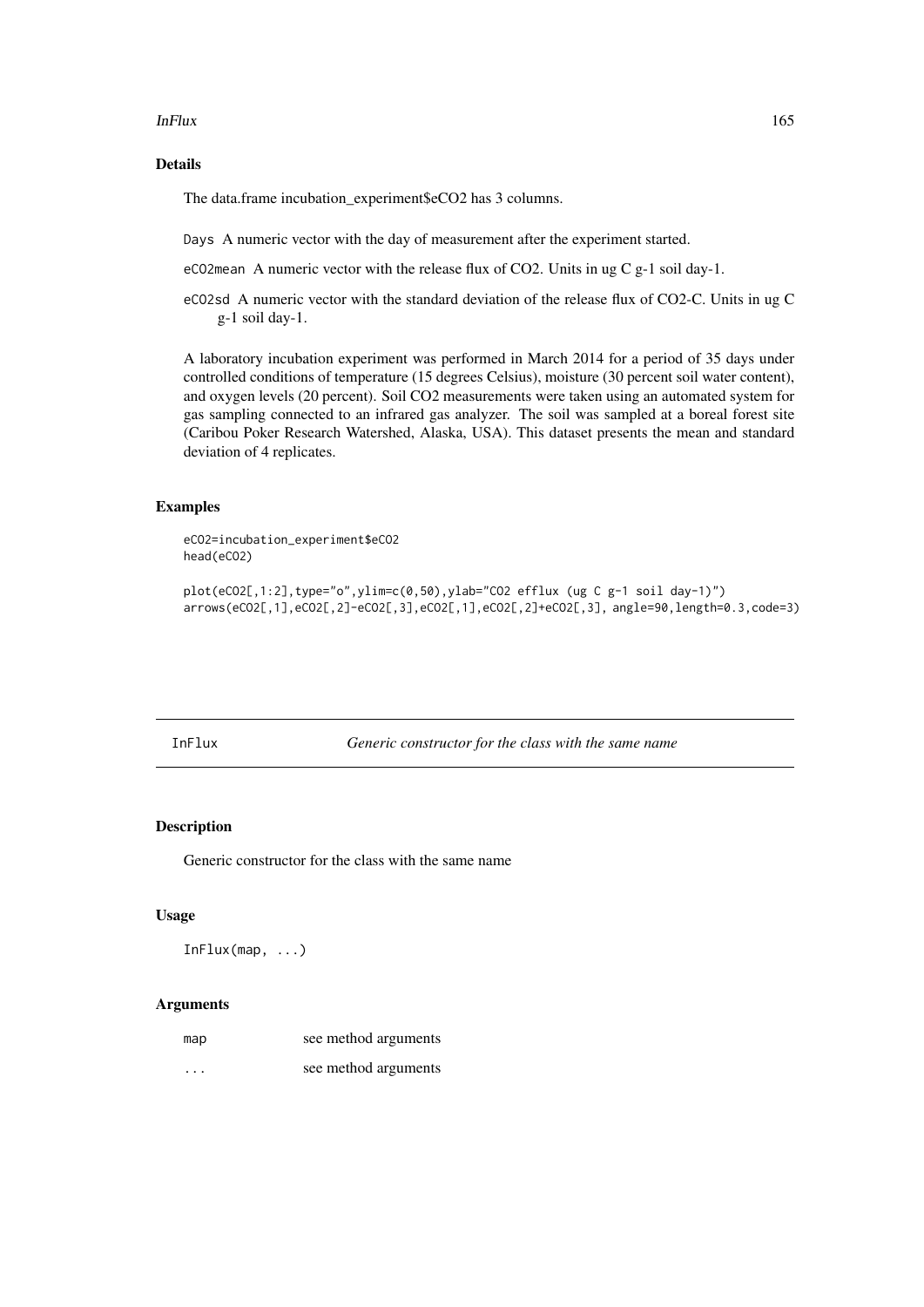## Description

A generic factory for subclasses of [InFluxes](#page-168-0)

#### Usage

```
InFluxes(object, numberOfPools)
```
#### Arguments

| object        | see method arguments |
|---------------|----------------------|
| numberOfPools | see method arguments |

#### S4-methods

- [InFluxes,ConstantInFluxList\\_by\\_PoolIndex-method](#page-0-0)
- InFluxes, function-method
- [InFluxes,InFluxes-method](#page-0-0)
- [InFluxes,list-method](#page-0-0)
- [InFluxes,numeric-method](#page-0-0)
- [InFluxes,StateIndependentInFluxList\\_by\\_PoolIndex-method](#page-0-0)
- [InFluxes,TimeMap-method](#page-0-0)

InFluxes,ConstantInFluxList\_by\_PoolIndex-method *automatic title*

## Description

automatic title

## Usage

```
## S4 method for signature 'ConstantInFluxList_by_PoolIndex'
InFluxes(object, numberOfPools)
```
## Arguments

object object of class:ConstantInFluxList\_by\_PoolIndex, no manual documentation

numberOfPools no manual documentation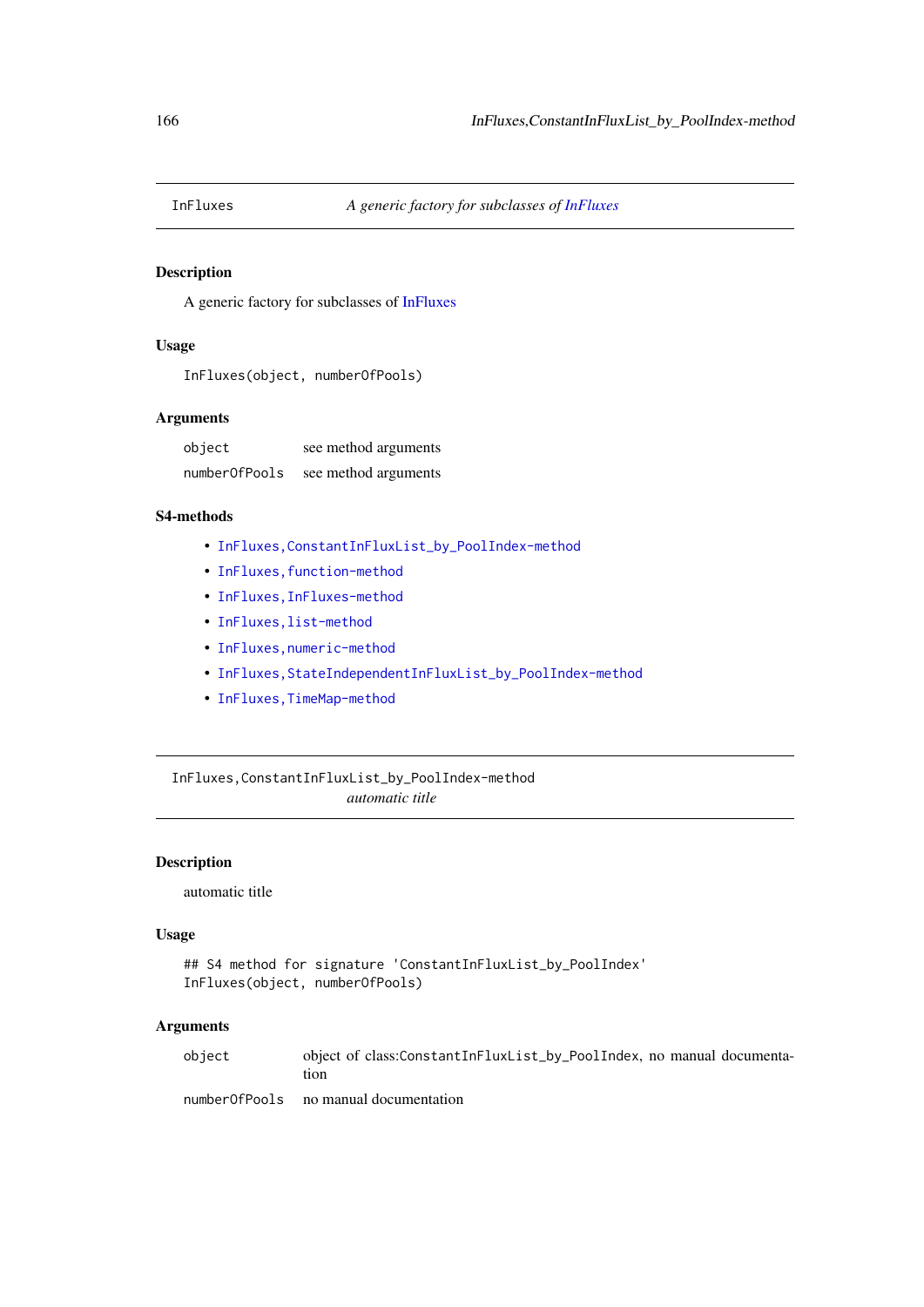InFluxes,function-method

*automatic title*

# Description

automatic title

# Usage

```
## S4 method for signature '`function`'
InFluxes(object)
```
## Arguments

object object of class:function, no manual documentation

InFluxes,InFluxes-method

*automatic title*

# Description

automatic title

## Usage

## S4 method for signature 'InFluxes' InFluxes(object)

## Arguments

object object of class:InFluxes, no manual documentation

InFluxes,list-method *automatic title*

## Description

automatic title

# Usage

```
## S4 method for signature 'list'
InFluxes(object)
```
# Arguments

object object of class:list, no manual documentation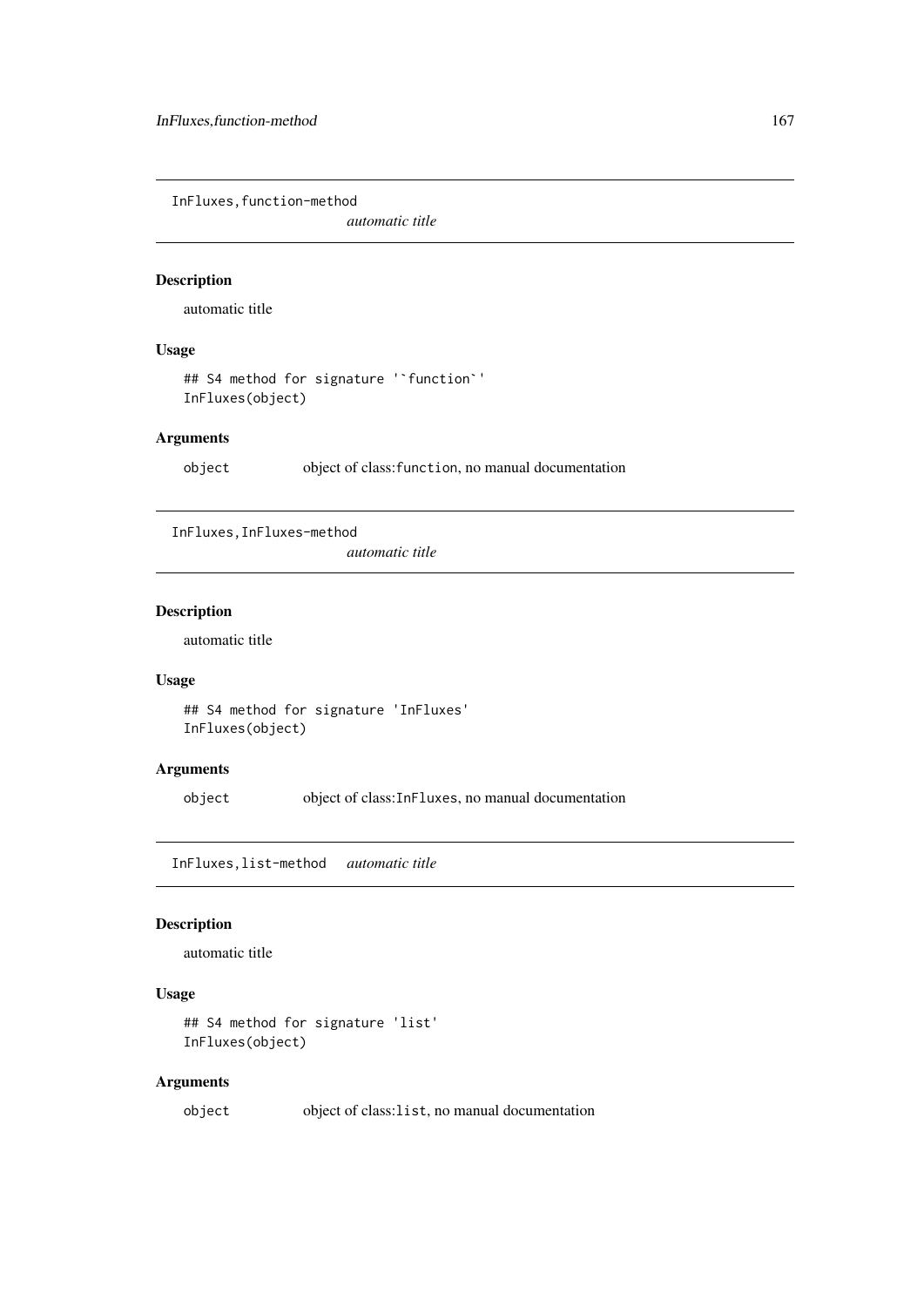InFluxes,numeric-method

*automatic title*

# Description

automatic title

## Usage

```
## S4 method for signature 'numeric'
InFluxes(object)
```
## Arguments

object object of class:numeric, no manual documentation

InFluxes,StateIndependentInFluxList\_by\_PoolIndex-method *automatic title*

## Description

automatic title

# Usage

```
## S4 method for signature 'StateIndependentInFluxList_by_PoolIndex'
InFluxes(object, numberOfPools)
```

| object        | object of class: StateIndependentInFluxList_by_PoolIndex, no manual doc-<br>umentation                 |
|---------------|--------------------------------------------------------------------------------------------------------|
| numberOfPools | no manual documentation basically produces a vector valued function from a<br>list of scalar functions |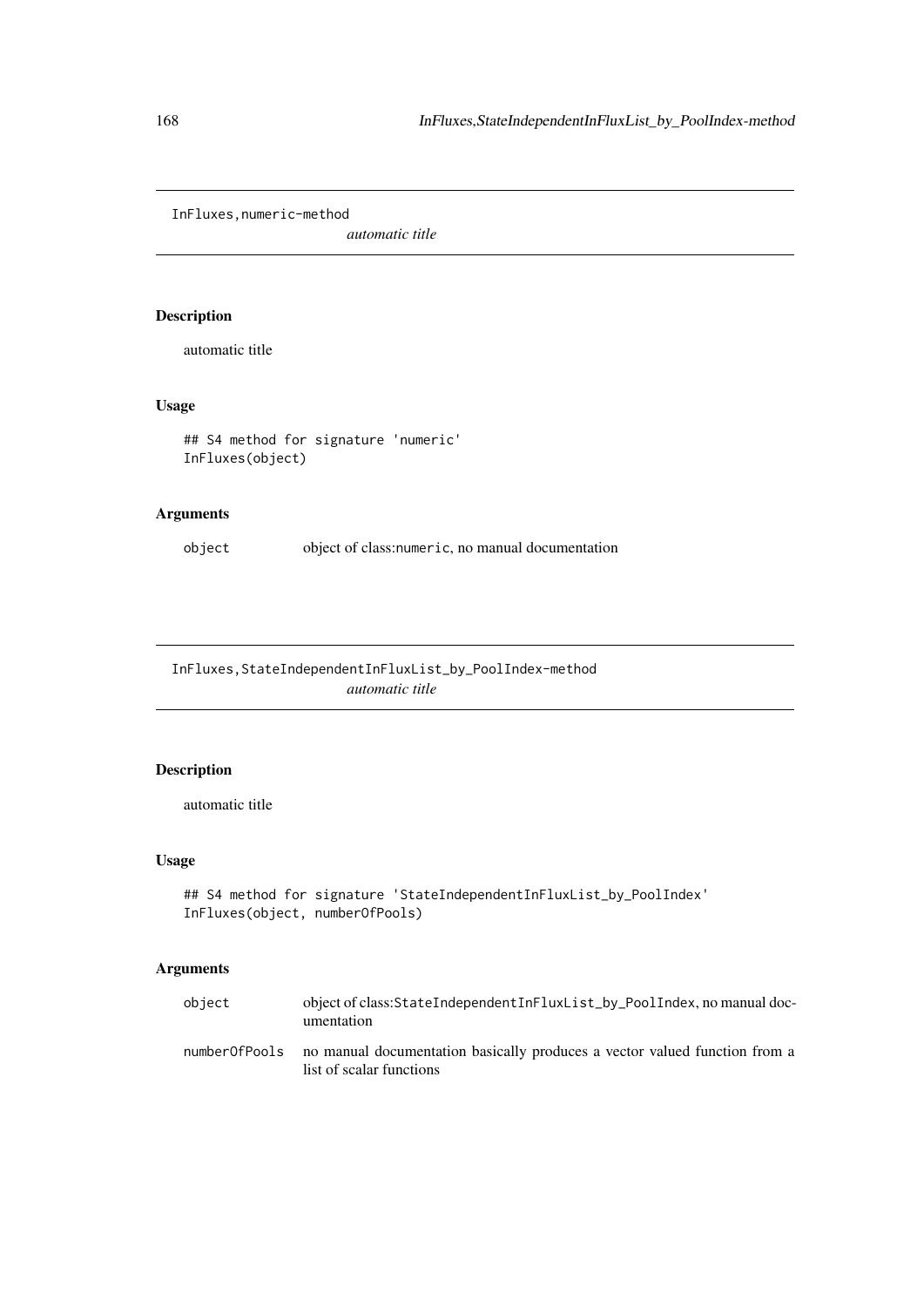InFluxes,TimeMap-method

*automatic title*

## Description

automatic title

# Usage

```
## S4 method for signature 'TimeMap'
InFluxes(object)
```
# Arguments

object object of class:TimeMap, no manual documentation

<span id="page-168-0"></span>

| InFluxes-class | A virtual S4-class representing (different subclasses) of in-fluxes to the |
|----------------|----------------------------------------------------------------------------|
|                | system                                                                     |

# Description

A virtual S4-class representing (different subclasses) of in-fluxes to the system

#### S4-methods

S4-methods with class InFluxes in their signature::

• [InFluxes,InFluxes-method](#page-0-0)

## S4-subclasses

- [StateDependentInFluxVector](#page-236-0)
- [ConstInFluxes](#page-67-0)
- [BoundInFluxes](#page-27-0)
- [UnBoundInFluxes](#page-275-0)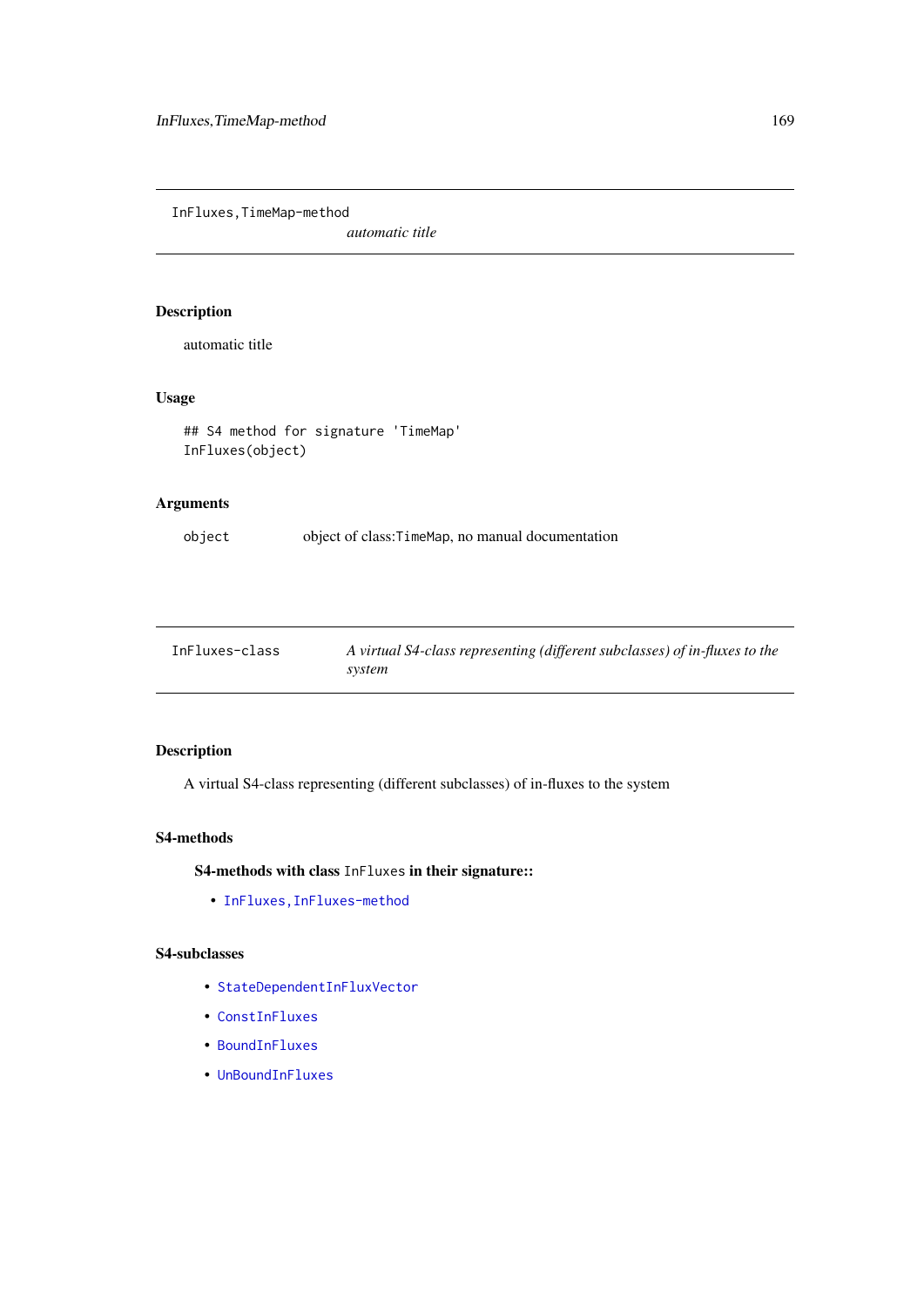InFluxList\_by\_PoolIndex

*Generic constructor for the class with the same name*

#### Description

Generic constructor for the class with the same name

## Usage

InFluxList\_by\_PoolIndex(object)

#### Arguments

object see method arguments

## S4-methods

• [InFluxList\\_by\\_PoolIndex,list-method](#page-0-0)

InFluxList\_by\_PoolIndex,list-method

*constructor from a normal list*

## Description

after checking the elements

#### Usage

```
## S4 method for signature 'list'
InFluxList_by_PoolIndex(object)
```
#### Arguments

object object of class:list, no manual documentation

InFluxList\_by\_PoolIndex-class

*Describes a list of flux rates.*

## Description

The purpose is to avoid creation of lists that contain negative rates or in accidental confusion with list of fluxes. Instances are usually automatically created from data

#### S4-methods

S4-methods with class InFluxList\_by\_PoolIndex in their signature::

• [getFunctionDefinition,InFluxList\\_by\\_PoolIndex-method](#page-0-0)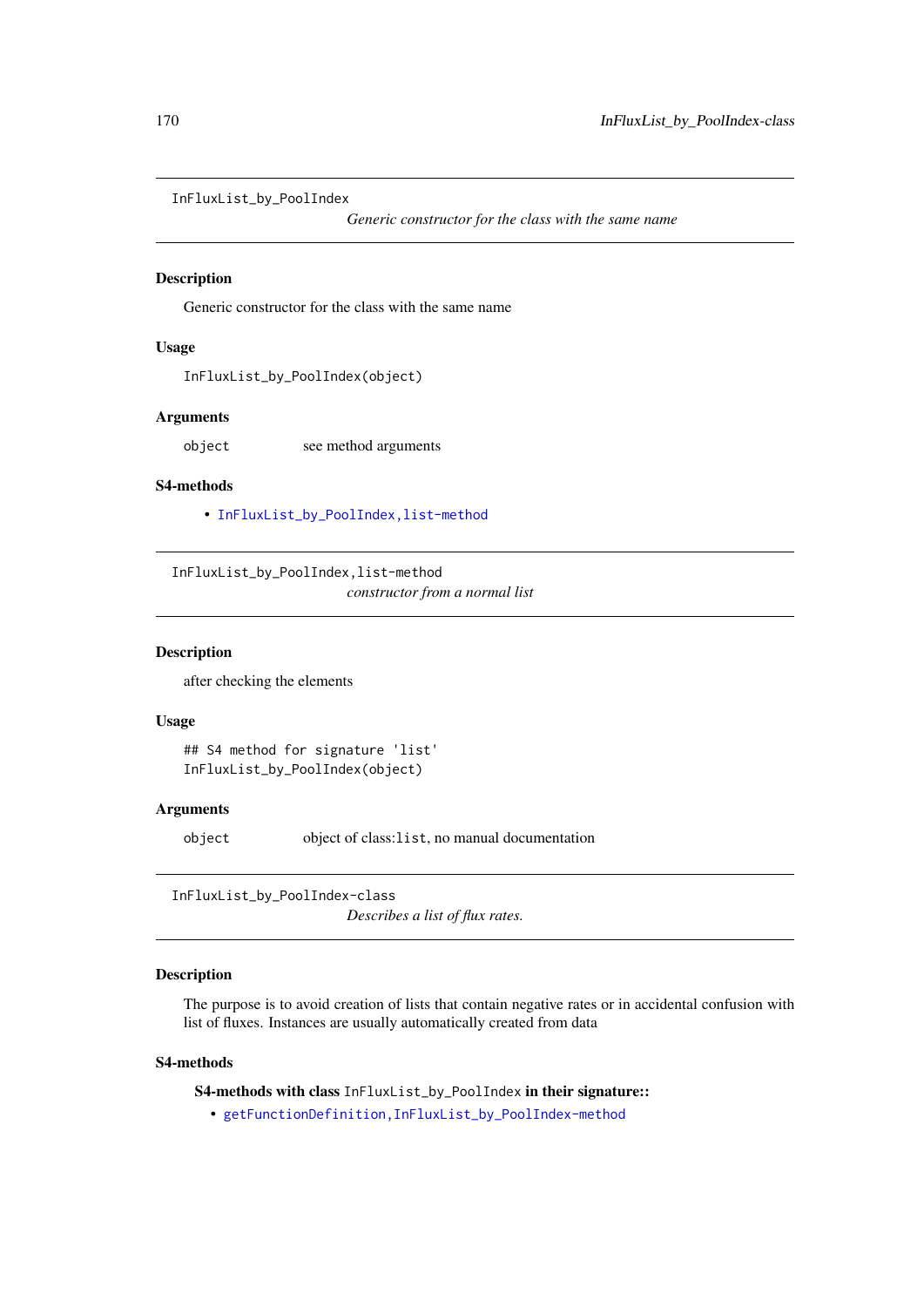InFluxList\_by\_PoolName

*Generic constructor for the class with the same name*

#### Description

Generic constructor for the class with the same name

#### Usage

InFluxList\_by\_PoolName(object)

## Arguments

object see method arguments

#### S4-methods

• [InFluxList\\_by\\_PoolName,list-method](#page-0-0)

InFluxList\_by\_PoolName,list-method *constructor from a normal list*

## Description

after checking the elements

## Usage

```
## S4 method for signature 'list'
InFluxList_by_PoolName(object)
```
# Arguments

object object of class:list, no manual documentation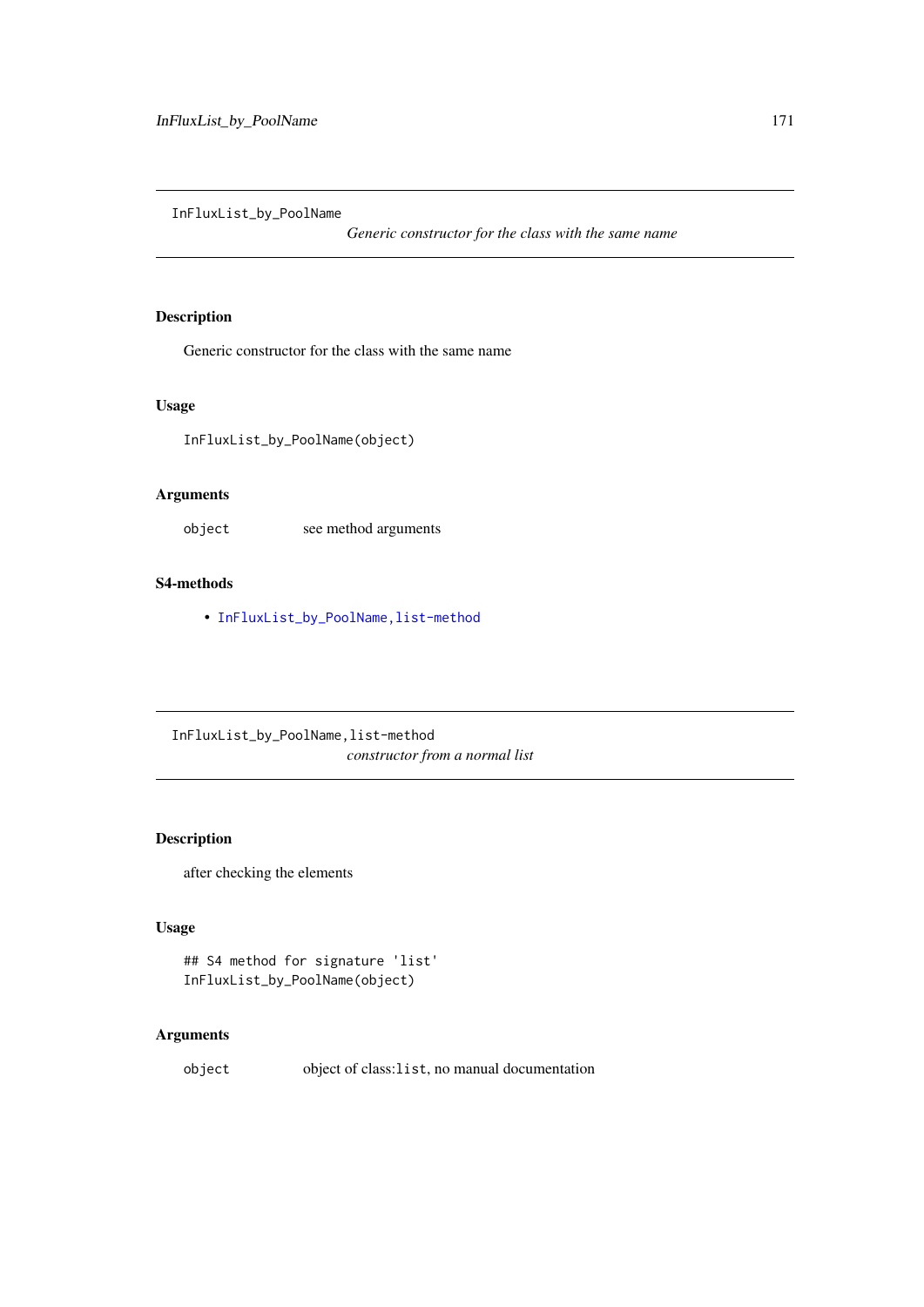InFluxList\_by\_PoolName-class

*Class for a list of influxes indexed by the names of the target pools*

# Description

Class for a list of influxes indexed by the names of the target pools

# S4-methods

S4-methods with class InFluxList\_by\_PoolName in their signature::

- [as.numeric,InFluxList\\_by\\_PoolName-method](#page-0-0)
- [by\\_PoolIndex,InFluxList\\_by\\_PoolName,character,character-method](#page-0-0)
- [getFunctionDefinition,InFluxList\\_by\\_PoolName-method](#page-0-0)
- Model\_by\_PoolNames,missing,numeric,UnBoundNonLinDecompOp\_by\_PoolNames,numeric,InFluxList\_by

InFlux\_by\_PoolIndex *Generic constructor for the class with the same name*

## Description

Generic constructor for the class with the same name

#### Usage

InFlux\_by\_PoolIndex(func, destinationIndex)

#### Arguments

func see method arguments

destinationIndex

see method arguments

#### S4-methods

• InFlux\_by\_PoolIndex, function, numeric-method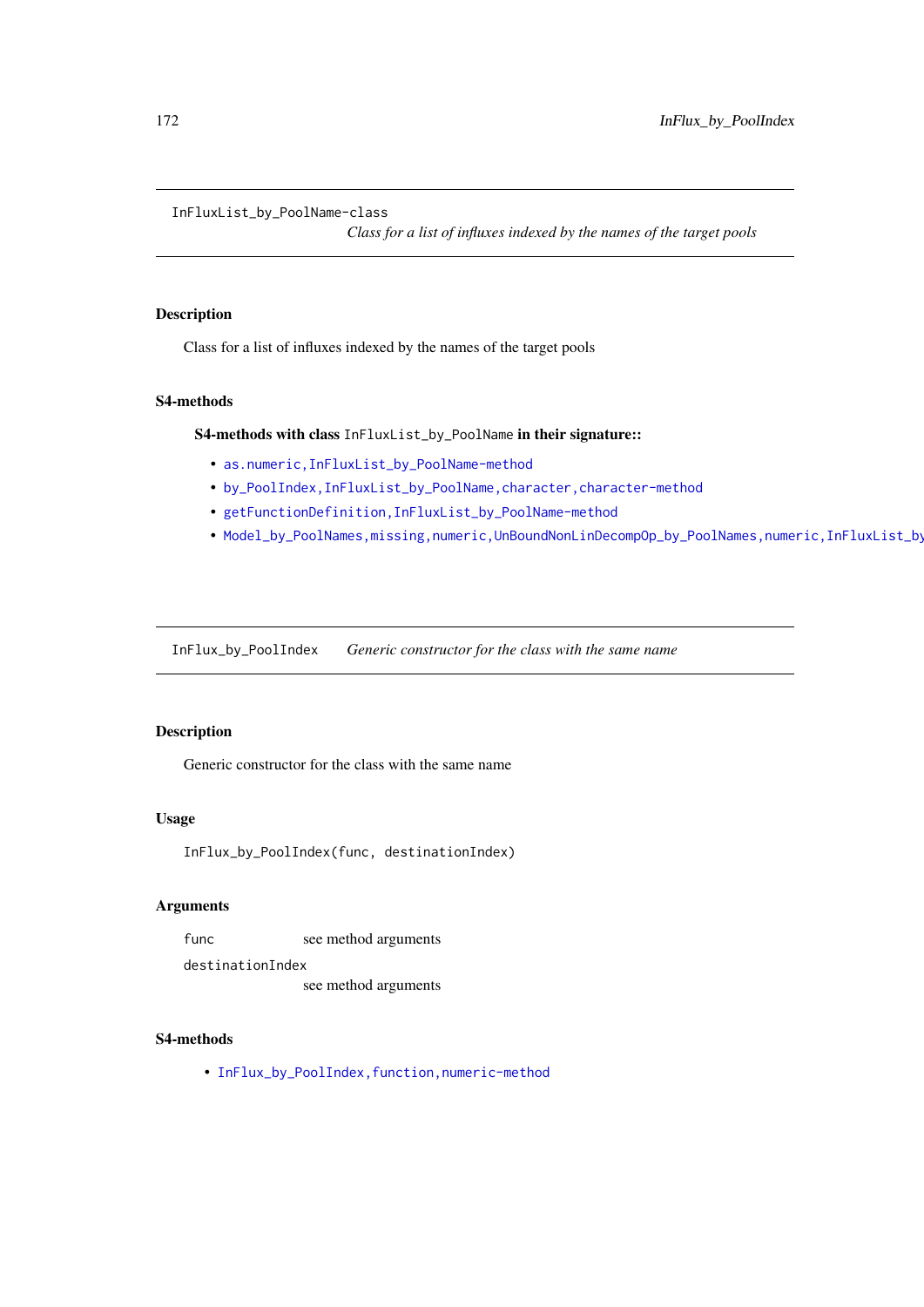InFlux\_by\_PoolIndex,function,numeric-method *constructor from an ordered pair of PoolIndex (integer like) objects*

#### Description

constructor from an ordered pair of PoolIndex (integer like) objects

#### Usage

```
## S4 method for signature '`function`,numeric'
InFlux_by_PoolIndex(func, destinationIndex)
```
#### Arguments

func object of class: function, A function  $f(X,t)$  where X is a vector of the state variables. This form is required internally by the solvers and supported for backward compatibility with earlier versions of SoilR. Note that the function func given in this form can not be transformed to a different ordering of state variables, since the location of a state variable in the vector argument depends on a specific order and will be 'hardcoded' into your function. See [InFlux\\_by\\_PoolName](#page-172-0) for the new, more powerful interface which allows subsequent reordering of the state variables by using the names of the state variables as formal arguments for func. In this case SoilR can infer (and later adapt) the vector argument form needed for the solvers.

destinationIndex

object of class:numeric, no manual documentation

InFlux\_by\_PoolIndex-class

*S4 class for the influx to a single pool identified by the index*

## Description

S4 class for the influx to a single pool identified by the index

<span id="page-172-0"></span>

| InFlux_by_PoolName | Generic constructor for an influx to a single pool from an ordered pair |
|--------------------|-------------------------------------------------------------------------|
|                    | of PoolName (string like) and function objects                          |

#### Description

Generic constructor for an influx to a single pool from an ordered pair of PoolName (string like) and function objects

# Usage

InFlux\_by\_PoolName(func, destinationName)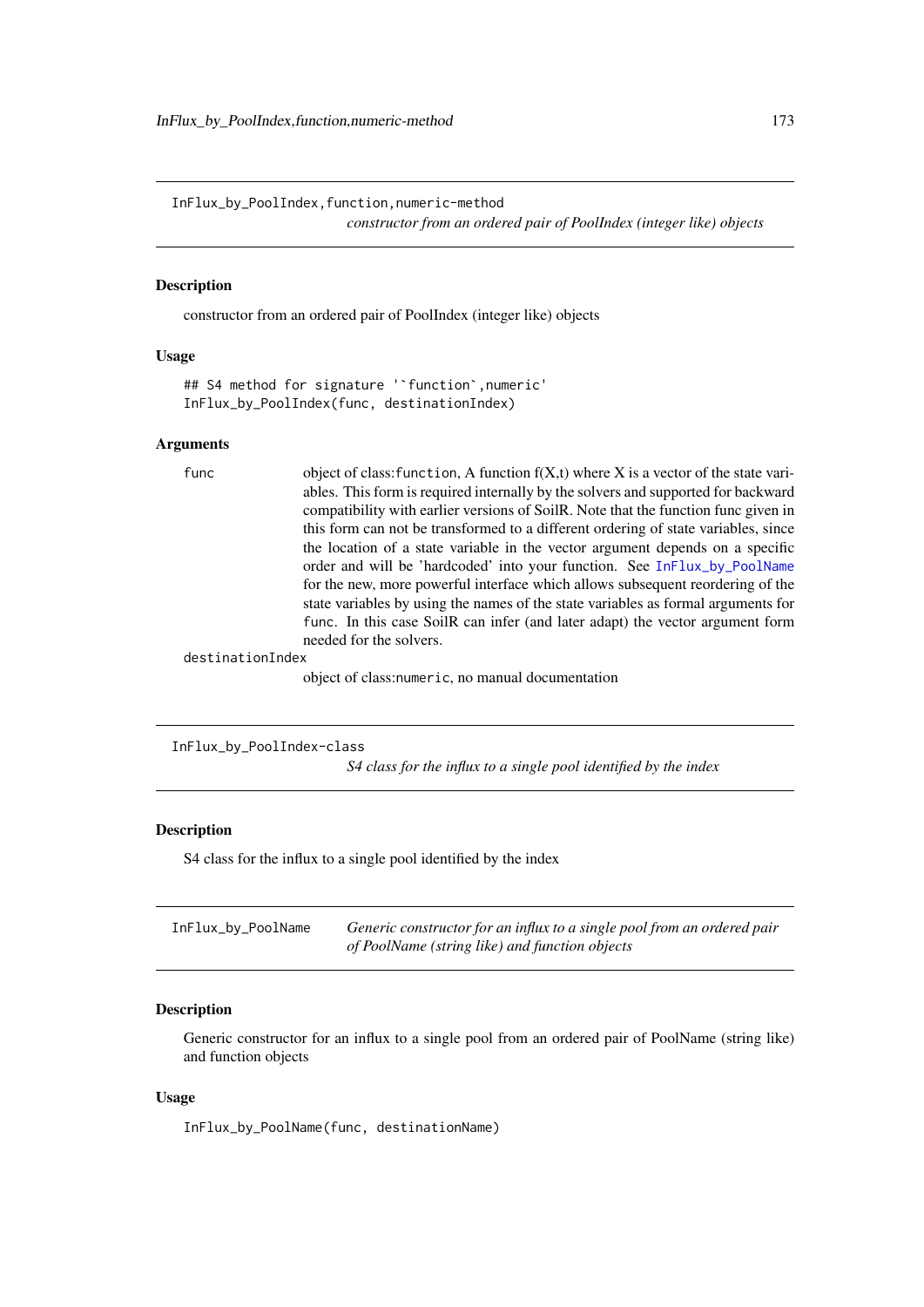#### Arguments

func see method arguments destinationName see method arguments

#### S4-methods

• InFlux\_by\_PoolName, function, character-method

InFlux\_by\_PoolName,function,character-method

*Constructor from an ordered pair of PoolName (string like) and function objects*

#### Description

Constructor from an ordered pair of PoolName (string like) and function objects

#### Usage

```
## S4 method for signature '`function`,character'
InFlux_by_PoolName(func, destinationName)
```
#### Arguments

func object of class:function, A function. The names of the formal arguments have to be a subset of the state variable names and the time symbol This allows subsequent automatic reordering of the state variables. In the presence of a vector of state-variable-names the formulation can automatically be transformed to a function of a state VECTOR argument and time

destinationName

object of class:character, PoolName (string like) object and a function

InFlux\_by\_PoolName-class

*S4 class for the influx to a single pool identified by the name*

#### Description

S4 class for the influx to a single pool identified by the name

#### S4-methods

#### S4-methods with class InFlux\_by\_PoolName in their signature::

• [by\\_PoolIndex,InFlux\\_by\\_PoolName,character,character-method](#page-0-0)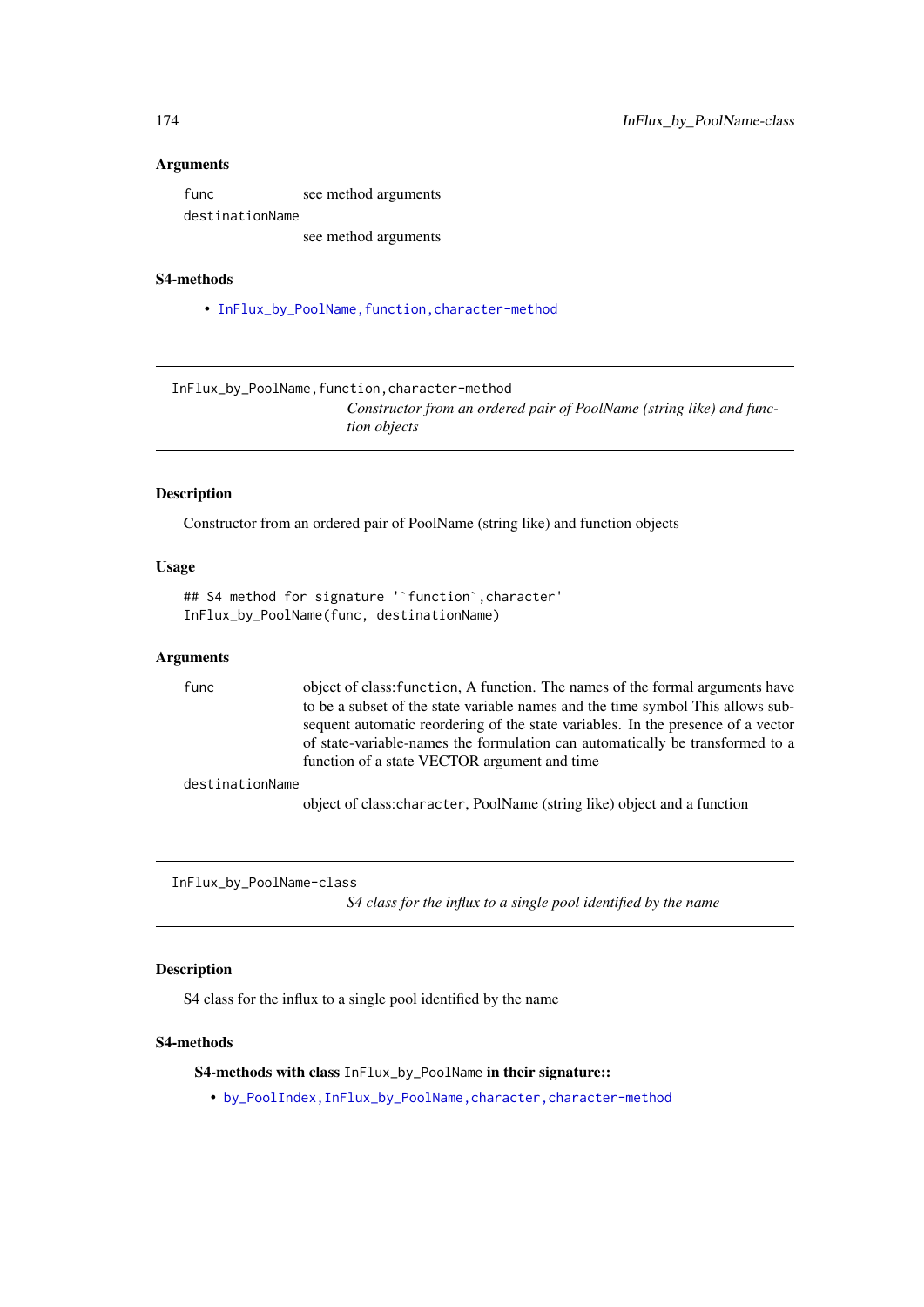initialize,ConstLinDecompOp-method *automatic title*

## Description

automatic title

# Usage

```
## S4 method for signature 'ConstLinDecompOp'
initialize(.Object, mat = matrix())
```
## Arguments

| .Object | object of class:ConstLinDecompOp, no manual documentation |
|---------|-----------------------------------------------------------|
| mat     | no manual documentation                                   |

initialize,DecompositionOperator-method *automatic title*

## Description

automatic title

## Usage

```
## S4 method for signature 'DecompositionOperator'
initialize(
  .Object,
 starttime = numeric(),endtime = numeric(),map = function(t) { t },
 lag = 0)
```

| .Object   | object of class:DecompositionOperator, no manual documentation |
|-----------|----------------------------------------------------------------|
| starttime | no manual documentation                                        |
| endtime   | no manual documentation                                        |
| map       | no manual documentation                                        |
| lag       | no manual documentation                                        |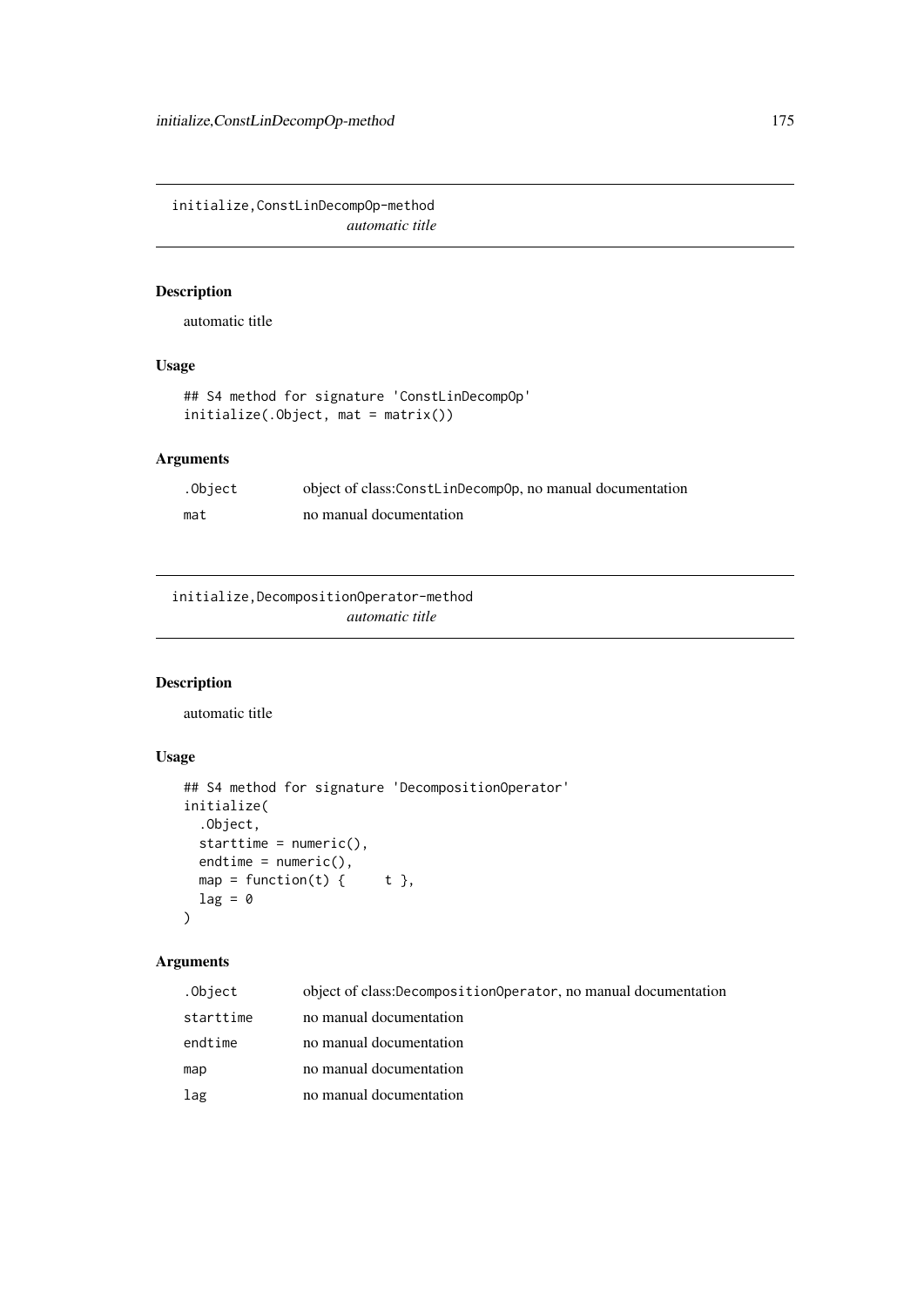initialize,MCSim-method

*automatic title*

#### Description

automatic title

# Usage

```
## S4 method for signature 'MCSim'
initialize(.Object, model = new(Class = "NlModel"), tasklist = list())
```
#### Arguments

| .Object  | object of class: MCS im, no manual documentation |
|----------|--------------------------------------------------|
| model    | no manual documentation                          |
| tasklist | no manual documentation                          |

initialize,Model-method

*Internal method to supervise creation of objects of this class*

#### Description

It is usually not necessary for user code to call this method. It's purpose is to enforce some sanity checks since it gets automatically called by new whenever an object of this class is created

#### Usage

```
## S4 method for signature 'Model'
initialize(
  .Object,
  times = c(\emptyset, 1),
  mat = ConstLinDecompOp(matrix(nrow = 1, ncol = 1, 0)),initialValues = numeric(),
 inputFluxes = BoundInFluxes(function(t) { return(matrix(now = 1, ncol = 1, 1))}}, 0, 1),
  solverfunc = deSolve.lsoda.wrapper,
  pass = FALSE
)
```

| .Object | object of class: Model, no manual documentation |
|---------|-------------------------------------------------|
| times   | no manual documentation                         |
| mat     | no manual documentation                         |
|         | initialValues no manual documentation           |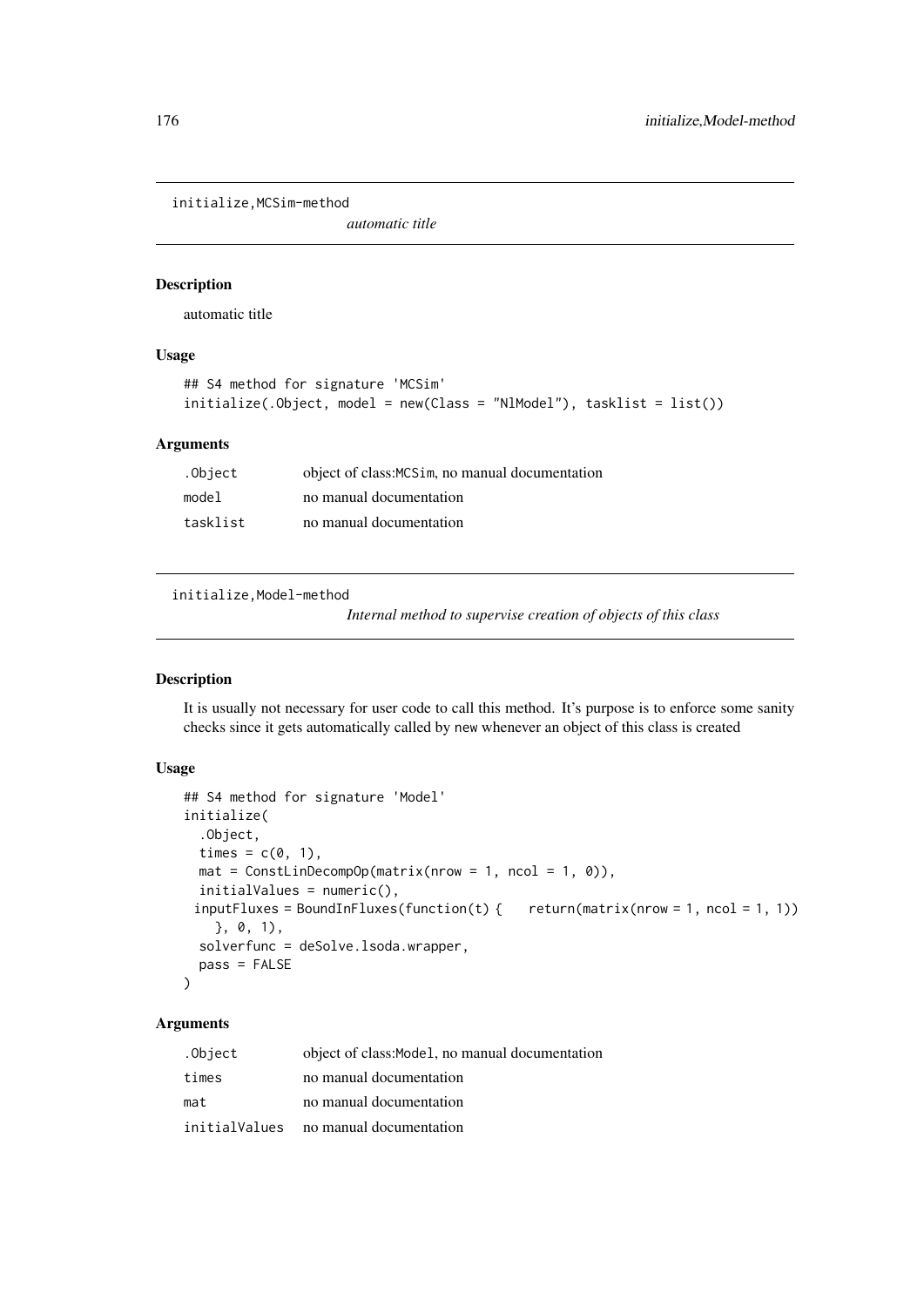| inputFluxes | no manual documentation |
|-------------|-------------------------|
| solverfunc  | no manual documentation |
| pass        | no manual documentation |

initialize,Model\_14-method

*Internal method to supervise creation of objects of this class*

## Description

It is usually not necessary for user code to call this method. It's purpose is to enforce some sanity checks since it gets automatically called by new whenever an object of this class is created

## Usage

```
## S4 method for signature 'Model_14'
initialize(
  .Object,
  times = c(\emptyset, 1),
  mat = ConstLinDecompOp(matrix(nrow = 1, ncol = 1, 0)),initialValues = numeric(),
  initialValF = ConstFc(values = c(0), format = "Delta14C"),inputFluxes = BoundInFluxes(function(t) { return(matrix(now = 1, ncol = 1, 1))}}, 0, 1),
 c14Fraction = BoundFc(function(t) { return(matrix(nrow = 1, ncol = 1, 1)) }, \theta,
    1),
  c14DecayRate = 0,
  solverfunc = deSolve.lsoda.wrapper,
  pass = FALSE
\lambda
```

| .Object       | object of class: Model_14, no manual documentation |
|---------------|----------------------------------------------------|
| times         | no manual documentation                            |
| mat           | no manual documentation                            |
| initialValues | no manual documentation                            |
| initialValF   | no manual documentation                            |
| inputFluxes   | no manual documentation                            |
| c14Fraction   | no manual documentation                            |
| c14DecayRate  | no manual documentation                            |
| solverfunc    | no manual documentation                            |
| pass          | no manual documentation                            |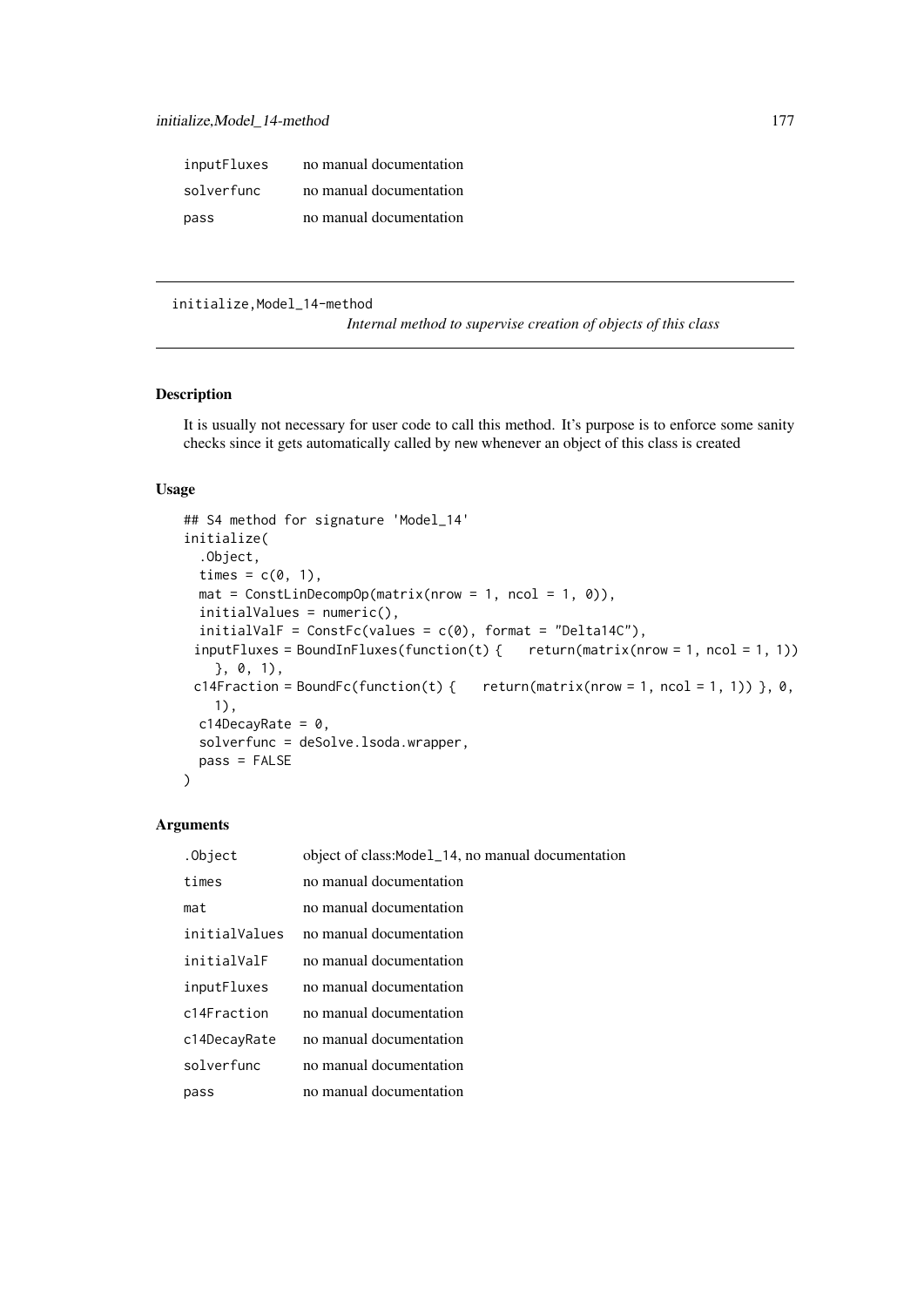initialize,Model\_by\_PoolNames-method *automatic title*

# Description

automatic title

# Usage

```
## S4 method for signature 'Model_by_PoolNames'
initialize(
  .Object,
  times,
  mat,
  initialValues,
  inputFluxes,
  timeSymbol,
  pass = FALSE,
  solverfunc = deSolve.lsoda.wrapper
\lambda
```
# Arguments

| .Object       | object of class: Model_by_PoolNames, no manual documentation |
|---------------|--------------------------------------------------------------|
| times         | no manual documentation                                      |
| mat           | no manual documentation                                      |
| initialValues | no manual documentation                                      |
| inputFluxes   | no manual documentation                                      |
| timeSymbol    | no manual documentation                                      |
| pass          | no manual documentation                                      |
| solverfunc    | no manual documentation                                      |

initialize,NlModel-method

*automatic title*

# Description

automatic title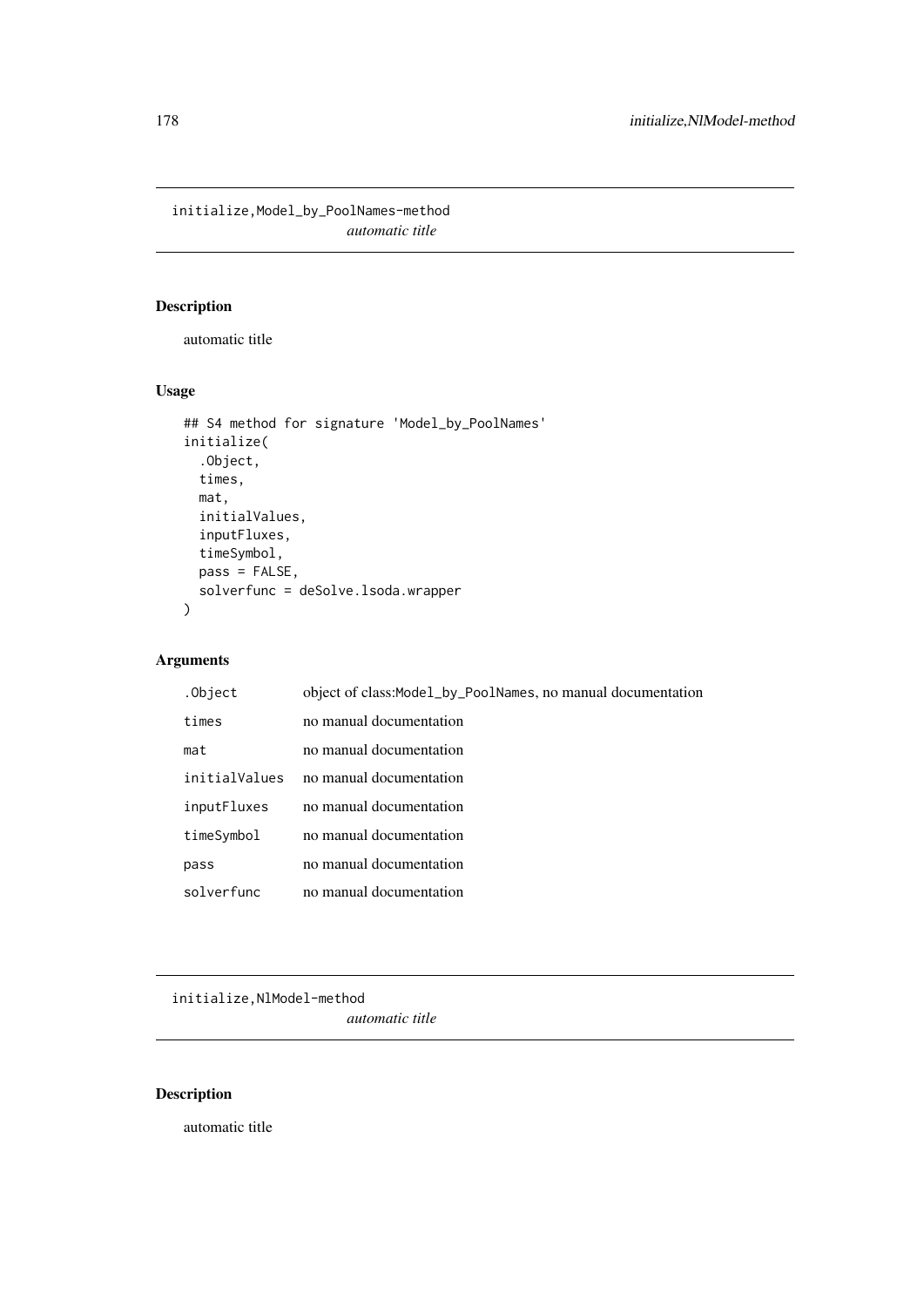## Usage

```
## S4 method for signature 'NlModel'
initialize(
  .Object,
  times = c(\emptyset, 1),
  DepComp = new(Class = "TransportDecompositionOperator", 0, 1, function(t) {
  return(matrix(nrow = 1, ncol = 1, 0)) }, function(t) { return(matrix(nrow = 1,
    ncol = 1, 0) }),
  initialValues = numeric(),
 inputFluxes = BoundInFluxes(function(t) { return(matrix(nrow = 1, ncol = 1, 1))}}, 0, 1),
  solverfunc = deSolve.lsoda.wrapper,
  pass = FALSE
)
```
#### Arguments

| .Object       | object of class: N1Mode1, no manual documentation |
|---------------|---------------------------------------------------|
| times         | no manual documentation                           |
| DepComp       | no manual documentation                           |
| initialValues | no manual documentation                           |
| inputFluxes   | no manual documentation                           |
| solverfunc    | no manual documentation                           |
| pass          | no manual documentation                           |
|               |                                                   |

initialize,TimeMap-method

*automatic title*

## Description

automatic title

#### Usage

```
## S4 method for signature 'TimeMap'
initialize(
  .Object,
 starttime = numeric(),
 endtime = numeric(),map = function(t) { t }
)
```

| .Object   | object of class: Time Map, no manual documentation |
|-----------|----------------------------------------------------|
| starttime | no manual documentation                            |
| endtime   | no manual documentation                            |
| map       | no manual documentation                            |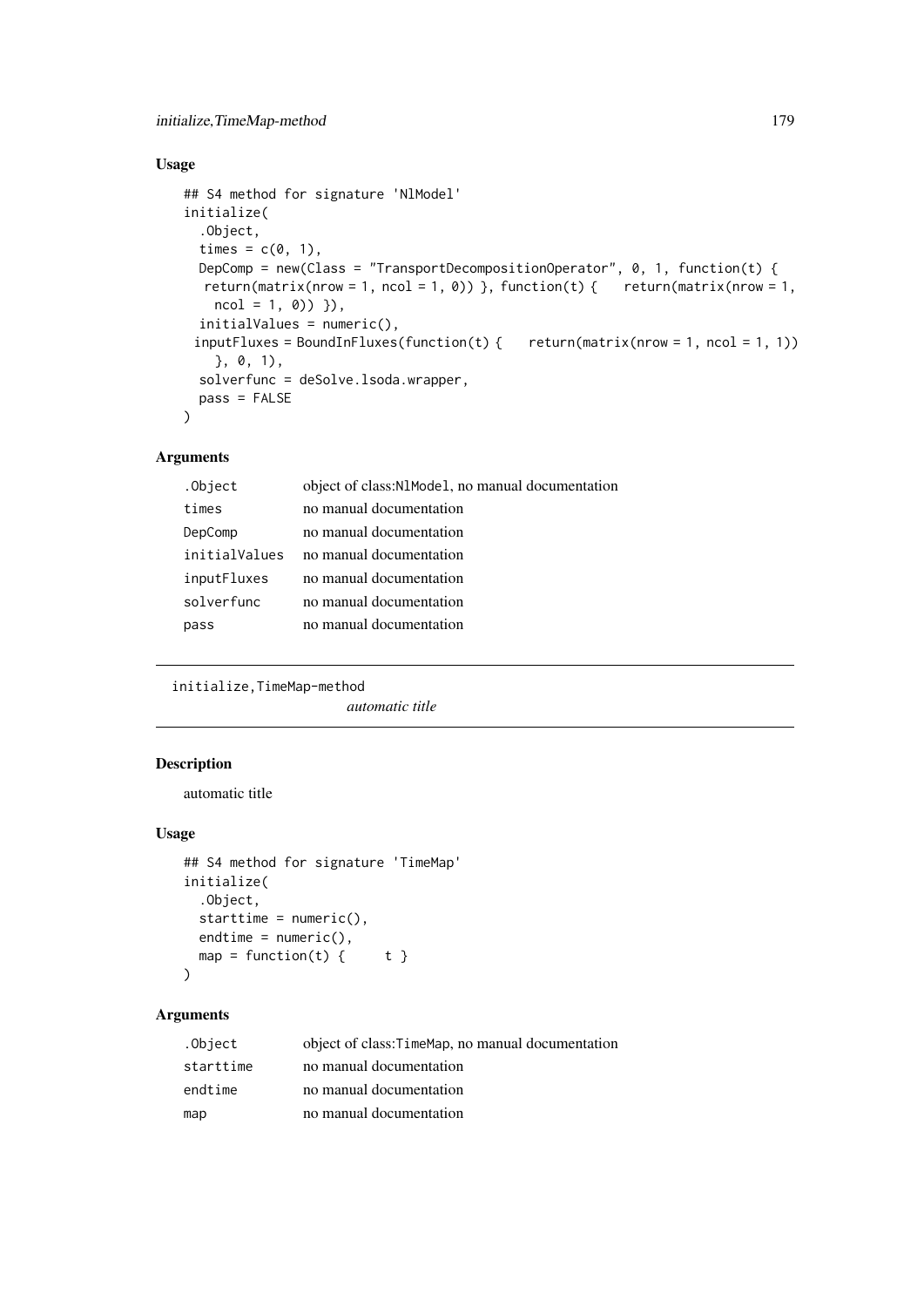initialize,TransportDecompositionOperator-method *automatic title*

## Description

automatic title

# Usage

```
## S4 method for signature 'TransportDecompositionOperator'
initialize(
  .Object,
 starttime = numeric(),
 endtime = numeric(),numberOfPools = 1,
 alpha = list(),
 f = function(t, 0) { t },
 lag = 0)
```
#### Arguments

| .Object       | object of class: TransportDecompositionOperator, no manual documentation |
|---------------|--------------------------------------------------------------------------|
| starttime     | no manual documentation                                                  |
| endtime       | no manual documentation                                                  |
| numberOfPools | no manual documentation                                                  |
| alpha         | no manual documentation                                                  |
| f             | no manual documentation                                                  |
| lag           | no manual documentation                                                  |
|               |                                                                          |

initialize,UnBoundInFluxes-method *automatic title*

## Description

automatic title

# Usage

```
## S4 method for signature 'UnBoundInFluxes'
initialize(.Object, map = function() {
})
```

| .Object | object of class: UnBoundInFluxes, no manual documentation |
|---------|-----------------------------------------------------------|
| map     | no manual documentation                                   |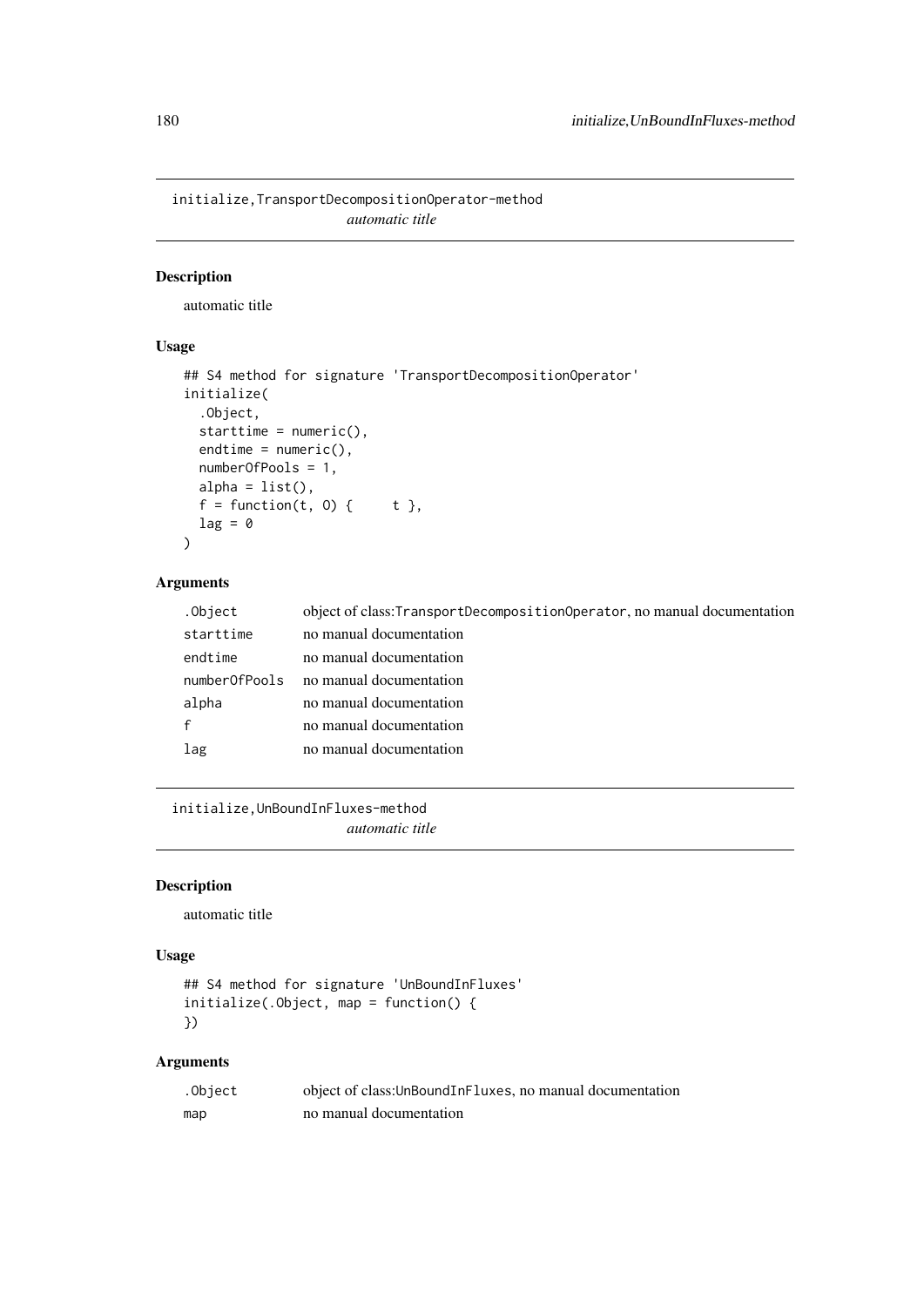initialize,UnBoundLinDecompOp-method *automatic title*

## Description

automatic title

# Usage

```
## S4 method for signature 'UnBoundLinDecompOp'
initialize(.Object, matFunc = function() {
})
```
## Arguments

| .Object | object of class: UnBoundLinDecompOp, no manual documentation |
|---------|--------------------------------------------------------------|
| matFunc | no manual documentation                                      |

| IntCal09 | Northern Hemisphere atmospheric radiocarbon for the pre-bomb pe- |
|----------|------------------------------------------------------------------|
|          | riod                                                             |

## Description

Northern Hemisphere atmospheric radiocarbon calibration curve for the period 0 to 50,000 yr BP.

## Usage

data(IntCal09)

## Format

A data frame with 3522 observations on the following 5 variables.

CAL.BP Calibrated age in years Before Present (BP).

C14.age C14 age in years BP.

Error Error estimate for C14.age.

Delta.14C Delta.14C value in per mil.

Sigma Standard deviation of Delta.14C in per mil.

# Details

Deltal.14C is age-corrected as per Stuiver and Polach (1977). All details about the derivation of this dataset are provided in Reimer et al. (2009).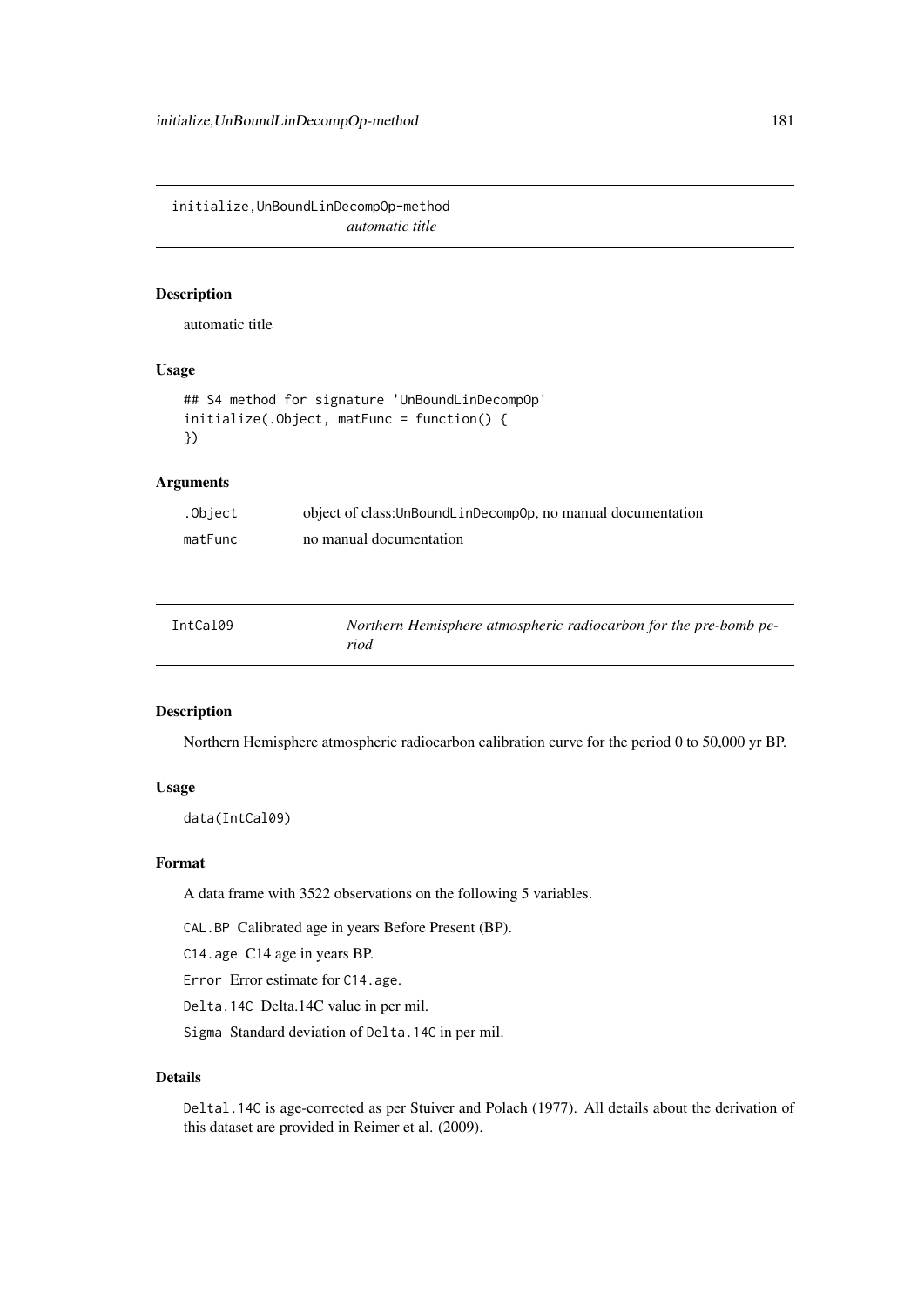#### References

P. Reimer, M.Baillie, E. Bard, A. Bayliss, J. Beck, P. Blackwell, C. Ramsey, C. Buck, G. Burr, R. Edwards, et al. 2009. IntCal09 and Marine09 radiocarbon age calibration curves, 0 - 50,000 years cal bp. Radiocarbon, 51(4):1111 - 1150.

M. Stuiver and H. A. Polach. 1977. Rerporting of C-14 data. Radiocarbon, 19(3):355 - 363.

#### Examples

```
par(mfrow=c(2,1))
plot(IntCal09$CAL.BP, IntCal09$C14.age, type="l")
polygon(x=c(IntCal09$CAL.BP,rev(IntCal09$CAL.BP)),
y=c(IntCal09$C14.age+IntCal09$Error,rev(IntCal09$C14.age-IntCal09$Error)),
col="gray",border=NA)
lines(IntCal09$CAL.BP,IntCal09$C14.age)
plot(IntCal09$CAL.BP,IntCal09$Delta.14C,type="l")
polygon(x=c(IntCal09$CAL.BP,rev(IntCal09$CAL.BP)),
y=c(IntCal09$Delta.14C+IntCal09$Sigma,rev(IntCal09$Delta.14C-IntCal09$Sigma)),
col="gray",border=NA)
lines(IntCal09$CAL.BP,IntCal09$Delta.14C)
par(mfrow=c(1,1))
```
<span id="page-181-0"></span>IntCal13 *Atmospheric radiocarbon for the 0-50,000 yr BP period*

## Description

Atmospheric radiocarbon calibration curve for the period 0 to 50,000 yr BP.

#### Usage

data(IntCal13)

## Format

A data frame with 5140 observations on the following 5 variables.

CAL.BP Calibrated age in years Before Present (BP).

C14.age C14 age in years BP.

Error Error estimate for C14.age.

Delta.14C Delta.14C value in per mil.

Sigma Standard deviation of Delta.14C in per mil.

# Details

Deltal.14C is age-corrected as per Stuiver and Polach (1977). All details about the derivation of this dataset are provided in Reimer et al. (2013).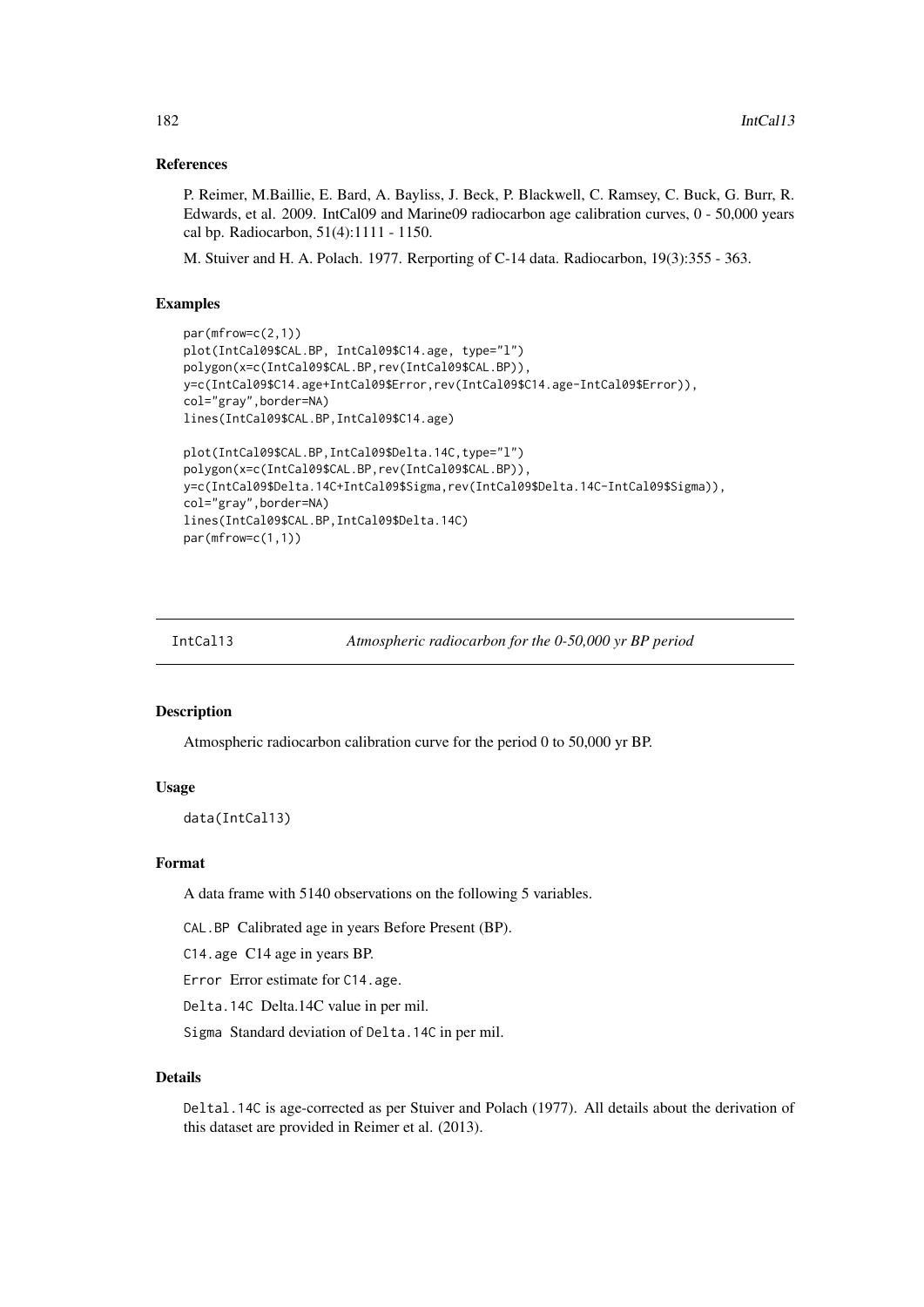#### IntCal20 183

#### References

Reimer PJ, Bard E, Bayliss A, Beck JW, Blackwell PG, Bronk Ramsey C, Buck CE, Cheng H, Edwards RL, Friedrich M, Grootes PM, Guilderson TP, Haflidason H, Hajdas I, Hatte C, Heaton TJ, Hogg AG, Hughen KA, Kaiser KF, Kromer B, Manning SW, Niu M, Reimer RW, Richards DA, Scott EM, Southon JR, Turney CSM, van der Plicht J. 2013. IntCal13 and MARINE13 radiocarbon age calibration curves 0-50000 years calBP. Radiocarbon 55(4): 1869-1887. DOI: 10.2458/azu\_js\_rc.55.16947

M. Stuiver and H. A. Polach. 1977. Rerporting of C-14 data. Radiocarbon, 19(3):355 - 363.

#### Examples

```
plot(IntCal13$CAL.BP,IntCal13$C14.age-IntCal13$Error,type="l",col=2,
     xlab="cal BP",ylab="14C BP")
lines(IntCal13$CAL.BP,IntCal13$C14.age+IntCal13$Error,col=2)
plot(IntCal13$CAL.BP,IntCal13$Delta.14C+IntCal13$Sigma,type="l",col=2,
     xlab="cal BP",ylab="Delta14C")
lines(IntCal13$CAL.BP,IntCal13$Delta.14C-IntCal13$Sigma,col=2)
```

| IntCal20 | The IntCal20 northern hemisphere radiocarbon curve for the 0-55,000 |
|----------|---------------------------------------------------------------------|
|          | yr BP period                                                        |

#### Description

Atmospheric radiocarbon calibration curve for the period 0 to 55,000 yr BP for the northern hemosphere. This is the most recent update to the internationally agreed calibration curve and supersedes [IntCal13](#page-181-0).

## Usage

data(IntCal20)

### Format

A data frame with 9501 rows and 5 variables.

CAL.BP Calibrated age in years Before Present (BP).

C14.age C14 age in years BP.

Sigma.C14.age Standard deviation for C14.age.

Delta.14C Delta.14C value in per mil.

Sigma.Delta.14C Standard deviation of Delta.14C in per mil.

## Details

All details about the derivation of this dataset are provided in Reimer et al. (2020).

# Author(s)

Ingrid Chanca <ichanca@bgc-jena.mpg.de>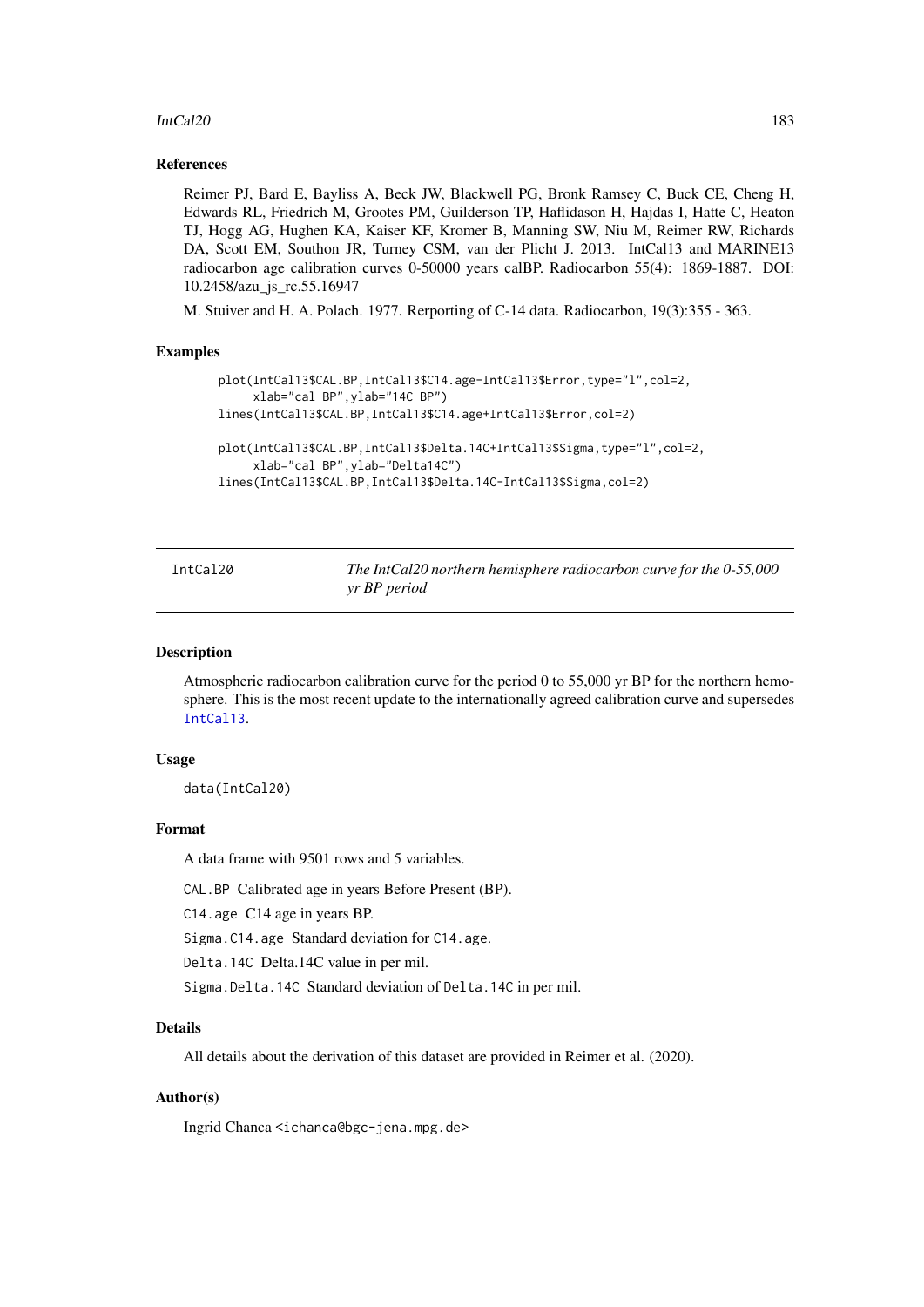#### Source

<https://doi.org/10.1017/RDC.2020.41>

#### References

Reimer, P., Austin, W., Bard, E., Bayliss, A., Blackwell, P., Bronk Ramsey, C., . . . Talamo, S. (2020). The IntCal20 Northern Hemisphere Radiocarbon Age Calibration Curve (0–55 cal kBP). Radiocarbon, 62(4), 725-757. doi:10.1017/RDC.2020.41

## Examples

```
plot(IntCal20$CAL.BP, IntCal20$Delta.14C, type="l",
     xlab="cal BP", ylab="Delta14C (per mil)")
```
InternalFluxList\_by\_PoolIndex *Generic constructor for the class with the same name*

#### Description

Generic constructor for the class with the same name

#### Usage

InternalFluxList\_by\_PoolIndex(object)

## Arguments

object see method arguments

## S4-methods

• [InternalFluxList\\_by\\_PoolIndex,list-method](#page-0-0)

InternalFluxList\_by\_PoolIndex,list-method *constructor from a normal list*

## Description

after checking the elements

## Usage

```
## S4 method for signature 'list'
InternalFluxList_by_PoolIndex(object)
```
#### Arguments

object object of class:list, no manual documentation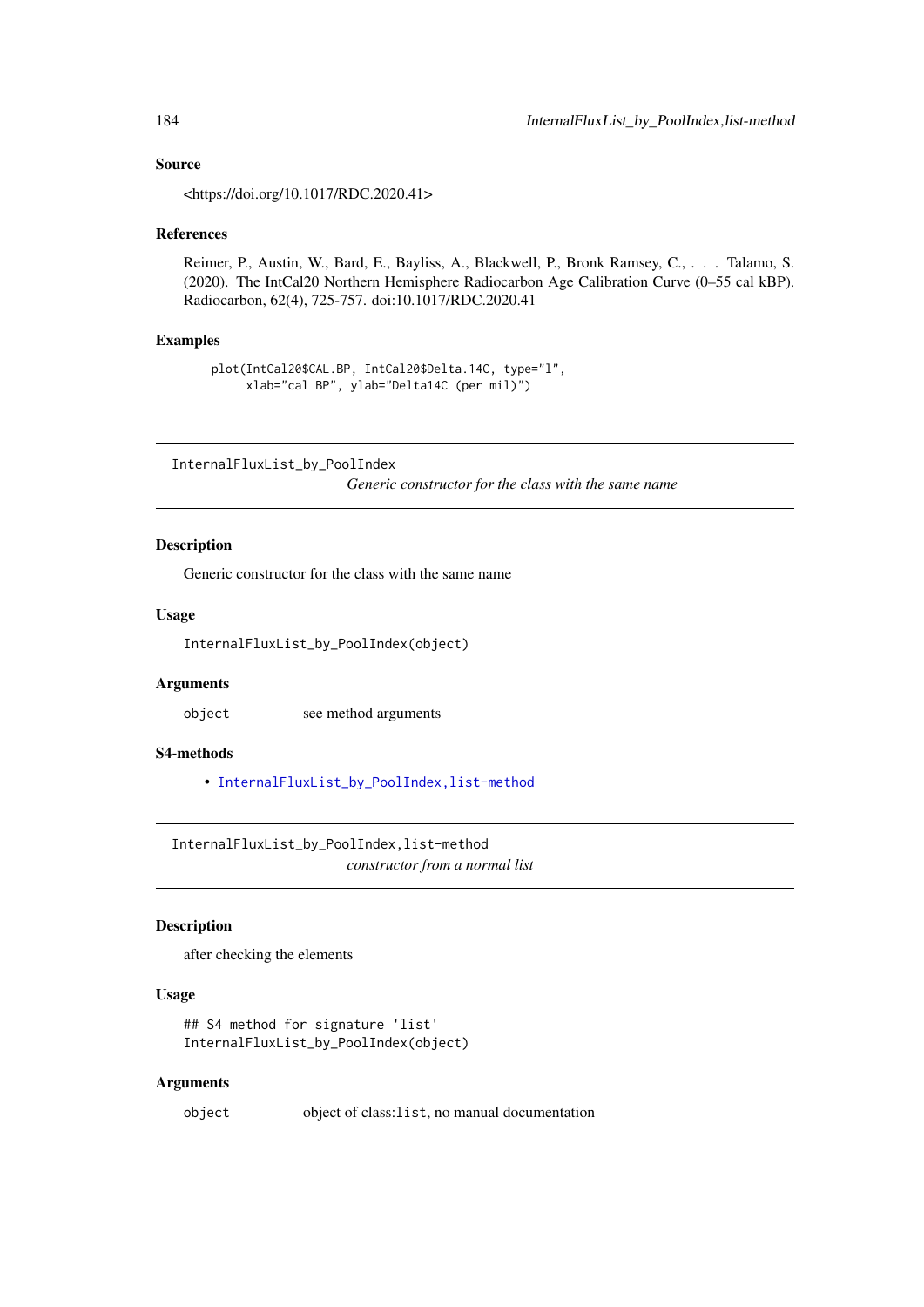InternalFluxList\_by\_PoolIndex-class

*S4-class for a list of internal fluxes with source and destination pool inidices*

## Description

S4-class for a list of internal fluxes with source and destination pool inidices

InternalFluxList\_by\_PoolName

*Generic constructor for the class with the same name*

#### Description

Generic constructor for the class with the same name

## Usage

InternalFluxList\_by\_PoolName(object)

## Arguments

object see method arguments

# S4-methods

• InternalFluxList\_by\_PoolName, list-method

InternalFluxList\_by\_PoolName,list-method *constructor from a normal list*

# Description

constructor from a normal list

#### Usage

```
## S4 method for signature 'list'
InternalFluxList_by_PoolName(object)
```
## Arguments

object object of class:list, A list. Either a list of elements of type [InternalFlux\\_by\\_PoolName](#page-188-0) or a list where the names of the elements are strings of the form '1->3' (for the flux rate from pool 1 to 2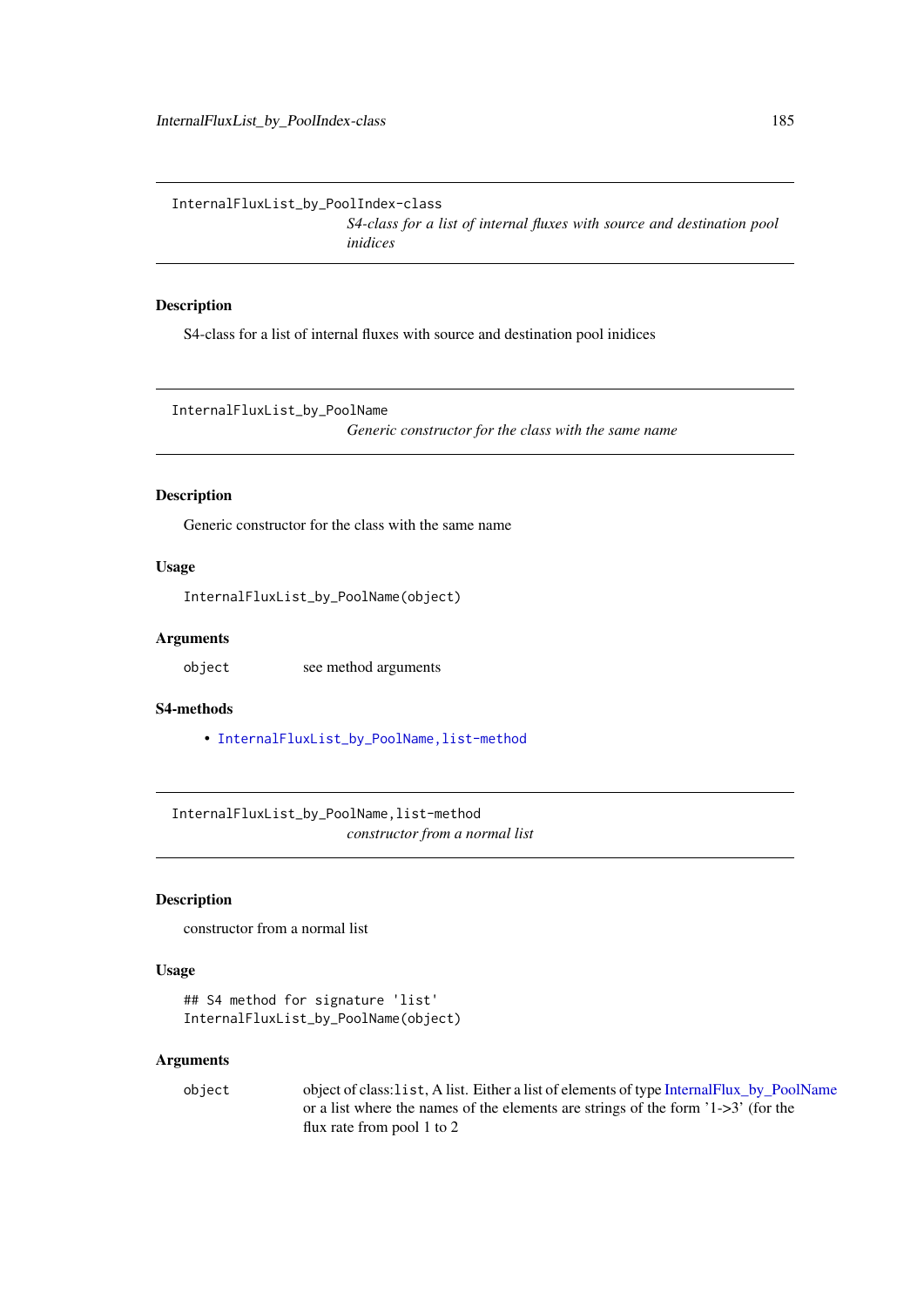#### Value

An object of class [ConstantInFluxList\\_by\\_PoolIndex](#page-50-0)

The function checks if the elements are of the desired type or can be converted to it. It is mainly used internally and usually called by the front end functions to convert the user supplied arguments.

InternalFluxList\_by\_PoolName-class

*S4-class for a list of internal fluxes with indexed by (source and destination pool) names*

#### Description

S4-class for a list of internal fluxes with indexed by (source and destination pool) names

#### S4-methods

S4-methods with class InternalFluxList\_by\_PoolName in their signature::

- [as.numeric,InternalFluxList\\_by\\_PoolName-method](#page-0-0)
- [by\\_PoolIndex,InternalFluxList\\_by\\_PoolName,character,character-method](#page-0-0)
- UnBoundNonLinDecompOp\_by\_PoolNames,InternalFluxList\_by\_PoolName,OutFluxList\_by\_PoolName,cha

InternalFlux\_by\_PoolIndex

*Generic constructor for the class with the same name*

## Description

Generic constructor for the class with the same name

#### Usage

InternalFlux\_by\_PoolIndex(func, sourceIndex, destinationIndex, src\_to\_dest)

#### Arguments

| func             | see method arguments |
|------------------|----------------------|
| sourceIndex      | see method arguments |
| destinationIndex |                      |
|                  | see method arguments |
| src_to_dest      | see method arguments |

## S4-methods

• InternalFlux\_by\_PoolIndex, function, numeric, numeric, missing-method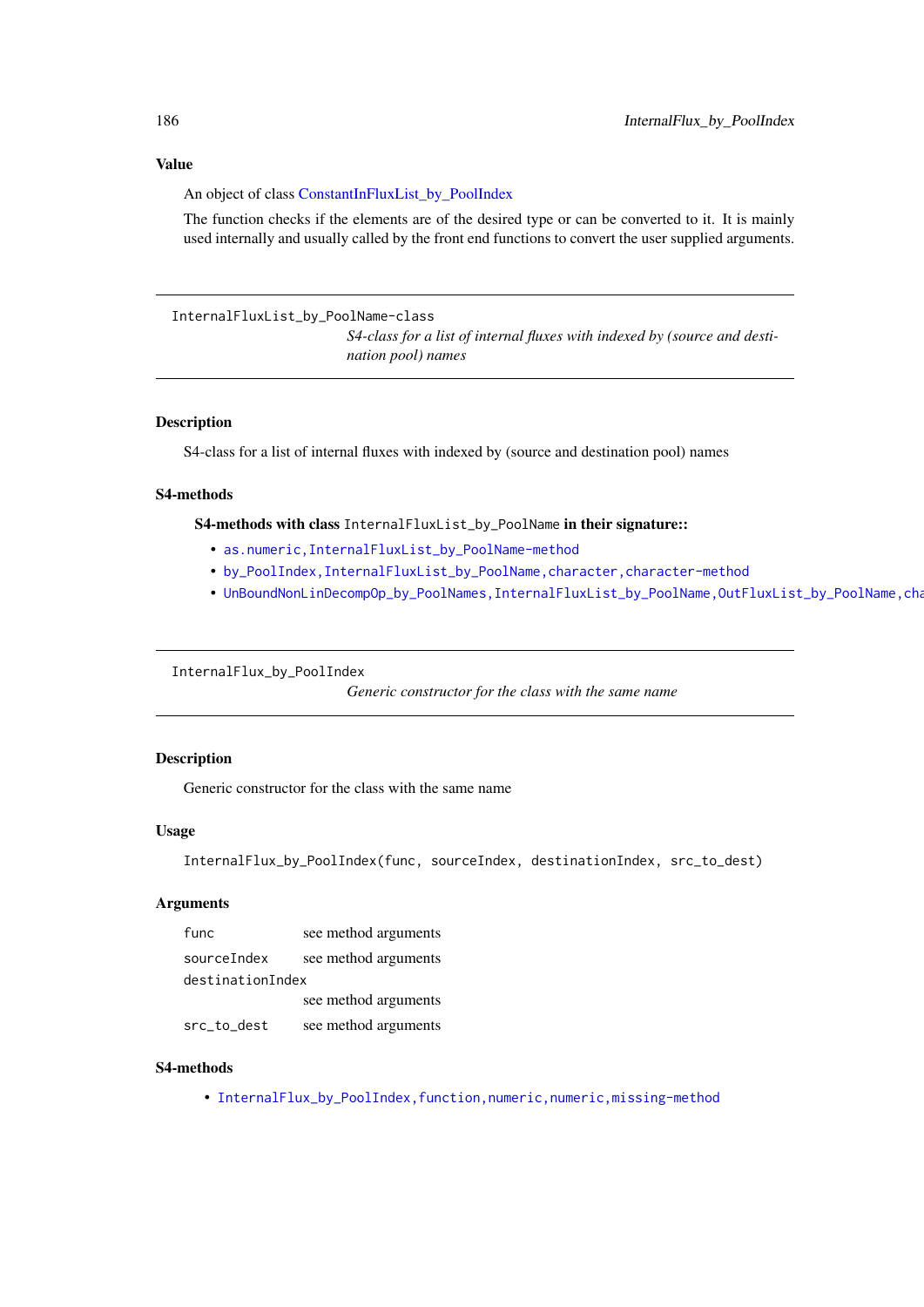InternalFlux\_by\_PoolIndex,function,numeric,numeric,missing-method *constructor from an ordered pair of PoolIndex (integer like) objects and a function with vector argument*

# Description

constructor from an ordered pair of PoolIndex (integer like) objects and a function with vector argument

## Usage

## S4 method for signature '`function`,numeric,numeric,missing' InternalFlux\_by\_PoolIndex(func, sourceIndex, destinationIndex)

#### Arguments

| func             | object of class: function, A function $f(X,t)$ where X is a vector of the state vari-<br>ables. This form is required internally by the solvers and supported for backward<br>compatibility with earlier versions of SoilR. Note that the function func given in<br>this form can not be transformed to a different ordering of state variables, since<br>the location of a state variable in the vector argument depends on a specific order<br>and will be 'hardcoded' into your function. See Internal Flux_by_PoolName<br>for the new more powerful interface which allows subsequent reordering of the<br>state variables by using the names of the state variables as formal arguments for<br>func. In this case SoilR can infer (and later adapt) the vector argument form<br>needed for the solvers. constructor from an ordered pair of PoolIndex (integer<br>like) objects |
|------------------|--------------------------------------------------------------------------------------------------------------------------------------------------------------------------------------------------------------------------------------------------------------------------------------------------------------------------------------------------------------------------------------------------------------------------------------------------------------------------------------------------------------------------------------------------------------------------------------------------------------------------------------------------------------------------------------------------------------------------------------------------------------------------------------------------------------------------------------------------------------------------------------|
| sourceIndex      | object of class: numeric, no manual documentation                                                                                                                                                                                                                                                                                                                                                                                                                                                                                                                                                                                                                                                                                                                                                                                                                                    |
| destinationIndex |                                                                                                                                                                                                                                                                                                                                                                                                                                                                                                                                                                                                                                                                                                                                                                                                                                                                                      |

object of class:numeric, no manual documentation

InternalFlux\_by\_PoolIndex-class *S4-class for a single internal flux with source and destination pools specified by indices*

# Description

S4-class for a single internal flux with source and destination pools specified by indices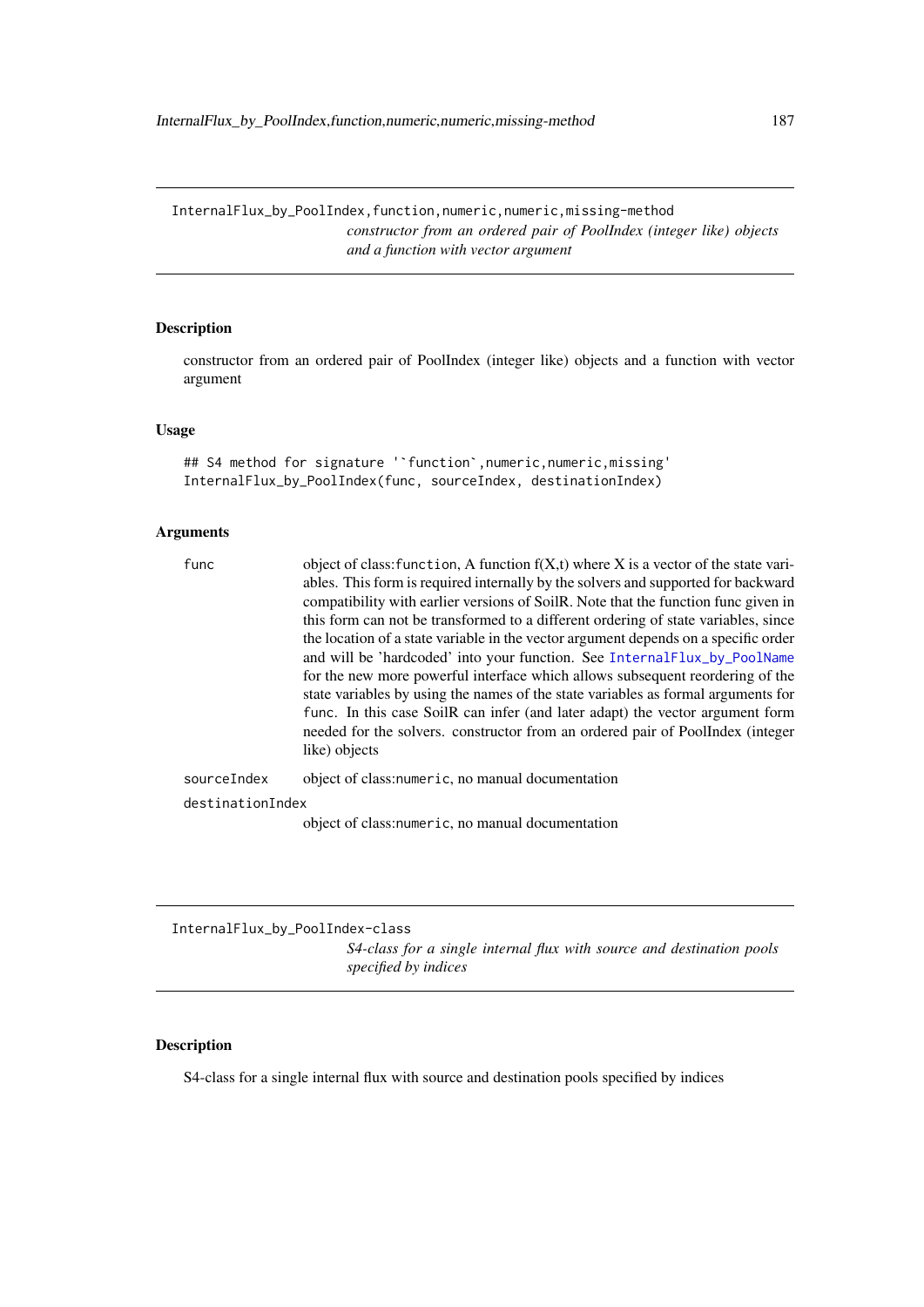#### <span id="page-187-0"></span>InternalFlux\_by\_PoolName

*Generic constructor for the class with the same name*

## Description

Generic constructor for the class with the same name

# Usage

InternalFlux\_by\_PoolName(func, sourceName, destinationName, src\_to\_dest)

#### Arguments

| func            | see method arguments |
|-----------------|----------------------|
| sourceName      | see method arguments |
| destinationName |                      |
|                 | see method arguments |
| src_to_dest     | see method arguments |

#### S4-methods

- InternalFlux\_by\_PoolName, function, character, character, missing-method
- [InternalFlux\\_by\\_PoolName,function,missing,missing,character-method](#page-0-0)

InternalFlux\_by\_PoolName,function,character,character,missing-method *constructor from an ordered pair of PoolName (string like) objects and a function with the set of formal argument names forming a subset of the state\_variable\_names*

#### Description

constructor from an ordered pair of PoolName (string like) objects and a function with the set of formal argument names forming a subset of the state\_variable\_names

## Usage

```
## S4 method for signature ''function', character, character, missing'
InternalFlux_by_PoolName(func, sourceName, destinationName)
```
#### Arguments

| func            | object of class: function, A real valued function describing the flux (mass/time)<br>as function of (some of) the state variables and time. |
|-----------------|---------------------------------------------------------------------------------------------------------------------------------------------|
| sourceName      | object of class: character, A string identifying the source pool of the flux                                                                |
| destinationName |                                                                                                                                             |
|                 |                                                                                                                                             |

object of class:character, A string identifying the destination pool of the flux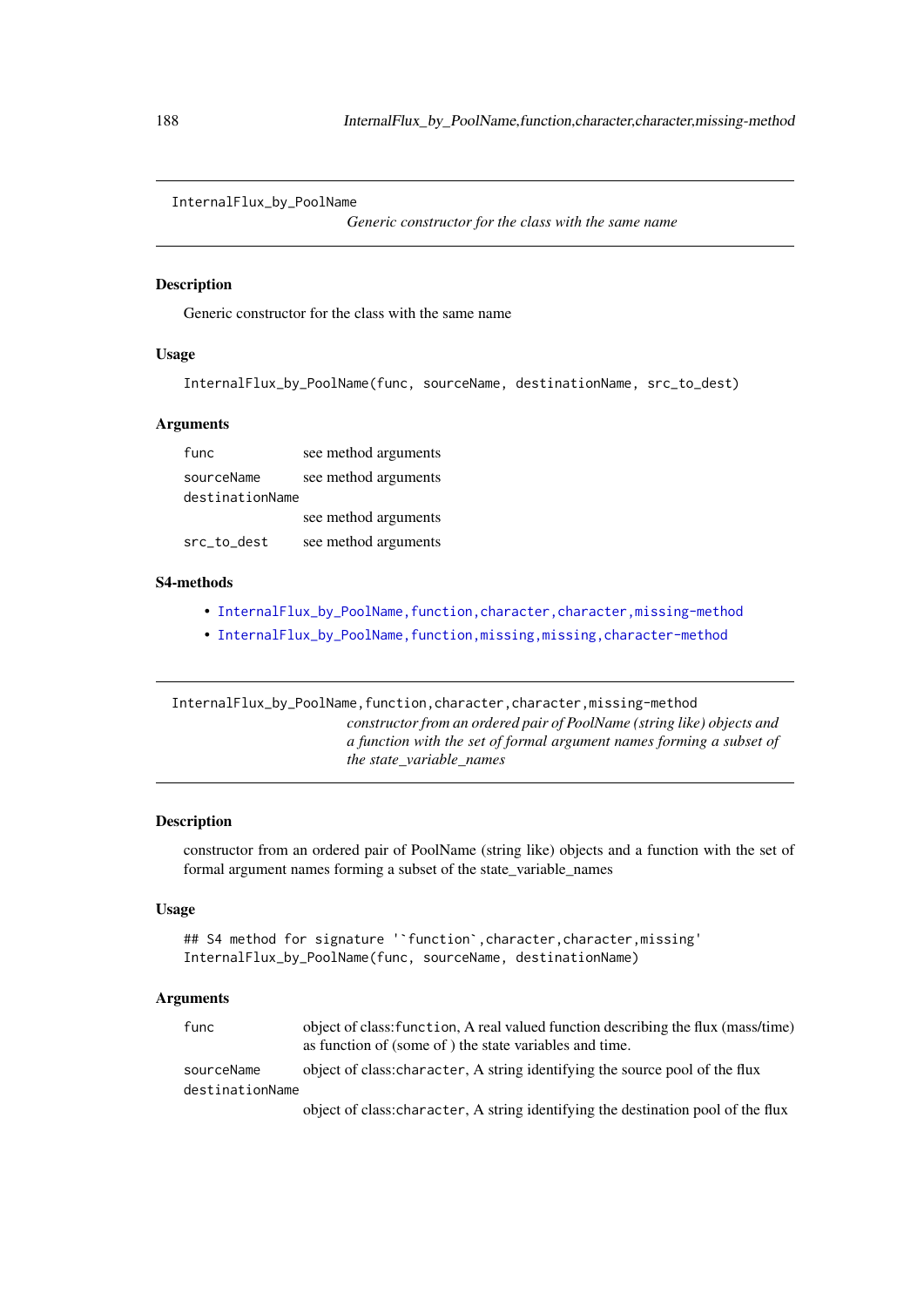InternalFlux\_by\_PoolName,function,missing,missing,character-method *automatic title*

## Description

automatic title

# Usage

```
## S4 method for signature ''function', missing, missing, character'
InternalFlux_by_PoolName(func, src_to_dest)
```
## Arguments

| func        | object of class: function, no manual documentation  |
|-------------|-----------------------------------------------------|
| src to dest | object of class: character, no manual documentation |

```
InternalFlux_by_PoolName-class
```
*S4-class for a single internal flux with source and destination pools specified by name*

#### Description

S4-class for a single internal flux with source and destination pools specified by name

# S4-methods

S4-methods with class InternalFlux\_by\_PoolName in their signature::

- [as.numeric,InternalFlux\\_by\\_PoolName-method](#page-0-0)
- [by\\_PoolIndex,InternalFlux\\_by\\_PoolName,character,character-method](#page-0-0)

| linearScalarModel | Implementation of a general model for linear non-autonomous systems |
|-------------------|---------------------------------------------------------------------|
|                   | with scalar modifiers                                               |

## Description

This function implements a linear model with scalar modifier for inputs and compartmental matrix.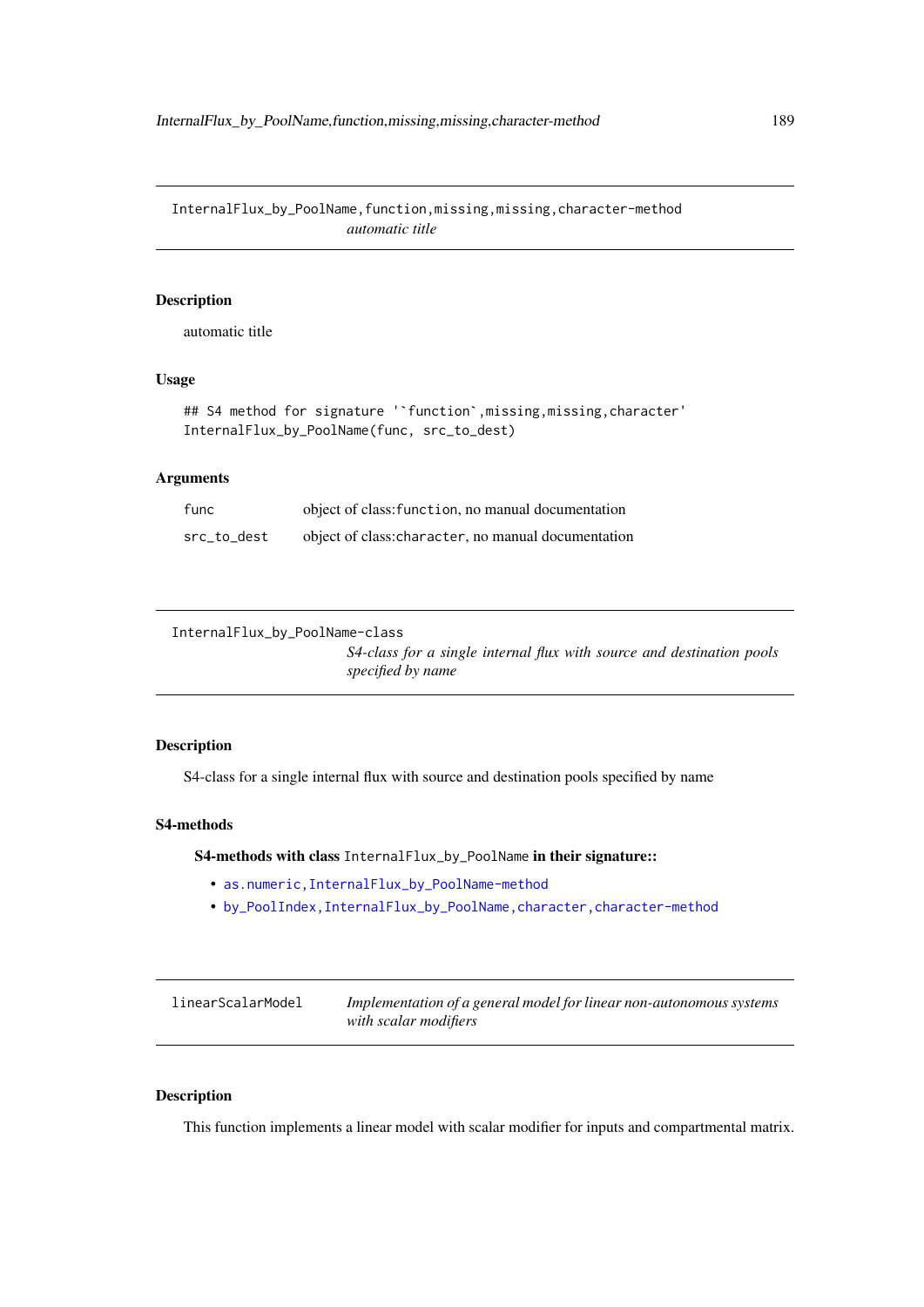# Usage

```
linearScalarModel(
  t,
  A,
  C0,
  u,
  gamma,
  xi,
  xi\_lag = 0,
  solver = deSolve.lsoda.wrapper
\lambda
```
## Arguments

| t      | A vector containing the points in time where the solution is sought.                                                                                                                                            |
|--------|-----------------------------------------------------------------------------------------------------------------------------------------------------------------------------------------------------------------|
| A      | A square (n x n) matrix with compartmental structure                                                                                                                                                            |
| C0     | A vector of length n containing the initial amount of carbon for the n pools.                                                                                                                                   |
| u      | A vector of length n with constant mass inputs for the n pools.                                                                                                                                                 |
| gamma  | A scalar or data frame object specifying the modifier for the mass inputs.                                                                                                                                      |
| xi     | A scalar, data frame, function or anything that can be converted to a scalar<br>function of time ScalarTimeMap object specifying the external (environmental<br>and/or edaphic) effects on decomposition rates. |
| xi_lag | A time shift/delay for the automatically created time dependent function $xi(t)$                                                                                                                                |
| solver | A function that solves the system of ODEs. This can be euler or deSolve. I soda, wrapper<br>or any other user provided function with the same interface.                                                        |

# Value

A Model Object that can be further queried

## References

C.A., M. Mueller, S.E. Trumbore. 2012. Models of soil organic matter decomposition: the SoilR package version 1.0. Geoscientific Model Development 5, 1045-1060.

## See Also

[RothCModel](#page-226-0). There are other [predefinedModels](#page-224-0) and also more general functions like [Model](#page-191-0).

## Examples

 $t=seq(0,52*200,1)$  # Fix me! Add an example.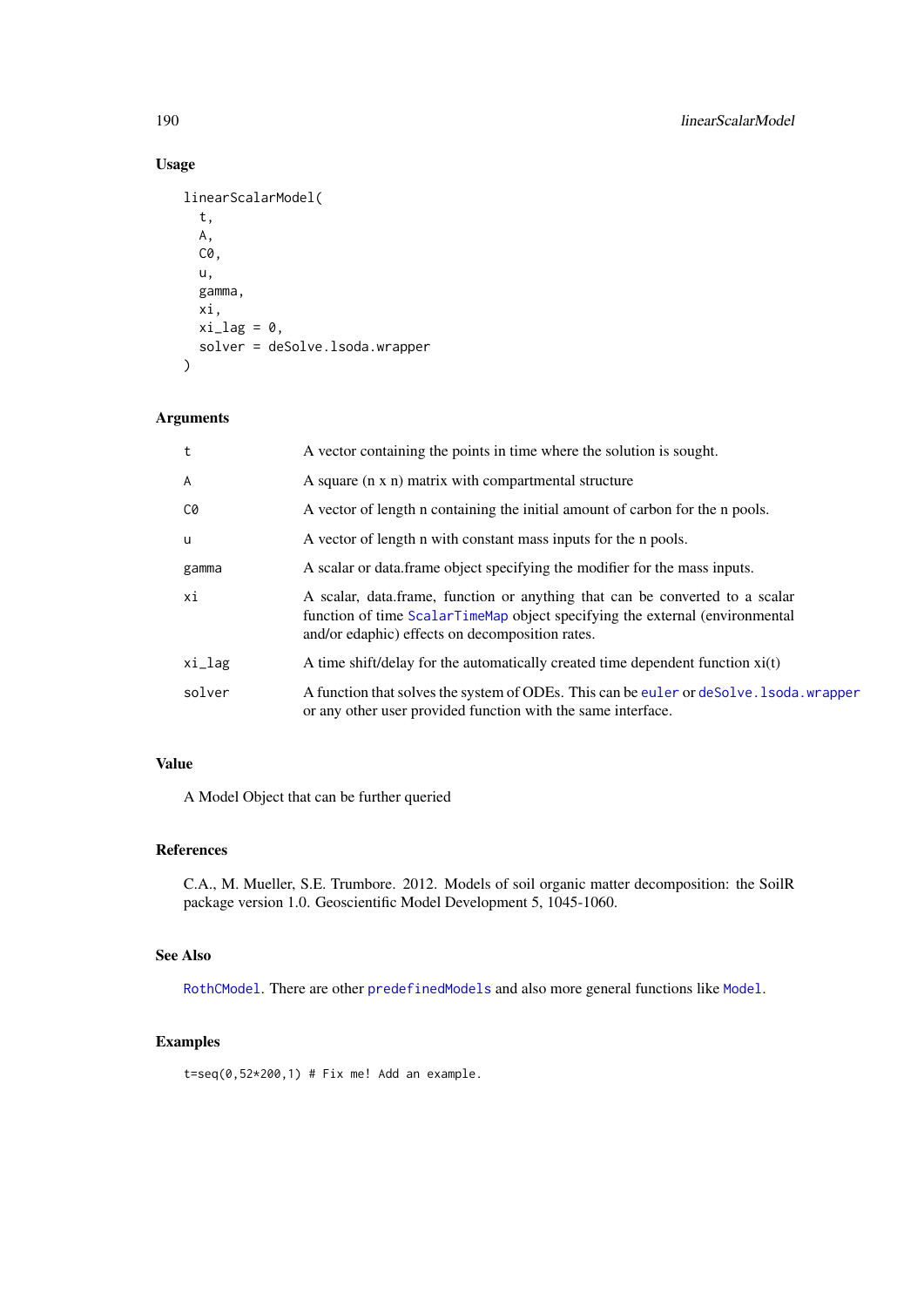## Description

This function adds lines to a plot with the C content, the C release, or Delta 14C value of each pool over time. Needs as input a matrix obtained after a call to [getC14](#page-112-0), [getC](#page-110-0), or [getReleaseFlux](#page-142-0).

## Usage

linesCPool(t, mat, col, ...)

## Arguments

| t       | A vector containing the time points for plotting.                         |
|---------|---------------------------------------------------------------------------|
| mat     | A matrix object obtained after a call to getC14, getC, or getReleaseFlux. |
| col     | A color palette specifying color lines for each pool (columns of mat).    |
| $\cdot$ | Other arguments passed to plot.                                           |

|--|--|--|

## Description

Creates a list of all combinations of the elements of the inputlists (like a "tensor product list " The list elements can be of any class. The function is used in examples and tests to produce all possible combinations of arguments to a function. look at the tests for example usage

## Usage

listProduct(...)

#### Arguments

... lists

## Value

a list of lists each containing one combinations of the elements of the input lists

## Examples

```
listProduct(list('a','b'),list(1,2))
```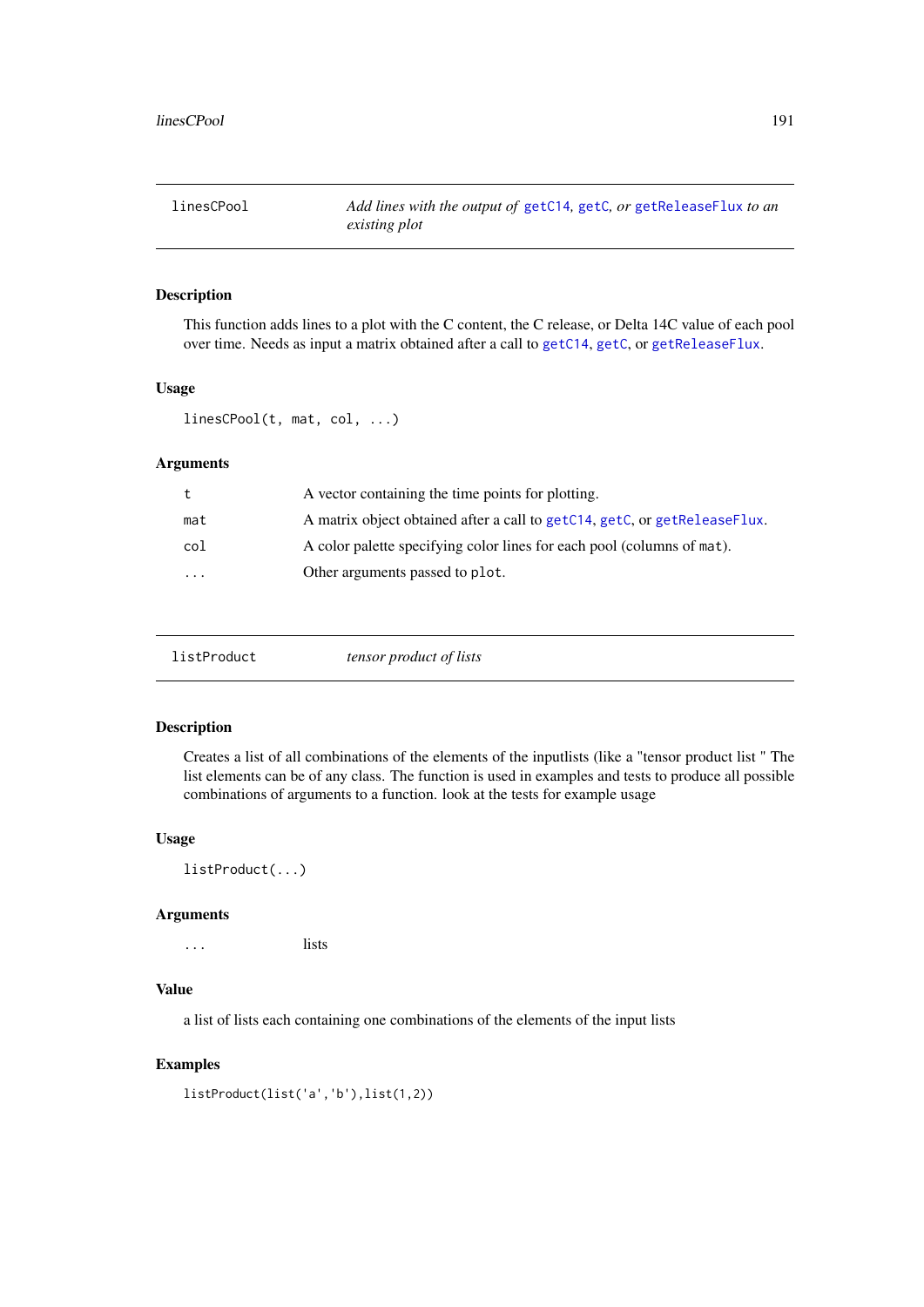# Description

Experimental Class for a Monte Carlo Simulation of particles leaving the pool

#### S4-methods

## S4-methods with class MCSim in their signature::

- [\[\[,MCSim-method](#page-0-0)
- [\[\[<-,MCSim-method](#page-0-0)
- [availableParticleProperties,MCSim-method](#page-0-0)
- [availableParticleSets,MCSim-method](#page-0-0)
- [availableResidentSets,MCSim-method](#page-0-0)
- [computeResults,MCSim-method](#page-0-0)
- [getNumberOfPools,MCSim-method](#page-0-0)
- [initialize,MCSim-method](#page-0-0)
- [plot,MCSim-method](#page-0-0)

<span id="page-191-0"></span>Model *Constructor for class [Model](#page-193-0)*

## Description

This function creates an object of class [Model,](#page-193-0) The arguments can be given in different form as long as they can be converted to the necessary internal building blocks. (See the links)

# Usage

```
Model(
  t,
  A,
  ivList,
  inputFluxes,
  solverfunc = deSolve.lsoda.wrapper,
  pass = FALSE
)
```

| t      | A vector containing the points in time where the solution is sought.                                                                                                                |
|--------|-------------------------------------------------------------------------------------------------------------------------------------------------------------------------------------|
| A      | something that can be converted by GeneralDecompOp to any of the available<br>subclasses of Decompop.                                                                               |
| ivList | A numeric vector containing the initial amount of carbon for the n pools. The<br>length of this vector is equal to the number of pools. This is checked by an<br>internal function. |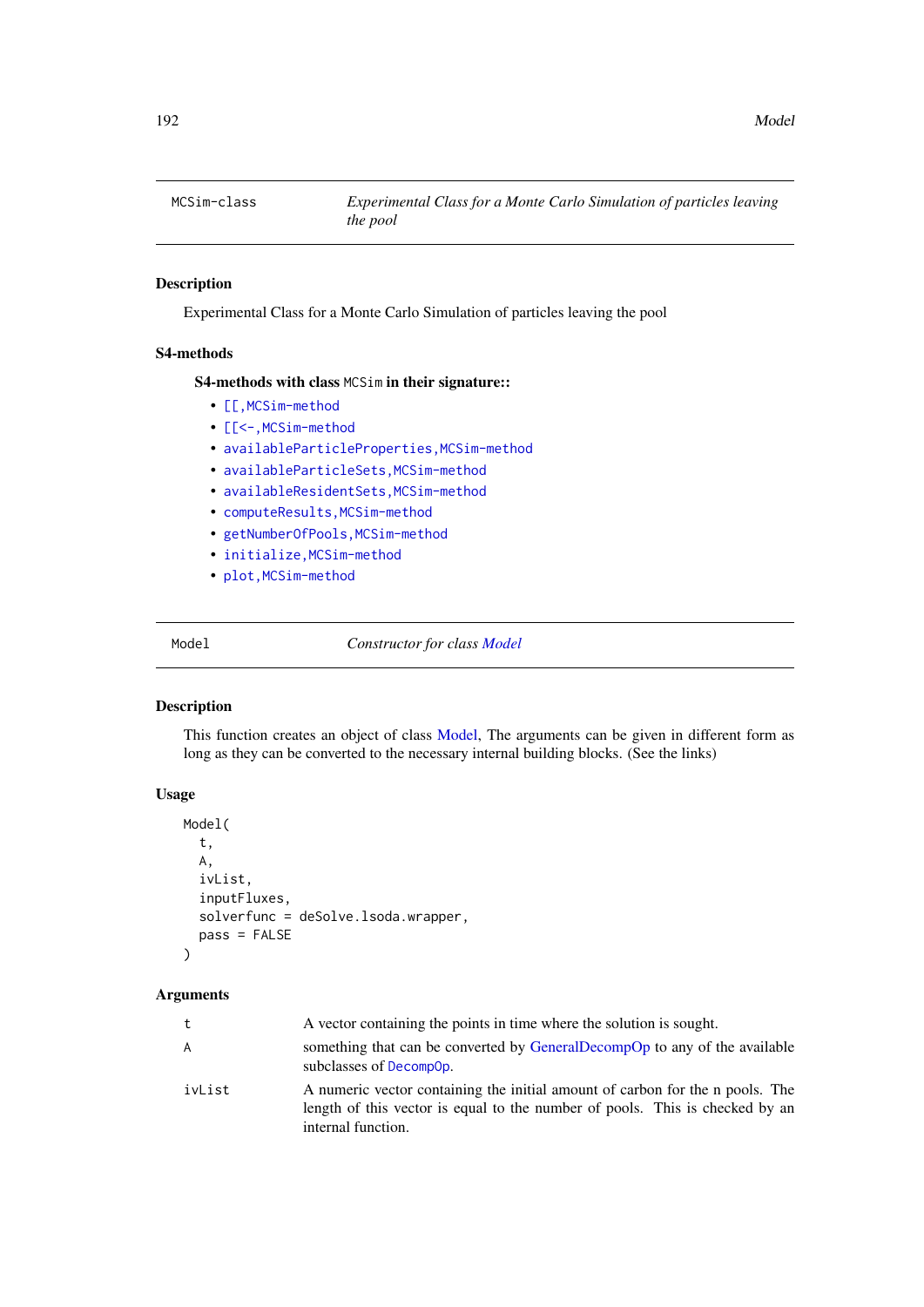#### Model 193

| inputFluxes | something that can be converted by InFluxes to any of the available subclasses<br>of InFluxes.                                                                      |
|-------------|---------------------------------------------------------------------------------------------------------------------------------------------------------------------|
| solverfunc  | The function used to actually solve the ODE system. The default is deSolve lost also wrapper<br>but you can also provide your own function that the same interface. |
| pass        | Forces the constructor to create the model even if it does not pass internal sanity<br>checks                                                                       |

#### Details

This function Model wraps the internal constructor of class [Model.](#page-193-0) The internal constructor requires the argument A to be of class [DecompOp](#page-74-0) and argument inputFluxes to be of class [InFluxes.](#page-168-0) Before calling the internal constructor Model calls [GeneralDecompOp](#page-101-0) on its argument A and [InFluxes](#page-165-0) on its argument inputFluxes to convert them into the required classes. Both are generic functions. Follow the links to see for which kind of inputs conversion methods are available. The attempted conversion allows great flexibility with respect to arguments and independence from the actual implementation. However if your code uses the wrong argument the error will most likely occur in the delegate functions. If this happens inspect the error message (or use  $traceback()$ ) to see which function was called and try to call the constructor of the desired subclass explicitly with your arguments. The subclasses are linked in the class documentation [DecompOp](#page-74-0) or [InFluxes](#page-168-0) respectively.

Note also that this function checks its arguments quite elaborately and tries to detect accidental unreasonable combinations, especially concerning two kinds of errors.

- 1. unintended extrapolation of time series data
- 2. violations of mass balance by the DecompOp argument.

SoilR has a lot of unit tests which are installed with the package and are sometimes instructive as examples. To see example scenarios for parameter check look at:

#### Value

An object of class [Model](#page-193-0) that can be queried by many methods to be found there.

#### See Also

This function is called by many of the [predefinedModels.](#page-224-0) Package functions called in the examples: [example.2DInFluxes.Args](#page-82-0), [example.2DGeneralDecompOpArgs](#page-82-1),

## Examples

```
# vim:set ff=unix expandtab ts=2 sw=2:
test.all.possible.Model.arguments <- function(){
  # This example shows different kinds of arguments to the function Model.
  # The model objects we will build will share some common features.
  # - two pools
  # - initial values
  iv<-c(5,6)times \leq - seq(1,10,by=0.1)
  # The other parameters A and inputFluxes will be different
```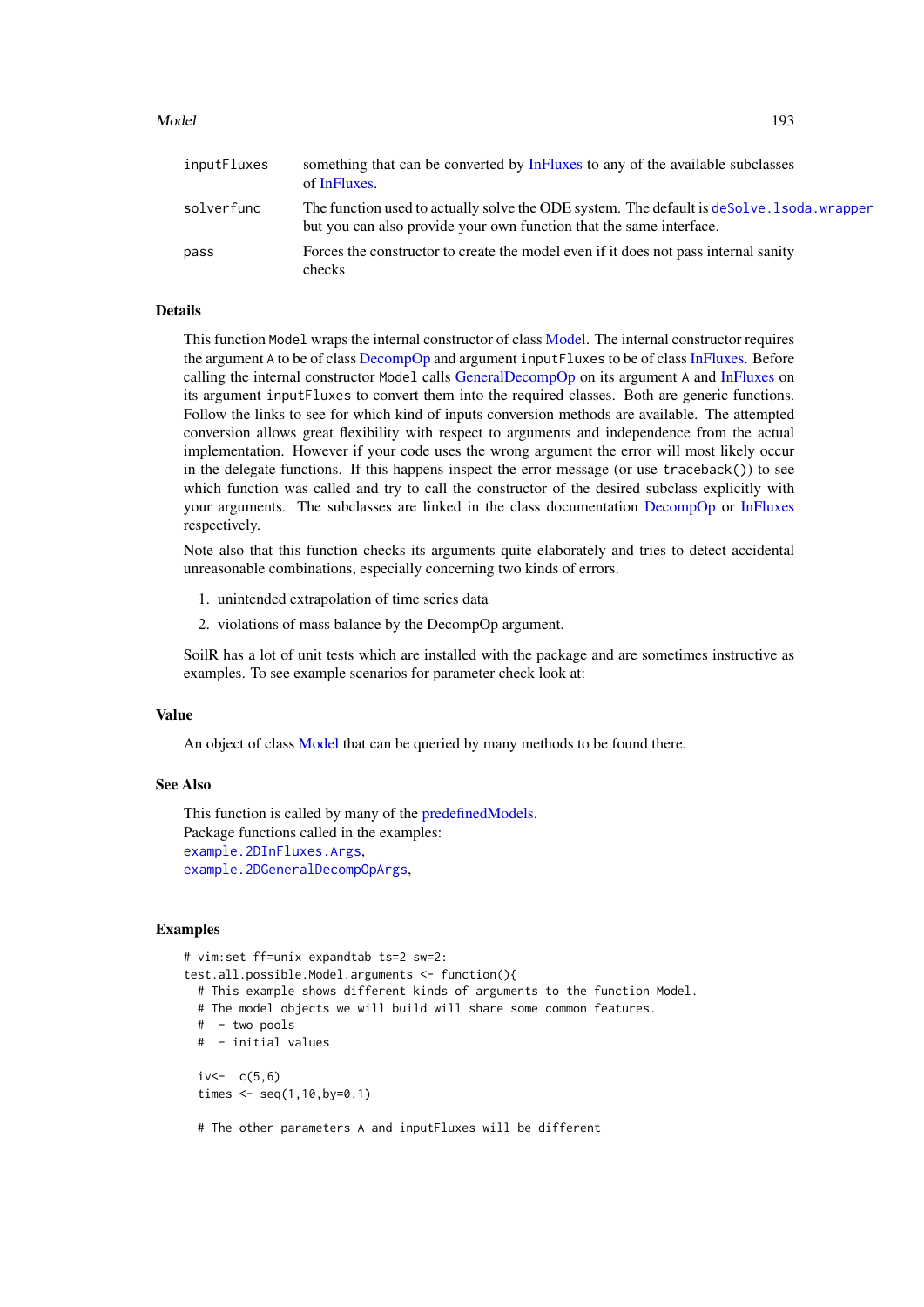```
# The function Model will transform these arguments
 # into objects of the classes required by the internal constructor.
 # This leads to a number of possible argument types.
 # We demonstrate some of the possibilities here.
 # Let us first look at the choeices for argument 'A'.
 #)
 possibleAs <- example.2DGeneralDecompOpArgs()
 # Since "Model" will call "InFluxes" on its "inputFluxes"
 # argument there are again different choices
 # we have included a function in SoilR that produces 2D examples
 possibleInfluxes <- example.2DInFluxes.Args()
print(possibleInfluxes$I.vec)
 # We can build a lot of models from the possible combinations
 # for instance
 #m1 <- Model(
 # t=times,
 # A=matrix(nrow=2,byrow=TRUE,c(-0.1,0,0,-0.2)),
 # ivList=iv,
 # inputFluxes=possibleInfluxes$I.vec)
 ## We now produce all combinations of As and InputFluxes
 combinations <- listProduct(possibleAs,possibleInfluxes)
 print(length(combinations))
 # and a Model for each
 models <- lapply(
             combinations,
             function(combi){
               #Model(t=times,A=combi$A,ivList=iv,inputFluxes=combi$I)
               Model(t=times,A=combi[[1]],ivList=iv,inputFluxes=combi[[2]])
             }
           )
 ## lets check that we can compute something#
 lapply(models,getC)
}
```
<span id="page-193-0"></span>Model-class *S4 class representing a model run*

#### Description

S4 class representing a model run

#### S4-methods

S4-methods with class Model in their signature::

- [\[,Model,character,missing,missing-method](#page-0-0)
- [getAccumulatedRelease,Model-method](#page-0-0)
- [getC,Model-method](#page-0-0)
- getDecompOp, Model-method
- [getInFluxes,Model-method](#page-0-0)
- [getReleaseFlux,Model-method](#page-0-0)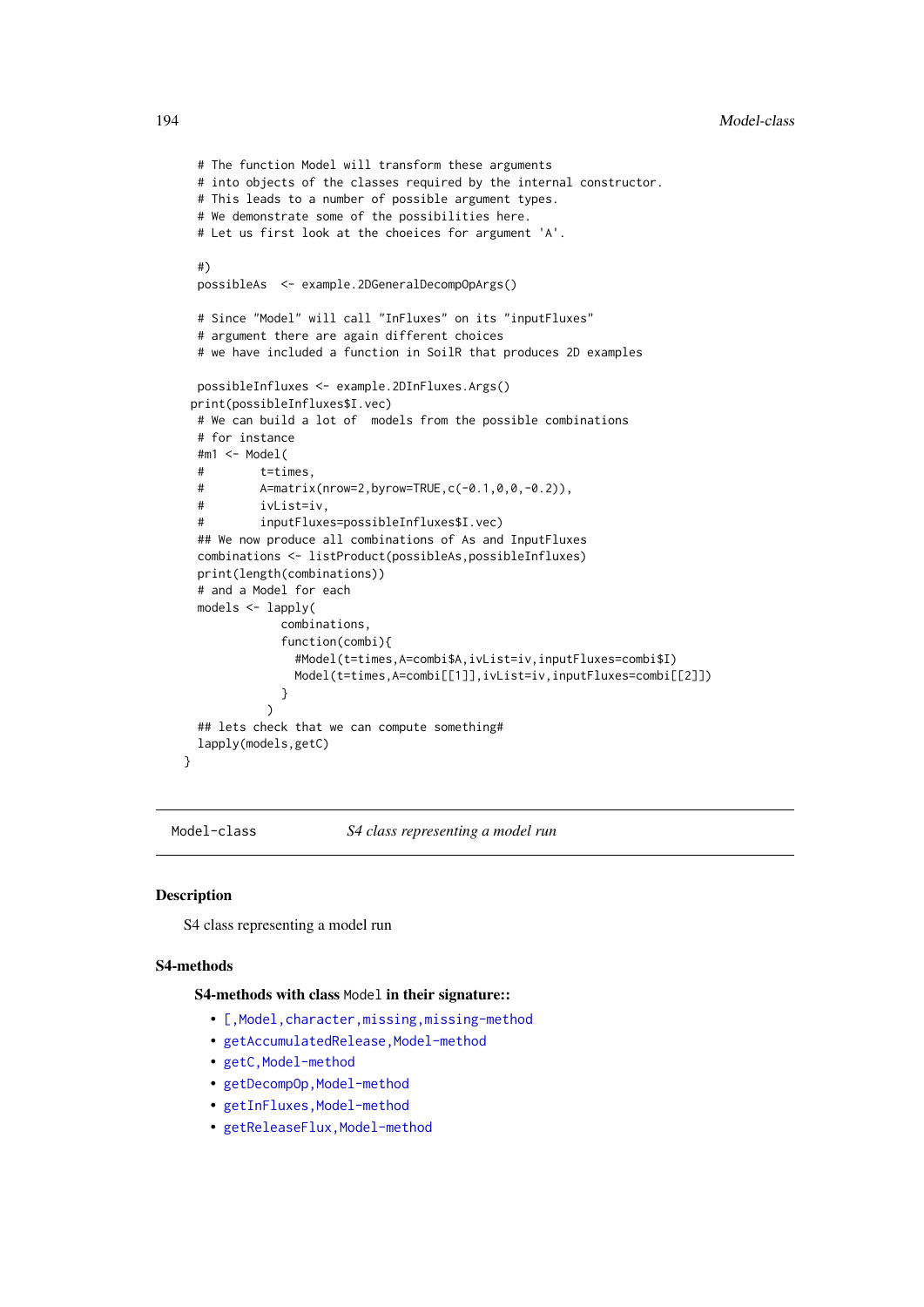#### Model\_14 195

- [getRightHandSideOfODE,Model-method](#page-0-0)
- getTimes, Model-method
- initialize, Model-method
- plot, Model-method

# S4-subclasses

• [Model\\_14](#page-197-0)

<span id="page-194-0"></span>Model\_14 *general constructor for class Model\_14*

# Description

This method tries to create an object from any combination of arguments that can be converted into the required set of building blocks for the Model\_14 for n arbitrarily connected pools.

## Usage

```
Model_14(
  t,
  A,
  ivList,
  initialValF,
  inputFluxes,
  inputFc,
  c14DecayRate = -0.0001209681,
  solverfunc = deSolve.lsoda.wrapper,
  pass = FALSE
\lambda
```

| t            | A vector containing the points in time where the solution is sought.                                                                                                                                                                                                                                                                         |
|--------------|----------------------------------------------------------------------------------------------------------------------------------------------------------------------------------------------------------------------------------------------------------------------------------------------------------------------------------------------|
| A            | something that can be converted by GeneralDecompOp to any of the available<br>subclasses of DecompOp.                                                                                                                                                                                                                                        |
| ivList       | A vector containing the initial amount of carbon for the n pools. The length of<br>this vector is equal to the number of pools and thus equal to the length of k. This<br>is checked by an internal function.                                                                                                                                |
| initialValF  | An object equal or equivalent to class Constrate containing a vector with the initial<br>values of the radiocarbon fraction for each pool and a format string describing<br>in which format the values are given.                                                                                                                            |
| inputFluxes  | something that can be converted by InFluxes to any of the available subclasses<br>of InFluxes.                                                                                                                                                                                                                                               |
| inputFc      | An object describing the fraction of $C_1$ 14 in per mille (different formats are<br>possible)                                                                                                                                                                                                                                               |
| c14DecayRate | the rate at which $C_{14}$ decays radioactively. If you don't provide a value here<br>we assume the following value: $k = 0.0001209681 y^2 - 1$ . This has the side effect<br>that all your time related data are treated as if the time unit was year. Thus beside<br>time itself it also affects decay rates the inputrates and the output |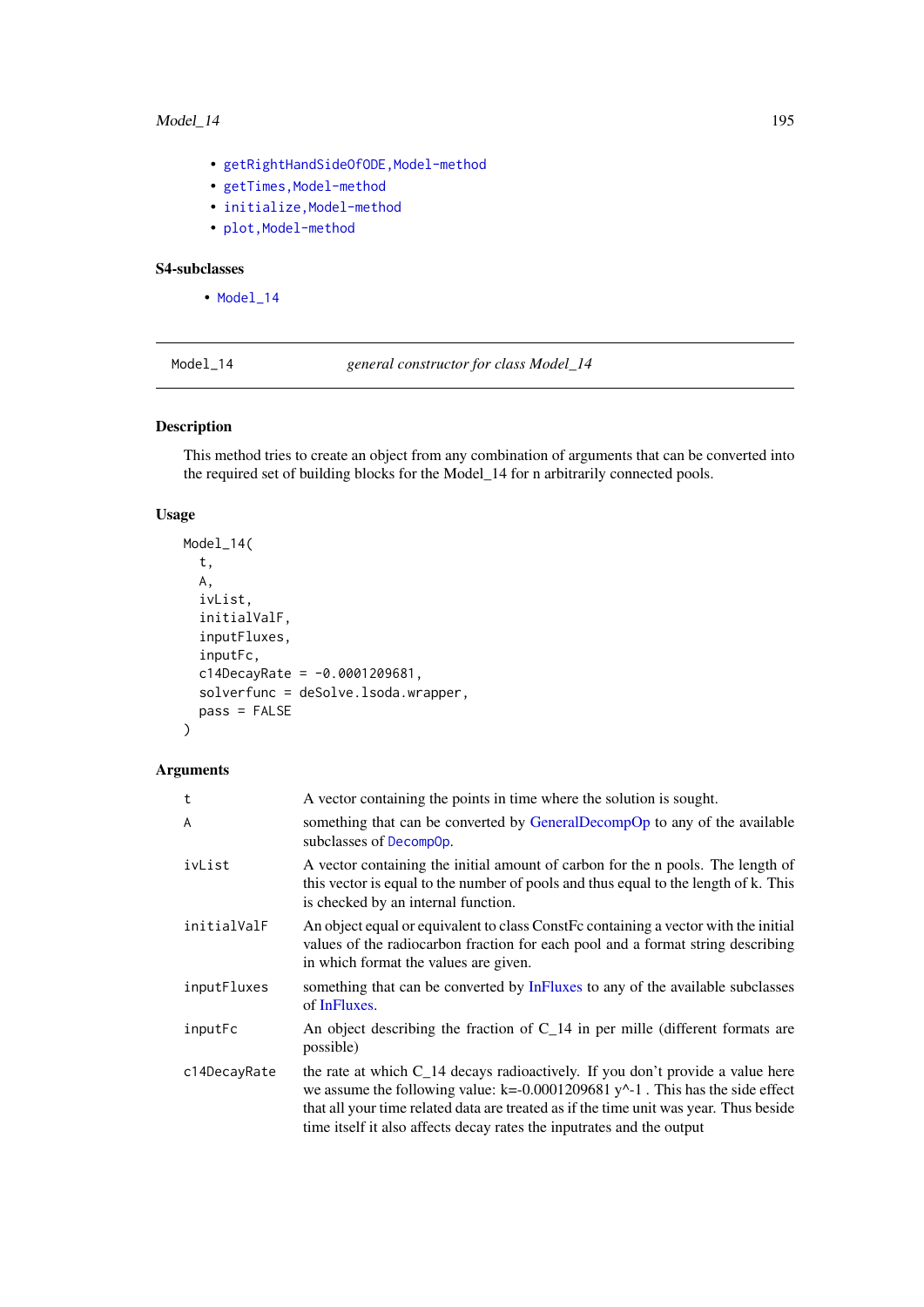196 Model\_14

| solverfunc | The function used by to actually solve the ODE system. This can be deSolve . I soda, wrapper<br>or any other user provided function with the same interface. |
|------------|--------------------------------------------------------------------------------------------------------------------------------------------------------------|
| pass       | Forces the constructor to create the model even if it is invalid                                                                                             |

## Value

A model object that can be further queried.

#### See Also

[TwopParallelModel](#page-268-0), [TwopSeriesModel](#page-271-0), [TwopFeedbackModel](#page-263-0)

#### Examples

```
# examples from external files
# inst/tests/requireSoilR/runit.all.possible.Model.arguments.R test.all.possible.Model.arguments:
 # This example shows different kinds of arguments to the function Model.
 # The model objects we will build will share some common features.
 # - two pools
 # - initial values
      iv<-c(5,6)# - times
      times <- seq(1,10,by=0.1)
 # The other parameters A and inputFluxes will be different
 # The function Model will transform these arguments
 # into objects of the classes required by the internal constructor.
 # This leads to a number of possible argument types.
 # We demonstrate some of the possibilities here.
 # Let us first look at the choeices for argument 'A'.
 #)
 possibleAs <- example.2DGeneralDecompOpArgs()
 # Since "Model" will call "InFluxes" on its "inputFluxes"
 # argument there are again different choices
 # we have included a function in SoilR that produces 2D examples
 possibleInfluxes <- example.2DInFluxes.Args()
print(possibleInfluxes$I.vec)
 # We can build a lot of models from the possible combinations
 # for instance
 #m1 <- Model(
 # t=times,
 # A=matrix(nrow=2,byrow=TRUE,c(-0.1,0,0,-0.2)),
 # ivList=iv,
 # inputFluxes=possibleInfluxes$I.vec)
 ## We now produce that all combinations of As and InputFluxes
 combinations <- listProduct(possibleAs,possibleInfluxes)
 print(length(combinations))
 # an a Model for each
 models <- lapply(
```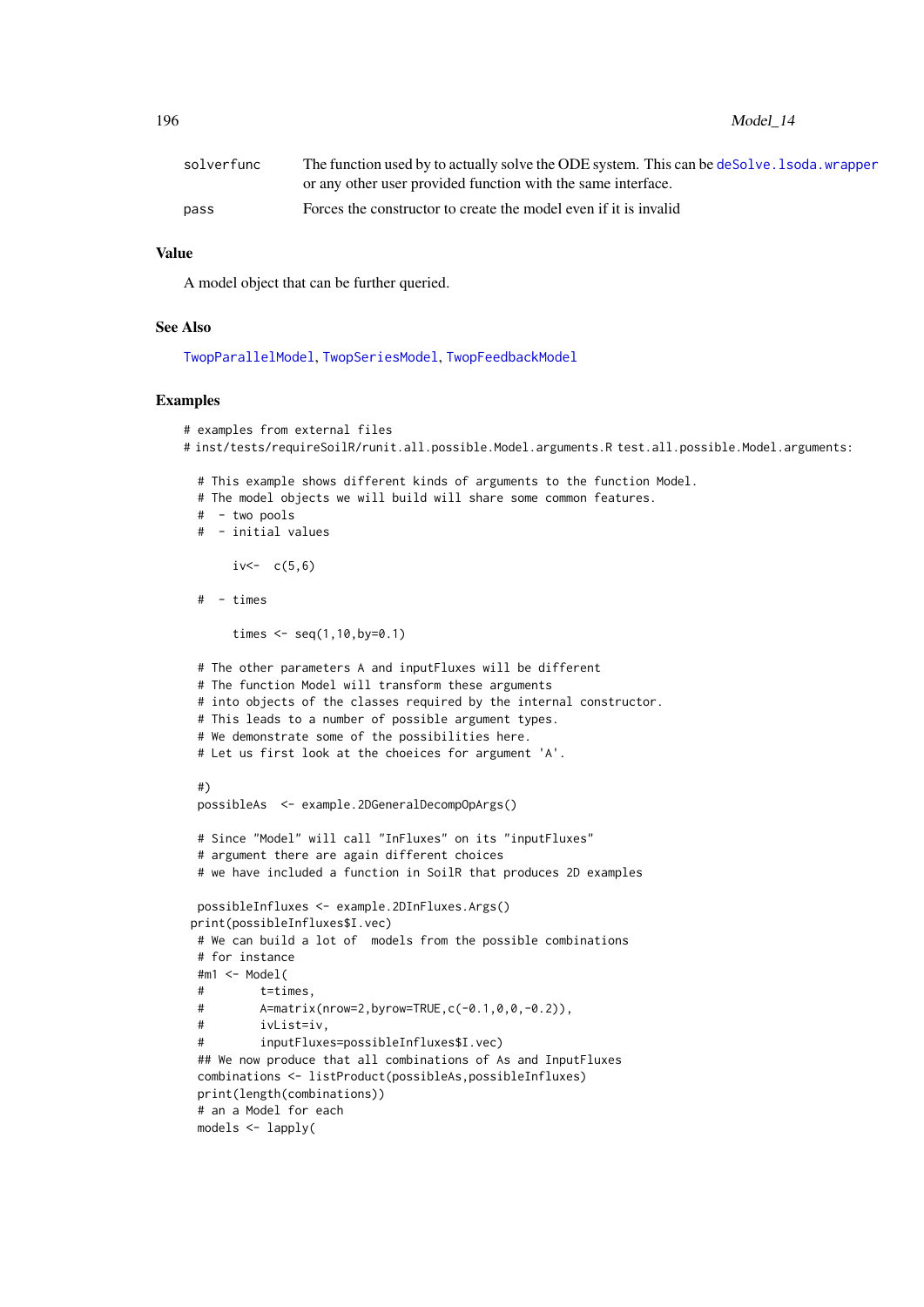```
combinations,
              function(combi){
                #Model(t=times,A=combi$A,ivList=iv,inputFluxes=combi$I)
               Model(t=times,A=combi[[1]],ivList=iv,inputFluxes=combi[[2]])
              }
           \rightarrow## lets check that we can compute something#
  lapply(models,getC)
# inst/examples/ModelExamples.R CorrectNonautonomousLinearModelExplicit:
  # This example describes the creation and use of a Model object that
  # is defined by time dependent functions for decomposition and influx.
  # The constructor of the Model-class (see ?Model)
  # works for different combinations of
  # arguments.
  # Although Model (the constructor function for objects of this class
  # accepts many many more convenient kinds of arguments,
  # we will in this example call the constructor whith arguments which
  # are of the same type as one of hte current internal
  # representations in the
  # Model object and create these arguments explicitly beforehand
  # to demonstrate the approach with the most flexibility.
  # We start with the Decomposition Operator.
  # For this example we assume that we are able to describe the
  # decomposition ofperator by explicit R functions that are valid
  # for a finite time interval.
  # Therefore we choose the appropriate sub class BoundLinDecompOp
  # of DecompOp explicitly. (see ?'BoundLinDecompOp-class')
  A=BoundLinDecompOp(
   ## We call the generic constructor (see ?BoundLindDcompOp)
   ## which has a method
   ## that takes a matrix-valued function of time as its first argument.
   ## (Although Model accepts time series data directly and
   ## will derive the internally used interpolating for you,
   ## the function argument could for instance represent the result
   ## of a very sophisticated interpolation performed by yourself)
    function(t){
     matrix(nrow=3,ncol=3,byrow=TRUE,
        c(
          -1, 0, 0,0.5, -2, 0,0, 1, sin(t)-1
        \lambda)
   },
   ## The other two arguments describe the time interval where the
   ## function is valid (the domain of the function)
   ## The interval will be checked against the domain of the InFlux
   ## argument of Model and against its 't' argument to avoid
   ## invalid computations outside the domain.
   ## (Inf and -Inf are possible values, but should only be used
   ## if the function is really valid for all times, which is
   ## especially untrue for functions resulting from interpolations,
   ## which are usually extremely misleading for arguments outside the
    ## domain covered by the data that has been used for the interpolation.)
   ## This is a safety net against wrong results origination from unitendet EXTRApolation )
```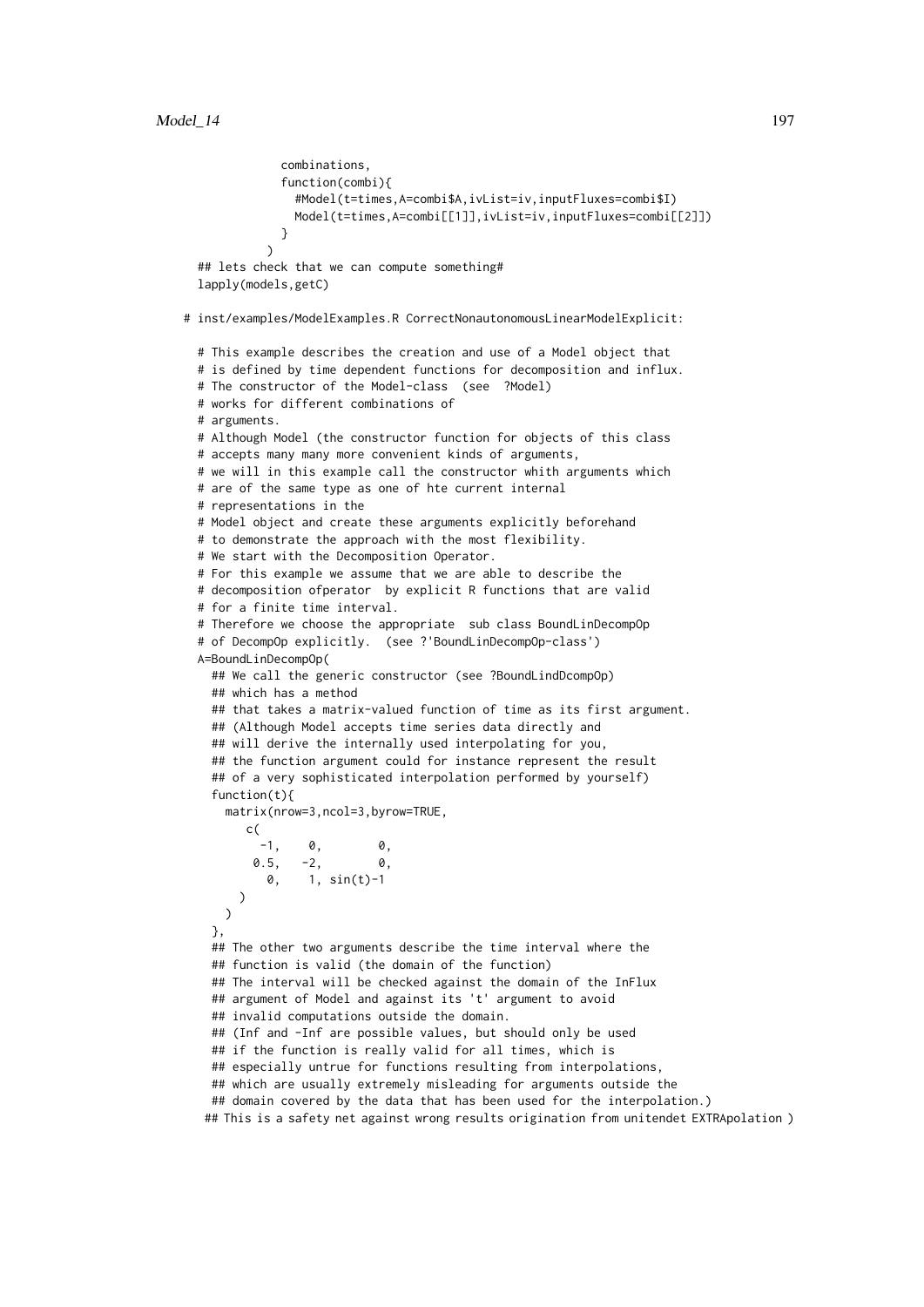```
starttime=0,
  endtime=20
\lambdaI=BoundInFluxes(
   ## The first argument is a vector-valued function of time
   function(t){
     matrix(nrow=3,ncol=1,byrow=TRUE,
         c(-1, 0, 0)\lambda},
   ## The other two arguments describe the time interval where the
   ## function is valid (the domain of the function)
   starttime=0,
   endtime=40
\lambda## No we specify the points in time where we want
## to compute results
t_start=0
t_end=10
tn=50
timestep <- (t_end-t_start)/tn
times <- seq(t_start,t_end,timestep)
## and the start values
sv=c(0,0,0)
mod=Model(t=times,A,sv,I)
## No we use the model to compute some results
getC(mod)
getReleaseFlux(mod)
#also look at the methods section of Model-class
```
<span id="page-197-0"></span>Model\_14-class *S4-class to represent a ^14C model run*

## Description

S4-class to represent a ^14C model run

#### S4-methods

S4-methods with class Model\_14 in their signature::

- [getC14,Model\\_14-method](#page-0-0)
- [getF14,Model\\_14-method](#page-0-0)
- [getF14C,Model\\_14-method](#page-0-0)
- getF14R, Model\_14-method
- [getReleaseFlux14,Model\\_14-method](#page-0-0)
- initialize.Model 14-method

S4-methods with superclasses (in the package) of class Model\_14 in their signature::

*superclass Model:*

• [\[,Model,character,missing,missing-method](#page-0-0)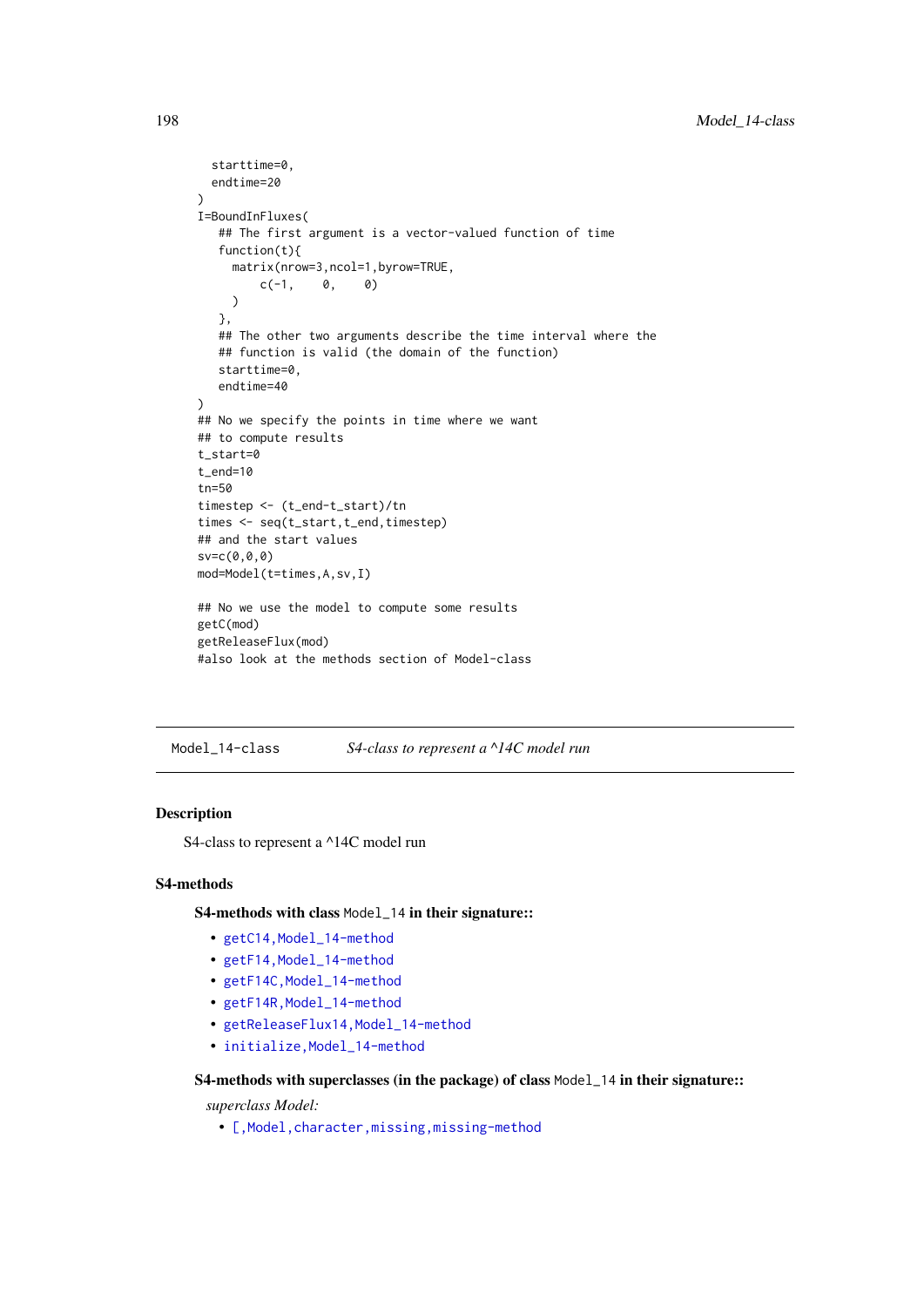- [getAccumulatedRelease,Model-method](#page-0-0)
- [getC,Model-method](#page-0-0)
- [getDecompOp,Model-method](#page-0-0)
- [getInFluxes,Model-method](#page-0-0)
- getReleaseFlux, Model-method
- [getRightHandSideOfODE,Model-method](#page-0-0)
- getTimes, Model-method
- [initialize,Model-method](#page-0-0)
- plot, Model-method

# S4-superclasses (in the package)

• [Model](#page-193-0)

Model\_by\_PoolNames *Constructor for* [Model\\_by\\_PoolNames](#page-201-0)

# Description

Constructor for [Model\\_by\\_PoolNames](#page-201-0)

## Usage

```
Model_by_PoolNames(
  smod,
  times,
  mat,
  initialValues,
  inputFluxes,
  internal_fluxes,
  out_fluxes,
  timeSymbol,
  solverfunc
)
```

| smod            | see method arguments |  |
|-----------------|----------------------|--|
| times           | see method arguments |  |
| mat             | see method arguments |  |
| initialValues   | see method arguments |  |
| inputFluxes     | see method arguments |  |
| internal_fluxes |                      |  |
|                 | see method arguments |  |
| out fluxes      | see method arguments |  |
| timeSymbol      | see method arguments |  |
| solverfunc      | see method arguments |  |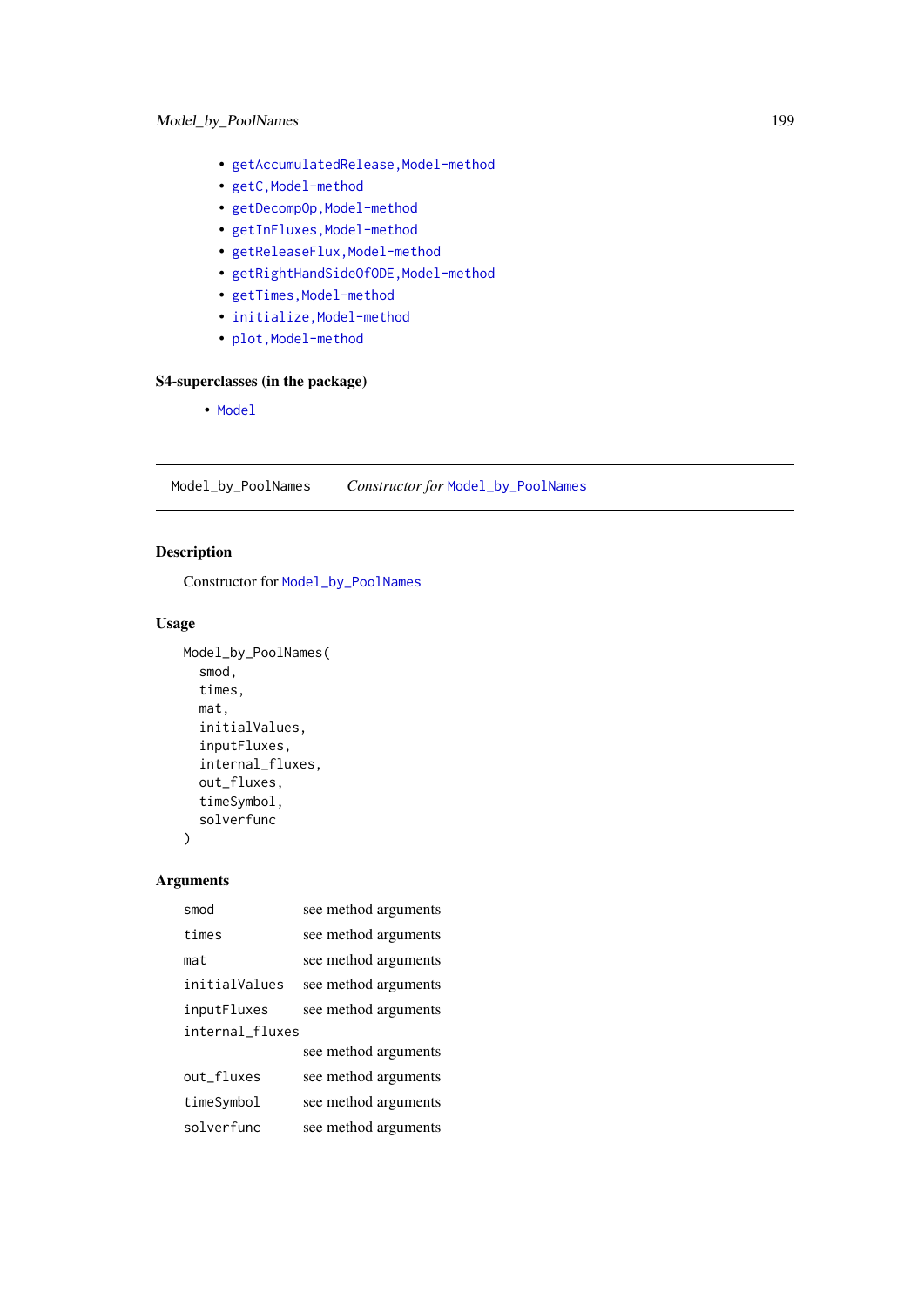200Model\_by\_PoolNames,missing,numeric,UnBoundNonLinDecompOp\_by\_PoolNames,numeric,InFluxList\_by\_PoolNan

#### Value

A possibly nonlinear Model(run) that contains information about the pool names and connectivity of the pools and is therefore the preferred representation for new code.

#### S4-methods

- Model\_by\_PoolNames,missing,numeric,UnBoundNonLinDecompOp\_by\_PoolNames,numeric,InFluxList\_by
- Model\_by\_PoolNames,SymbolicModel\_by\_PoolNames,numeric,missing,numeric,missing,missing,missi

Model\_by\_PoolNames,missing,numeric,UnBoundNonLinDecompOp\_by\_PoolNames,numeric,InFluxList\_by\_PoolN *Create a model(run) described by fluxes*

#### Description

Create a model(run) described by fluxes

A flux and pool name based description is interesting for models where the traditional matrix based approach becomes difficult to manage:

- 1. For models with many pools the matrix representation makes the source code noisy and difficult to check.
- 2. Especially for nonlinear models, where the matrix is not only a function of time but also of the state vector the latter has to be decomposed in the user code.
- 3. Although mathematically equivalent the traditional matrix based representation is more opaque to automatic inspection by R. As a result it is not possible to automatically resolve the connectivity between the pools, or determine which pools have in/out-fluxes since for vector and matrix valued functions R can not determine which components are allways zero.

The newer flux and pool name based approach has several advantages:

- 1. Instead of the whole matrix (nxn) only the existing fluxes have to be provided.
- 2. The fluxfunctions are scalar.
- 3. Nonlinear fluxfunctions can be written as functions of the state variable. The correct arguments are mapped automatically.
- 4. Since only the existing fluxes are provided the model structure can be found by inspection. E.g. connectivity graph can be drawn, which is very helpful top find mistakes in models with many pools.

#### Usage

```
## S4 method for signature
## 'missing,
## numeric,
## UnBoundNonLinDecompOp_by_PoolNames,
## numeric,
## InFluxList_by_PoolName,
## missing,
## missing,
## missing,
## missing'
```

```
Model_by_PoolNames(times, mat, initialValues, inputFluxes)
```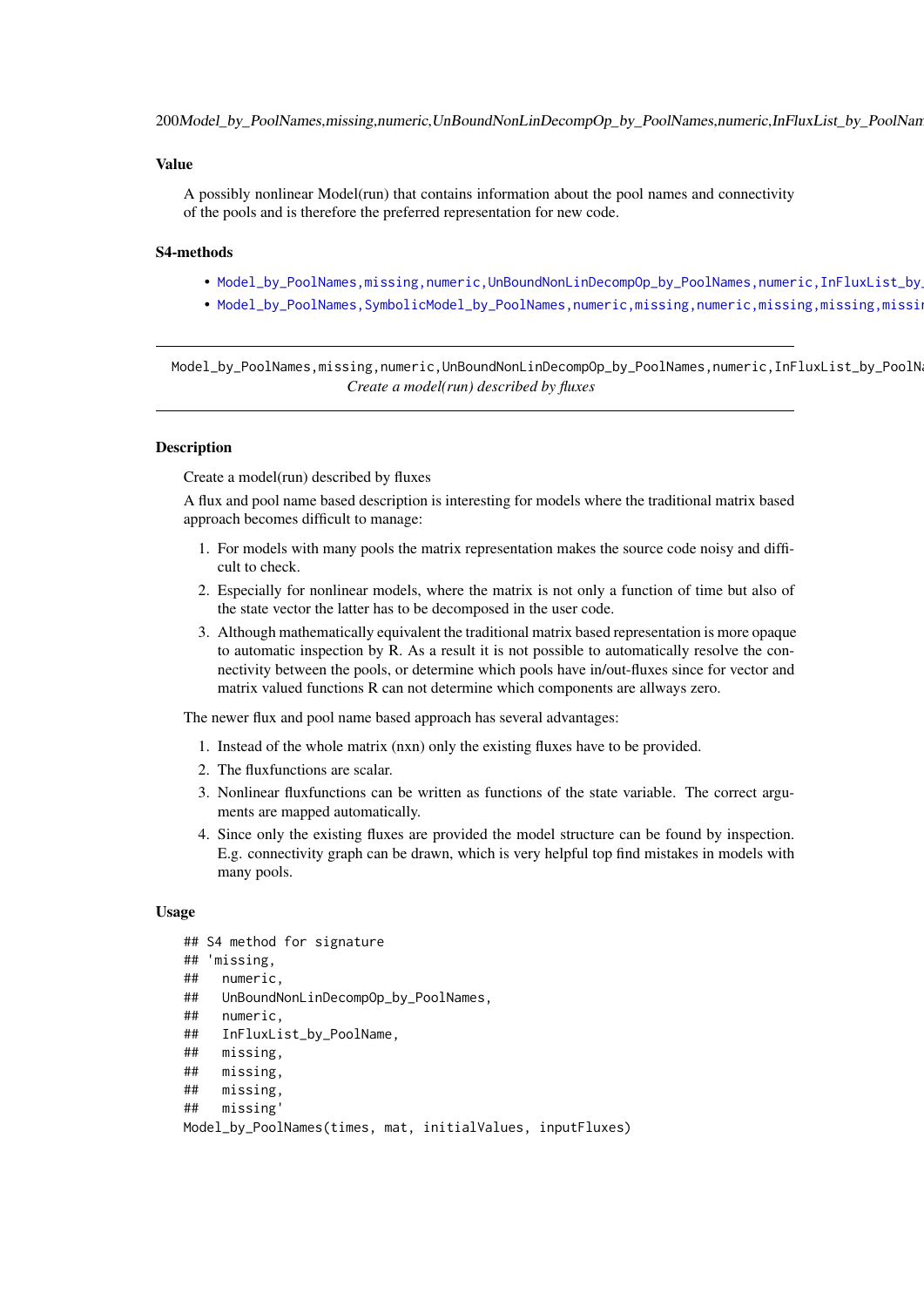Model\_by\_PoolNames,SymbolicModel\_by\_PoolNames,numeric,missing,numeric,missing,missing,missing,missing,missing

## Arguments

| times         | object of class: numeric, no manual documentation                                     |
|---------------|---------------------------------------------------------------------------------------|
| mat           | object of class:UnBoundNonLinDecompOp_by_PoolNames,UnBoundNonLinDecompOp_by_PoolNames |
| initialValues | object of class: numeric, no manual documentation                                     |
| inputFluxes   | object of class:InFluxList_by_PoolName, codeInFluxList_by_PoolName                    |

### Value

A possibly nonlinear Model(run) that contains information about the pool names and connectivity of the pools and is therefore the preferred representation for new code.

Model\_by\_PoolNames,SymbolicModel\_by\_PoolNames,numeric,missing,numeric,missing,missing,missing,mis *Create a model(run) described by fluxes*

#### Description

Create a model(run) described by fluxes

A flux and pool name based description is interesting for models where the traditional matrix based approach becomes difficult to manage:

- 1. For models with many pools the matrix representation makes the source code noisy and difficult to check.
- 2. Especially for nonlinear models, where the matrix is not only a function of time but also of the state vector the latter has to be decomposed in the user code.
- 3. Although mathematically equivalent the traditional matrix based representation is more opaque to automatic inspection by R. As a result it is not possible to automatically resolve the connectivity between the pools, or determine which pools have in/out-fluxes since for vector and matrix valued functions R can not determine which components are allways zero.

The newer flux and pool name based approach has several advantages:

- 1. Instead of the whole matrix (nxn) only the existing fluxes have to be provided.
- 2. The fluxfunctions are scalar.
- 3. Nonlinear fluxfunctions can be written as functions of the state variable. The correct arguments are mapped automatically.
- 4. Since only the existing fluxes are provided the model structure can be found by inspection. E.g. connectivity graph can be drawn, which is very helpful top find mistakes in models with many pools.

#### Usage

- ## S4 method for signature
- ## 'SymbolicModel\_by\_PoolNames,
- ## numeric,
- ## missing,
- ## numeric,
- ## missing,
- ## missing,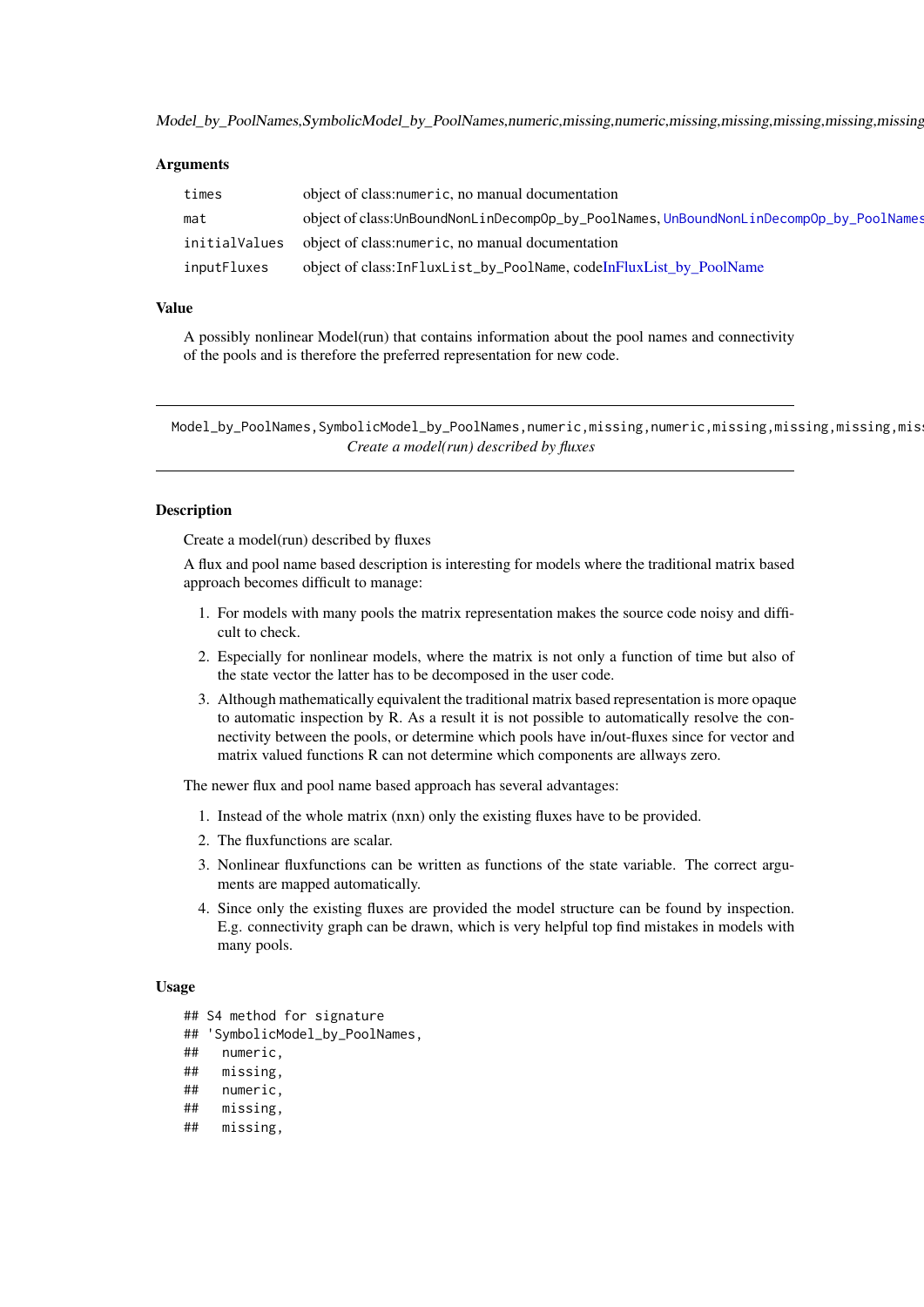```
## missing,
## missing,
## missing'
Model_by_PoolNames(smod, times, initialValues)
```
# Arguments

| smod          | object of class:SymbolicModel_by_PoolNames, SymbolicModel_by_PoolNames |
|---------------|------------------------------------------------------------------------|
| times         | object of class: numeric, A vector                                     |
| initialValues | object of class: numeric, no manual documentation                      |

## Value

A possibly nonlinear Model(run) that contains information about the pool names and connectivity of the pools and is therefore the preferred representation for new code.

<span id="page-201-0"></span>Model\_by\_PoolNames-class

*A model run based on flux functions*

#### Description

A model run based on flux functions

# S4-methods

S4-methods with class Model\_by\_PoolNames in their signature::

- [getC,Model\\_by\\_PoolNames-method](#page-0-0)
- [getReleaseFlux,Model\\_by\\_PoolNames-method](#page-0-0)
- [getRightHandSideOfODE,Model\\_by\\_PoolNames-method](#page-0-0)
- [getSolution,Model\\_by\\_PoolNames-method](#page-0-0)
- [getTimes,Model\\_by\\_PoolNames-method](#page-0-0)
- initialize, Model\_by\_PoolNames-method
- plot, Model\_by\_PoolNames-method

NlModel-class *deprecated class for a non-linear model run.*

## Description

deprecated class for a non-linear model run.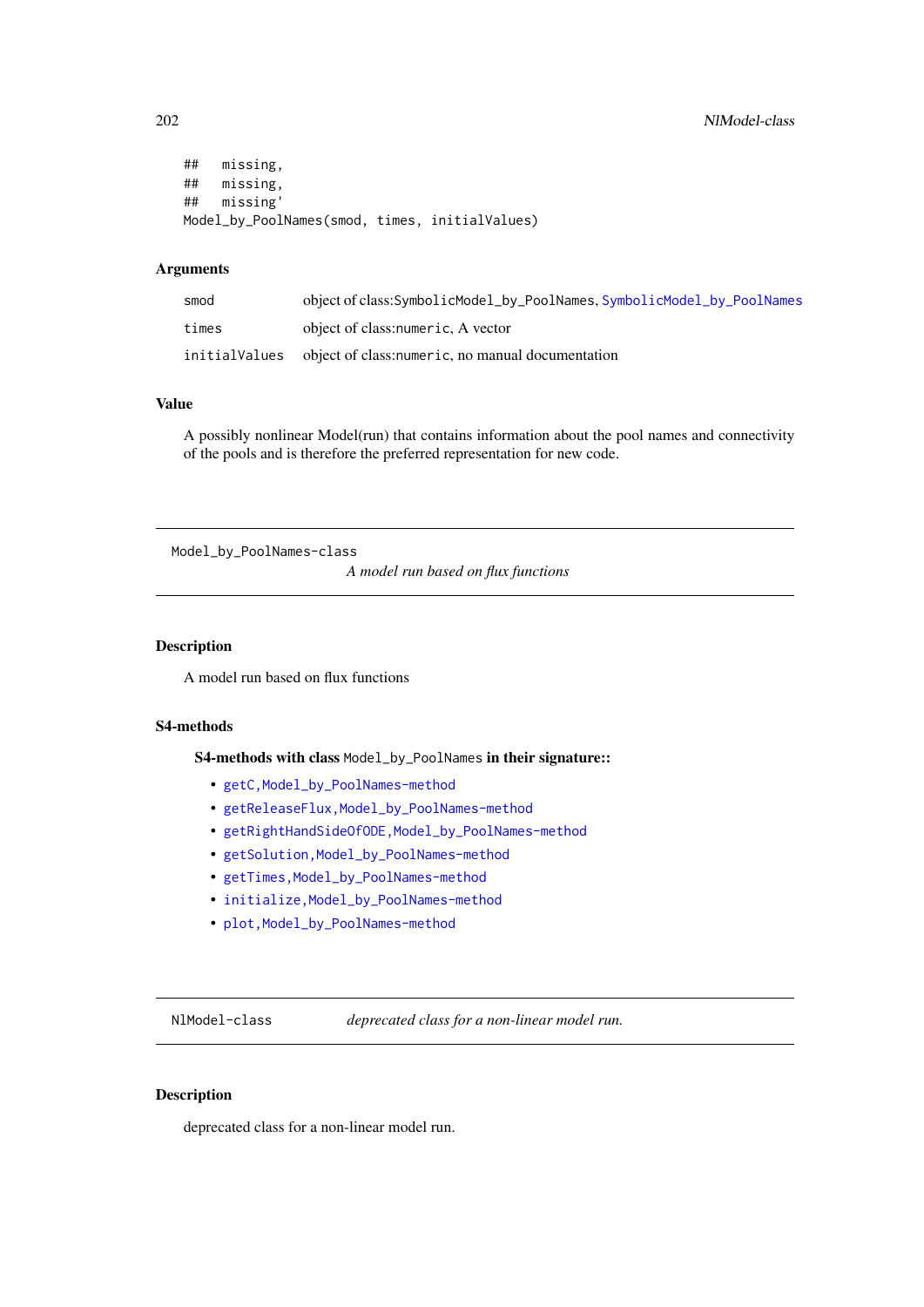#### OnepModel 203

## S4-methods

## S4-methods with class N1Mode1 in their signature::

- [\[,NlModel,character,ANY,ANY-method](#page-0-0)
- [\\$,NlModel-method](#page-0-0)
- [getC,NlModel-method](#page-0-0)
- [getCumulativeC,NlModel-method](#page-0-0)
- [getDecompOp,NlModel-method](#page-0-0)
- [getInFluxes,NlModel-method](#page-0-0)
- [getInitialValues,NlModel-method](#page-0-0)
- [getNumberOfPools,NlModel-method](#page-0-0)
- [getOutputFluxes,NlModel-method](#page-0-0)
- [getParticleMonteCarloSimulator,NlModel-method](#page-0-0)
- [getReleaseFlux,NlModel-method](#page-0-0)
- [getTimes,NlModel-method](#page-0-0)
- getTransferCoefficients, NlModel-method
- [initialize,NlModel-method](#page-0-0)
- [plot,NlModel-method](#page-0-0)
- print, NlModel-method
- [show,NlModel-method](#page-0-0)

OnepModel *Implementation of a one pool model*

## Description

This function creates a model for one pool. It is a wrapper for the more general function [GeneralModel](#page-103-0).

## Usage

OnepModel(t, k, C0, In, xi = 1, solver = deSolve.lsoda.wrapper, pass = FALSE)

## Arguments

|        | A vector containing the points in time where the solution is sought.                                                                                     |
|--------|----------------------------------------------------------------------------------------------------------------------------------------------------------|
| k      | A scalar with the decomposition rate of the pool.                                                                                                        |
| C0     | A scalar containing the initial amount of carbon in the pool.                                                                                            |
| In     | A scalar or a data. frame object specifying the amount of litter inputs by time.                                                                         |
| xi     | A scalar or a data. frame specifying the external (environmental and/or edaphic)<br>effects on decomposition rates.                                      |
| solver | A function that solves the system of ODEs. This can be euler or deSolve. I soda, wrapper<br>or any other user provided function with the same interface. |
| pass   | if TRUE forces the constructor to create the model even if it is invalid                                                                                 |

#### References

Sierra, C.A., M. Mueller, S.E. Trumbore. 2012. Models of soil organic matter decomposition: the SoilR package version 1.0. Geoscientific Model Development 5, 1045-1060.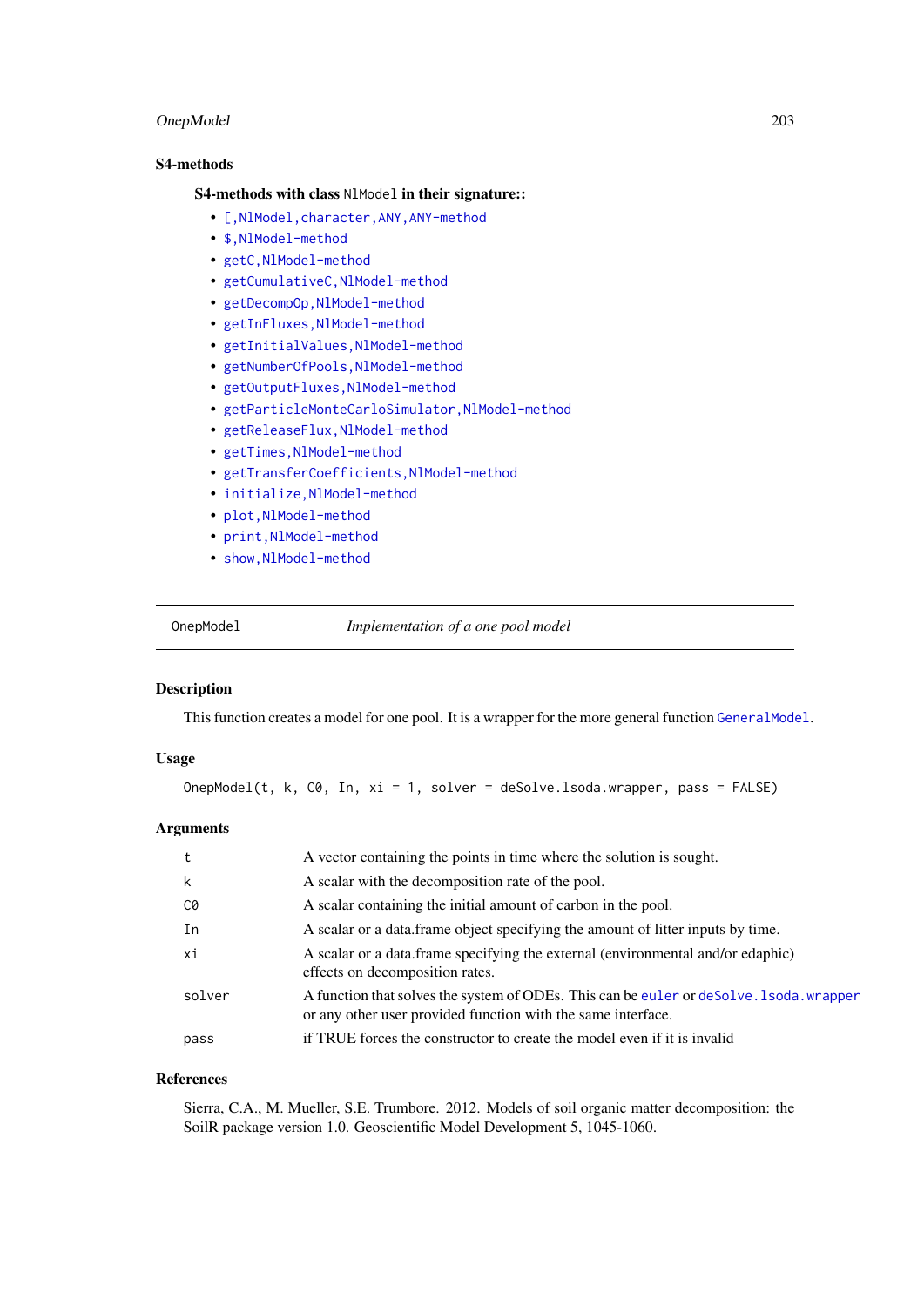## See Also

There are other [predefinedModels](#page-224-0) and also more general functions like [Model](#page-191-0).

#### Examples

```
t_start=0
t_end=10
tn=50
timestep=(t_end-t_start)/tn
t=seq(t_start,t_end,timestep)
k=0.8
C0=100
In = 30Ex=OnepModel(t,k,C0,In)
Ct=getC(Ex)
Rt=getReleaseFlux(Ex)
Rc=getAccumulatedRelease(Ex)
plot(
t,
Ct,
type="l",
ylab="Carbon stocks (arbitrary units)",
xlab="Time (arbitrary units)",
1wd=2\lambdaplot(
t,
Rt,
type="l",
ylab="Carbon released (arbitrary units)",
xlab="Time (arbitrary units)",
lwd=2
)
plot(
t,
Rc,
type="l",
ylab="Cummulative carbon released (arbitrary units)",
xlab="Time (arbitrary units)",
1wd=2)
```
OnepModel14 *Implementation of a one-pool C14 model*

## Description

This function creates a model for one pool. It is a wrapper for the more general function [GeneralModel\\_14](#page-104-0).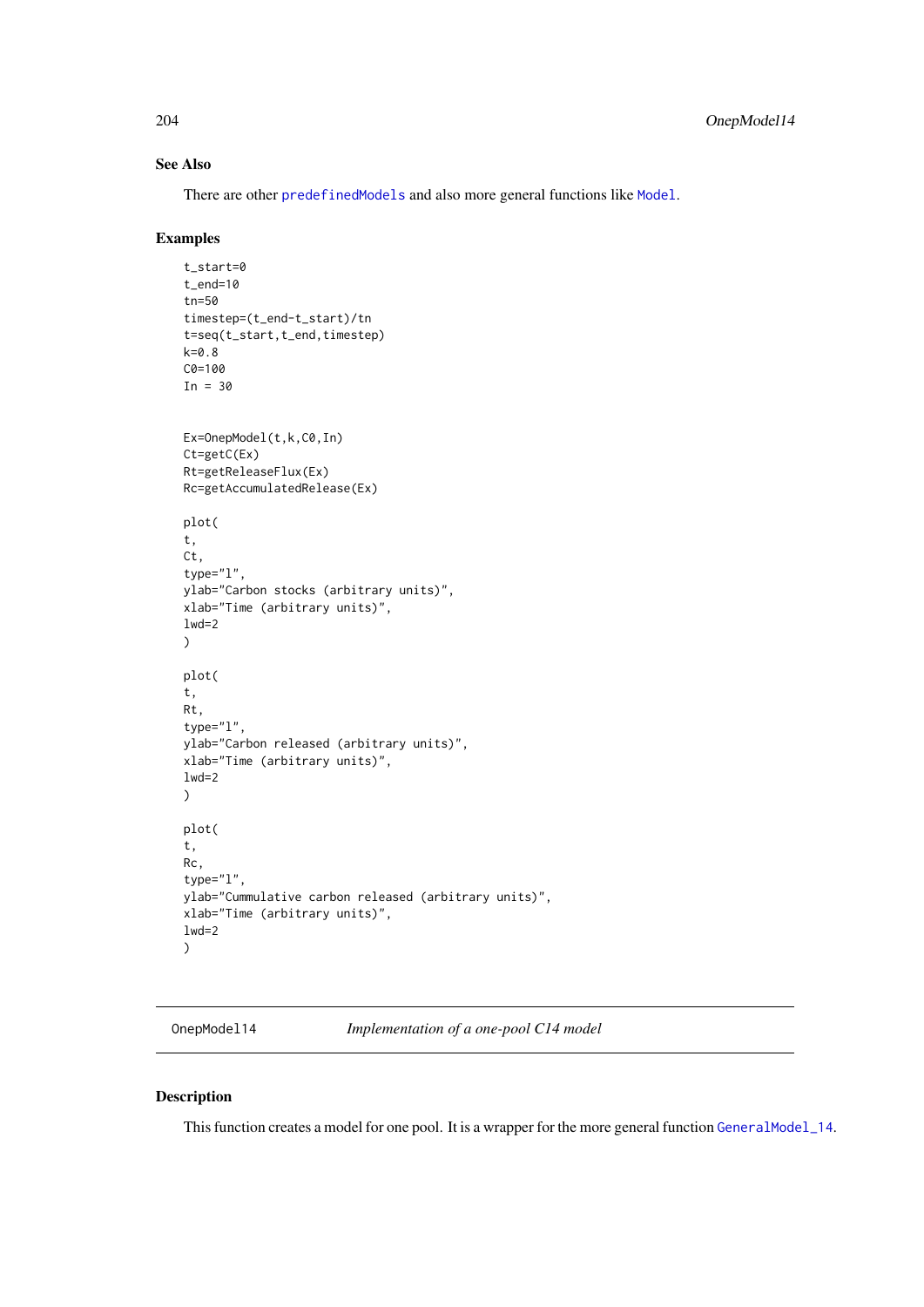## OnepModel14 205

## Usage

```
OnepModel14(
  t,
  k,
  C0,
  F0_Delta14C,
  In,
  xi = 1,
  inputFc,
  lambda = -0.0001209681,lag = 0,
  solver = deSolve.lsoda.wrapper,
  pass = FALSE
\lambda
```
# Arguments

| $\mathbf t$ | A vector containing the points in time where the solution is sought. It must be<br>specified within the same period for which the Delta 14 C of the atmosphere is<br>provided. The default period in the provided dataset C14Atm_NH is 1900-2010. |
|-------------|---------------------------------------------------------------------------------------------------------------------------------------------------------------------------------------------------------------------------------------------------|
| k           | A scalar with the decomposition rate of the pool.                                                                                                                                                                                                 |
| C0          | A scalar containing the initial amount of carbon in the pool.                                                                                                                                                                                     |
| F0_Delta14C | A scalar containing the initial amount of the radiocarbon fraction in the pool in<br>Delta_14C format.                                                                                                                                            |
| In          | A scalar or a data frame object specifying the amount of litter inputs by time.                                                                                                                                                                   |
| хi          | A scalar or a data.frame specifying the external (environmental and/or edaphic)<br>effects on decomposition rates.                                                                                                                                |
| inputFc     | A Data Frame object consisting of a function describing the fraction of $C_1$ 14 in<br>per mille. The first column will be assumed to contain the times.                                                                                          |
| lambda      | Radioactive decay constant. By default lambda=-0.0001209681 $y^2$ -1. This has<br>the side effect that all your time related data are treated as if the time unit was<br>year.                                                                    |
| lag         | A (positive) scalar representing a time lag for radiocarbon to enter the system.                                                                                                                                                                  |
| solver      | A function that solves the system of ODEs. This can be euler or deSolve. 1soda. wrapper<br>or any other user provided function with the same interface.                                                                                           |
| pass        | if TRUE Forces the constructor to create the model even if it is invalid                                                                                                                                                                          |
|             |                                                                                                                                                                                                                                                   |

# See Also

There are other [predefinedModels](#page-224-0) and also more general functions like [Model\\_14](#page-194-0).

## Examples

```
years=seq(1901,2009,by=0.5)
LitterInput=700
```
Ex=OnepModel14(t=years,k=1/10,C0=500, F0=0,In=LitterInput, inputFc=C14Atm\_NH) C14t=getF14(Ex)

plot(C14Atm\_NH,type="l",xlab="Year",ylab="Delta 14C (per mil)",xlim=c(1940,2010))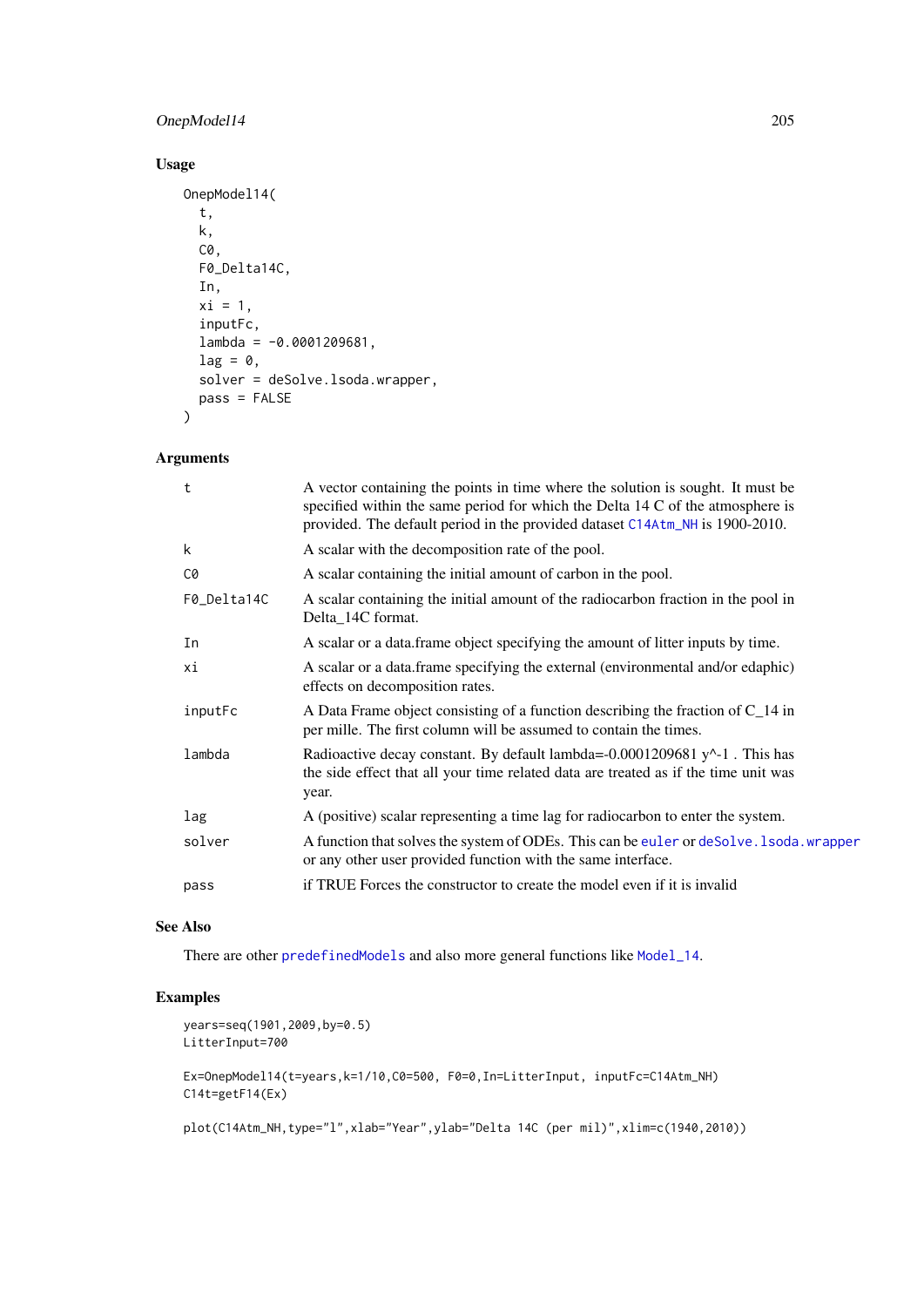```
lines(years, C14t[,1], col=4)
legend(
"topright",
c("Delta 14C Atmosphere", "Delta 14C in SOM"),
lty=c(1,1),
col=c(1,4),lwd=c(1,1),
bty="n"
\lambda
```
OutFlux *Generic constructor for the class with the same name*

# Description

Generic constructor for the class with the same name

# Usage

OutFlux(map, ...)

## Arguments

| map | see method arguments |
|-----|----------------------|
| .   | see method arguments |

```
OutFluxList_by_PoolIndex
```
*Generic constructor for the class with the same name*

## Description

Generic constructor for the class with the same name

# Usage

```
OutFluxList_by_PoolIndex(object)
```
## Arguments

object see method arguments

## S4-methods

• [OutFluxList\\_by\\_PoolIndex,list-method](#page-0-0)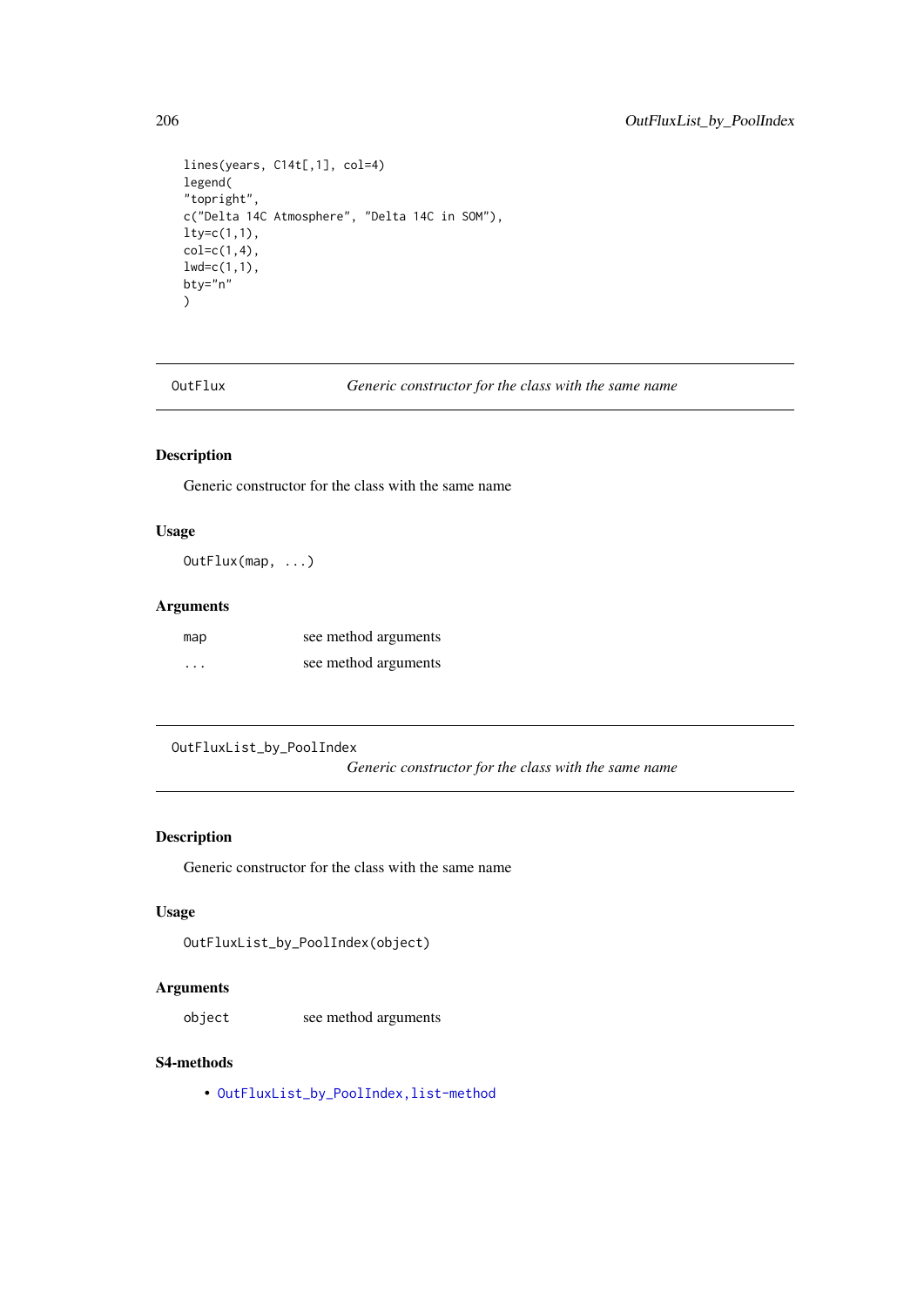OutFluxList\_by\_PoolIndex,list-method

*constructor from a normal list*

## Description

after checking the elements

# Usage

## S4 method for signature 'list' OutFluxList\_by\_PoolIndex(object)

## Arguments

object object of class:list, no manual documentation

OutFluxList\_by\_PoolIndex-class *A list of outfluxes*

## Description

A list of outfluxes

OutFluxList\_by\_PoolName

*Generic constructor for the class with the same name*

# Description

Generic constructor for the class with the same name

#### Usage

OutFluxList\_by\_PoolName(object)

## Arguments

object see method arguments

## S4-methods

• [OutFluxList\\_by\\_PoolName,list-method](#page-0-0)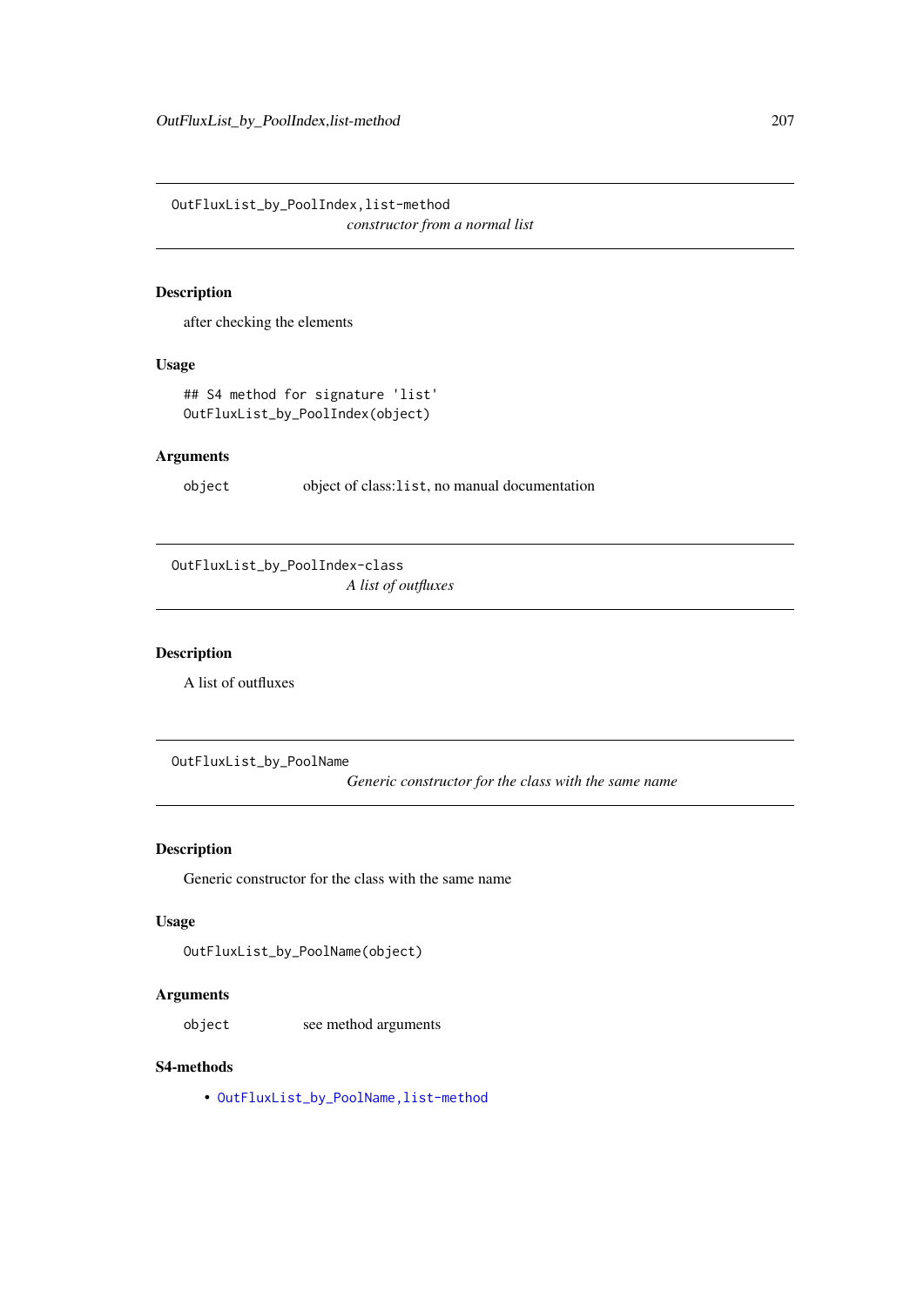OutFluxList\_by\_PoolName,list-method *constructor from a normal list*

## Description

constructor from a normal list

## Usage

```
## S4 method for signature 'list'
OutFluxList_by_PoolName(object)
```
#### Arguments

| object | object of class:1ist, A list. Either a list of elements of type OutFlux_by_PoolName |
|--------|-------------------------------------------------------------------------------------|
|        | or a list where the names of the elements are integer strings.                      |

## Value

An object of class [ConstantInFluxList\\_by\\_PoolIndex](#page-50-0)

The function checks if the elements are of the desired type or can be converted to it. It is mainly used internally and usually called by the front end functions to convert the user supplied arguments.

OutFluxList\_by\_PoolName-class *S4 class for a list of out-fluxes indexed by source pool name*

## Description

S4 class for a list of out-fluxes indexed by source pool name

# S4-methods

S4-methods with class OutFluxList\_by\_PoolName in their signature::

- [as.numeric,OutFluxList\\_by\\_PoolName-method](#page-0-0)
- [by\\_PoolIndex,OutFluxList\\_by\\_PoolName,character,character-method](#page-0-0)
- UnBoundNonLinDecompOp\_by\_PoolNames,InternalFluxList\_by\_PoolName,OutFluxList\_by\_PoolName,cha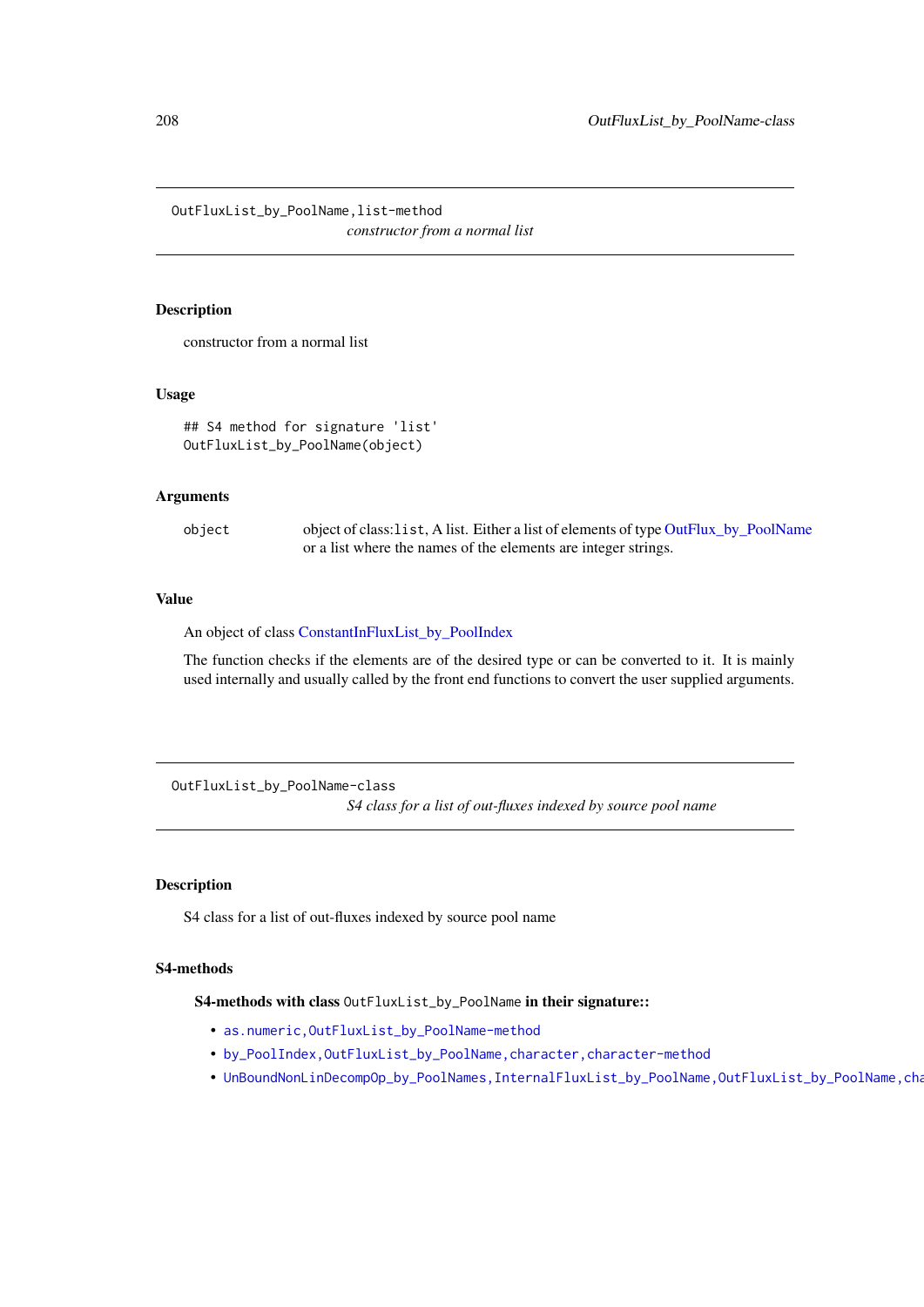OutFlux\_by\_PoolIndex *Generic constructor for the class with the same name*

#### Description

Generic constructor for the class with the same name

# Usage

```
OutFlux_by_PoolIndex(func, sourceIndex)
```
#### Arguments

| func        | see method arguments |
|-------------|----------------------|
| sourceIndex | see method arguments |

# S4-methods

• [OutFlux\\_by\\_PoolIndex,function,numeric-method](#page-0-0)

OutFlux\_by\_PoolIndex,function,numeric-method

*constructor from a PoolIndex (integer like) objects and a function with vector argument*

#### Description

constructor from a PoolIndex (integer like) objects and a function with vector argument

#### Usage

```
## S4 method for signature '`function`,numeric'
OutFlux_by_PoolIndex(func, sourceIndex)
```
## Arguments

func object of class: function, A function  $f(X,t)$  where X is a vector of the state variables. This form is required internally by the solvers and supported for backward compatibility with earlier versions of SoilR. Note that the function func given in this form can not be transformed to a different ordering of state variables, since the location of a state variable in the vector argument depends on a specific order and will be 'hardcoded' into your function. See [OutFlux\\_by\\_PoolName](#page-209-0) for the new, more powerful interface which allows subsequent reordering of the state variables by using the names of the state variables as formal arguments for func. In this case SoilR can infer (and later adapt) the vector argument form needed for the solvers. constructor from an ordered pair of PoolIndex (integer like) objects

sourceIndex object of class:numeric, no manual documentation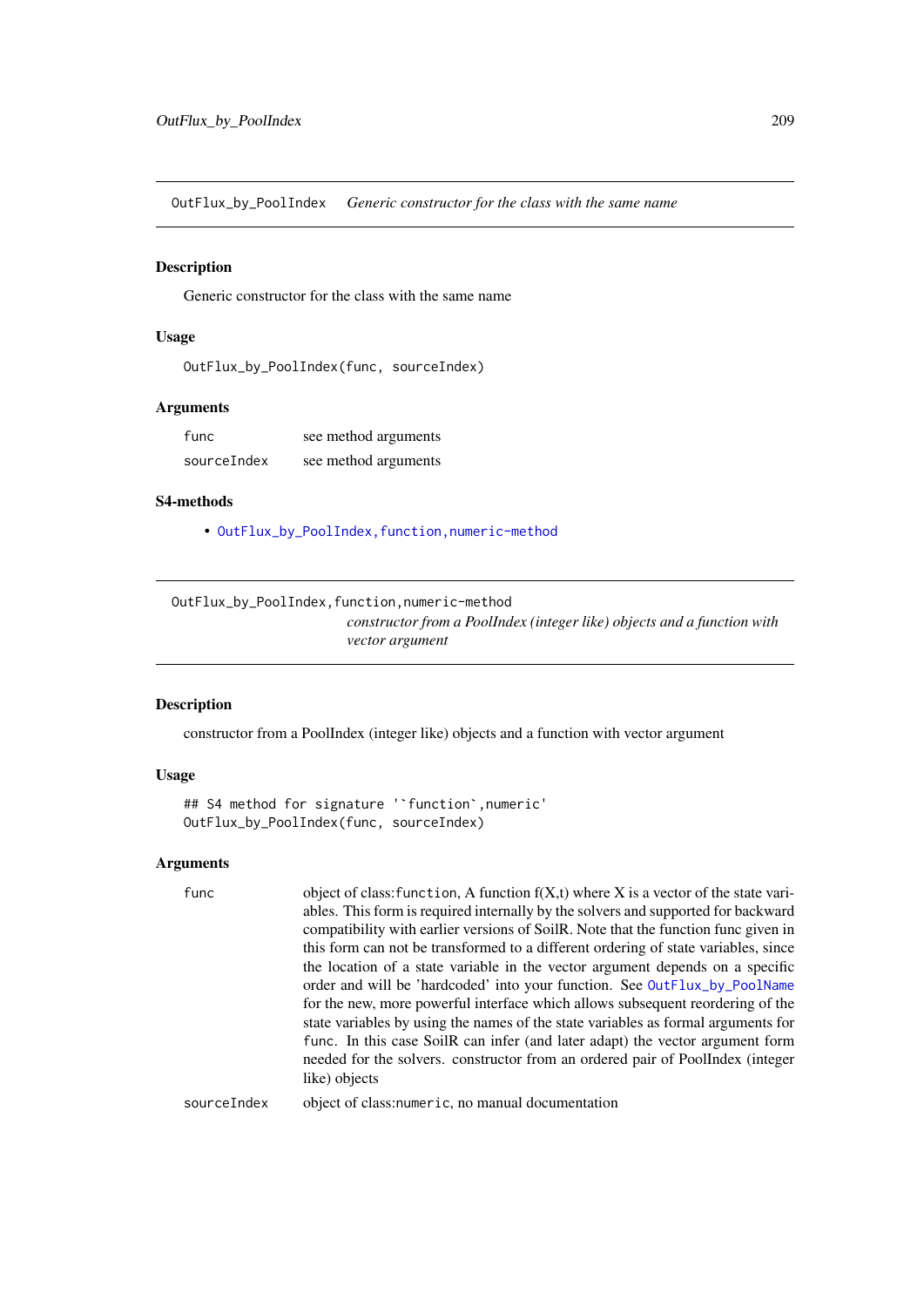```
OutFlux_by_PoolIndex-class
```
*S4 class for a single out-flux with source pool index*

#### Description

S4 class for a single out-flux with source pool index

<span id="page-209-0"></span>OutFlux\_by\_PoolName *Generic constructor for the class with the same name*

#### Description

Generic constructor for the class with the same name

## Usage

OutFlux\_by\_PoolName(func, sourceName)

## Arguments

| func       | see method arguments |
|------------|----------------------|
| sourceName | see method arguments |

#### S4-methods

• OutFlux\_by\_PoolName, function, character-method

OutFlux\_by\_PoolName,function,character-method *constructor from a PoolName (integer like) object and a function*

## Description

constructor from a PoolName (integer like) object and a function

## Usage

```
## S4 method for signature '`function`,character'
OutFlux_by_PoolName(func, sourceName)
```

| func       | object of class: function, A function. The names of the formal arguments have    |
|------------|----------------------------------------------------------------------------------|
|            | to be a subset of the state variable names and the time symbol This allows sub-  |
|            | sequent automatic reordering of the state variables. In the presence of a vector |
|            | of stave variable names the formulation can automatically be transformed to a    |
|            | function of a state VECTOR argument and #' time constructor from an ordered      |
|            | pair of PoolName (integer like) objects                                          |
| sourceName | object of class: character, no manual documentation                              |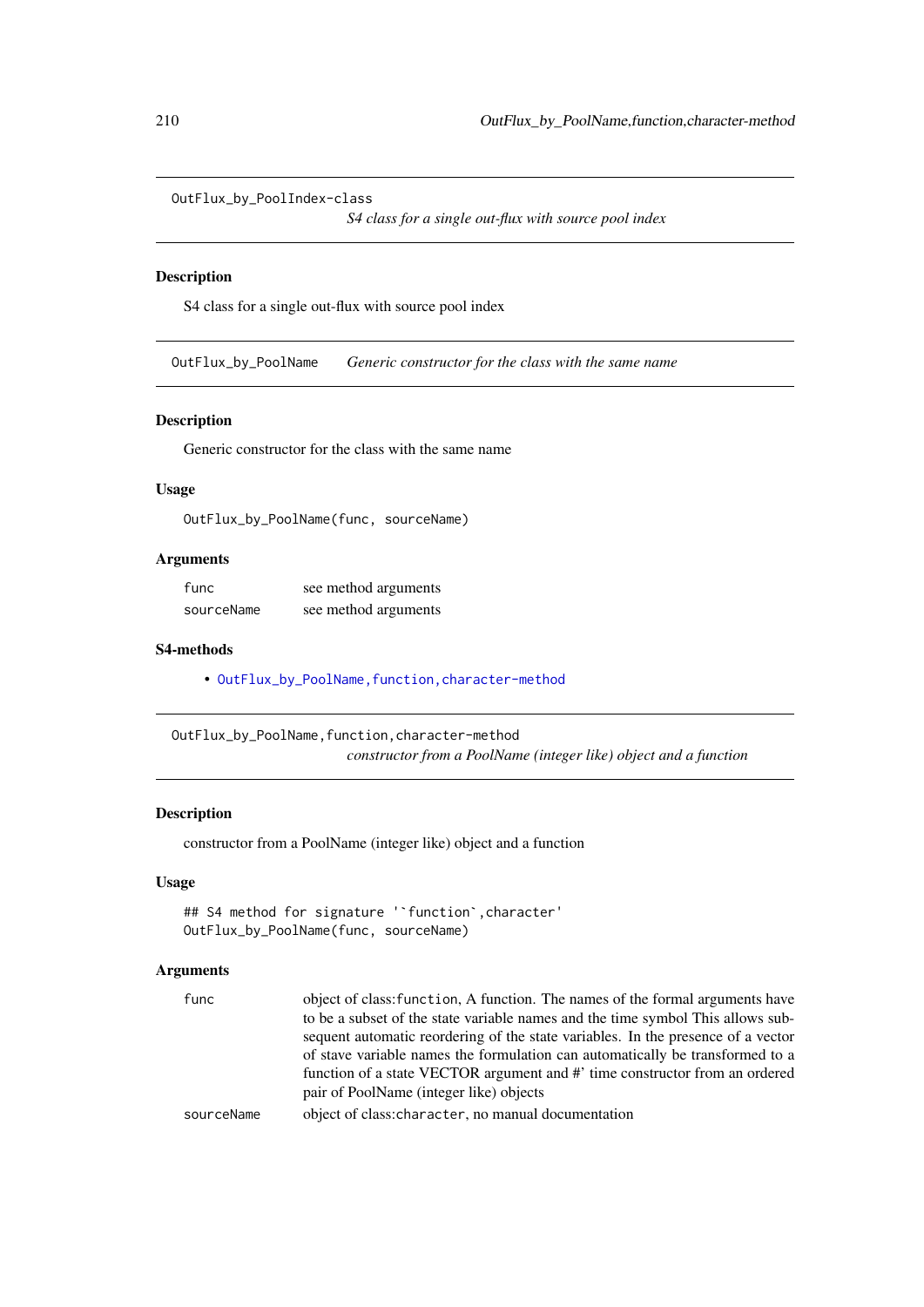<span id="page-210-0"></span>OutFlux\_by\_PoolName-class

*S4 class for a single out-flux with source pool name*

## Description

S4 class for a single out-flux with source pool name

### S4-methods

## S4-methods with class OutFlux\_by\_PoolName in their signature::

• [by\\_PoolIndex,OutFlux\\_by\\_PoolName,character,character-method](#page-0-0)

ParallelModel *models for unconnected pools*

## Description

This function creates a (linear) numerical model for n independent (parallel) pools that can be queried afterwards. It is used by the convenient wrapper functions [TwopParallelModel](#page-268-0) and [ThreepParallelModel](#page-247-0) but can also be used independently.

## Usage

```
ParallelModel(
  times,
  coeffs_tm,
  startvalues,
  inputrates,
  solverfunc = deSolve.lsoda.wrapper,
  pass = FALSE)
```

| times       | A vector containing the points in time where the solution is sought.                                                                                                                                                                    |
|-------------|-----------------------------------------------------------------------------------------------------------------------------------------------------------------------------------------------------------------------------------------|
| coeffs_tm   | A TimeMap object consisting of a vector valued function containing the decay<br>rates for the n pools as function of time and the time range where this function<br>is valid. The length of the vector is equal to the number of pools. |
| startvalues | A vector containing the initial amount of carbon for the n pools. «The length of<br>this vector is equal to the number of pools and thus equal to the length of k. This<br>is checked by the function.                                  |
| inputrates  | An object consisting of a vector valued function describing the inputs to the<br>pools as functions of time TimeMap.new                                                                                                                 |
| solverfunc  | The function used to actually solve the ODE system. This can be desolve . 1 soda wrapper<br>or any other user provided function with the same interface.                                                                                |
| pass        | if TRUE forces the constructor to create the model even if it is invalid                                                                                                                                                                |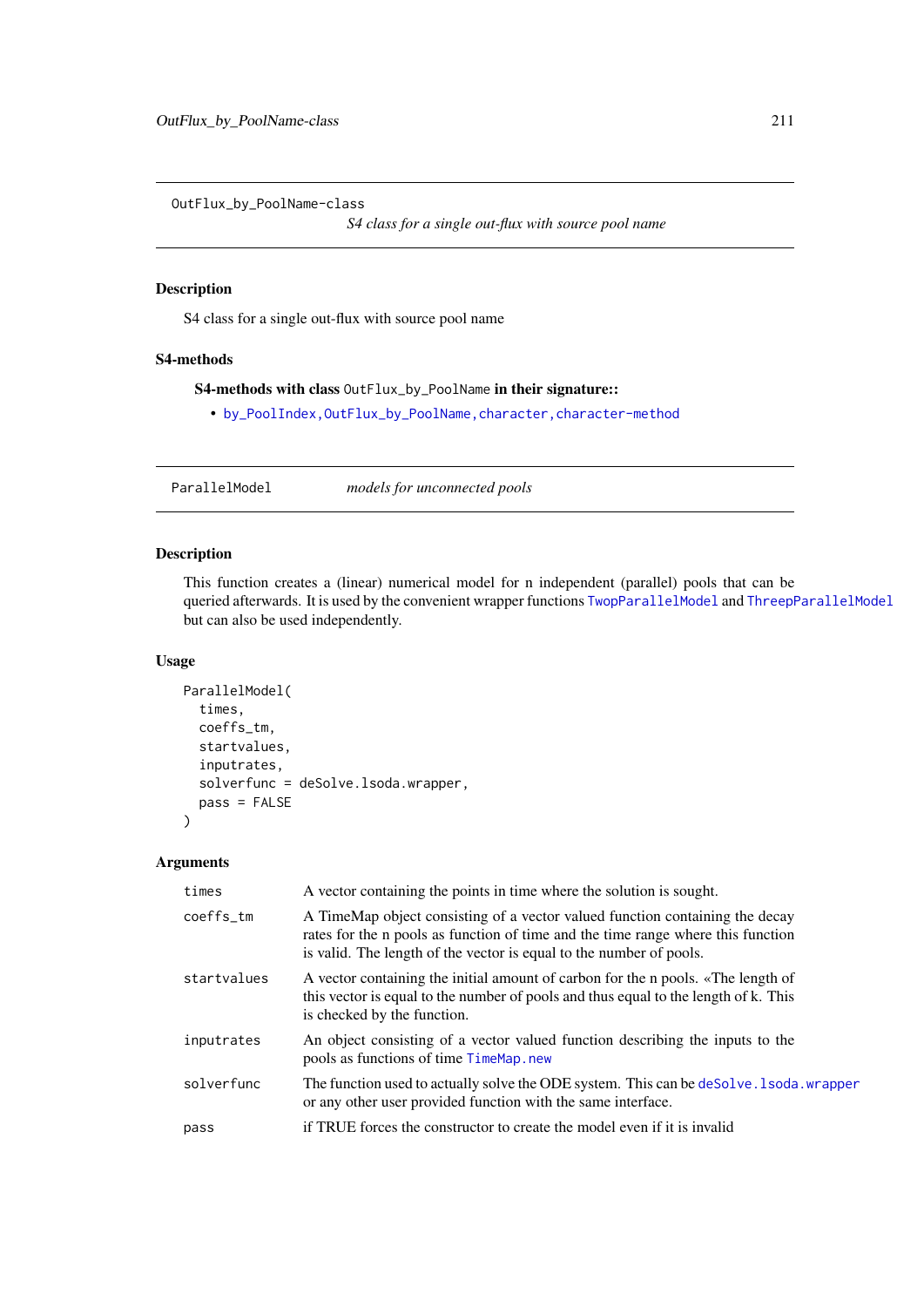212 pathEntropy pathEntropy pathEntropy

## Examples

```
t_start=0
t_end=10
tn=50
timestep=(t_end-t_start)/tn
t=seq(t_start,t_end,timestep)
k=TimeMap(
function(times){c(-0.5,-0.2,-0.3)},
t_start,
t_end
)
c0=c(1, 2, 3)#constant inputrates
inputrates=BoundInFluxes(
function(t){matrix(nrow=3,ncol=1,c(1,1,1))},
t_start,
t_end
\lambdamod=ParallelModel(t,k,c0,inputrates)
Y=getC(mod)
lt1=1 ;lt2=2 ;lt3=3
col1=1; col2=2; col3=3
plot(t,Y[,1],type="l",lty=lt1,col=col1,
ylab="C stocks",xlab="Time")
lines(t,Y[,2],type="l",lty=lt2,col=col2)
lines(t,Y[,3],type="l",lty=lt3,col=col3)
legend(
"topleft",
c("C in pool 1",
"C in 2",
"C in pool 3"
),
lty=c(lt1,lt2,lt3),
col=c(col1,col2,col3)
\lambdaY=getAccumulatedRelease(mod)
plot(t,Y[,1],type="l",lty=lt1,col=col1,ylab="C release",xlab="Time")
lines(t,Y[,2],lt2,type="l",lty=lt2,col=col2)
lines(t,Y[,3],type="l",lty=lt3,col=col3)
legend("topright",c("R1","R2","R3"),lty=c(lt1,lt2,lt3),col=c(col1,col2,col3))
```
pathEntropy *Path Entropy*

### Description

Computes the entropy of particles passing through the whole network of compartments for a model at equilibrium

# Usage

pathEntropy(A, u)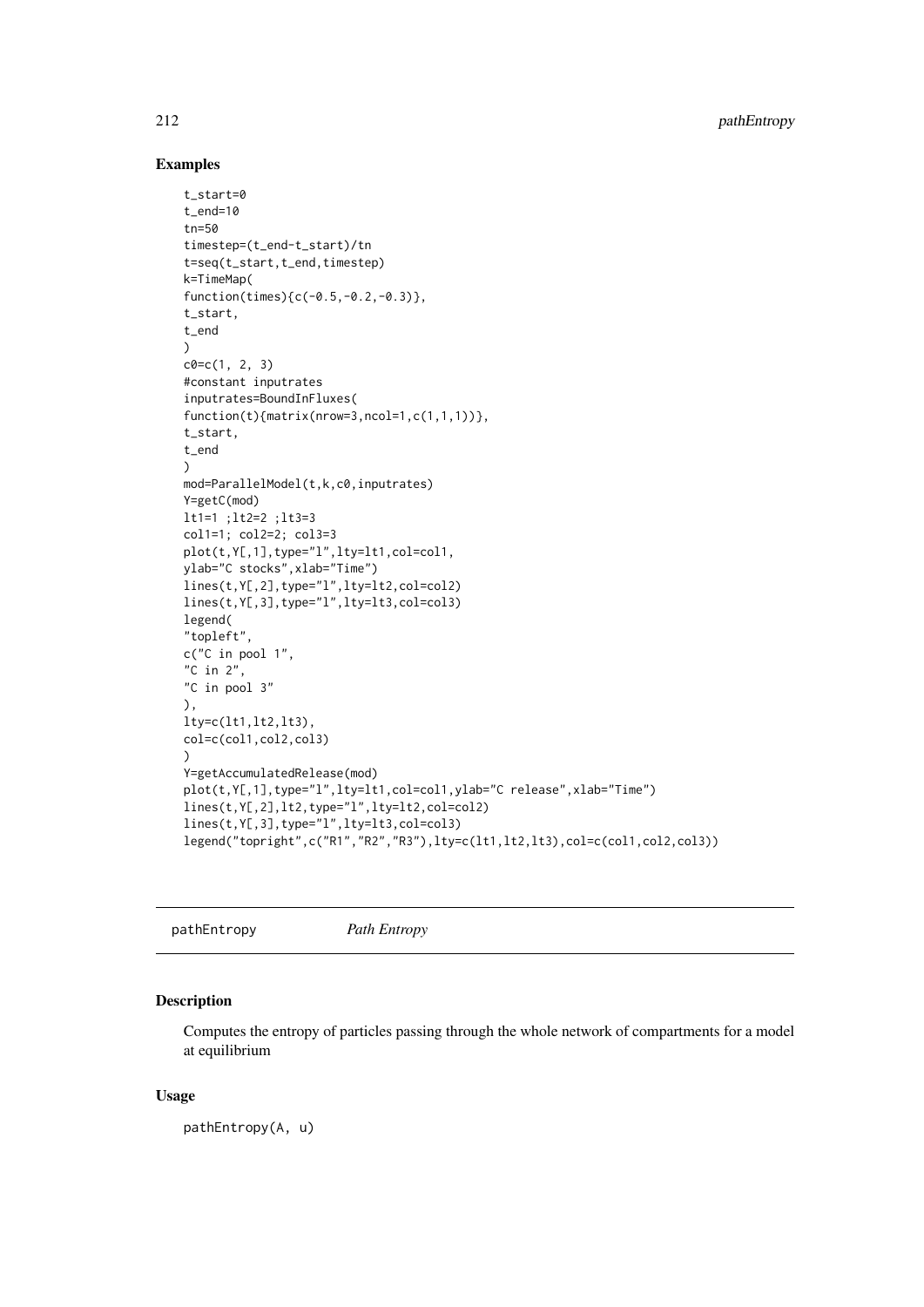# Arguments

| A   | A constant compartmental square matrix with cycling rates in the diagonal and |
|-----|-------------------------------------------------------------------------------|
|     | transfer rates in the off-diagonal.                                           |
| - u | A one-column matrix defining the amount of inputs per compartment.            |

## Value

A scalar value with the path entropy

#### References

Metzler, H. (2020). Compartmental systems as Markov chains : age, transit time, and entropy (T. Oertel-Jaeger, I. Pavlyukevich, and C. Sierra, Eds.) [PhD thesis](https://suche.thulb.uni-jena.de/Record/1726091651)

#### Examples

```
B6=matrix(c(-1,1,0,0,-1,1,0,0,-1),3,3); u6=matrix(c(1,0,0))
pathEntropy(A=B6, u=u6)
```
plot,MCSim-method *automatic title*

## Description

automatic title

#### Usage

## S4 method for signature 'MCSim'  $plot(x, y, ...)$ 

## Arguments

| $\mathsf{x}$            | object of class: MCS im, no manual documentation |
|-------------------------|--------------------------------------------------|
| - V                     | no manual documentation                          |
| $\cdot$ $\cdot$ $\cdot$ | no manual documentation                          |

plot,Model-method *Create an overview plot*

## Description

The method solves the model and plots the solutions It is intended to provide a quick overview.

#### Usage

```
## S4 method for signature 'Model'
plot(x)
```
#### Arguments

x object of class:Model, The model (run) the results of which are plotted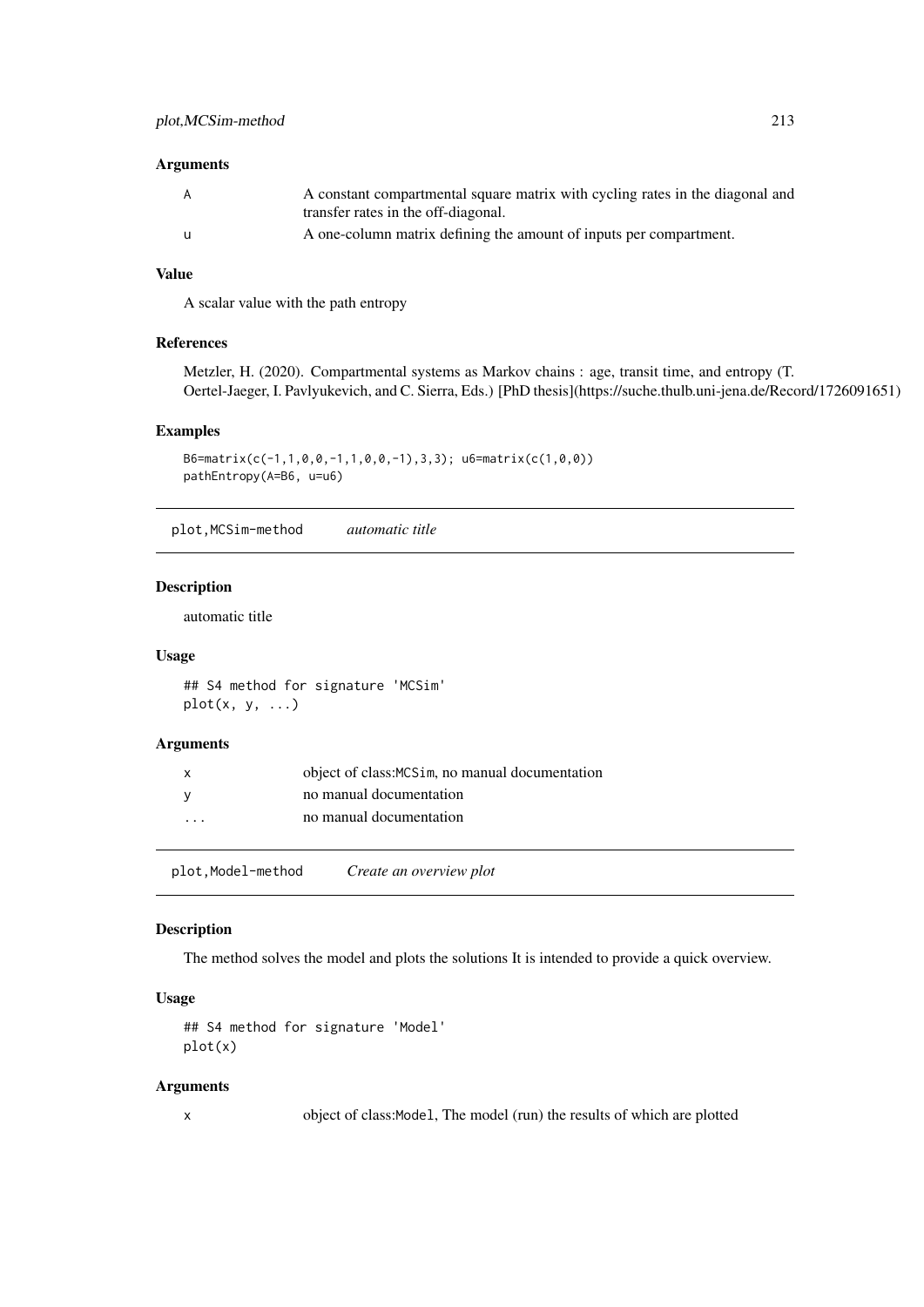plot,Model\_by\_PoolNames-method

*Plot the graph of pool connections*

## Description

Plot the graph of pool connections

# Usage

```
## S4 method for signature 'Model_by_PoolNames'
plot(x)
```
# Arguments

x object of class:Model\_by\_PoolNames, The model (run) the results of which are plotted

plot,NlModel-method *automatic title*

## Description

automatic title

## Usage

## S4 method for signature 'NlModel' plot(x)

# Arguments

x object of class:NlModel, no manual documentation

plot,TimeMap-method *automatic title*

### Description

automatic title

## Usage

## S4 method for signature 'TimeMap'  $plot(x, y, ...)$ 

| X        | object of class: Time Map, no manual documentation |
|----------|----------------------------------------------------|
| <b>V</b> | no manual documentation                            |
| .        | no manual documentation                            |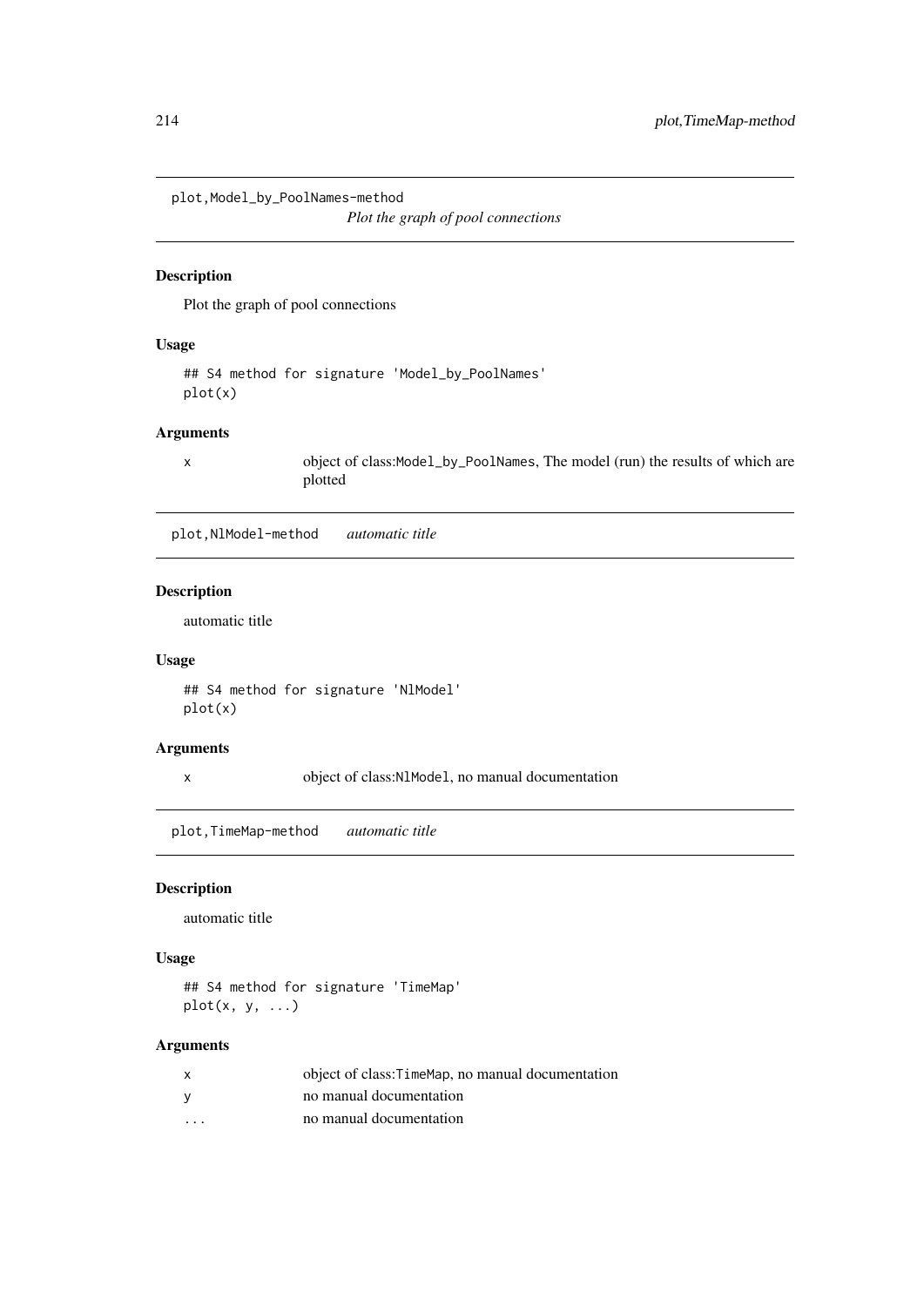# Description

This function produces a plot with the Delta14C in the atmosphere and the Delta14C of each pool obtained after a call to [getF14](#page-125-0).

# Usage

plotC14Pool(t, mat, inputFc, col, ...)

## Arguments

| t       | A vector containing the time points for plotting.                                                                                                                  |
|---------|--------------------------------------------------------------------------------------------------------------------------------------------------------------------|
| mat     | A matrix object obtained after a call to get F14                                                                                                                   |
| inputFc | A Data Frame object containing values of atmospheric Delta14C per time. First<br>column must be time values, second column must be Delta 14C values in per<br>mil. |
| col     | A color palette specifying color lines for each pool (columns of mat).                                                                                             |
| .       | Other arguments passed to plot.                                                                                                                                    |
|         |                                                                                                                                                                    |

| plotCPool | Plots the output of getC or getReleaseFlux for each pool over time |
|-----------|--------------------------------------------------------------------|
|-----------|--------------------------------------------------------------------|

## Description

This function produces a plot with the C content or released C for each pool over time. Needs as input a matrix obtained after a call to [getC](#page-110-0) or [getReleaseFlux](#page-142-0).

# Usage

```
plotCPool(t, mat, col, ...)
```

| t         | A vector containing the time points for plotting.                      |
|-----------|------------------------------------------------------------------------|
| mat       | A matrix object obtained after a call to getC or getReleaseFlux        |
| col       | A color palette specifying color lines for each pool (columns of mat). |
| $\ddotsc$ | Other arguments passed to link{plot}.                                  |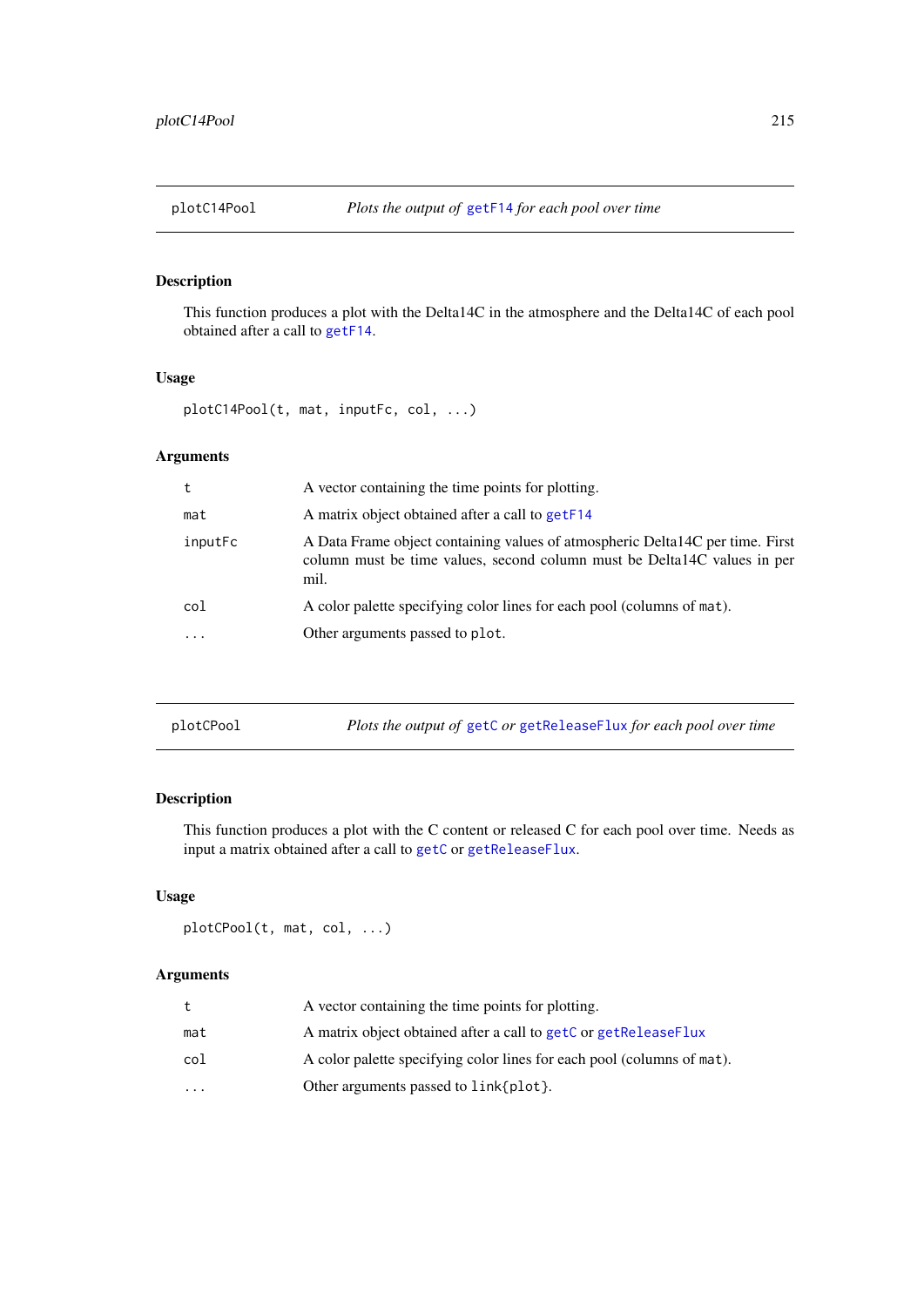plotPoolGraph *Generic plotter*

## Description

Generic plotter

## Usage

plotPoolGraph(x)

#### Arguments

x An argument containing sufficient information about the connections between the pools as well as from and to the exterior.

#### S4-methods

• [plotPoolGraph,SymbolicModel\\_by\\_PoolNames-method](#page-0-0)

plotPoolGraph,SymbolicModel\_by\_PoolNames-method *Plot the graph of pool connections*

# Description

Plot the graph of pool connections

# Usage

```
## S4 method for signature 'SymbolicModel_by_PoolNames'
plotPoolGraph(x)
```
## Arguments

x object of class:SymbolicModel\_by\_PoolNames, The modelrun the connection graph of which is plotted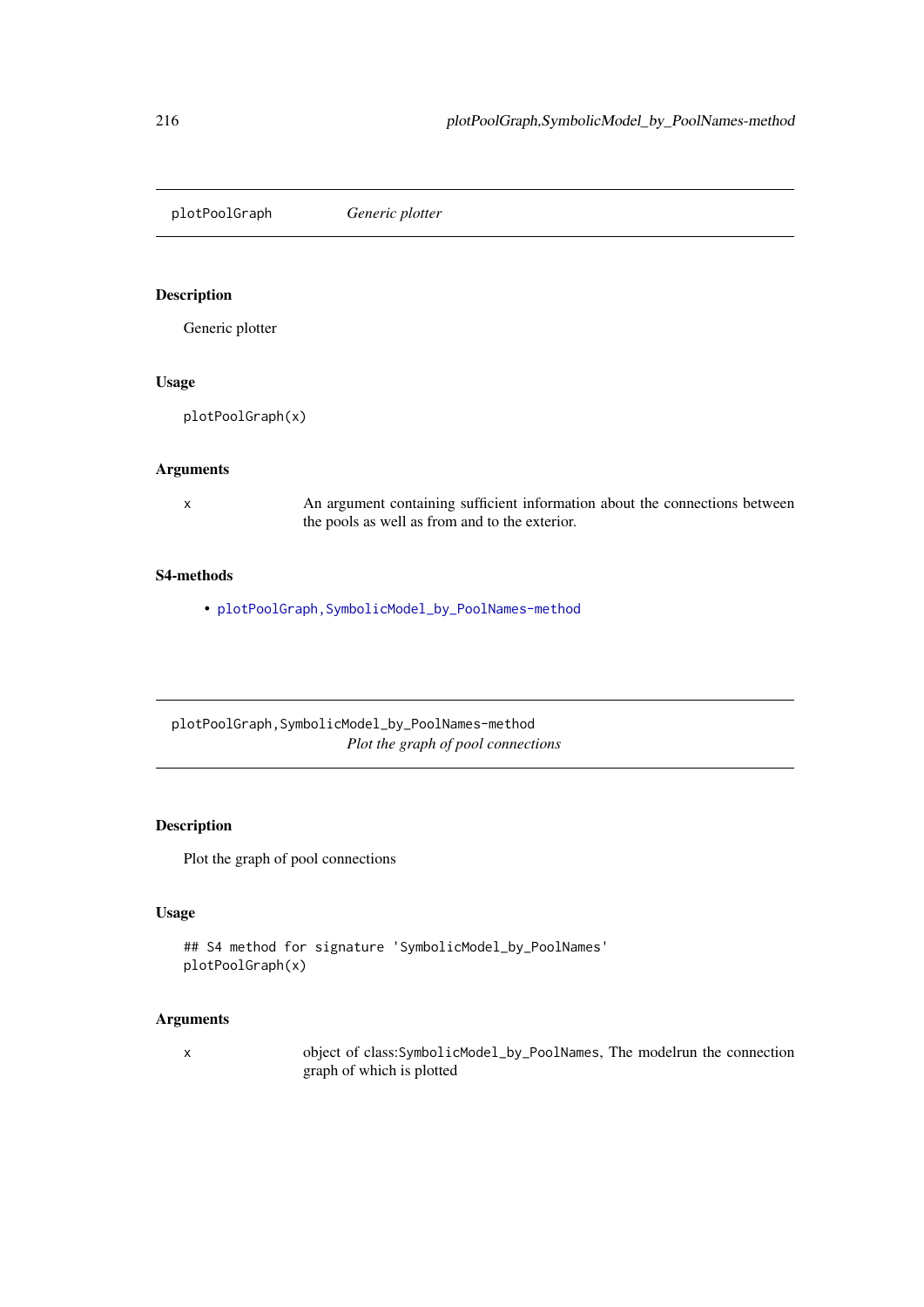plotPoolGraphFromTupleLists

*Helper function to draw connectivity graphs*

# Description

Helper function to draw connectivity graphs

# Usage

```
plotPoolGraphFromTupleLists(
  internalConnections,
  inBoundConnections,
  outBoundConnections
\lambda
```
#### Arguments

internalConnections

A list of tuples(source,dest) where src and dest are either both integers or both strings(poolnames)

inBoundConnections

A list of either integers or strings (poolnames)

outBoundConnections

A list of either integers or strings (poolnames) The function is used by the [plotPoolGraph](#page-215-0) generic of the newer model classes [SymbolicModel\\_by\\_PoolNames](#page-239-0).

PoolConnection\_by\_PoolIndex

*automatic title*

# Description

automatic title

# Usage

```
PoolConnection_by_PoolIndex(source, destination, src_to_dest)
```
## Arguments

| source      | see method arguments |
|-------------|----------------------|
| destination | see method arguments |
| src to dest | see method arguments |

#### S4-methods

- [PoolConnection\\_by\\_PoolIndex,ANY,ANY,missing-method](#page-0-0)
- [PoolConnection\\_by\\_PoolIndex,missing,missing,character-method](#page-0-0)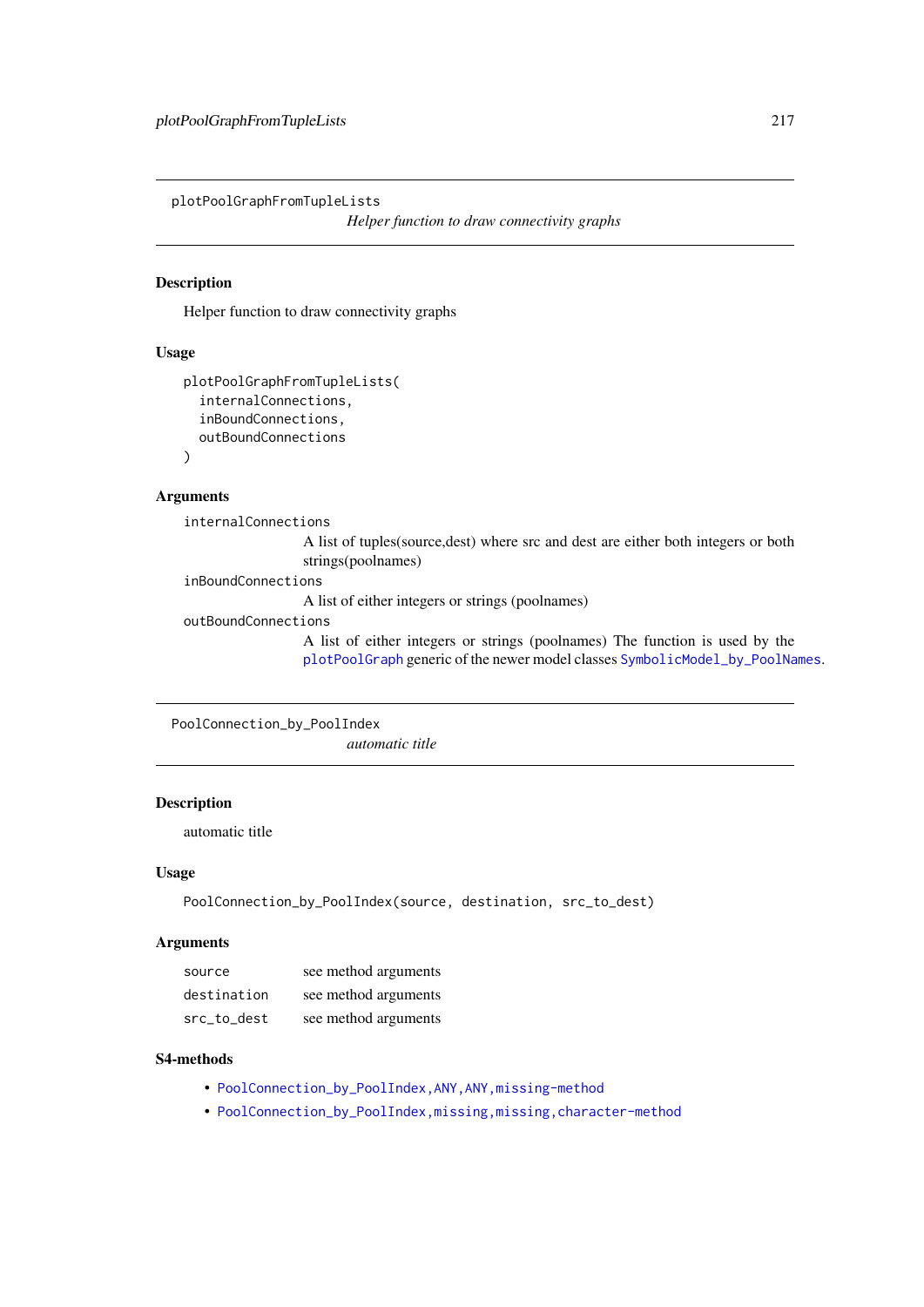PoolConnection\_by\_PoolIndex,ANY,ANY,missing-method *constructor from an ordered pair of PoolId objects*

# Description

constructor from an ordered pair of PoolId objects

# Usage

```
## S4 method for signature 'ANY,ANY,missing'
PoolConnection_by_PoolIndex(source, destination)
```
#### Arguments

| source      | no manual documentation |
|-------------|-------------------------|
| destination | no manual documentation |

PoolConnection\_by\_PoolIndex,missing,missing,character-method *constructor from strings of the form '1\_to\_2'*

#### Description

constructor from strings of the form '1\_to\_2'

#### Usage

```
## S4 method for signature 'missing, missing, character'
PoolConnection_by_PoolIndex(src_to_dest)
```
## Arguments

src\_to\_dest object of class:character, no manual documentation

```
PoolConnection_by_PoolIndex-class
```
*Objects that have a source and a destination described by integer like objects ( of class PoolIndex)*

# Description

Examples are internal Fluxes and Fluxrates Their 'topologic' part and many related sanity checks are implemented here rather than in every function that uses fluxes or rates The methods are also essential for the translation from (internal) flux lists to the respective parts of compartmental matrices and back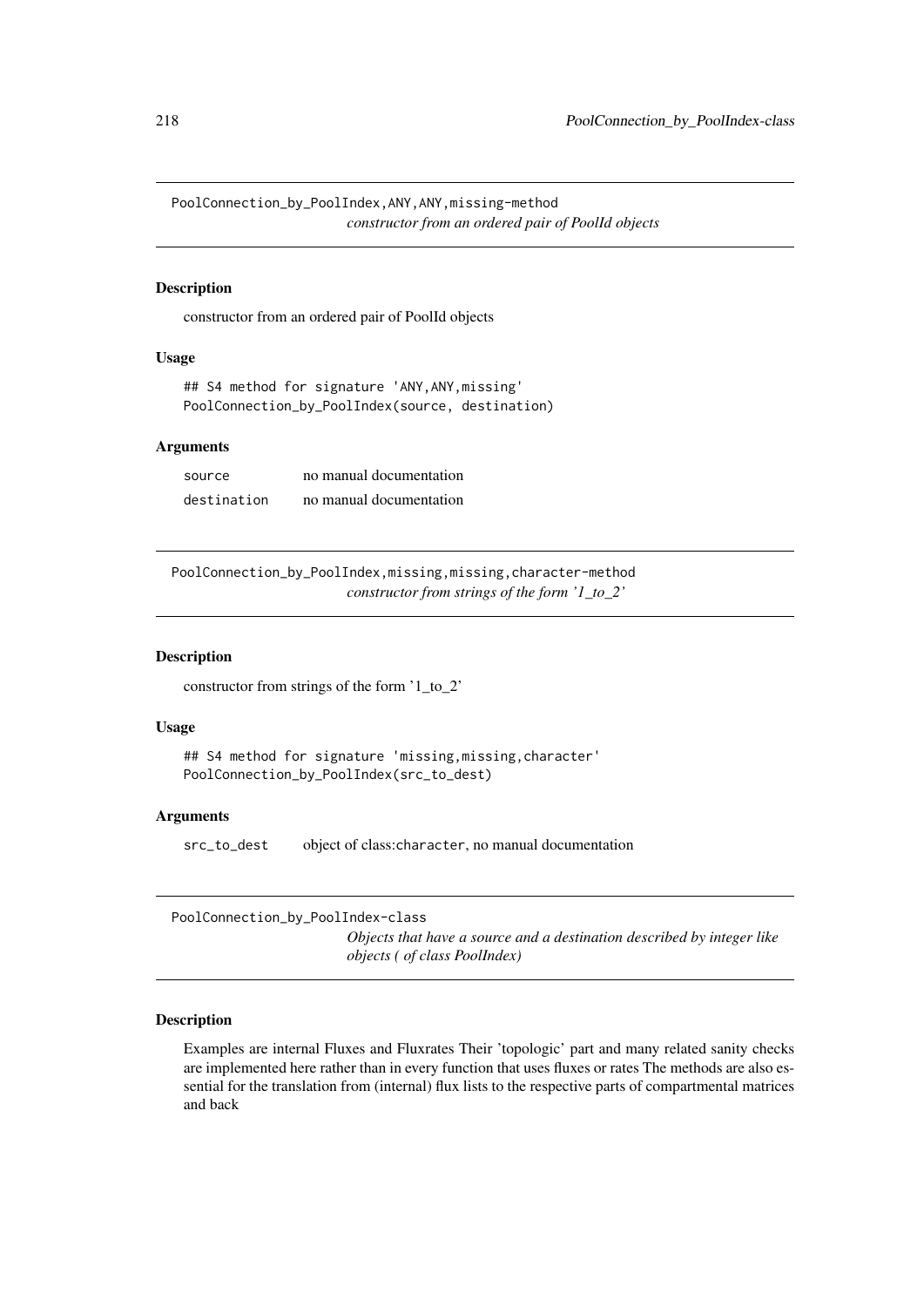PoolConnection\_by\_PoolName

*automatic title*

#### Description

automatic title

## Usage

PoolConnection\_by\_PoolName(source, destination, src\_to\_dest)

#### Arguments

| source      | see method arguments |
|-------------|----------------------|
| destination | see method arguments |
| src to dest | see method arguments |

#### S4-methods

• [PoolConnection\\_by\\_PoolName,ANY,ANY,missing-method](#page-0-0)

PoolConnection\_by\_PoolName,ANY,ANY,missing-method *constructor from an ordered pair of PoolName objects*

#### Description

constructor from an ordered pair of PoolName objects

## Usage

```
## S4 method for signature 'ANY,ANY,missing'
PoolConnection_by_PoolName(source, destination)
```
#### Arguments

source no manual documentation destination no manual documentation

PoolConnection\_by\_PoolName-class

*Objects that have a source and a destination determined by a string like object of class PoolName*

#### Description

Examples are internal Fluxes and Fluxrates Their 'topologic' part and many related sanity checks are implemented here rather than in every function that uses fluxes or rates The methods are also essential for the translation from (internal) flux lists to the respective parts of compartmental matrices and back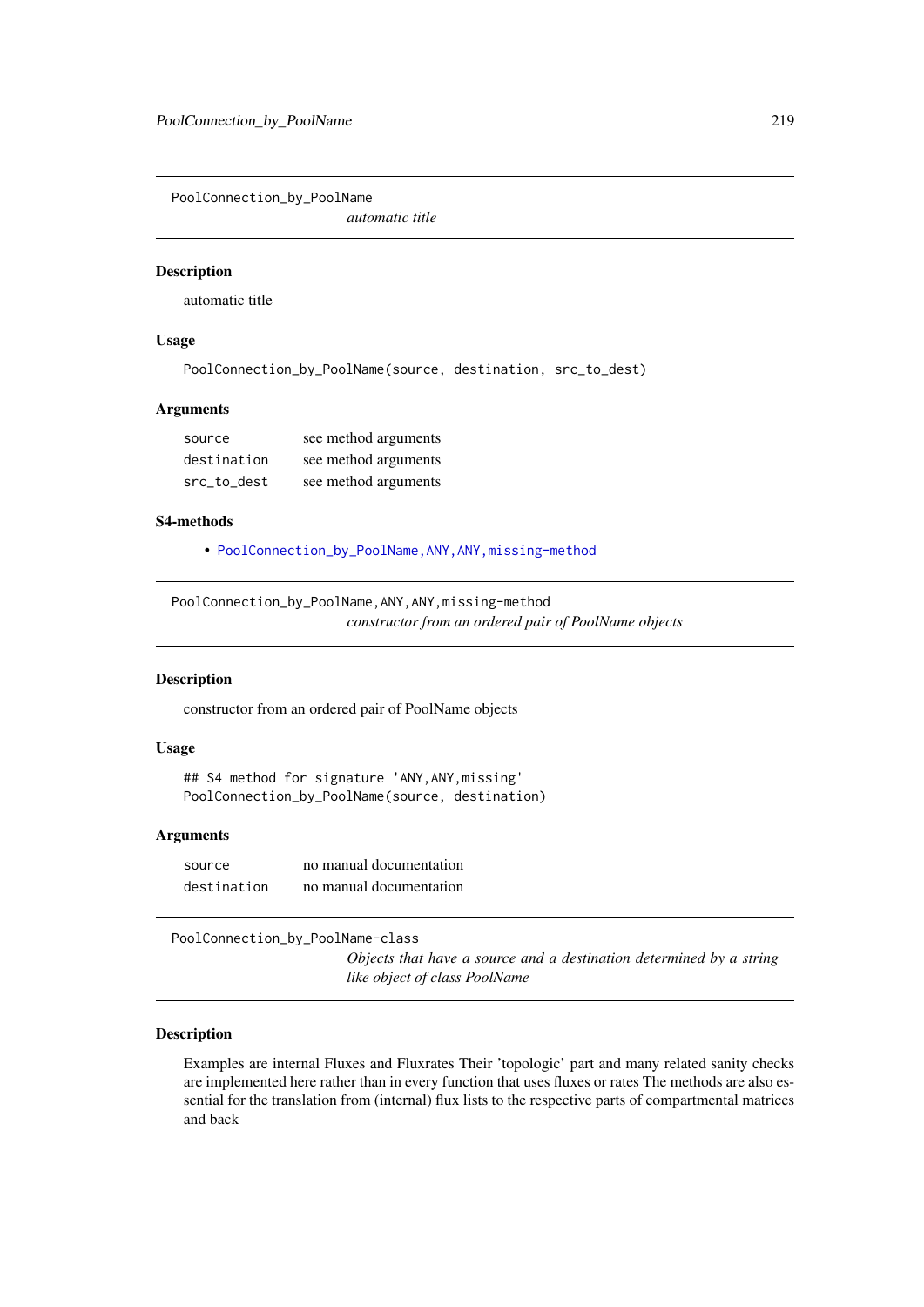<span id="page-219-0"></span>

# Description

examples for ids are index or name

# S4-subclasses

- [PoolIndex](#page-221-0)
- [PoolName](#page-224-0)

# PoolIndex *automatic title*

# Description

automatic title

# Usage

PoolIndex(id, ...)

# Arguments

| id      | see method arguments |
|---------|----------------------|
| $\cdot$ | see method arguments |

# S4-methods

- [PoolIndex,character-method](#page-0-0)
- [PoolIndex,numeric-method](#page-0-0)
- [PoolIndex,PoolIndex-method](#page-0-0)
- [PoolIndex,PoolName-method](#page-0-0)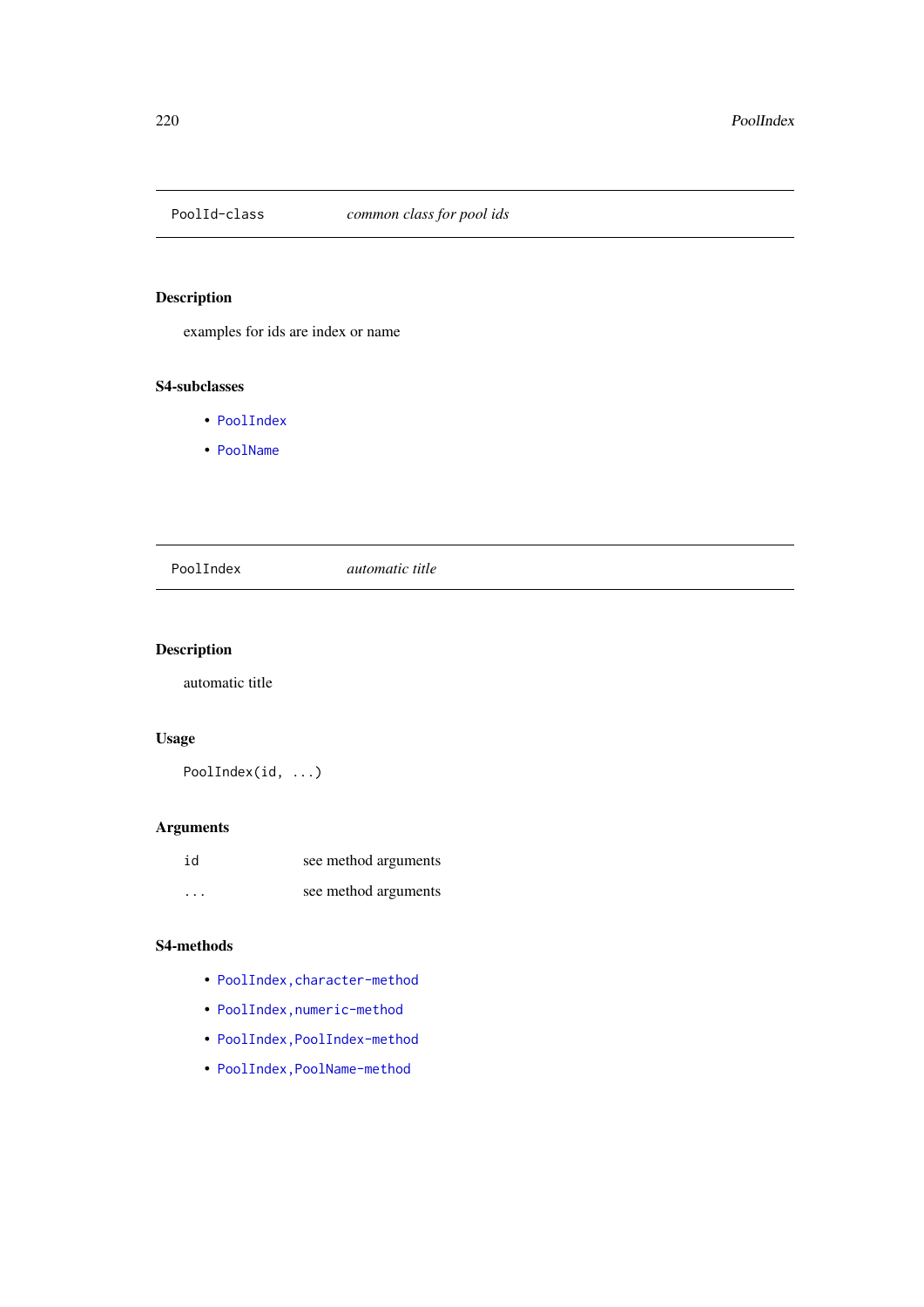PoolIndex,character-method

```
construct from number string like '1' or '3'
```
## Description

construct from number string like '1' or '3'

# Usage

## S4 method for signature 'character' PoolIndex(id)

# Arguments

id object of class:character, no manual documentation

PoolIndex, numeric-method

*construct from number*

## Description

construct from number

## Usage

## S4 method for signature 'numeric' PoolIndex(id)

#### Arguments

id object of class:numeric, no manual documentation

PoolIndex,PoolIndex-method

*pass through constructor fron an object of the same class*

# Description

This is here to be able to call PoolIndex on a PoolIndex object without having to check before if it is necessary. the unnecessary poolNames argument will be ignored.

## Usage

```
## S4 method for signature 'PoolIndex'
PoolIndex(id, poolNames)
```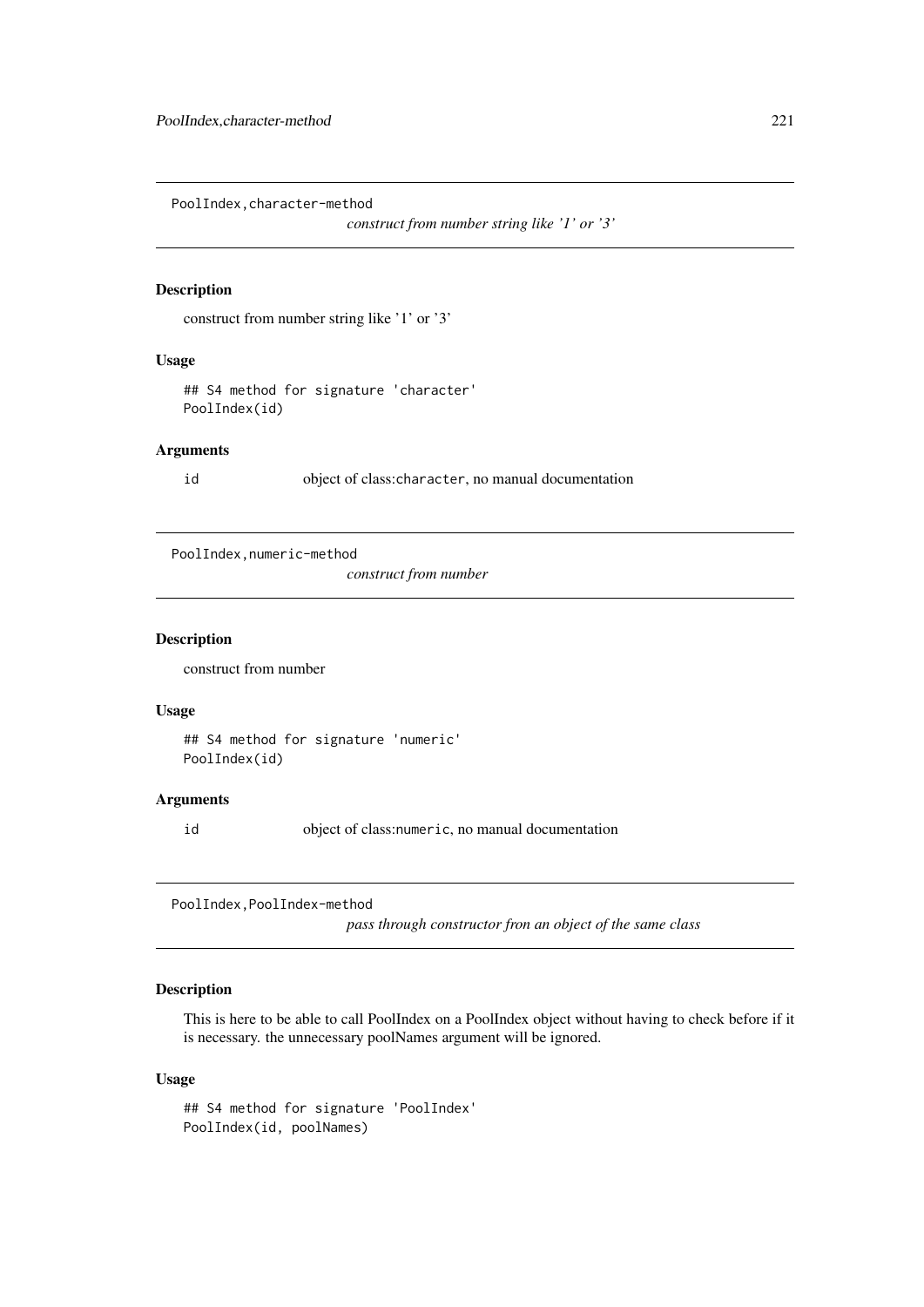# Arguments

| id        | object of class:PoolIndex, no manual documentation |
|-----------|----------------------------------------------------|
| poolNames | no manual documentation                            |

PoolIndex,PoolName-method

*convert to number like object*

# Description

convert to number like object

# Usage

```
## S4 method for signature 'PoolName'
PoolIndex(id, poolNames)
```
# Arguments

| id        | object of class:PoolName, no manual documentation |
|-----------|---------------------------------------------------|
| poolNames | no manual documentation                           |

<span id="page-221-0"></span>PoolIndex-class *S4 class for pool indices*

# Description

used to dispatch pool index specific methods like conversion to names.

# S4-methods

S4-methods with class PoolIndex in their signature::

- [PoolIndex,PoolIndex-method](#page-0-0)
- PoolName, PoolIndex-method

# S4-superclasses (in the package)

• [PoolId](#page-219-0)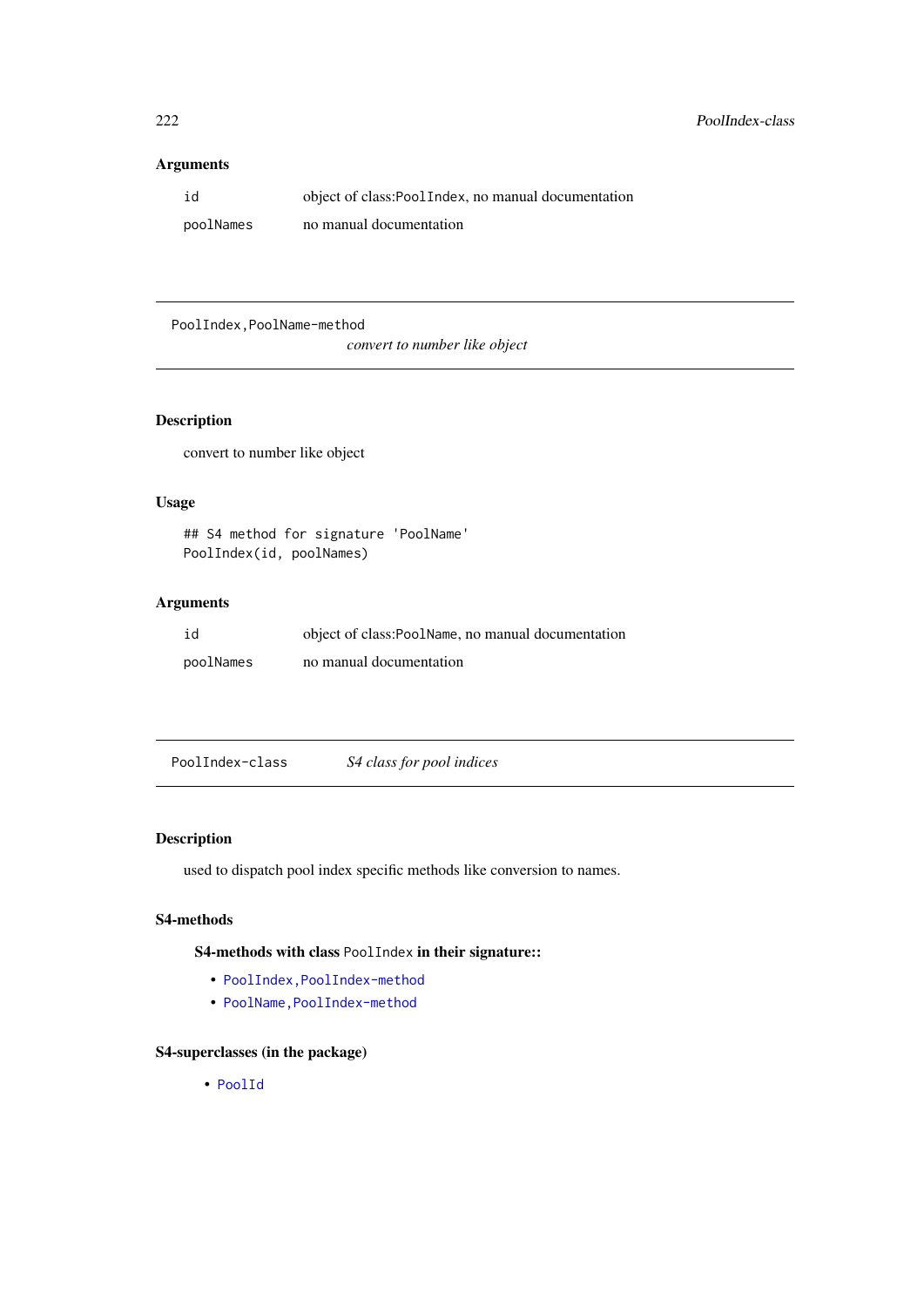# Description

automatic title

# Usage

PoolName(id, ...)

# Arguments

| id       | see method arguments |
|----------|----------------------|
| $\cdots$ | see method arguments |

## S4-methods

- [PoolName,character-method](#page-0-0)
- PoolName, PoolIndex-method
- PoolName, PoolName-method

PoolName,character-method

*construct from string with checks*

# Description

construct from string with checks

# Usage

```
## S4 method for signature 'character'
PoolName(id)
```
# Arguments

id object of class:character, no manual documentation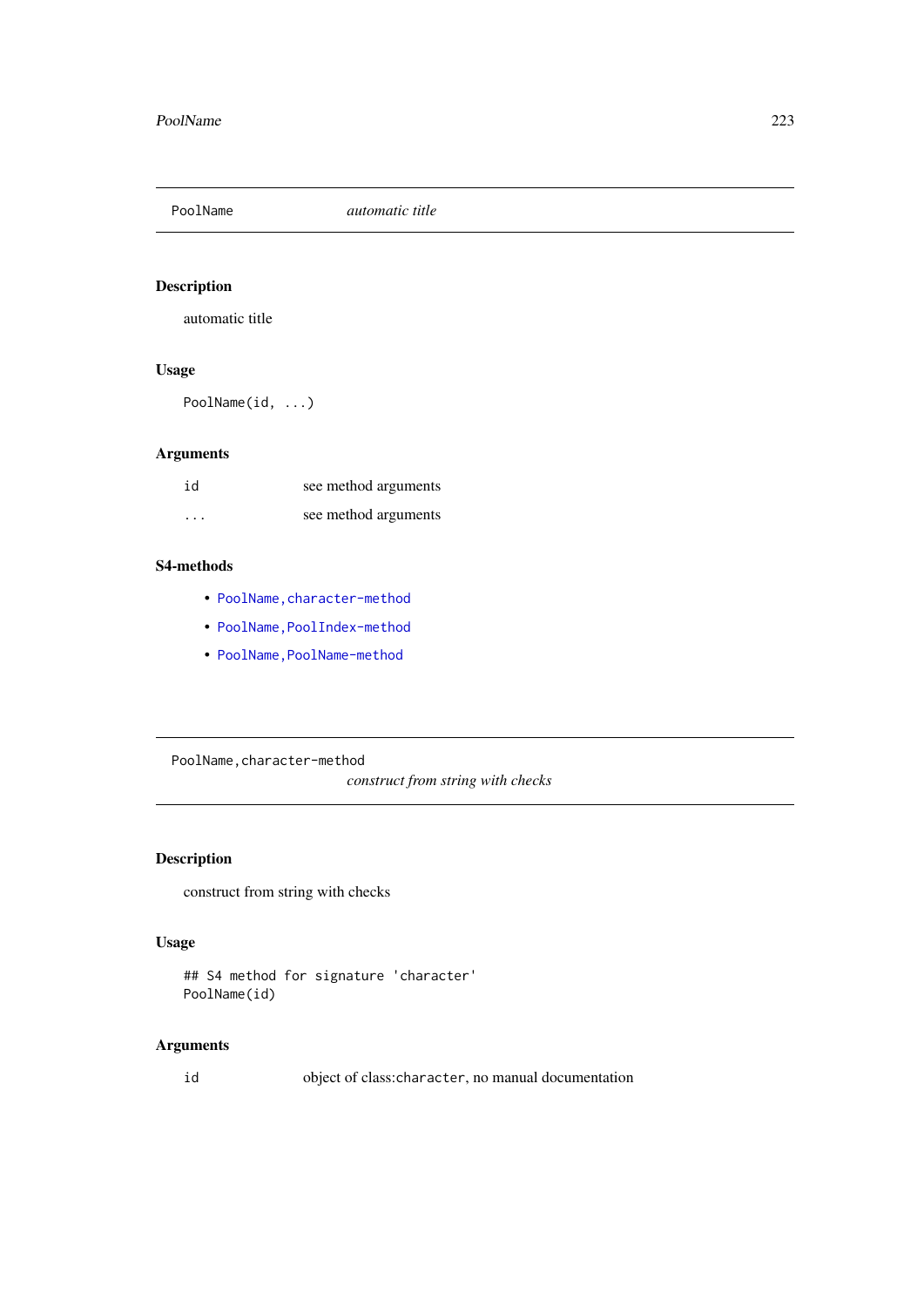PoolName,PoolIndex-method

*convert to string like object*

# Description

convert to string like object

# Usage

```
## S4 method for signature 'PoolIndex'
PoolName(id, poolNames)
```
# Arguments

| id        | object of class:PoolIndex, no manual documentation |
|-----------|----------------------------------------------------|
| poolNames | no manual documentation                            |

```
PoolName,PoolName-method
```
*pass through constructor fron an object of the same class*

# Description

This is here to be able to call PoolName on a PoolName object without having to test before if we have to.

## Usage

```
## S4 method for signature 'PoolName'
PoolName(id, poolNames)
```

| id        | object of class:PoolName, no manual documentation |
|-----------|---------------------------------------------------|
| poolNames | no manual documentation                           |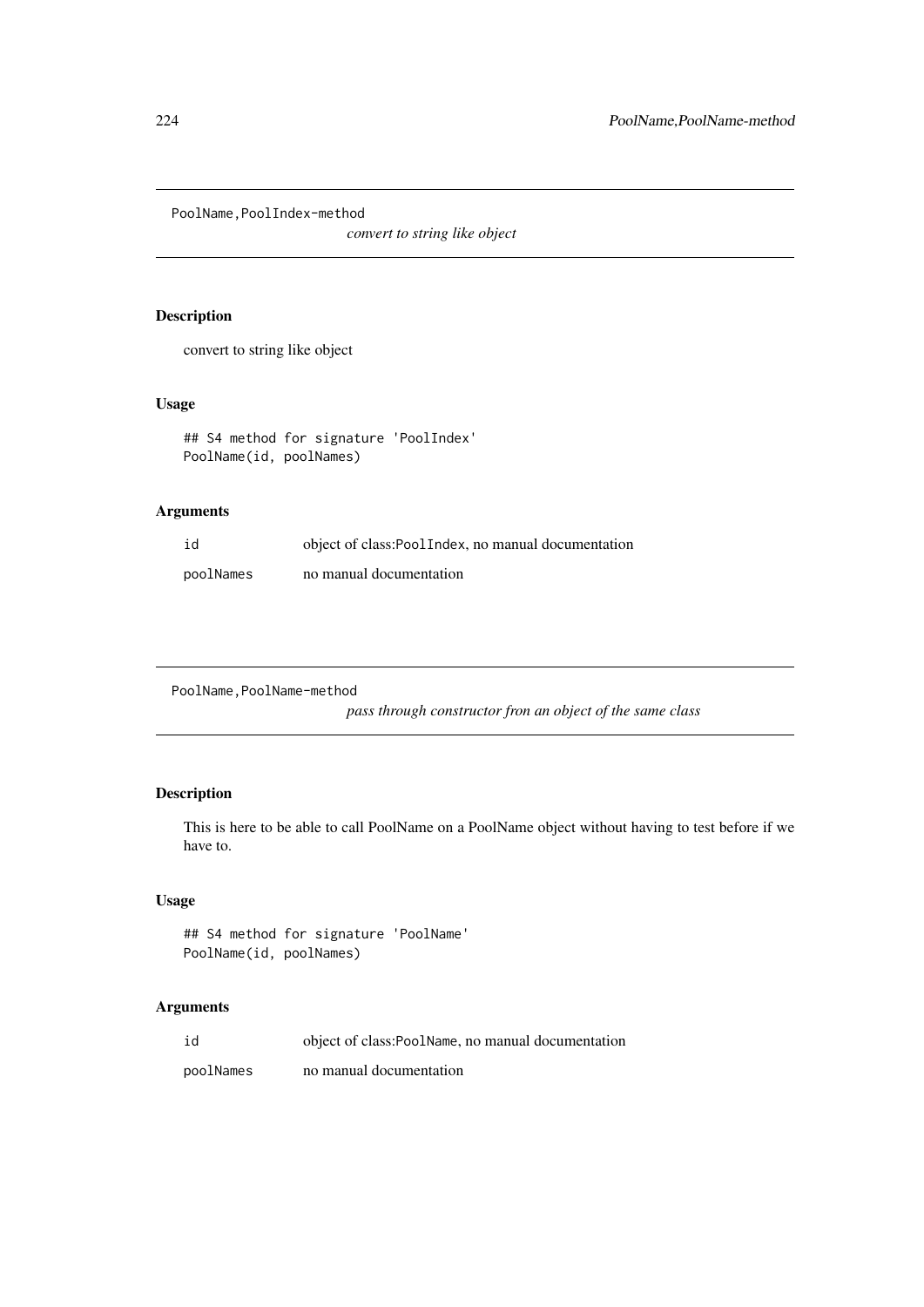<span id="page-224-0"></span>PoolName-class *class for pool-name-strings*

## Description

used to control the creation of PoolName objects which have to be valid R identifiers and to dispatch pool name specific methods like conversion to pool indices

## S4-methods

S4-methods with class PoolName in their signature::

- [PoolIndex,PoolName-method](#page-0-0)
- PoolName, PoolName-method

#### S4-superclasses (in the package)

• [PoolId](#page-219-0)

<span id="page-224-1"></span>predefinedModels *PREDEFINED MODELS*

# Description

[GaudinskiModel14](#page-99-0) [ICBMModel](#page-161-0) [OnepModel](#page-202-0) [OnepModel14](#page-203-0) [RothCModel](#page-226-0) [ThreepFeedbackModel](#page-241-0) [ThreepFeedbackModel14](#page-243-0) [ThreepParallelModel](#page-247-0) [ThreepParallelModel14](#page-248-0) [ThreepSeriesModel](#page-250-0) [ThreepSeriesModel14](#page-252-0) [TwopFeedbackModel](#page-263-0) [TwopFeedbackModel14](#page-265-0) [TwopParallelModel](#page-268-0) [TwopParallelModel14](#page-270-0) [TwopMMmodel](#page-267-0) [ThreepairMMmodel](#page-240-0) [TwopSeriesModel](#page-271-0) [TwopSeriesModel14](#page-273-0) [YassoModel](#page-283-0) [bacwaveModel](#page-23-0) [Yasso07Model](#page-282-0) [SeriesLinearModel](#page-231-0) [SeriesLinearModel14](#page-232-0) [CenturyModel](#page-42-0) [WangThreePoolNonAutonomous\\_sym](#page-280-0)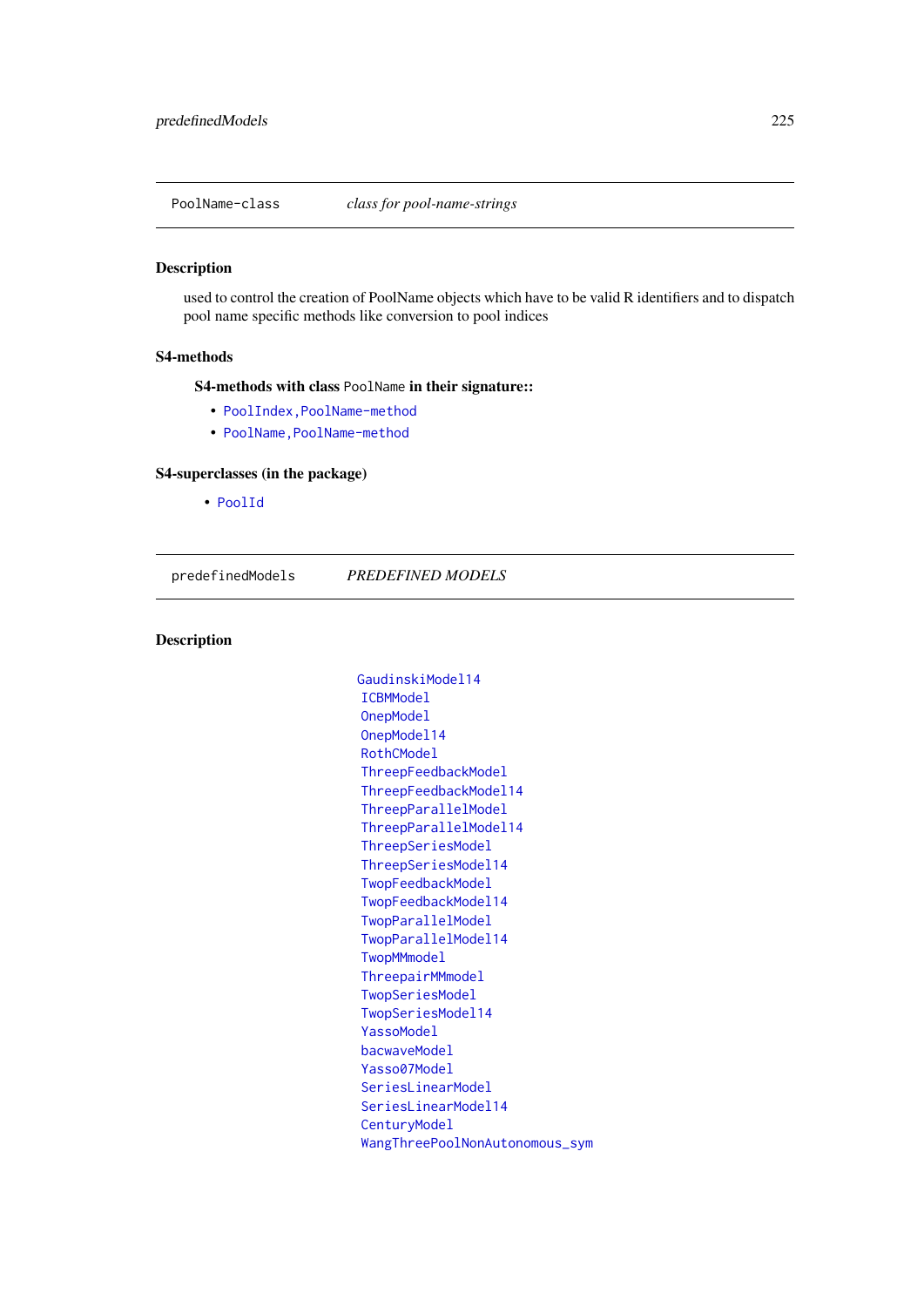print,NlModel-method *automatic title*

# Description

automatic title

# Usage

```
## S4 method for signature 'NlModel'
print(x)
```
# Arguments

x object of class:NlModel, no manual documentation

RespirationCoefficients

*helper function to compute respiration coefficients*

# Description

This function computes the respiration coefficients as function of time for all pools according to the given matrix function A(t)

# Usage

```
RespirationCoefficients(A)
```
# Arguments

A matrix valued function representing the model.

# Value

A vector valued function of time containing the respiration coefficients for all pools.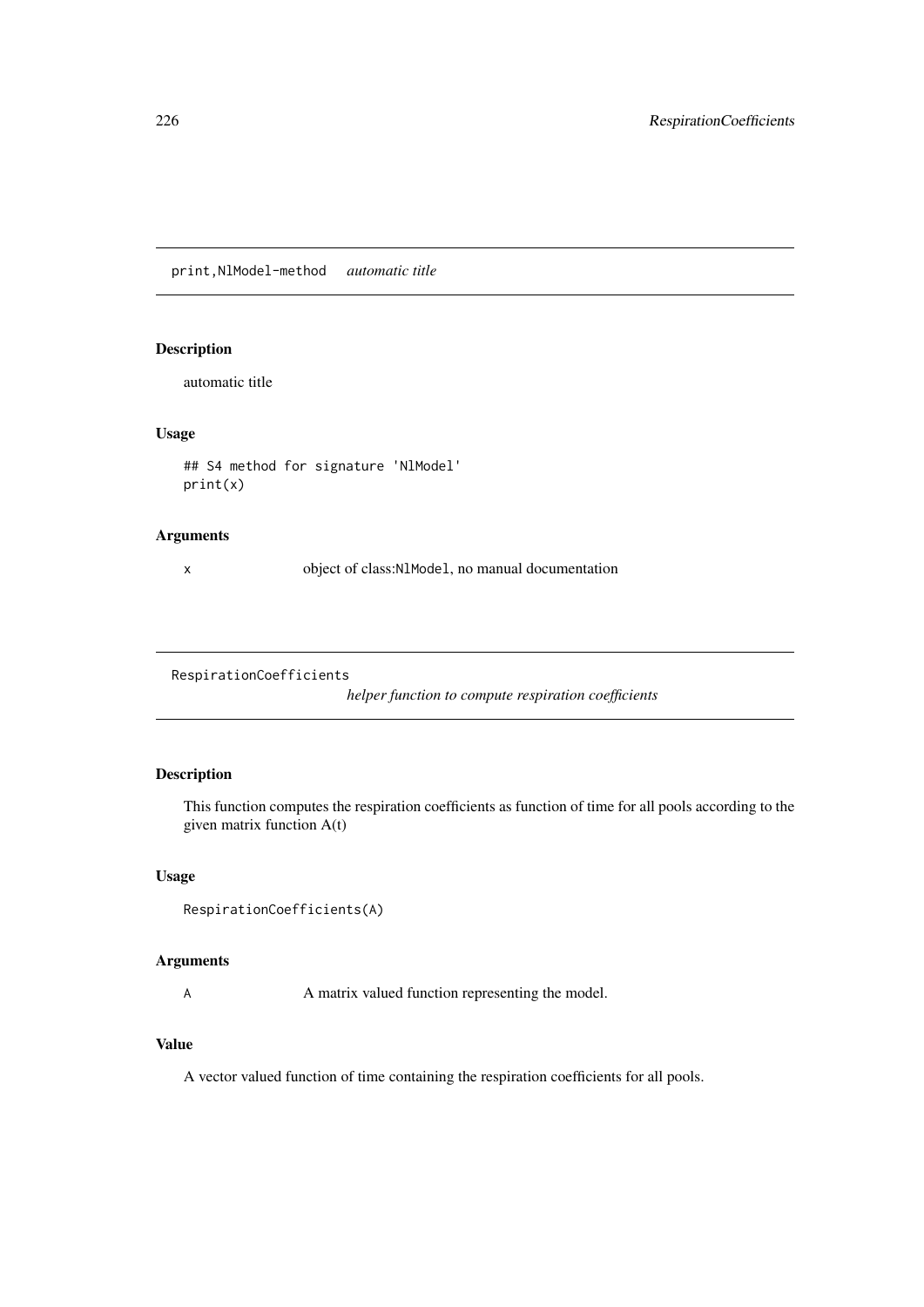<span id="page-226-0"></span>

# Description

This function implements the RothC model of Jenkinson et al. It is a wrapper for the more general function [GeneralModel](#page-103-0).

#### Usage

```
RothCModel(
 t,
 ks = c(k.DPM = 10, k.RPM = 0.3, k.BIO = 0.66, k.HUM = 0.02, k.IOM = 0),CO = c(0, 0, 0, 0, 2.7),
 In = 1.7,FYM = 0,DR = 1.44,
 clay = 23.4,
 xi = 1,
 solver = deSolve.lsoda.wrapper,
 pass = FALSE
)
```
## Arguments

| t          | A vector containing the points in time where the solution is sought.                                                                                     |
|------------|----------------------------------------------------------------------------------------------------------------------------------------------------------|
| ks.        | A vector of length 5 containing the values of the decomposition rates for the<br>different pools                                                         |
| C0         | A vector of length 5 containing the initial amount of carbon for the 5 pools.                                                                            |
| In         | A scalar or data.frame object specifying the amount of litter inputs by time.                                                                            |
| <b>FYM</b> | A scalar or data. frame object specifying the amount of Farm Yard Manure inputs<br>by time.                                                              |
| DR.        | A scalar representing the ratio of decomposable plant material to resistant plant<br>material (DPM/RPM).                                                 |
| clay       | Percent clay in mineral soil.                                                                                                                            |
| хi         | A scalar or data.frame object specifying the external (environmental and/or edaphic)<br>effects on decomposition rates.                                  |
| solver     | A function that solves the system of ODEs. This can be euler or deSolve. 1 soda, wrapper<br>or any other user provided function with the same interface. |
| pass       | if TRUE forces the constructor to create the model even if it is invalid                                                                                 |

#### Value

A Model Object that can be further queried

# References

Jenkinson, D. S., S. P. S. Andrew, J. M. Lynch, M. J. Goss, and P. B. Tinker. 1990. The Turnover of Organic Carbon and Nitrogen in Soil. Philosophical Transactions: Biological Sciences 329:361- 368. Sierra, C.A., M. Mueller, S.E. Trumbore. 2012. Models of soil organic matter decomposition: the SoilR package version 1.0. Geoscientific Model Development 5, 1045-1060.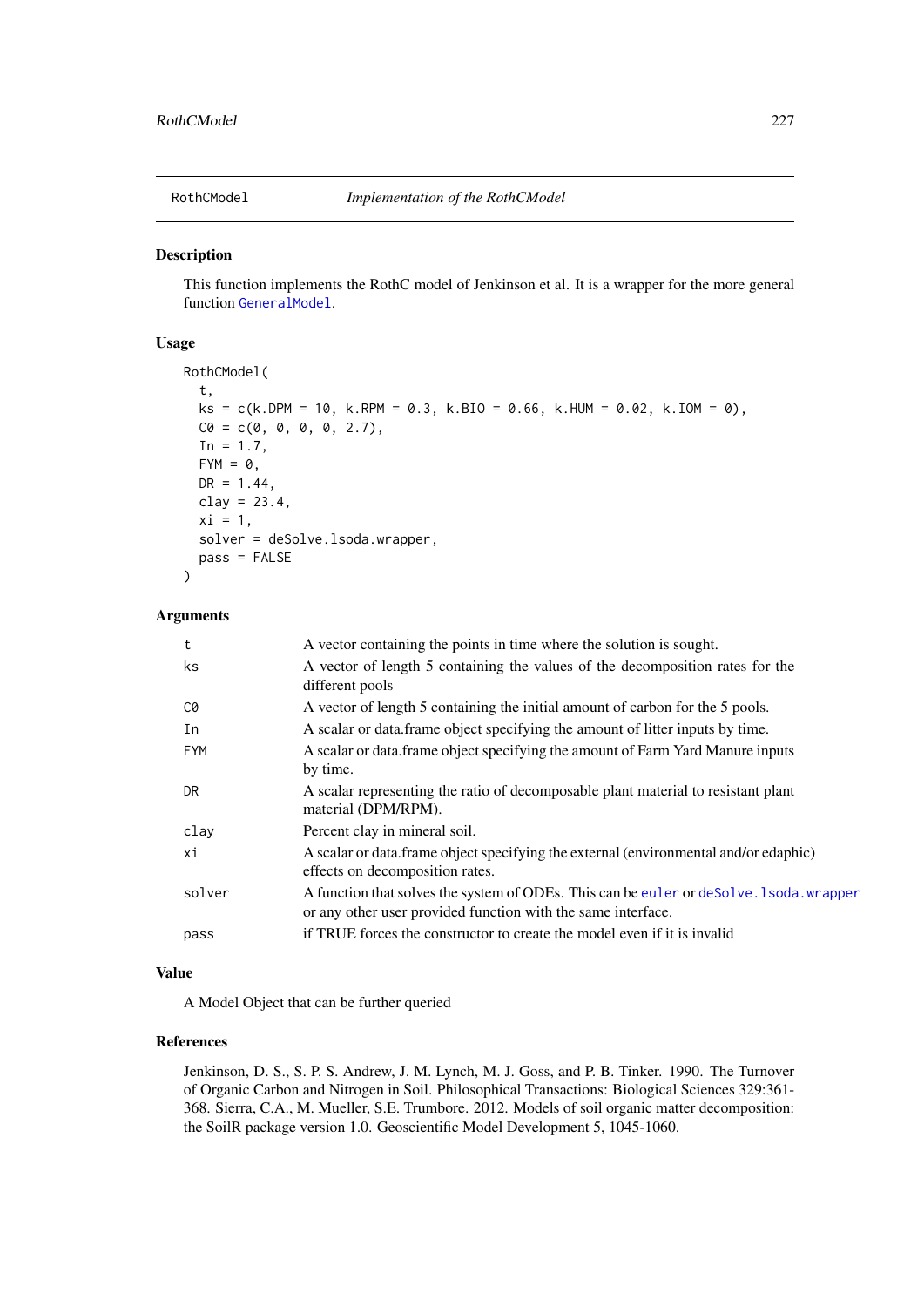# See Also

There are other [predefinedModels](#page-224-1) and also more general functions like [Model](#page-191-0).

## Examples

```
t=0:500
Ex=RothCModel(t)
Ct=getC(Ex)
Rt=getReleaseFlux(Ex)
matplot(t,Ct,type="l",col=1:5, ylim=c(0,25),
ylab=expression(paste("Carbon stores (Mg C ", ha^-1,")")),
xlab="Time (years)", lty=1)
lines(t,rowSums(Ct),lwd=2)
legend("topleft",
c("Pool 1, DPM",
"Pool 2, RPM",
"Pool 3, BIO",
"Pool 4, HUM",
"Pool 5, IOM",
"Total Carbon"),
lty=1,
lwd=c(rep(1,5),2),
col=c(1:5,1),bty="n"
)
```
ScalarTimeMap *Constructor for* [ScalarTimeMap-class](#page-230-0)

# Description

Constructor for [ScalarTimeMap-class](#page-230-0)

## Usage

```
ScalarTimeMap(
  map,
  starttime,
  endtime,
  times,
 data,
  lag = 0,
  interpolation = splinefun,
  ...
)
```

| map       | see method arguments |
|-----------|----------------------|
| starttime | see method arguments |
| endtime   | see method arguments |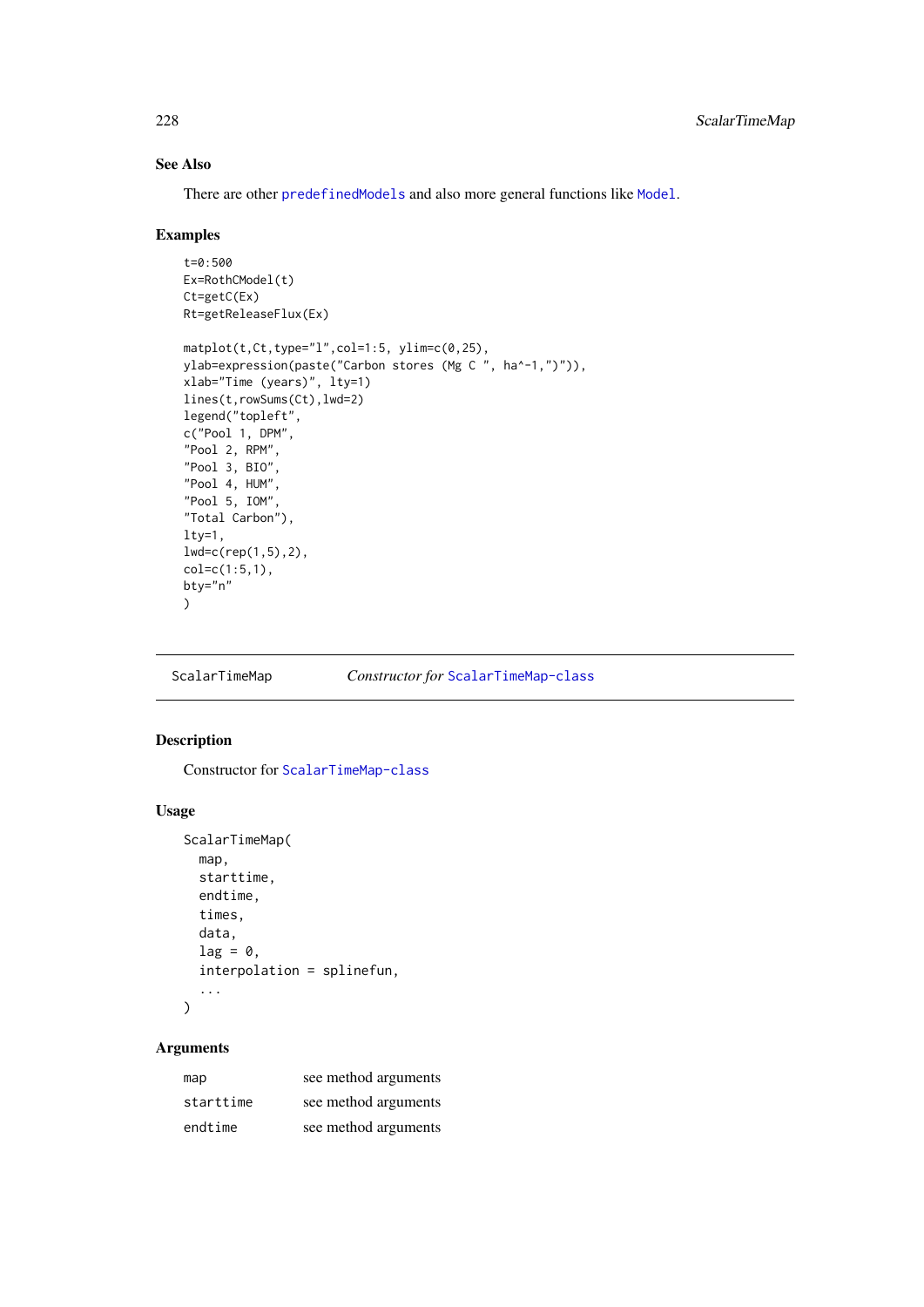| times         | see method arguments |
|---------------|----------------------|
| data          | see method arguments |
| lag           | see method arguments |
| interpolation | see method arguments |
|               | see method arguments |

### S4-methods

- [ScalarTimeMap,data.frame,missing,missing,missing,missing-method](#page-0-0)
- [ScalarTimeMap,function,missing,missing,missing,missing-method](#page-0-0)
- ScalarTimeMap, function, numeric, numeric, missing, missing-method
- [ScalarTimeMap,missing,missing,missing,missing,numeric-method](#page-0-0)
- [ScalarTimeMap,missing,missing,missing,numeric,numeric-method](#page-0-0)

ScalarTimeMap,data.frame,missing,missing,missing,missing-method *constructor for data given as 2 column data.frame*

## Description

constructor for data given as 2 column data.frame

# Usage

```
## S4 method for signature 'data.frame,missing,missing,missing,missing'
ScalarTimeMap(map, lag = 0, interpolation = splinefun)
```
#### Arguments

| map           | object of class: data, frame, In this case a data, frame. Only the first two columns<br>will be used |
|---------------|------------------------------------------------------------------------------------------------------|
| lag           | a (scalar) delay                                                                                     |
| interpolation | the interpolation, usually spline fun or approxfun                                                   |

ScalarTimeMap,function,missing,missing,missing,missing-method *manual constructor for just a function*

# Description

The interval will be set to [-Inf,Inf]

## Usage

```
## S4 method for signature '`function`,missing,missing,missing,missing'
ScalarTimeMap(map, lag = 0)
```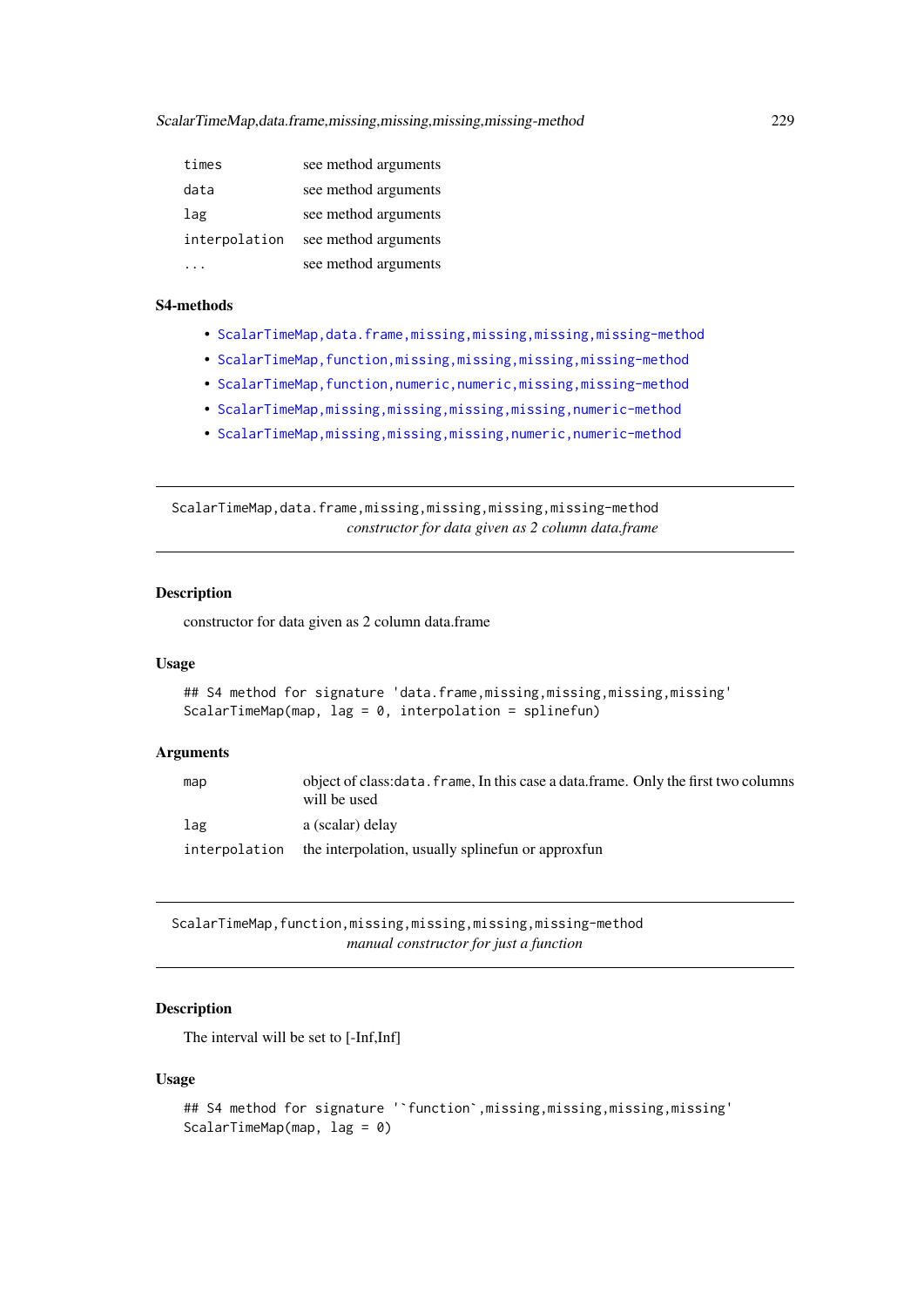## Arguments

| map | object of class: function, no manual documentation |
|-----|----------------------------------------------------|
| lag | no manual documentation                            |

ScalarTimeMap, function, numeric, numeric, missing, missing-method *manual constructor for a function and an interval*

# Description

manual constructor for a function and an interval

# Usage

```
## S4 method for signature ''function', numeric, numeric, missing, missing'
ScalarTimeMap(map, starttime, endtime, lag = 0)
```
## Arguments

| map       | object of class: function, no manual documentation |
|-----------|----------------------------------------------------|
| starttime | object of class: numeric, no manual documentation  |
| endtime   | object of class: numeric, no manual documentation  |
| lag       | no manual documentation                            |

ScalarTimeMap,missing,missing,missing,missing,numeric-method *special case for a time map from a constant*

## Description

special case for a time map from a constant

## Usage

```
## S4 method for signature 'missing,missing,missing,missing,numeric'
ScalarTimeMap(starttime = -Inf, endtime = +Inf, data, lag = 0)
```

| starttime | object of class: missing, no manual documentation |
|-----------|---------------------------------------------------|
| endtime   | object of class: missing, no manual documentation |
| data      | object of class: numeric, no manual documentation |
| lag       | no manual documentation                           |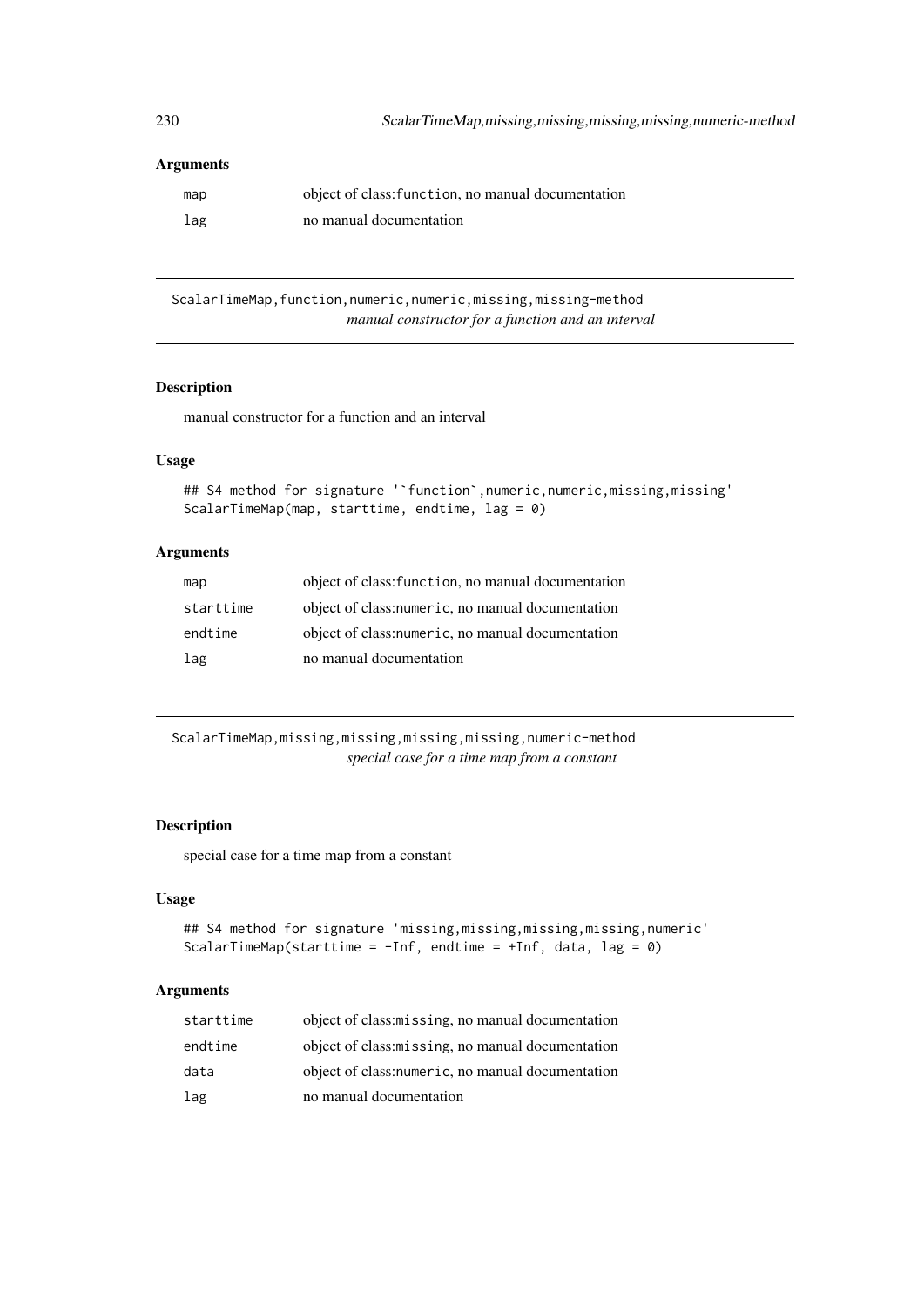ScalarTimeMap,missing,missing,missing,numeric,numeric-method *constructor for data and times given as vectors*

# Description

constructor for data and times given as vectors

## Usage

```
## S4 method for signature 'missing,missing,missing,numeric,numeric'
ScalarTimeMap(times, data, lag = 0, interpolation = splinefun)
```
## Arguments

| times         | object of class: numeric, (the times for the values in data) |
|---------------|--------------------------------------------------------------|
| data          | object of class: numeric, the values at times                |
| lag           | a (scalar) delay                                             |
| interpolation | the interpolation, usually spline fun or approxfun           |

<span id="page-230-0"></span>ScalarTimeMap-class *S4 class for a scalar time dependent function on a finite time interval*

#### Description

S4 class for a scalar time dependent function on a finite time interval

#### S4-methods

S4-methods with class ScalarTimeMap in their signature::

• [ConstLinDecompOpWithLinearScalarFactor,matrix,missing,missing,missing,ScalarTimeMap-method](#page-0-0)

# S4-methods with superclasses (in the package) of class ScalarTimeMap in their signature::

*superclass TimeMap:*

- add\_plot, TimeMap-method
- as.character, TimeMap-method
- [GeneralDecompOp,TimeMap-method](#page-0-0)
- [getFunctionDefinition,TimeMap-method](#page-0-0)
- getTimeRange, TimeMap-method
- [InFluxes,TimeMap-method](#page-0-0)
- initialize, TimeMap-method
- [plot,TimeMap-method](#page-0-0)
- TimeMap, TimeMap, ANY, ANY, ANY, ANY-method

## S4-subclasses

• [BoundFc](#page-26-0)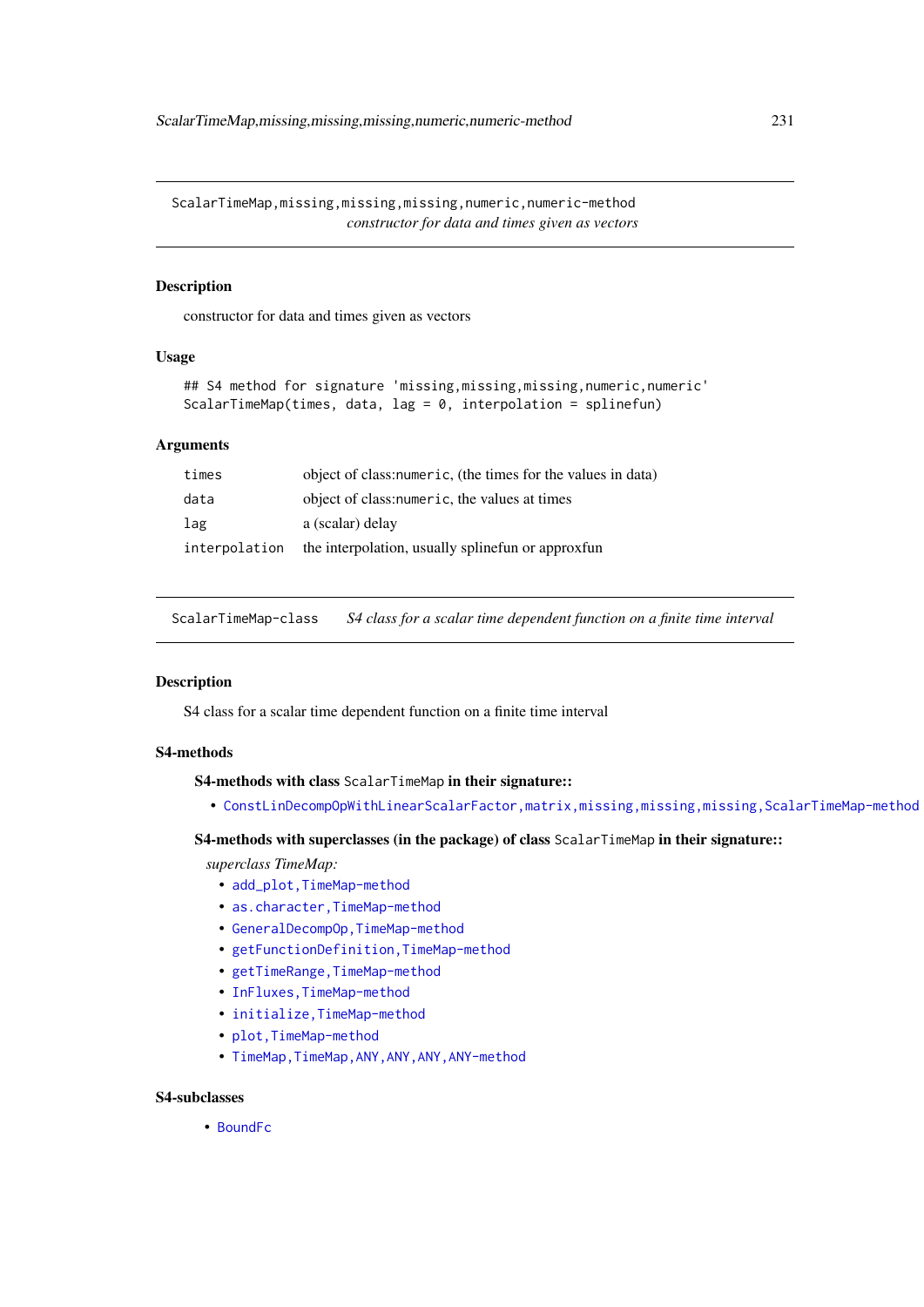## S4-superclasses (in the package)

• [TimeMap](#page-259-0)

<span id="page-231-0"></span>SeriesLinearModel *General m-pool linear model with series structure*

# Description

This function creates a model for m number of pools connected in series. It is a wrapper for the more general function [GeneralModel](#page-103-0).

# Usage

```
SeriesLinearModel(
  t,
  m.pools,
  ki,
  Tij,
  C0,
  In,
  xi = 1,
  solver = deSolve.lsoda.wrapper,
  pass = FALSE
)
```
# Arguments

| t       | A vector containing the points in time where the solution is sought.                                                                                    |
|---------|---------------------------------------------------------------------------------------------------------------------------------------------------------|
| m.pools | An integer with the total number of pools in the model.                                                                                                 |
| ki      | A vector of length m containing the values of the decomposition rates for each<br>pool i.                                                               |
| Tij     | A vector of length m-1 with the transfer coefficients from pool j to pool i. The<br>value of these coefficients must be in the range $[0, 1]$ .         |
| C0      | A vector of length m containing the initial amount of carbon for the m pools.                                                                           |
| In      | A scalar or data frame object specifying the amount of litter inputs by time.                                                                           |
| хi      | A scalar or data. frame object specifying the external (environmental and/or edaphic)<br>effects on decomposition rates.                                |
| solver  | A function that solves the system of ODEs. This can be euler or deSolve. 1soda. wrapper<br>or any other user provided function with the same interface. |
| pass    | if TRUE Forces the constructor to create the model even if it is invalid                                                                                |
|         |                                                                                                                                                         |

# References

Sierra, C.A., M. Mueller, S.E. Trumbore. 2012. Models of soil organic matter decomposition: the SoilR package version 1.0. Geoscientific Model Development 5, 1045-1060.

## See Also

There are other [predefinedModels](#page-224-1) and also more general functions like [Model](#page-191-0).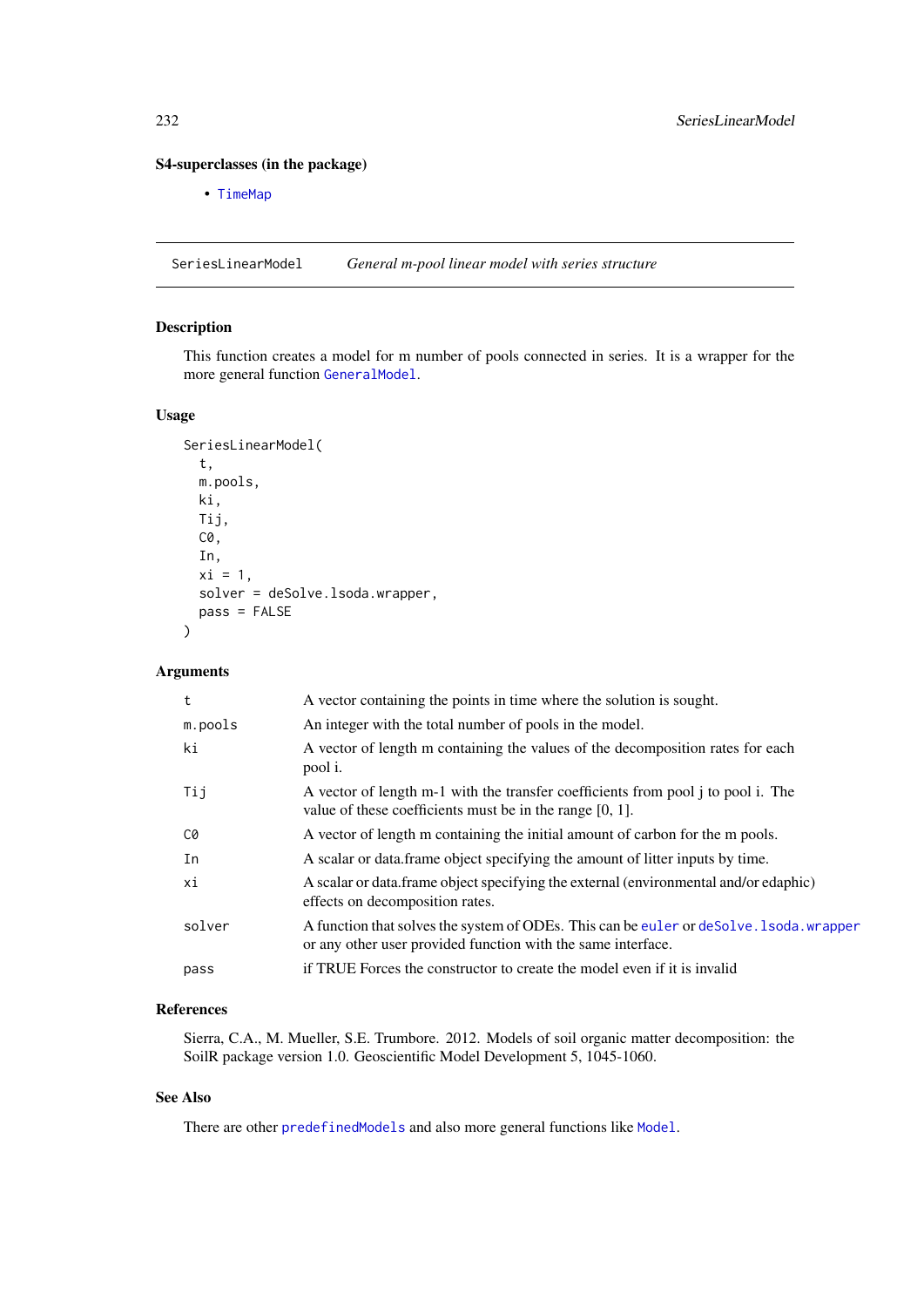#### SeriesLinearModel14 233

## Examples

```
#A five-pool model
t_start=0
t_end=10
tn=50
timestep=(t_end-t_start)/tn
t=seq(t_start,t_end,timestep)
ks=c(k1=0.8,k2=0.4,k3=0.2, k4=0.1,k5=0.05)
Ts=c(0.5,0.2,0.2,0.1)
C0=c(C10=100,C20=150, C30=50, C40=50, C50=10)
In = 50#
Ex1=SeriesLinearModel(t=t,m.pools=5,ki=ks,Tij=Ts,C0=C0,In=In,xi=fT.Q10(15))
Ct=getC(Ex1)
#
matplot(t,Ct,type="l",col=2:6,lty=1,ylim=c(0,sum(C0)))
lines(t,rowSums(Ct),lwd=2)
legend("topright",c("Total C","C in pool 1", "C in pool 2","C in pool 3",
"C in pool 4","C in pool 5"),
lty=1,col=1:6,lwd=c(2,rep(1,5)),bty="n")
```
<span id="page-232-0"></span>SeriesLinearModel14 *General m-pool linear C14 model with series structure*

#### Description

This function creates a radiocarbon model for m number of pools connected in series. It is a wrapper for the more general function [GeneralModel\\_14](#page-104-0).

# Usage

```
SeriesLinearModel14(
  t,
  m.pools,
  ki,
  Tij,
  C0,
  F0 Delta14C.
  In,
  xi = 1,
  inputFc,
  lambda = -0.0001209681,lag = 0,
  solver = deSolve.lsoda.wrapper,
  pass = FALSE
\lambda
```

|         | A vector containing the points in time where the solution is sought. |
|---------|----------------------------------------------------------------------|
| m.pools | An integer with the total number of pools in the model.              |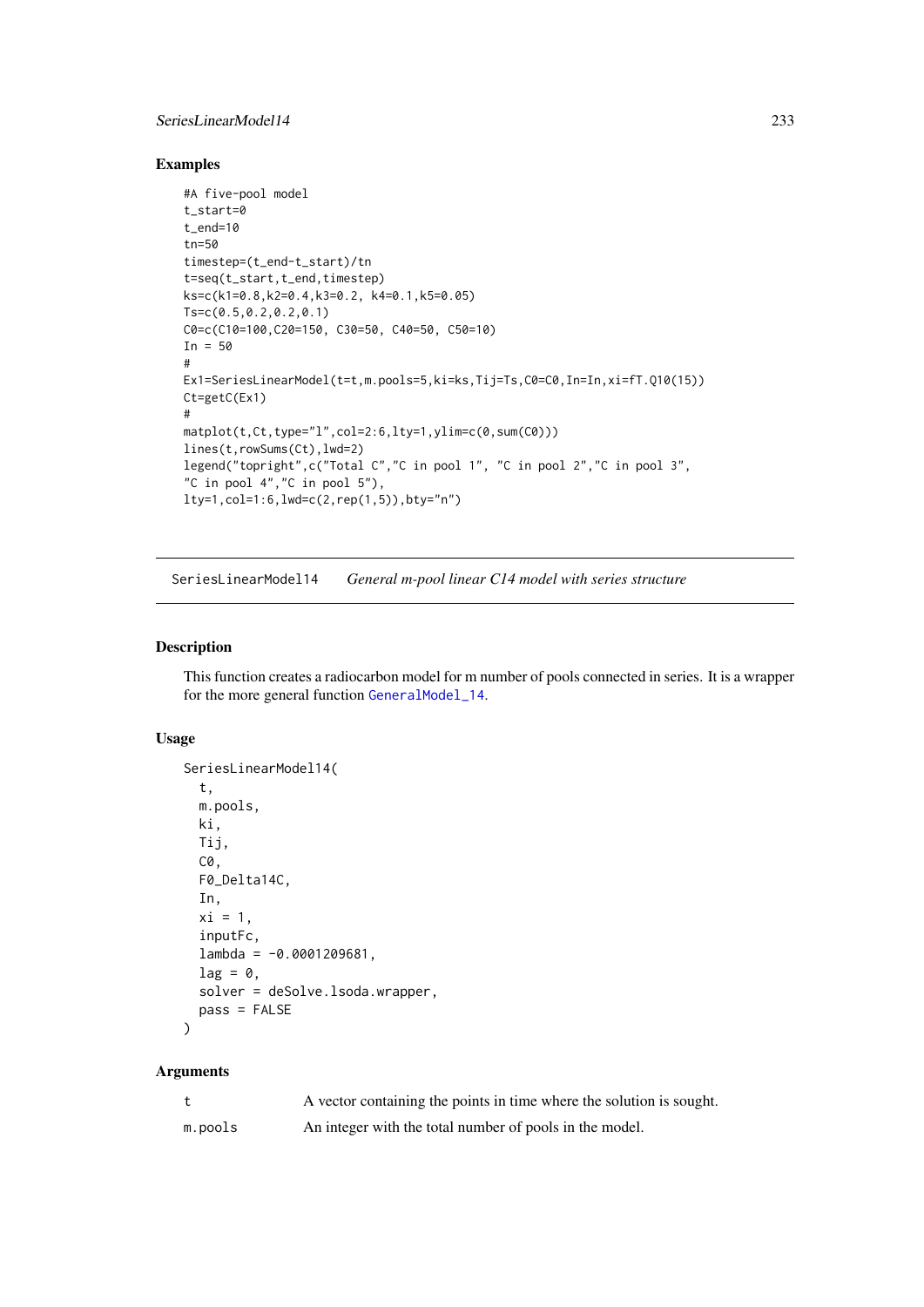| ki          | A vector of length m containing the values of the decomposition rates for each<br>pool i.                                                                                  |
|-------------|----------------------------------------------------------------------------------------------------------------------------------------------------------------------------|
| Tij         | A vector of length m-1 with the transfer coefficients from pool j to pool i. The<br>value of these coefficients must be in the range $[0, 1]$ .                            |
| C0          | A vector of length m containing the initial amount of carbon for the m pools.                                                                                              |
| F0_Delta14C | A vector of length m containing the initial amount of the radiocarbon fraction<br>for the m pools.                                                                         |
| In          | A scalar or data frame object specifying the amount of litter inputs by time.                                                                                              |
| хi          | A scalar or data frame object specifying the external (environmental and/or edaphic)<br>effects on decomposition rates.                                                    |
| inputFc     | A Data Frame object containing values of atmospheric Delta14C per time. First<br>column must be time values, second column must be Delta14C values in per<br>mil.          |
| lambda      | Radioactive decay constant. By default lambda=-0.0001209681 y^-1. This has<br>the side effect that all your time related data are treated as if the time unit was<br>year. |
| lag         | A positive scalar representing a time lag for radiocarbon to enter the system.                                                                                             |
| solver      | A function that solves the system of ODEs. This can be euler or deSolve. 1soda. wrapper<br>or any other user provided function with the same interface.                    |
| pass        | if TRUE Forces the constructor to create the model even if it is invalid                                                                                                   |

#### References

Sierra, C.A., M. Mueller, S.E. Trumbore. 2014. Modeling radiocarbon dynamics in soils: SoilR version 1.1. Geoscientific Model Development 7, 1919-1931.

# See Also

There are other [predefinedModels](#page-224-1) and also more general functions like [Model](#page-191-0).

# Examples

```
years=seq(1901,2009,by=0.5)
LitterInput=700
Ex=SeriesLinearModel14(
t=years,ki=c(k1=1/2.8, k2=1/35, k3=1/100), m.pools=3,
C0=c(200,5000,500), F0_Delta14C=c(0,0,0),
In=LitterInput, Tij=c(0.5, 0.1),inputFc=C14Atm_NH
)
R14m=getF14R(Ex)
C14m=getF14C(Ex)
C14t=getF14(Ex)
par(mfrow=c(2,1))
plot(C14Atm_NH,type="l",xlab="Year",
ylab="Delta 14C (per mil)",xlim=c(1940,2010))
lines(years, C14t[,1], col=4)
lines(years, C14t[,2],col=4,lwd=2)
lines(years, C14t[,3],col=4,lwd=3)
legend(
"topright",
```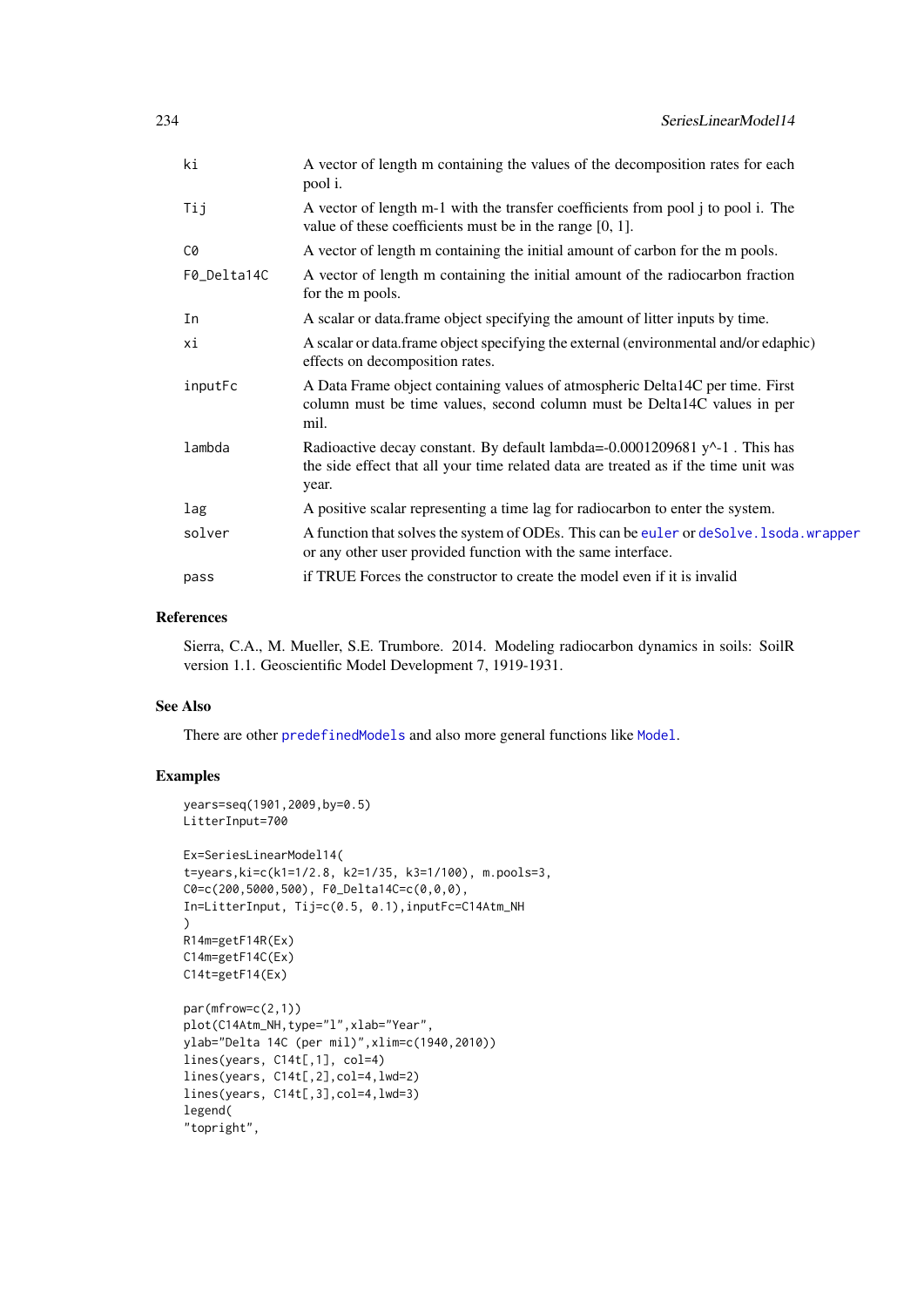#### SHCal20 235

```
c("Delta 14C Atmosphere", "Delta 14C pool 1", "Delta 14C pool 2", "Delta 14C pool 3"),
lty=rep(1,4), col=c(1,4,4,4), lwd=c(1,1,2,3), bty="n"plot(C14Atm_NH,type="l",xlab="Year",ylab="Delta 14C (per mil)",xlim=c(1940,2010))
lines(years,C14m,col=4)
lines(years,R14m,col=2)
legend("topright",c("Delta 14C Atmosphere","Delta 14C SOM", "Delta 14C Respired"),
lty=c(1,1,1), col=c(1,4,2), bty="n")par(mfrow=c(1,1))
```
SHCal20 *The SHCal20 southern hemisphere radiocarbon curve for the 0- 55,000 yr BP period*

# Description

Atmospheric radiocarbon calibration curve for the period 0 to 55,000 yr BP for the southern hemisphere.

#### Usage

data(SHCal20)

#### Format

A data frame with 9501 rows and 5 variables.

CAL.BP Calibrated age in years Before Present (BP).

C14.age C14 age in years BP.

Sigma.C14.age Standard deviation for C14.age.

Delta.14C Delta.14C value in per mil.

Sigma.Delta.14C Standard deviation of Delta.14C in per mil.

## Details

All details about the derivation of this dataset are provided in Hogg et al. (2020).

#### Author(s)

Ingrid Chanca <ichanca@bgc-jena.mpg.de>

# Source

<https://doi.org/10.1017/RDC.2020.59>

# References

Hogg, A., Heaton, T., Hua, Q., Palmer, J., Turney, C., Southon, J., . . . Wacker, L. (2020). SHCal20 Southern Hemisphere Calibration, 0–55,000 Years cal BP. Radiocarbon, 62(4), 759-778. doi:10.1017/RDC.2020.59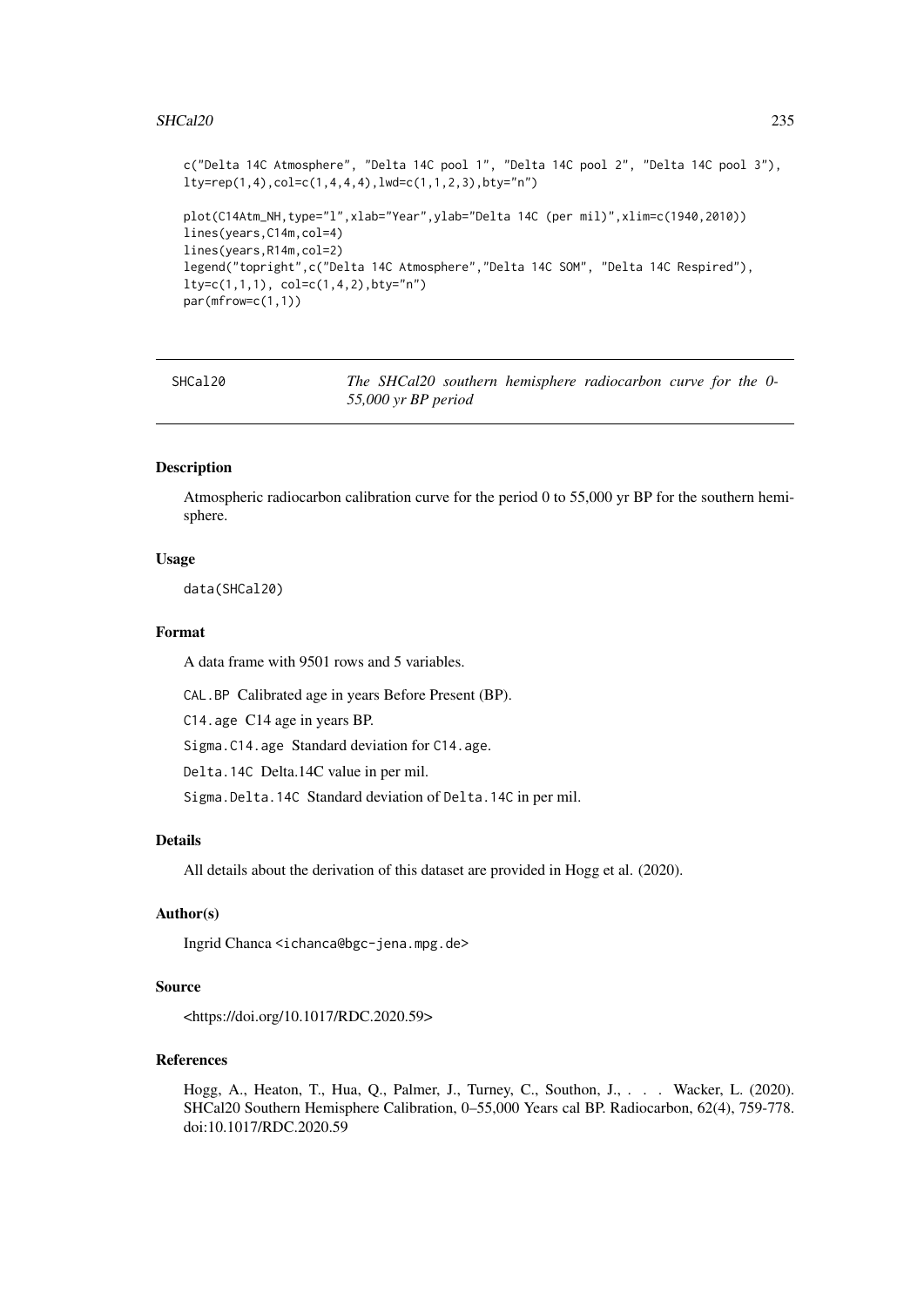# Examples

```
plot(SHCal20$CAL.BP, SHCal20$Delta.14C, type="l",
     xlab="cal BP", ylab="Delta14C (per mil)")
```
show,NlModel-method *automatic title*

# Description

automatic title

# Usage

```
## S4 method for signature 'NlModel'
show(object)
```
# Arguments

object object of class:NlModel, no manual documentation

| SoilR.F0.new | deprecated function that used to create an object of class SoilR.F0 |  |
|--------------|---------------------------------------------------------------------|--|
|              |                                                                     |  |

# Description

The function internally calls the constructor of the replacement class [ConstFc-class](#page-65-0).

# Usage

```
SoilR.F0.new(values = c(\theta), format = "Delta14C")
```
## Arguments

| values | a numeric vector                                         |
|--------|----------------------------------------------------------|
| format | a character string describing the format e.g. "Delta14C" |

# Value

An object of class [ConstFc-class](#page-65-0) that contains data and a format description that can later be used to convert the data into other formats if the conversion is implemented.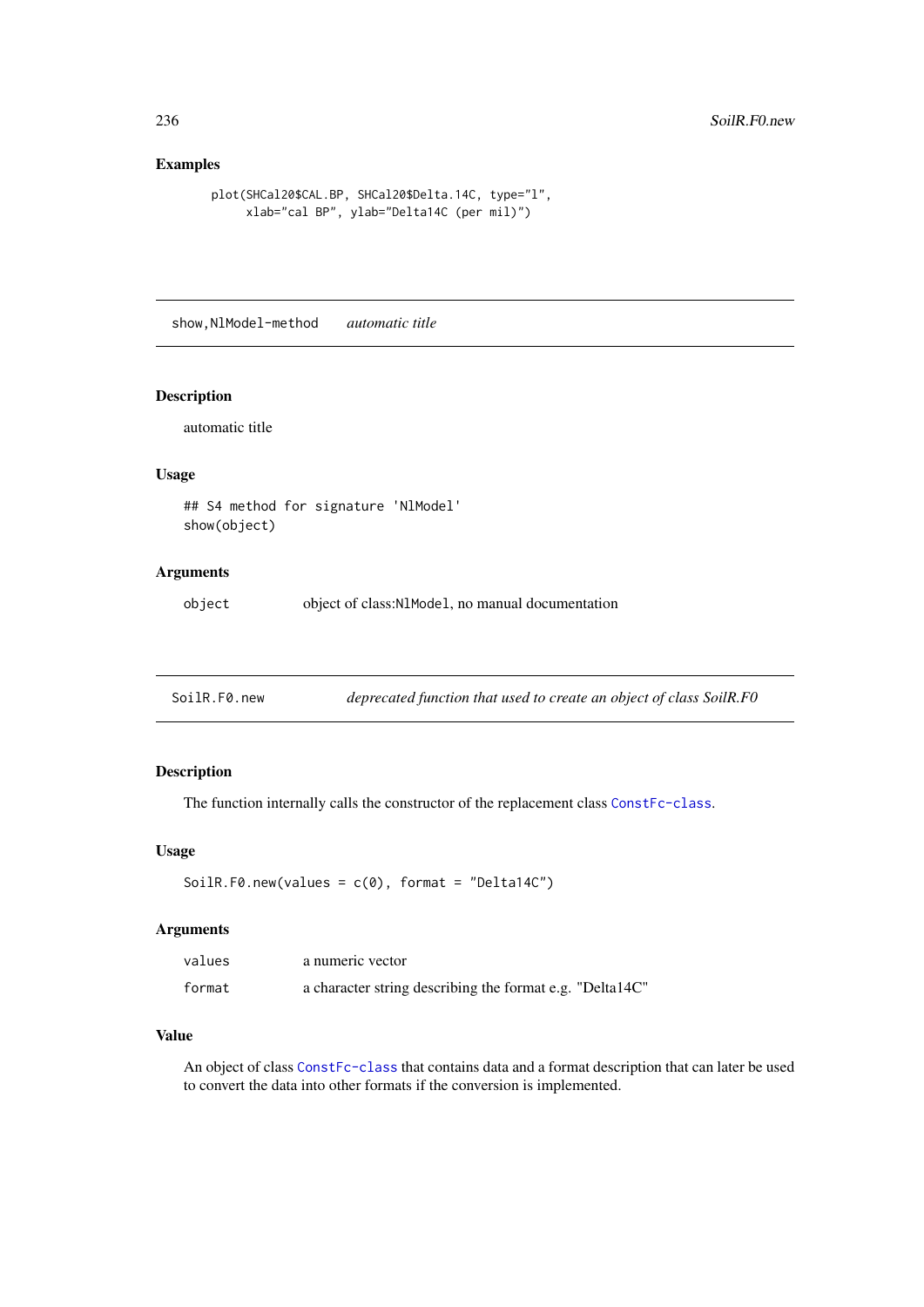StateDependentInFluxVector-class

*Input vector that is a function of the pool contenst and time*

## Description

Input vector that is a function of the pool contenst and time

# S4-methods

S4-methods with class StateDependentInFluxVector in their signature::

• [getFunctionDefinition,StateDependentInFluxVector-method](#page-0-0)

S4-methods with superclasses (in the package) of class StateDependentInFluxVector in their signature::

*superclass InFluxes:*

• [InFluxes,InFluxes-method](#page-0-0)

## S4-superclasses (in the package)

• [InFluxes](#page-168-0)

StateIndependentInFluxList\_by\_PoolIndex *Generic constructor for the class with the same name*

## Description

Generic constructor for the class with the same name

# Usage

StateIndependentInFluxList\_by\_PoolIndex(object)

# Arguments

object see method arguments

## S4-methods

• [StateIndependentInFluxList\\_by\\_PoolIndex,list-method](#page-0-0)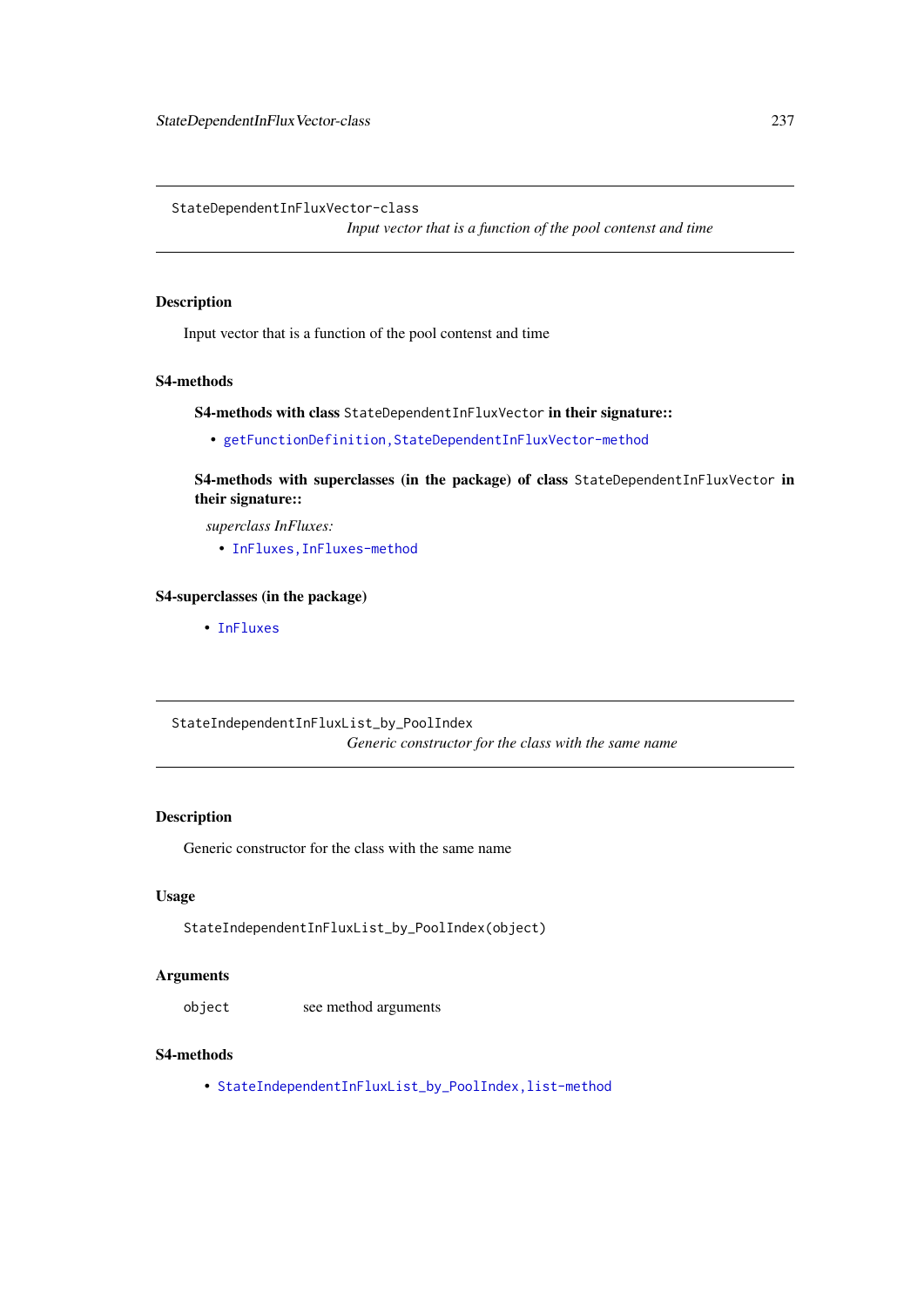StateIndependentInFluxList\_by\_PoolIndex,list-method *constructor from a normal list*

#### Description

constructor from a normal list

#### Usage

```
## S4 method for signature 'list'
StateIndependentInFluxList_by_PoolIndex(object)
```
# Arguments

object object of class:list, A list. Either a list of elements of type [StateIndependentIn-](#page-238-0)[Flux\\_by\\_PoolIndex](#page-238-0) or a list where the names of the elements are strings of the form '3' (for an in flux connected to pool 3)

## Value

An object of class [StateIndependentInFluxList\\_by\\_PoolIndex](#page-237-0)

The function checks if the elements are of the desired type or can be converted to it. It is mainly used internally and usually called by the front end functions to convert the user supplied arguments.

<span id="page-237-0"></span>StateIndependentInFluxList\_by\_PoolIndex-class *Subclass of list that is guaranteed to contain only elements of type [StateIndependentInFlux\\_by\\_PoolIndex](#page-238-0)*

# Description

Subclass of list that is guaranteed to contain only elements of type [StateIndependentInFlux\\_by\\_PoolIndex](#page-238-0)

## S4-methods

S4-methods with class StateIndependentInFluxList\_by\_PoolIndex in their signature::

• [InFluxes,StateIndependentInFluxList\\_by\\_PoolIndex-method](#page-0-0)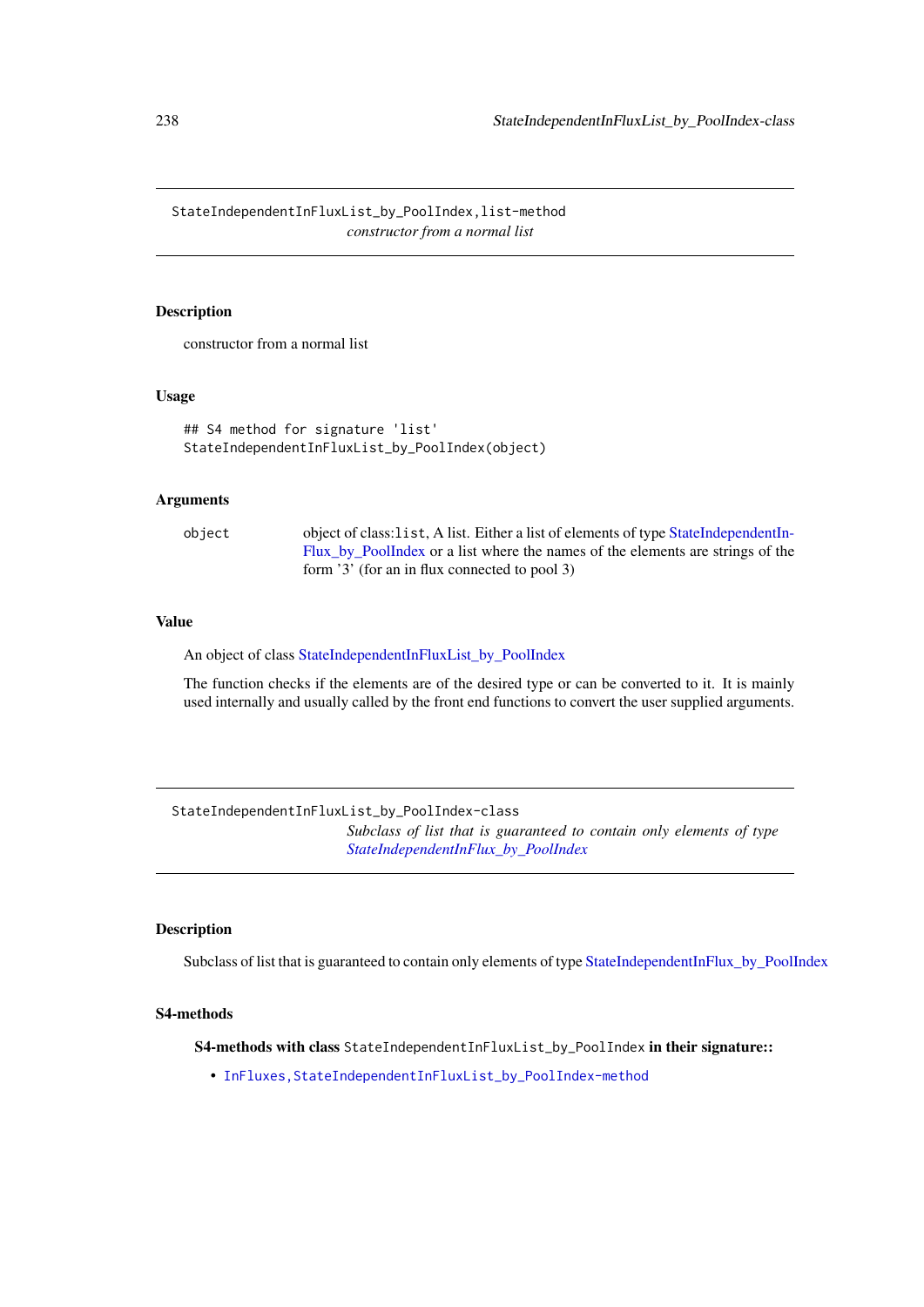StateIndependentInFluxList\_by\_PoolName

*Generic constructor for the class with the same name*

# Description

Generic constructor for the class with the same name

# Usage

StateIndependentInFluxList\_by\_PoolName(object)

# Arguments

object see method arguments

<span id="page-238-0"></span>StateIndependentInFlux\_by\_PoolIndex-class *Constructor for the class with the same name*

# Description

Constructor for the class with the same name

# Slots

destinationIndex flux

state\_variable\_names *determine the minimum set of statevariables*

# Description

determine the minimum set of statevariables

# Usage

```
state_variable_names(object)
```
## Arguments

object The symbolic model description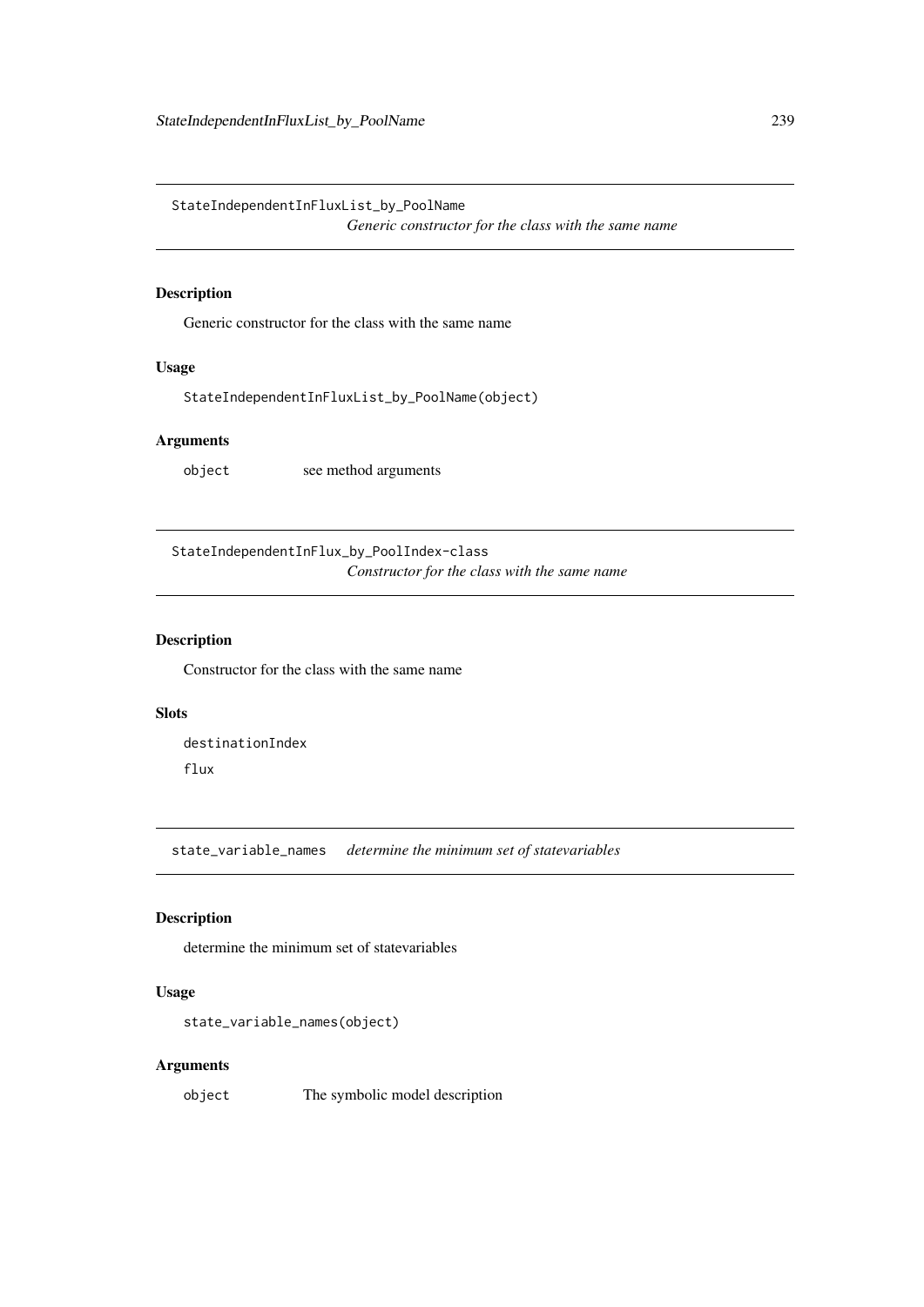```
SymbolicModel_by_PoolNames-class
```
*A symbolic model description based on flux functions*

# Description

The set of flux functions along with the timesymbol is complete description of the structure

## S4-methods

S4-methods with class SymbolicModel\_by\_PoolNames in their signature::

- Model\_by\_PoolNames,SymbolicModel\_by\_PoolNames,numeric,missing,numeric,missing,missing,missi
- [plotPoolGraph,SymbolicModel\\_by\\_PoolNames-method](#page-0-0)

systemAge *System and pool age for constant compartment models*

#### Description

Computes the density distribution and mean for the system and pool ages of a constant compartmental model in matrix representation

# Usage

systemAge(A, u, a = seq(0, 100), q =  $c(0.05, 0.5, 0.95)$ )

# Arguments

| A | A constant compartmental square matrix with cycling rates in the diagonal and<br>transfer rates in the off-diagonal. |
|---|----------------------------------------------------------------------------------------------------------------------|
| u | A one-column matrix defining the amount of inputs per compartment.                                                   |
| a | A sequence of ages to calculate density functions                                                                    |
| q | A vector of probabilities to calculate quantiles of the system age distribution                                      |

## Value

A list with 5 objects: mean system age, system age distribution, quantiles of system age distribution, mean pool-age, and pool-age distribution.

# See Also

[transitTime](#page-261-0)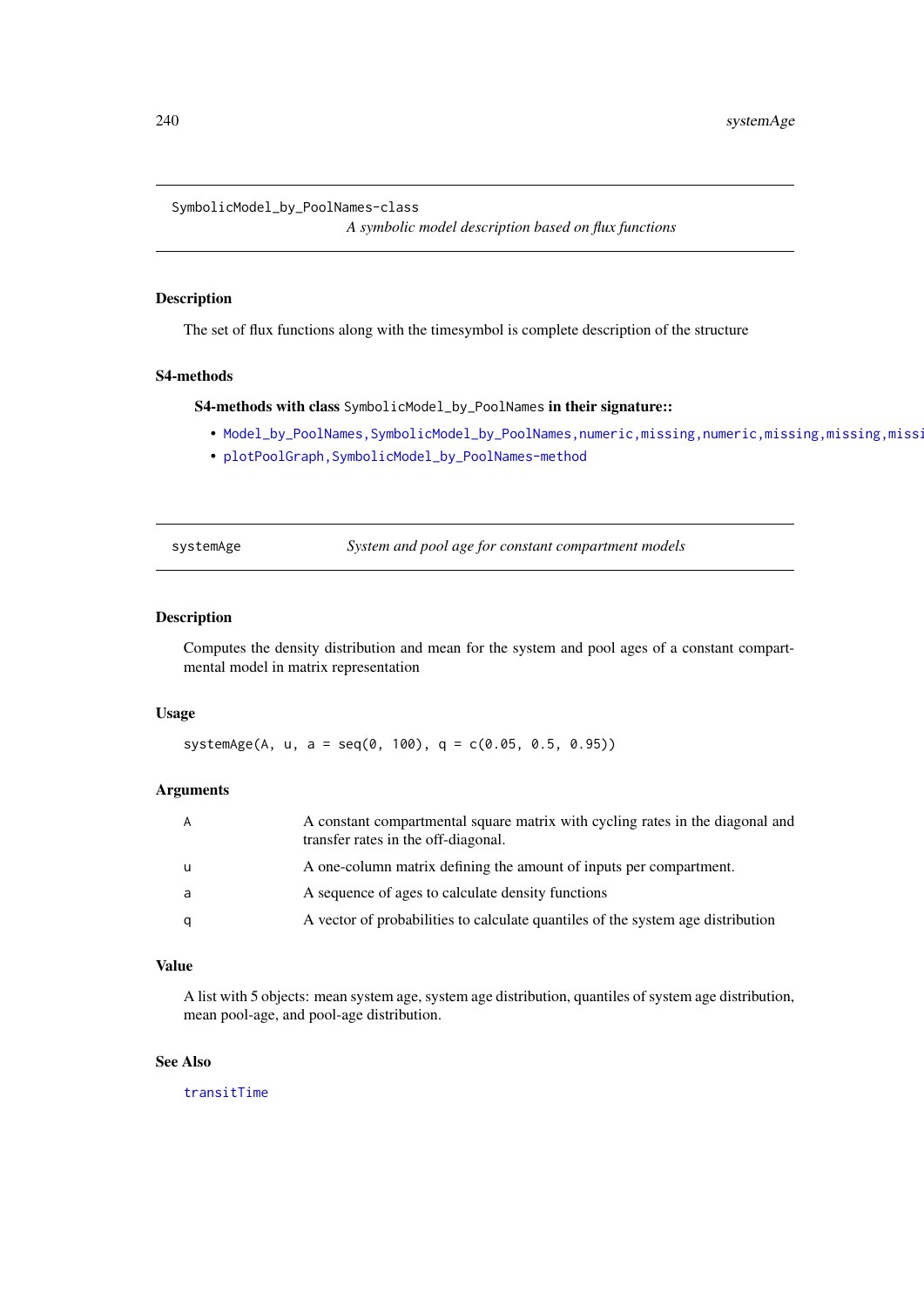<span id="page-240-0"></span>ThreepairMMmodel *Implementation of a 6-pool Michaelis-Menten model*

# Description

This function implements a 6-pool Michaelis-Meneten model with pairs of microbial biomass and substrate pools.

## Usage

ThreepairMMmodel(t, ks, kb, Km, r, Af = 1, ADD, ival)

#### Arguments

| t            | vector of times to calculate a solution.                                                                   |
|--------------|------------------------------------------------------------------------------------------------------------|
| ks           | a vector of length 3 representing SOM decomposition rate (m3 d-1 (gCB)-1)                                  |
| kb           | a vector of length 3 representing microbial decay rate (d-1)                                               |
| Km           | a vector of length 3 representing the Michaelis constant $(g m-3)$                                         |
| $\mathsf{r}$ | a vector of length 3 representing the respired carbon fraction (unitless)                                  |
| Af           | a scalar representing the Activity factor; i.e. a temperature and moisture modifier<br>(unitless)          |
| ADD.         | a vector of length 3 representing the annual C input to the soil $(g m-3 d-1)$                             |
| ival         | a vector of length 6 with the initial values of the SOM pools and the microbial<br>biomass pools $(g m-3)$ |

## Value

An object of class NlModel that can be further queried.

# See Also

There are other [predefinedModels](#page-224-1) and also more general functions like [Model](#page-191-0).

## Examples

```
days=seq(0,1000)
#Run the model with default parameter values
MMmodel=ThreepairMMmodel(t=days,ival=rep(c(100,10),3),ks=c(0.1,0.05,0.01),
kb=c(0.005,0.001,0.0005),Km=c(100,150,200),r=c(0.9,0.9,0.9),
ADD=c(3,1,0.5))
Cpools=getC(MMmodel)
#Time solution
matplot(days,Cpools,type="l",ylab="Concentrations",xlab="Days",lty=rep(1:2,3),
ylim=c(0,max(Cpools)*1.2),col=rep(1:3,each=2),
main="Multi-substrate microbial model")
legend("topright",c("Substrate 1", "Microbial biomass 1",
"Substrate 2", "Microbial biomass 2",
"Substrate 3", "Microbial biomass 3"),
lty=rep(1:2,3),col=rep(1:3,each=2),
bty="n"#State-space diagram
```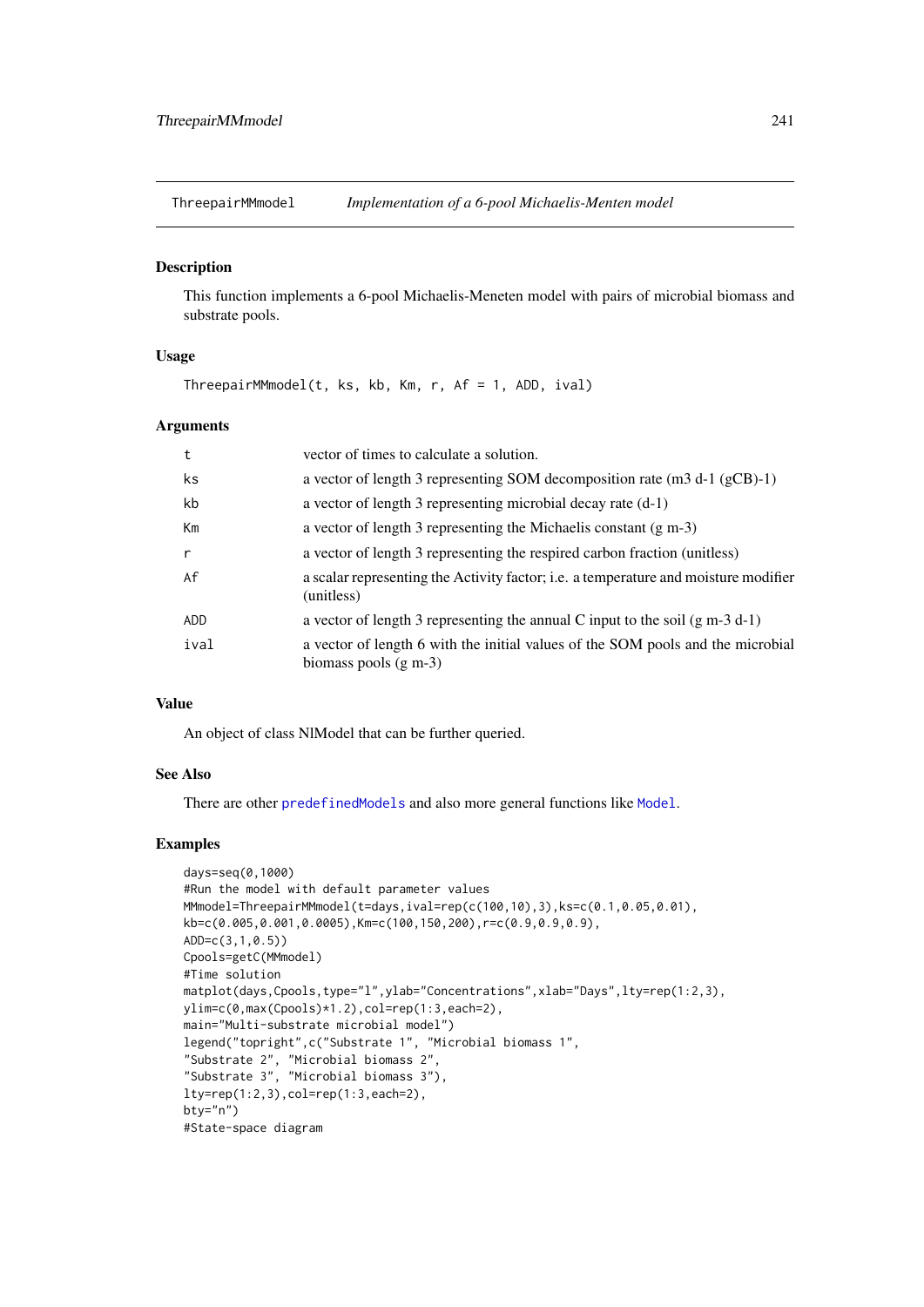```
plot(Cpools[,2],Cpools[,1],type="l",ylab="Substrate",xlab="Microbial biomass")
lines(Cpools[,4],Cpools[,3],col=2)
lines(Cpools[,6],Cpools[,5],col=3)
legend("topright",c("Substrate-Enzyme pair 1","Substrate-Enzyme pair 2",
"Substrate-Enzyme pair 3"),col=1:3,lty=1,bty="n")
#Microbial biomass over time
plot(days,Cpools[,2],type="l",col=2,xlab="Days",ylab="Microbial biomass")
```
<span id="page-241-0"></span>ThreepFeedbackModel *Implementation of a three pool model with feedback structure*

#### Description

This function creates a model for three pools connected with feedback. It is a wrapper for the more general function [GeneralModel](#page-103-0).

# Usage

```
ThreepFeedbackModel(
  t,
  ks,
  a21,
  a12,
  a32,
  a23,
  C0,
  In,
  xi = 1,
  solver = deSolve.lsoda.wrapper,
  pass = FALSE
\lambda
```

| t      | A vector containing the points in time where the solution is sought.                                                                                    |
|--------|---------------------------------------------------------------------------------------------------------------------------------------------------------|
| ks.    | A vector of length 3 containing the values of the decomposition rates for pools<br>$1, 2,$ and 3.                                                       |
| a21    | A scalar with the value of the transfer rate from pool 1 to pool 2.                                                                                     |
| a12    | A scalar with the value of the transfer rate from pool 2 to pool 1.                                                                                     |
| a32    | A scalar with the value of the transfer rate from pool 2 to pool 3.                                                                                     |
| a23    | A scalar with the value of the transfer rate from pool 3 to pool 2.                                                                                     |
| C0     | A vector containing the initial concentrations for the 3 pools. The length of this<br>vector is 3                                                       |
| In     | A data frame object specifying the amount of litter inputs by time.                                                                                     |
| хi     | A scalar or data frame object specifying the external (environmental and/or edaphic)<br>effects on decomposition rates.                                 |
| solver | A function that solves the system of ODEs. This can be euler or deSolve. 1soda. wrapper<br>or any other user provided function with the same interface. |
| pass   | if TRUE forces the constructor to create the model even if it is invalid                                                                                |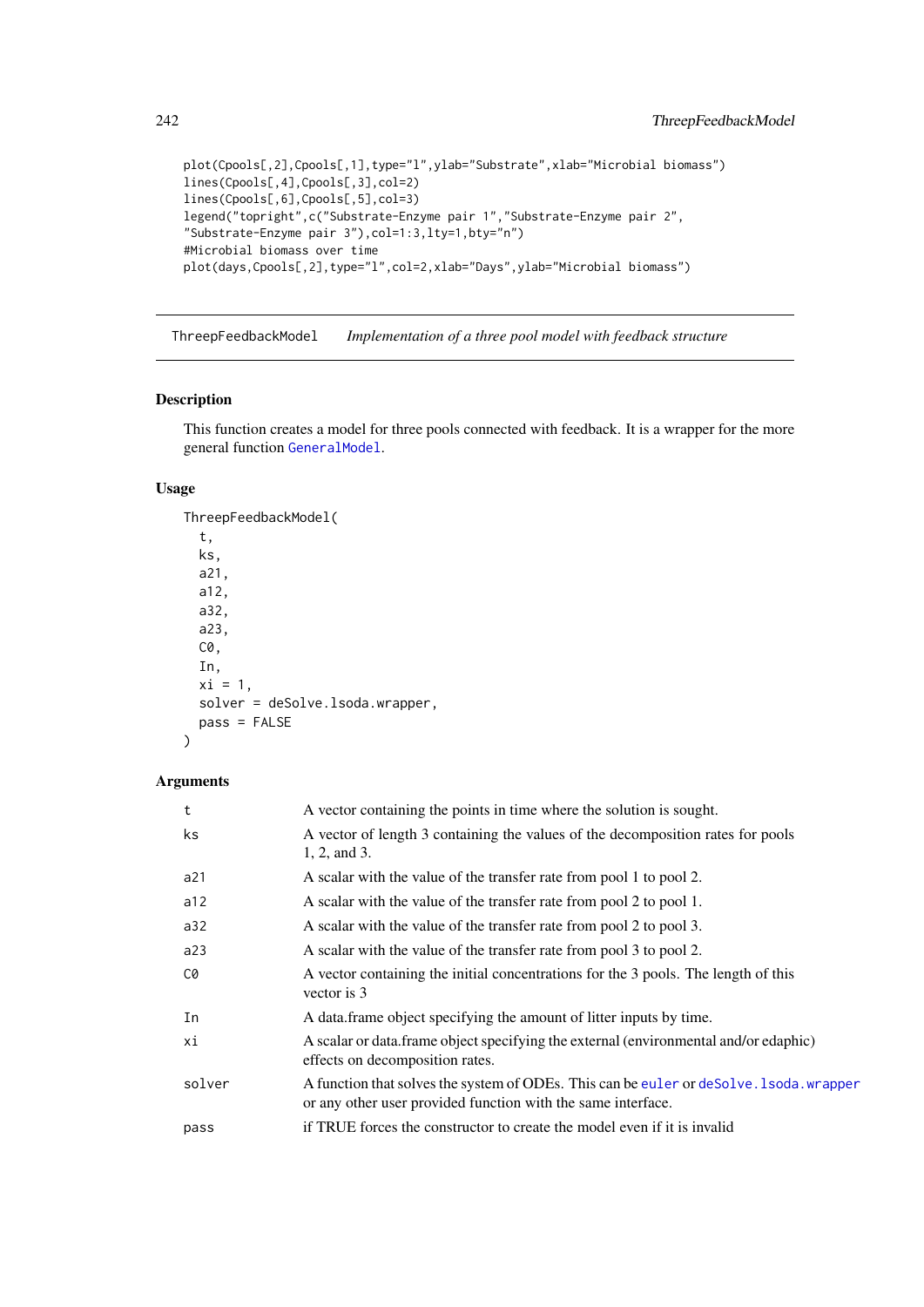#### ThreepFeedbackModel 243

#### References

Sierra, C.A., M. Mueller, S.E. Trumbore. 2012. Models of soil organic matter decomposition: the SoilR package version 1.0. Geoscientific Model Development 5, 1045-1060.

# See Also

There are other [predefinedModels](#page-224-1) and also more general functions like [Model](#page-191-0).

## Examples

```
t_start=0
t_end=10
tn=50
timestep=(t_end-t_start)/tn
t=seq(t_start,t_end,timestep)
ks=c(k1=0.8,k2=0.4,k3=0.2)
C0=c(C10=100,C20=150, C30=50)
In = 60Temp=rnorm(t,15,1)
TempEffect=data.frame(t,fT.Daycent1(Temp))
Ex1=ThreepFeedbackModel(t=t,ks=ks,a21=0.5,a12=0.1,a32=0.2,a23=0.1,C0=C0,In=In,xi=TempEffect)
Ct=getC(Ex1)
Rt=getReleaseFlux(Ex1)
plot(
t,
rowSums(Ct),
type="l",
ylab="Carbon stocks (arbitrary units)",
xlab="Time (arbitrary units)",
1wd=2,
ylim=c(0,sum(Ct[51,]))
)
lines(t,Ct[,1],col=2)
lines(t,Ct[,2],col=4)
lines(t,Ct[,3],col=3)
legend(
"topleft",
c("Total C","C in pool 1", "C in pool 2","C in pool 3"),
lty=c(1,1,1,1),
col=c(1,2,4,3),
lwd=c(2,1,1,1),
bty="n"
)
plot(
t,
rowSums(Rt),
type="l",
ylab="Carbon released (arbitrary units)",
xlab="Time (arbitrary units)",
1wd=2,
ylim=c(0,sum(Rt[51,]))
)
```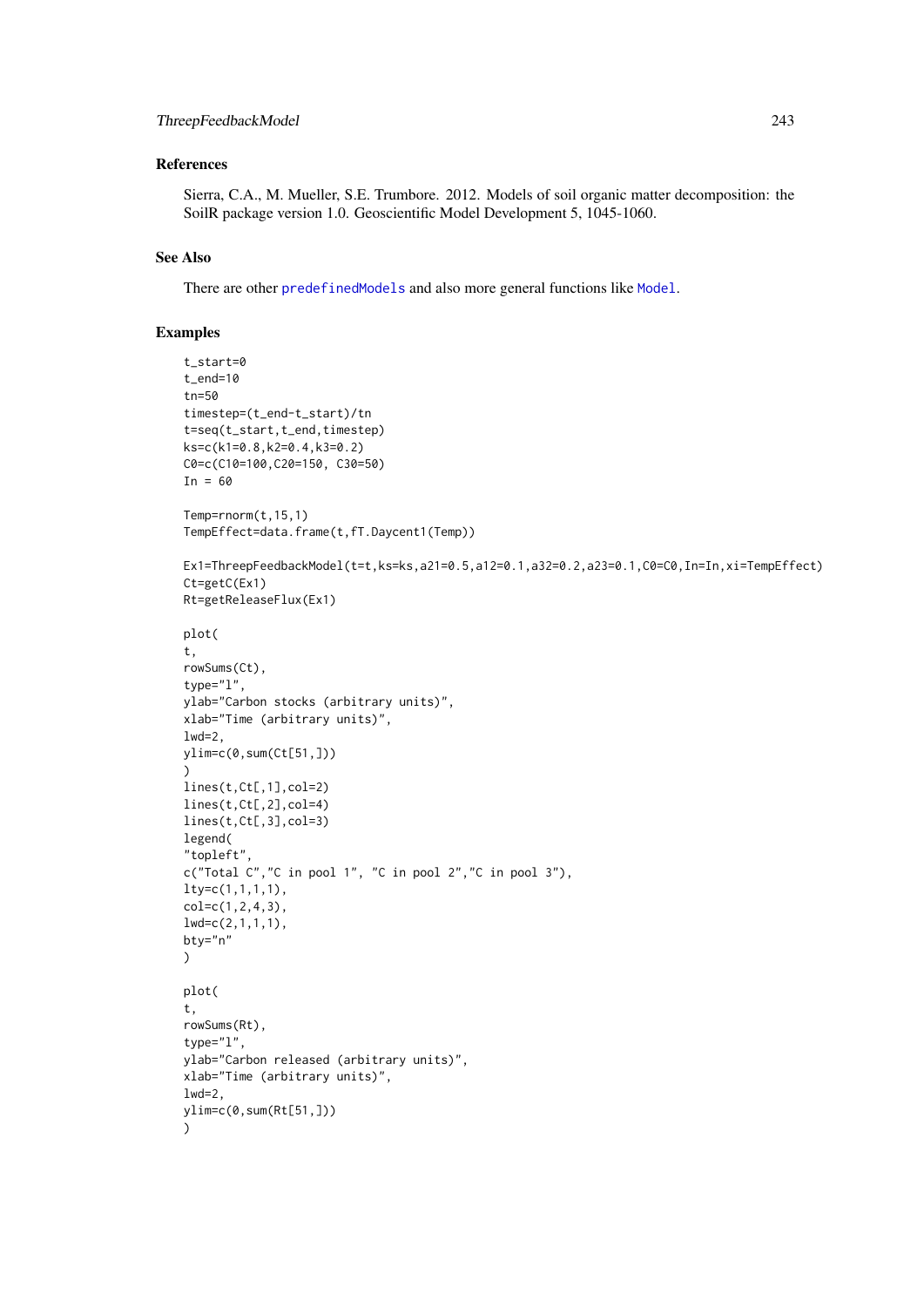```
lines(t,Rt[,1],col=2)
lines(t,Rt[,2],col=4)
lines(t,Rt[,3],col=3)
legend(
"topleft",
c("Total C release",
"C release from pool 1",
"C release from pool 2",
"C release from pool 3"),
ltv = c(1,1,1,1),
col=c(1,2,4,3),
lwd=c(2,1,1,1),
bty="n"
)
Inr=data.frame(t,Random.inputs=rnorm(length(t),50,10))
plot(Inr,type="l")
Ex2=ThreepFeedbackModel(t=t,ks=ks,a21=0.5,a12=0.1,a32=0.2,a23=0.1,C0=C0,In=Inr)
Ctr=getC(Ex2)
Rtr=getReleaseFlux(Ex2)
plot(
t,
rowSums(Ctr),
type="l",
ylab="Carbon stocks (arbitrary units)",
xlab="Time (arbitrary units)",
1wd=2,
ylim=c(0,sum(Ctr[51,]))
\lambdalines(t,Ctr[,1],col=2)
lines(t,Ctr[,2],col=4)
lines(t,Ctr[,3],col=3)
legend("topright",c("Total C","C in pool 1", "C in pool 2","C in pool 3"),
lty=c(1,1,1,1), col=c(1,2,4,3), lwd=c(2,1,1,1), bty="n")plot(t,rowSums(Rtr),type="l",ylab="Carbon released (arbitrary units)",
xlab="Time (arbitrary units)",lwd=2,ylim=c(0,sum(Rtr[51,])))
lines(t,Rtr[,1],col=2)
lines(t,Rtr[,2],col=4)
lines(t,Rtr[,3],col=3)
legend(
"topright",
c("Total C release",
"C release from pool 1",
"C release from pool 2",
"C release from pool 3"
),
lty=c(1,1,1,1),
col=c(1,2,4,3),
lwd=c(2,1,1,1),
bty="n")
```
<span id="page-243-0"></span>ThreepFeedbackModel14 *Implementation of a three-pool C14 model with feedback structure*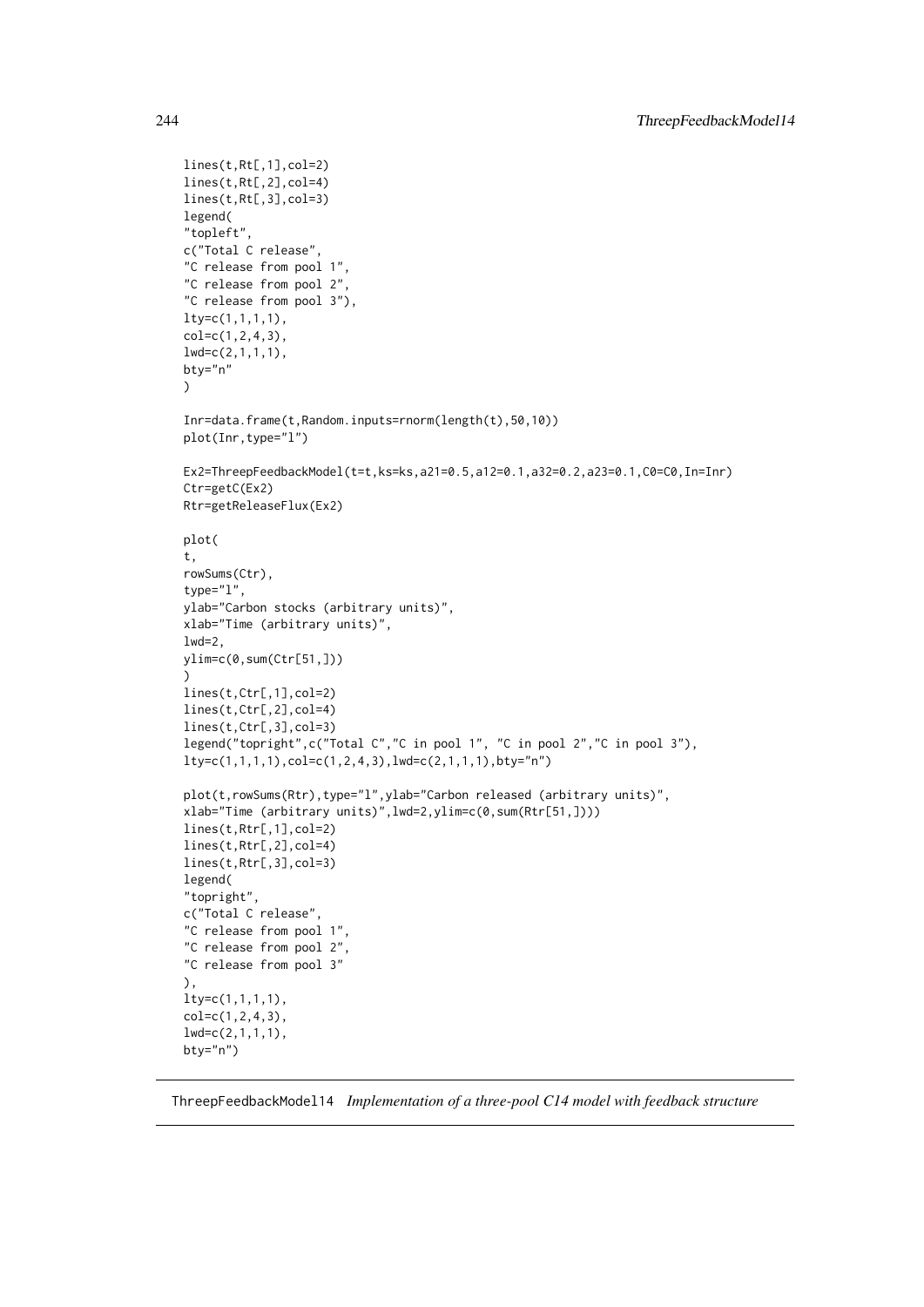# Description

This function creates a model for three pools connected with feedback. It is a wrapper for the more general function [GeneralModel\\_14](#page-104-0) that can handle an arbitrary number of pools with arbitrary connections. [GeneralModel\\_14](#page-104-0) can also handle input data in different formats, while this function requires its input as Delta14C. Look at it as an example how to use the more powerful tool [GeneralModel\\_14](#page-104-0) or as a shortcut for a standard task!

# Usage

```
ThreepFeedbackModel14(
  t,
  ks,
  C0,
  F0_Delta14C,
  In,
  a21,
  a12,
  a32,
  a23,
  xi = 1,
  inputFc,
  lambda = -0.0001209681,lag = 0,
  solver = deSolve.lsoda.wrapper,
 pass = FALSE
)
```

| t           | A vector containing the points in time where the solution is sought. It must be<br>specified within the same period for which the Delta 14 C of the atmosphere is<br>provided. The default period in the provided dataset C14Atm_NH is 1900-2010. |
|-------------|---------------------------------------------------------------------------------------------------------------------------------------------------------------------------------------------------------------------------------------------------|
| ks.         | A vector of length 3 containing the decomposition rates for the 3 pools.                                                                                                                                                                          |
| C0          | A vector of length 3 containing the initial amount of carbon for the 3 pools.                                                                                                                                                                     |
| F0_Delta14C | A vector of length 3 containing the initial fraction of radiocarbon for the 3 pools<br>in Delta14C format. The format will be assumed to be Delta14C, so please take<br>care that it is.                                                          |
| In          | A scalar or a data frame object specifying the amount of litter inputs by time.                                                                                                                                                                   |
| a21         | A scalar with the value of the transfer rate from pool 1 to pool 2.                                                                                                                                                                               |
| a12         | A scalar with the value of the transfer rate from pool 2 to pool 1.                                                                                                                                                                               |
| a32         | A scalar with the value of the transfer rate from pool 2 to pool 3.                                                                                                                                                                               |
| a23         | A scalar with the value of the transfer rate from pool 3 to pool 2.                                                                                                                                                                               |
| хi          | A scalar or a data.frame specifying the external (environmental and/or edaphic)<br>effects on decomposition rates.                                                                                                                                |
| inputFc     | A Data Frame object containing values of atmospheric Delta14C per time. First<br>column must be time values, second column must be Delta14C values in per<br>mil.                                                                                 |
| lambda      | Radioactive decay constant. By default lambda=-0.0001209681 $y^2$ -1. This has<br>the side effect that all your time related data are treated as if the time unit was<br>year.                                                                    |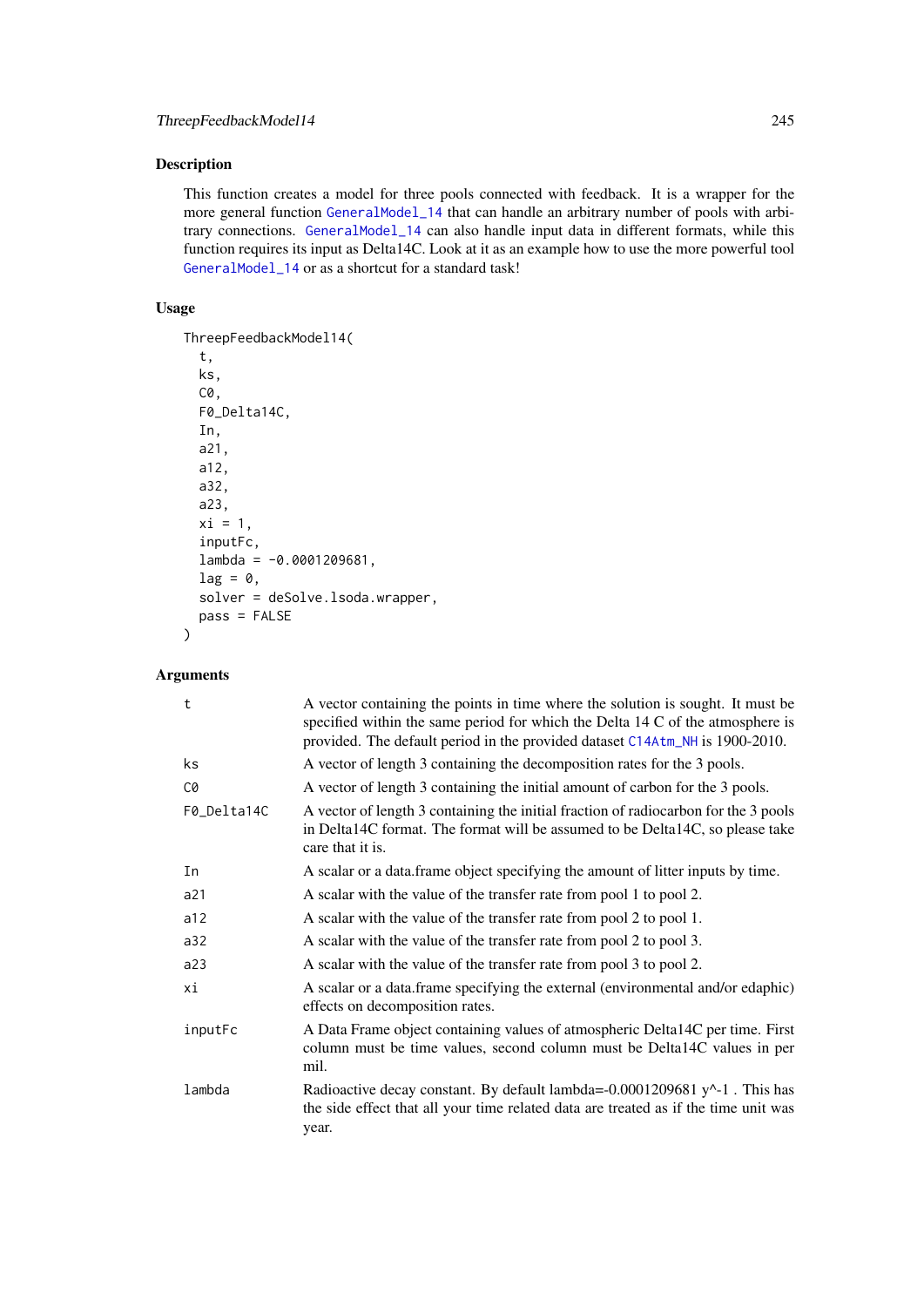| lag    | A positive scalar representing a time lag for radiocarbon to enter the system.                                                                                               |
|--------|------------------------------------------------------------------------------------------------------------------------------------------------------------------------------|
| solver | A function that solves the system of ODEs. This can be euler or deSolve. 1 soda, wrapper<br>or any other user provided function with the same interface.                     |
| pass   | if TRUE forces the constructor to create the model even if it is invalid. This is<br>sometimes useful when SoilR is used by external packages for parameter esti-<br>mation. |

# See Also

There are other [predefinedModels](#page-224-1) and also more general functions like [Model\\_14](#page-194-0).

## Examples

```
#years=seq(1901,2009,by=0.5)
years=seq(1904,2009,by=0.5)
LitterInput=100
k1=1/2; k2=1/10; k3=1/50
a21=0.9*k1
a12=0.4*k2
a32=0.4*k2
a23=0.7*k3
Feedback=ThreepFeedbackModel14(
t=years,
ks=c(k1=k1, k2=k2, k3=k3),
C0=c(100,500,1000),
F0_Delta14C=c(0,0,0),
In=LitterInput,
a21=a21,
a12=a12,
a32=a32,
a23=a23,
inputFc=C14Atm_NH
)
F.R14m=getF14R(Feedback)
F.C14m=getF14C(Feedback)
F.C14t=getF14(Feedback)
Series=ThreepSeriesModel14(
t=years,
ks=c(k1=k1, k2=k2, k3=k3),
C0=c(100,500,1000),
F0_Delta14C=c(0,0,0),
In=LitterInput,
a21=a21,
a32=a32,
inputFc=C14Atm_NH
)
S.R14m=getF14R(Series)
S.C14m=getF14C(Series)
S.C14t=getF14(Series)
Parallel=ThreepParallelModel14(
t=years,
ks=c(k1=k1, k2=k2, k3=k3),
C0=c(100,500,1000),
```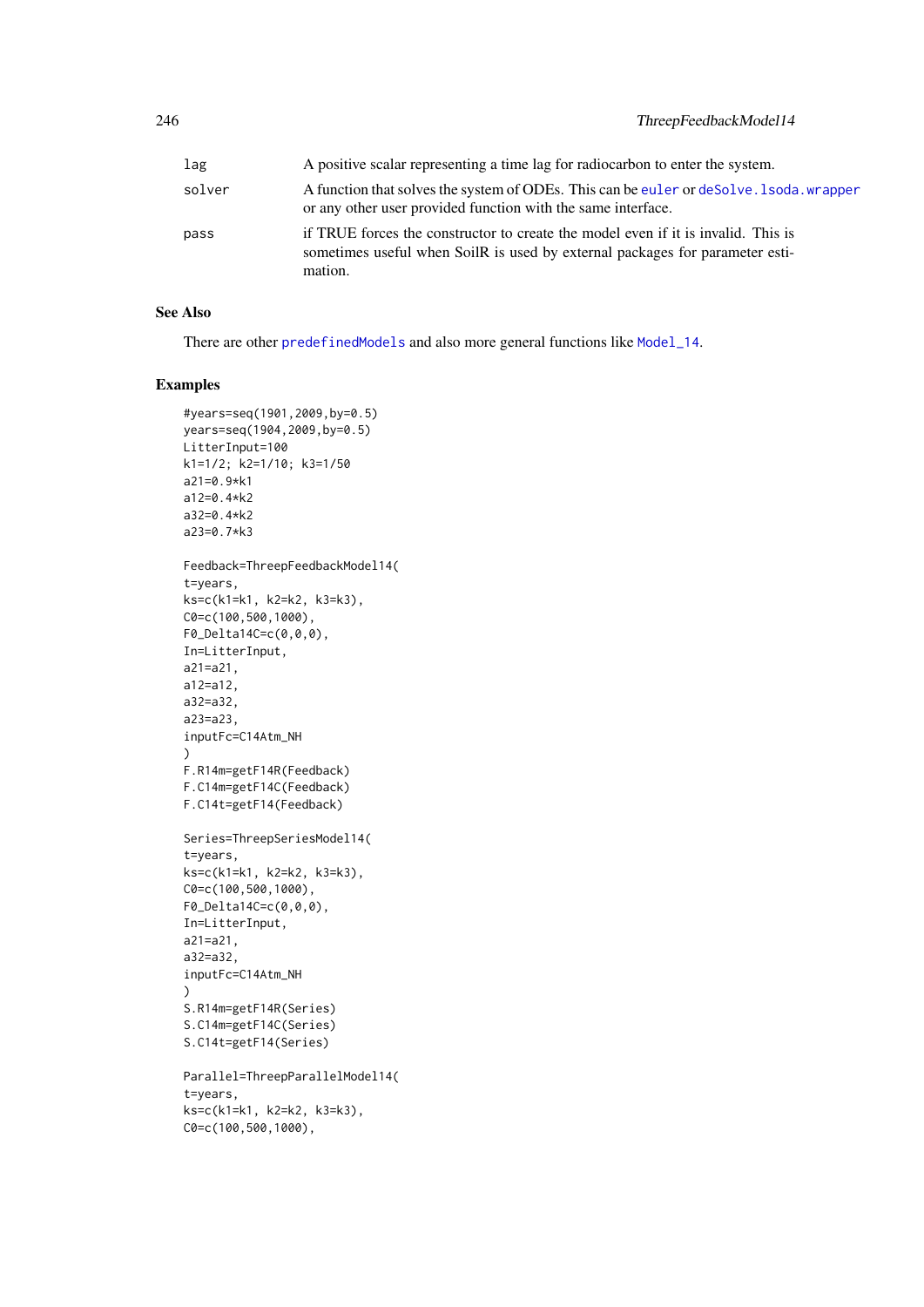```
F0_Delta14C=c(0,0,0),
In=LitterInput,
gam1=0.6,
gam2=0.2,
inputFc=C14Atm_NH,
lag=2
)
P.R14m=getF14R(Parallel)
P.C14m=getF14C(Parallel)
P.C14t=getF14(Parallel)
par(mfrow=c(3,2))
plot(
C14Atm_NH,
type="l",
xlab="Year",
ylab=expression(paste(Delta^14,"C ","(\u2030)")),
xlim=c(1940,2010)
\lambdalines(years, P.C14t[,1], col=4)
lines(years, P.C14t[,2],col=4,lwd=2)
lines(years, P.C14t[,3],col=4,lwd=3)
legend(
"topright",
c("Atmosphere", "Pool 1", "Pool 2", "Pool 3"),
lty=rep(1,4),
col=c(1,4,4,4),
lwd=c(1,1,2,3),
bty="n"
\lambdaplot(C14Atm_NH,type="l",xlab="Year",
ylab=expression(paste(Delta^14,"C ","(\u2030)")),xlim=c(1940,2010))
lines(years,P.C14m,col=4)
lines(years,P.R14m,col=2)
legend("topright",c("Atmosphere","Bulk SOM", "Respired C"),
lty=c(1,1,1), col=c(1,4,2),bty="n")
plot(C14Atm_NH,type="l",xlab="Year",
ylab=expression(paste(Delta^14,"C ","(\u2030)")),xlim=c(1940,2010))
lines(years, S.C14t[,1], col=4)
lines(years, S.C14t[,2],col=4,lwd=2)
lines(years, S.C14t[,3],col=4,lwd=3)
legend("topright",c("Atmosphere", "Pool 1", "Pool 2", "Pool 3"),
lty=rep(1,4), col=c(1,4,4,4), lwd=c(1,1,2,3), bty="n"plot(C14Atm_NH,type="l",xlab="Year",
ylab=expression(paste(Delta^14,"C ","(\u2030)")),xlim=c(1940,2010))
lines(years,S.C14m,col=4)
lines(years,S.R14m,col=2)
legend("topright",c("Atmosphere","Bulk SOM", "Respired C"),
lty=c(1,1,1), col=c(1,4,2), bty="n")plot(C14Atm_NH,type="l",xlab="Year",
ylab=expression(paste(Delta^14,"C ","(\u2030)")),xlim=c(1940,2010))
lines(years, F.C14t[,1], col=4)
lines(years, F.C14t[,2],col=4,lwd=2)
```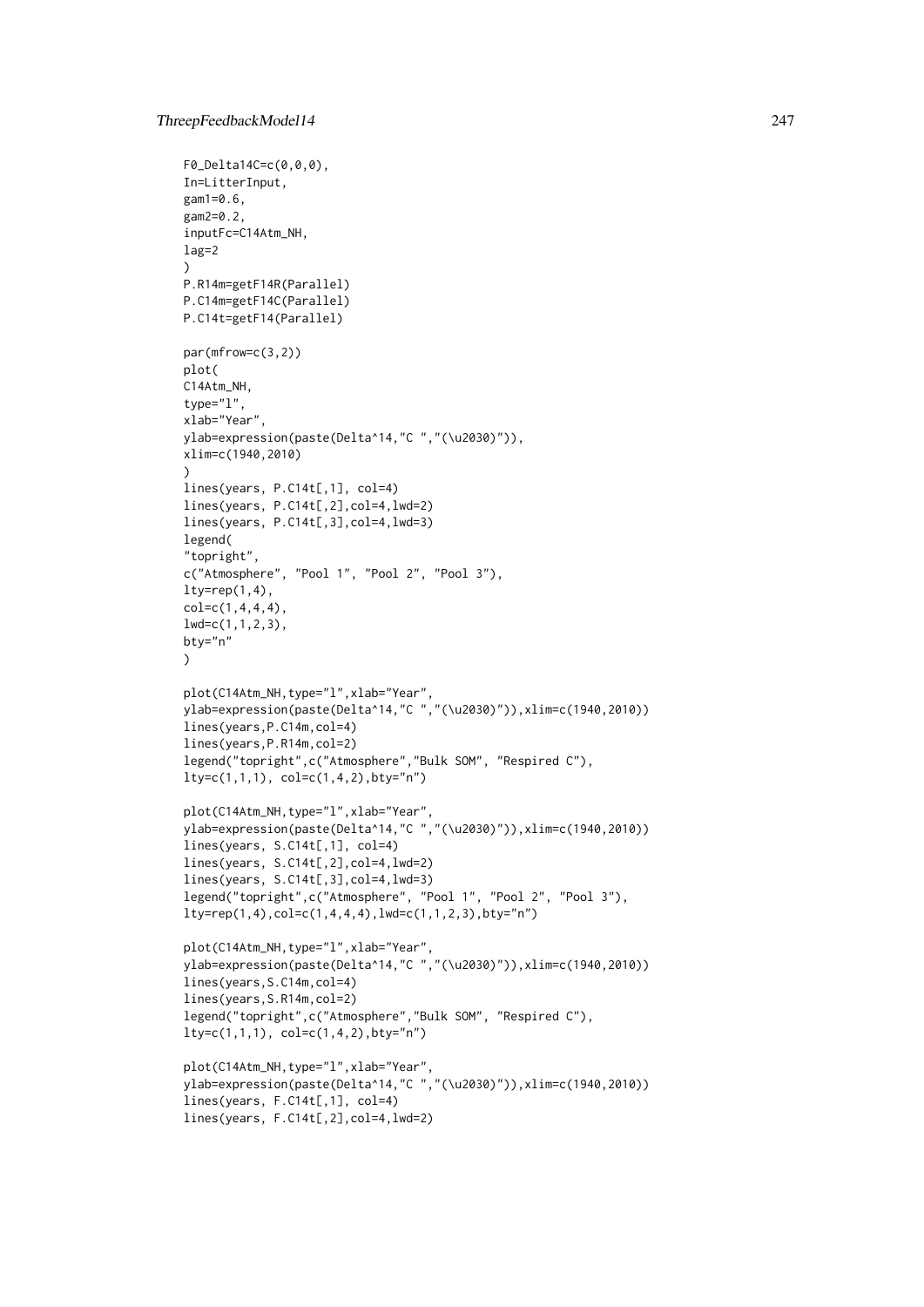```
lines(years, F.C14t[,3],col=4,lwd=3)
legend("topright",c("Atmosphere", "Pool 1", "Pool 2", "Pool 3"),
lty=rep(1,4), col=c(1,4,4,4), lwd=c(1,1,2,3), bty="n"plot(C14Atm_NH,type="l",xlab="Year",
ylab=expression(paste(Delta^14,"C ","(\u2030)")),xlim=c(1940,2010))
lines(years,F.C14m,col=4)
lines(years,F.R14m,col=2)
legend("topright",c("Atmosphere","Bulk SOM", "Respired C"),
lty=c(1,1,1), col=c(1,4,2), bty="n")
```

```
par(mfrow=c(1,1))
```
<span id="page-247-0"></span>ThreepParallelModel *Implementation of a three pool model with parallel structure*

# Description

The function creates a model for three independent (parallel) pools. It is a wrapper for the more general function [ParallelModel](#page-210-0) that can handle an arbitrary number of pools.

#### Usage

```
ThreepParallelModel(
  t,
  ks,
  C0,
  In,
  gam1,
  gam2,
  xi = 1,
  solver = deSolve.lsoda.wrapper,
  pass = FALSE
)
```

| t      | A vector containing the points in time where the solution is sought.                                                                                    |
|--------|---------------------------------------------------------------------------------------------------------------------------------------------------------|
| ks     | A vector of length 3 containing the decomposition rates for the 3 pools.                                                                                |
| C0     | A vector of length 3 containing the initial amount of carbon for the 3 pools.                                                                           |
| In     | A scalar or a data. frame object specifying the amount of litter inputs by time.                                                                        |
| gam1   | A scalar representing the partitioning coefficient, i.e. the proportion from the<br>total amount of inputs that goes to pool 1.                         |
| gam2   | A scalar representing the partitioning coefficient, i.e. the proportion from the<br>total amount of inputs that goes to pool 2.                         |
| хi     | A scalar or a data. frame specifying the external (environmental and/or edaphic)<br>effects on decomposition rates.                                     |
| solver | A function that solves the system of ODEs. This can be euler or deSolve. 1soda. wrapper<br>or any other user provided function with the same interface. |
| pass   | Logical that forces the Model to be created even if the chect suggest problems.                                                                         |
|        |                                                                                                                                                         |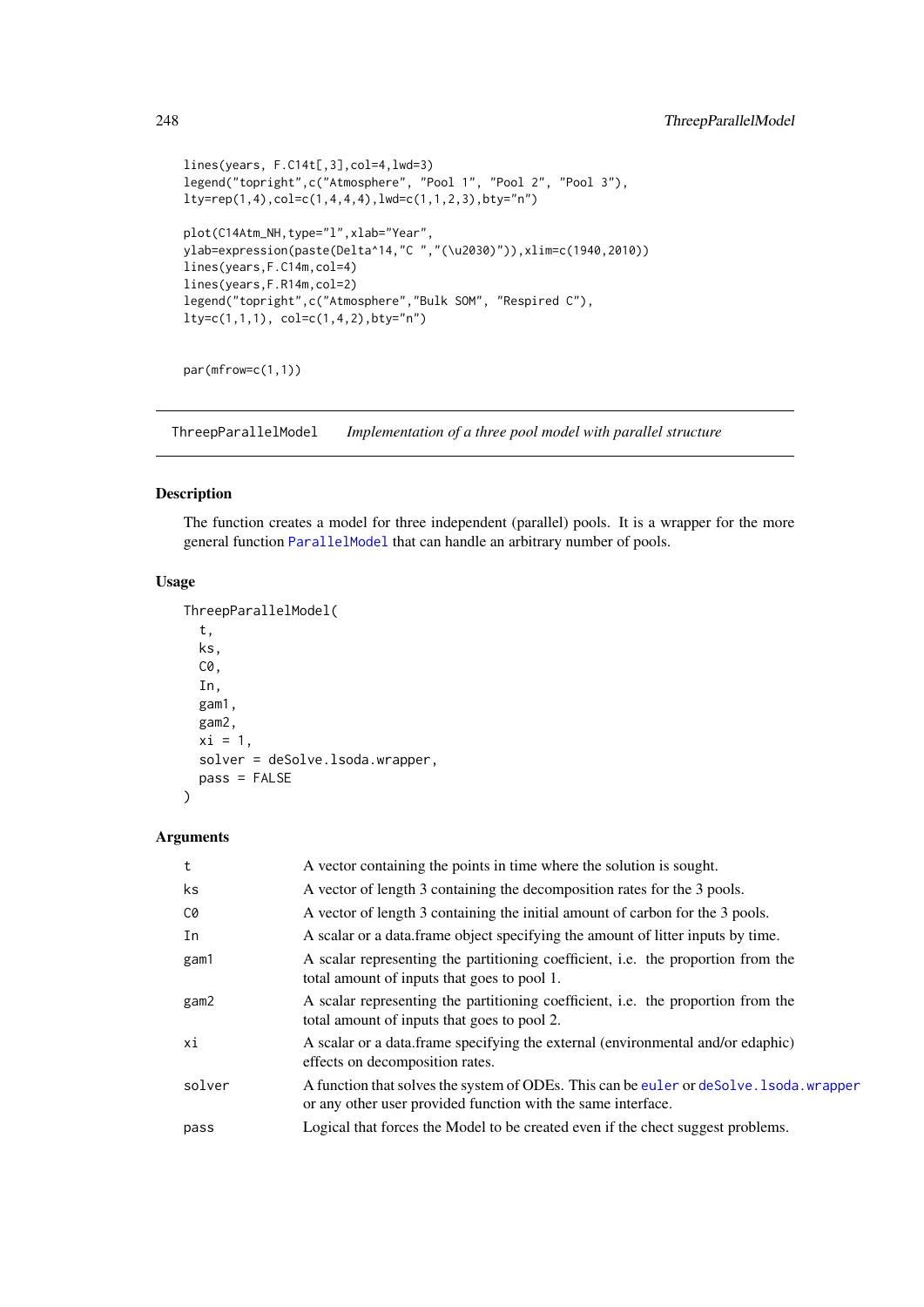#### References

Sierra, C.A., M. Mueller, S.E. Trumbore. 2012. Models of soil organic matter decomposition: the SoilR package version 1.0. Geoscientific Model Development 5, 1045-1060.

# See Also

There are other [predefinedModels](#page-224-1) and also more general functions like [Model](#page-191-0).

### Examples

```
t_start=0
t_end=10
tn=50
timestep=(t_end-t_start)/tn
t=seq(t_start,t_end,timestep)
Ex=ThreepParallelModel(t,ks=c(k1=0.5,k2=0.2,k3=0.1),
C0=c(c10=100, c20=150,c30=50),In=20,gam1=0.7,gam2=0.1,xi=0.5)
Ct=getC(Ex)
plot(t,rowSums(Ct),type="l",lwd=2,
ylab="Carbon stocks (arbitrary units)",xlab="Time",ylim=c(0,sum(Ct[1,])))
lines(t,Ct[,1],col=2)
lines(t,Ct[,2],col=4)
lines(t,Ct[,3],col=3)
legend("topright",c("Total C","C in pool 1", "C in pool 2","C in pool 3"),
lty=c(1,1,1,1),col=c(1,2,4,3),lwd=c(2,1,1,1),bty="n")
Rt=getReleaseFlux(Ex)
plot(t,rowSums(Rt),type="l",ylab="Carbon released (arbitrary units)",
xlab="Time",lwd=2,ylim=c(0,sum(Rt[1,])))
lines(t,Rt[,1],col=2)
lines(t,Rt[,2],col=4)
lines(t,Rt[,3],col=3)
legend("topright",c("Total C release","C release from pool 1",
"C release from pool 2","C release from pool 3"),
lty=c(1,1,1,1),col=c(1,2,4,3),lwd=c(2,1,1,1),bty="n")
```
<span id="page-248-0"></span>ThreepParallelModel14 *Implementation of a three-pool C14 model with parallel structure*

#### Description

This function creates a model for two independent (parallel) pools. It is a wrapper for the more general function [GeneralModel\\_14](#page-104-0) that can handle an arbitrary number of pools.

#### Usage

```
ThreepParallelModel14(
  t,
 ks,
 C0,
  F0_Delta14C,
```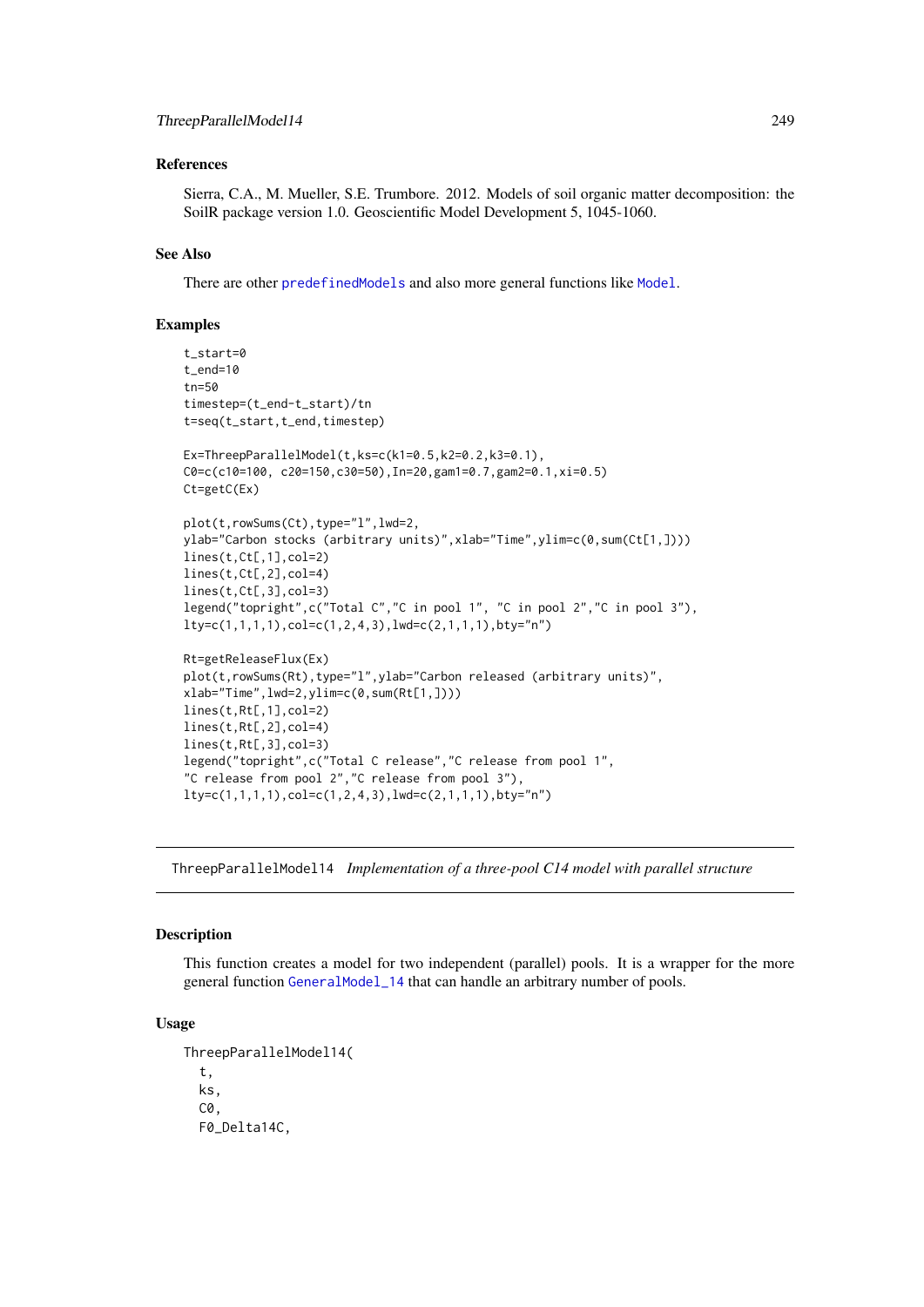```
In,
  gam1,
  gam2,
  xi = 1,
  inputFc,
  lambda = -0.0001209681,lag = 0,
  solver = deSolve.lsoda.wrapper,
  pass = FALSE
\lambda
```
# Arguments

| $\mathsf{t}$ | A vector containing the points in time where the solution is sought. It must be<br>specified within the same period for which the Delta 14 C of the atmosphere is<br>provided. The default period in the provided dataset C14Atm_NH is 1900-2010. |
|--------------|---------------------------------------------------------------------------------------------------------------------------------------------------------------------------------------------------------------------------------------------------|
| ks           | A vector of length 3 containing the decomposition rates for the 3 pools.                                                                                                                                                                          |
| C0           | A vector of length 3 containing the initial amount of carbon for the 3 pools.                                                                                                                                                                     |
| F0_Delta14C  | A vector of length 3 containing the initial amount of the radiocarbon fraction for<br>the 3 pools in Delta14C values in per mil.                                                                                                                  |
| In           | A scalar or a data frame object specifying the amount of litter inputs by time.                                                                                                                                                                   |
| gam1         | A scalar representing the partitioning coefficient, i.e. the proportion from the<br>total amount of inputs that goes to pool 1.                                                                                                                   |
| gam2         | A scalar representing the partitioning coefficient, i.e. the proportion from the<br>total amount of inputs that goes to pool 2.                                                                                                                   |
| хi           | A scalar or a data.frame specifying the external (environmental and/or edaphic)<br>effects on decomposition rates.                                                                                                                                |
| inputFc      | A Data Frame object containing values of atmospheric Delta14C per time. First<br>column must be time values, second column must be Delta14C values in per<br>mil.                                                                                 |
| lambda       | Radioactive decay constant. By default lambda=-0.0001209681 y^-1. This has<br>the side effect that all your time related data are treated as if the time unit was<br>year.                                                                        |
| lag          | A positive scalar representing a time lag for radiocarbon to enter the system.                                                                                                                                                                    |
| solver       | A function that solves the system of ODEs. This can be euler or deSolve. 1soda. wrapper<br>or any other user provided function with the same interface.                                                                                           |
| pass         | if TRUE Forces the constructor to create the model even if it is invalided                                                                                                                                                                        |
|              |                                                                                                                                                                                                                                                   |

## See Also

There are other [predefinedModels](#page-224-1) and also more general functions like [Model\\_14](#page-194-0).

# Examples

```
years=seq(1903,2009,by=0.5) # note that we
LitterInput=700
Ex=ThreepParallelModel14(
t=years,
ks=c(k1=1/2.8, k2=1/35, k3=1/100),
```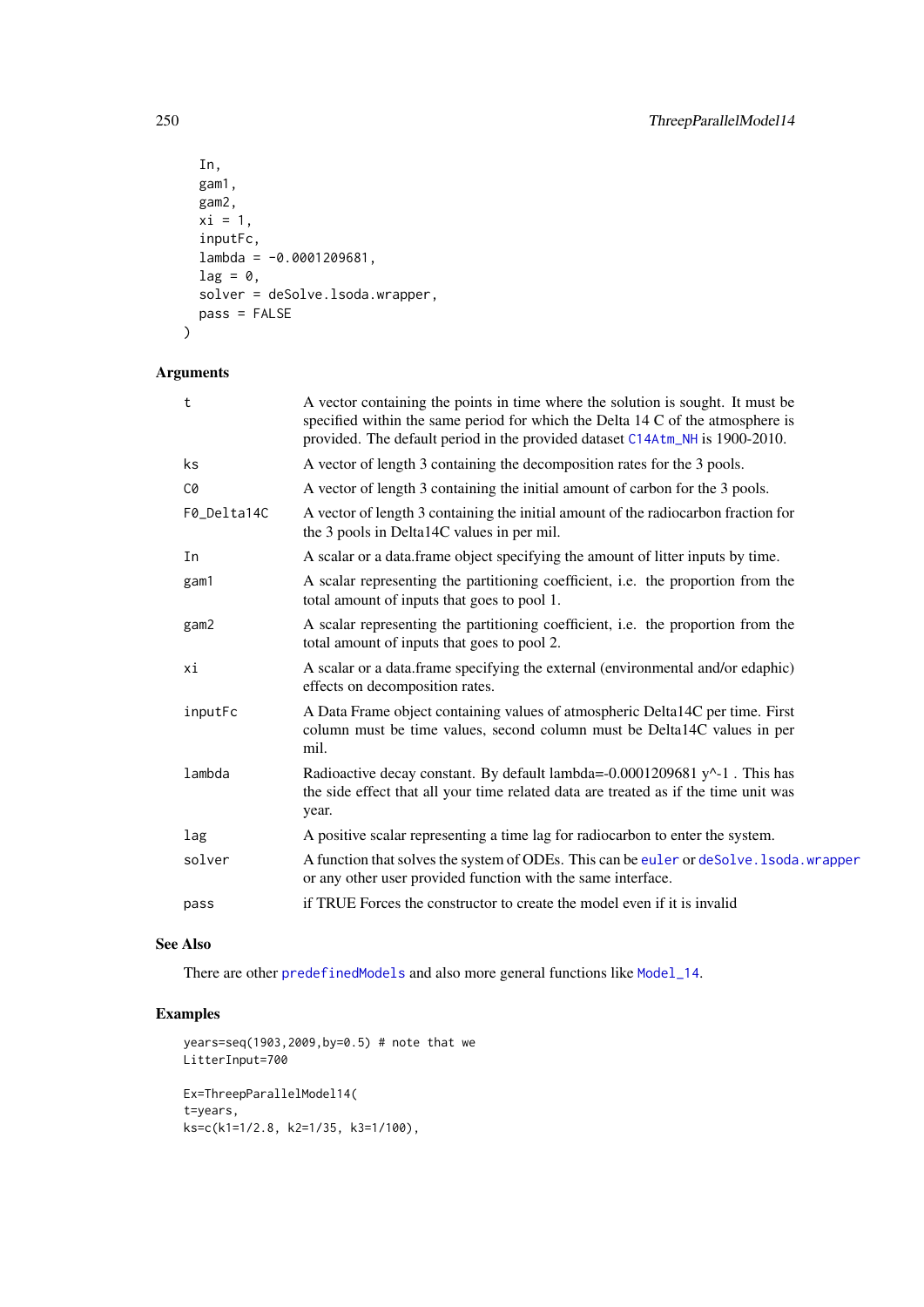#### ThreepSeriesModel 251

```
C0=c(200,5000,500),
F0_Delta14C=c(0,0,0),
In=LitterInput,
gam1=0.7,
gam2=0.1,
inputFc=C14Atm_NH,
lag=2
\lambdaR14m=getF14R(Ex)
C14m=getF14C(Ex)
C14t=getF14(Ex)
par(mfrow=c(2,1))
plot(C14Atm_NH,type="l",xlab="Year",ylab="Delta 14C (per mil)",xlim=c(1940,2010))
lines(years, C14t[,1], col=4)
lines(years, C14t[,2],col=4,lwd=2)
lines(years, C14t[,3],col=4,lwd=3)
legend(
"topright",
c(
"Delta 14C Atmosphere",
"Delta 14C pool 1",
"Delta 14C pool 2",
"Delta 14C pool 3"
),
lty=rep(1,4),col=c(1,4,4,4),
lwd=c(1,1,2,3),
bty="n"
)
plot(C14Atm_NH,type="l",xlab="Year",ylab="Delta 14C (per mil)",xlim=c(1940,2010))
lines(years,C14m,col=4)
lines(years,R14m,col=2)
legend("topright",c("Delta 14C Atmosphere","Delta 14C SOM", "Delta 14C Respired"),
lty=c(1,1,1), col=c(1,4,2), bty="n")par(mfrow=c(1,1))
```
<span id="page-250-0"></span>ThreepSeriesModel *Implementation of a three pool model with series structure*

## Description

This function creates a model for three pools connected in series. It is a wrapper for the more general function [GeneralModel](#page-103-0).

#### Usage

ThreepSeriesModel( t, ks, a21, a32, C0,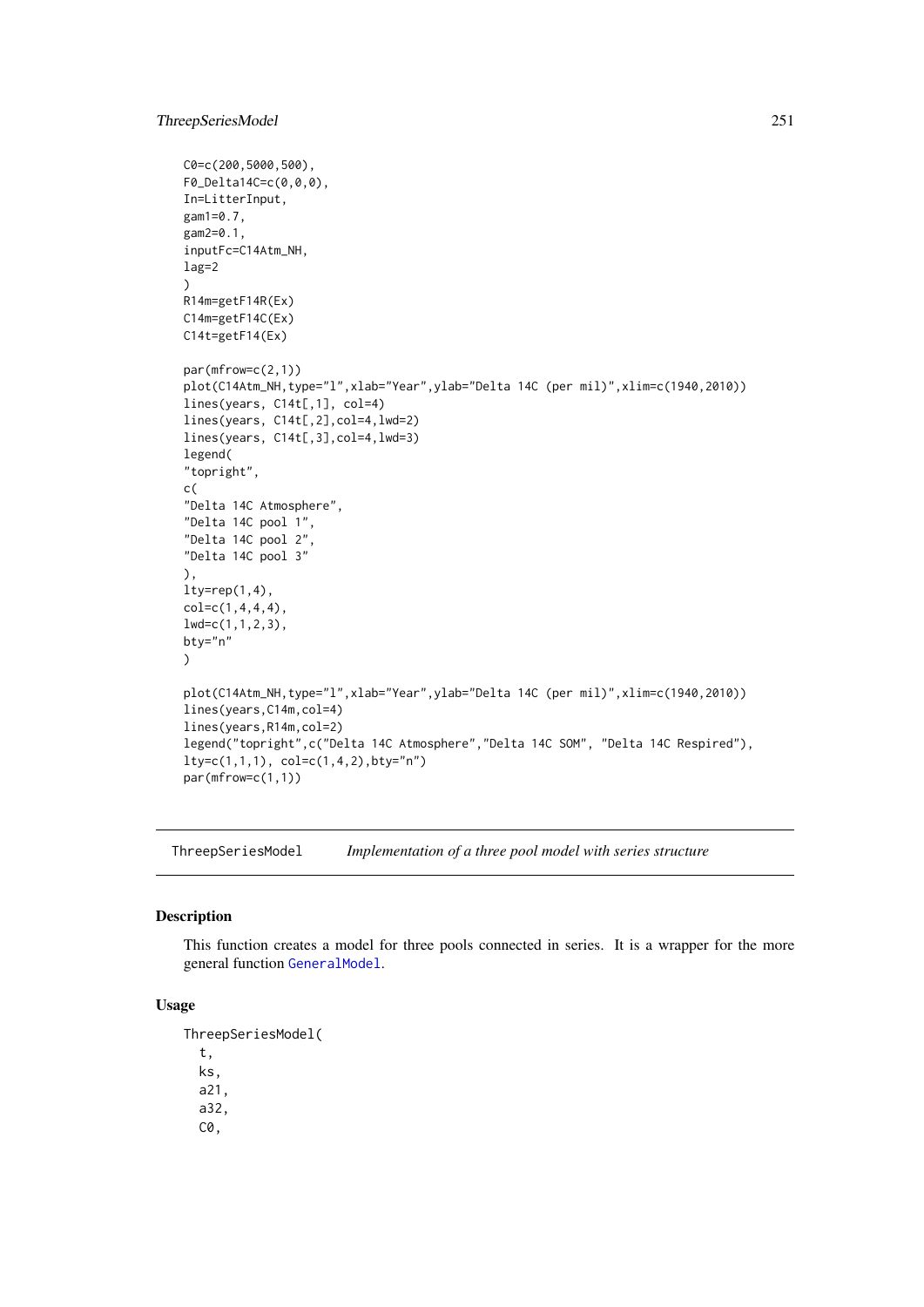```
In,
  xi = 1,
  solver = deSolve.lsoda.wrapper,
  pass = FALSE
)
```
# Arguments

| t      | A vector containing the points in time where the solution is sought.                                                                                    |
|--------|---------------------------------------------------------------------------------------------------------------------------------------------------------|
| ks     | A vector of length 3 containing the values of the decomposition rates for pools<br>1, 2, and 3.                                                         |
| a21    | A scalar with the value of the transfer rate from pool 1 to pool 2.                                                                                     |
| a32    | A scalar with the value of the transfer rate from pool 2 to pool 3.                                                                                     |
| C0     | A vector of length 3 containing the initial amount of carbon for the 3 pools.                                                                           |
| In     | A scalar or data frame object specifying the amount of litter inputs by time.                                                                           |
| хi     | A scalar or data. frame object specifying the external (environmental and/or edaphic)<br>effects on decomposition rates.                                |
| solver | A function that solves the system of ODEs. This can be euler or deSolve. 1soda. wrapper<br>or any other user provided function with the same interface. |
| pass   | if TRUE Forces the constructor to create the model even if it is invalid                                                                                |
|        |                                                                                                                                                         |

# Value

A Model Object that can be further queried

#### References

Sierra, C.A., M. Mueller, S.E. Trumbore. 2012. Models of soil organic matter decomposition: the SoilR package version 1.0. Geoscientific Model Development 5, 1045-1060.

# See Also

There are other [predefinedModels](#page-224-1) and also more general functions like [Model](#page-191-0).

# Examples

```
t_start=0
t_end=10
tn=50
timestep=(t_end-t_start)/tn
t=seq(t_start,t_end,timestep)
ks=c(k1=0.8,k2=0.4,k3=0.2)
C0=c(C10=100,C20=150, C30=50)
In = 50Ex1=ThreepSeriesModel(t=t,ks=ks,a21=0.5,a32=0.2,C0=C0,In=In,xi=fT.Q10(15))
Ct=getC(Ex1)
Rt=getReleaseFlux(Ex1)
plot(t,rowSums(Ct),type="l",ylab="Carbon stocks (arbitrary units)",
xlab="Time (arbitrary units)",lwd=2,ylim=c(0,sum(Ct[1,])))
lines(t,Ct[,1],col=2)
```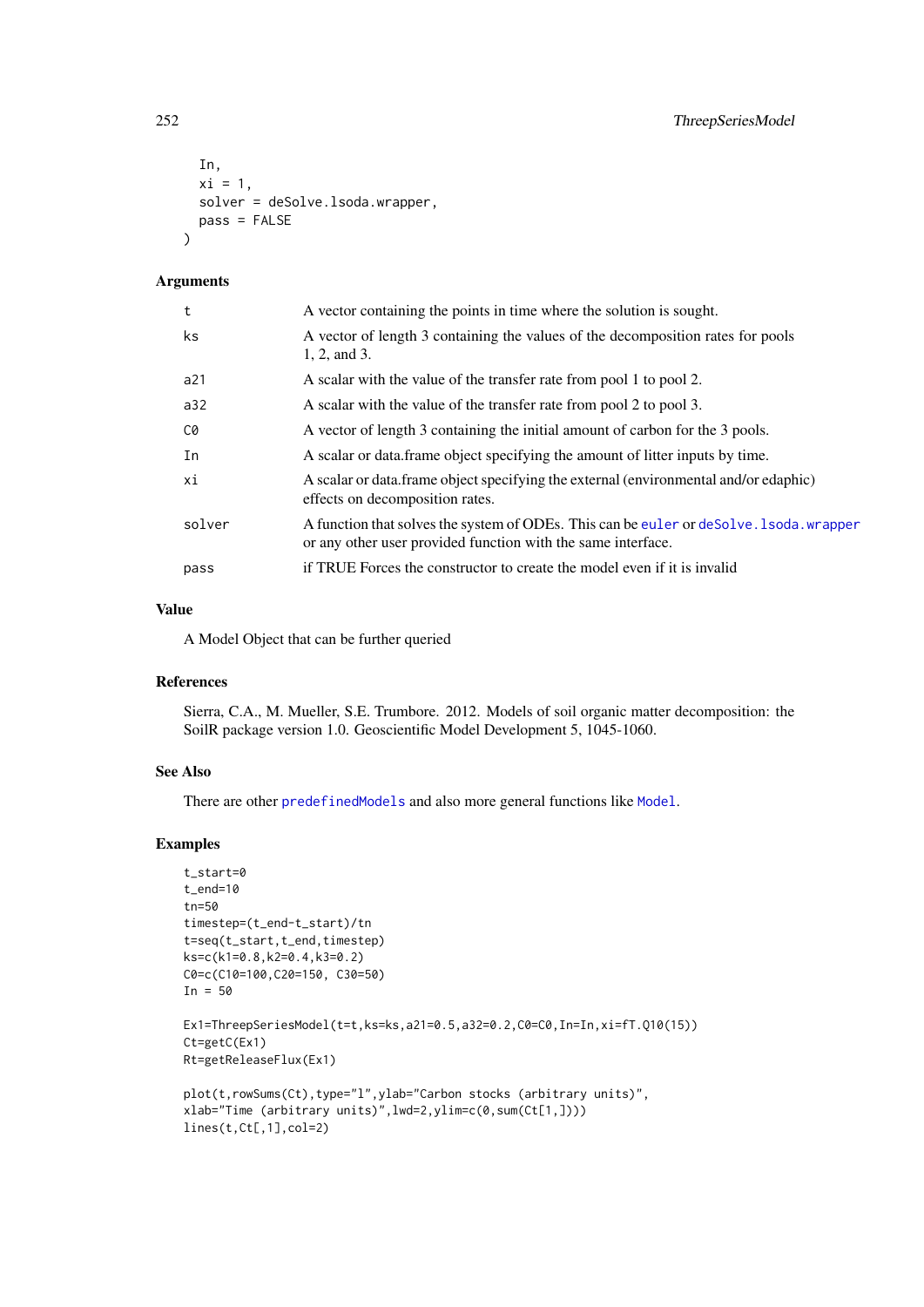```
lines(t,Ct[,2],col=4)
lines(t,Ct[,3],col=3)
legend("topright",c("Total C","C in pool 1", "C in pool 2","C in pool 3"),
lty=c(1,1,1,1),col=c(1,2,4,3),lwd=c(2,1,1,1),bty="n")
```
ThreepSeriesModel14 *Implementation of a three-pool C14 model with series structure*

# Description

This function creates a model for three pools connected in series. It is a wrapper for the more general function [GeneralModel\\_14](#page-104-0) that can handle an arbitrary number of pools.

# Usage

```
ThreepSeriesModel14(
  t,
  ks,
  C0,
  F0_Delta14C,
  In,
  a21,
  a32,
  xi = 1,
  inputFc,
  lambda = -0.0001209681,lag = 0,
  solver = deSolve.lsoda.wrapper,
  pass = FALSE
\lambda
```

| t           | A vector containing the points in time where the solution is sought. It must be<br>specified within the same period for which the Delta 14 C of the atmosphere is<br>provided. The default period in the provided dataset C14Atm_NH is 1900-2010. |
|-------------|---------------------------------------------------------------------------------------------------------------------------------------------------------------------------------------------------------------------------------------------------|
| ks          | A vector of length 3 containing the decomposition rates for the 3 pools.                                                                                                                                                                          |
| C0          | A vector of length 3 containing the initial amount of carbon for the 3 pools.                                                                                                                                                                     |
| F0_Delta14C | A vector of length 3 containing the initial amount of the radiocarbon fraction for<br>the 3 pools.                                                                                                                                                |
| In          | A scalar or a data frame object specifying the amount of litter inputs by time.                                                                                                                                                                   |
| a21         | A scalar with the value of the transfer rate from pool 1 to pool 2.                                                                                                                                                                               |
| a32         | A scalar with the value of the transfer rate from pool 2 to pool 3 as Delta14C<br>values in per mil.                                                                                                                                              |
| хi          | A scalar or a data frame specifying the external (environmental and/or edaphic)<br>effects on decomposition rates.                                                                                                                                |
| inputFc     | A Data Frame object containing values of atmospheric Delta14C per time. First<br>column must be time values, second column must be Delta14C values in per<br>mil.                                                                                 |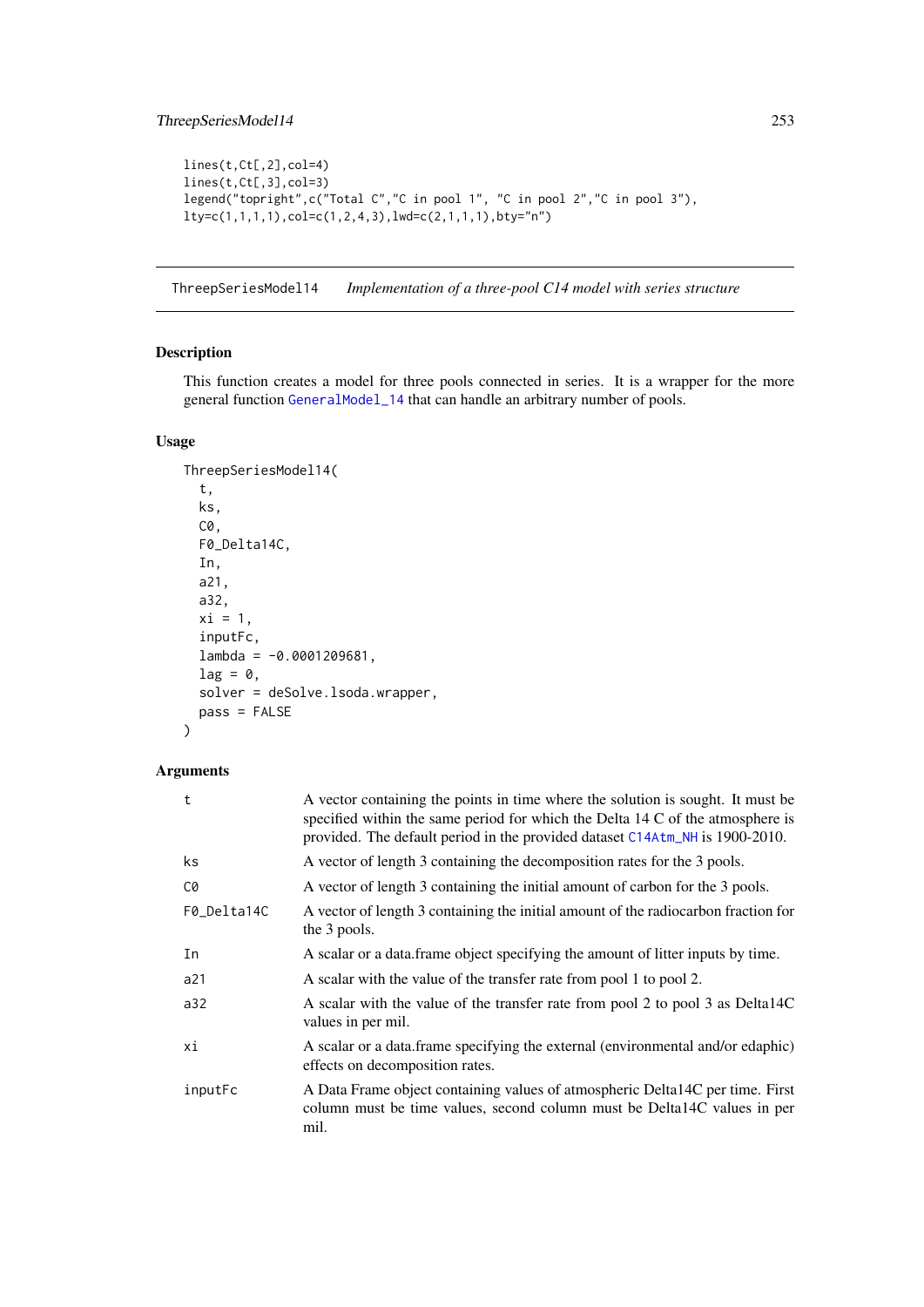| lambda | Radioactive decay constant. By default lambda=-0.0001209681 $v^2$ -1. This has<br>the side effect that all your time related data are treated as if the time unit was<br>year. |
|--------|--------------------------------------------------------------------------------------------------------------------------------------------------------------------------------|
| lag    | A positive scalar representing a time lag for radiocarbon to enter the system.                                                                                                 |
| solver | A function that solves the system of ODEs. This can be euler or deSolve. 1 soda, wrapper<br>or any other user provided function with the same interface.                       |
| pass   | if TRUE Forces the constructor to create the model even if it is invalid                                                                                                       |

## Value

A Model Object that can be further queried

#### See Also

There are other [predefinedModels](#page-224-0) and also more general functions like [Model\\_14](#page-194-0).

# Examples

```
years=seq(1901,2009,by=0.5)
LitterInput=700
Ex=ThreepSeriesModel14(
t=years,ks=c(k1=1/2.8, k2=1/35, k3=1/100),
C0=c(200,5000,500), F0_Delta14C=c(0,0,0),
In=LitterInput, a21=0.1, a32=0.01,inputFc=C14Atm_NH
\lambdaR14m=getF14R(Ex)
C14m=getF14C(Ex)
C14t=getF14(Ex)
par(mfrow=c(2,1))plot(C14Atm_NH,type="l",xlab="Year",
ylab="Delta 14C (per mil)",xlim=c(1940,2010))
lines(years, C14t[,1], col=4)
lines(years, C14t[,2],col=4,lwd=2)
lines(years, C14t[,3],col=4,lwd=3)
legend(
"topright",
c("Delta 14C Atmosphere", "Delta 14C pool 1", "Delta 14C pool 2", "Delta 14C pool 3"),
lty=rep(1,4), col=c(1,4,4,4), lwd=c(1,1,2,3), bty="n"plot(C14Atm_NH,type="l",xlab="Year",ylab="Delta 14C (per mil)",xlim=c(1940,2010))
lines(years,C14m,col=4)
lines(years,R14m,col=2)
legend("topright",c("Delta 14C Atmosphere","Delta 14C SOM", "Delta 14C Respired"),
lty=c(1,1,1), col=c(1,4,2), bty="n")par(mfrow=c(1,1))
```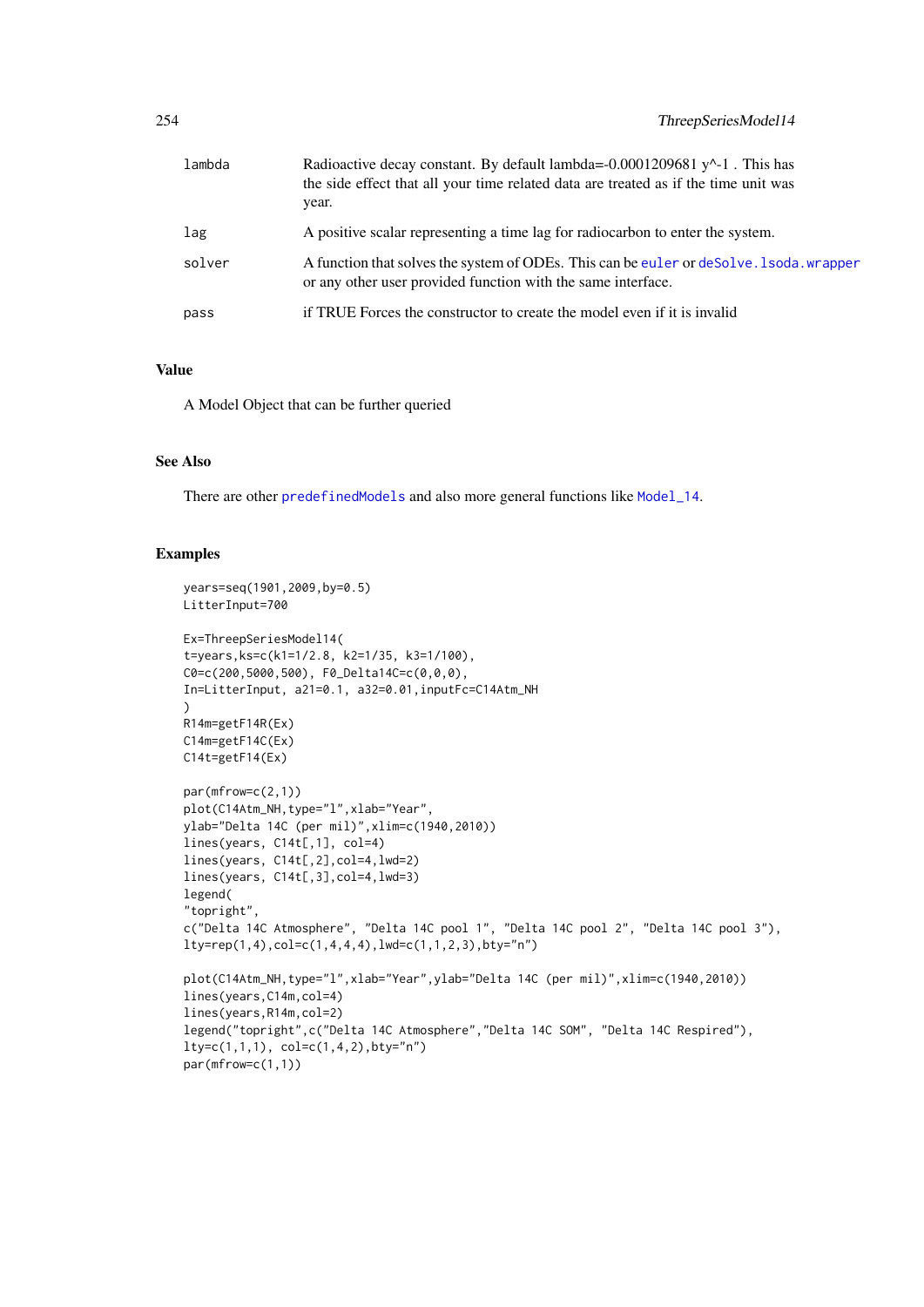# Description

Constructor for [TimeMap-class](#page-259-0)

# Usage

```
TimeMap(
  map,
  starttime,
  endtime,
  times,
  data,
  lag = 0,interpolation = splinefun,
  ...
)
```
## Arguments

| map           | see method arguments |
|---------------|----------------------|
| starttime     | see method arguments |
| endtime       | see method arguments |
| times         | see method arguments |
| data          | see method arguments |
| lag           | see method arguments |
| interpolation | see method arguments |
|               | see method arguments |

#### S4-methods

- [TimeMap,data.frame,missing,missing,missing,missing-method](#page-0-0)
- TimeMap, function, missing, missing, missing, missing-method
- TimeMap, function, numeric, numeric, missing, missing-method
- [TimeMap,list,missing,missing,missing,missing-method](#page-0-0)
- [TimeMap,missing,missing,missing,numeric,array-method](#page-0-0)
- [TimeMap,missing,missing,missing,numeric,list-method](#page-0-0)
- [TimeMap,missing,missing,missing,numeric,matrix-method](#page-0-0)
- [TimeMap,missing,missing,missing,numeric,numeric-method](#page-0-0)
- TimeMap, TimeMap, ANY, ANY, ANY, ANY-method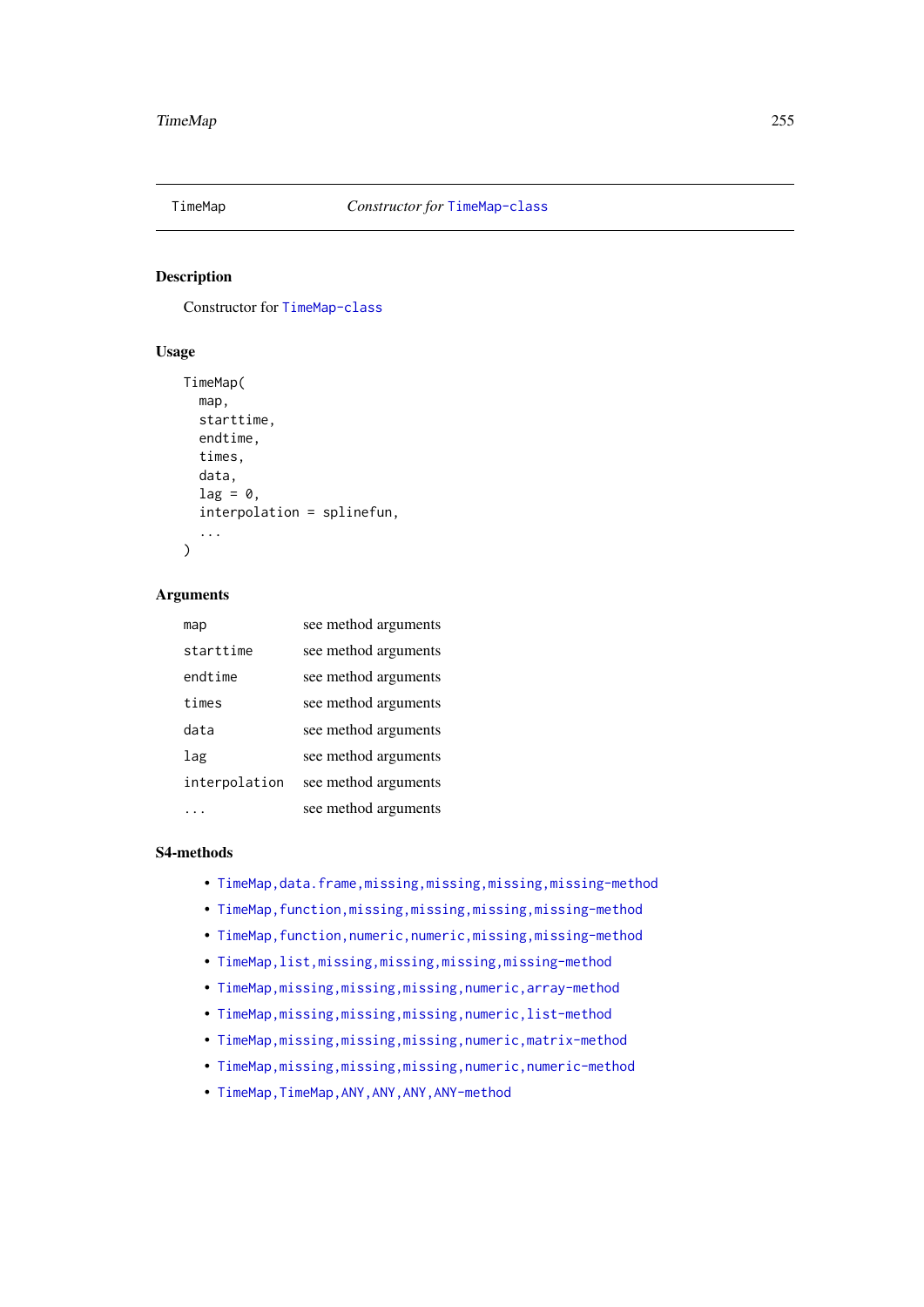TimeMap,data.frame,missing,missing,missing,missing-method *automatic title*

# Description

automatic title

# Usage

```
## S4 method for signature 'data.frame,missing,missing,missing,missing'
TimeMap(map, lag = 0, interpolation = splinefun)
```
# Arguments

| map | object of class: data. frame, no manual documentation |
|-----|-------------------------------------------------------|
| lag | no manual documentation                               |
|     | interpolation no manual documentation                 |

TimeMap,function,missing,missing,missing,missing-method *manual constructor for just a function*

# Description

The interval will be set to [-Inf,Inf]

# Usage

```
## S4 method for signature '`function`, missing, missing, missing, missing'
TimeMap(map, lag = 0)
```

| map | object of class: function, no manual documentation |
|-----|----------------------------------------------------|
| lag | no manual documentation                            |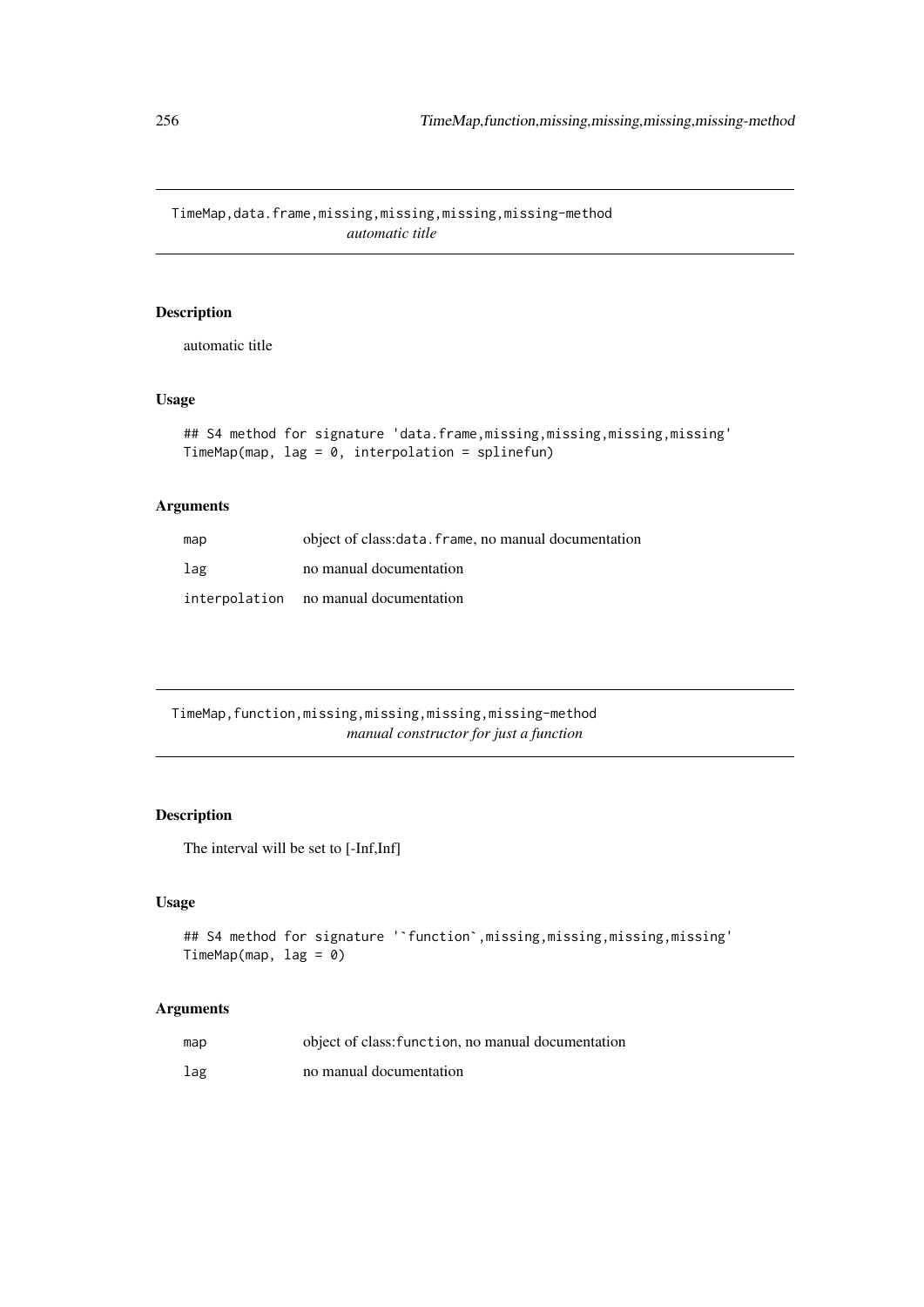# Description

manual constructor for a function and an interval

## Usage

```
## S4 method for signature ''function', numeric, numeric, missing, missing'
TimeMap(map, starttime, endtime, lag = 0)
```
# Arguments

| map       | object of class: function, no manual documentation |
|-----------|----------------------------------------------------|
| starttime | object of class: numeric, no manual documentation  |
| endtime   | object of class: numeric, no manual documentation  |
| lag       | no manual documentation                            |

TimeMap,list,missing,missing,missing,missing-method *automatic title*

# Description

automatic title

# Usage

```
## S4 method for signature 'list, missing, missing, missing, missing'
TimeMap(map, lag = 0, interpolation = splinefun)
```

| map           | object of class: list, A nested list of the form list (times=11, data=12) where 11 is<br>a vector or list of the time values and 12 is a list of numbers, vectors, matrices or<br>arrays. |
|---------------|-------------------------------------------------------------------------------------------------------------------------------------------------------------------------------------------|
| lag           | Time delay for the created function of time                                                                                                                                               |
| interpolation | The function used to compute the interpolation e.g spline fun                                                                                                                             |
|               | Interprets the received list as value table of a time dependent function                                                                                                                  |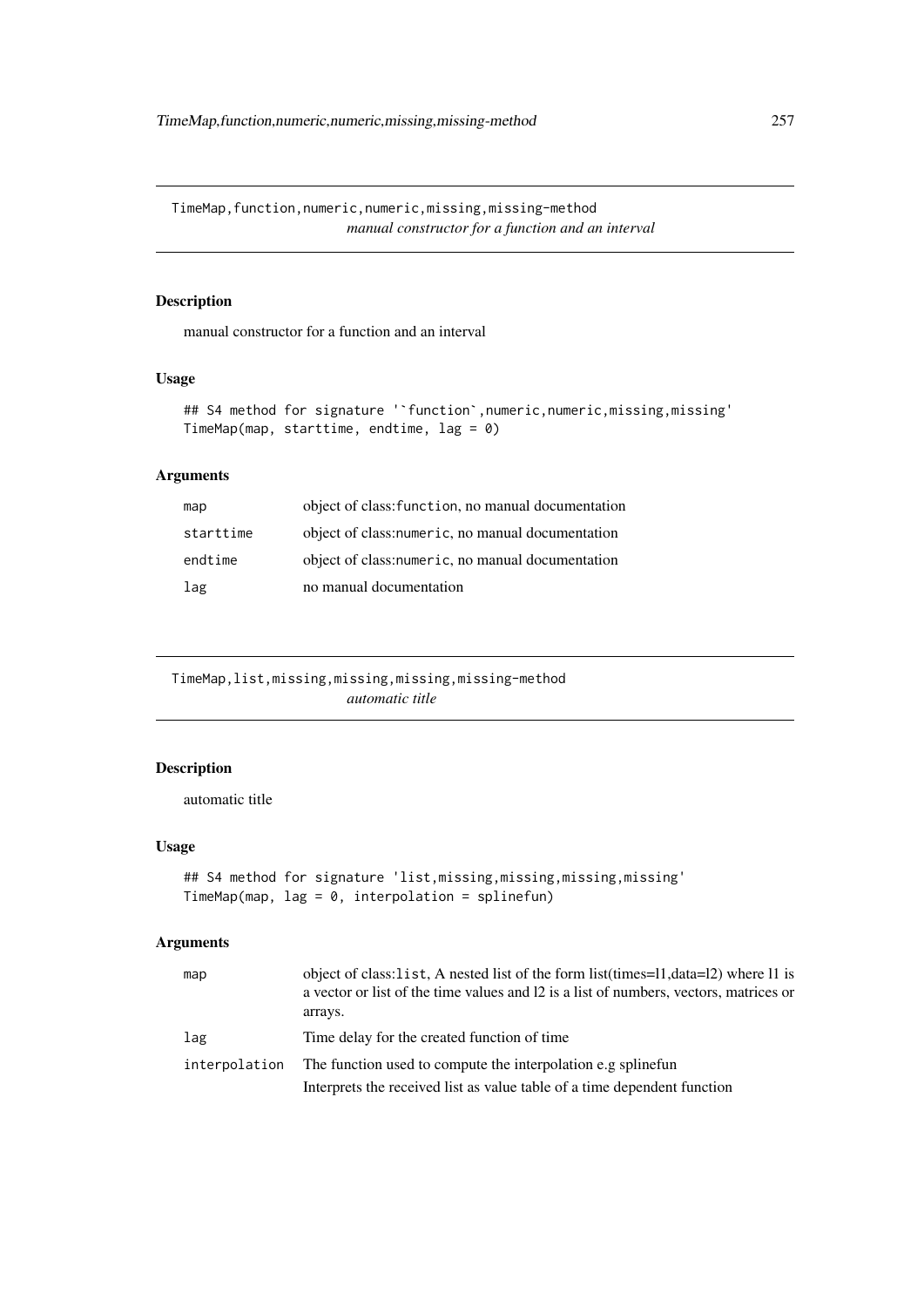TimeMap,missing,missing,missing,numeric,array-method *automatic title*

# Description

automatic title

# Usage

```
## S4 method for signature 'missing,missing,missing,numeric,array'
TimeMap(times, data, lag = 0, interpolation = splinefun)
```
# Arguments

| times | object of class: numeric, no manual documentation |
|-------|---------------------------------------------------|
| data  | object of class: array, no manual documentation   |
| lag   | no manual documentation                           |
|       | interpolation no manual documentation             |

TimeMap,missing,missing,missing,numeric,list-method *automatic title*

# Description

automatic title

# Usage

```
## S4 method for signature 'missing,missing,missing,numeric,list'
TimeMap(times, data, lag = 0, interpolation = splinefun)
```

| times | object of class: numeric, no manual documentation |
|-------|---------------------------------------------------|
| data  | object of class: list, no manual documentation    |
| lag   | no manual documentation                           |
|       | interpolation no manual documentation             |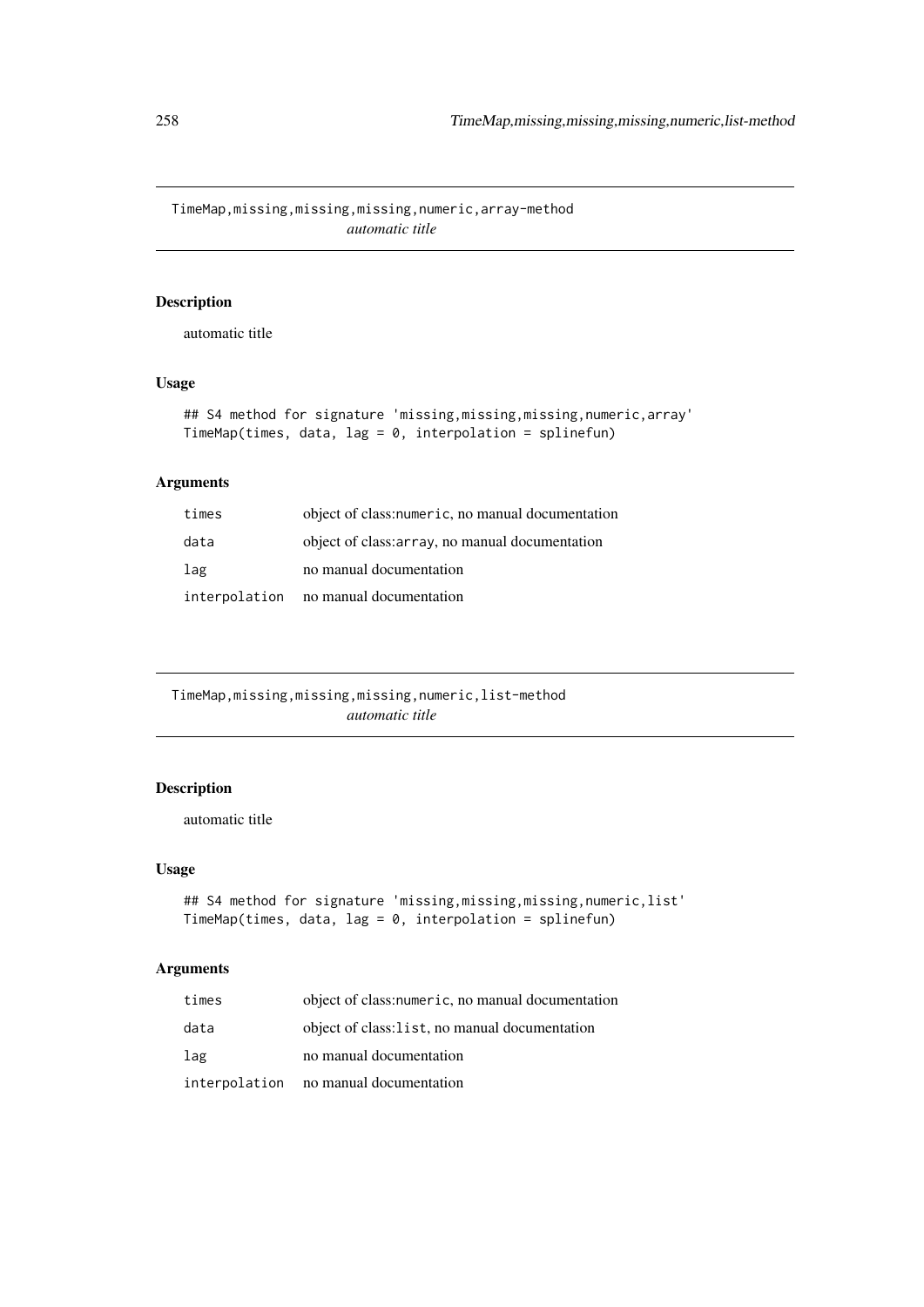TimeMap,missing,missing,missing,numeric,matrix-method *automatic title*

# Description

automatic title

# Usage

```
## S4 method for signature 'missing,missing,missing,numeric,matrix'
TimeMap(times, data, lag = 0, interpolation = splinefun)
```
# Arguments

| times | object of class: numeric, no manual documentation |
|-------|---------------------------------------------------|
| data  | object of class: matrix, no manual documentation  |
| lag   | no manual documentation                           |
|       | interpolation no manual documentation             |

TimeMap,missing,missing,missing,numeric,numeric-method *automatic title*

# Description

automatic title

# Usage

```
## S4 method for signature 'missing,missing,missing,numeric,numeric'
TimeMap(times, data, lag = 0, interpolation = splinefun)
```

| times | object of class: numeric, no manual documentation                                                                                   |
|-------|-------------------------------------------------------------------------------------------------------------------------------------|
| data  | object of class: numeric, no manual documentation                                                                                   |
| lag   | no manual documentation                                                                                                             |
|       | interpolation no manual documentation<br>Interpolates the data as function of times and remembers the limits of the time<br>domain. |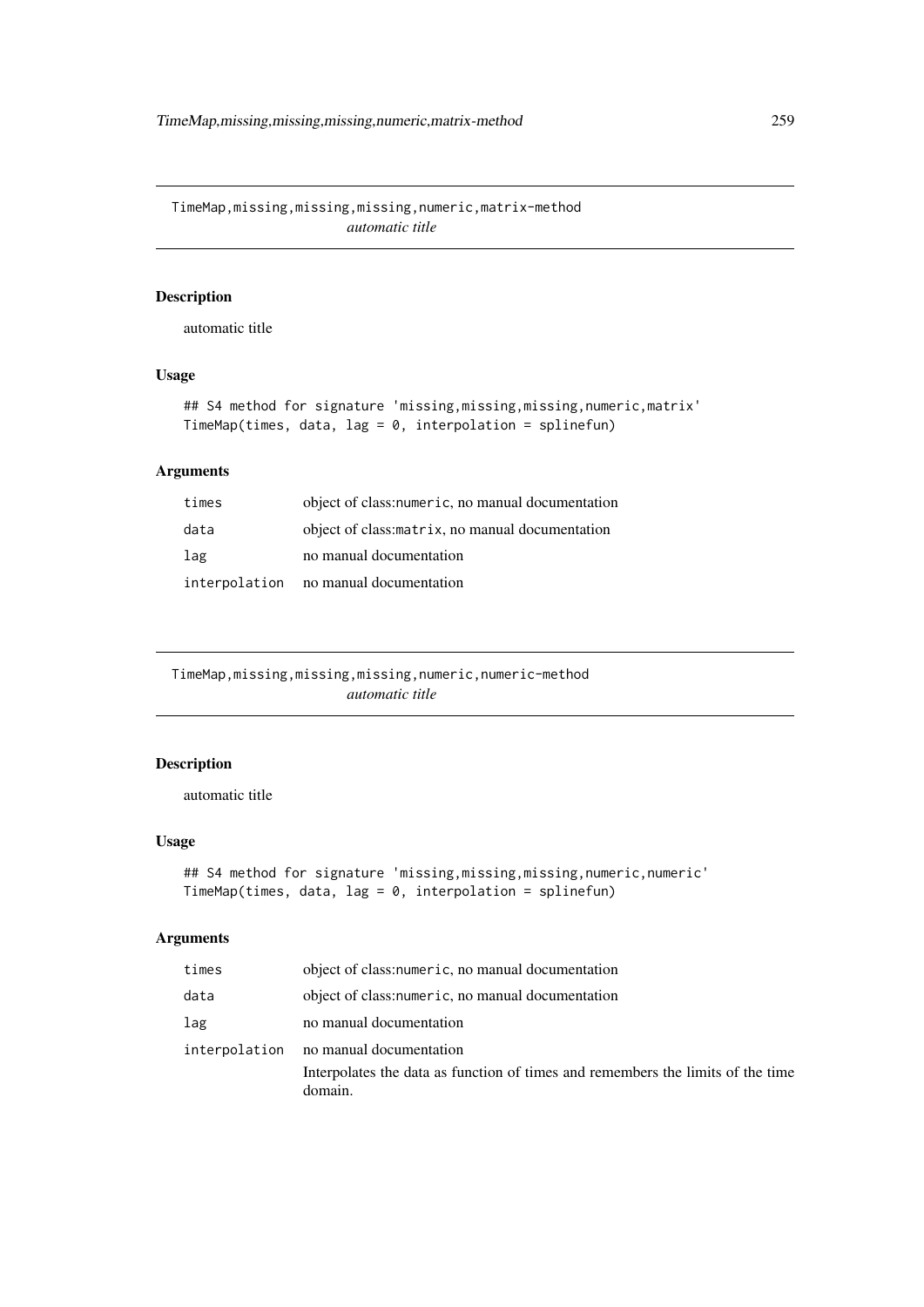TimeMap,TimeMap,ANY,ANY,ANY,ANY-method *automatic title*

## Description

automatic title

## Usage

## S4 method for signature 'TimeMap,ANY,ANY,ANY,ANY' TimeMap(map)

#### Arguments

map object of class: TimeMap, no manual documentation

<span id="page-259-0"></span>

#### TimeMap-class *S4 class for a time dependent function*

## Description

The class represents functions which are defined on a (possibly infinite) interval from [starttime,endtime] Instances are usually created internally from data frames or lists provided by the user in the high level interfaces.

#### Details

The class is necessary to be able to detect unwanted extrapolation of time line data which might otherwise occur for some of the following reasons: SoilR allows to specify measured data for many of its arguments and computes the interpolating functions automatically. The functions returned by the standard R interpolation mechanisms like splinefun or approxfun do not provide a safeguard against accidental extrapolation. Internally SoilR converts nearly all data to time dependent functions e.g. to be used in ode solvers. So the information of the domain of the function has to be kept.

#### S4-methods

## S4-methods with class TimeMap in their signature::

- add\_plot, TimeMap-method
- as.character, TimeMap-method
- [GeneralDecompOp,TimeMap-method](#page-0-0)
- [getFunctionDefinition,TimeMap-method](#page-0-0)
- getTimeRange, TimeMap-method
- [InFluxes,TimeMap-method](#page-0-0)
- [initialize,TimeMap-method](#page-0-0)
- [plot,TimeMap-method](#page-0-0)
- TimeMap, TimeMap, ANY, ANY, ANY, ANY-method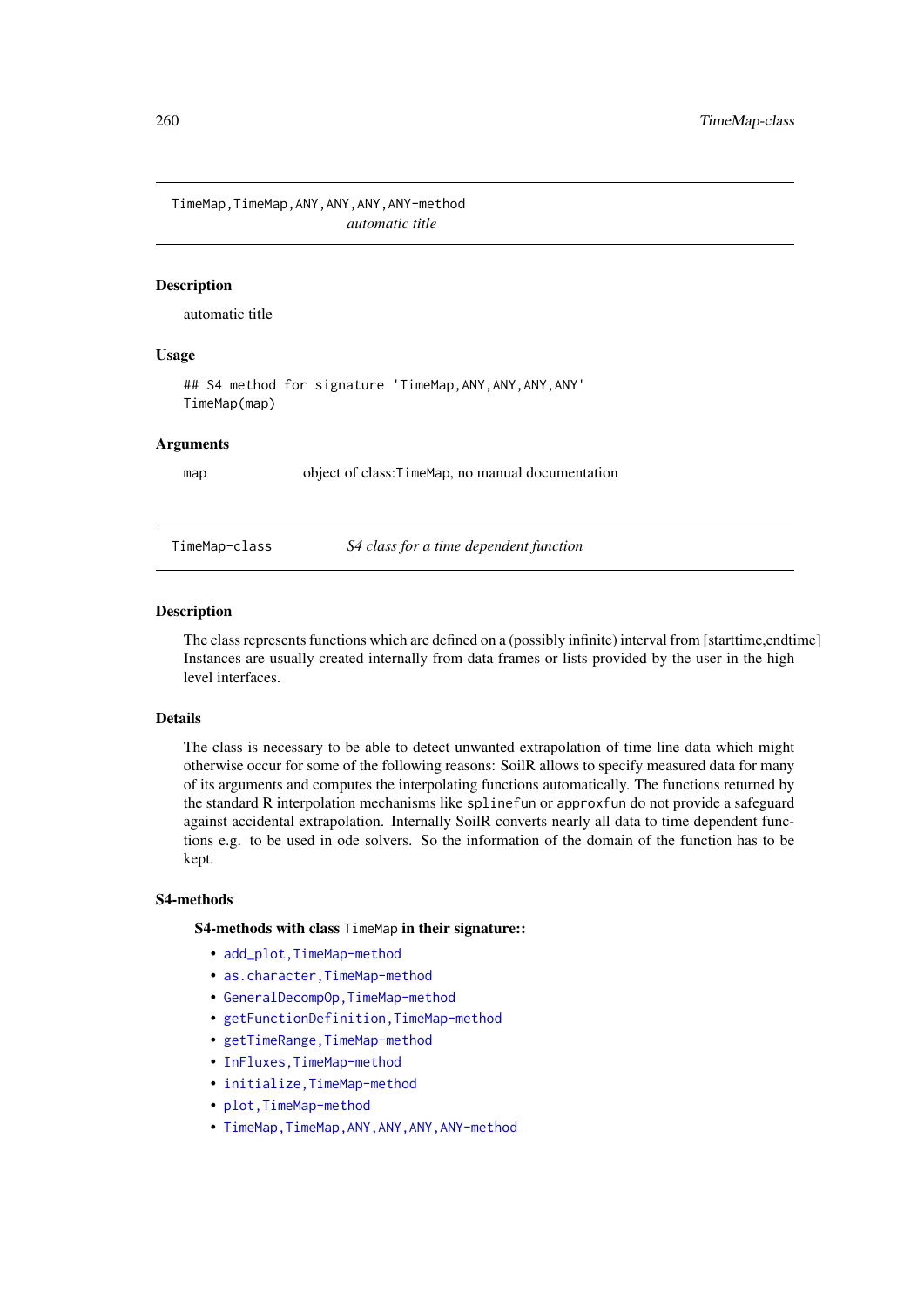## <span id="page-260-0"></span>S4-subclasses

- [ScalarTimeMap](#page-230-0)
- [BoundLinDecompOp](#page-29-0)
- [TransportDecompositionOperator](#page-262-0)
- [BoundInFluxes](#page-27-0)
- [BoundFc](#page-26-0)

TimeMap.from.Dataframe

*TimeMap.from.Dataframe*

# Description

This function is a deprecated constructor of the class TimeMap.

# Usage

```
TimeMap.from.Dataframe(dframe, lag = 0, interpolation = splinefun)
```
# Arguments

| dframe        | A data frame containing exactly two columns: the first one is interpreted as time                                                                                                  |
|---------------|------------------------------------------------------------------------------------------------------------------------------------------------------------------------------------|
| lag           | a scalar describing the time lag. Positive Values shift the argument of the inter-<br>polation function forward in time. (retard its effect)                                       |
| interpolation | A function that returns a function the default is splinefun. Other possible values<br>are the linear interpolation approxfun or any self made function with the same<br>interface. |

## Value

An object of class TimeMap that contains the interpolation function and the limits of the time range where the function is valid. Note that the limits change according to the time lag this serves as a saveguard for Model which thus can check that all involved functions of time are actually defined for the times of interest

TimeMap.new *deprecated constructor of the class TimeMap.*

## Description

deprecated functions #################### use the generic TimeMap(...) instead

# Usage

TimeMap.new(t\_start, t\_end, f)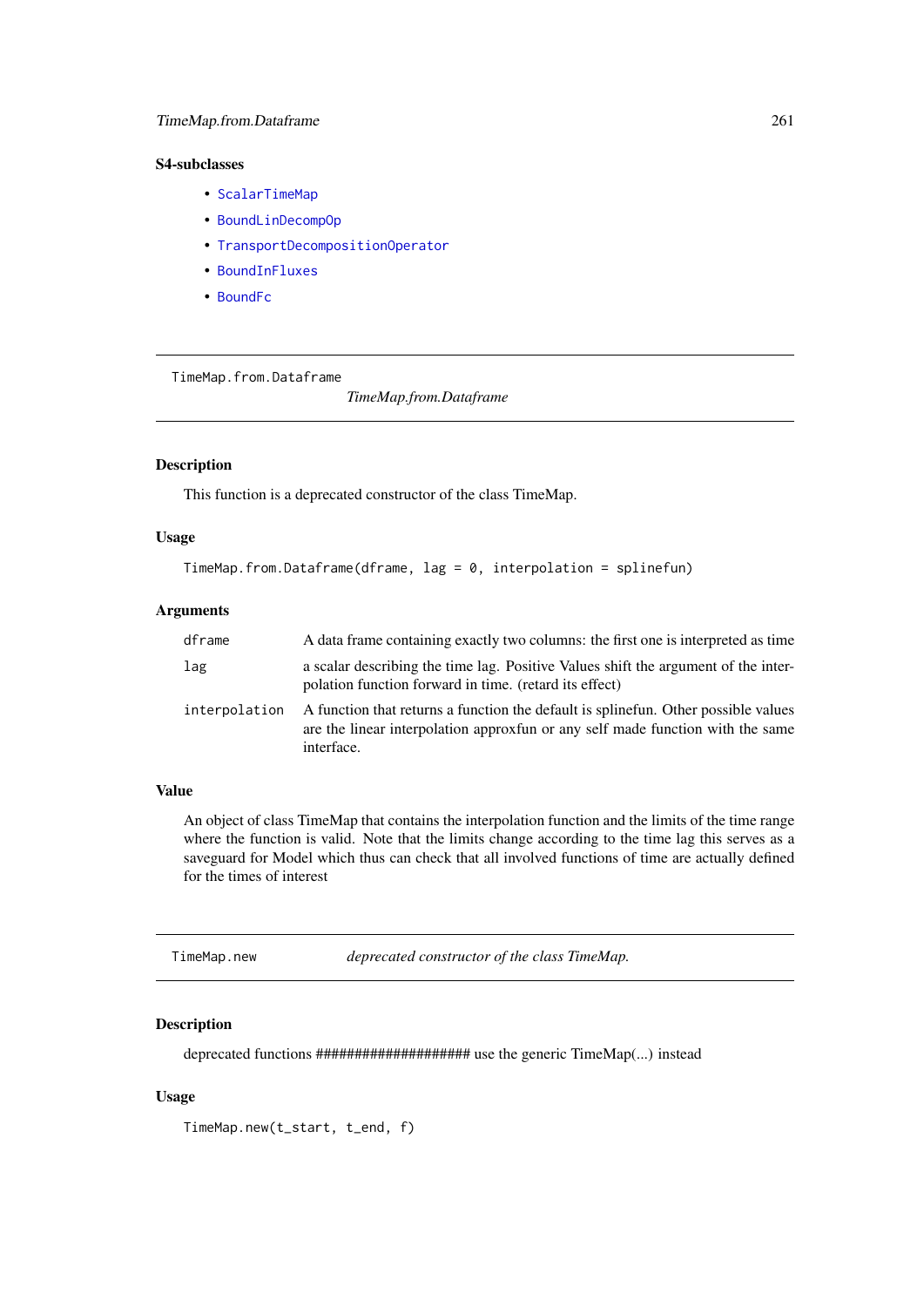262 transitTime and the contract of the contract of the contract of the contract of the contract of the contract of the contract of the contract of the contract of the contract of the contract of the contract of the contra

# Arguments

| t start      | A number marking the begin of the time domain where the function is valid |
|--------------|---------------------------------------------------------------------------|
| t end        | A number the end of the time domain where the function is valid           |
| $\mathbf{f}$ | The time dependent function definition (a function in R's sense)          |

# Value

An object of class TimeMap that can be used to describe models.

TimeRangeIntersection *The time interval where both functions are defined*

## Description

The time interval where both functions are defined

## Usage

```
TimeRangeIntersection(obj1, obj2)
```
# Arguments

| obj1 | An object on which getTimeRange can be called |
|------|-----------------------------------------------|
| obj2 | An object on which getTimeRange can be called |
|      |                                               |
|      |                                               |

| transitTime | Transit times for compartment models |  |
|-------------|--------------------------------------|--|
|             |                                      |  |

# Description

Computes the density distribution and mean for the transit time of a constant compartmental model

# Usage

transitTime(A, u, a = seq(0, 100), q =  $c(0.05, 0.5, 0.95)$ )

#### Arguments

| A constant compartmental square matrix with cycling rates in the diagonal and   |
|---------------------------------------------------------------------------------|
| A one-column matrix defining the amount of inputs per compartment.              |
|                                                                                 |
| Vector of probabilities to calculate quantiles of the transit time distribution |
|                                                                                 |

# Value

A list with 3 objects: mean transit time, transit time density distribution, and quantiles.

# See Also

[systemAge](#page-239-0)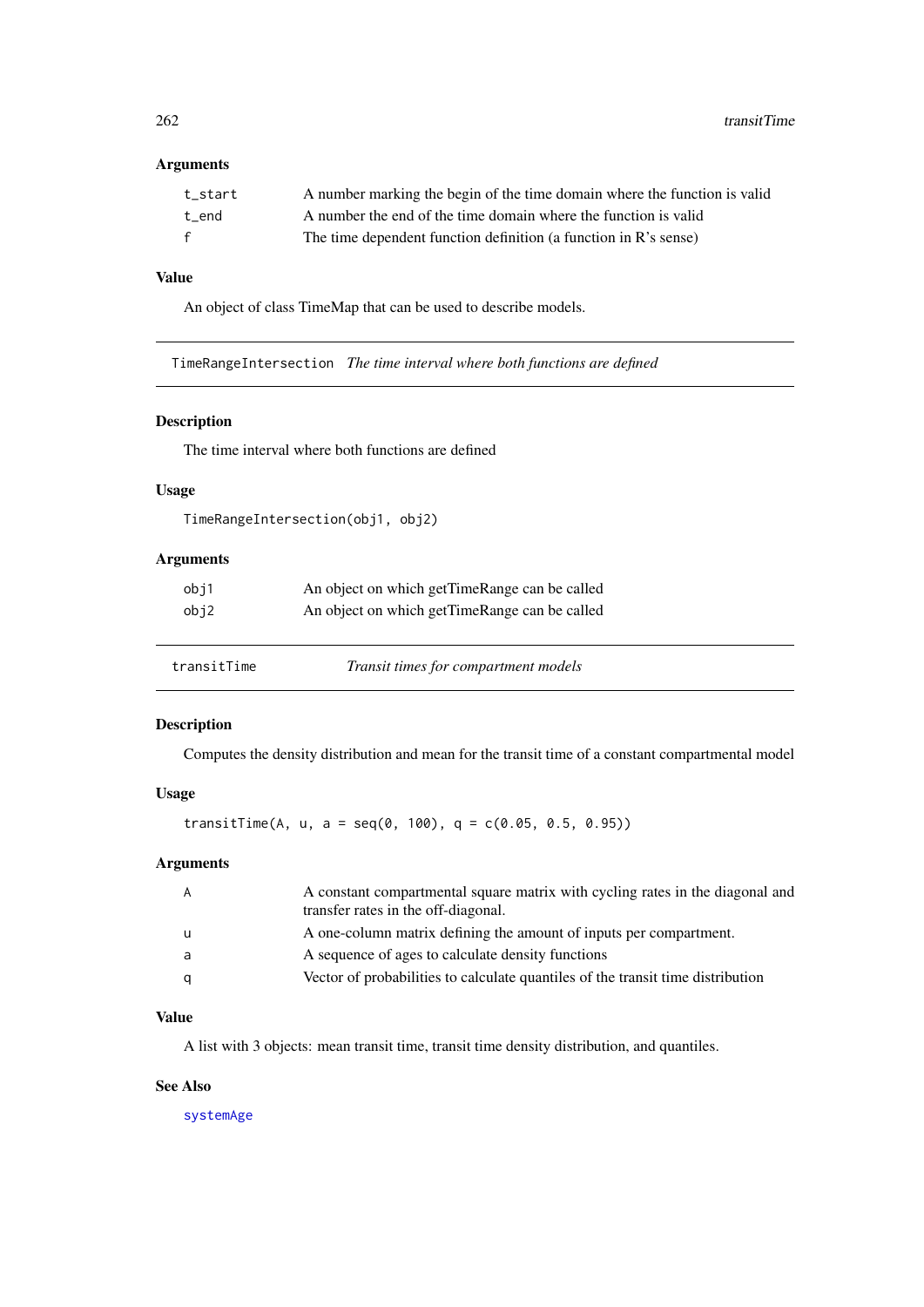<span id="page-262-0"></span>TransportDecompositionOperator-class *automatic title*

#### Description

automatic title

## S4-methods

S4-methods with class TransportDecompositionOperator in their signature::

- [getCompartmentalMatrixFunc,TransportDecompositionOperator,ANY,ANY-method](#page-0-0)
- [getDotOut,TransportDecompositionOperator-method](#page-0-0)
- [getFunctionDefinition,TransportDecompositionOperator-method](#page-0-0)
- [getNumberOfPools,TransportDecompositionOperator-method](#page-0-0)
- [getOutputReceivers,TransportDecompositionOperator,numeric-method](#page-0-0)
- [getTransferCoefficients,TransportDecompositionOperator-method](#page-0-0)
- [getTransferMatrixFunc,TransportDecompositionOperator-method](#page-0-0)
- [initialize,TransportDecompositionOperator-method](#page-0-0)

S4-methods with superclasses (in the package) of class TransportDecompositionOperator in their signature::

*superclass TimeMap:*

- add\_plot, TimeMap-method
- as.character, TimeMap-method
- [GeneralDecompOp,TimeMap-method](#page-0-0)
- [getFunctionDefinition,TimeMap-method](#page-0-0)
- getTimeRange, TimeMap-method
- [InFluxes,TimeMap-method](#page-0-0)
- [initialize,TimeMap-method](#page-0-0)
- [plot,TimeMap-method](#page-0-0)
- TimeMap, TimeMap, ANY, ANY, ANY, ANY-method

## S4-superclasses (in the package)

• [TimeMap](#page-259-0)

turnoverFit *Estimation of the turnover time from a radiocarbon sample.*

# Description

This function finds two possible values of turnover time from radiocarbon sample assuming a one pool model with carbon at equilibrium.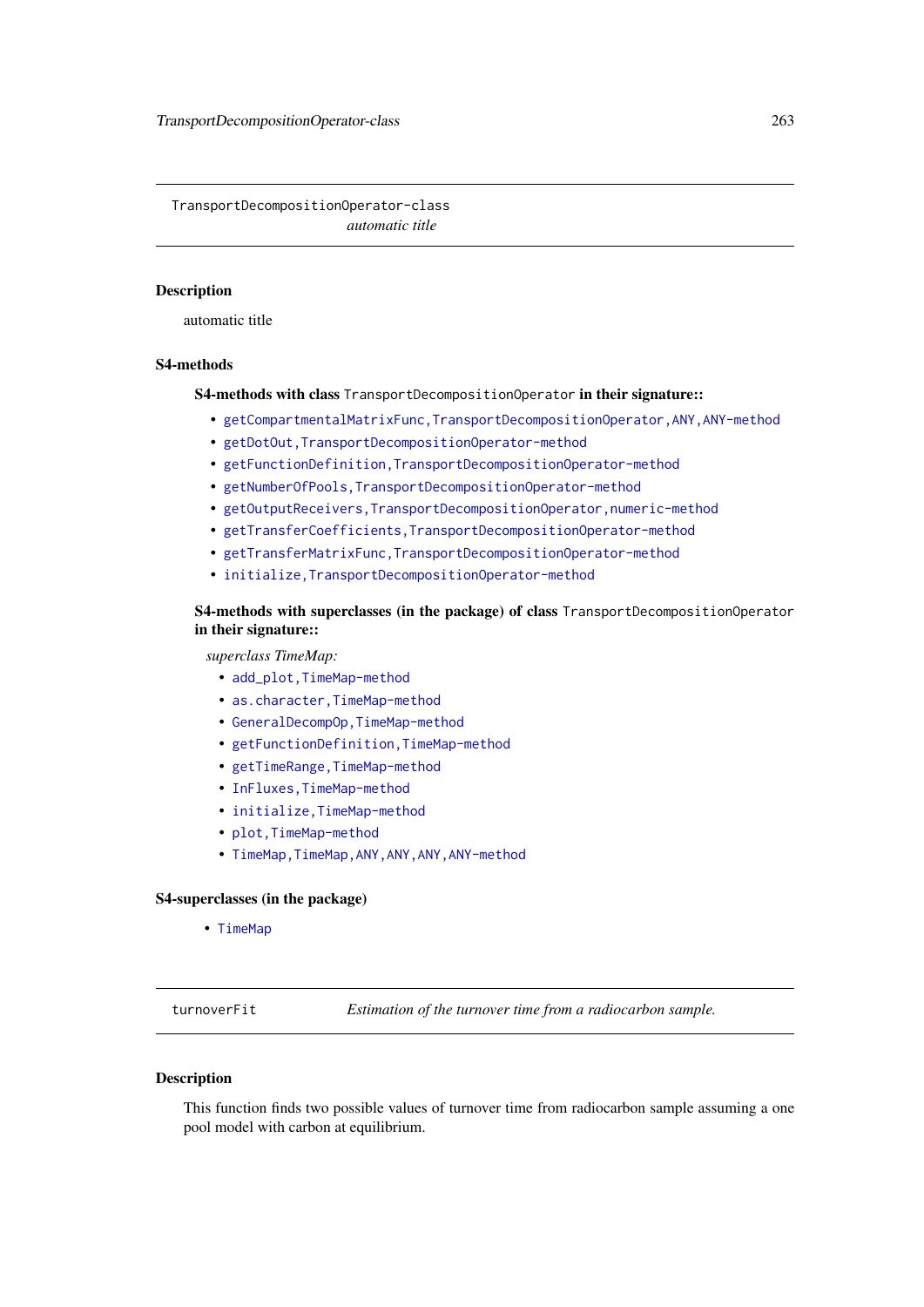#### Usage

turnoverFit(obsC14, obsyr, yr0, Fatm, plot = TRUE, by =  $0.5$ )

# Arguments

| obsC14 | a scalar with the observed radiocarbon value in Delta14C                   |
|--------|----------------------------------------------------------------------------|
| obsyr  | a scalar with the year in which the sample was taken.                      |
| yr0    | The year at which simulations will start.                                  |
| Fatm   | an atmospheric radiocarbon curve as data.frame. First column must be time. |
| plot   | logical. Should the function produce a plot?                               |
| by     | numeric. The increment of the sequence of years used in the simulations.   |

# Details

This algorithm takes an observed radiocarbon value and runs [OnepModel14](#page-203-0), calculates the squared difference between predictions and observations, and uses [optimize](#page-0-0) to find the minimum difference.

## Value

A numeric vector with two values of the turnover time that minimize the difference between the prediction of a one pool model and the observed radiocarbon value.

TwopFeedbackModel *Implementation of a two pool model with feedback structure*

# Description

This function creates a model for two pools connected with feedback. It is a wrapper for the more general function [GeneralModel](#page-103-0).

## Usage

```
TwopFeedbackModel(
  t,
  ks,
  a21,
  a12,
  C0,
  In,
  xi = 1,
  solver = deSolve.lsoda.wrapper,
  pass = FALSE
)
```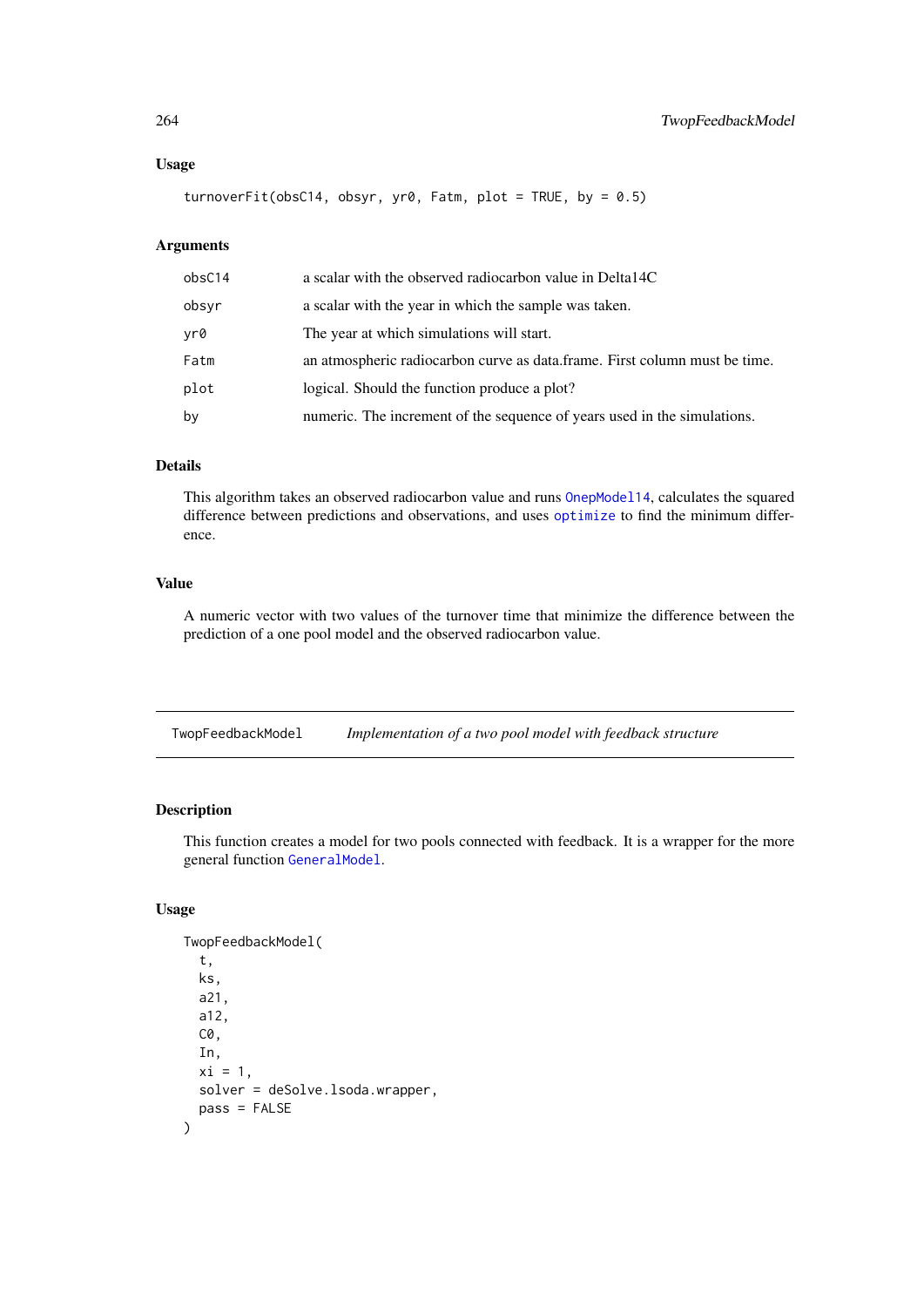#### Arguments

| A vector containing the points in time where the solution is sought.                                                                                              |  |
|-------------------------------------------------------------------------------------------------------------------------------------------------------------------|--|
| A vector of length 2 with the values of the decomposition rate for pools 1 and 2.<br>ks                                                                           |  |
| a21<br>A scalar with the value of the transfer rate from pool 1 to pool 2.                                                                                        |  |
| A scalar with the value of the transfer rate from pool 2 to pool 1.<br>a12                                                                                        |  |
| A vector of length 2 containing the initial amount of carbon for the 2 pools.<br>C0                                                                               |  |
| A data frame object specifying the amount of litter inputs by time.<br>In                                                                                         |  |
| A scalar or data.frame object specifying the external (environmental and/or edaphic)<br>хi<br>effects on decomposition rates.                                     |  |
| A function that solves the system of ODEs. This can be euler or deSolve. 1soda. wrapper<br>solver<br>or any other user provided function with the same interface. |  |
| if TRUE forces the constructor to create the model even if it is invalid<br>pass                                                                                  |  |

## Value

A Model Object that can be further queried

#### References

Sierra, C.A., M. Mueller, S.E. Trumbore. 2012. Models of soil organic matter decomposition: the SoilR package version 1.0. Geoscientific Model Development 5, 1045-1060.

# See Also

There are other [predefinedModels](#page-224-0) and also more general functions like [Model](#page-191-0).

## Examples

```
#This example show the difference between the three types of two-pool models
times=seq(0,20,by=0.1)
ks=c(k1=0.8,k2=0.00605)
C0=c(C10=5,C20=5)
Temp=rnorm(times,15,2)
WC=runif(times,10,20)
TempEffect=data.frame(times,fT=fT.Daycent1(Temp))
MoistEffect=data.frame(times, fW=fW.Daycent2(WC)[2])
Inmean=1
InRand=data.frame(times,Random.inputs=rnorm(length(times),Inmean,0.2))
InSin=data.frame(times,Inmean+0.5*sin(times*pi*2))
Parallel=TwopParallelModel(t=times,ks=ks,C0=C0,In=Inmean,gam=0.9,
xi=(fT.Daycent1(15)*fW.Demeter(15)))
Series=TwopSeriesModel(t=times,ks=ks,a21=0.2*ks[1],C0=C0,In=InSin,
xi=(fT.Daycent1(15)*fW.Demeter(15)))
Feedback=TwopFeedbackModel(t=times,ks=ks,a21=0.2*ks[1],a12=0.5*ks[2],C0=C0,
In=InRand,xi=MoistEffect)
CtP=getC(Parallel)
CtS=getC(Series)
CtF=getC(Feedback)
```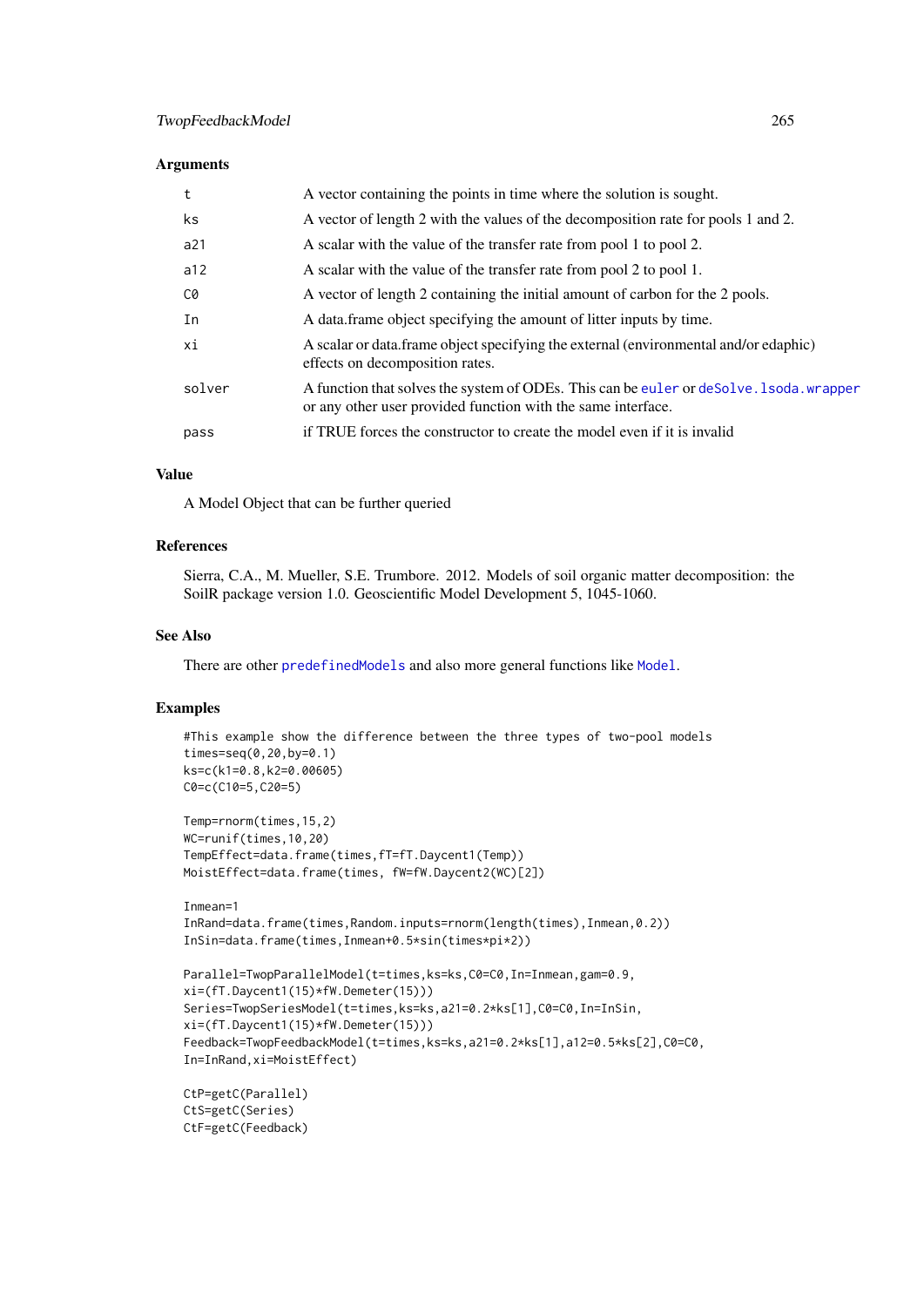```
RtP=getReleaseFlux(Parallel)
RtS=getReleaseFlux(Series)
RtF=getReleaseFlux(Feedback)
par(mfrow=c(2,1),mar=c(4,4,1,1))
plot(times,rowSums(CtP),type="l",ylim=c(0,20),ylab="Carbon stocks (arbitrary units)",xlab="")
lines(times,rowSums(CtS),col=2)
lines(times,rowSums(CtF),col=3)
legend("topleft",c("Two-pool Parallel","Two-pool Series","Two-pool Feedback"),
lty=c(1,1,1),col=c(1,2,3),bty="n")
plot(times,rowSums(RtP),type="l",ylim=c(0,3),ylab="Carbon release (arbitrary units)", xlab="Time")
lines(times,rowSums(RtS),col=2)
lines(times,rowSums(RtF),col=3)
par(mfrow=c(1,1))
```
TwopFeedbackModel14 *Implementation of a two-pool C14 model with feedback structure*

## Description

This function creates a model for two pools connected with feedback. It is a wrapper for the more general function [GeneralModel\\_14](#page-104-0) that can handle an arbitrary number of pools.

## Usage

```
TwopFeedbackModel14(
  t,
  ks,
  C0,
  F0_Delta14C,
  In,
  a21,
  a12,
  xi = 1,
  inputFc,
  lambda = -0.0001209681,lag = 0,
  solver = deSolve.lsoda.wrapper,
  pass = FALSE
\lambda
```

| t           | A vector containing the points in time where the solution is sought. It must be<br>specified within the same period for which the Delta 14 C of the atmosphere is<br>provided. The default period in the provided dataset C14Atm_NH is 1900-2010. |
|-------------|---------------------------------------------------------------------------------------------------------------------------------------------------------------------------------------------------------------------------------------------------|
| ks          | A vector of length 2 containing the decomposition rates for the 2 pools.                                                                                                                                                                          |
| C0          | A vector of length 2 containing the initial amount of carbon for the 2 pools.                                                                                                                                                                     |
| F0 Delta14C | A vector of length 2 containing the initial amount of the radiocarbon fraction for<br>the 2 pools as Delta14C values in per mil.                                                                                                                  |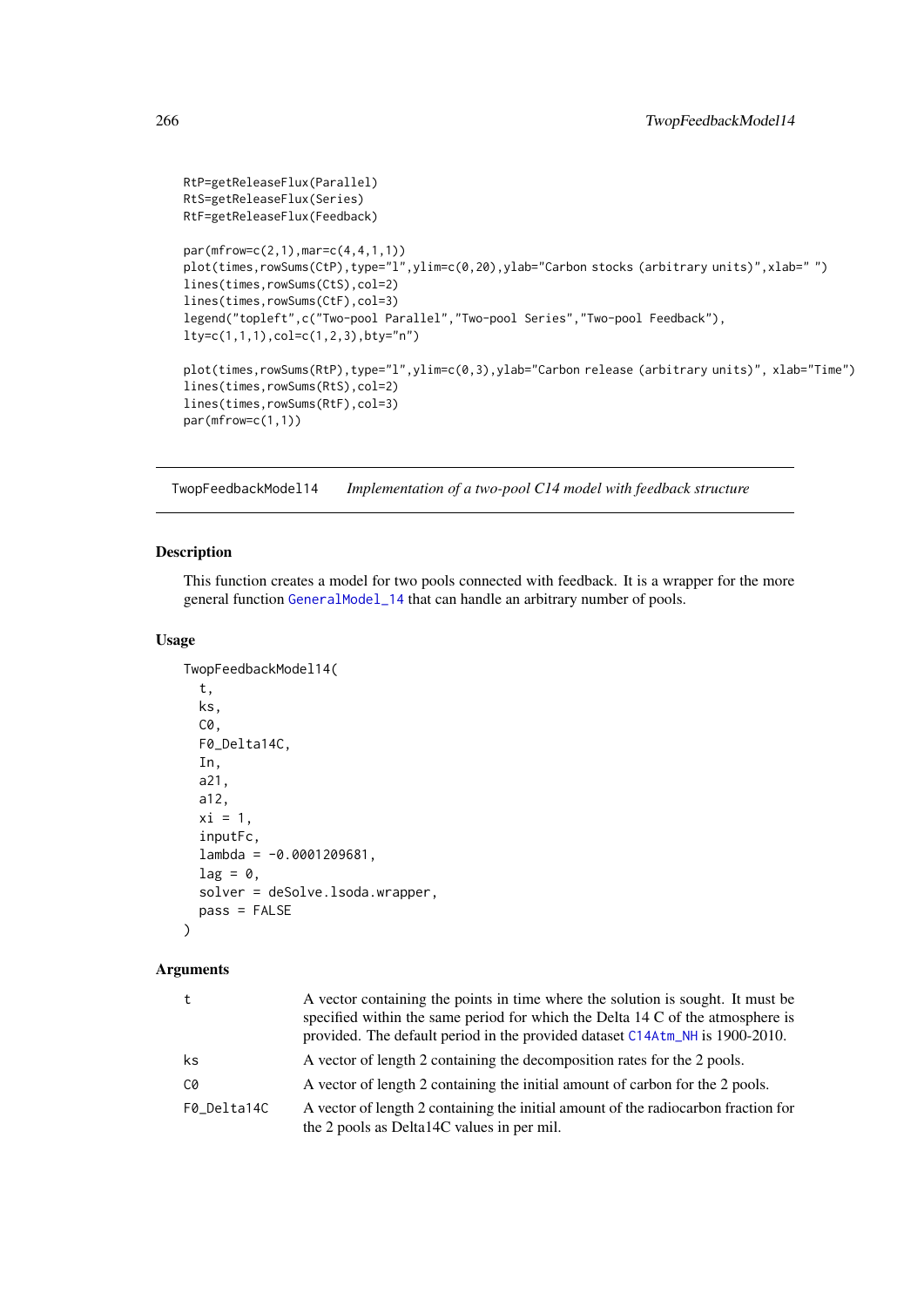| In      | A scalar or a data frame object specifying the amount of litter inputs by time.                                                                                                |
|---------|--------------------------------------------------------------------------------------------------------------------------------------------------------------------------------|
| a21     | A scalar with the value of the transfer rate from pool 1 to pool 2.                                                                                                            |
| a12     | A scalar with the value of the transfer rate from pool 2 to pool 1.                                                                                                            |
| хi      | A scalar or a data. frame specifying the external (environmental and/or edaphic)<br>effects on decomposition rates.                                                            |
| inputFc | A Data Frame object containing values of atmospheric Delta14C per time. First<br>column must be time values, second column must be Delta14C values in per<br>mil.              |
| lambda  | Radioactive decay constant. By default lambda=-0.0001209681 $y^2$ -1. This has<br>the side effect that all your time related data are treated as if the time unit was<br>year. |
| lag     | A positive integer representing a time lag for radiocarbon to enter the system.                                                                                                |
| solver  | A function that solves the system of ODEs. This can be euler or deSolve. 1 soda, wrapper<br>or any other user provided function with the same interface.                       |
| pass    | Forces the constructor to create the model even if it is invalid                                                                                                               |

# Value

A Model Object that can be further queried

# See Also

There are other [predefinedModels](#page-224-0) and also more general functions like [Model\\_14](#page-194-0).

# Examples

```
years=seq(1901,2009,by=0.5)
LitterInput=700
Ex=TwopFeedbackModel14(t=years,ks=c(k1=1/2.8, k2=1/35),C0=c(200,5000),
F0_Delta14C=c(0,0),In=LitterInput, a21=0.1,a12=0.01,inputFc=C14Atm_NH)
R14m=getF14R(Ex)
C14m=getF14C(Ex)
C14t=getF14(Ex)
par(mfrow=c(2,1))
plot(C14Atm_NH,type="l",xlab="Year",ylab="Delta 14C (per mil)",xlim=c(1940,2010))
lines(years, C14t[,1], col=4)
lines(years, C14t[,2],col=4,lwd=2)
legend("topright",c("Delta 14C Atmosphere", "Delta 14C pool 1", "Delta 14C pool 2"),
lty=c(1,1,1), col=c(1,4,4), lwd=c(1,1,2), bty="n")plot(C14Atm_NH,type="l",xlab="Year",ylab="Delta 14C (per mil)",xlim=c(1940,2010))
lines(years,C14m,col=4)
lines(years,R14m,col=2)
legend("topright",c("Delta 14C Atmosphere","Delta 14C SOM", "Delta 14C Respired"),
lty=c(1,1,1), col=c(1,4,2),bty="n")
par(mfrow=c(1,1))
```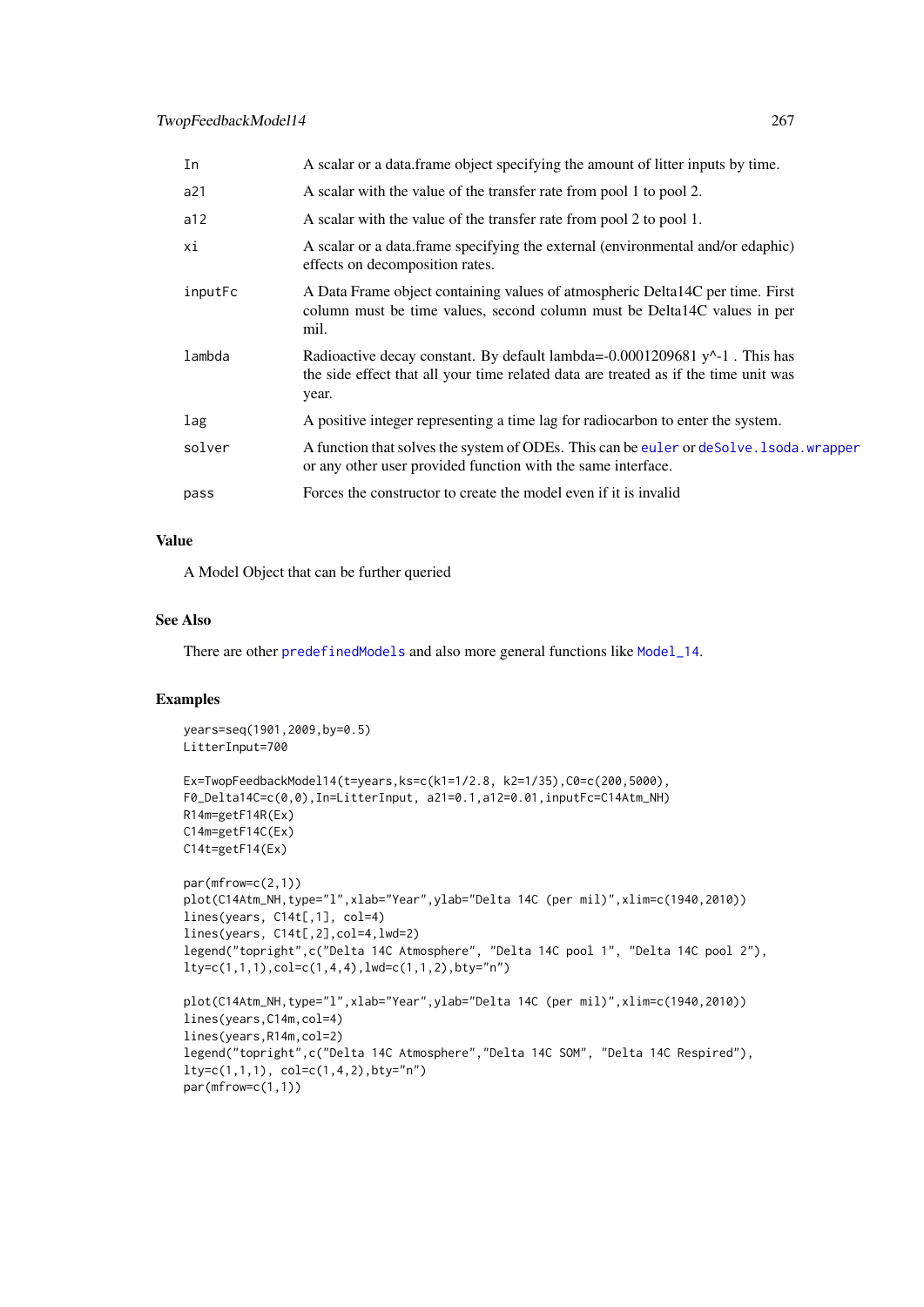## Description

This function implements a two-pool Michaelis-Meneten model with a microbial biomass and a substrate pool.

# Usage

```
TwopMMmodel(
  t,
  ks = 1.8e-05,
  kb = 0.007,
  Km = 900,r = 0.6,
  Af = 1,ADD = 3.2,ival
)
```
# Arguments

| t            | vector of times (in days) to calculate a solution.                                                       |
|--------------|----------------------------------------------------------------------------------------------------------|
| ks           | a scalar representing SOM decomposition rate (m3 d-1 (gCB)-1)                                            |
| kb           | a scalar representing microbial decay rate (d-1)                                                         |
| Km           | a scalar representing the Michaelis constant $(g m-3)$                                                   |
| $\mathsf{r}$ | a scalar representing the respired carbon fraction (unitless)                                            |
| Af           | a scalar representing the Activity factor; i.e. a temperature and moisture modifier<br>(unitless)        |
| ADD          | a scalar representing the annual C input to the soil $(g m-3 d-1)$                                       |
| ival         | a vector of length 2 with the initial values of the SOM pool and the microbial<br>biomass pool $(g m-3)$ |

## Details

This implementation is similar to the model described in Manzoni and Porporato (2007).

## Value

Microbial biomass over time

## References

Manzoni, S, A. Porporato (2007). A theoretical analysis of nonlinearities and feedbacks in soil carbon and nitrogen cycles. Soil Biology and Biochemistry 39: 1542-1556.

## See Also

There are other [predefinedModels](#page-224-0) and also more general functions like [Model](#page-191-0).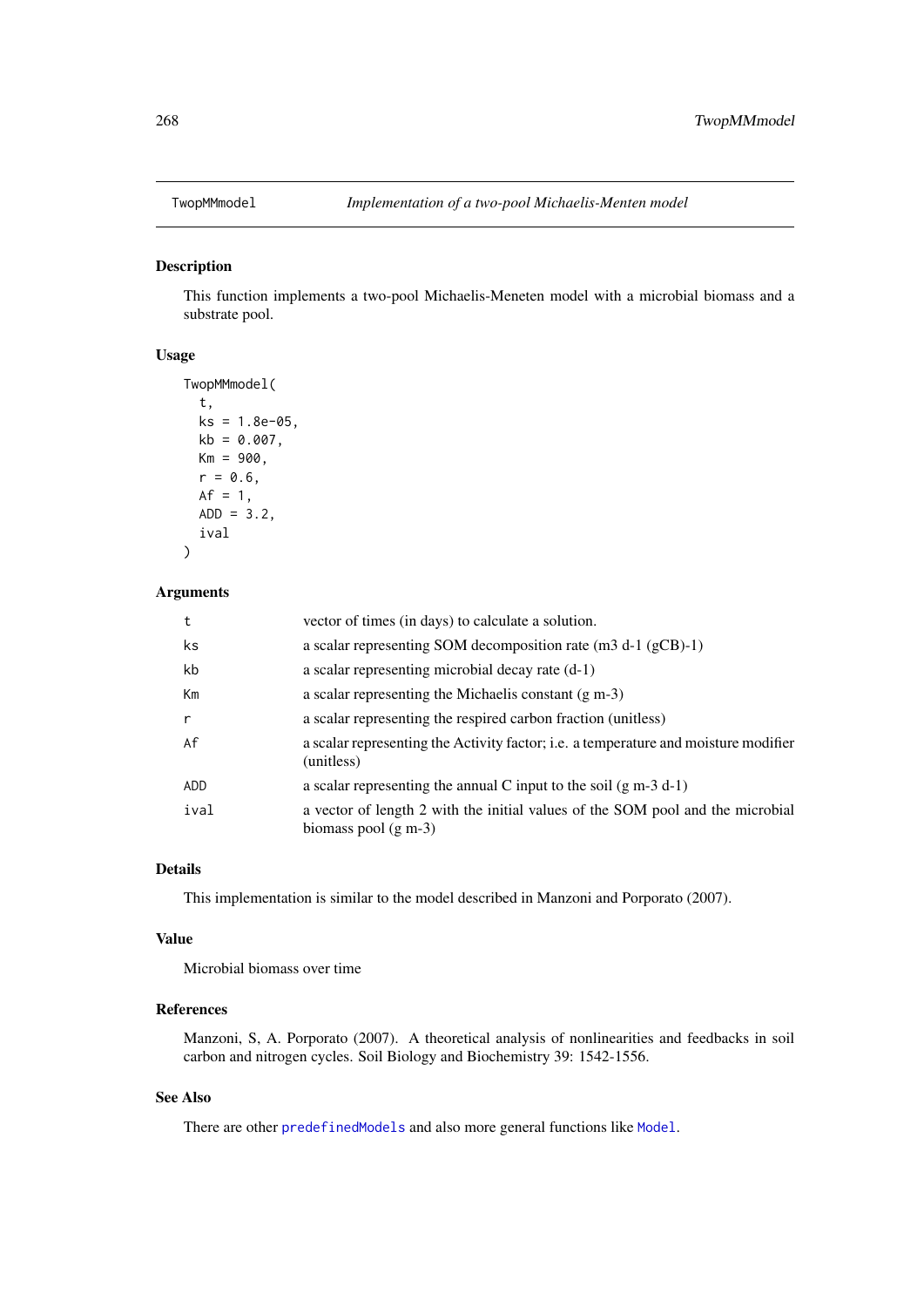## TwopParallelModel 269

#### Examples

```
days=seq(0,1000,0.5)
MMmodel=TwopMMmodel(t=days,ival=c(100,10))
Cpools=getC(MMmodel)
matplot(days,Cpools,type="l",ylab="Concentrations",xlab="Days",lty=1,ylim=c(0,max(Cpools)*1.2))
legend("topleft",c("SOM-C", "Microbial biomass"),lty=1,col=c(1,2),bty="n")
ks=0.000018
kb=0.007
r=0.6
ADD=3.2
#Analytical solution of fixed points
#Cs_=kb/((1-r)*ks) wrong look at the sympy test print twopMModel.pdf
Km=900
Af=1Cs=kb*Km/(Af*ks*(1-r)-kb)
abline(h=Cs,lty=2)
Cb=(ADD*(1-r))/(r*kb)
abline(h=Cb,lty=2,col=2)
#State-space diagram
plot(Cpools[,2],Cpools[,1],type="l",ylab="SOM-C",xlab="Microbial biomass")
plot(days,Cpools[,2],type="l",col=2,xlab="Days",ylab="Microbial biomass")
#The default parameterization exhaust the microbial biomass.
#A different behavior is obtained by increasing ks and decreasing kb
MMmodel=TwopMMmodel(t=days,ival=c(972,304) ,Af=3,kb=0.0000001)
Cpools=getC(MMmodel)
matplot(days,Cpools,type="l",ylab="Concentrations",xlab="Days",lty=1,ylim=c(0,max(Cpools)*1.2))
legend("topleft",c("SOM-C", "Microbial biomass"),lty=1,col=c(1,2),bty="n")
plot(Cpools[,2],Cpools[,1],type="l",ylab="SOM-C",xlab="Microbial biomass")
plot(days,Cpools[,2],type="l",col=2,xlab="Days",ylab="Microbial biomass")
```
TwopParallelModel *Implementation of a linear two pool model with parallel structure*

#### Description

This function creates a model for two independent (parallel) pools. It is a wrapper for the more general function [ParallelModel](#page-210-0) that can handle an arbitrary number of pools.

## Usage

```
TwopParallelModel(
  t,
  ks,
  C0,
  In,
  gam,
  xi = 1,
  solver = deSolve.lsoda.wrapper,
  pass = FALSE
)
```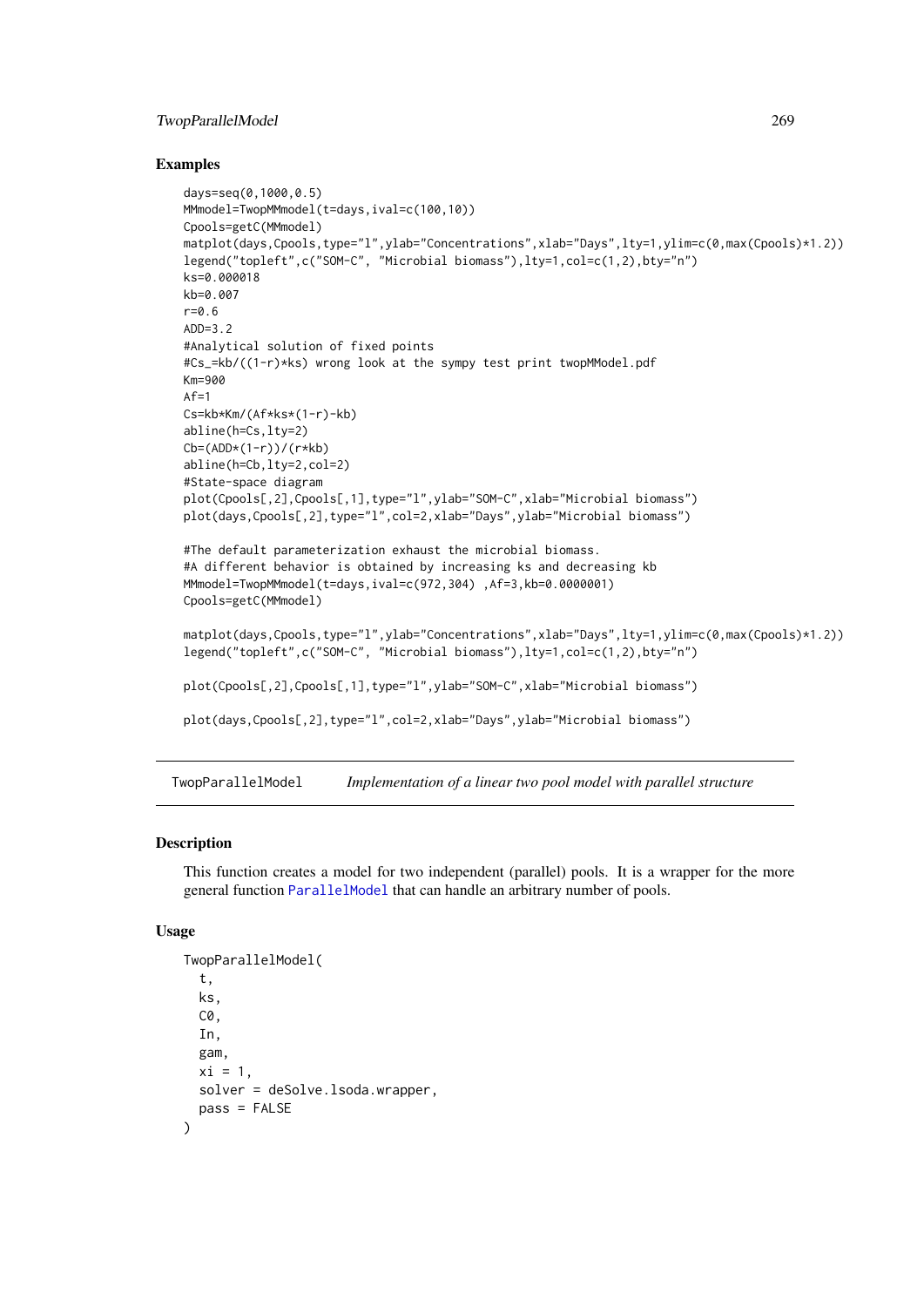#### Arguments

| t      | A vector containing the points in time where the solution is sought.                                                                                     |
|--------|----------------------------------------------------------------------------------------------------------------------------------------------------------|
| ks.    | A vector of length 2 containing the decomposition rates for the 2 pools.                                                                                 |
| C0     | A vector of length 2 containing the initial amount of carbon for the 2 pools.                                                                            |
| In     | A scalar or a data. frame object specifying the amount of litter inputs by time.                                                                         |
| gam    | A scalar representing the partitioning coefficient, i.e. the proportion from the<br>total amount of inputs that goes to pool 1.                          |
| хi     | A scalar or a data. frame specifying the external (environmental and/or edaphic)<br>effects on decomposition rates.                                      |
| solver | A function that solves the system of ODEs. This can be euler or deSolve. I soda, wrapper<br>or any other user provided function with the same interface. |
| pass   | Forces the constructor to create the model even if it is invalid                                                                                         |
|        |                                                                                                                                                          |

## Value

A Model Object that can be further queried

# References

Sierra, C.A., M. Mueller, S.E. Trumbore. 2012. Models of soil organic matter decomposition: the SoilR package version 1.0. Geoscientific Model Development 5, 1045-1060.

## See Also

There are other [predefinedModels](#page-224-0) and also more general functions like [Model](#page-191-0).

# Examples

```
t_start=0
t_end=10
tn=50
timestep=(t_end-t_start)/tn
t=seq(t_start,t_end,timestep)
Ex=TwopParallelModel(t,ks=c(k1=0.5,k2=0.2),C0=c(c10=100, c20=150),In=10,gam=0.7,xi=0.5)
Ct=getC(Ex)
plot(t,rowSums(Ct),type="l",lwd=2,
ylab="Carbon stocks (arbitrary units)",xlab="Time",ylim=c(0,sum(Ct[1,])))
lines(t,Ct[,1],col=2)
lines(t,Ct[,2],col=4)
legend("topright",c("Total C","C in pool 1", "C in pool 2"),
lty=c(1,1,1), col=c(1,2,4), lwd=c(2,1,1), bty="n")Rt=getReleaseFlux(Ex)
plot(t,rowSums(Rt),type="l",ylab="Carbon released (arbitrary units)",
xlab="Time",lwd=2,ylim=c(0,sum(Rt[1,])))
lines(t,Rt[,1],col=2)
lines(t,Rt[,2],col=4)
legend("topleft",c("Total C release","C release from pool 1", "C release from pool 2"),
lty=c(1,1,1), col=c(1,2,4), lwd=c(2,1,1), bty="n")
```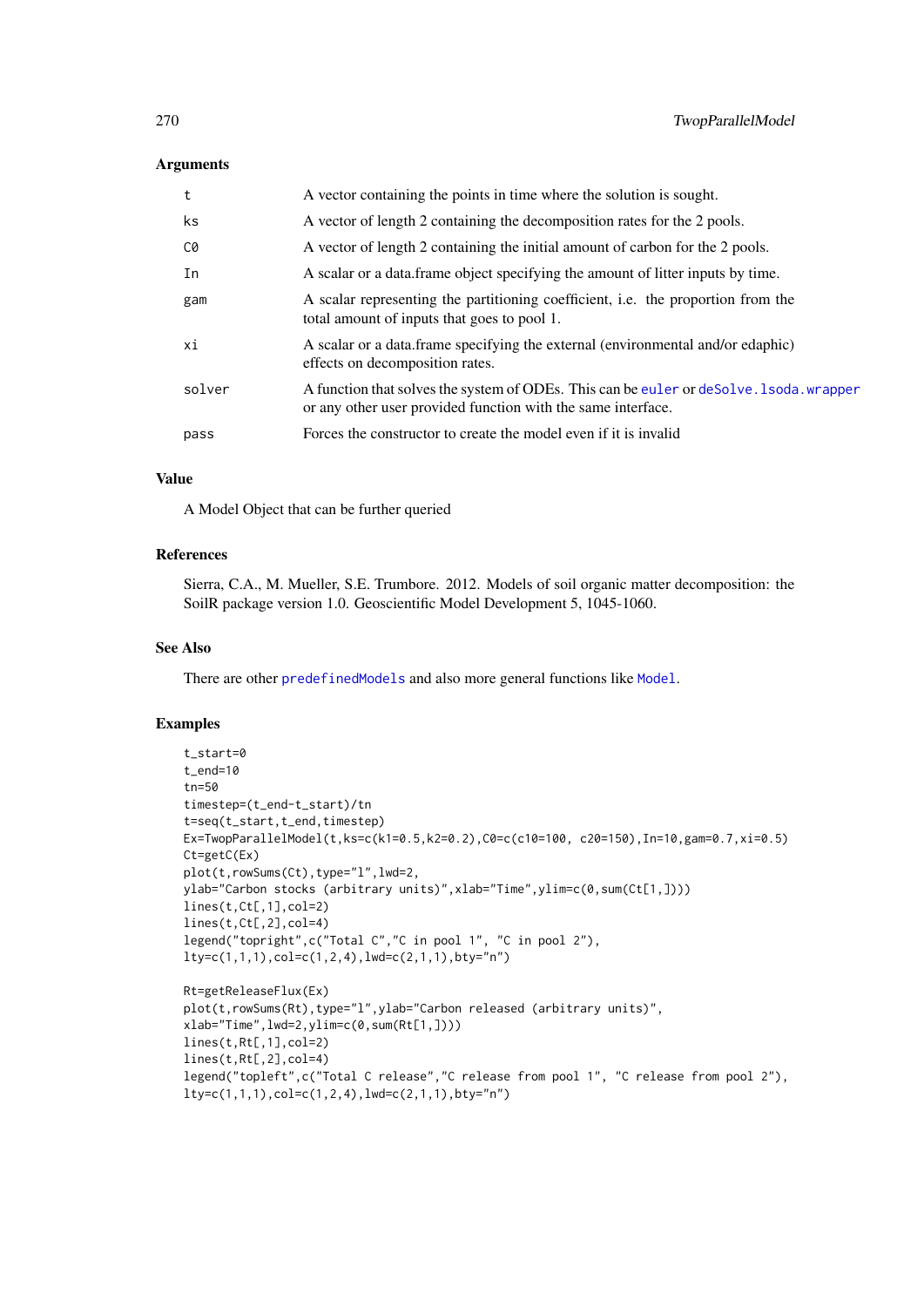TwopParallelModel14 *Implementation of a two-pool C14 model with parallel structure*

# Description

This function creates a model for two independent (parallel) pools. It is a wrapper for the more general function [GeneralModel\\_14](#page-104-0) that can handle an arbitrary number of pools.

# Usage

```
TwopParallelModel14(
  t,
  ks,
  C0,
  F0_Delta14C,
 In,
  gam,
  xi = 1,
  inputFc,
  lambda = -0.0001209681,lag = 0,solver = deSolve.lsoda.wrapper,
  pass = FALSE
\lambda
```

| t           | A vector containing the points in time where the solution is sought. It must be<br>specified within the same period for which the Delta 14 C of the atmosphere is<br>provided. The default period in the provided dataset C14Atm_NH is 1900-2010. |
|-------------|---------------------------------------------------------------------------------------------------------------------------------------------------------------------------------------------------------------------------------------------------|
| ks          | A vector of length 2 containing the decomposition rates for the 2 pools.                                                                                                                                                                          |
| C0          | A vector of length 2 containing the initial amount of carbon for the 2 pools.                                                                                                                                                                     |
| F0_Delta14C | A vector of length 2 containing the initial amount of the fraction of radiocarbon<br>for the 2 pools as Delta14C values in per mil.                                                                                                               |
| In          | A scalar or a data. frame object specifying the amount of litter inputs by time.                                                                                                                                                                  |
| gam         | A scalar representing the partitioning coefficient, i.e. the proportion from the<br>total amount of inputs that goes to pool 1.                                                                                                                   |
| хi          | A scalar or a data.frame specifying the external (environmental and/or edaphic)<br>effects on decomposition rates.                                                                                                                                |
| inputFc     | A Data Frame object containing values of atmospheric Delta14C per time. First<br>column must be time values, second column must be Delta14C values in per<br>mil.                                                                                 |
| lambda      | Radioactive decay constant. By default lambda=-0.0001209681 $y^2$ -1. This has<br>the side effect that all your time related data are treated as if the time unit was<br>year.                                                                    |
| lag         | A positive scalar representing a time lag for radiocarbon to enter the system.                                                                                                                                                                    |
| solver      | A function that solves the system of ODEs. This can be euler or deSolve. 1soda. wrapper<br>or any other user provided function with the same interface.                                                                                           |
| pass        | if TRUE Forces the constructor to create the model even if it is invalid                                                                                                                                                                          |
|             |                                                                                                                                                                                                                                                   |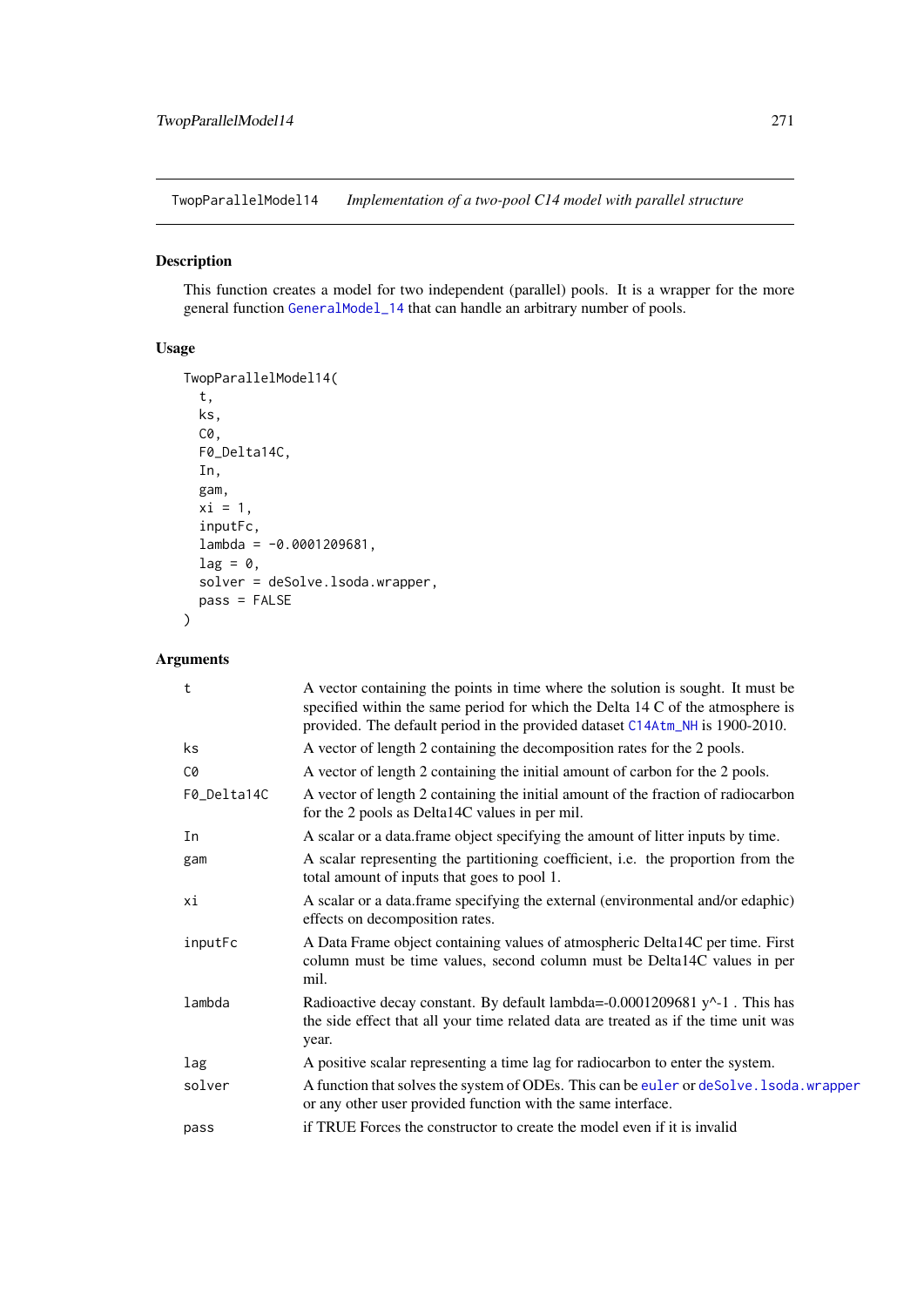#### Value

A Model Object that can be further queried

# See Also

There are other [predefinedModels](#page-224-0) and also more general functions like [Model\\_14](#page-194-0).

# Examples

```
lag < - 2years=seq(1901+lag,2009,by=0.5)
LitterInput=700
Ex=TwopParallelModel14(t=years,ks=c(k1=1/2.8, k2=1/35),C0=c(200,5000),
F0_Delta14C=c(0,0),In=LitterInput, gam=0.7,inputFc=C14Atm_NH,lag=lag)
R14m=getF14R(Ex)
C14m=getF14C(Ex)
C14t=getF14(Ex)
par(mfrow=c(2,1))
plot(C14Atm_NH,type="l",xlab="Year",ylab="Delta 14C (per mil)",xlim=c(1940,2010))
lines(years, C14t[,1], col=4)
lines(years, C14t[,2],col=4,lwd=2)
legend("topright",c("Delta 14C Atmosphere", "Delta 14C pool 1", "Delta 14C pool 2"),
lty=c(1,1,1), col=c(1,4,4), lwd=c(1,1,2), bty="n")plot(C14Atm_NH,type="l",xlab="Year",ylab="Delta 14C (per mil)",xlim=c(1940,2010))
lines(years,C14m,col=4)
lines(years,R14m,col=2)
legend("topright",c("Delta 14C Atmosphere","Delta 14C SOM", "Delta 14C Respired"),
lty=c(1,1,1), col=c(1,4,2),bty="n")
par(mfrow=c(1,1))
```
TwopSeriesModel *Implementation of a two pool model with series structure*

#### Description

This function creates a model for two pools connected in series. It is a wrapper for the more general function [GeneralModel](#page-103-0).

## Usage

```
TwopSeriesModel(
  t,
  ks,
  a21,
  C0,
  In,
  xi = 1,
  solver = deSolve.lsoda.wrapper,
  pass = FALSE
)
```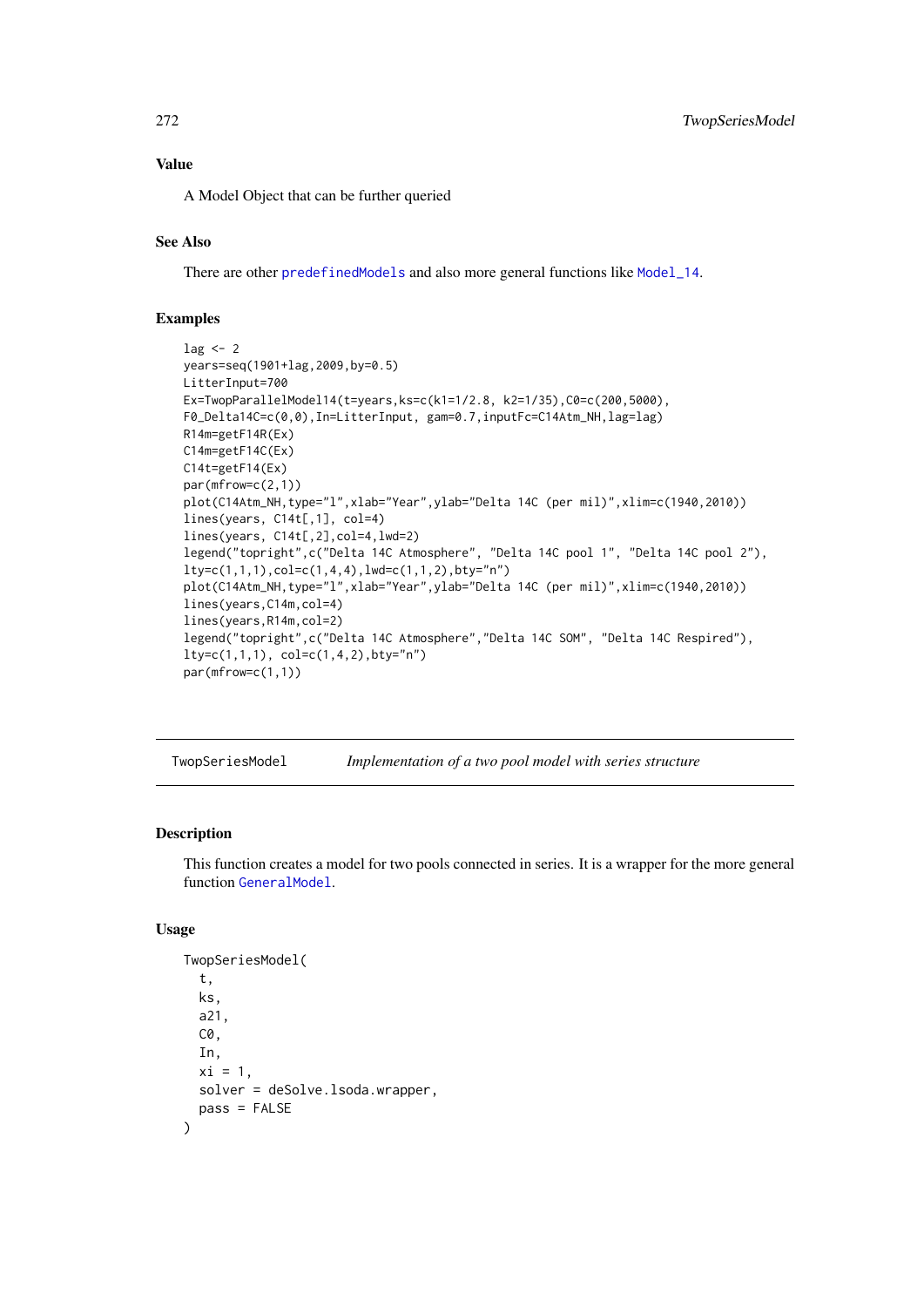## Arguments

| t      | A vector containing the points in time where the solution is sought.                                                                                     |
|--------|----------------------------------------------------------------------------------------------------------------------------------------------------------|
| ks.    | A vector of length 2 with the values of the decomposition rate for pools 1 and 2.                                                                        |
| a21    | A scalar with the value of the transfer rate from pool 1 to pool 2.                                                                                      |
| C0     | A vector of length 2 containing the initial amount of carbon for the 2 pools.                                                                            |
| In     | A scalar or a data. frame object specifying the amount of litter inputs by time.                                                                         |
| хi     | A scalar or a data.frame specifying the external (environmental and/or edaphic)<br>effects on decomposition rates.                                       |
| solver | A function that solves the system of ODEs. This can be euler or deSolve. 1 soda. wrapper<br>or any other user provided function with the same interface. |
| pass   | if TRUE Forces the constructor to create the model even if it is invalid                                                                                 |
|        |                                                                                                                                                          |

# Value

A Model Object that can be further queried

## References

Sierra, C.A., M. Mueller, S.E. Trumbore. 2012. Models of soil organic matter decomposition: the SoilR package version 1.0. Geoscientific Model Development 5, 1045-1060.

## See Also

There are other [predefinedModels](#page-224-0) and also more general functions like [Model](#page-191-0).

## Examples

```
t_start=0
t_end=10
tn=50
timestep=(t_end-t_start)/tn
t=seq(t_start,t_end,timestep)
ks=c(k1=0.8,k2=0.4)
a21=0.5
C0=c(C10=100,C20=150)
In = 30#
Temp=rnorm(t,15,1)
TempEffect=data.frame(t,fT.Daycent1(Temp))
#
Ex1=TwopSeriesModel(t,ks,a21,C0,In,xi=TempEffect)
Ct=getC(Ex1)
Rt=getReleaseFlux(Ex1)
#
plot(t,rowSums(Ct),type="l",ylab="Carbon stocks (arbitrary units)",
xlab="Time (arbitrary units)",lwd=2,ylim=c(0,sum(Ct[1,])))
lines(t,Ct[,1],col=2)
lines(t,Ct[,2],col=4)
legend("bottomright",c("Total C","C in pool 1", "C in pool 2"),
lty=c(1,1,1), col=c(1,2,4), lwd=c(2,1,1), bty="n")
```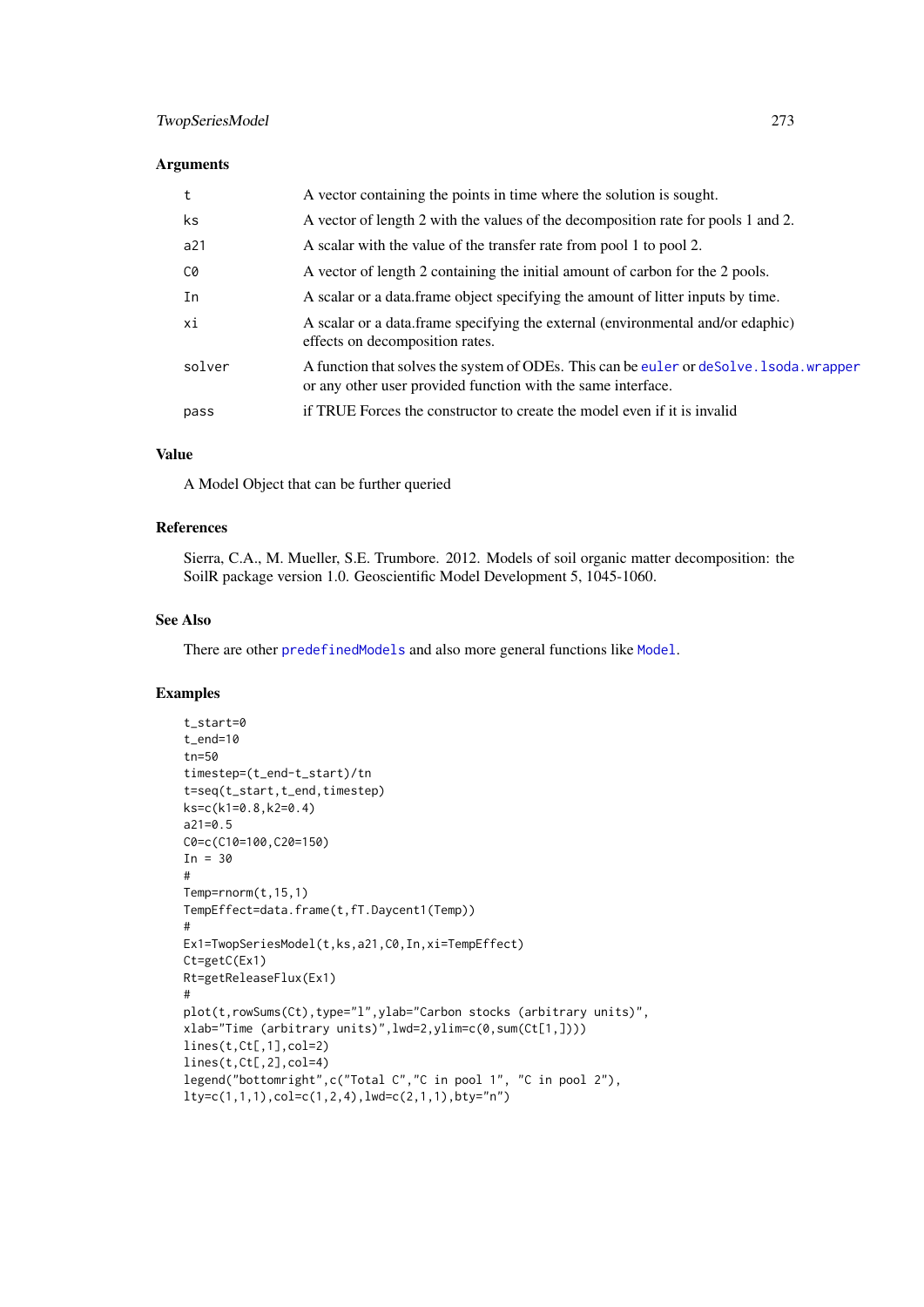# Description

This function creates a model for two pools connected in series. It is a wrapper for the more general function [GeneralModel\\_14](#page-104-0) that can handle an arbitrary number of pools.

# Usage

```
TwopSeriesModel14(
  t,
  ks,
  C0,
  F0_Delta14C,
  In,
  a21,
  xi = 1,
  inputFc,
  lambda = -0.0001209681,lag = 0,
  solver = deSolve.lsoda.wrapper,
  pass = FALSE
)
```

| t           | A vector containing the points in time where the solution is sought. It must be<br>specified within the same period for which the Delta 14 C of the atmosphere is<br>provided. The default period in the provided dataset C14Atm_NH is 1900-2010. |
|-------------|---------------------------------------------------------------------------------------------------------------------------------------------------------------------------------------------------------------------------------------------------|
| ks          | A vector of length 2 containing the decomposition rates for the 2 pools.                                                                                                                                                                          |
| C0          | A vector of length 2 containing the initial amount of carbon for the 2 pools.                                                                                                                                                                     |
| F0_Delta14C | A vector of length 2 containing the initial amount of the radiocarbon fraction for<br>the 2 pools as Delta14C values in per mil.                                                                                                                  |
| In          | A scalar or a data. frame object specifying the amount of litter inputs by time.                                                                                                                                                                  |
| a21         | A scalar with the value of the transfer rate from pool 1 to pool 2.                                                                                                                                                                               |
| хi          | A scalar or a data.frame specifying the external (environmental and/or edaphic)<br>effects on decomposition rates.                                                                                                                                |
| inputFc     | A Data Frame object containing values of atmospheric Delta14C per time. First<br>column must be time values, second column must be Delta14C values in per<br>mil.                                                                                 |
| lambda      | Radioactive decay constant. By default lambda=-0.0001209681 $y^2$ -1. This has<br>the side effect that all your time related data are treated as if the time unit was<br>year.                                                                    |
| lag         | A (positive) scalar representing a time lag for radiocarbon to enter the system.                                                                                                                                                                  |
| solver      | A function that solves the system of ODEs. This can be euler or deSolve. 1soda. wrapper<br>or any other user provided function with the same interface.                                                                                           |
| pass        | if TRUE Forces the constructor to create the model even if it is invalid                                                                                                                                                                          |
|             |                                                                                                                                                                                                                                                   |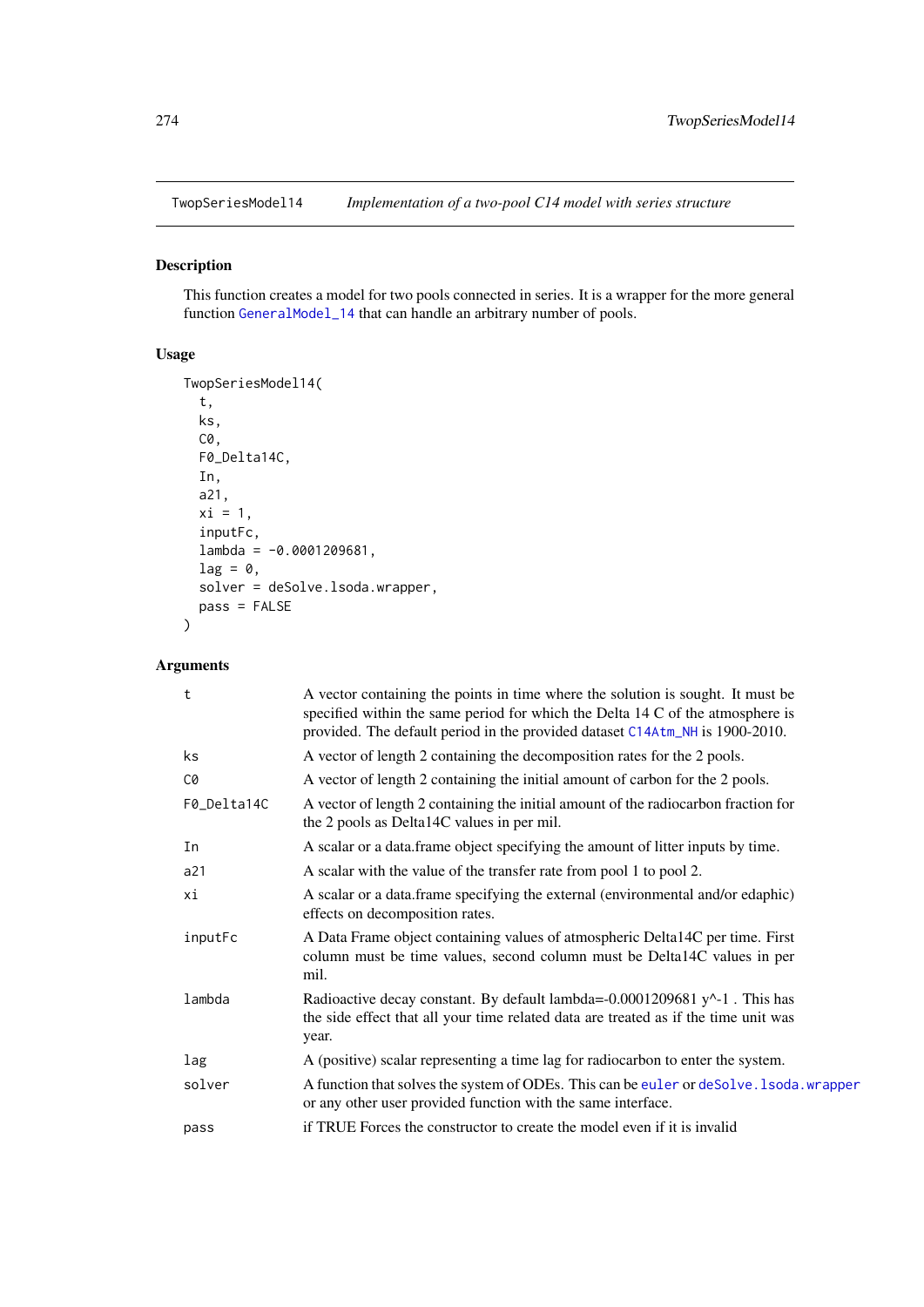#### UnBoundInFluxes 275

# Value

A Model Object that can be further queried

## See Also

There are other [predefinedModels](#page-224-0) and also more general functions like [Model\\_14](#page-194-0).

## Examples

```
years=seq(1901,2009,by=0.5)
LitterInput=700
#
Ex=TwopSeriesModel14(t=years,ks=c(k1=1/2.8, k2=1/35),
C0=c(200,5000), F0_Delta14C=c(0,0),
In=LitterInput, a21=0.1,inputFc=C14Atm_NH)
R14m=getF14R(Ex)
C14m=getF14C(Ex)
C14t=getF14(Ex)
#
par(mfrow=c(2,1))
plot(C14Atm_NH,type="l",xlab="Year",
ylab="Delta 14C (per mil)",xlim=c(1940,2010))
lines(years, C14t[,1], col=4)
lines(years, C14t[,2],col=4,lwd=2)
legend("topright",c("Delta 14C Atmosphere", "Delta 14C pool 1", "Delta 14C pool 2"),
lty=c(1,1,1),col=c(1,4,4),lwd=c(1,1,2),bty="n")
#
plot(C14Atm_NH,type="l",xlab="Year",ylab="Delta 14C (per mil)",xlim=c(1940,2010))
lines(years,C14m,col=4)
lines(years,R14m,col=2)
legend("topright",c("Delta 14C Atmosphere","Delta 14C SOM", "Delta 14C Respired"),
lty=c(1,1,1), col=c(1,4,2), bty="n")par(mfrow=c(1,1))
```
UnBoundInFluxes *automatic title*

## Description

automatic title

## Usage

UnBoundInFluxes(map)

#### Arguments

map see method arguments

# S4-methods

• [UnBoundInFluxes,function-method](#page-0-0)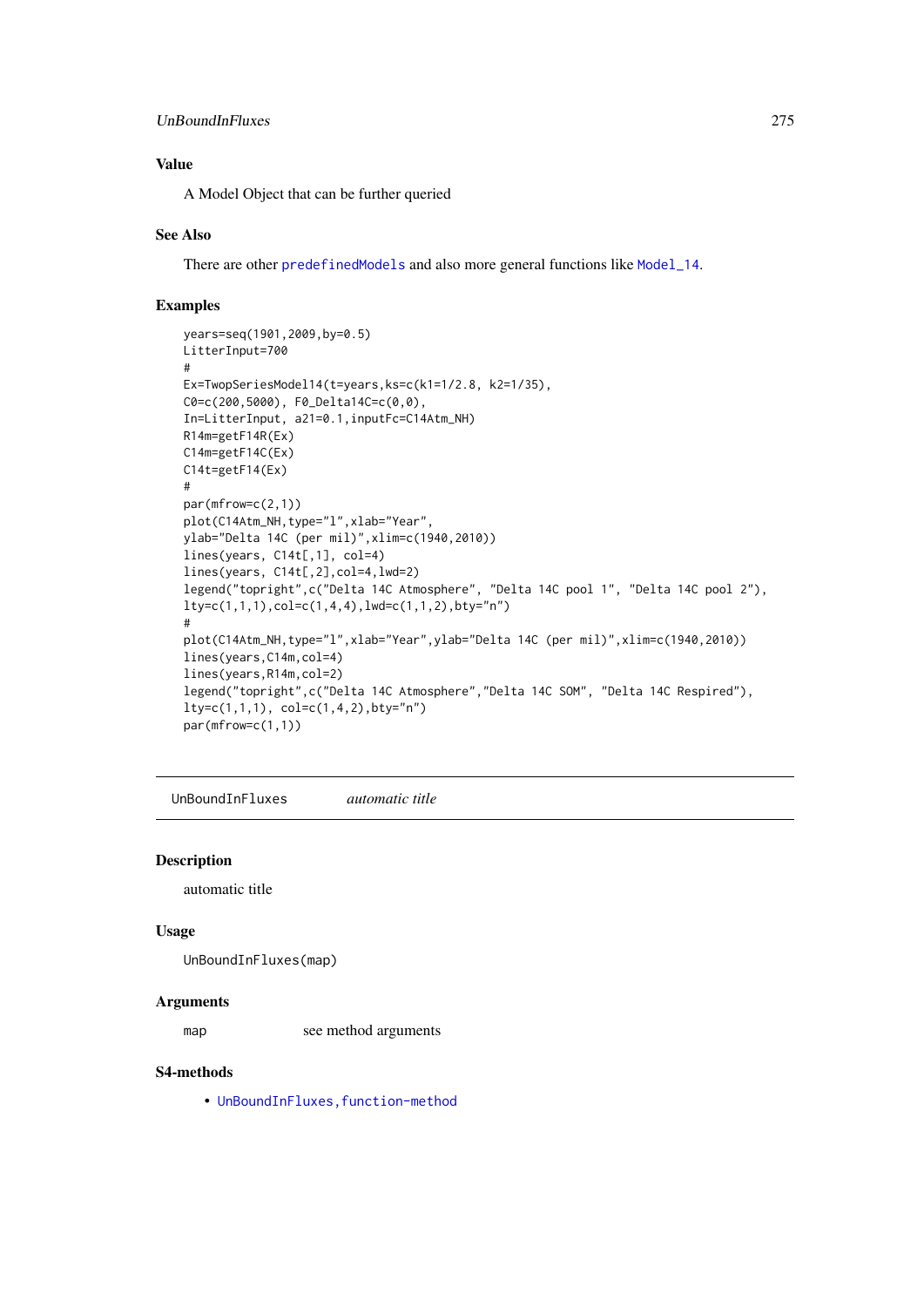UnBoundInFluxes,function-method *automatic title*

# Description

automatic title

# Usage

```
## S4 method for signature '`function`'
UnBoundInFluxes(map)
```
# Arguments

map object of class:function, no manual documentation

UnBoundInFluxes-class *automatic title*

# Description

automatic title

UnBoundLinDecompOp *Generic constructor for the class with the same name*

# Description

Generic constructor for the class with the same name

# Usage

```
UnBoundLinDecompOp(matFunc)
```
# Arguments

matFunc see method arguments

# S4-methods

• [UnBoundLinDecompOp,function-method](#page-0-0)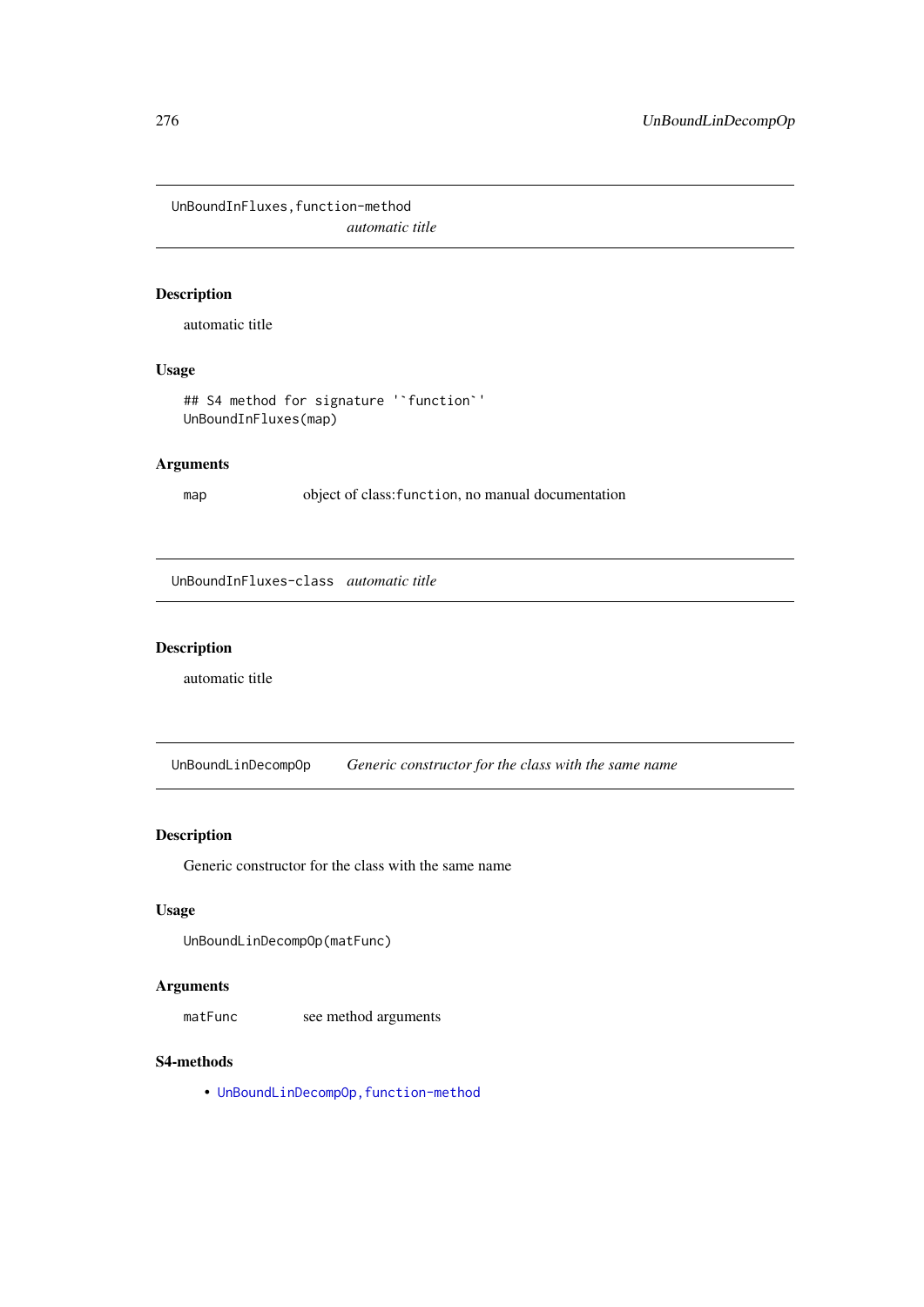<span id="page-276-0"></span>UnBoundLinDecompOp,function-method

*Generic constructor for the class with the same name*

## Description

Generic constructor for the class with the same name

# Usage

```
## S4 method for signature '`function`'
UnBoundLinDecompOp(matFunc)
```
## Arguments

matFunc object of class: function, no manual documentation

## See Also

Other UnBoundLinDecompOp\_constructor: [getFunctionDefinition,UnBoundLinDecompOp-method](#page-0-0)

```
UnBoundLinDecompOp-class
```
*An S4 class to represent a linear nonautonomous compartmental matrix*

## Description

An S4 class to represent a linear nonautonomous compartmental matrix

UnBoundNonLinDecompOp *Generic constructor for the class with the same name*

# Description

Generic constructor for the class with the same name

# Usage

```
UnBoundNonLinDecompOp(
  matFunc,
  internal_fluxes,
  out_fluxes,
  numberOfPools,
  state_variable_names,
  timeSymbol,
  operator
)
```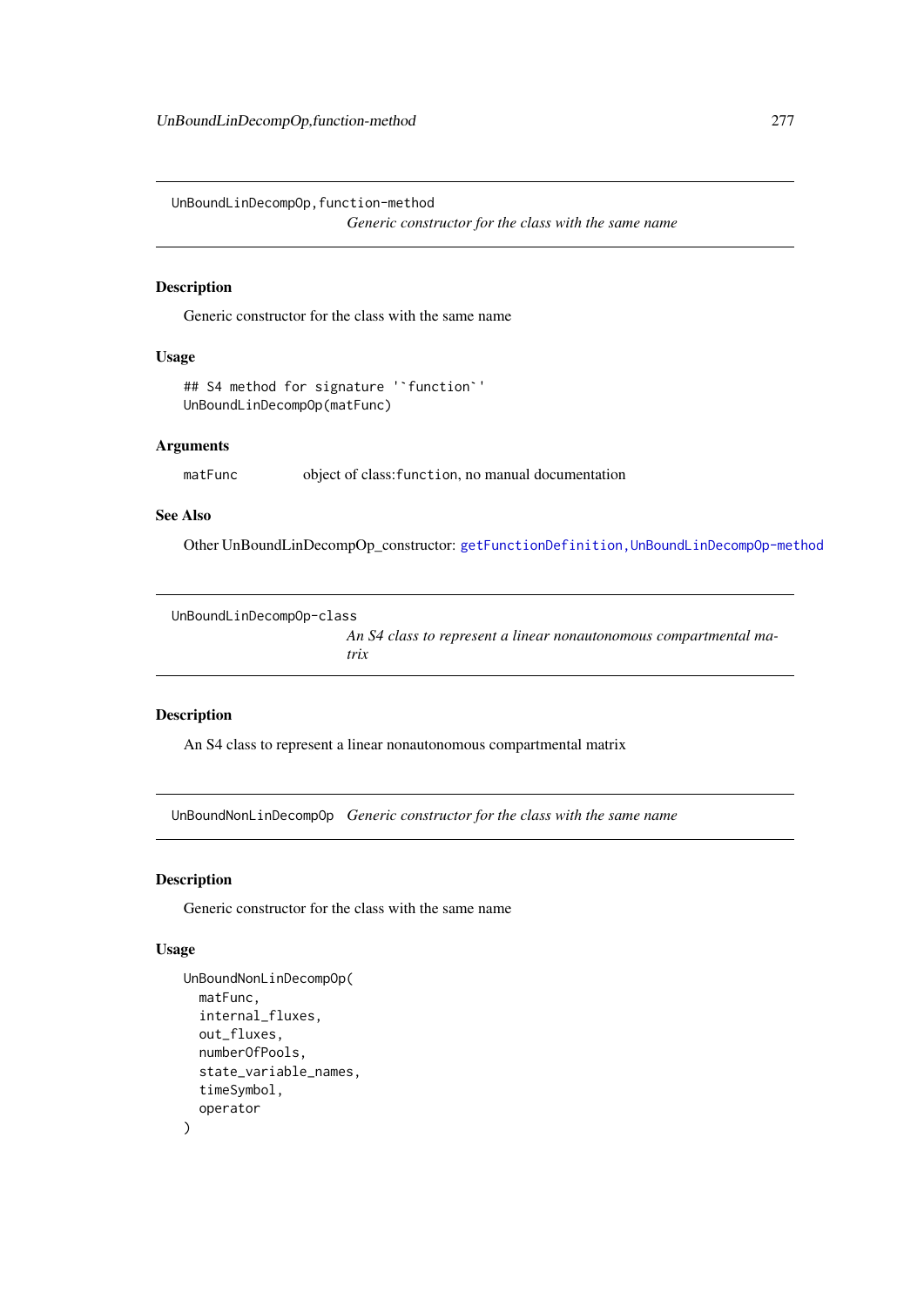## Arguments

| matFunc              | see method arguments |
|----------------------|----------------------|
| internal_fluxes      |                      |
|                      | see method arguments |
| out_fluxes           | see method arguments |
| numberOfPools        | see method arguments |
| state_variable_names |                      |
|                      | see method arguments |
| timeSymbol           | see method arguments |
| operator             | see method arguments |

## S4-methods

- [UnBoundNonLinDecompOp,function,missing,missing,missing,ANY,ANY,ANY-method](#page-0-0)
- UnBoundNonLinDecompOp,missing,missing,missing,missing,character,character,UnBoundNonLinDeco
- [UnBoundNonLinDecompOp,missing,vector,vector,numeric,ANY,ANY,ANY-method](#page-0-0)

UnBoundNonLinDecompOp,function,missing,missing,missing,ANY,ANY,ANY-method *Constructor for the class with the same name*

# Description

Constructor for the class with the same name

# Usage

```
## S4 method for signature '`function`,missing,missing,missing,ANY,ANY,ANY'
UnBoundNonLinDecompOp(matFunc)
```
#### Arguments

matFunc object of class:function, A matrix valued function of the state vector and time

#### See Also

Other UnBoundNonLinDecompOp\_constructor: UnBoundNonLinDecompOp,missing,vector,vector,numeric,ANY,

<span id="page-277-0"></span>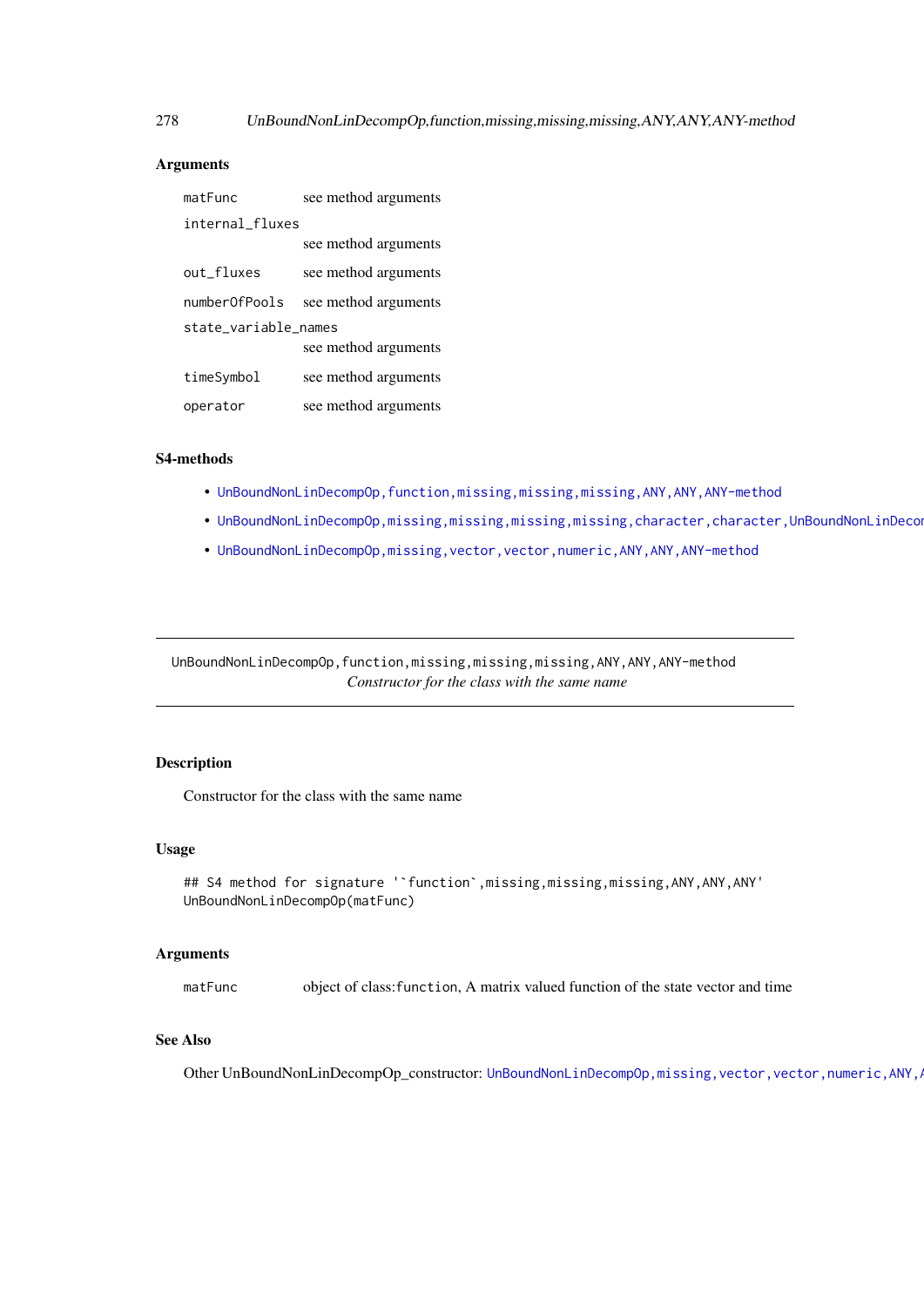<span id="page-278-0"></span>UnBoundNonLinDecompOp,missing,missing,missing,missing,character,character,UnBoundNonLinDecompOp\_by\_PoolNa

UnBoundNonLinDecompOp,missing,missing,missing,missing,character,character,UnBoundNonLinDecompOp\_b *convert to Indexed version*

## Description

convert to Indexed version

#### Usage

```
## S4 method for signature
## 'missing,
## missing,
## missing,
## missing,
## character,
## character,
## UnBoundNonLinDecompOp_by_PoolNames'
UnBoundNonLinDecompOp(state_variable_names, timeSymbol, operator)
```
## Arguments

| state_variable_names |                                                                                   |  |
|----------------------|-----------------------------------------------------------------------------------|--|
|                      | object of class: character, no manual documentation                               |  |
| timeSymbol           | object of class: character, no manual documentation                               |  |
| operator             | object of class: UnBoundNonLinDecompOp_by_PoolNames, no manual documen-<br>tation |  |

UnBoundNonLinDecompOp,missing,vector,vector,numeric,ANY,ANY,ANY-method *Constructor for the class with the same name*

## Description

Constructor for the class with the same name

#### Usage

```
## S4 method for signature 'missing, vector, vector, numeric, ANY, ANY, ANY'
UnBoundNonLinDecompOp(internal_fluxes, out_fluxes, numberOfPools)
```
## Arguments

internal\_fluxes

|               | object of class: vector, vector of elements of type InternalFlux_by_PoolName |  |
|---------------|------------------------------------------------------------------------------|--|
| out fluxes    | object of class: vector, vector of elements of type OutFlux by PoolName      |  |
| numberOfPools | object of class: numeric, no manual documentation                            |  |

# See Also

Other UnBoundNonLinDecompOp\_constructor: UnBoundNonLinDecompOp,function,missing,missing,missing,AI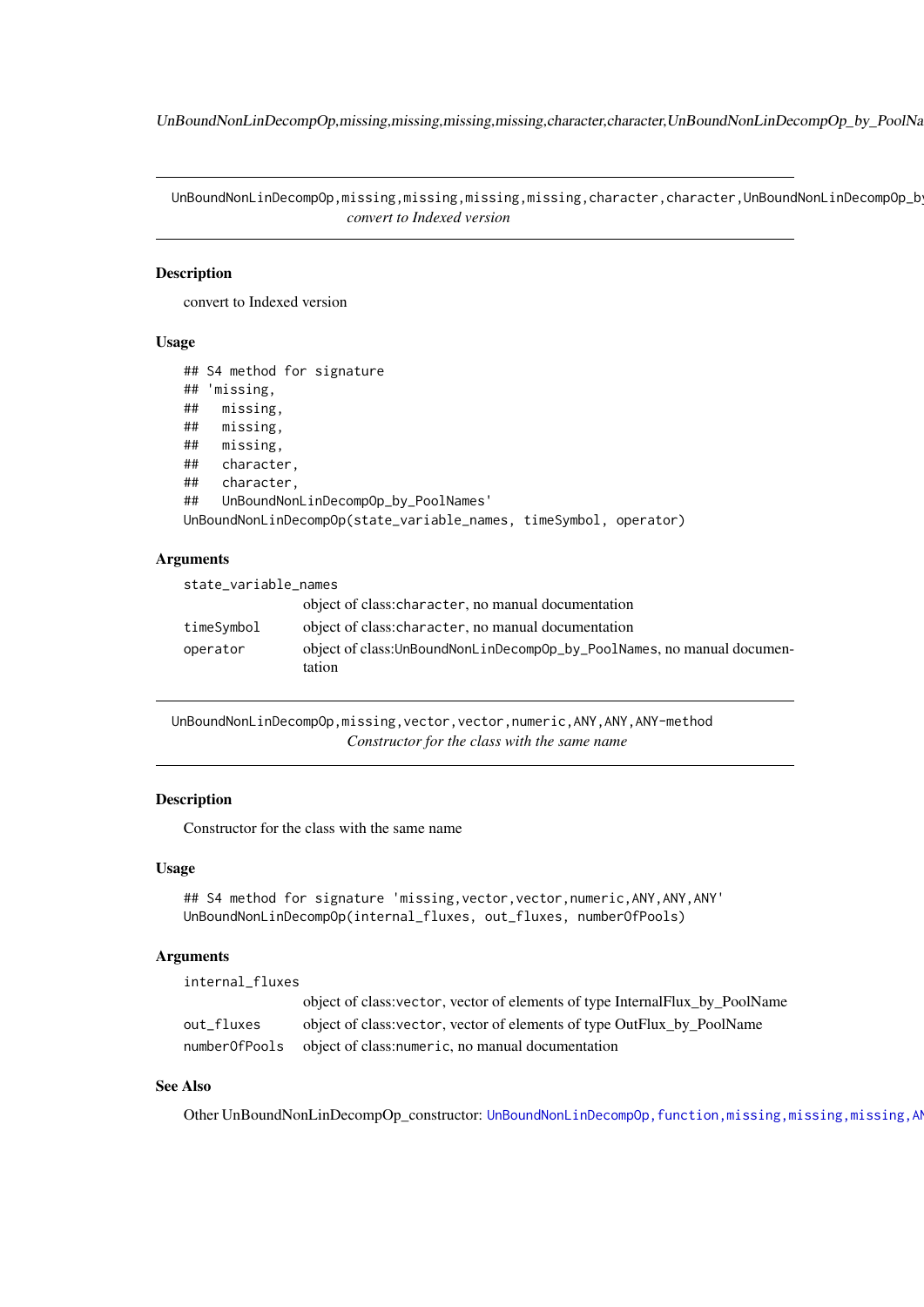280UnBoundNonLinDecompOp\_by\_PoolNames,InternalFluxList\_by\_PoolName,OutFluxList\_by\_PoolName,character-method

UnBoundNonLinDecompOp-class

*An S4 class to represent a nonlinear nonautonomous compartmental matrix*

#### Description

An S4 class to represent a nonlinear nonautonomous compartmental matrix

UnBoundNonLinDecompOp\_by\_PoolNames *Generic constructor for the class with the same name*

#### Description

Generic constructor for the class with the same name

## Usage

UnBoundNonLinDecompOp\_by\_PoolNames(internal\_fluxes, out\_fluxes, timeSymbol)

#### Arguments

internal\_fluxes

|            | see method arguments |
|------------|----------------------|
| out fluxes | see method arguments |
| timeSymbol | see method arguments |

#### S4-methods

• UnBoundNonLinDecompOp\_by\_PoolNames,InternalFluxList\_by\_PoolName,OutFluxList\_by\_PoolName,cha

UnBoundNonLinDecompOp\_by\_PoolNames,InternalFluxList\_by\_PoolName,OutFluxList\_by\_PoolName,character *A flux and pool name based representation of a possibly nonlinear and nonautonomous Compartmental Matrix*

## Description

A flux and pool name based representation of a possibly nonlinear and nonautonomous Compartmental Matrix

# Usage

## S4 method for signature ## 'InternalFluxList\_by\_PoolName,OutFluxList\_by\_PoolName,character' UnBoundNonLinDecompOp\_by\_PoolNames(internal\_fluxes, out\_fluxes, timeSymbol)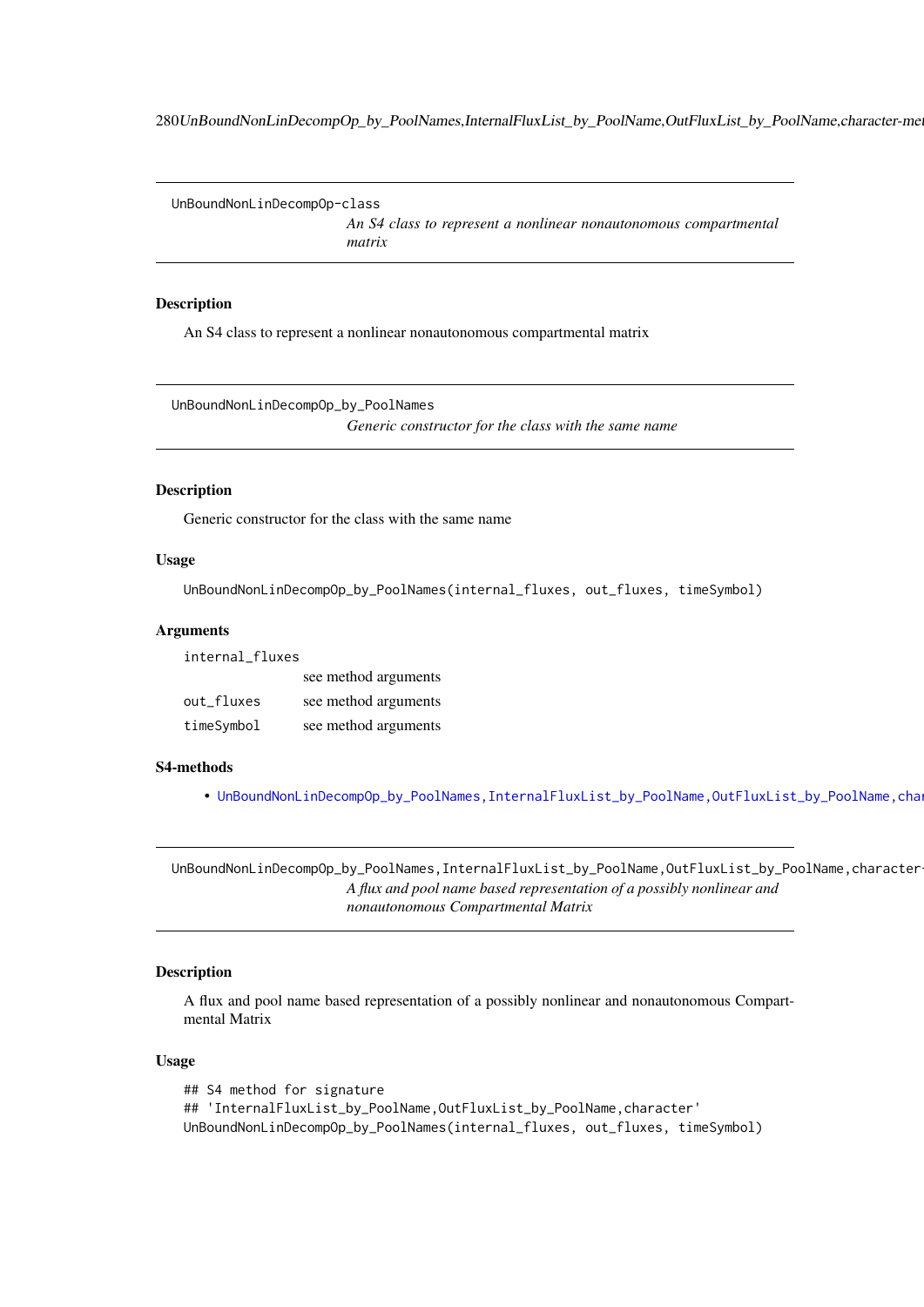## Arguments

| internal_fluxes |                                                                           |  |
|-----------------|---------------------------------------------------------------------------|--|
|                 | object of class:InternalFluxList_by_PoolName,InternalFluxList_by_PoolName |  |
| out_fluxes      | object of class: Out FluxList_by_PoolName, Out FluxList_by_PoolName       |  |
| timeSymbol      | object of class: character,                                               |  |

UnBoundNonLinDecompOp\_by\_PoolNames-class

*An S4 class to represent the of nonlinear nonautonomous compartmental system independently of the order of state variables*

## Description

An S4 class to represent the of nonlinear nonautonomous compartmental system independently of the order of state variables

# S4-methods

S4-methods with class UnBoundNonLinDecompOp\_by\_PoolNames in their signature::

- [getCompartmentalMatrixFunc,UnBoundNonLinDecompOp\\_by\\_PoolNames,character,character-method](#page-0-0)
- Model\_by\_PoolNames,missing,numeric,UnBoundNonLinDecompOp\_by\_PoolNames,numeric,InFluxList\_by
- UnBoundNonLinDecompOp,missing,missing,missing,missing,character,character,UnBoundNonLinDeco

WangThreePoolNonAutonomous\_sym

*A non-autonomous version of the original Wang 3 pool model*

## Description

An Example based on the original non-linear autonomous model as described in Wang et al. (2014) with state\_variables:

- 1. C\_l desc: litter carbon unit: "g C m^-2"
- 2. C\_s desc: soil organic matter unit: "g C m^-2"
- 3. C\_b: desc: microbial biomass unit: "g C m^-2"

Note that this is not a complete model run like most of the models in SoilR but a description of the fluxes that can be extended to a model run if initial values and times are specified. The default values are completely arbitrary. So is one time dependency that has been added to demonstrate that this is possible everywhere and every part of the model can become non-autonomous. At the moment the variable t is mostly ignored like in the original Wang Model except for the first influx to pool C\_l.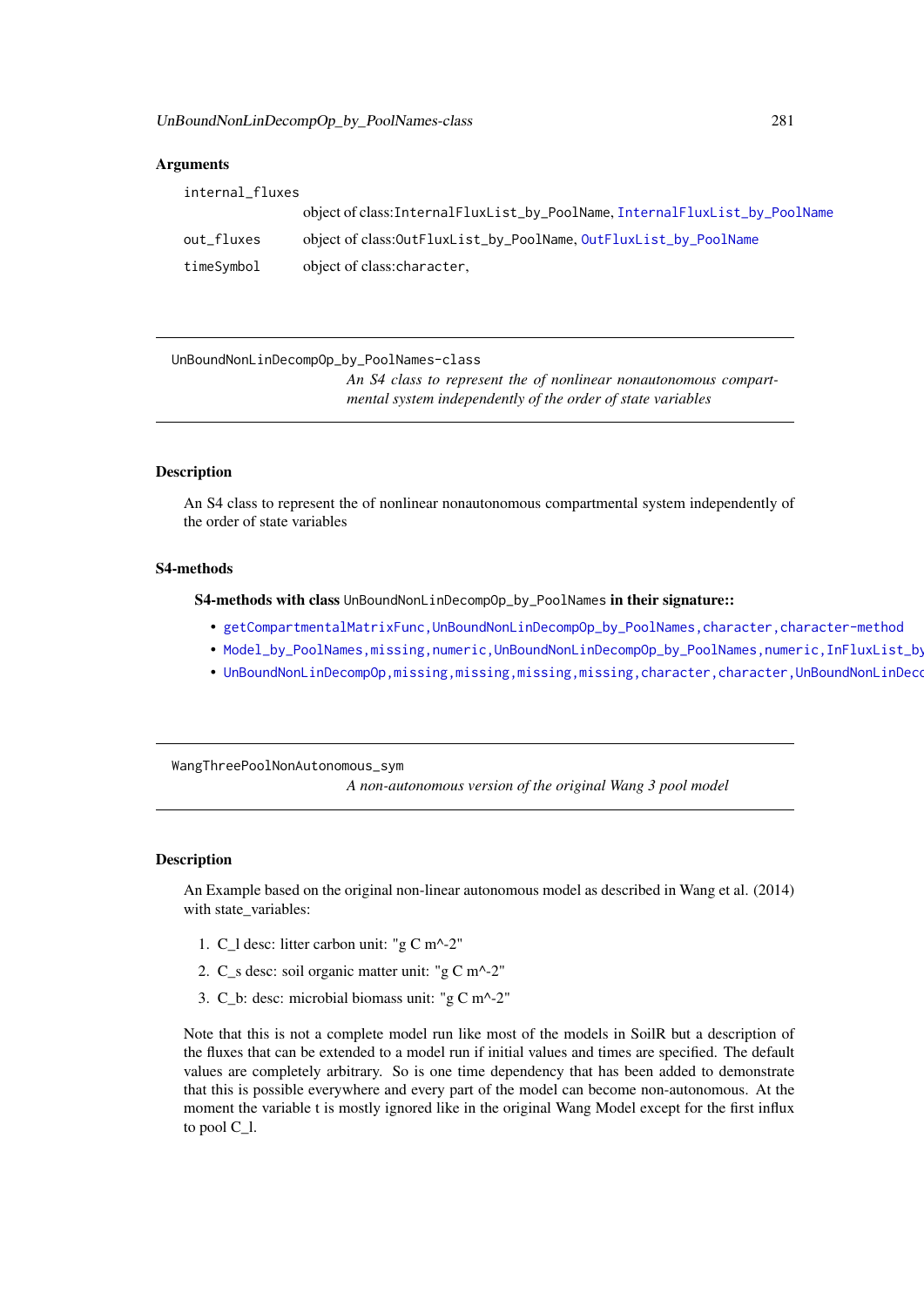## Usage

```
WangThreePoolNonAutonomous_sym(
  alpha = 0.5,
  epsilon = 0.4,
  mu_b = 0.2,
  F_NPP = 3e+06,
  V_l = 0.5,
  V_s = 0.5,
  K_l = 1e+05,
 K_S = 100\lambda
```
# Arguments

| fraction of carbon influx that directly enters the soil organic matter pool    |
|--------------------------------------------------------------------------------|
| microbial growth efficiency                                                    |
| turnover rate of microbial biomass per year, unit: "year^-1"                   |
| carbon influx into soil, unit: "g $C*m^2-2*year^2-1$ "                         |
| maximum rate of litter carbon assimilation per unit microbial biomass per year |
| maximum rate of soil carbon assimilation per unit microbial biomass per year   |
| half-saturation constant for litter carbon assimilation by microbial biomass   |
| half-saturation constant for soil carbon assimilation by microbial biomass     |
|                                                                                |

# Examples

```
# This is a working example which demostrates some of the new functionality.
require('SoilR',quietly =TRUE)
smod <- WangThreePoolNonAutonomous_sym()
# (look at the source code of WangThreePoolNonAutonomous_sym )
plotPoolGraph(smod)
state_variable_names(smod)
# define initial values for the state variables
iv=c(C_l=1000,C_b=5000,C_s=1000)
times<-seq(from=1,to=1000,by=10)
modrun=Model_by_PoolNames( smod=smod ,times=times ,initialValues=iv)
sol <- getSolution(modrun)
# Let's see what we have computed
colnames(sol)
# shortcut overview plot for all phase plane projections and time lines
# of the pool contents
plot(data.frame(times=times,sol[,c('C_l','C_s','C_b')]))
# plot fluxes as functions of time
in_fluxes <- sol[,grep('influxes',colnames(sol))]
plot( times, sol[, 'influxes.C_l'], type='l'
  ,ylim=c(min(in_fluxes),max(in_fluxes))
)
lines( times, sol[,'influxes.C_l'] ,type='l'
  ,ylim=c(min(in_fluxes),max(in_fluxes))
)
internal_fluxes <- sol[,grep('internal_fluxes',colnames(sol))]
plot(
  times, sol[,'internal_fluxes.C_l->C_b'] ,type='l'
```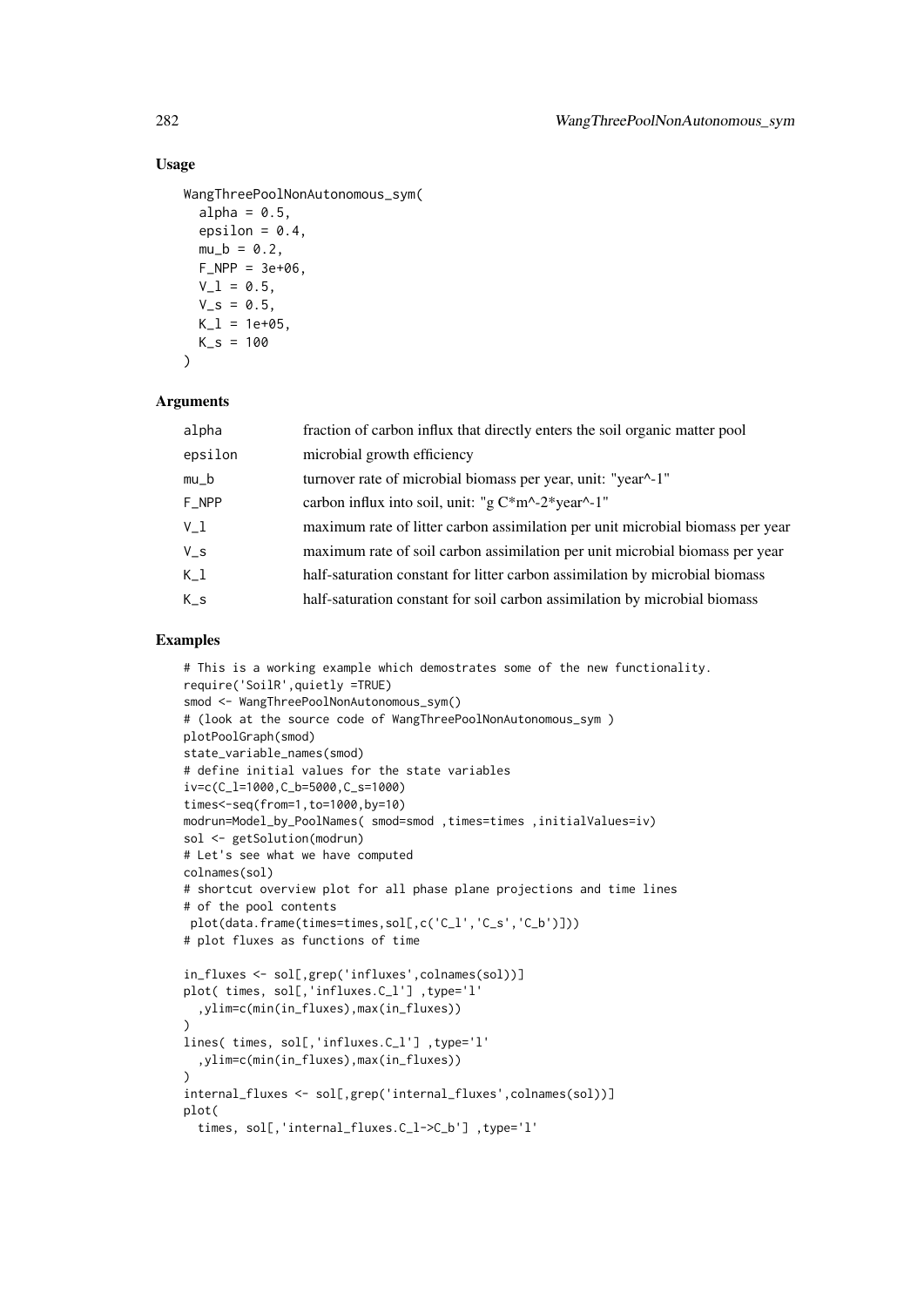```
,ylim=c(min(internal_fluxes),max(internal_fluxes))
\lambda
```
Yasso07Model *Implementation of the Yasso07 model*

# Description

This function creates a model for five pools as described in Tuomi et al. (2009)

# Usage

```
Yasso07Model(
  t,
  ks = c(ka = 0.66, kw = 4.3, kE = 0.35, kN = 0.22, kH = 0.0033),p = c(p1 = 0.32, p2 = 0.01, p3 = 0.93, p4 = 0.34, p5 = 0, p6 = 0, p7 = 0.035, p8 =0.005, p9 = 0.01, p10 = 5e-04, p11 = 0.03, p12 = 0.92, pH = 0.04),
  C0,
  In,
  xi = 1,
  solver = deSolve.lsoda.wrapper,
  pass = FALSE
```
#### Arguments

 $\lambda$ 

| t      | A vector containing the points in time where the solution is sought.                                                                                    |
|--------|---------------------------------------------------------------------------------------------------------------------------------------------------------|
| ks.    | A vector of length 5 containing the values of the decomposition rates for each<br>pool.                                                                 |
| p      | A vector of length 13 containing transfer coefficients among different pools.                                                                           |
| C0     | A vector containing the initial amount of carbon for the 5 pools. The length of<br>this vector must be 5.                                               |
| In     | A single scalar or data. frame object specifying the amount of litter inputs by<br>time                                                                 |
| хi     | A scalar or data frame object specifying the external (environmental and/or edaphic)<br>effects on decomposition rates.                                 |
| solver | A function that solves the system of ODEs. This can be euler or deSolve. 1soda. wrapper<br>or any other user provided function with the same interface. |
| pass   | if TRUE forces the constructor to create the model even if it is invalid                                                                                |
|        |                                                                                                                                                         |

# Value

A Model Object that can be further queried

# References

Tuomi, M., Thum, T., Jarvinen, H., Fronzek, S., Berg, B., Harmon, M., Trofymow, J., Sevanto, S., and Liski, J. (2009). Leaf litter decomposition-estimates of global variability based on Yasso07 model. Ecological Modelling, 220:3362 - 3371.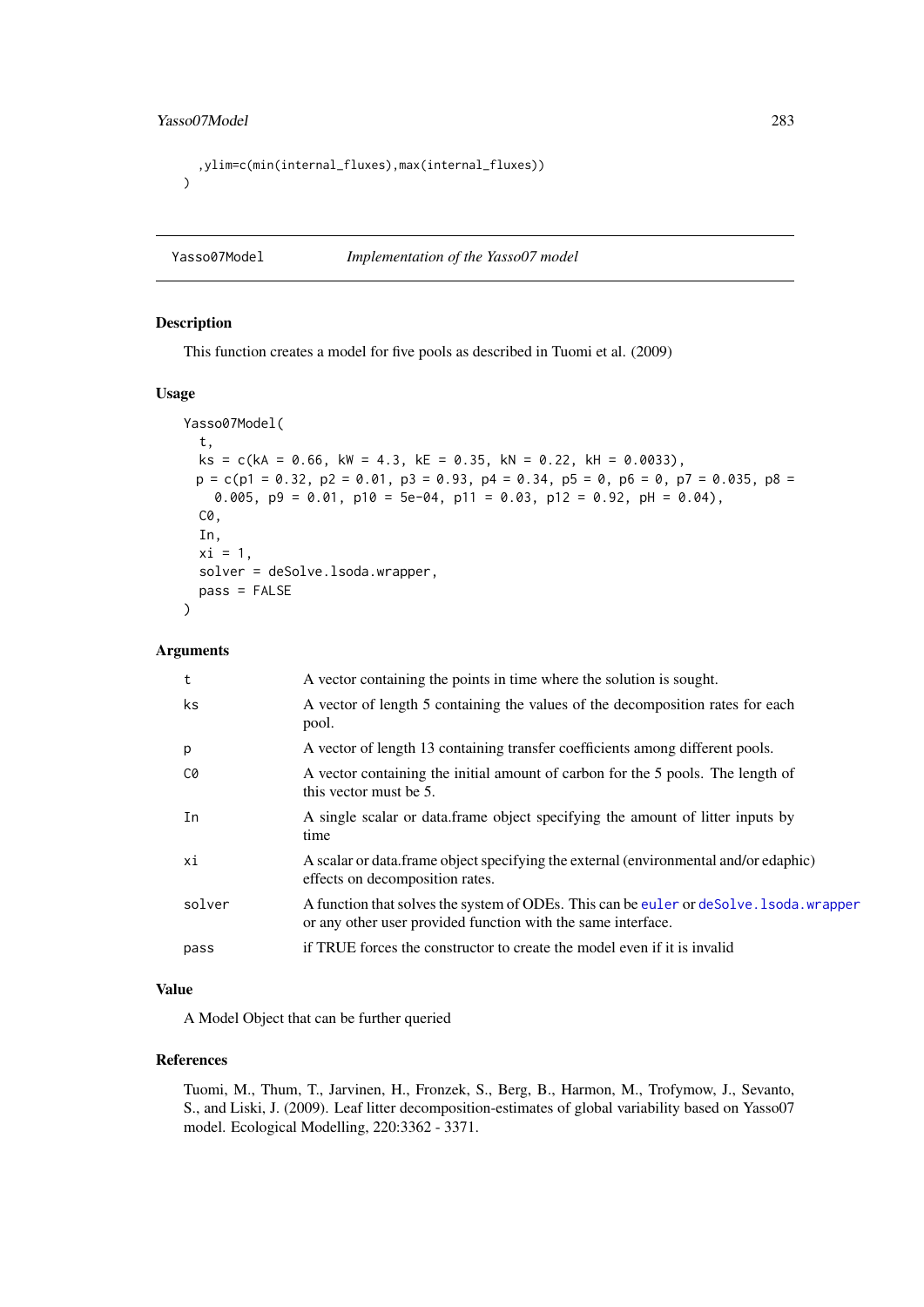#### See Also

There are other [predefinedModels](#page-224-0) and also more general functions like [Model](#page-191-0).

#### Examples

```
years=seq(0,50,0.1)
C0=rep(100,5)
In=0Ex1=Yasso07Model(t=years,C0=C0,In=In)
Ct=getC(Ex1)
Rt=getReleaseFlux(Ex1)
plotCPool(years,Ct,col=1:5,xlab="years",ylab="C pool",
ylim=c(\theta,max(Ct)))legend("topright",c("xA","xW","xE","xN","xH"),lty=1,col=1:5,bty="n")
plotCPool(years,Rt,col=1:5,xlab="years",ylab="Respiration",ylim=c(0,50))
legend("topright",c("xA","xW","xE","xN","xH"),lty=1,col=1:5,bty="n")
```
#### YassoModel *Implementation of the Yasso model.*

#### Description

This function creates a model for seven pools as described in Liski et al. (2005). Model not yet implemented due to lack of data in original publication: values of vector p not completely described in paper. 0.1 was assumed.

## Usage

```
YassoModel(
  t,
 ks = c(a_fwl = 0.54, a_cwl = 0.03, k_cext = 0.48, k_cel = 0.3, k_lig = 0.22, k_lmm =0.012, k_hum2 = 0.0012),
 p = c(fwl\_ext = 0.1, cwl\_ext = 0.1, fwl\_cel = 0.1, cwl\_cel = 0.1, fwl\_lig = 0.1,cwl\_lig = 0.1, pext = 0.05, pcel = 0.24, plig = 0.77, phum1 = 0.51),
  C0,
 In = c(u_fwl = 0.0758, u_cwl = 0.0866, u_mwl_cnwl_cext = 0.251 * 0.3, u_mwl_cnwl_cel =0.251 \times 0.3, u_nwl_cnwl_lig = 0.251 \times 0.3, 0, 0),
  xi = 1,
  solver = deSolve.lsoda.wrapper,
  pass = FALSE\lambda
```

| t  | A vector containing the points in time where the solution is sought.                                 |
|----|------------------------------------------------------------------------------------------------------|
| ks | A vector of length 7 containing the values of the exposure and decomposition<br>rates for each pool. |
| D  | A vector of containing transfer coefficients among different pools.                                  |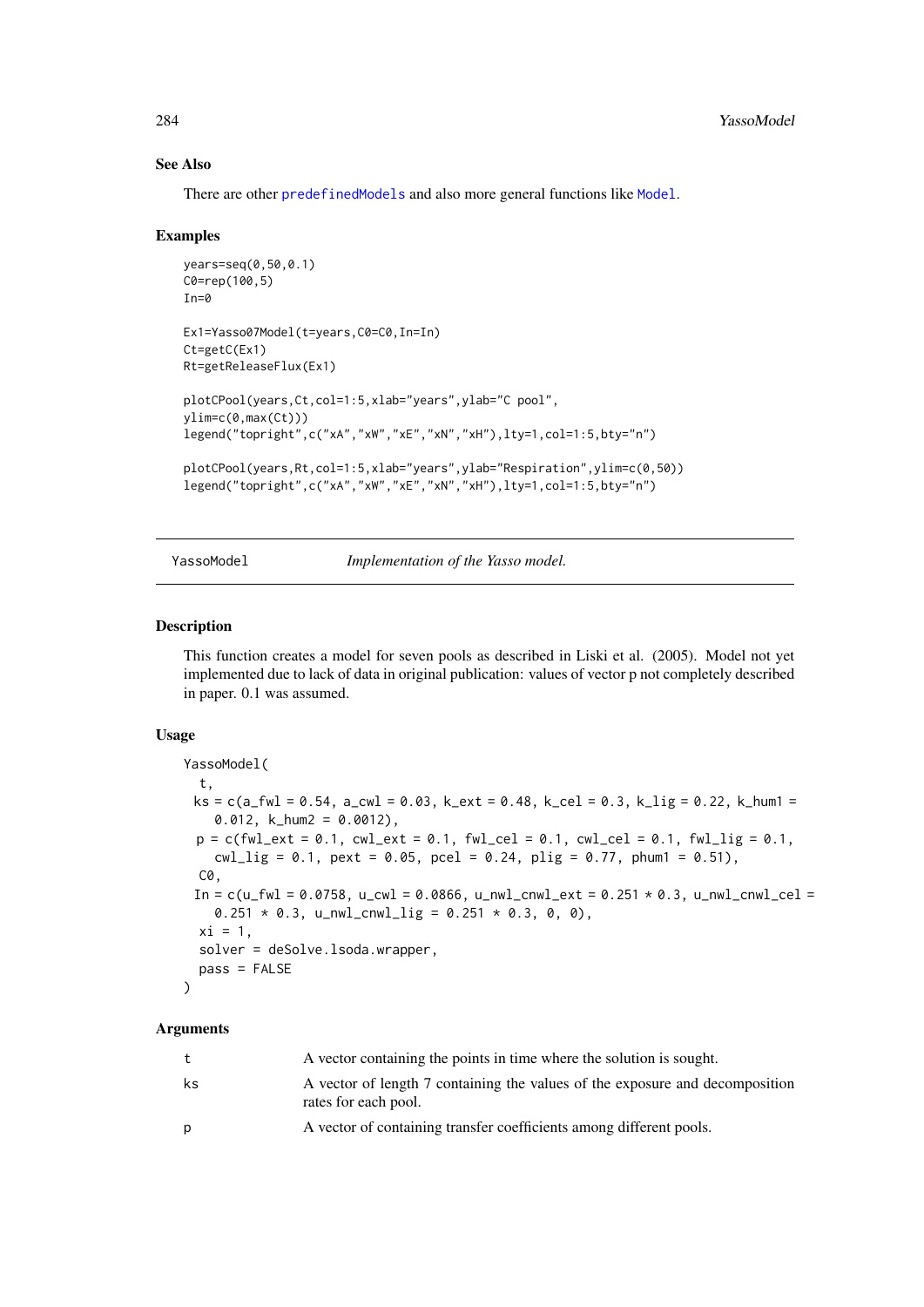<span id="page-284-0"></span>[,Model,character,missing,missing-method 285

| C0     | A vector containing the initial amount of carbon for the 7 pools. The length of<br>this vector must be 7.                                                |
|--------|----------------------------------------------------------------------------------------------------------------------------------------------------------|
| In     | A vector of constant litter inputs.                                                                                                                      |
| хi     | A scalar or data frame object specifying the external (environmental and/or edaphic)<br>effects on decomposition rates.                                  |
| solver | A function that solves the system of ODEs. This can be euler or deSolve. 1 soda, wrapper<br>or any other user provided function with the same interface. |
| pass   | if TRUE forces the constructor to create the model even if it is invalid                                                                                 |

# Value

A Model Object that can be further queried

## References

Liski, J., Palosuo, T., Peltoniemi, M., and Sievanen, R. (2005). Carbon and decomposition model Yasso for forest soils. Ecological Modelling, 189:168-182.

## See Also

There are other [predefinedModels](#page-224-0) and also more general functions like [Model](#page-191-0).

## Examples

```
years=seq(0,500,0.5)
C0=rep(100,7)
#
Ex1=YassoModel(t=years,C0=C0)
Ct=getC(Ex1)
Rt=getReleaseFlux(Ex1)
#
plotCPool(years,Ct,col=1:7,xlab="years",ylab="C pool",ylim=c(0,200))
legend("topright",c("fwl","cwl","ext","cel","lig","hum1","hum2"),lty=1,col=1:7,bty="n")
#
plotCPool(years,Rt,col=1:7,xlab="years",ylab="Respiration",ylim=c(0,50))
legend("topright",c("fwl","cwl","ext","cel","lig","hum1","hum2"),lty=1,col=1:7,bty="n")
```
[,Model,character,missing,missing-method *Experimentally overloaded index operator*

## Description

The method provides shortcuts and a unified interface to some of the methods that can be applied to a model. For a given model 'M' the code 'M['C'] is equivalent to 'getC(M)' and 'M['ReleaseFlux']' is equivalent to 'getReleaseFlux(M)' 'M['AccumulatedRelease']' is equivalent to 'getAccumulatedRelease(M)'

#### Usage

```
## S4 method for signature 'Model,character,missing,missing'
x[i]
```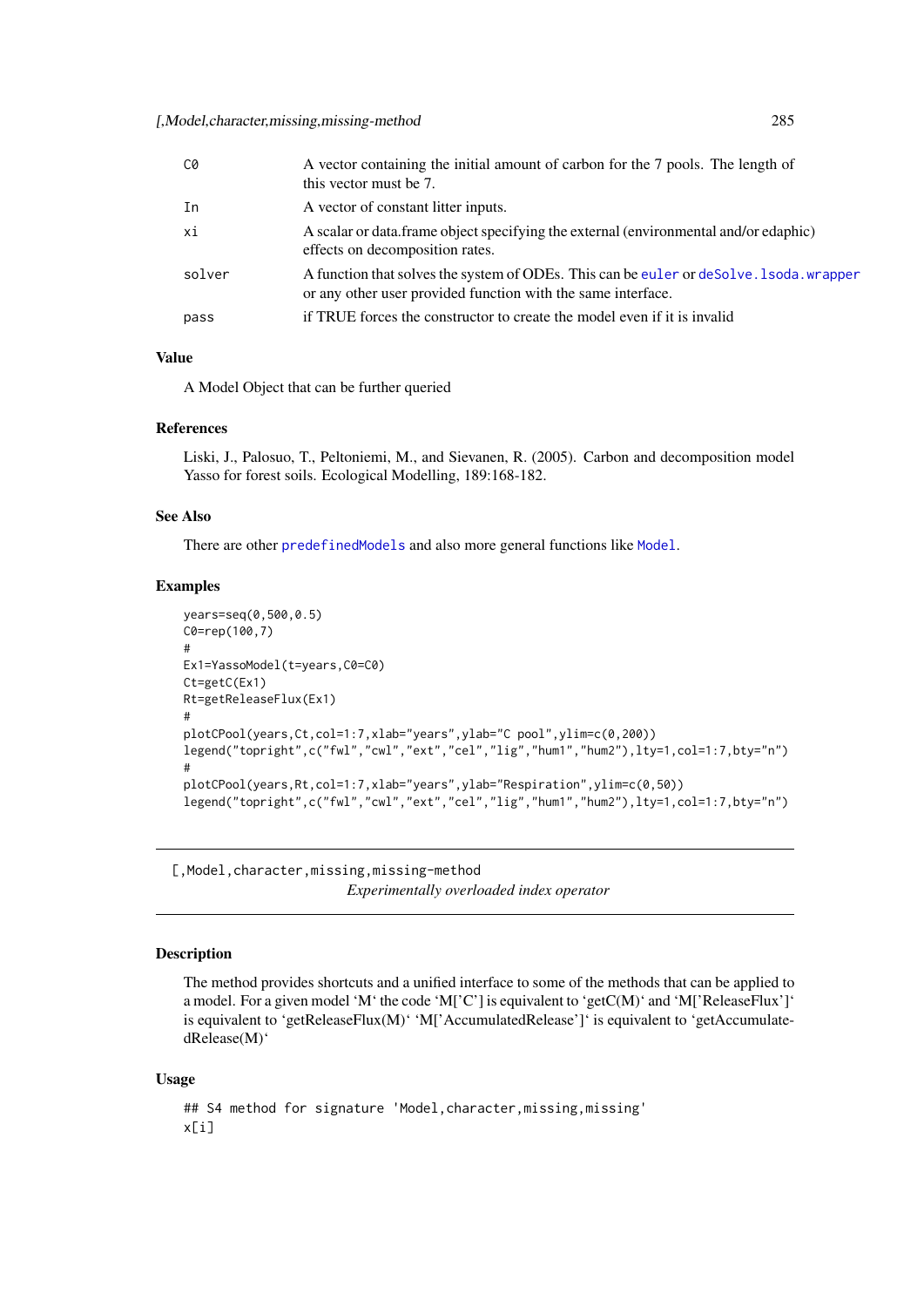# <span id="page-285-0"></span>Arguments

| X | object of class: Model, no manual documentation     |
|---|-----------------------------------------------------|
|   | object of class: character, no manual documentation |

[, NlModel, character, ANY, ANY-method *automatic title*

# Description

automatic title

# Usage

```
## S4 method for signature 'NlModel, character, ANY, ANY'
x[i]
```
# Arguments

| X | object of class: N1Mode1, no manual documentation   |
|---|-----------------------------------------------------|
|   | object of class: character, no manual documentation |

[[,MCSim-method *automatic title*

# Description

automatic title

# Usage

```
## S4 method for signature 'MCSim'
x[[i]]
```

| object of class: MCS im, no manual documentation |
|--------------------------------------------------|
| no manual documentation                          |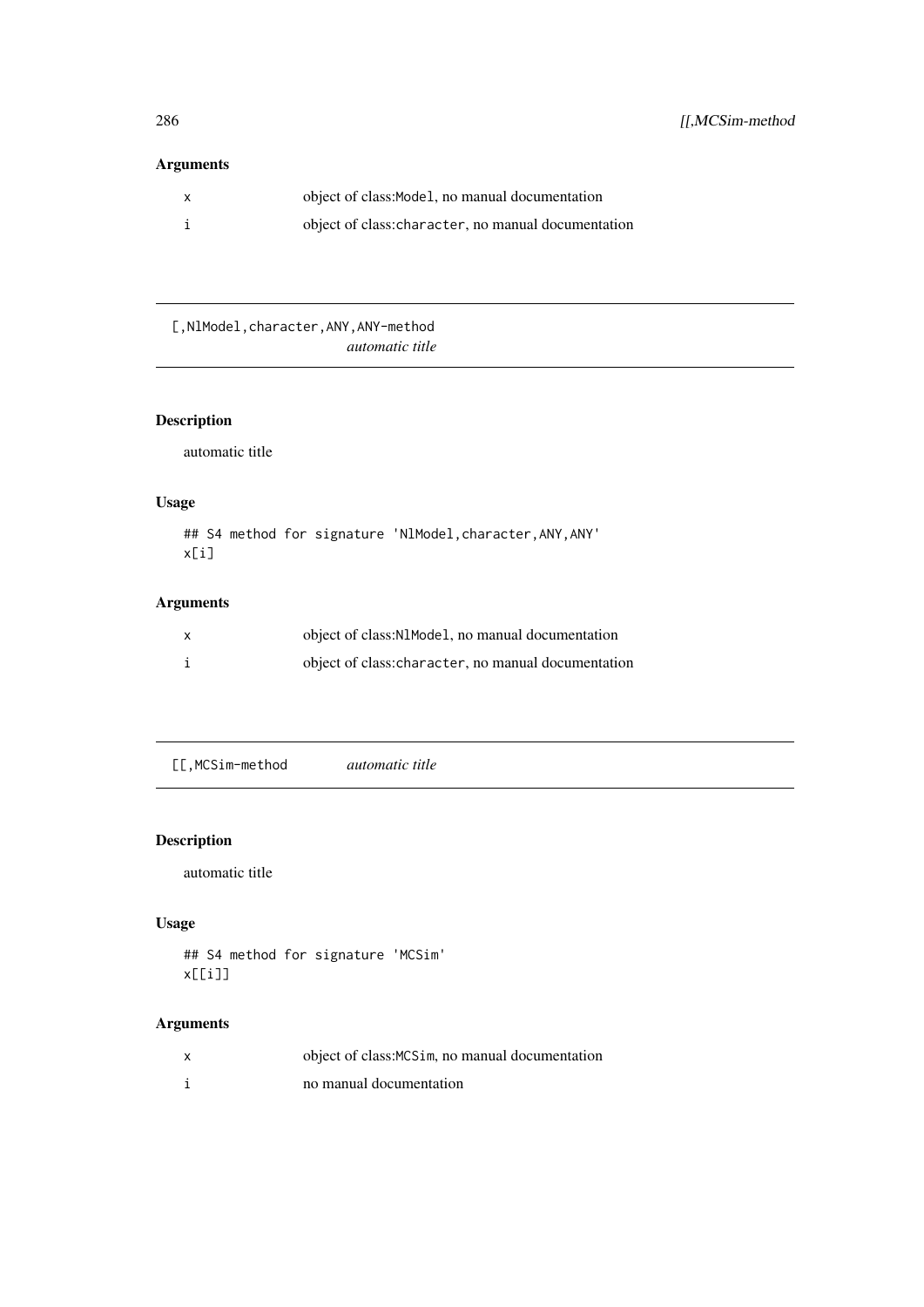<span id="page-286-0"></span>[[<-,MCSim-method *automatic title*

# Description

automatic title

# Usage

```
## S4 replacement method for signature 'MCSim'
x[[i, j, ...]] <- value
```
# Arguments

| x     | object of class: MCS im, no manual documentation |
|-------|--------------------------------------------------|
|       | no manual documentation                          |
|       | no manual documentation                          |
|       | no manual documentation                          |
| value | no manual documentation                          |

\$,NlModel-method *automatic title*

# Description

automatic title

# Usage

```
## S4 method for signature 'NlModel'
x$name
```

| X    | object of class: N1Mode1, no manual documentation |
|------|---------------------------------------------------|
| name | no manual documentation                           |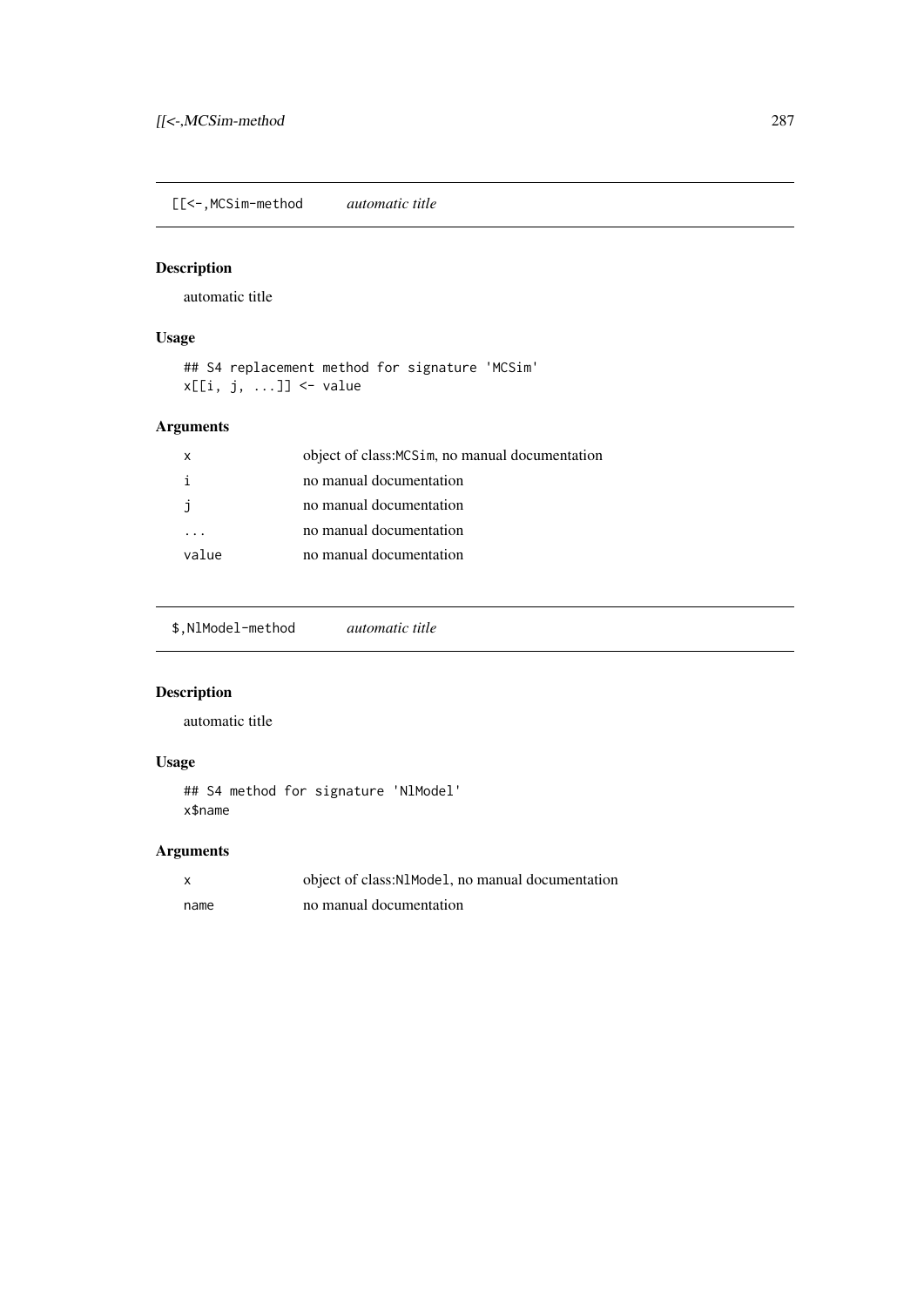# Index

```
∗ UnBoundLinDecompOp_constructor
    getFunctionDefinition,UnBoundLinDecompOp-method,
17
        134
    UnBoundLinDecompOp, function-method,
        277
∗ UnBoundNonLinDecompOp_constructor
    UnBoundNonLinDecompOp,function,missing,missing,missing,tANY,KNYtANYtANY-PoolName-method,
        278
    UnBoundNonLinDecompOp,missing,vector,vectovanlumereRaANYcANYrANY-method9
        279
∗ datasets
   C14Atm, 42
    C14Atm_NH, 43
    eCO2, 79
    Graven2017, 159
    HarvardForest14CO2, 160
    Hua2013, 160
    incubation_experiment, 164
    IntCal09, 181
    IntCal13, 182
    IntCal20, 183
    SHCal20, 235
[, Model, character, missing, missing-method,
        285
[, NlModel, character, ANY, ANY-method,
       286
[[,MCSim-method, 286
[[<-,MCSim-method, 287
$,NlModel-method, 287
AbsoluteFractionModern, 13
AbsoluteFractionModern,BoundFc-method,
        13
AbsoluteFractionModern,ConstFc-method,
        14
AbsoluteFractionModern_from_Delta14C,
        14
AbsoluteFractionModern_from_Delta14C,matrix-method,
        15
33
        15
add_plot, 15
add_plot,TimeMap-method, 16
16
                                             as.numeric,InFluxList_by_PoolName-method,
                                             as.numeric,InternalFlux_by_PoolName-method,
                                                     18
                                             as.numeric,InternalFluxList_by_PoolName-method,
                                                     17
                                                     18
                                             availableParticleProperties,MCSim-method,
                                                     19
                                             availableParticleSets, 20
                                             availableParticleSets,MCSim-method, 20
                                             availableResidentSets, 21
                                             availableResidentSets,MCSim-method, 21
                                             AWBmodel, 22
                                             bacwaveModel, 24, 225
                                             bind.C14curves, 25
                                             BoundFc, 26, 85, 231, 261
                                             26
                                             BoundFc,missing-method, 27
                                             BoundFc-class, 27
                                             BoundInFluxes, 27, 169, 261
                                             BoundInFluxes-class, 28
                                             BoundLinDecompOp, 28, 75, 261
                                             BoundLinDecompOp,ANY-method, 29
                                             BoundLinDecompOp,UnBoundLinDecompOp-method,
                                                     29BoundLinDecompOp-class, 30
                                             by_PoolIndex, 30
                                             by_PoolIndex,ConstantInFluxRate_by_PoolName,ANY,ANY-met
                                                     31
                                             by_PoolIndex,ConstantInternalFluxRate_by_PoolName,ANY,
                                                     32
                                             by_PoolIndex,ConstantInternalFluxRateList_by_PoolName,
                                                   32
                                             by_PoolIndex,ConstantOutFluxRate_by_PoolName,ANY,ANY-me
                                             by_PoolIndex,ConstantOutFluxRateList_by_PoolName,ANY,AN
                                                     33
                                             by_PoolIndex,function,character,character-method,
                                                     34
```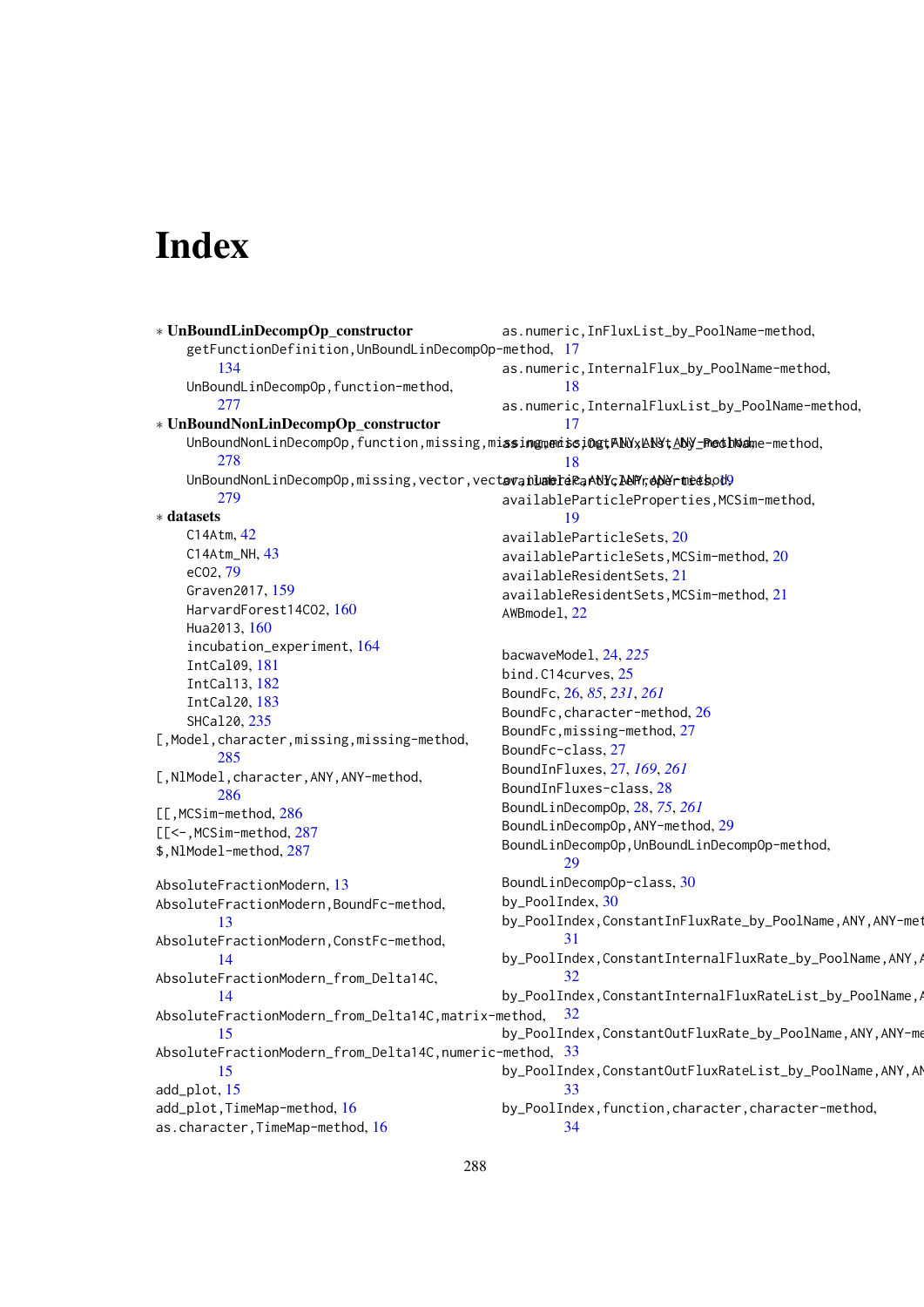| 35                                                                                         | by_PoolIndex,InFlux_by_PoolName,character,chaCamsternthethbulxList_by_PoolIndex,numeric-method,<br>51 |
|--------------------------------------------------------------------------------------------|-------------------------------------------------------------------------------------------------------|
| by_PoolIndex,InFluxList_by_PoolName,characterConstantEmFhexhbst_by_PoolIndex-class,        |                                                                                                       |
| 35                                                                                         | 51                                                                                                    |
| by_PoolIndex,InternalFlux_by_PoolName,charact@onstamtEntEruxLetstodby_PoolName,51          |                                                                                                       |
| 36                                                                                         | ConstantInFluxList_by_PoolName-class,                                                                 |
| by_PoolIndex,InternalFluxList_by_PoolName,character,character-method,                      |                                                                                                       |
| 36                                                                                         | ConstantInFluxRate_by_PoolIndex-class,                                                                |
| by_PoolIndex,OutFlux_by_PoolName,character,character-fiethod,                              |                                                                                                       |
| 37<br>by_PoolIndex,OutFluxList_by_PoolName,characteconsbeantinfluxRated.by_PoolName-class, | ConstantInFluxRate_by_PoolName, 52                                                                    |
| 37                                                                                         | 53                                                                                                    |
| by_PoolIndex,PoolConnection_by_PoolName,ANY,ANYmstetholhternalFluxRate_by_PoolIndex,       |                                                                                                       |
| 38                                                                                         | 54, 57                                                                                                |
| by_PoolName, 38                                                                            | ConstantInternalFluxRate_by_PoolIndex,missing,missing,d                                               |
| by_PoolName,ConstantInFlux_by_PoolIndex-method,                                            | 57                                                                                                    |
| 40                                                                                         | ConstantInternalFluxRate_by_PoolIndex,numeric,numeric,n                                               |
| by_PoolName,ConstantInFluxList_by_PoolIndex-method,                                        | -58                                                                                                   |
| 39                                                                                         | ConstantInternalFluxRate_by_PoolIndex-class,                                                          |
| by_PoolName,ConstantInFluxRate_by_PoolIndex-method, 58                                     |                                                                                                       |
| 39                                                                                         | ConstantInternalFluxRate_by_PoolName,                                                                 |
| by_PoolName,ConstantInternalFluxRate_by_PoolIndex-method59                                 |                                                                                                       |
| 41                                                                                         | ConstantInternalFluxRate_by_PoolName, character, characte                                             |
| by_PoolName,ConstantInternalFluxRateList_by_PoolIndex50ethod,                              |                                                                                                       |
| 40                                                                                         | ConstantInternalFluxRate_by_PoolName,missing,missing,ch                                               |
| by_PoolName,ConstantOutFluxRate_by_PoolIndex-method, 60                                    |                                                                                                       |
| 42                                                                                         | ConstantInternalFluxRate_by_PoolName-class,                                                           |
| by_PoolName,ConstantOutFluxRateList_by_PoolIndex-method,                                   |                                                                                                       |
| 41                                                                                         | ConstantInternalFluxRateList_by_PoolIndex,                                                            |
|                                                                                            | 54, 54                                                                                                |
| C14Atm, 42                                                                                 | ConstantInternalFluxRateList_by_PoolIndex,list-method,                                                |
| C14Atm_NH, 42, 43, 100, 205, 245, 250, 253,                                                | 54                                                                                                    |
| 266, 271, 274                                                                              | ConstantInternalFluxRateList_by_PoolIndex,numeric-metho                                               |
| CenturyModel, 13, 43, 225                                                                  | 55.                                                                                                   |
| CenturyModel14, 45                                                                         | ConstantInternalFluxRateList_by_PoolIndex-class,                                                      |
| check_duplicate_pool_names, 47                                                             | 55                                                                                                    |
| check_id_length, 47                                                                        | ConstantInternalFluxRateList_by_PoolName,                                                             |
| check_pool_ids, 47                                                                         | 55,56                                                                                                 |
|                                                                                            | check_pool_ids,PoolConnection_by_PoolIndex,integstameInbeknalFluxRateList_by_PoolName,list-method,    |
| 48                                                                                         | 56                                                                                                    |
| computeResults, 48                                                                         | ConstantInternalFluxRateList_by_PoolName-class,                                                       |
| computeResults, MCSim-method, 49                                                           | 56                                                                                                    |
| ConstantInFlux_by_PoolIndex, 50, 51                                                        | ConstantOutFluxRate_by_PoolIndex, 61,<br>64                                                           |
| ConstantInFlux_by_PoolIndex-class, 53                                                      | ConstantOutFluxRate_by_PoolIndex,numeric,numeric-method                                               |
| ConstantInFlux_by_PoolName, 52                                                             | 65                                                                                                    |
| ConstantInFlux_by_PoolName-class, 53<br>ConstantInFluxList_by_PoolIndex, 49, 50,           | ConstantOutFluxRate_by_PoolIndex-class,                                                               |
| 186, 208                                                                                   | 65                                                                                                    |
| ConstantInFluxList_by_PoolIndex,ConstInFluxesGomethandtOutFluxRate_by_PoolName, 63         |                                                                                                       |
| 50                                                                                         | ConstantOutFluxRate_by_PoolName-class,                                                                |
| ConstantInFluxList_by_PoolIndex,list-method,                                               | 65                                                                                                    |
| 50                                                                                         | ConstantOutFluxRateList_by_PoolIndex,                                                                 |
|                                                                                            |                                                                                                       |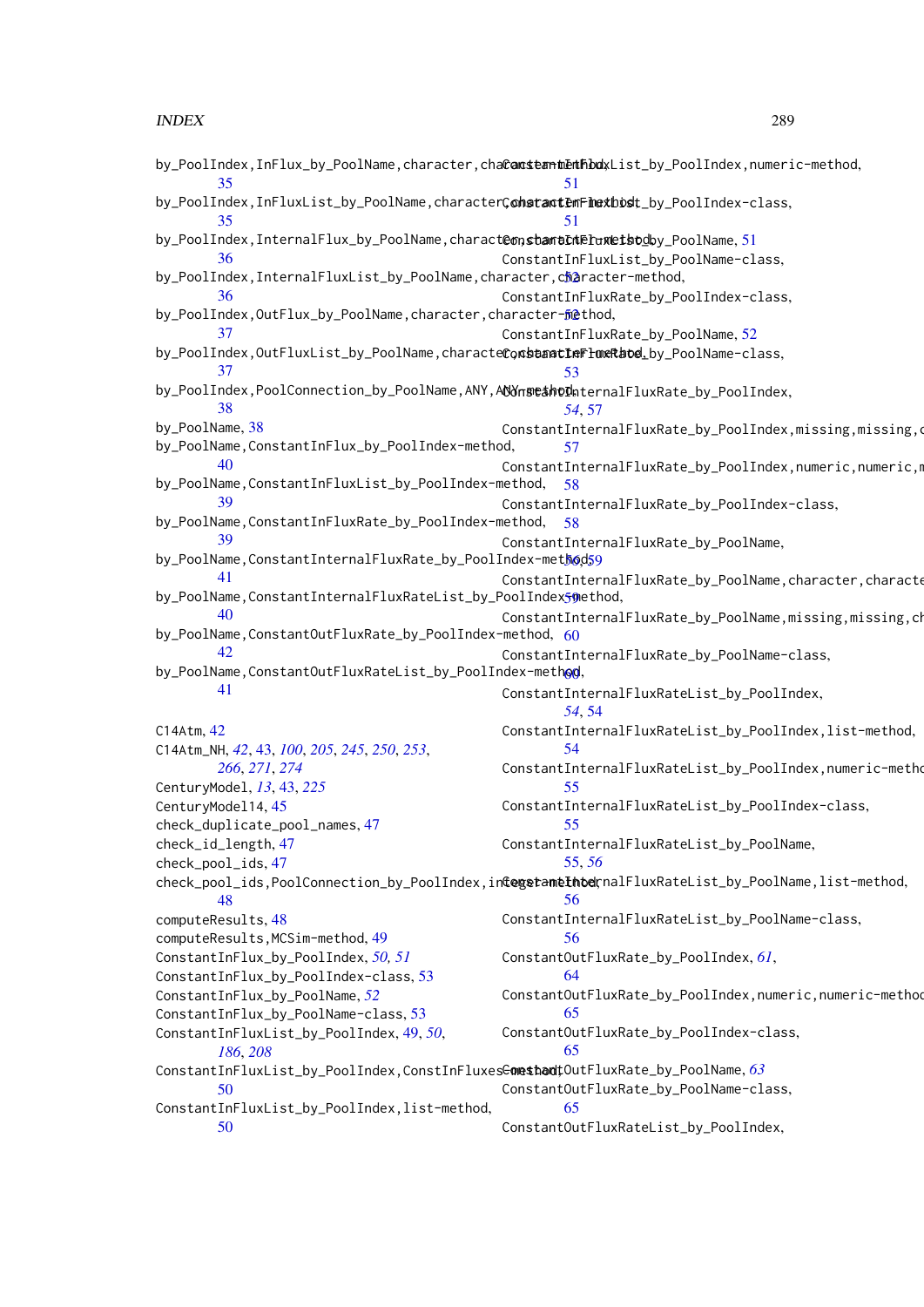*[61](#page-60-0)*, [61](#page-60-0) ConstantOutFluxRateList\_by\_PoolIndex,list-method, [61](#page-60-0) ConstantOutFluxRateList\_by\_PoolIndex,numeric-method, [78](#page-77-0) [62](#page-61-0) ConstantOutFluxRateList\_by\_PoolIndex-class, [62](#page-61-0) ConstantOutFluxRateList\_by\_PoolName, [62,](#page-61-0) *[63](#page-62-0)* ConstantOutFluxRateList\_by\_PoolName,list-method, [63](#page-62-0) <code>ConstantOutFluxRateList\_by\_PoolName,numeric-m</code>et<code>h6</code>a<code>pyRatePerJump,[80](#page-79-0)</code> [63](#page-62-0) ConstantOutFluxRateList\_by\_PoolName-class, [64](#page-63-0) ConstFc, [66,](#page-65-0) *[85](#page-84-0)* ConstFc-class, [66](#page-65-0) ConstInFluxes, *[50](#page-49-0)*, [67,](#page-66-0) *[169](#page-168-0)* ConstInFluxes,ConstantInFluxList\_by\_PoolIndex,numeric<sup>&</sup>Aethod, [67](#page-66-0) ConstInFluxes,numeric,ANY-method, [68](#page-67-0) ConstInFluxes-class, [68](#page-67-0) ConstLinDecompOp, [69,](#page-68-0) *[75](#page-74-0)* ConstLinDecompOp,matrix,missing,missing,missing,missing-method, example.2DGeneralDecompOpArgs, [83,](#page-82-0) *[193](#page-192-0)* [69](#page-68-0) ConstLinDecompOp,missing,ConstantInternalFlux**R&a@plst2ByhBowldhdeR;ConsQahtOwE#lukRat**eList\_by\_PoolIn [70](#page-69-0) ConstLinDecompOp,missing,ConstantInternalFlux**R&@@el@stCOys\_PbollecexpWe5sdmY**ahumer&&,missing-method, [70](#page-69-0) Co[nst](#page-83-0)LinDecompOp,missing,ConstantInternalFlux**R&@@plstIbye\_P06M@xweiStn&t**antOutFluxRateList\_by\_PoolNam [71](#page-70-0) ConstLinDecompOp,missing,missing,ConstantOutFluxRateList\_by\_PoolIndex[,num](#page-84-0)eric,missing-method, example.TimeMapFromArray, 85 [71](#page-70-0) ConstLinDecompOp-class, [72](#page-71-0) ConstLinDecompOp\_by\_PoolName, [74](#page-73-0) ConstLinDecompOpWithLinearScalarFactor, [72,](#page-71-0) *[75](#page-74-0)*  $\texttt{ConstLinDecompOpWithLinearScalarFactor, matrix, This$ shingsing,missing,ScalarTimeMap-method, [73](#page-72-0) ConstLinDecompOpWithLinearScalarFactor-class, fT.Daycent1, [88](#page-87-0) [73](#page-72-0) cycling, [75](#page-74-0) DecompOp, *[30](#page-29-0)*, *[72](#page-71-0)*, *[74](#page-73-0)*, *[76](#page-75-0)*, *[103](#page-102-0)*, *[106](#page-105-0)*, *[124,](#page-123-0) [125](#page-124-0)*, *[192,](#page-191-0) [193](#page-192-0)*, *[195](#page-194-0)* DecompOp-class, [75](#page-74-0) DecompositionOperator, *[75](#page-74-0)* DecompositionOperator-class, [76](#page-75-0) Delta14C, [76](#page-75-0) Delta14C,BoundFc-method, [77](#page-76-0) Delta14C,ConstFc-method, [77](#page-76-0) Delta14C\_from\_AbsoluteFractionModern, [77](#page-76-0) Delta14C\_from\_AbsoluteFractionModern,matrix-method, [78](#page-77-0) Delta14C\_from\_AbsoluteFractionModern,numeric-method, deSolve.lsoda.wrapper, *[44](#page-43-0)*, *[46](#page-45-0)*, [79,](#page-78-0) *[81](#page-80-0)*, *[105,](#page-104-0) [106](#page-105-0)*, *[162](#page-161-0)*, *[190](#page-189-0)*, *[193](#page-192-0)*, *[196](#page-195-0)*, *[203](#page-202-0)*, *[205](#page-204-0)*, *[211](#page-210-0)*, *[227](#page-226-0)*, *[232](#page-231-0)*, *[234](#page-233-0)*, *[242](#page-241-0)*, *[246](#page-245-0)*, *[248](#page-247-0)*, *[250](#page-249-0)*, *[252](#page-251-0)*, *[254](#page-253-0)*, *[265](#page-264-0)*, *[267](#page-266-0)*, *[270,](#page-269-0) [271](#page-270-0)*, *[273,](#page-272-0) [274](#page-273-0)*, *[283](#page-282-0)*, *[285](#page-284-0)* eCO2, [79](#page-78-0) entropyRatePerTime, [81](#page-80-0) euler, *[44](#page-43-0)*, *[46](#page-45-0)*, [81,](#page-80-0) *[101](#page-100-0)*, *[162](#page-161-0)*, *[190](#page-189-0)*, *[203](#page-202-0)*, *[205](#page-204-0)*, *[227](#page-226-0)*, *[232](#page-231-0)*, *[234](#page-233-0)*, *[242](#page-241-0)*, *[246](#page-245-0)*, *[248](#page-247-0)*, *[250](#page-249-0)*, *[252](#page-251-0)*, *[254](#page-253-0)*, *[265](#page-264-0)*, *[267](#page-266-0)*, *[270,](#page-269-0) [271](#page-270-0)*, *[273,](#page-272-0) [274](#page-273-0)*, *[283](#page-282-0)*, *[285](#page-284-0)* example.2DBoundInFluxesFromFunction, example.2DBoundLinDecompOpFromFunction, [82](#page-81-0) example.2DConstFc.Args, [82](#page-81-0) example.2DConstInFluxesFromVector, [83](#page-82-0) example.2DInFluxes.Args, [83,](#page-82-0) *[193](#page-192-0)* [84](#page-83-0) example.nestedTime2DMatrixList, [84](#page-83-0) example.Time3DArrayList, [85](#page-84-0) Fc, *[27](#page-26-0)*, *[66](#page-65-0)* Fc-class, [85](#page-84-0) FcAtm.from.Dataframe, [86](#page-85-0) fT.Arrhenius, [86](#page-85-0) fT.Century2, [87](#page-86-0) fT.Daycent2, [89](#page-88-0) fT.Demeter, [89](#page-88-0) fT.KB, [90](#page-89-0) fT.LandT, [90](#page-89-0) fT.linear, [91](#page-90-0) fT.Q10, [91](#page-90-0) fT.RothC, [92](#page-91-0) fT.Standcarb, [93](#page-92-0) fW.Candy, [93](#page-92-0) fW.Century, [94](#page-93-0) fW.Daycent1, [94](#page-93-0) fW.Daycent2, [95](#page-94-0) fW.Demeter, [96](#page-95-0)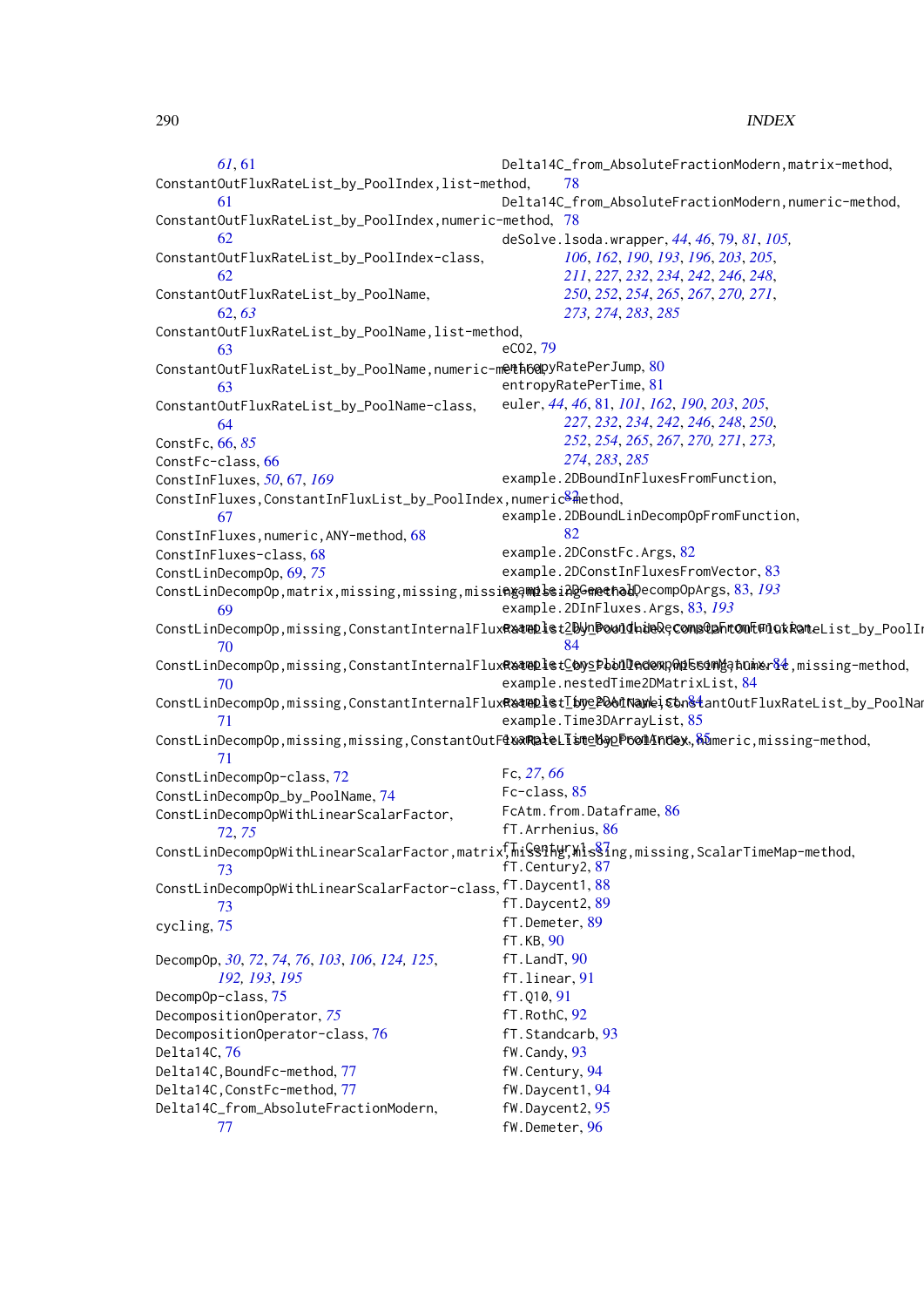fW.Gompertz, [97](#page-96-0) fW.Moyano, [97](#page-96-0) fW.RothC, [98](#page-97-0) fW.Skopp, [98](#page-97-0) fW.Standcarb, [99](#page-98-0) GaudinskiModel14, [100,](#page-99-0) *[225](#page-224-0)* GeneralDecompOp, [102,](#page-101-0) *[105,](#page-104-0) [106](#page-105-0)*, *[192,](#page-191-0) [193](#page-192-0)*, *[195](#page-194-0)* GeneralDecompOp,DecompOp-method, [103](#page-102-0) GeneralDecompOp, function-method, [103](#page-102-0) GeneralDecompOp,list-method, [103](#page-102-0) GeneralDecompOp,matrix-method, [104](#page-103-0) GeneralDecompOp,TimeMap-method, [104](#page-103-0) GeneralModel, [104,](#page-103-0) *[107](#page-106-0)*, *[110–](#page-109-0)[112](#page-111-0)*, *[124,](#page-123-0) [125](#page-124-0)*, *[135](#page-134-0)*, *[144,](#page-143-0) [145](#page-144-0)*, *[148,](#page-147-0) [149](#page-148-0)*, *[153](#page-152-0)*, *[203](#page-202-0)*, *[227](#page-226-0)*, *[232](#page-231-0)*, *[242](#page-241-0)*, *[251](#page-250-0)*, *[264](#page-263-0)*, *[272](#page-271-0)* GeneralModel\_14, *[100](#page-99-0)*, [105,](#page-104-0) *[204](#page-203-0)*, *[233](#page-232-0)*, *[245](#page-244-0)*, *[249](#page-248-0)*, *[253](#page-252-0)*, *[266](#page-265-0)*, *[271](#page-270-0)*, *[274](#page-273-0)* GeneralNlModel, [107](#page-106-0) GeneralPoolId, [108](#page-107-0) GeneralPoolId,character-method, [109](#page-108-0) GeneralPoolId,numeric-method, [109](#page-108-0) getAccumulatedRelease, [110](#page-109-0) getAccumulatedRelease,Model-method, [110](#page-109-0) getC, [111,](#page-110-0) *[191](#page-190-0)*, *[215](#page-214-0)* getC,Model-method, [111](#page-110-0) getC,Model\_by\_PoolNames-method, [112](#page-111-0) getC,NlModel-method, [113](#page-112-0) getC14, [113,](#page-112-0) *[191](#page-190-0)* getC14,Model\_14-method, [114](#page-113-0) getCompartmentalMatrixFunc, [114](#page-113-0) getCompartmentalMatrixFunc,BoundLinDecompOp,ANY,ANY-method, getFunctionDefinition,DecompositionOperator-method, [115](#page-114-0) getCompartmentalMatrixFunc,ConstLinDecompOp,A**AQt5NQCheQDQ**finition,InFluxList\_by\_PoolIndex-method, [115](#page-114-0) getCompartmentalMatrixFunc,TransportDecomposi<sup>ge</sup>thើ MpetatoPeճԽን!አԽን <sub>me</sub>th.luxList\_by\_PoolName-method, [115](#page-114-0) getCompartmentalMatrixFunc,UnBoundNonLinDecom∯Oþ,ANQ¢äNYP@néin¿bion,StateDependentInFluxVector-method [116](#page-115-0) getCompartmentalMatrixFunc,UnBoundNonLinDecom**\$0þ[Y)^CPoolNafiesitharact@P^@AaPatl@4**-method, [116](#page-115-0) getConstantCompartmentalMatrix, [117](#page-116-0) getConstantCompartmentalMatrix,ConstLinDecompOp-metho $\rm d\beta$ 3 [117](#page-116-0) getConstantCompartmentalMatrix,ConstLinDecompOpWithLihêarScalarFactor-method, [118](#page-117-0) getConstantInFluxVector, [118](#page-117-0) getConstantInFluxVector,ConstInFluxes-method, getInFluxes, [135](#page-134-0) [119](#page-118-0) getConstantInternalFluxRateList\_by\_PoolIndex,getInFluxes,NlModel-method,[136](#page-135-0) [119](#page-118-0) getConstantInternalFluxRateList\_by\_PoolIndex,ConstLinDe [120](#page-119-0) getConstantOutFluxRateList\_by\_PoolIndex, [120](#page-119-0) getConstantOutFluxRateList\_by\_PoolIndex,ConstLinDecomp [121](#page-120-0) getConstLinDecompOp, [121](#page-120-0) getConstLinDecompOp,ConstLinDecompOpWithLinearScalarFac [122](#page-121-0) getCumulativeC, [122](#page-121-0) getCumulativeC,NlModel-method, [123](#page-122-0) getDecompOp, [123](#page-122-0) getDecompOp, Model-method, [124](#page-123-0) getDecompOp,NlModel-method, [124](#page-123-0) getDotOut, [125](#page-124-0) getDotOut,TransportDecompositionOperator-method, [126](#page-125-0) getF14, [126,](#page-125-0) *[215](#page-214-0)* getF14,Model\_14-method, [127](#page-126-0) getF14C, [127](#page-126-0) getF14C,Model\_14-method, [128](#page-127-0) getF14R, [128](#page-127-0) getF14R,Model\_14-method, [129](#page-128-0) getFormat, [129](#page-128-0) getFormat, Fc-method, [129](#page-128-0) getFunctionDefinition, *[124,](#page-123-0) [125](#page-124-0)*, [130](#page-129-0) getFunctionDefinition,ConstInFluxes-method, [130](#page-129-0) getFunctionDefinition,ConstLinDecompOp-method, [131](#page-130-0) getFunctionDefinition, ConstLinDecompOpWithLinearScalarI [131](#page-130-0) [131](#page-130-0) [132](#page-131-0) [132](#page-131-0) [133](#page-132-0) [133](#page-132-0) getFunctionDefinition, TransportDecompositionOperator-me getFunctionDefinition,UnBoundInFluxes-method, getFunctionDefinition,UnBoundLinDecompOp-method, [134](#page-133-0) getInFluxes,Model-method, [135](#page-134-0) getInitialValues, [136](#page-135-0)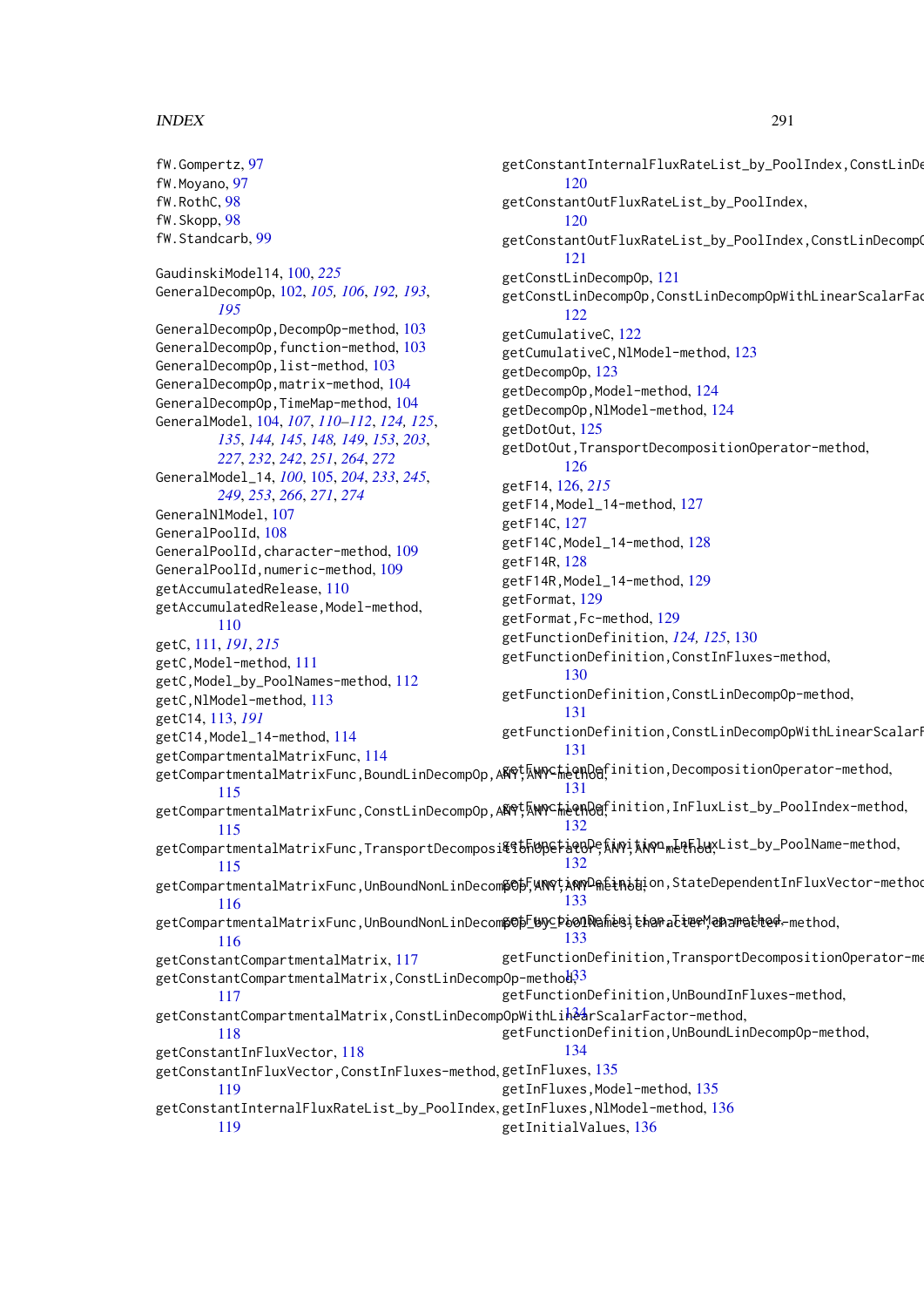getInitialValues,NlModel-method, [136](#page-135-0) getLinearScaleFactor, [137](#page-136-0) getLinearScaleFactor,ConstLinDecompOpWithLine<mark>ge\$TadasferCoeffiethed</mark>ts,NlModel-method, [137](#page-136-0) getMeanTransitTime, [138](#page-137-0) getMeanTransitTime,ConstLinDecompOp-method, [138](#page-137-0) getNumberOfPools, [139](#page-138-0) getNumberOfPools,MCSim-method, [139](#page-138-0) getNumberOfPools,NlModel-method, [140](#page-139-0) getNumberOfPools,TransportDecompositionOperat**&&t\ed\si**tTimeDistributionDensity,[157](#page-156-0) [140](#page-139-0) getOutputFluxes, [140](#page-139-0) getOutputFluxes,NlModel-method, [141](#page-140-0) getOutputReceivers, [141](#page-140-0) getOutputReceivers,TransportDecompositionOper&f&Y<sup>e</sup>R&Me<sup>7</sup>ic<sup>5</sup>method, [142](#page-141-0) getParticleMonteCarloSimulator, [142](#page-141-0) getParticleMonteCarloSimulator,NlModel-method, Hua2013, *[25](#page-24-0)*, *[42](#page-41-0)*, [160](#page-159-0) [143](#page-142-0) getReleaseFlux, [143,](#page-142-0) *[191](#page-190-0)*, *[215](#page-214-0)* getReleaseFlux,Model-method, [144](#page-143-0) getReleaseFlux,Model\_by\_PoolNames-method, [144](#page-143-0) getReleaseFlux,NlModel-method, [145](#page-144-0) getReleaseFlux14, [145](#page-144-0) getReleaseFlux14,Model\_14-method, [146](#page-145-0) getRightHandSideOfODE, [146](#page-145-0) getRightHandSideOfODE,Model-method, [147](#page-146-0) getRightHandSideOfODE,Model\_by\_PoolNames-meth $\mathsf{p} \mathsf{q}$ Flux\_by\_PoolName-class,[174](#page-173-0) [147](#page-146-0) getSolution, [148](#page-147-0) getSolution,Model\_by\_PoolNames-method, [148](#page-147-0) getTimeRange, [149](#page-148-0) getTimeRange,ConstInFluxes-method, [150](#page-149-0) getTimeRange,ConstLinDecompOp-method, [150](#page-149-0) getTimeRange,ConstLinDecompOpWithLinearScalarFactor-m<mark>e¢g</mark>od, [150](#page-149-0) getTimeRange,DecompositionOperator-method, [151](#page-150-0) getTimeRange,TimeMap-method, [151](#page-150-0) getTimeRange,UnBoundInFluxes-method, [151](#page-150-0) getTimeRange,UnBoundLinDecompOp-method, [152](#page-151-0) getTimes, [152](#page-151-0) getTimes,Model-method, [153](#page-152-0) getTimes, Model\_by\_PoolNames-method, [153](#page-152-0) getTimes,NlModel-method, [154](#page-153-0) getTransferCoefficients, [154](#page-153-0) [155](#page-154-0) getTransferCoefficients, TransportDecompositionOperator-[155](#page-154-0) getTransferMatrix, [155](#page-154-0) getTransferMatrixFunc, [156](#page-155-0) getTransferMatrixFunc, TransportDecompositionOperator-me [156](#page-155-0) getTransitTimeDistributionDensity,ConstLinDecompOp-meth [157](#page-156-0) getValues, [158](#page-157-0) getValues,ConstFc-method, [158](#page-157-0) HarvardForest14CO2, [160](#page-159-0) ICBM\_N, [163](#page-162-0) ICBMModel, [162,](#page-161-0) *[225](#page-224-0)* incubation\_experiment, [164](#page-163-0) InFlux, [165](#page-164-0) InFlux\_by\_PoolIndex, [172](#page-171-0) InFlux\_by\_PoolIndex,function,numeric-method, [173](#page-172-0) InFlux\_by\_PoolIndex-class, [173](#page-172-0) InFlux\_by\_PoolName, *[173](#page-172-0)*, [173](#page-172-0) InFlux\_by\_PoolName,function,character-method, [174](#page-173-0) InFluxes, *[28](#page-27-0)*, *[68](#page-67-0)*, *[106](#page-105-0)*, *[166](#page-165-0)*, [166,](#page-165-0) *[193](#page-192-0)*, *[195](#page-194-0)*, *[237](#page-236-0)* InFluxes,ConstantInFluxList\_by\_PoolIndex-method, [166](#page-165-0) InFluxes,function-method, [167](#page-166-0) InFluxes,InFluxes-method, [167](#page-166-0) InFluxes,list-method, [167](#page-166-0) InFluxes,numeric-method, [168](#page-167-0) InFluxes,StateIndependentInFluxList\_by\_PoolIndex-method, InFluxes,TimeMap-method, [169](#page-168-0) InFluxes-class, [169](#page-168-0) InFluxList\_by\_PoolIndex, [170](#page-169-0) InFluxList\_by\_PoolIndex,list-method, [170](#page-169-0) InFluxList\_by\_PoolIndex-class, [170](#page-169-0) InFluxList\_by\_PoolName, [171,](#page-170-0) *[201](#page-200-0)* InFluxList\_by\_PoolName,list-method, [171](#page-170-0) InFluxList\_by\_PoolName-class, [172](#page-171-0) initialize,ConstLinDecompOp-method, [175](#page-174-0)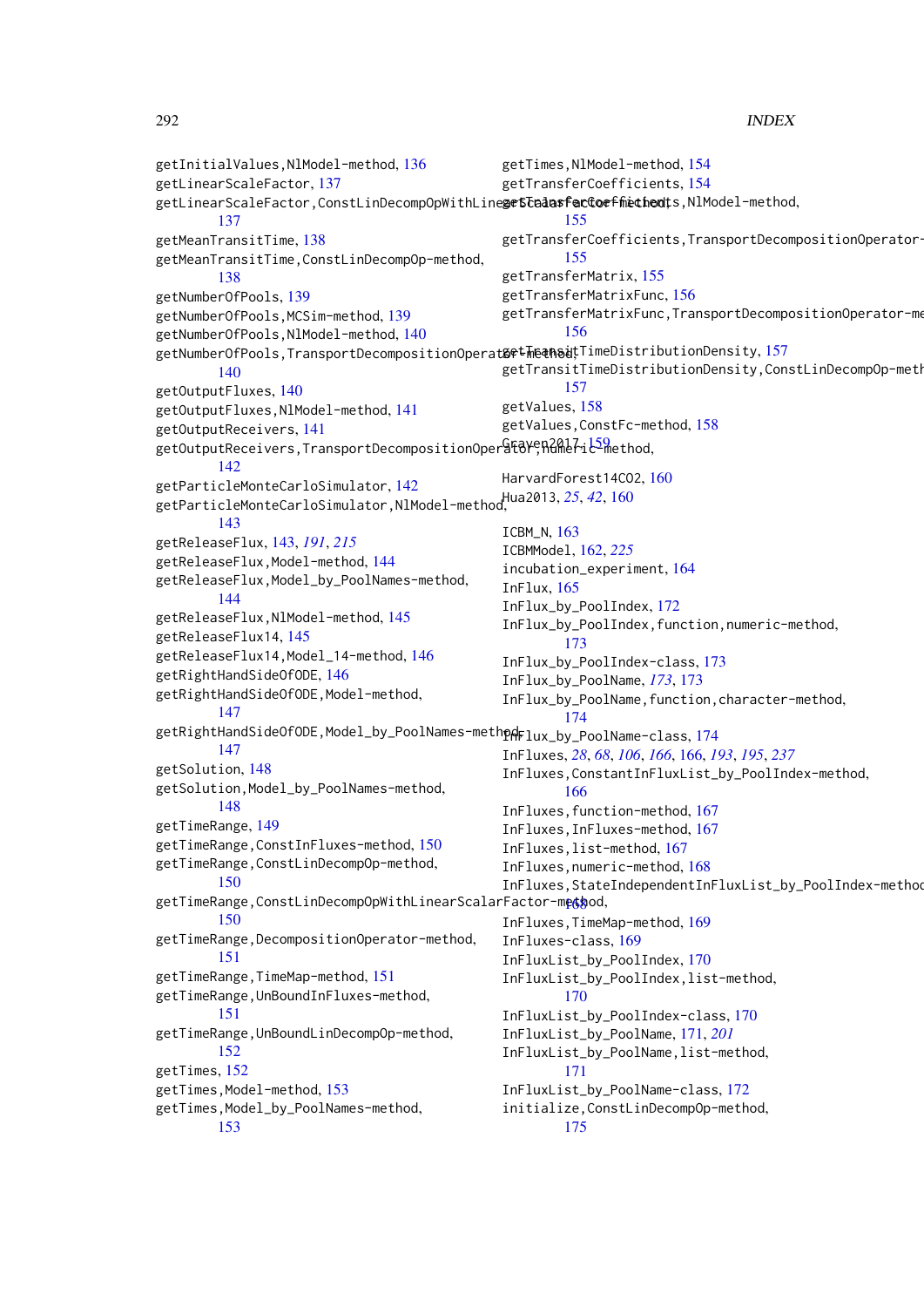initialize,DecompositionOperator-method, [175](#page-174-0) initialize,MCSim-method, [176](#page-175-0) initialize, Model-method, [176](#page-175-0) initialize,Model\_14-method, [177](#page-176-0) initialize,Model\_by\_PoolNames-method, [178](#page-177-0) initialize,NlModel-method, [178](#page-177-0) initialize,TimeMap-method, [179](#page-178-0) initialize,TransportDecompositionOperator-method, [180](#page-179-0) initialize,UnBoundInFluxes-method, [180](#page-179-0) initialize,UnBoundLinDecompOp-method, [181](#page-180-0) IntCal09, *[25](#page-24-0)*, [181](#page-180-0) IntCal13, *[25](#page-24-0)*, [182,](#page-181-0) *[183](#page-182-0)* IntCal20, [183](#page-182-0) InternalFlux\_by\_PoolIndex, [186](#page-185-0) InternalFlux\_by\_PoolIndex,function,numeric,numeric,missing-method, OutFlux\_by\_PoolIndex, [209](#page-208-0) [187](#page-186-0) InternalFlux\_by\_PoolIndex-class, [187](#page-186-0) InternalFlux\_by\_PoolName, *[185](#page-184-0)*, *[187](#page-186-0)*, [188](#page-187-0) InternalFlux\_by\_PoolName,function,character, [188](#page-187-0) InternalFlux\_by\_PoolName,function,missing,missing,character-method, OutFlux\_by\_PoolName-class, [211](#page-210-0) [189](#page-188-0) InternalFlux\_by\_PoolName-class, [189](#page-188-0) InternalFluxList\_by\_PoolIndex, [184](#page-183-0) InternalFluxList\_by\_PoolIndex,list-method, [184](#page-183-0) InternalFluxList\_by\_PoolIndex-class, [185](#page-184-0) InternalFluxList\_by\_PoolName, [185,](#page-184-0) *[281](#page-280-0)* InternalFluxList\_by\_PoolName,list-method, [185](#page-184-0) InternalFluxList\_by\_PoolName-class, [186](#page-185-0) linearScalarModel, [189](#page-188-0) linesCPool, [191](#page-190-0) list, *[161](#page-160-0)* listProduct, [191](#page-190-0) MCSim-class, [192](#page-191-0) Model, *[12](#page-11-0)*, *[25](#page-24-0)*, *[44](#page-43-0)*, *[46](#page-45-0)*, *[101](#page-100-0)*, *[104](#page-103-0)*, *[110–](#page-109-0)[112](#page-111-0)*, *[124,](#page-123-0) [125](#page-124-0)*, *[135](#page-134-0)*, *[144,](#page-143-0) [145](#page-144-0)*, *[148,](#page-147-0) [149](#page-148-0)*, *[153](#page-152-0)*, *[162](#page-161-0)*, *[190](#page-189-0)*, *[192](#page-191-0)*, [192,](#page-191-0) *[193](#page-192-0)*, *[199](#page-198-0)*, *[204](#page-203-0)*, *[228](#page-227-0)*, *[232](#page-231-0)*, *[234](#page-233-0)*, *[241](#page-240-0)*, *[243](#page-242-0)*, *[249](#page-248-0)*, *[252](#page-251-0)*, *[265](#page-264-0)*, *[268](#page-267-0)*, *[270](#page-269-0)*, *[273](#page-272-0)*, *[284,](#page-283-0) [285](#page-284-0)* Model-class, [194](#page-193-0) Model\_14, *[12,](#page-11-0) [13](#page-12-0)*, *[105](#page-104-0)*, *[110–](#page-109-0)[112](#page-111-0)*, *[124,](#page-123-0) [125](#page-124-0)*, *[135](#page-134-0)*, *[144,](#page-143-0) [145](#page-144-0)*, *[148,](#page-147-0) [149](#page-148-0)*, *[153](#page-152-0)*, *[195](#page-194-0)*, [195,](#page-194-0) *[205](#page-204-0)*, *[246](#page-245-0)*, *[250](#page-249-0)*, *[254](#page-253-0)*, *[267](#page-266-0)*, *[272](#page-271-0)*, *[275](#page-274-0)* Model\_14-class, [198](#page-197-0) Model\_by\_PoolNames, *[110](#page-109-0)[–112](#page-111-0)*, *[124,](#page-123-0) [125](#page-124-0)*, *[135](#page-134-0)*, *[144,](#page-143-0) [145](#page-144-0)*, *[148,](#page-147-0) [149](#page-148-0)*, *[153](#page-152-0)*, *[199](#page-198-0)*, [199](#page-198-0) Model\_by\_PoolNames,missing,numeric,UnBoundNonLinDecompO [200](#page-199-0) Model\_by\_PoolNames,SymbolicModel\_by\_PoolNames,numeric,m [201](#page-200-0) Model\_by\_PoolNames-class, [202](#page-201-0) NlModel-class, [202](#page-201-0) OnepModel, [203,](#page-202-0) *[225](#page-224-0)* OnepModel14, [204,](#page-203-0) *[225](#page-224-0)*, *[264](#page-263-0)* optimize, *[264](#page-263-0)* OutFlux, [206](#page-205-0) OutFlux\_by\_PoolIndex,function,numeric-method, [209](#page-208-0) OutFlux\_by\_PoolIndex-class, [210](#page-209-0) OutFlux\_by\_PoolName, *[208,](#page-207-0) [209](#page-208-0)*, [210](#page-209-0) OutFlux\_by\_PoolName,function,character-method, [210](#page-209-0) OutFluxList\_by\_PoolIndex, [206](#page-205-0) OutFluxList\_by\_PoolIndex,list-method, [207](#page-206-0) OutFluxList\_by\_PoolIndex-class, [207](#page-206-0) OutFluxList\_by\_PoolName, [207,](#page-206-0) *[281](#page-280-0)* OutFluxList\_by\_PoolName,list-method, [208](#page-207-0) OutFluxList\_by\_PoolName-class, [208](#page-207-0) ParallelModel, [211,](#page-210-0) *[248](#page-247-0)*, *[269](#page-268-0)* pathEntropy, [212](#page-211-0) plot,MCSim-method, [213](#page-212-0) plot,Model-method, [213](#page-212-0) plot,Model\_by\_PoolNames-method, [214](#page-213-0) plot,NlModel-method, [214](#page-213-0) plot,TimeMap-method, [214](#page-213-0) plotC14Pool, [215](#page-214-0) plotCPool, [215](#page-214-0) plotPoolGraph, [216,](#page-215-0) *[217](#page-216-0)* plotPoolGraph,SymbolicModel\_by\_PoolNames-method, [216](#page-215-0) plotPoolGraphFromTupleLists, [217](#page-216-0) PoolConnection\_by\_PoolIndex, [217](#page-216-0) PoolConnection\_by\_PoolIndex,ANY,ANY,missing-method, [218](#page-217-0) PoolConnection\_by\_PoolIndex,missing,missing,character-m [218](#page-217-0)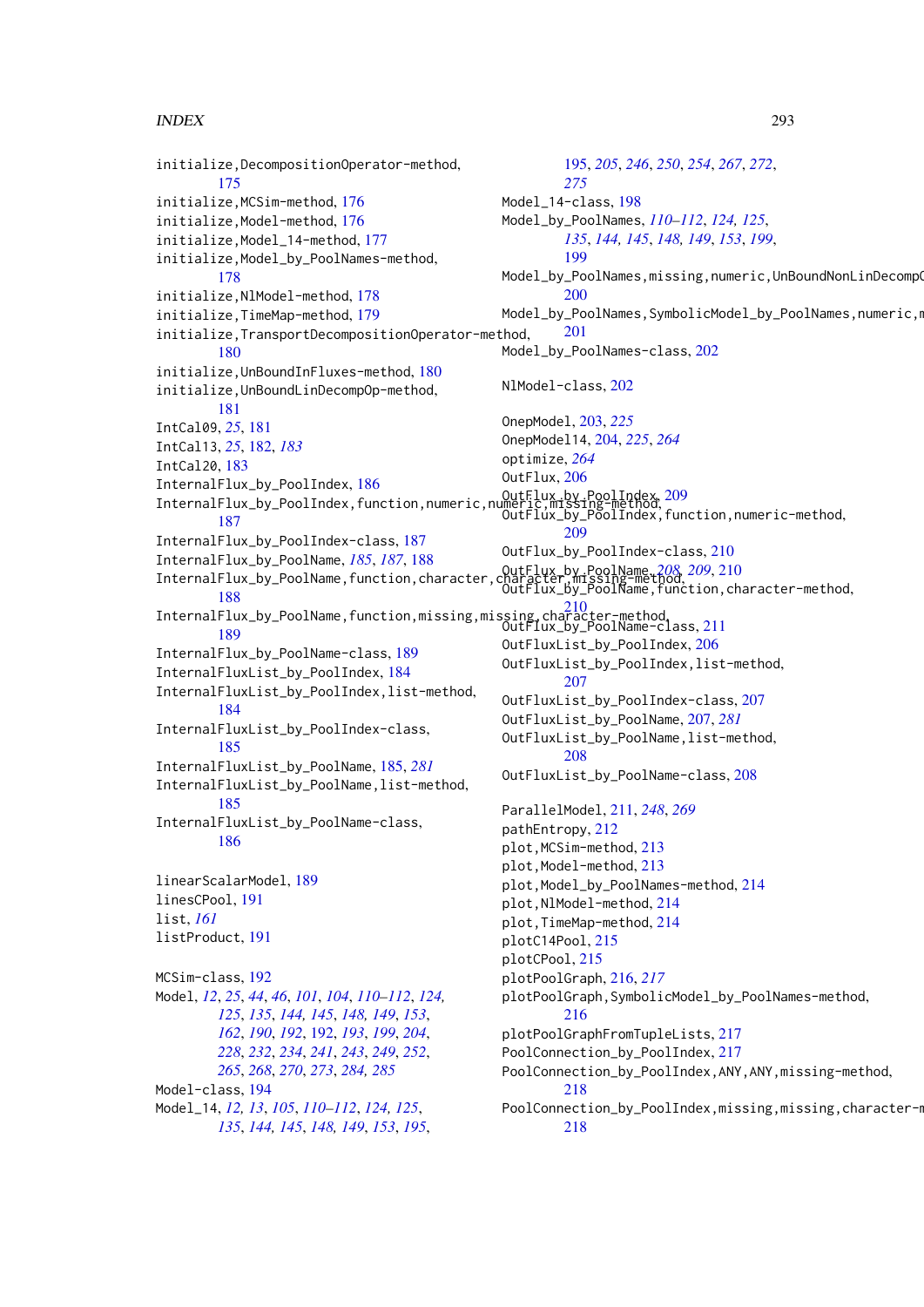PoolConnection\_by\_PoolIndex-class, [218](#page-217-0) PoolConnection\_by\_PoolName, [219](#page-218-0) PoolConnection\_by\_PoolName,ANY,ANY,missing-me<mark>\$had</mark>eIndependentInFlux\_by\_PoolIndex [219](#page-218-0) PoolConnection\_by\_PoolName-class, [219](#page-218-0) PoolId, *[222](#page-221-0)*, *[225](#page-224-0)* PoolId-class, [220](#page-219-0) PoolIndex, *[220](#page-219-0)*, [220](#page-219-0) PoolIndex,character-method, [221](#page-220-0) PoolIndex, numeric-method, [221](#page-220-0) PoolIndex,PoolIndex-method, [221](#page-220-0) PoolIndex,PoolName-method, [222](#page-221-0) PoolIndex-class, [222](#page-221-0) PoolName, *[220](#page-219-0)*, [223](#page-222-0) PoolName, character-method, [223](#page-222-0) PoolName, PoolIndex-method, [224](#page-223-0) PoolName,PoolName-method, [224](#page-223-0) PoolName-class, [225](#page-224-0) predefinedModels, *[12](#page-11-0)*, *[25](#page-24-0)*, *[44](#page-43-0)*, *[46](#page-45-0)*, *[101](#page-100-0)*, *[110](#page-109-0)[–112](#page-111-0)*, *[124,](#page-123-0) [125](#page-124-0)*, *[135](#page-134-0)*, *[144,](#page-143-0) [145](#page-144-0)*, *[148,](#page-147-0) [149](#page-148-0)*, *[153](#page-152-0)*, *[162](#page-161-0)*, *[190](#page-189-0)*, *[193](#page-192-0)*, *[204,](#page-203-0) [205](#page-204-0)*, [225,](#page-224-0) *[228](#page-227-0)*, *[232](#page-231-0)*, *[234](#page-233-0)*, *[241](#page-240-0)*, *[243](#page-242-0)*, *[246](#page-245-0)*, *[249,](#page-248-0) [250](#page-249-0)*, *[252](#page-251-0)*, *[254](#page-253-0)*, *[265](#page-264-0)*, *[267,](#page-266-0) [268](#page-267-0)*, *[270](#page-269-0)*, *[272,](#page-271-0) [273](#page-272-0)*, *[275](#page-274-0)*, *[284,](#page-283-0) [285](#page-284-0)* print,NlModel-method, [226](#page-225-0) RespirationCoefficients, [226](#page-225-0) RothCModel, *[44](#page-43-0)*, *[46](#page-45-0)*, *[190](#page-189-0)*, *[225](#page-224-0)*, [227](#page-226-0) ScalarTimeMap, *[27](#page-26-0)*, *[44](#page-43-0)*, *[46](#page-45-0)*, *[190](#page-189-0)*, [228,](#page-227-0) *[261](#page-260-0)* ScalarTimeMap,data.frame,missing,missing,miss**ingeMapsdagametame,**missing,missing,missing,missing-meth [229](#page-228-0) ScalarTimeMap,function,missing,missing,missin $\bar{\bf g}$ imeMsapnethon,missing,missing,missing,missing-method [229](#page-228-0) ScalarTimeMap,function,numeric,numeric,missin $\bar{\bf g}$ j**meWap**nptond,numeric,numeric,missing,missing-method [230](#page-229-0) ScalarTimeMap,missing,missing,missing,missing**,**missing**Timethods**sing,missing,missing,missing-method, [230](#page-229-0) ScalarTimeMap,missing,missing,missing,numeric**TinueMapcmineshog,**missing,missing,numeric,array-method, [231](#page-230-0) ScalarTimeMap-class, *[228](#page-227-0)*, [231](#page-230-0) SeriesLinearModel, *[225](#page-224-0)*, [232](#page-231-0) SeriesLinearModel14, *[225](#page-224-0)*, [233](#page-232-0) SHCal20, [235](#page-234-0) show,NlModel-method, [236](#page-235-0) SoilR-package, [12](#page-11-0) SoilR.F0.new, [236](#page-235-0) state\_variable\_names, [239](#page-238-0) StateDependentInFluxVector, *[169](#page-168-0)* StateDependentInFluxVector *(*StateDependentInFluxVector-class*)*, [237](#page-236-0) StateDependentInFluxVector-class, [237](#page-236-0) StateIndependentInFlux\_by\_PoolIndex, *[238](#page-237-0) (*StateIndependentInFlux\_by\_PoolIndex-class*)*, [239](#page-238-0) StateIndependentInFlux\_by\_PoolIndex-class, [239](#page-238-0) StateIndependentInFluxList\_by\_PoolIndex, [237,](#page-236-0) *[238](#page-237-0)* StateIndependentInFluxList\_by\_PoolIndex,list-method, [238](#page-237-0) StateIndependentInFluxList\_by\_PoolIndex-class, [238](#page-237-0) StateIndependentInFluxList\_by\_PoolName, [239](#page-238-0) SymbolicModel\_by\_PoolNames, *[202](#page-201-0)*, *[217](#page-216-0)* SymbolicModel\_by\_PoolNames *(*SymbolicModel\_by\_PoolNames-class*)*, [240](#page-239-0) SymbolicModel\_by\_PoolNames-class, [240](#page-239-0) systemAge, *[75](#page-74-0)*, [240,](#page-239-0) *[262](#page-261-0)* ThreepairMMmodel, *[225](#page-224-0)*, [241](#page-240-0) ThreepFeedbackModel, *[225](#page-224-0)*, [242](#page-241-0) ThreepFeedbackModel14, *[225](#page-224-0)*, [244](#page-243-0) ThreepParallelModel, *[211](#page-210-0)*, *[225](#page-224-0)*, [248](#page-247-0) ThreepParallelModel14, *[225](#page-224-0)*, [249](#page-248-0) ThreepSeriesModel, *[225](#page-224-0)*, [251](#page-250-0) ThreepSeriesModel14, *[225](#page-224-0)*, [253](#page-252-0) TimeMap, *[27,](#page-26-0) [28](#page-27-0)*, *[30](#page-29-0)*, *[232](#page-231-0)*, [255,](#page-254-0) *[263](#page-262-0)* [256](#page-255-0) [256](#page-255-0) [257](#page-256-0) [257](#page-256-0) [258](#page-257-0) TimeMap,missing,missing,missing,numeric,list-method, [258](#page-257-0) TimeMap,missing,missing,missing,numeric,matrix-method, [259](#page-258-0) TimeMap,missing,missing,missing,numeric,numeric-method, [259](#page-258-0) TimeMap,TimeMap,ANY,ANY,ANY,ANY-method, [260](#page-259-0) TimeMap-class, *[255](#page-254-0)*, [260](#page-259-0) TimeMap.from.Dataframe, [261](#page-260-0) TimeMap.new, *[107](#page-106-0)*, *[211](#page-210-0)*, [261](#page-260-0) TimeRangeIntersection, [262](#page-261-0) transitTime, *[240](#page-239-0)*, [262](#page-261-0)